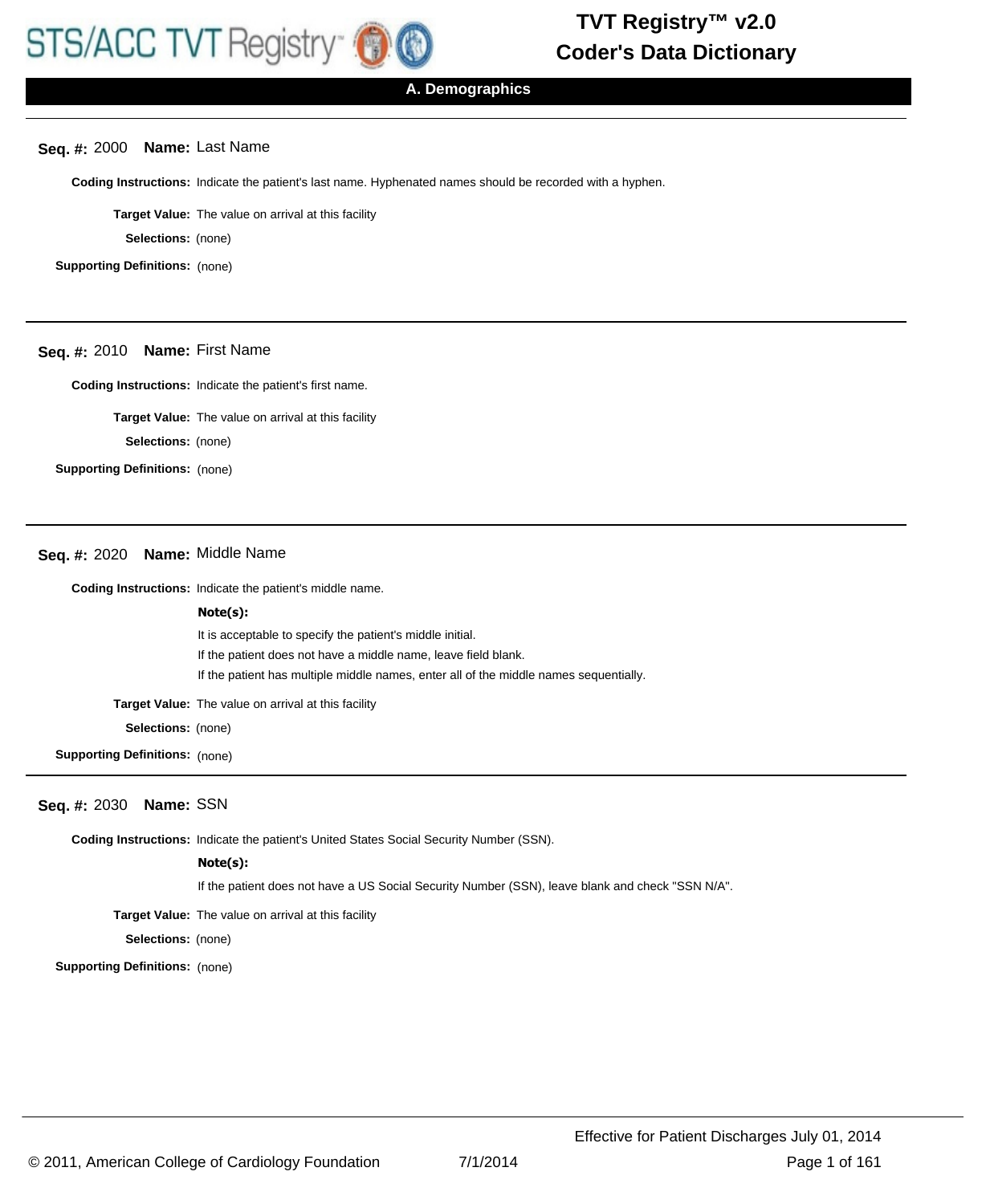

# **Seq. #:** 2031 **Name:** SSN N/A

**Coding Instructions:** Indicate if the patient does not have a United States Social Security Number (SSN).

|                                       | <b>Target Value:</b> The value on arrival at this facility |                                |  |
|---------------------------------------|------------------------------------------------------------|--------------------------------|--|
|                                       | <b>Selections:</b> Selection Text                          | Definition                     |  |
|                                       | No.                                                        |                                |  |
|                                       | Yes                                                        | Patient does 'not' have a SSN. |  |
| <b>Supporting Definitions: (none)</b> |                                                            |                                |  |

# **Seq. #:** 2040 **Name:** Patient ID

**Coding Instructions:** Indicate the number created and automatically inserted by the software that uniquely identifies this patient.

**Target Value:** The value on arrival at this facility

**Selections:** (none)

**Supporting Definitions:** (none)

# **Seq. #:** 2045 **Name:** Other ID

**Coding Instructions:** Indicate optional patient identifier, such as medical record number, that can be associated with the patient.

**Target Value:** N/A

**Selections:** (none)

**Supporting Definitions:** (none)

**Seq. #:** 2050 **Name:** Birth Date

**Coding Instructions:** Indicate the patient's date of birth.

**Target Value:** The value on arrival at this facility

**Selections:** (none)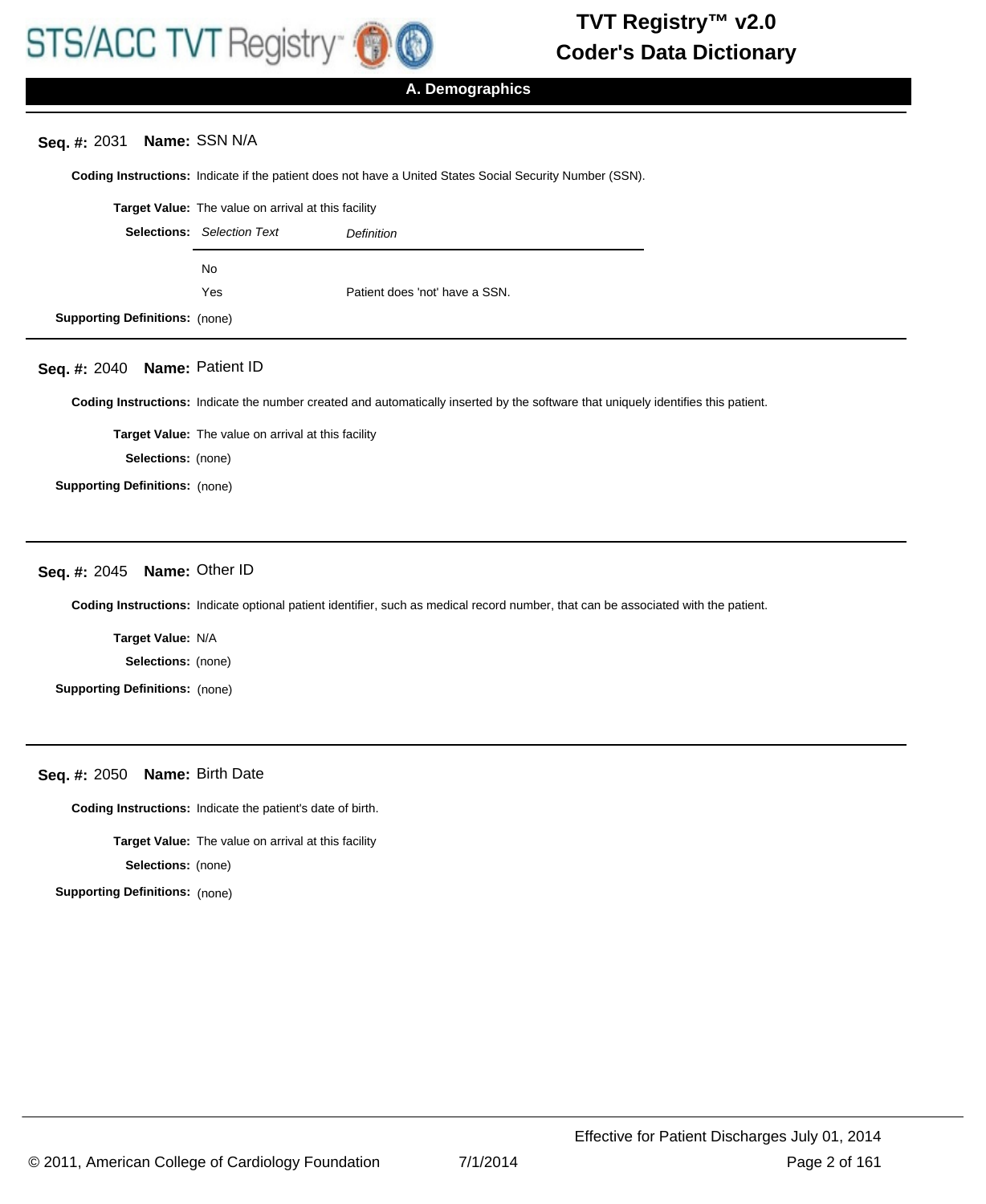

# **Seq. #:** 2060 **Name:** Sex

**Coding Instructions:** Indicate the patient's sex at birth.

|                                       | <b>Target Value:</b> The value on arrival at this facility |                   |
|---------------------------------------|------------------------------------------------------------|-------------------|
|                                       | <b>Selections:</b> Selection Text                          | <b>Definition</b> |
|                                       | Male<br>Female                                             |                   |
| <b>Supporting Definitions: (none)</b> |                                                            |                   |

# **Seq. #:** 2070 **Name:** Race - White

**Coding Instructions:** Indicate if the patient is White as determined by the patient/family.

# If the patient has multiple race origins, specify them using the other race selections in addition to this one. **Note(s): Target Value:** The value on arrival at this facility Selections: Selection Text **Definition** No Yes **Supporting Definitions: White (race):** Having origins in any of the original peoples of Europe, the Middle East, or North Africa. Source: U.S. Office of Management and Budget. Classification of Federal Data on Race and Ethnicity

## **Seq. #:** 2071 **Name:** Race - Black or African American

**Coding Instructions:** Indicate if the patient is Black/African American as determined by the patient/family.

#### **Note(s):**

If the patient has multiple race origins, specify them using the other race selections in addition to this one.

**Target Value:** The value on arrival at this facility

Selections: Selection Text **Definition** 

No

Yes

#### **Black/African American (race): Supporting Definitions:**

Having origins in any of the black racial groups of Africa. Terms such as "Haitian" or "Negro" can be used in addition to "Black or African American."

Source: U.S. Office of Management and Budget. Classification of Federal Data on Race and Ethnicity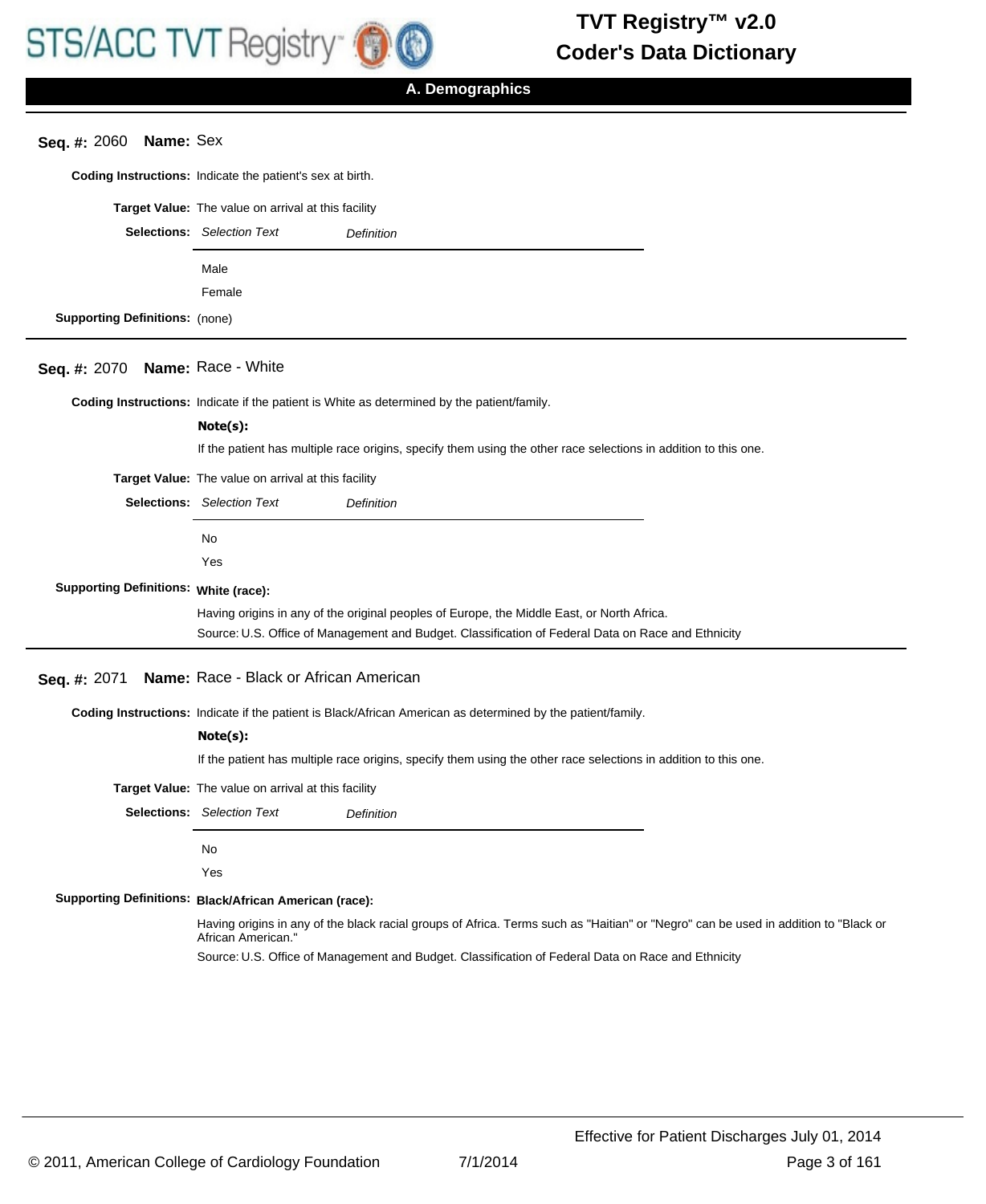# **Seq. #:** 2072 **Name:** Race - Asian

|                                              | <b>Coding Instructions:</b> Indicate if the patient is Asian as determined by the patient/family.                                                                                                                                                                                                                                                   |
|----------------------------------------------|-----------------------------------------------------------------------------------------------------------------------------------------------------------------------------------------------------------------------------------------------------------------------------------------------------------------------------------------------------|
|                                              | Note(s):                                                                                                                                                                                                                                                                                                                                            |
|                                              | If the patient has multiple race origins, specify them using the other race selections in addition to this one.                                                                                                                                                                                                                                     |
|                                              | Target Value: The value on arrival at this facility                                                                                                                                                                                                                                                                                                 |
|                                              | <b>Selections:</b> Selection Text<br>Definition                                                                                                                                                                                                                                                                                                     |
|                                              | No                                                                                                                                                                                                                                                                                                                                                  |
|                                              | Yes                                                                                                                                                                                                                                                                                                                                                 |
| <b>Supporting Definitions: Asian (race):</b> |                                                                                                                                                                                                                                                                                                                                                     |
|                                              | Having origins in any of the original peoples of the Far East, Southeast Asia, or the Indian subcontinent including, for example,<br>Cambodia, China, India, Japan, Korea, Malaysia, Pakistan, the Philippine Islands, Thailand, and Vietnam.<br>Source: U.S. Office of Management and Budget. Classification of Federal Data on Race and Ethnicity |
| Seq. #: 2073                                 | Name: Race - American Indian or Alaskan Native                                                                                                                                                                                                                                                                                                      |
|                                              | Coding Instructions: Indicate if the patient is American Indian or Alaskan Native as determined by the patient/family.                                                                                                                                                                                                                              |
|                                              | Note(s):                                                                                                                                                                                                                                                                                                                                            |
|                                              | If the patient has multiple race origins, specify them using the other race selections in addition to this one.                                                                                                                                                                                                                                     |
|                                              | Target Value: The value on arrival at this facility                                                                                                                                                                                                                                                                                                 |
|                                              | <b>Selections:</b> Selection Text<br>Definition                                                                                                                                                                                                                                                                                                     |
|                                              | No                                                                                                                                                                                                                                                                                                                                                  |
|                                              | Yes                                                                                                                                                                                                                                                                                                                                                 |
|                                              | Supporting Definitions: American Indian or Alaskan Native (race):                                                                                                                                                                                                                                                                                   |
|                                              | Having origins in any of the original peoples of North and South America (including Central America), and who maintains tribal                                                                                                                                                                                                                      |
|                                              | affiliation or community attachment.<br>Source: U.S. Office of Management and Budget. Classification of Federal Data on Race and Ethnicity                                                                                                                                                                                                          |
|                                              |                                                                                                                                                                                                                                                                                                                                                     |
| Seq. #: 2074                                 | Name: Race - Native Hawaiian or Pacific Islander                                                                                                                                                                                                                                                                                                    |
|                                              | Coding Instructions: Indicate if the patient is Native Hawaiian/Other Pacific Islander as determined by the patient/family.                                                                                                                                                                                                                         |
|                                              | Note(s):                                                                                                                                                                                                                                                                                                                                            |
|                                              | If the patient has multiple race origins, specify them using the other race selections in addition to this one.                                                                                                                                                                                                                                     |
|                                              | Target Value: The value on arrival at this facility                                                                                                                                                                                                                                                                                                 |
|                                              | <b>Selections:</b> Selection Text<br>Definition                                                                                                                                                                                                                                                                                                     |
|                                              | No.                                                                                                                                                                                                                                                                                                                                                 |
|                                              | Yes                                                                                                                                                                                                                                                                                                                                                 |
|                                              | Supporting Definitions: Native Hawaiian or Pacific Islander (race):                                                                                                                                                                                                                                                                                 |
|                                              | Having origins in any of the original peoples of Hawaii, Guam, Samoa, or other Pacific Islands.                                                                                                                                                                                                                                                     |
|                                              | Source: U.S. Office of Management and Budget. Classification of Federal Data on Race and Ethnicity                                                                                                                                                                                                                                                  |
|                                              |                                                                                                                                                                                                                                                                                                                                                     |
|                                              |                                                                                                                                                                                                                                                                                                                                                     |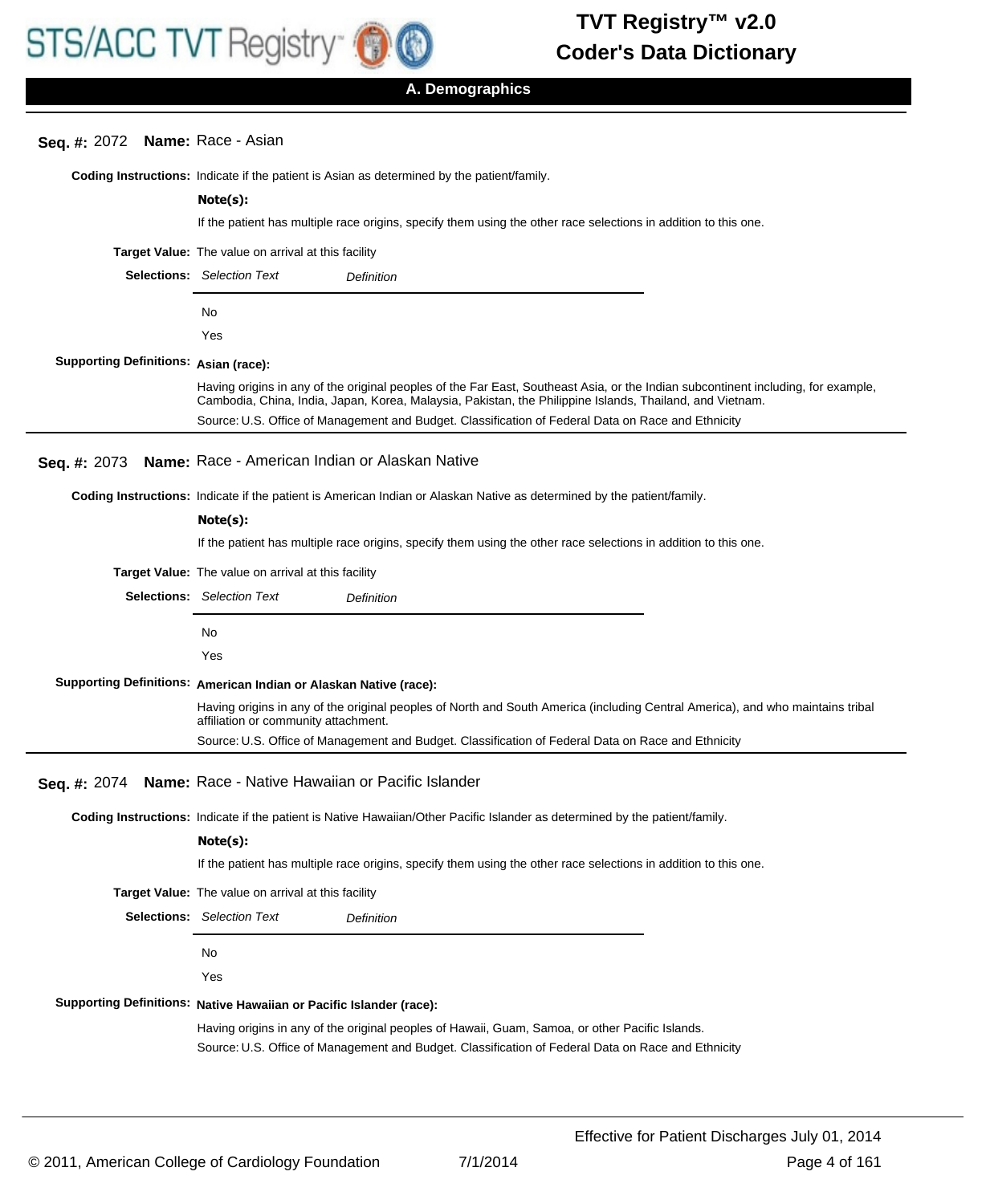

**A. Demographics**

# **Seq. #:** 2076 **Name:** Hispanic or Latino Ethnicity

**Coding Instructions:** Indicate if the patient is of Hispanic or Latino ethnicity as determined by the patient/family.

|                                       | <b>Target Value:</b> The value on arrival at this facility |                                                                                                                                                                                                                     |  |
|---------------------------------------|------------------------------------------------------------|---------------------------------------------------------------------------------------------------------------------------------------------------------------------------------------------------------------------|--|
|                                       | <b>Selections:</b> Selection Text                          | Definition                                                                                                                                                                                                          |  |
|                                       | No.                                                        |                                                                                                                                                                                                                     |  |
|                                       | Yes                                                        |                                                                                                                                                                                                                     |  |
|                                       | Supporting Definitions: Hispanic or Latino Ethnicity:      |                                                                                                                                                                                                                     |  |
|                                       |                                                            | A person of Cuban, Mexican, Puerto Rican, Cuban, South or Central American, or other Spanish culture or origin, regardless of<br>race. The term, "Spanish origin," can be used in addition to "Hispanic or Latino." |  |
|                                       |                                                            | Source: U.S. Office of Management and Budget. Classification of Federal Data on Race and Ethnicity                                                                                                                  |  |
| Seq. #: 2500 Name: Auxiliary 1        |                                                            |                                                                                                                                                                                                                     |  |
|                                       | <b>Coding Instructions: Reserved for future use.</b>       |                                                                                                                                                                                                                     |  |
| Target Value: N/A                     |                                                            |                                                                                                                                                                                                                     |  |
| <b>Selections:</b> (none)             |                                                            |                                                                                                                                                                                                                     |  |
| <b>Supporting Definitions: (none)</b> |                                                            |                                                                                                                                                                                                                     |  |

# **Seq. #:** 2501 **Name:** Auxiliary 2

**Coding Instructions:** Reserved for future use.

**Target Value:** N/A

**Selections:** (none)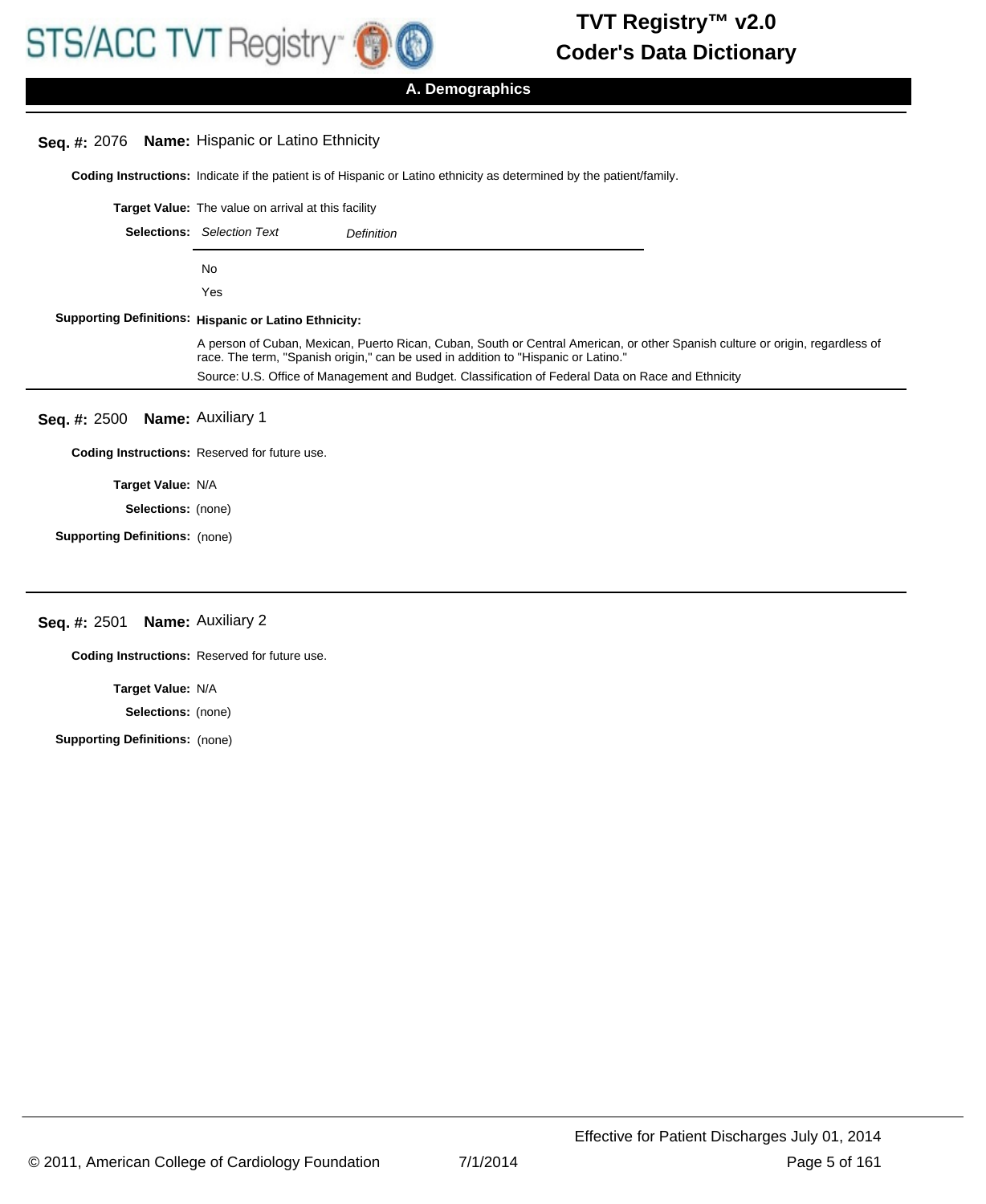## **Seq. #:** 3000 **Name:** Arrival Date

**Coding Instructions:** Indicate the date the patient arrived at your facility.

**Target Value:** N/A

**Selections:** (none)

**Supporting Definitions:** (none)

## **Seq. #:** 3001 **Name:** Arrival Time

**Coding Instructions:** Indicate the time the patient arrived at your facility

|                                       | Note(s):                                                                                                                                             |
|---------------------------------------|------------------------------------------------------------------------------------------------------------------------------------------------------|
|                                       | Indicate the time (hours: minutes) using the military 24-hour clock, beginning at midnight (00:00 hours).                                            |
|                                       | If the patient came to your facility for an elective or outpatient procedure and the time was not documented, code the scheduled<br>time of arrival. |
| Target Value: N/A                     |                                                                                                                                                      |
| <b>Selections:</b> (none)             |                                                                                                                                                      |
| <b>Supporting Definitions:</b> (none) |                                                                                                                                                      |

# **Seq. #:** 3003 **Name:** Residence on Arrival

**Coding Instructions:** Indicate the primary residence of the patient prior to arrival. If the primary residence is not available, code not documented.

| <b>Target Value:</b> The value on arrival at this facility |                   |
|------------------------------------------------------------|-------------------|
| <b>Selections:</b> Selection Text                          | <b>Definition</b> |
| Home with no health-<br>aid                                |                   |
| Home with health aid                                       |                   |
| Long term care                                             |                   |
| Other                                                      |                   |
| Not Documented                                             |                   |
|                                                            |                   |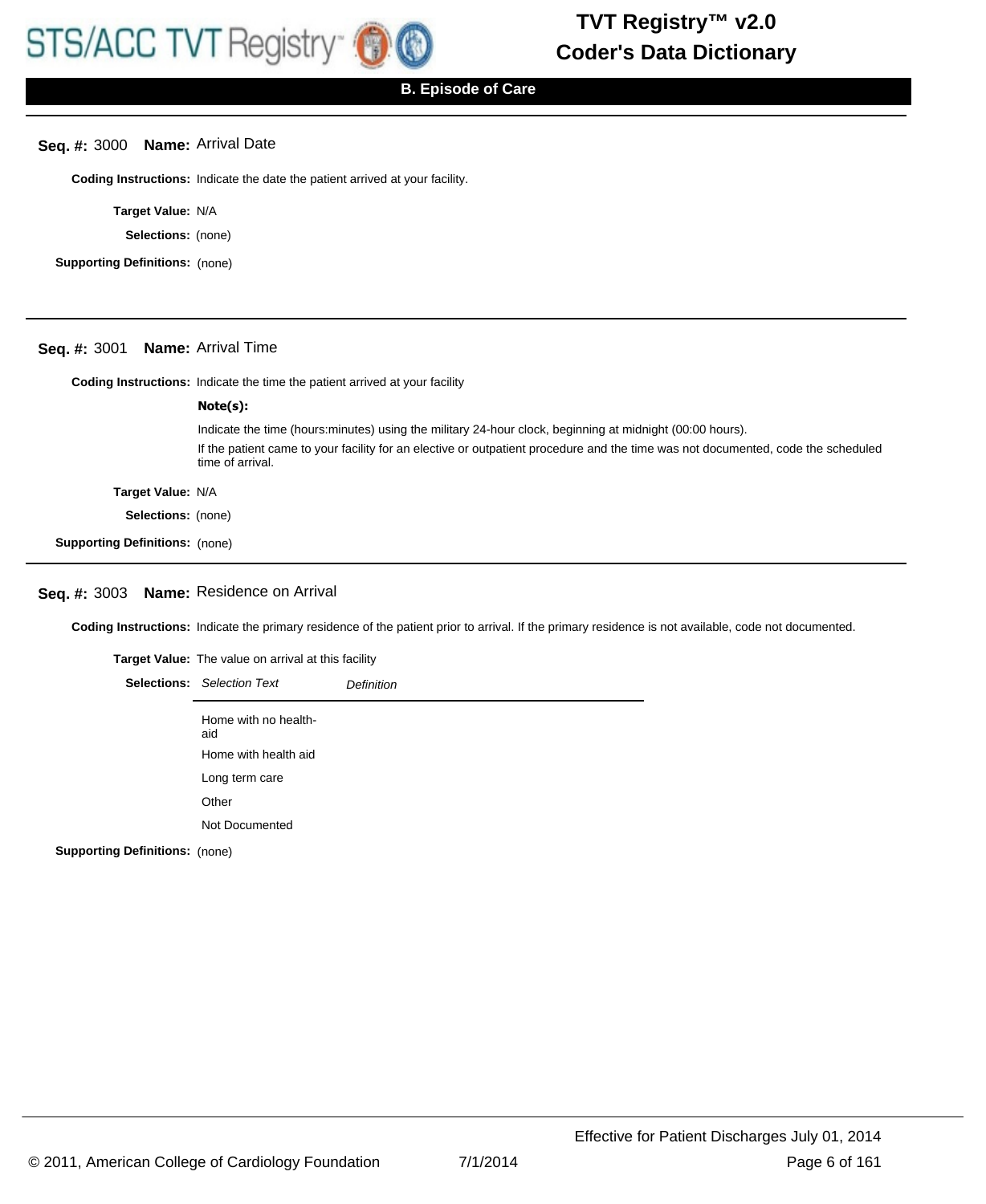

# **B. Episode of Care**

|                                          | Seq. #: 3005 Name: Insurance Payors - Private Health Insurance                                                                                                                                                                                                     |  |  |
|------------------------------------------|--------------------------------------------------------------------------------------------------------------------------------------------------------------------------------------------------------------------------------------------------------------------|--|--|
|                                          | Coding Instructions: Indicate if the patient's insurance payor(s) included private health insurance.                                                                                                                                                               |  |  |
|                                          | Note(s):                                                                                                                                                                                                                                                           |  |  |
|                                          | A health maintenance organization (HMO) is considered private health insurance.                                                                                                                                                                                    |  |  |
|                                          | Target Value: The value on arrival at this facility                                                                                                                                                                                                                |  |  |
|                                          | <b>Selections:</b> Selection Text<br>Definition                                                                                                                                                                                                                    |  |  |
|                                          | No                                                                                                                                                                                                                                                                 |  |  |
|                                          | Yes                                                                                                                                                                                                                                                                |  |  |
|                                          | <b>Supporting Definitions: Private Health Insurance:</b>                                                                                                                                                                                                           |  |  |
|                                          | Private health insurance is coverage by a health plan provided through an employer or union or purchased by an individual from a<br>private health insurance company.                                                                                              |  |  |
|                                          | Source: U.S. Census Bureau                                                                                                                                                                                                                                         |  |  |
| Seq. #: 3006                             | Name: Insurance Payors - Medicare                                                                                                                                                                                                                                  |  |  |
|                                          | Coding Instructions: Indicate if the patient's insurance payor(s) included Medicare.                                                                                                                                                                               |  |  |
|                                          | <b>Target Value:</b> The value on arrival at this facility                                                                                                                                                                                                         |  |  |
|                                          | <b>Selections:</b> Selection Text<br>Definition                                                                                                                                                                                                                    |  |  |
|                                          |                                                                                                                                                                                                                                                                    |  |  |
|                                          |                                                                                                                                                                                                                                                                    |  |  |
|                                          | No                                                                                                                                                                                                                                                                 |  |  |
|                                          | Yes                                                                                                                                                                                                                                                                |  |  |
| <b>Supporting Definitions: Medicare:</b> |                                                                                                                                                                                                                                                                    |  |  |
|                                          | Medicare is the Federal program which helps pay health care costs for people 65 and older and for certain people under 65 with<br>long-term disabilities.                                                                                                          |  |  |
|                                          | Source: U.S. Census Bureau                                                                                                                                                                                                                                         |  |  |
| Seq. #: 3007                             | Name: Insurance Payors - Medicaid                                                                                                                                                                                                                                  |  |  |
|                                          | Coding Instructions: Indicate if the patient's insurance payor(s) included Medicaid.                                                                                                                                                                               |  |  |
|                                          | Target Value: The value on arrival at this facility                                                                                                                                                                                                                |  |  |
|                                          | <b>Selections:</b> Selection Text<br>Definition                                                                                                                                                                                                                    |  |  |
|                                          | No                                                                                                                                                                                                                                                                 |  |  |
|                                          | Yes                                                                                                                                                                                                                                                                |  |  |
| <b>Supporting Definitions: Medicaid:</b> |                                                                                                                                                                                                                                                                    |  |  |
|                                          | Medicaid is a program administered at the state level, which provides medical assistance to the needy. Families with dependent<br>children, the aged, blind, and disabled who are in financial need are eligible for Medicaid. It may be known by different names. |  |  |
|                                          | Source: U.S. Census Bureau                                                                                                                                                                                                                                         |  |  |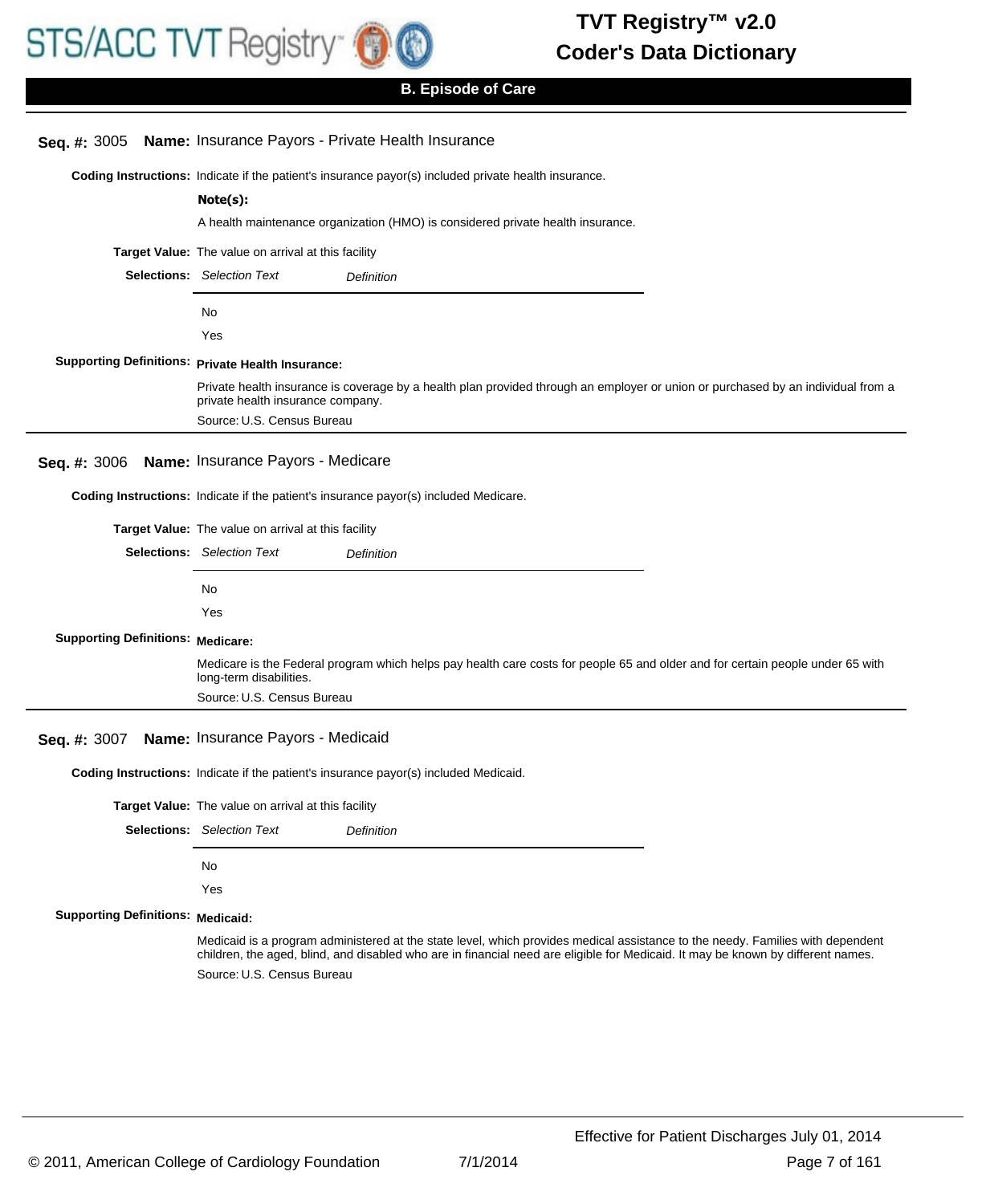

| Seq. #: 3008                                          | Name: Insurance Payors - Military Health Care                                                                                                                                                                                                                                                             |
|-------------------------------------------------------|-----------------------------------------------------------------------------------------------------------------------------------------------------------------------------------------------------------------------------------------------------------------------------------------------------------|
|                                                       | Coding Instructions: Indicate if the patient's insurance payor(s) included Military Health Care.                                                                                                                                                                                                          |
|                                                       | Target Value: The value on arrival at this facility                                                                                                                                                                                                                                                       |
|                                                       | <b>Selections:</b> Selection Text<br>Definition                                                                                                                                                                                                                                                           |
|                                                       | No                                                                                                                                                                                                                                                                                                        |
|                                                       | Yes                                                                                                                                                                                                                                                                                                       |
| <b>Supporting Definitions: Military Health Care:</b>  |                                                                                                                                                                                                                                                                                                           |
|                                                       | Military Health care - Military health care includes TRICARE/CHAMPUS (Civilian Health and Medical Program of the Uniformed<br>Services) and CHAMPVA (Civilian Health and Medical Program of the Department of Veterans Affairs), as well as care provided<br>by the Department of Veterans Affairs (VA).  |
|                                                       | Source: U.S. Census Bureau                                                                                                                                                                                                                                                                                |
| Seq. #: 3009                                          | Name: Insurance Payors - State-Specific Plan (Non Medicaid)                                                                                                                                                                                                                                               |
|                                                       | Coding Instructions: Indicate if the patient's insurance payor(s) included State-Specific Plan (non Medicaid).                                                                                                                                                                                            |
|                                                       | Target Value: The value on arrival at this facility                                                                                                                                                                                                                                                       |
|                                                       | <b>Selections:</b> Selection Text<br>Definition                                                                                                                                                                                                                                                           |
|                                                       | No                                                                                                                                                                                                                                                                                                        |
|                                                       | Yes                                                                                                                                                                                                                                                                                                       |
| <b>Supporting Definitions: State Specific Plan:</b>   |                                                                                                                                                                                                                                                                                                           |
|                                                       | Some states have their own health insurance programs for low-income uninsured individuals. These health plans may be known<br>by different names in different states.                                                                                                                                     |
|                                                       | Source: U.S. Census Bureau                                                                                                                                                                                                                                                                                |
| Seq. #: 3010                                          | Name: Insurance Payors - Indian Health Service                                                                                                                                                                                                                                                            |
|                                                       | Coding Instructions: Indicate if the patient's insurance payor(s) included Indian Health Service (IHS).                                                                                                                                                                                                   |
|                                                       | Target Value: The value on arrival at this facility                                                                                                                                                                                                                                                       |
|                                                       | <b>Selections:</b> Selection Text<br>Definition                                                                                                                                                                                                                                                           |
|                                                       | No                                                                                                                                                                                                                                                                                                        |
|                                                       | Yes                                                                                                                                                                                                                                                                                                       |
| <b>Supporting Definitions: Indian Health Service:</b> |                                                                                                                                                                                                                                                                                                           |
|                                                       | Indian Health Service (IHS) is a health care program through which the Department of Health and Human Services provides<br>medical assistance to eligible American Indians at IHS facilities. In addition, the IHS helps pay the cost of selected health care<br>services provided at non-IHS facilities. |
|                                                       | Source: U.S. Census Bureau                                                                                                                                                                                                                                                                                |
|                                                       |                                                                                                                                                                                                                                                                                                           |
|                                                       |                                                                                                                                                                                                                                                                                                           |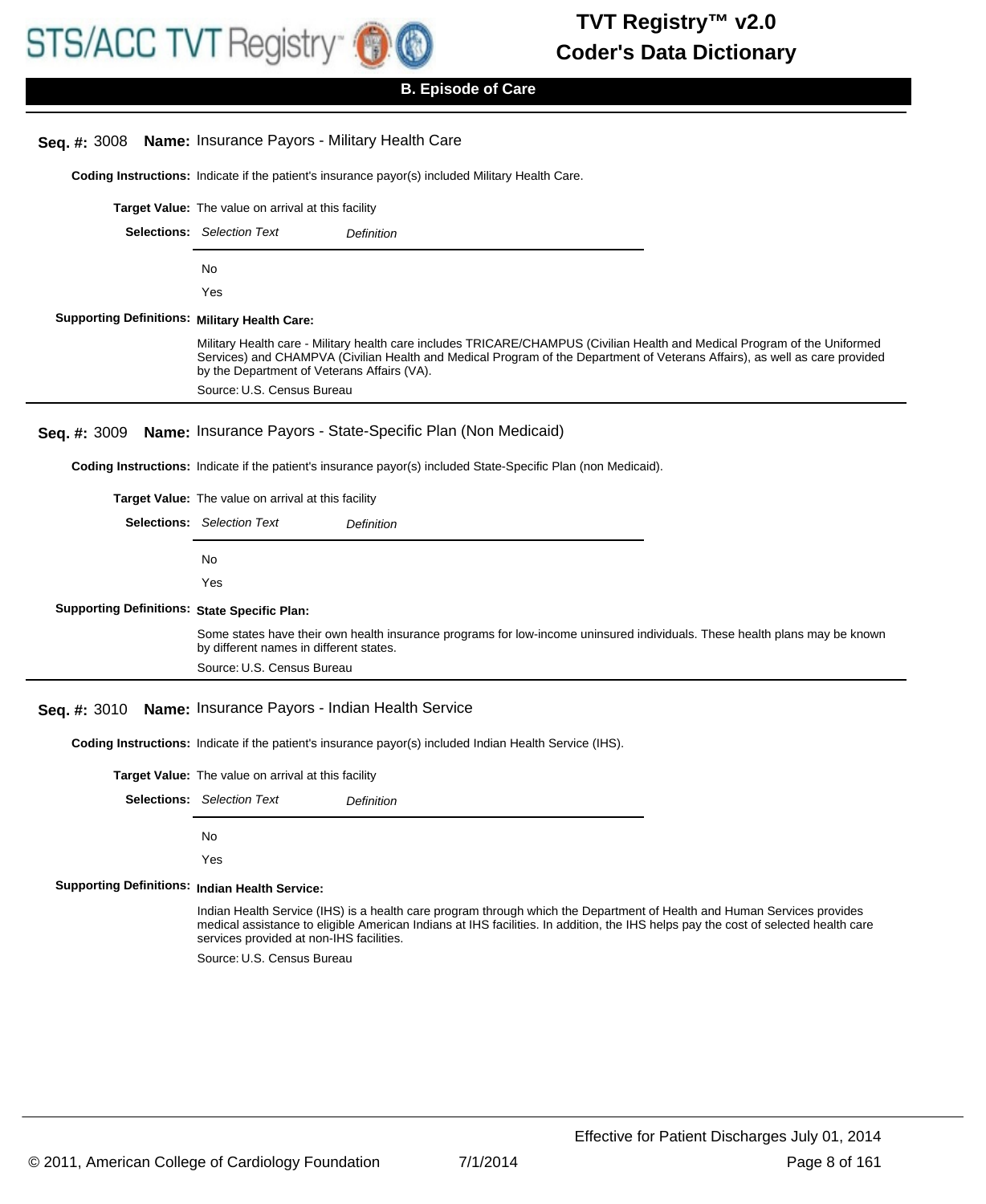

| Seq. #: 3011                                     | Name: Insurance Payors - Non-US Insurance                                                                                                                                    |  |  |
|--------------------------------------------------|------------------------------------------------------------------------------------------------------------------------------------------------------------------------------|--|--|
|                                                  | Coding Instructions: Indicate if the patient's insurance payor(s) included Non-US Insurance.                                                                                 |  |  |
|                                                  | Target Value: The value on arrival at this facility                                                                                                                          |  |  |
|                                                  | <b>Selections:</b> Selection Text<br>Definition                                                                                                                              |  |  |
|                                                  | No                                                                                                                                                                           |  |  |
|                                                  | Yes                                                                                                                                                                          |  |  |
| <b>Supporting Definitions: Non-US Insurance:</b> |                                                                                                                                                                              |  |  |
|                                                  | Non-US insurance refers to individuals with a payor that does not originate in the United States.                                                                            |  |  |
|                                                  | Source: U.S. Census Bureau                                                                                                                                                   |  |  |
| Seq. #: 3012                                     | Name: Insurance Payors - None                                                                                                                                                |  |  |
|                                                  | Coding Instructions: Indicate if the patient has no insurance payor(s).                                                                                                      |  |  |
|                                                  | Target Value: The value on arrival at this facility                                                                                                                          |  |  |
|                                                  | <b>Selections:</b> Selection Text<br>Definition                                                                                                                              |  |  |
|                                                  | No                                                                                                                                                                           |  |  |
|                                                  | Yes<br>The patient has no insurance.                                                                                                                                         |  |  |
| <b>Supporting Definitions: None:</b>             |                                                                                                                                                                              |  |  |
|                                                  |                                                                                                                                                                              |  |  |
|                                                  | 'None' refers to individuals with no or limited health insurance. Thus, the individual is the payor regardless of ability to pay.                                            |  |  |
|                                                  | Source: NCDR                                                                                                                                                                 |  |  |
| Seq. #: 3015                                     | Name: Health Insurance Claim Number                                                                                                                                          |  |  |
|                                                  | Coding Instructions: Indicate the patient's Health Insurance Claim (HIC) number.                                                                                             |  |  |
|                                                  | Target Value: The value on arrival at this facility                                                                                                                          |  |  |
| Selections: (none)                               |                                                                                                                                                                              |  |  |
|                                                  | Supporting Definitions: Health Insurance Claim Number::                                                                                                                      |  |  |
|                                                  | The Health Insurance Claim (HIC) number is the unique identifier issued to all Medicare eligible beneficiaries by the Social                                                 |  |  |
|                                                  | Security Administration (SSA). The Railroad Retirement Board (RRB) can also assign HIC to those receiving RRB benefits.<br>Source: Center for Medicare and Medicaid Services |  |  |
| Seq. #: 3020                                     | <b>Name: Auxiliary 3</b>                                                                                                                                                     |  |  |
|                                                  | Coding Instructions: Reserved for future use.                                                                                                                                |  |  |
| Target Value: N/A                                |                                                                                                                                                                              |  |  |
| Selections: (none)                               |                                                                                                                                                                              |  |  |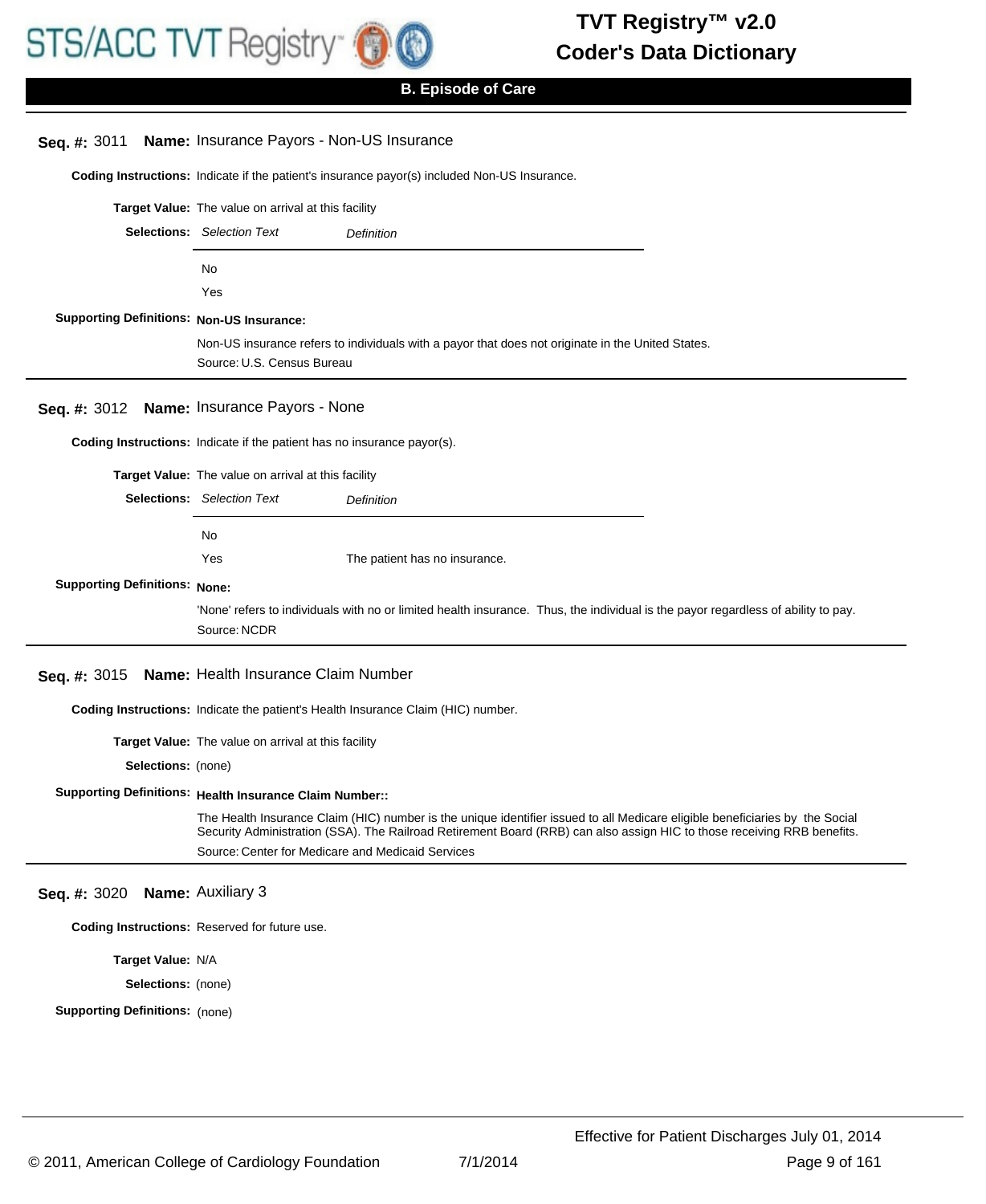## **Seq. #:** 3025 **Name:** Auxiliary 4

**Coding Instructions:** Reserved for future use.

**Target Value:** N/A

**Selections:** (none)

**Supporting Definitions:** (none)

# **Seq. #:** 3030 **Name:** Patient Enrolled in Research Study

**Coding Instructions:** Indicate if the patient is enrolled in a research study for the index procedure or the episode of care.

#### **Note(s):**

Code 'Yes' only for those patients enrolled in an STS/ACC TVT Registry research study. If the patient is in other studies unrelated to the TVT Registry, leave blank or Code 'No'.

#### **Target Value:** N/A

|                                       | <b>Selections:</b> Selection Text | <b>Definition</b> |
|---------------------------------------|-----------------------------------|-------------------|
|                                       | No.                               |                   |
|                                       | Yes                               |                   |
| <b>Supporting Definitions:</b> (none) |                                   |                   |

# **Seq. #:** 3031 **Name:** Research Study Name

**Coding Instructions:** Indicate the research study name as provided by the research study protocol or STS/ACC TVT Registry staff.

#### **Note(s):**

Study names must follow the format indicated by the research protocol or STS/ACC TVT Registry staff. Deviations may result in an error message.

**Target Value:** N/A

**Selections:** (none)

**Supporting Definitions:** (none)

# **Seq. #:** 3032 **Name:** Research Study Patient ID

**Coding Instructions:** Indicate the research study patient identification number as assigned by the research protocol or STS/ACC TVT Registry staff.

**Target Value:** N/A

**Selections:** (none)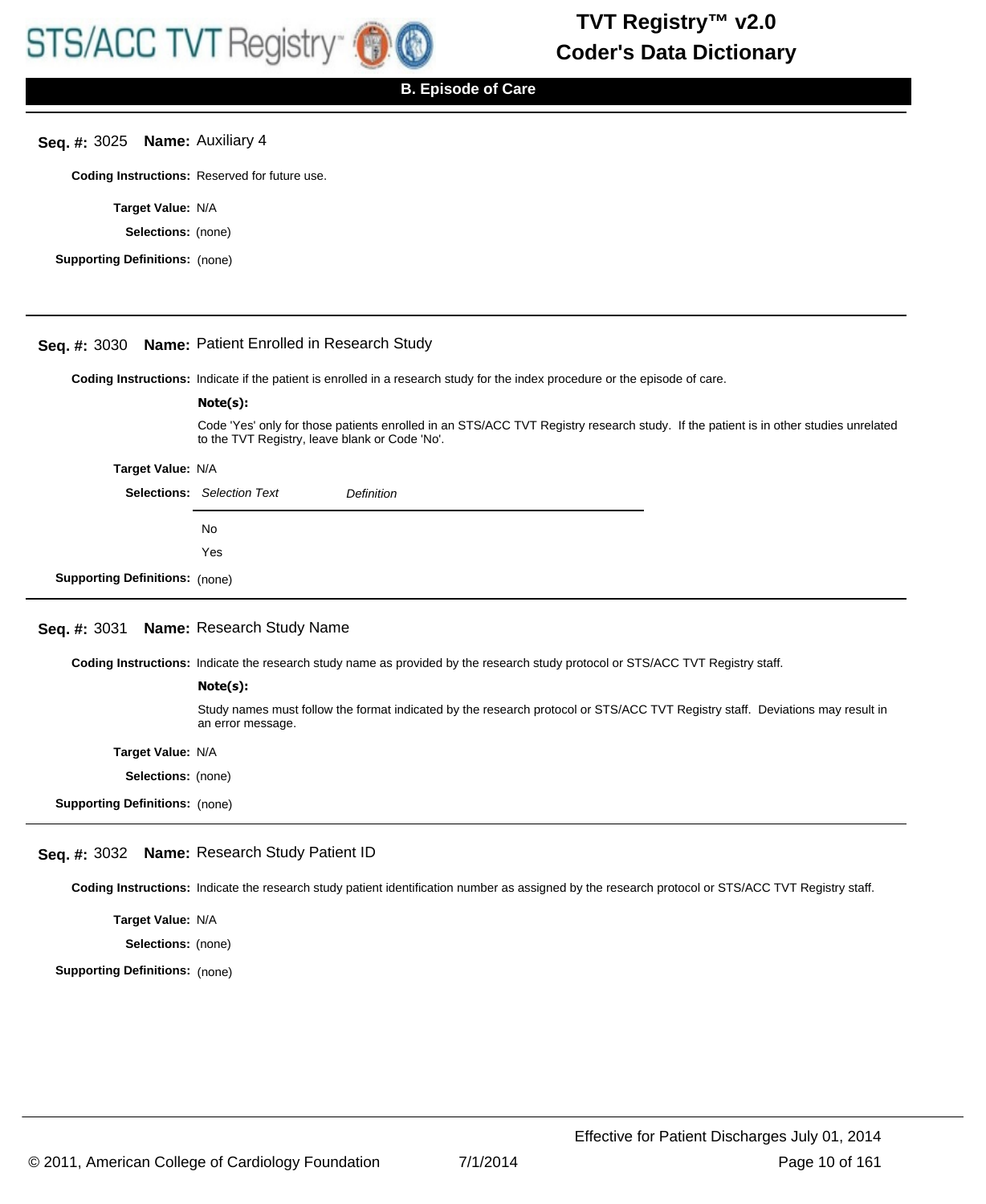

# **C. History & Risk Factors**

#### **Seq. #:** 4000 **Name:** Infective Endocarditis

Coding Instructions: Indicate whether the patient has a history of infective endocarditis documented by one of the following:

- 1. Positive blood cultures
- 2. Vegetation on echocardiography and/or other diagnostic modality
- 3. Documented history of infective endocarditis

**Target Value:** Any occurrence between birth and the procedure

|                                       | <b>Selections:</b> Selection Text | <b>Definition</b> |
|---------------------------------------|-----------------------------------|-------------------|
|                                       | No.                               |                   |
|                                       | Yes                               |                   |
| <b>Supporting Definitions:</b> (none) |                                   |                   |

## **Seq. #:** 4005 **Name:** Infective Endocarditis Type

**Coding Instructions:** Indicate the type of endocarditis.

| Selections:                           | <b>Target Value:</b> The last value between birth and the procedure<br><b>Selection Text</b><br>Definition |                                                                                                                                                       |  |
|---------------------------------------|------------------------------------------------------------------------------------------------------------|-------------------------------------------------------------------------------------------------------------------------------------------------------|--|
|                                       | Treated                                                                                                    | The patient has been treated previously for<br>endocarditis and is not taking antibiotics for the<br>infection (other than prophylactic medications). |  |
|                                       | Active                                                                                                     | The patient is currently being treated for endocarditis.                                                                                              |  |
| <b>Supporting Definitions:</b> (none) |                                                                                                            |                                                                                                                                                       |  |

## **Seq. #:** 4006 **Name:** Heart Failure Hospitalization Within Past Year

Coding Instructions: Indicate if the patient has been admitted to the hospital for an inpatient admission with a diagnosis of heart failure within the past year.

| <b>Target Value:</b> Any occurrence between one year prior to the procedure and the procedure |  |  |  |
|-----------------------------------------------------------------------------------------------|--|--|--|
|-----------------------------------------------------------------------------------------------|--|--|--|

|                                       | <b>Selections:</b> Selection Text | <b>Definition</b> |
|---------------------------------------|-----------------------------------|-------------------|
|                                       | No.                               |                   |
|                                       | Yes                               |                   |
|                                       | Not Documented                    |                   |
| <b>Supporting Definitions: (none)</b> |                                   |                   |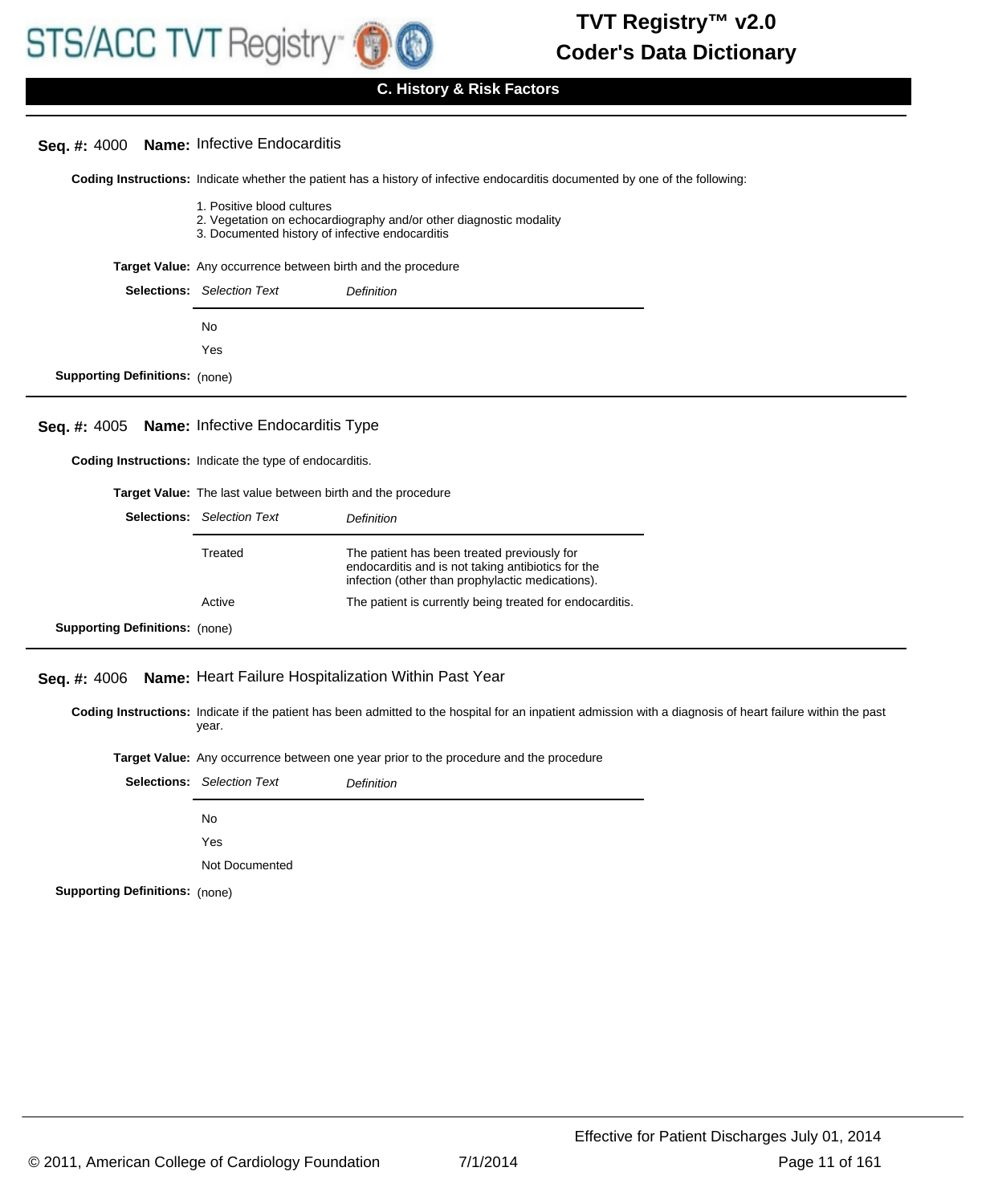

|                                       | Seq. #: 4010 Name: Permanent Pacemaker                                                                                                                                                                                                                                                                                   |  |  |
|---------------------------------------|--------------------------------------------------------------------------------------------------------------------------------------------------------------------------------------------------------------------------------------------------------------------------------------------------------------------------|--|--|
|                                       | Coding Instructions: Indicate if the patient currently has a permanent pacemaker or had a permanent pacemaker that was implanted at any time prior to<br>arrival at this facility. This includes patients that had a permanent pacemaker previously, but the device is no longer in place.                               |  |  |
|                                       | Target Value: Any occurrence between birth and the procedure                                                                                                                                                                                                                                                             |  |  |
|                                       | <b>Selections:</b> Selection Text<br>Definition                                                                                                                                                                                                                                                                          |  |  |
|                                       | No                                                                                                                                                                                                                                                                                                                       |  |  |
|                                       | Yes                                                                                                                                                                                                                                                                                                                      |  |  |
| <b>Supporting Definitions: (none)</b> |                                                                                                                                                                                                                                                                                                                          |  |  |
|                                       | Seq. #: 4012 Name: Most Recent Pacemaker Date                                                                                                                                                                                                                                                                            |  |  |
|                                       |                                                                                                                                                                                                                                                                                                                          |  |  |
|                                       | Coding Instructions: Indicate the date the pacemaker was implanted.<br>Note(s):                                                                                                                                                                                                                                          |  |  |
|                                       | If the month or day is unknown, enter 01                                                                                                                                                                                                                                                                                 |  |  |
|                                       | Target Value: The last value between birth and the first procedure                                                                                                                                                                                                                                                       |  |  |
| <b>Selections:</b> (none)             |                                                                                                                                                                                                                                                                                                                          |  |  |
| <b>Supporting Definitions: (none)</b> |                                                                                                                                                                                                                                                                                                                          |  |  |
|                                       |                                                                                                                                                                                                                                                                                                                          |  |  |
| Seq. #: 4013                          | Name: Cardiac Resynchronization Therapy                                                                                                                                                                                                                                                                                  |  |  |
|                                       | Coding Instructions: Indicate if the pacemaker type includes cardiac resynchronization therapy (CRT). A CRT is a biventricular pacemaker that sends<br>electrical signals to both ventricles that resynchronizes the heart chambers and helps it pump more effectively. It may or may not<br>have an atrial pacing wire. |  |  |
|                                       | Target Value: Any occurrence between birth and the procedure                                                                                                                                                                                                                                                             |  |  |
|                                       | <b>Selections:</b> Selection Text<br>Definition                                                                                                                                                                                                                                                                          |  |  |
|                                       | No                                                                                                                                                                                                                                                                                                                       |  |  |
|                                       | Yes                                                                                                                                                                                                                                                                                                                      |  |  |
| <b>Supporting Definitions: (none)</b> |                                                                                                                                                                                                                                                                                                                          |  |  |
|                                       |                                                                                                                                                                                                                                                                                                                          |  |  |
| Seq. #: 4015 Name: Previous ICD       |                                                                                                                                                                                                                                                                                                                          |  |  |
|                                       | Coding Instructions: Indicate if the patient had a previous implantable cardioverter defibrillator (ICD). This includes patients that had an ICD previously,<br>but the device is no longer in place.                                                                                                                    |  |  |
|                                       | Target Value: Any occurrence between birth and the procedure                                                                                                                                                                                                                                                             |  |  |
|                                       | <b>Selections:</b> Selection Text<br>Definition                                                                                                                                                                                                                                                                          |  |  |
|                                       | No                                                                                                                                                                                                                                                                                                                       |  |  |
|                                       | Yes                                                                                                                                                                                                                                                                                                                      |  |  |
| <b>Supporting Definitions: (none)</b> |                                                                                                                                                                                                                                                                                                                          |  |  |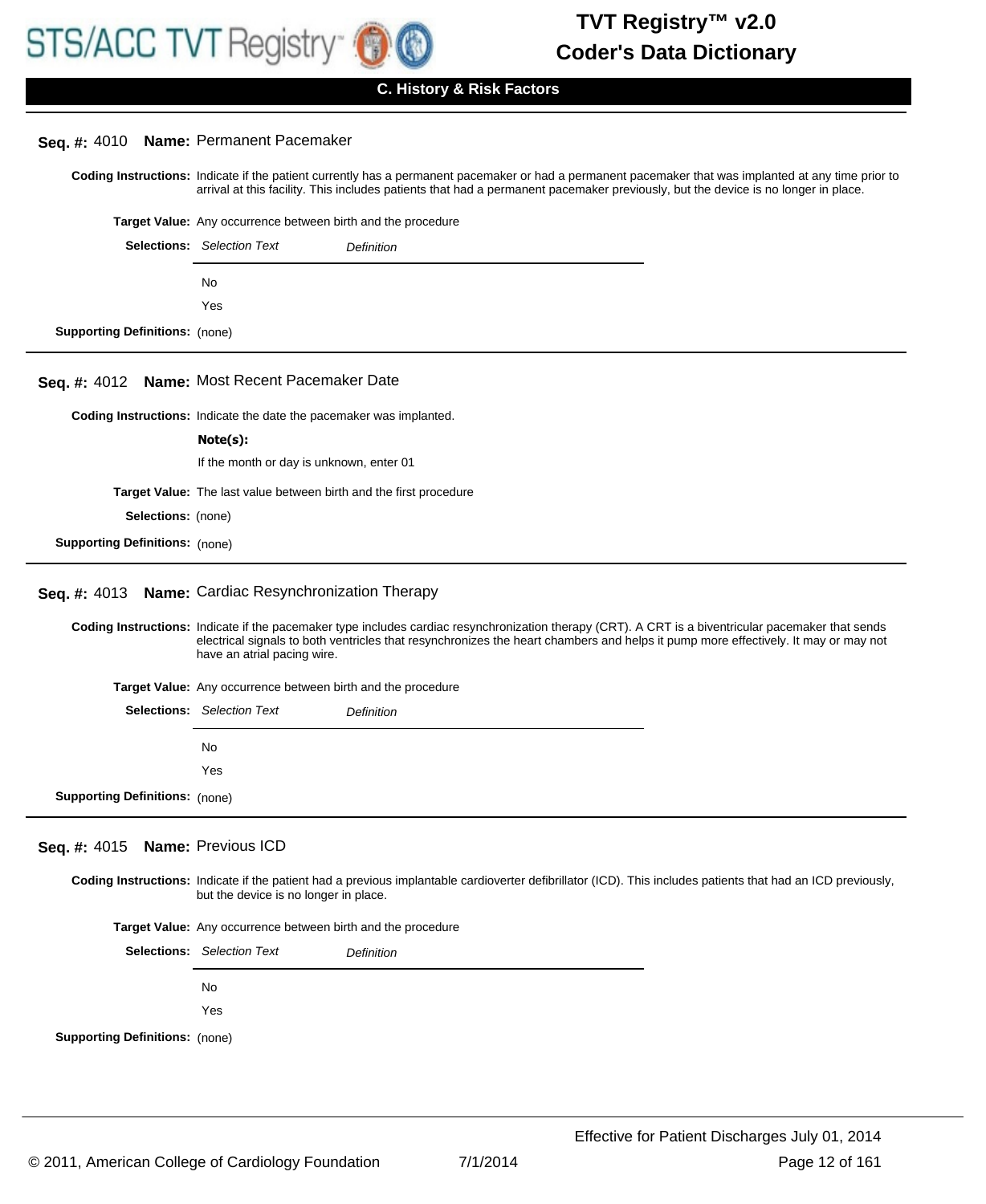

## **Seq. #:** 4016 **Name:** Cardiac Resynchronization Therapy Defibrillator

Coding Instructions: Indicate if the ICD includes a cardiac resynchronization therapy device. A cardiac resynchronization therapy defibrillator (CRT-D) has dual capabilities. It is a biventricular pacemaker that sends electrical signals to both ventricles as well as a defibrillator. It may or may not have an atrial pacing wire.

| <b>Target Value:</b> Any occurrence between birth and the procedure |  |  |  |
|---------------------------------------------------------------------|--|--|--|
|                                                                     |  |  |  |

|                                       | <b>Selections:</b> Selection Text | <b>Definition</b> |
|---------------------------------------|-----------------------------------|-------------------|
|                                       | No.                               |                   |
|                                       | Yes                               |                   |
| <b>Supporting Definitions:</b> (none) |                                   |                   |

# **Seq. #:** 4020 **Name:** Prior PCI

**Coding Instructions:** Indicate if the patient had a previous percutaneous coronary intervention.

|                                         | Target Value: Any occurrence between birth and the procedure       |                                                                                                                                                                                                                                                              |
|-----------------------------------------|--------------------------------------------------------------------|--------------------------------------------------------------------------------------------------------------------------------------------------------------------------------------------------------------------------------------------------------------|
|                                         | <b>Selections:</b> Selection Text                                  | <b>Definition</b>                                                                                                                                                                                                                                            |
|                                         | <b>No</b>                                                          |                                                                                                                                                                                                                                                              |
|                                         | Yes                                                                |                                                                                                                                                                                                                                                              |
|                                         | <b>Supporting Definitions: Percutaneous Coronary Intervention:</b> |                                                                                                                                                                                                                                                              |
|                                         | purpose of mechanical coronary revascularization.                  | Percutaneous coronary intervention (PCI) is the placement of an angioplasty guide wire, balloon, or other device (e.g. stent,<br>atherectomy, brachytherapy, or thrombectomy catheter) into a native coronary artery or coronary artery bypass graft for the |
|                                         | Source: NCDR                                                       |                                                                                                                                                                                                                                                              |
| Seq. #: 4025 Name: Most Recent PCI Date |                                                                    |                                                                                                                                                                                                                                                              |

**Coding Instructions:** Indicate the date of the most recent PCI.

#### **Note(s):**

|  | If the month or day are unknown, enter 01. |
|--|--------------------------------------------|
|--|--------------------------------------------|

**Target Value:** The last value between birth and the procedure

**Selections:** (none)

**Supporting Definitions:** (none)

# **Seq. #:** 4030 **Name:** Prior CABG

**Coding Instructions:** Indicate if the patient had a previous coronary artery bypass graft (CABG) surgery.

| <b>Target Value:</b> Any occurrence between birth and the procedure |                                   |                   |
|---------------------------------------------------------------------|-----------------------------------|-------------------|
|                                                                     | <b>Selections:</b> Selection Text | <b>Definition</b> |
|                                                                     | No.                               |                   |
|                                                                     | Yes                               |                   |
| <b>Supporting Definitions:</b> (none)                               |                                   |                   |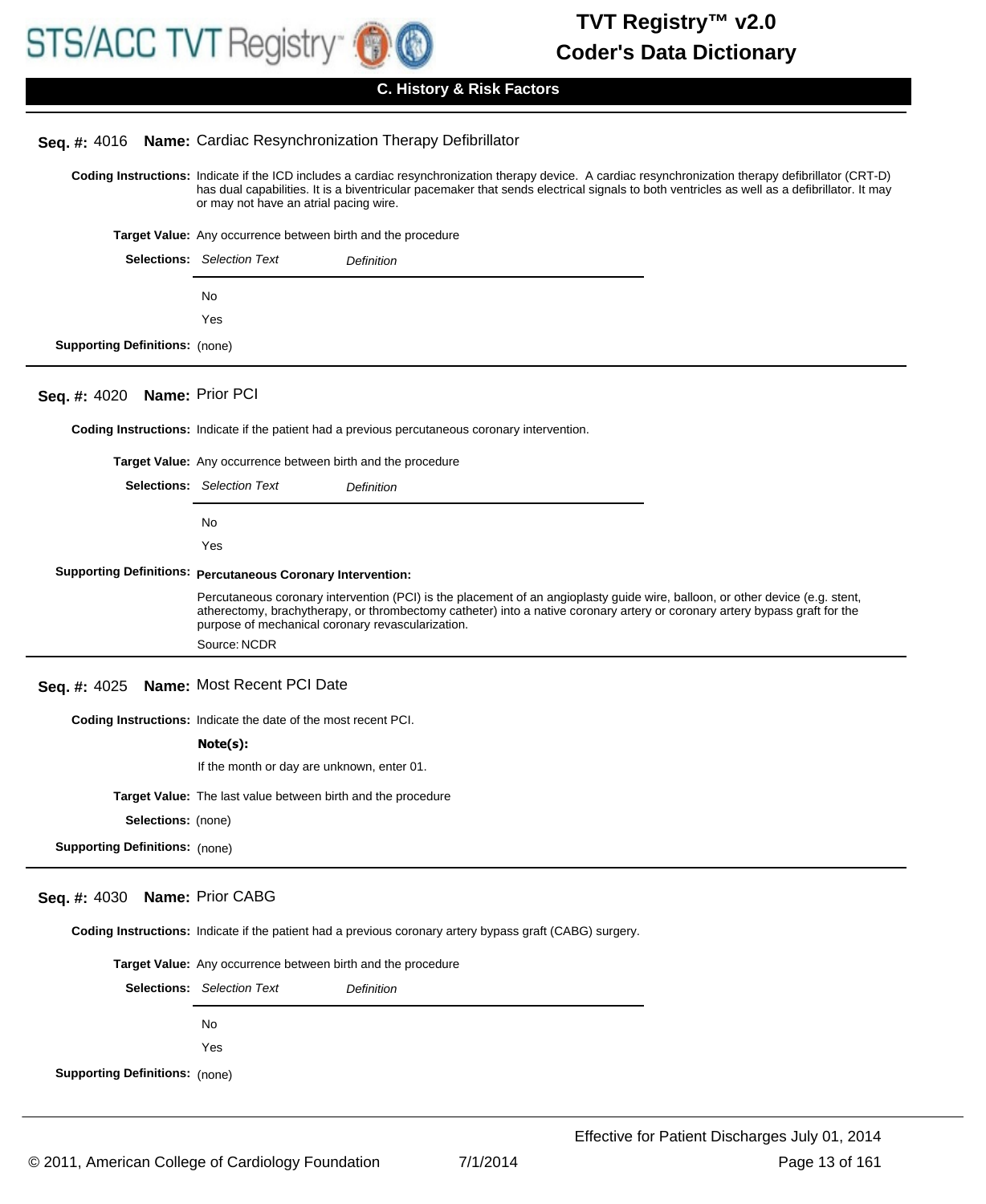## **Seq. #:** 4035 **Name:** Most Recent CABG Date

**Coding Instructions:** Indicate the date of the most recent coronay artery bypass graft (CABG).

**Note(s):**

If month or day are unknown, enter 01.

**Target Value:** The last value between birth and the procedure

**Selections:** (none)

**Supporting Definitions:** (none)

#### **Seq. #:** 4040 **Name:** Prior Other Cardiac Surgery

Coding Instructions: Indicate if the patient had prior other cardiac surgery. Other cardiac surgery includes surgeries not otherwise specified in the cardiac history. It includes, but is not limited to:

- 1. Previous congenital heart surgery and/or percutaneous procedure (e.g. VSD, ASD, TOF and PFO repair).
- 2. Previous surgery on the thoracic aorta.

3. Previous intrapericardial or great vessel (e.g., aorta, superior vena cava, inferior vena cava, pulmonary arteries and veins) procedure performed. This may include, but is not limited to LVA, acquired VSD, SVR, TMR, cardiac trauma, pericardial window, pericardiectomy, cardiac tumor, myectomy or heart transplant.

#### **Note(s):**

Do not include aortic or non-aortic valve procedures. See Seq Num 4095, Prior Other Non-Aortic Valve Procedure and Seq Num 4060, Prior Aortic Valve Procedure.

**Target Value:** Any occurrence between birth and the procedure

|                                       | <b>Selections:</b> Selection Text | Definition |
|---------------------------------------|-----------------------------------|------------|
|                                       | No.                               |            |
|                                       | Yes                               |            |
| <b>Supporting Definitions: (none)</b> |                                   |            |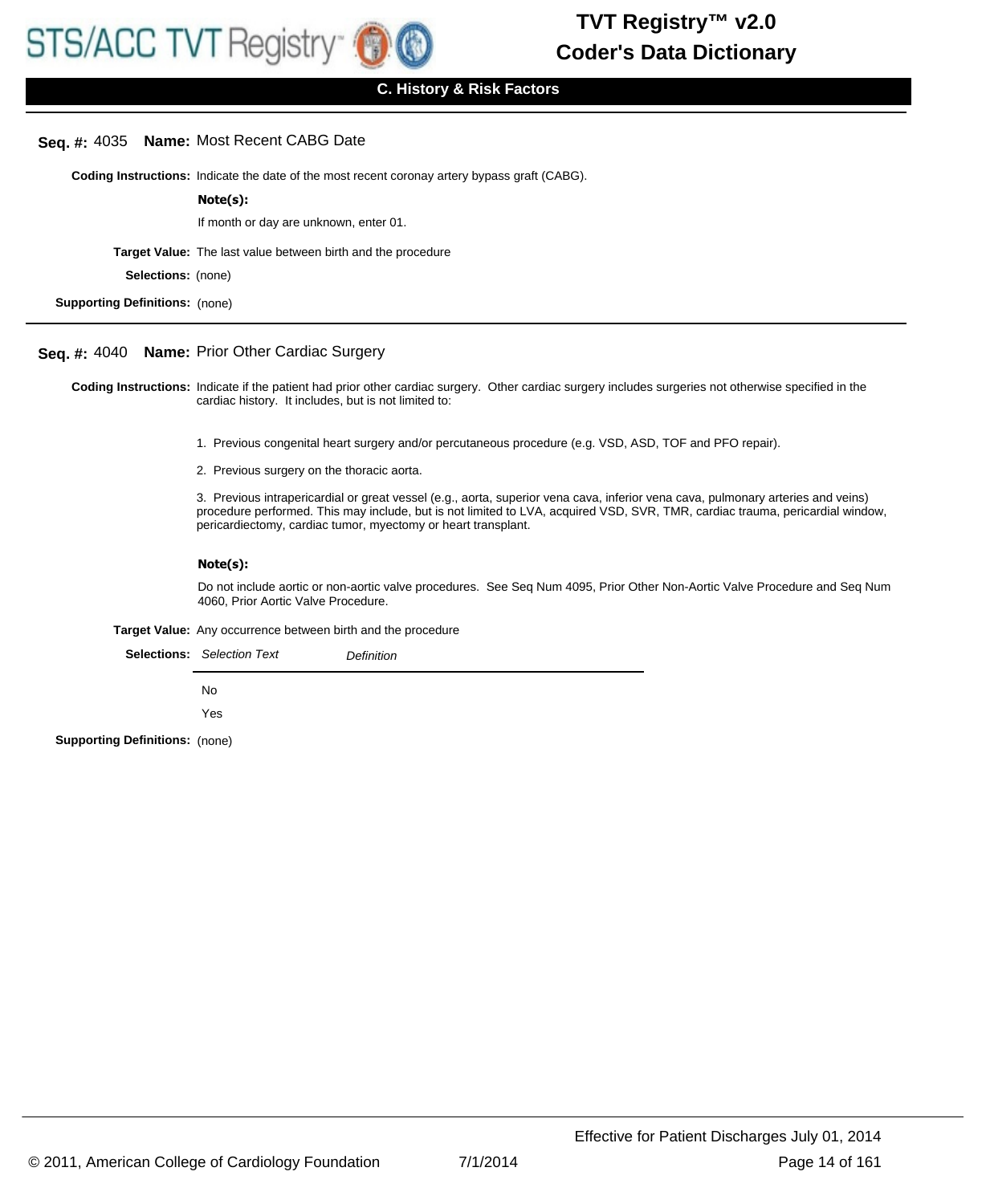# **Seq. #:** 4055 **Name:** Number of Previous Cardiac Surgeries

Coding Instructions: Indicate the number of open heart cardiac surgeries the patient has had prior to this procedure. This includes open heart coronary artery bypass, or valve replacement/repairs.

#### **Note(s):**

Do not include other open chest surgical procedures (not accessing the heart, such as surgery on the thoracic aorta or lung) or other cardiac interventional procedures (such as a PCI, or balloon valvuloplasty).

**Target Value:** The total between birth and the procedure

|                                       | <b>Selections:</b> Selection Text | Definition |
|---------------------------------------|-----------------------------------|------------|
|                                       | 0                                 |            |
|                                       | 1                                 |            |
|                                       | 2                                 |            |
|                                       | 3                                 |            |
|                                       | $>=$ 4                            |            |
| <b>Supporting Definitions: (none)</b> |                                   |            |

#### **Seq. #:** 4060 **Name:** Prior Aortic Valve Procedure

**Coding Instructions:** Indicate whether the patient had a previous surgical or interventional replacement and/or repair of the aortic valve.

|                                       | <b>Target Value:</b> Any occurrence between birth and the procedure |            |  |
|---------------------------------------|---------------------------------------------------------------------|------------|--|
|                                       | <b>Selections:</b> Selection Text                                   | Definition |  |
|                                       | No                                                                  |            |  |
|                                       | Yes                                                                 |            |  |
| <b>Supporting Definitions: (none)</b> |                                                                     |            |  |

#### **Seq. #:** 4065 **Name:** Most Recent Aortic Valve Procedure Date

**Coding Instructions:** Indicate the date of the most recent prior aortic valve procedure.

#### **Note(s):**

If month or day are unknown, enter 01.

**Target Value:** The last value between birth and the procedure

**Selections:** (none)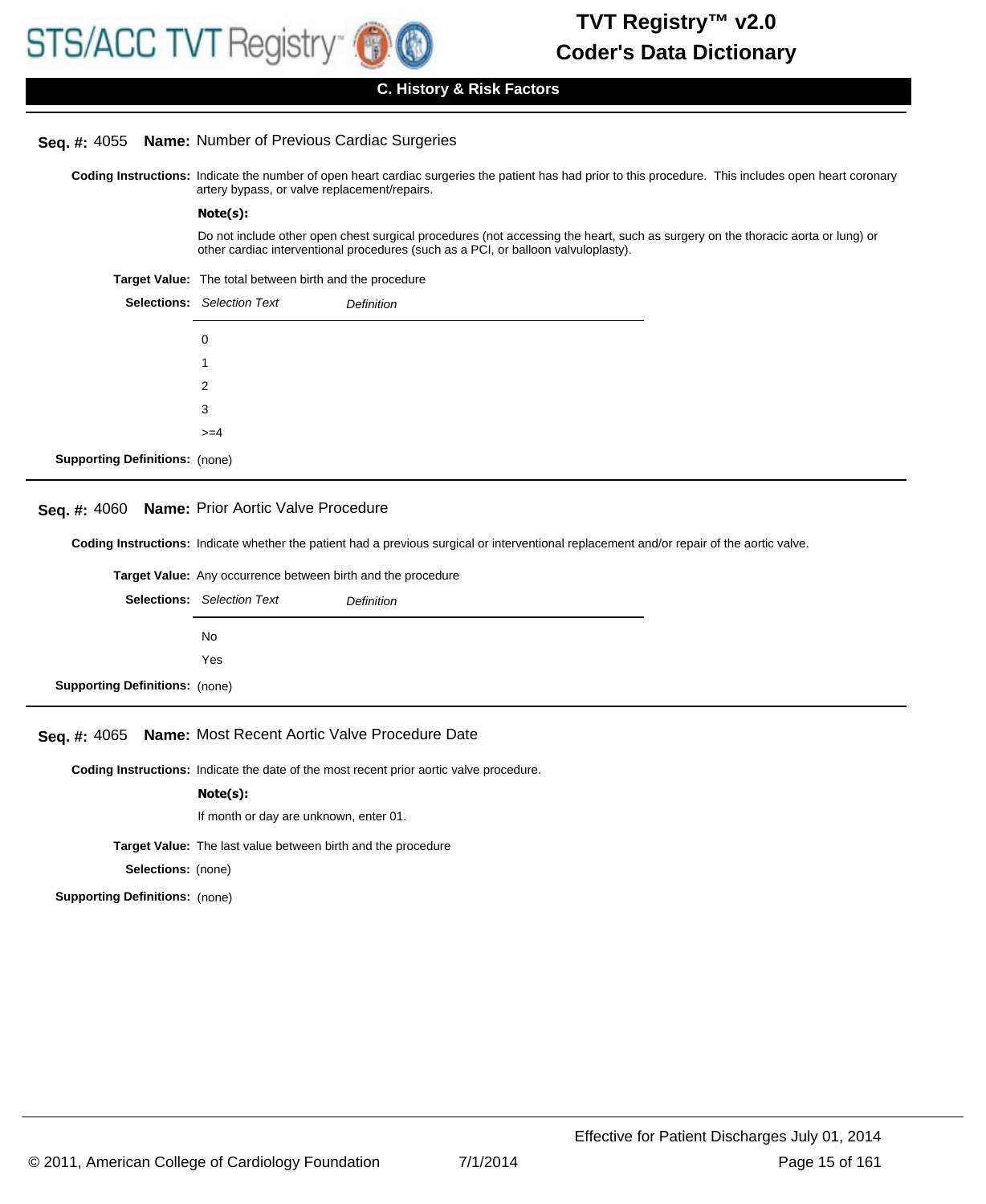

# **C. History & Risk Factors**

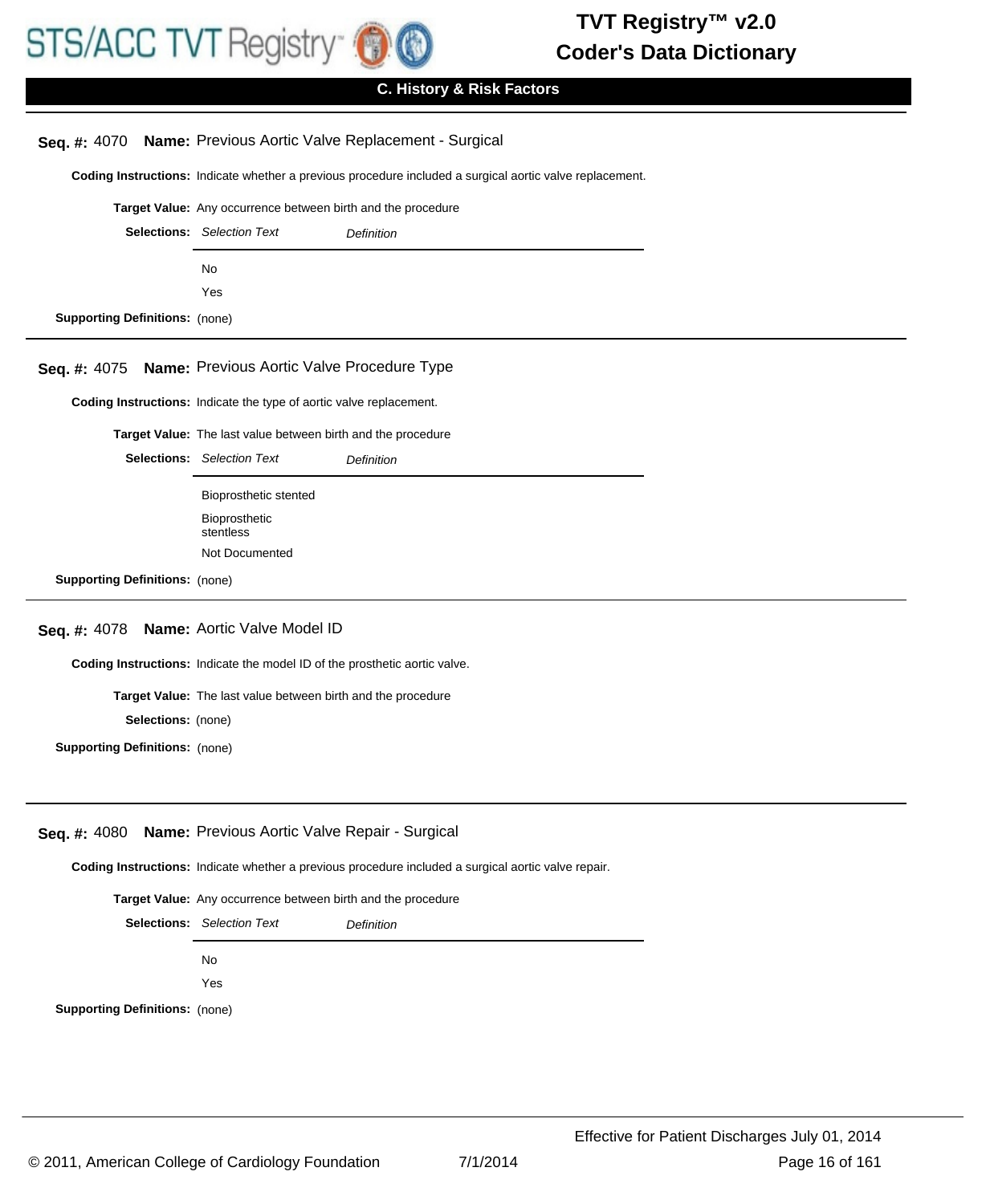

| Seq. #: 4085                          |                                                              | Name: Previous Procedure - Aortic Valve Balloon Valvuloplasty                                                                                      |
|---------------------------------------|--------------------------------------------------------------|----------------------------------------------------------------------------------------------------------------------------------------------------|
|                                       |                                                              | Coding Instructions: Indicate whether a previous procedure included an aortic balloon valvuloplasty.                                               |
|                                       | Target Value: Any occurrence between birth and the procedure |                                                                                                                                                    |
|                                       | <b>Selections:</b> Selection Text                            | Definition                                                                                                                                         |
|                                       | No                                                           |                                                                                                                                                    |
|                                       | Yes                                                          |                                                                                                                                                    |
| <b>Supporting Definitions: (none)</b> |                                                              |                                                                                                                                                    |
| Seq. #: 4090                          |                                                              | Name: Previous Procedure - Aortic Valve Transcatheter Valve Replacement                                                                            |
|                                       |                                                              | Coding Instructions: Indicate whether a previous procedure included a transcatheter aortic valve replacement procedure.                            |
|                                       | Target Value: Any occurrence between birth and the procedure |                                                                                                                                                    |
|                                       | <b>Selections:</b> Selection Text                            | Definition                                                                                                                                         |
|                                       | No                                                           |                                                                                                                                                    |
|                                       | Yes                                                          |                                                                                                                                                    |
| <b>Supporting Definitions: (none)</b> |                                                              |                                                                                                                                                    |
| Seq. #: 4091                          |                                                              | Name: Previous Procedure - Aortic Valve Transcatheter Valve Intervention                                                                           |
|                                       | occluder or plug for aortic regurgitation).                  | Coding Instructions: Indicate whether a previous procedure included a transcatheter aortic valve intervention (such as a procedure that deploys an |
|                                       | Note(s):                                                     |                                                                                                                                                    |
|                                       |                                                              | This does not include surgical aortic valve repair/replacements, transcatheter AV replacments or AV balloon valvuloplasties.                       |
|                                       | Target Value: Any occurrence between birth and the procedure |                                                                                                                                                    |
|                                       | <b>Selections:</b> Selection Text                            | Definition                                                                                                                                         |
|                                       | No                                                           |                                                                                                                                                    |
|                                       | Yes                                                          |                                                                                                                                                    |
| <b>Supporting Definitions:</b> (none) |                                                              |                                                                                                                                                    |
| Seq. #: 4092                          |                                                              | Name: Previous Procedure - AV Transcatheter Valve Model ID                                                                                         |
|                                       |                                                              | Coding Instructions: Indicate the model ID implanted in the transcatheter aortic valve replacement procedure.                                      |
|                                       | Target Value: Any occurrence between birth and the procedure |                                                                                                                                                    |

**Selections:** (none)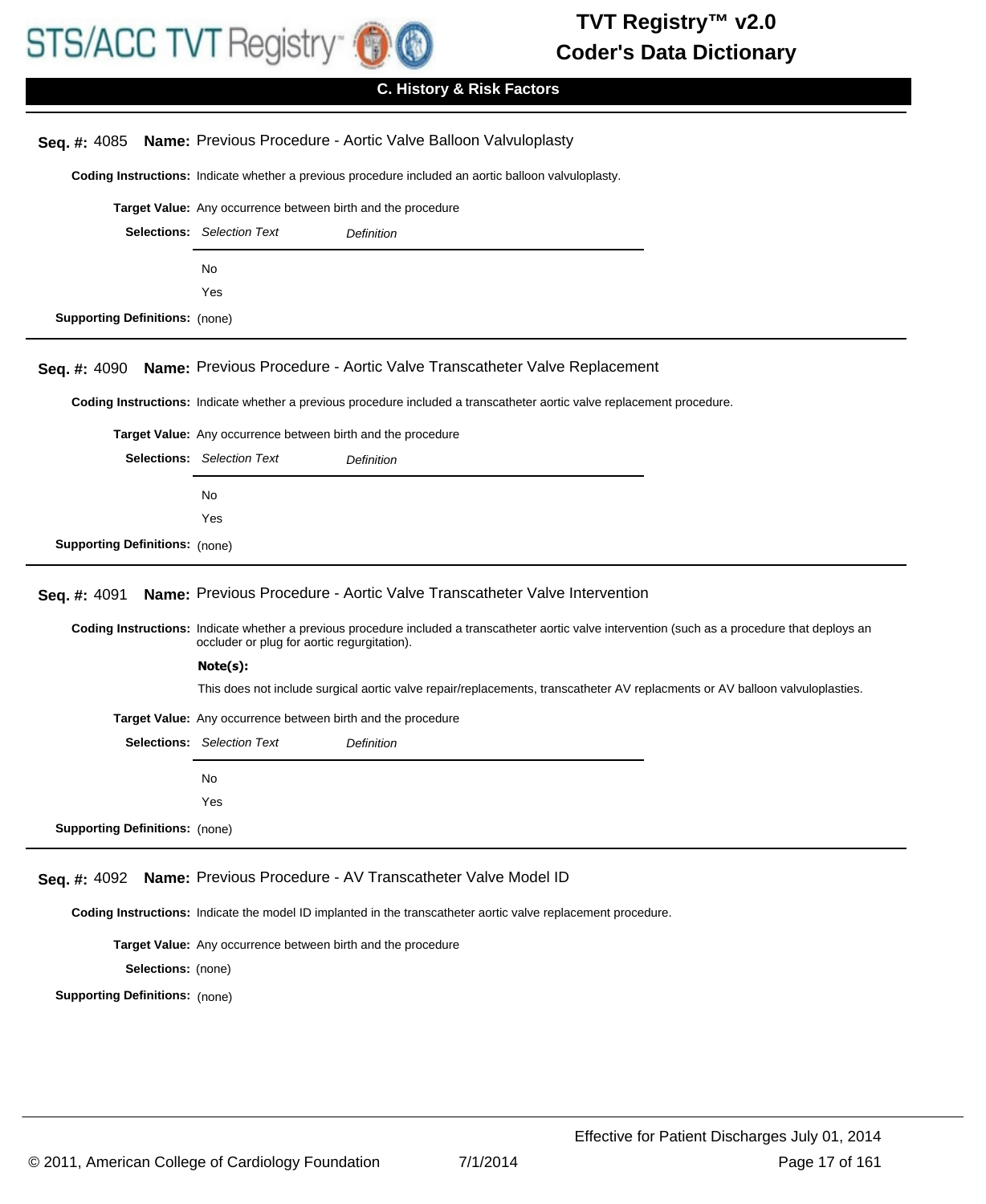

# **C. History & Risk Factors**

| Seq. #: 4095                          | Name: Prior Non-Aortic Valve Procedure                                                                                                                            |
|---------------------------------------|-------------------------------------------------------------------------------------------------------------------------------------------------------------------|
|                                       | Coding Instructions: Indicate whether the patient had a previous surgical or interventional replacement and/or repair of a valve (excluding the aortic<br>valve). |
|                                       | Target Value: Any occurrence between birth and the procedure                                                                                                      |
|                                       | <b>Selections:</b> Selection Text<br>Definition                                                                                                                   |
|                                       | No                                                                                                                                                                |
|                                       | Yes                                                                                                                                                               |
| <b>Supporting Definitions: (none)</b> |                                                                                                                                                                   |
|                                       |                                                                                                                                                                   |
| Seq. #: 4097                          | Name: Prior Mitral Valve Procedure Date                                                                                                                           |
|                                       | Coding Instructions: Indicate the date of the most recent prior mitral valve procedure, if performed.                                                             |
|                                       | Target Value: Any occurrence between birth and the procedure                                                                                                      |
| Selections: (none)                    |                                                                                                                                                                   |
| <b>Supporting Definitions: (none)</b> |                                                                                                                                                                   |
|                                       |                                                                                                                                                                   |
|                                       |                                                                                                                                                                   |
| Seq. #: 4100                          | Name: Previous Procedure - Mitral Valve Replacement - Surgical                                                                                                    |
|                                       | Coding Instructions: Indicate whether a previous procedure included a surgical mitral valve replacement.                                                          |
|                                       | Target Value: Any occurrence between birth and the procedure                                                                                                      |
|                                       | <b>Selections:</b> Selection Text<br>Definition                                                                                                                   |
|                                       |                                                                                                                                                                   |
|                                       | No<br>Yes                                                                                                                                                         |
|                                       |                                                                                                                                                                   |
| <b>Supporting Definitions: (none)</b> |                                                                                                                                                                   |
| Seq. #: 4105                          | Name: Prior Non-Aortic Valve Procedure - Mitral Valve Type                                                                                                        |
|                                       | Coding Instructions: Indicate the type of mitral valve replacement.                                                                                               |
|                                       | Target Value: The last value between birth and the procedure                                                                                                      |
|                                       | <b>Selections:</b> Selection Text<br>Definition                                                                                                                   |
|                                       | Mechanical                                                                                                                                                        |
|                                       | Retired in v2.0<br>Bioprosthetic                                                                                                                                  |
|                                       | Bioprosthetic stented                                                                                                                                             |
|                                       | Bioprosthetic                                                                                                                                                     |
|                                       | stentless<br>Not Documented                                                                                                                                       |
| <b>Supporting Definitions: (none)</b> |                                                                                                                                                                   |
|                                       |                                                                                                                                                                   |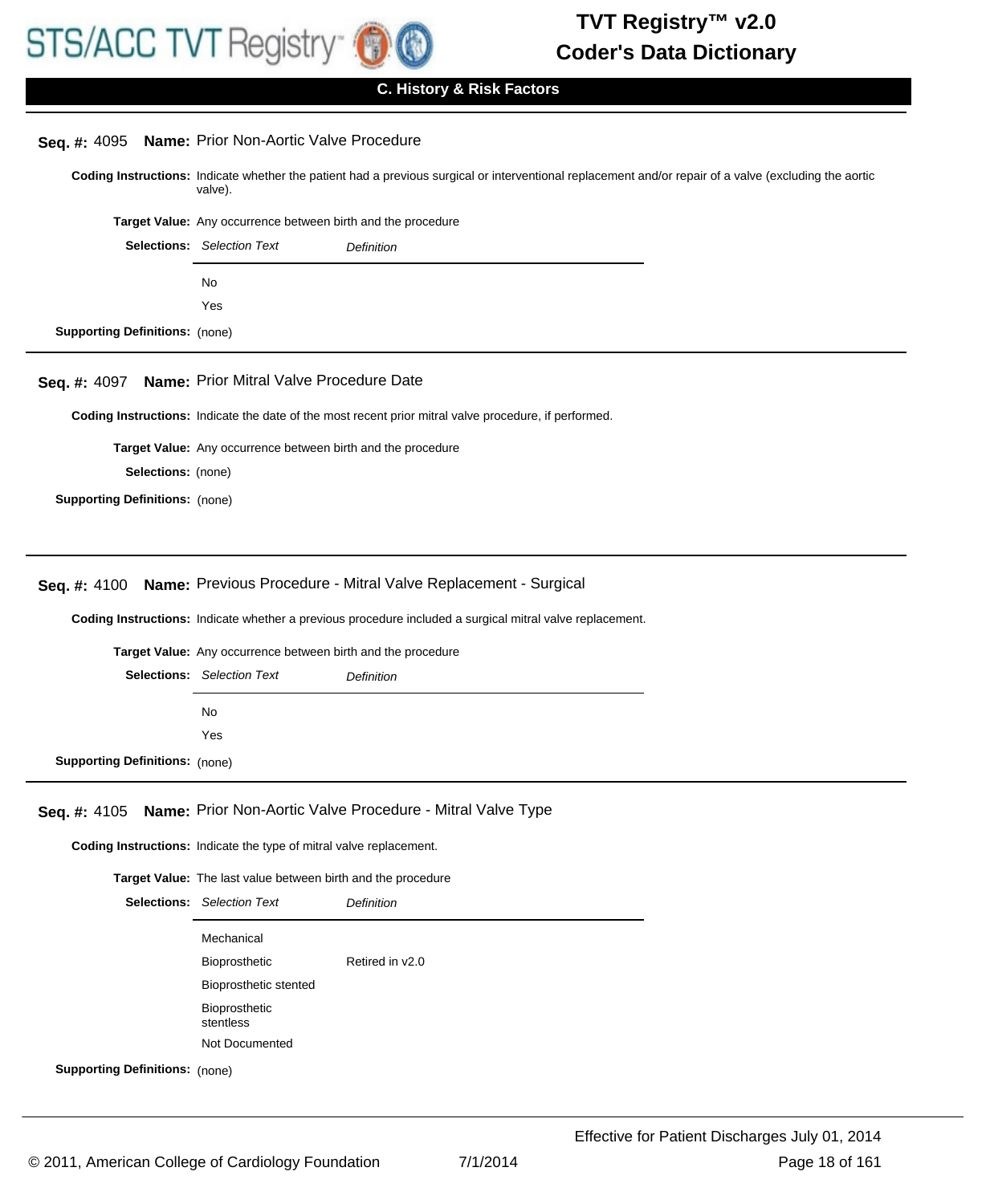

# **C. History & Risk Factors**

# **Seq. #:** 4106 **Name:** Previous Procedure - Mitral Valve Replacement Model ID

**Coding Instructions:** Indicate the model ID of the prosthetic mitral valve.

**Target Value:** The last value between birth and the procedure

**Selections:** (none)

**Supporting Definitions:** (none)

# **Seq. #:** 4110 **Name:** Previous Procedure - Mitral Valve Repair - Surgical

**Coding Instructions:** Indicate whether a previous procedure included a surgical mitral valve repair.

**Target Value:** Any occurrence between birth and the procedure

|                                       | <b>Selections:</b> Selection Text | <b>Definition</b> |
|---------------------------------------|-----------------------------------|-------------------|
|                                       | No.                               |                   |
|                                       | Yes                               |                   |
| <b>Supporting Definitions: (none)</b> |                                   |                   |

## **Seq. #:** 4111 **Name:** Prior Mitral Annuloplasty Ring - Surgical

**Coding Instructions:** Indicate if the patient had a prior mitral annuloplasty ring implanted surgically.

**Target Value:** Any occurrence between birth and the procedure

|                                       | <b>Selections:</b> Selection Text | <b>Definition</b> |
|---------------------------------------|-----------------------------------|-------------------|
|                                       | No                                |                   |
|                                       | Yes - partial                     |                   |
|                                       | Yes - circumferential             |                   |
|                                       | Not documented                    |                   |
| <b>Supporting Definitions:</b> (none) |                                   |                   |

#### **Seq. #:** 4112 **Name:** Prior Mitral Valve Transcatheter Intervention

**Coding Instructions:** Indicate whether a previous procedure included a transcatheter mitral valve intervention.

**Target Value:** Any occurrence between birth and the procedure

|                                       | <b>Selections:</b> Selection Text | Definition |
|---------------------------------------|-----------------------------------|------------|
|                                       | No                                |            |
|                                       | Yes                               |            |
| <b>Supporting Definitions:</b> (none) |                                   |            |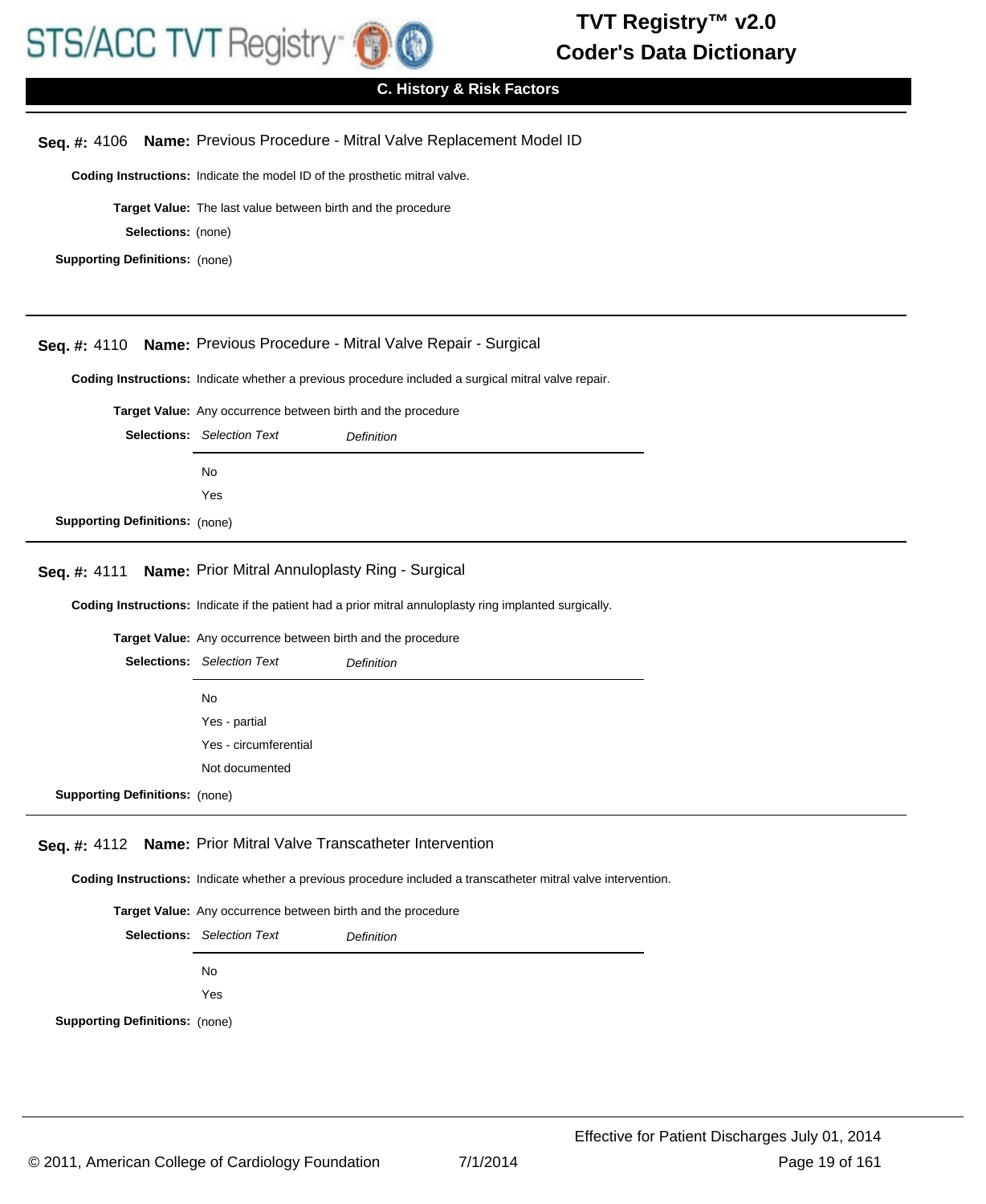# **Seq. #:** 4113 **Name:** Prior Mitral Transcatheter Type

**Coding Instructions:** Indicate the type of transcatheter mitral valve intervention.

**Target Value:** Any occurrence between birth and the procedure

|                                       | <b>Selections:</b> Selection Text    | <b>Definition</b> |
|---------------------------------------|--------------------------------------|-------------------|
|                                       | Leaflet clip                         |                   |
|                                       | Direct annulopasty<br>intervention   |                   |
|                                       | Coronary sinus based<br>intervention |                   |
|                                       | Valve-in-native valve                |                   |
|                                       | Valve-in-valve                       |                   |
|                                       | Other                                |                   |
| <b>Supporting Definitions: (none)</b> |                                      |                   |

# **Seq. #:** 4116 **Name:** Valve or Ring Model

**Coding Instructions:** Indicate the model ID of the prosthetic mitral valve.

**Target Value:** The value between birth and the procedure

**Selections:** (none)

**Supporting Definitions:** (none)

# **Seq. #:** 4118 **Name:** Prior Tricuspid Valve Replacement/Repair

**Coding Instructions:** Indicate if the patient had a prior tricuspid valve replacement or repair.

|                                       | Target Value: Any occurrence between birth and the procedure |  |
|---------------------------------------|--------------------------------------------------------------|--|
|                                       | <b>Selections:</b> Selection Text<br><b>Definition</b>       |  |
|                                       | No.                                                          |  |
|                                       | Yes                                                          |  |
| <b>Supporting Definitions: (none)</b> |                                                              |  |

#### **Seq. #:** 4119 **Name:** Prior Pulmonic Valve Replacement/Repair

**Coding Instructions:** Indicate if the patient had a prior pulmonic valve replacement or repair.

| <b>Target Value:</b> Any occurrence between birth and the procedure |                                   |            |
|---------------------------------------------------------------------|-----------------------------------|------------|
|                                                                     | <b>Selections:</b> Selection Text | Definition |
|                                                                     | No.                               |            |
|                                                                     | Yes                               |            |
| <b>Supporting Definitions: (none)</b>                               |                                   |            |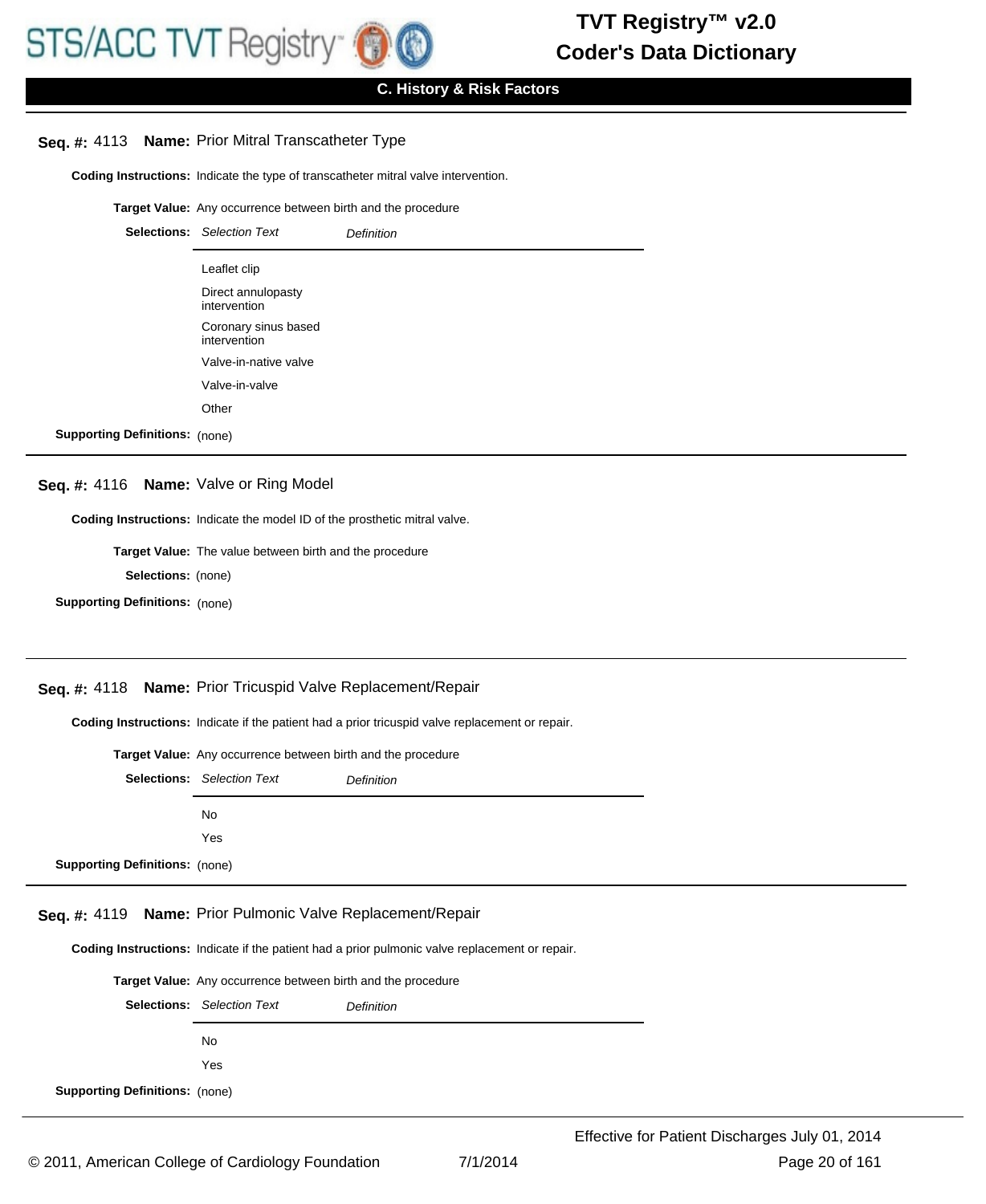# **Seq. #:** 4120 **Name:** Prior Stroke

**Coding Instructions:** Indicate if the patient has a history of a stroke.

|                                        | Target Value: Any occurrence between birth and the procedure                                                                                                                                                                    |
|----------------------------------------|---------------------------------------------------------------------------------------------------------------------------------------------------------------------------------------------------------------------------------|
|                                        | <b>Selections:</b> Selection Text<br><b>Definition</b>                                                                                                                                                                          |
|                                        | No                                                                                                                                                                                                                              |
|                                        | Yes                                                                                                                                                                                                                             |
| <b>Supporting Definitions: Stroke:</b> |                                                                                                                                                                                                                                 |
|                                        | A stroke is an acute episode of focal or global neurological dysfunction caused by brain, spinal cord, or retinal vascular injury as a<br>result of hemorrhage or infarction.                                                   |
|                                        | Source: Standardized Definitions for Cardiovascular Endpoints in Clinical Trials (FDA Draft)                                                                                                                                    |
|                                        | Seq. #: 4125 Name: Most Recent Stroke Date                                                                                                                                                                                      |
|                                        | Coding Instructions: Indicate the date of the most recent stroke.                                                                                                                                                               |
|                                        | Note(s):                                                                                                                                                                                                                        |
|                                        | If the month or day is unknown, enter 01.                                                                                                                                                                                       |
|                                        | Target Value: The last value between birth and the procedure                                                                                                                                                                    |
| Selections: (none)                     |                                                                                                                                                                                                                                 |
| <b>Supporting Definitions:</b> (none)  |                                                                                                                                                                                                                                 |
|                                        | Seq. #: 4130 Name: Transient Ischemic Attack                                                                                                                                                                                    |
|                                        | <b>Coding Instructions:</b> Indicate if the patient has a history of a transient ischemic attack.                                                                                                                               |
|                                        | $\sim$ . The contract of the contract of the contract of the contract of the contract of the contract of the contract of the contract of the contract of the contract of the contract of the contract of the contract of the co |

**Target Value:** Any occurrence between birth and the procedure

Selections: Selection Text **Definition** 

No Yes

**Supporting Definitions: Transient Ischemic Attack:** 

Transient ischemic attack (TIA) is defined as a transient episode of focal neurological dysfunction caused by brain, spinal cord, or retinal ischemia, without acute infarction.

Source: Standardized Definitions for Cardiovascular Endpoints in Clinical Trials (FDA Draft)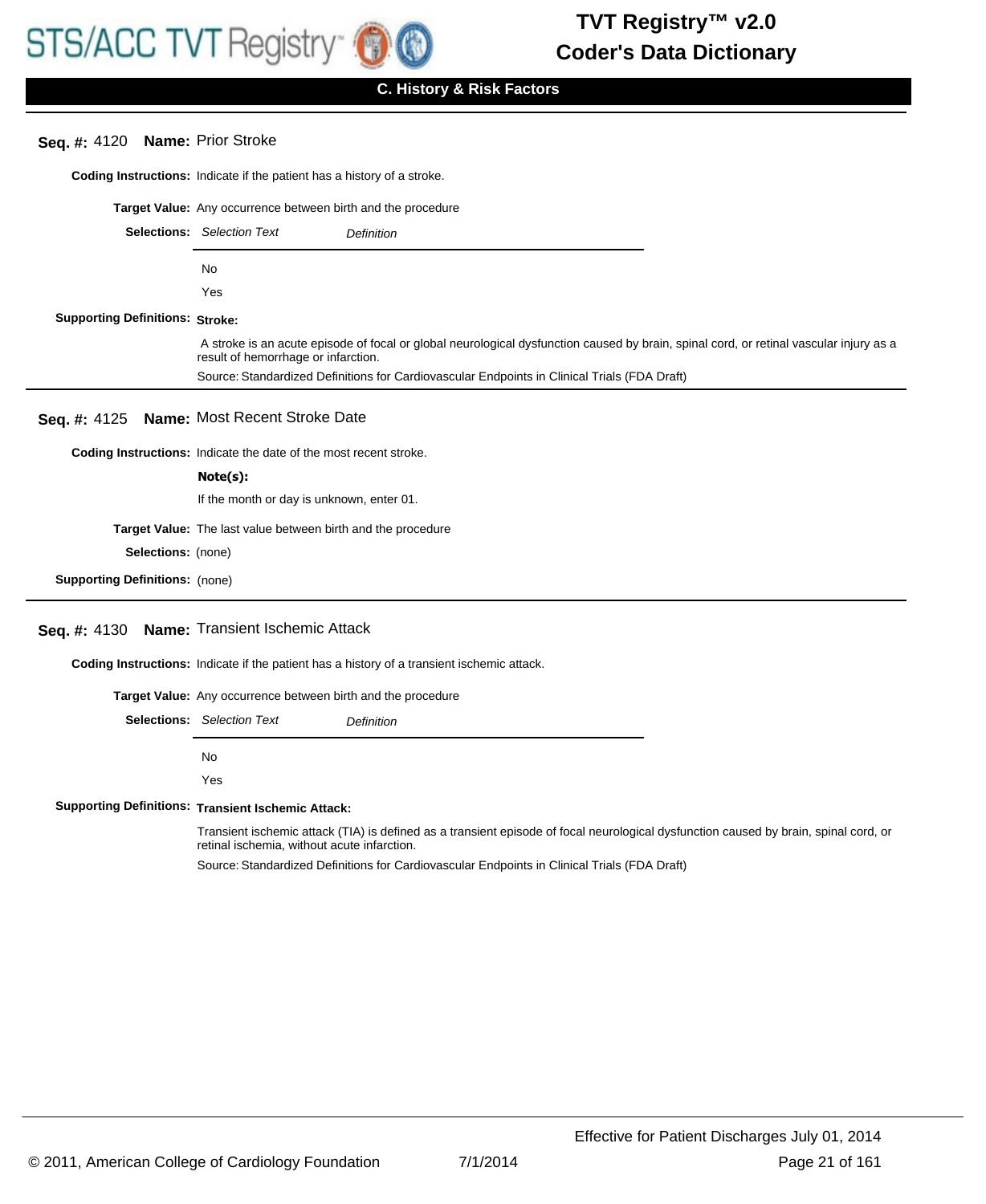# **C. History & Risk Factors**

# **Seq. #:** 4135 **Name:** Carotid Stenosis Assessment

**Coding Instructions:** Indicate which carotid artery was determined from any diagnostic test to be greater or equal to 50% stenotic.

#### **Target Value:** The highest value between birth and the procedure

|                                       | <b>Selections:</b> Selection Text | Definition                                                               |
|---------------------------------------|-----------------------------------|--------------------------------------------------------------------------|
|                                       | None                              | Neither carotid artery is $>=50\%$ stenotic.                             |
|                                       | Right                             | There is >=50% stenosis in the right carotid artery.                     |
|                                       | Left                              | There is >=50% stenosis in the left carotid artery.                      |
|                                       | <b>Both</b>                       | There is $>=50\%$ stenosis in both the right and left<br>carotid artery. |
|                                       | Not assessed                      | Carotid stenosis was not assessed and is not known.                      |
| <b>Supporting Definitions:</b> (none) |                                   |                                                                          |

# **Seq. #:** 4140 **Name:** Prior Carotid Artery Surgery or Stent

**Coding Instructions:** Indicate whether the patient has a history of previous carotid artery surgery and/or stenting.

| Target Value: Any occurrence between birth and the procedure |                                   |            |
|--------------------------------------------------------------|-----------------------------------|------------|
|                                                              | <b>Selections:</b> Selection Text | Definition |
|                                                              | No.                               |            |
|                                                              | Yes                               |            |
| <b>Supporting Definitions: (none)</b>                        |                                   |            |

# **Seq. #:** 4141 **Name:** Severity of Stenosis - Right Carotid Artery

**Coding Instructions:** Indicate the best estimate of the most severe percent stenosis in the right carotid artery.

| <b>Target Value:</b> The highest value between birth and the procedure |                                   |                   |
|------------------------------------------------------------------------|-----------------------------------|-------------------|
|                                                                        | <b>Selections:</b> Selection Text | <b>Definition</b> |
|                                                                        | 50%-79%                           |                   |
|                                                                        | 80% to 99%                        |                   |
|                                                                        | 100 %                             |                   |
|                                                                        | Stenosis % not<br>available       |                   |
| <b>Supporting Definitions:</b> (none)                                  |                                   |                   |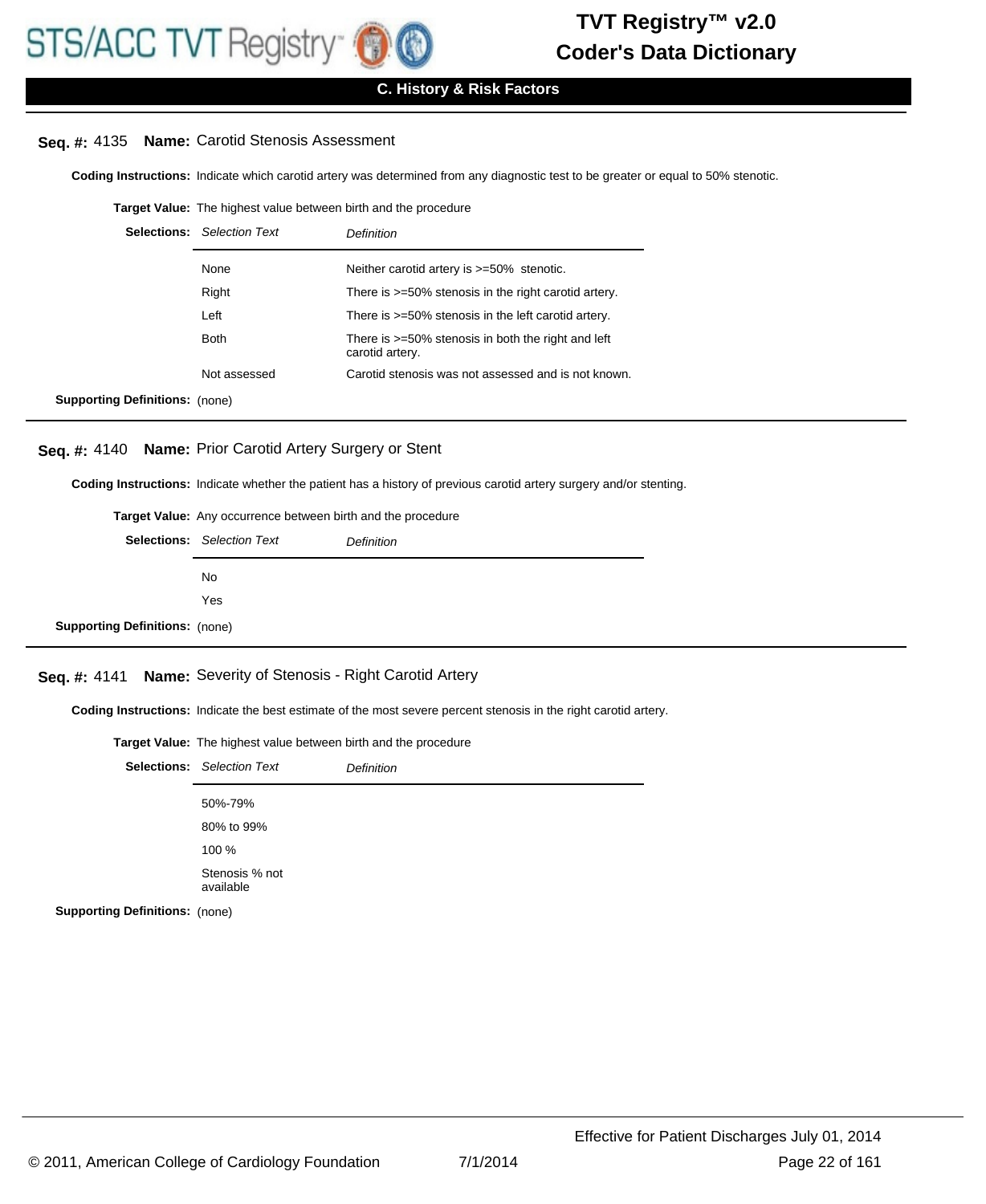# **C. History & Risk Factors**

## **Seq. #:** 4142 **Name:** Severity of Stenosis - Left Carotid Artery

**Coding Instructions:** Indicate the best estimate of the most severe percent stenosis in the left carotid artery.

**Target Value:** The highest value between birth and the procedure

|                                       | <b>Selections:</b> Selection Text | <b>Definition</b> |
|---------------------------------------|-----------------------------------|-------------------|
|                                       | 50%-79%                           |                   |
|                                       | 80% to 99%                        |                   |
|                                       | 100%                              |                   |
|                                       | Stenosis % not<br>available       |                   |
| <b>Supporting Definitions: (none)</b> |                                   |                   |

#### **Seq. #:** 4145 **Name:** Peripheral Arterial Disease

Coding Instructions: Indicate if the patient has a history of peripheral arterial disease (PAD) (includes upper and lower extremity, renal, mesenteric, and abdominal aortic systems).

**Target Value:** Any occurrence between birth and the procedure

| <b>Selections:</b> Selection Text<br>Definition                                                                                                                                                                                                                                                                                                                                                                                                                                                                                                                                                                       |
|-----------------------------------------------------------------------------------------------------------------------------------------------------------------------------------------------------------------------------------------------------------------------------------------------------------------------------------------------------------------------------------------------------------------------------------------------------------------------------------------------------------------------------------------------------------------------------------------------------------------------|
| No                                                                                                                                                                                                                                                                                                                                                                                                                                                                                                                                                                                                                    |
| Yes                                                                                                                                                                                                                                                                                                                                                                                                                                                                                                                                                                                                                   |
| <b>Supporting Definitions: Peripheral Arterial Disease:</b>                                                                                                                                                                                                                                                                                                                                                                                                                                                                                                                                                           |
| Peripheral arterial disease can include:<br>1. Claudication, either with exertion or at rest.<br>2. Amputation for arterial vascular insufficiency.<br>3. Vascular reconstruction, bypass surgery, or percutaneous intervention to the extremities (excluding dialysis fistulas and vein<br>stripping).<br>4. Documented aortic aneurysm with or without repair.<br>5. Positive non-invasive test (e.g., ankle brachial index <= 0.9); ultrasound, magnetic resonance, computed tomography, or<br>angiographic imaging of > 50% diameter stenosis in any peripheral artery (e.g., renal, subclavian, femoral, iliac). |
| For purposes of the Registry, peripheral arterial disease excludes disease in the carotid and cerebrovascular arteries.<br>Source: STS and NCDR                                                                                                                                                                                                                                                                                                                                                                                                                                                                       |

# **Seq. #:** 4150 **Name:** Current/Recent Smoker (w/in 1 year)

**Coding Instructions:** Indicate if the patient has smoked cigarettes anytime during the year prior.

**Target Value:** Any occurrence between 1 year prior to the procedure and the procedure

|                                       | <b>Selections:</b> Selection Text | <b>Definition</b> |
|---------------------------------------|-----------------------------------|-------------------|
|                                       | No.                               |                   |
|                                       | Yes                               |                   |
| <b>Supporting Definitions: (none)</b> |                                   |                   |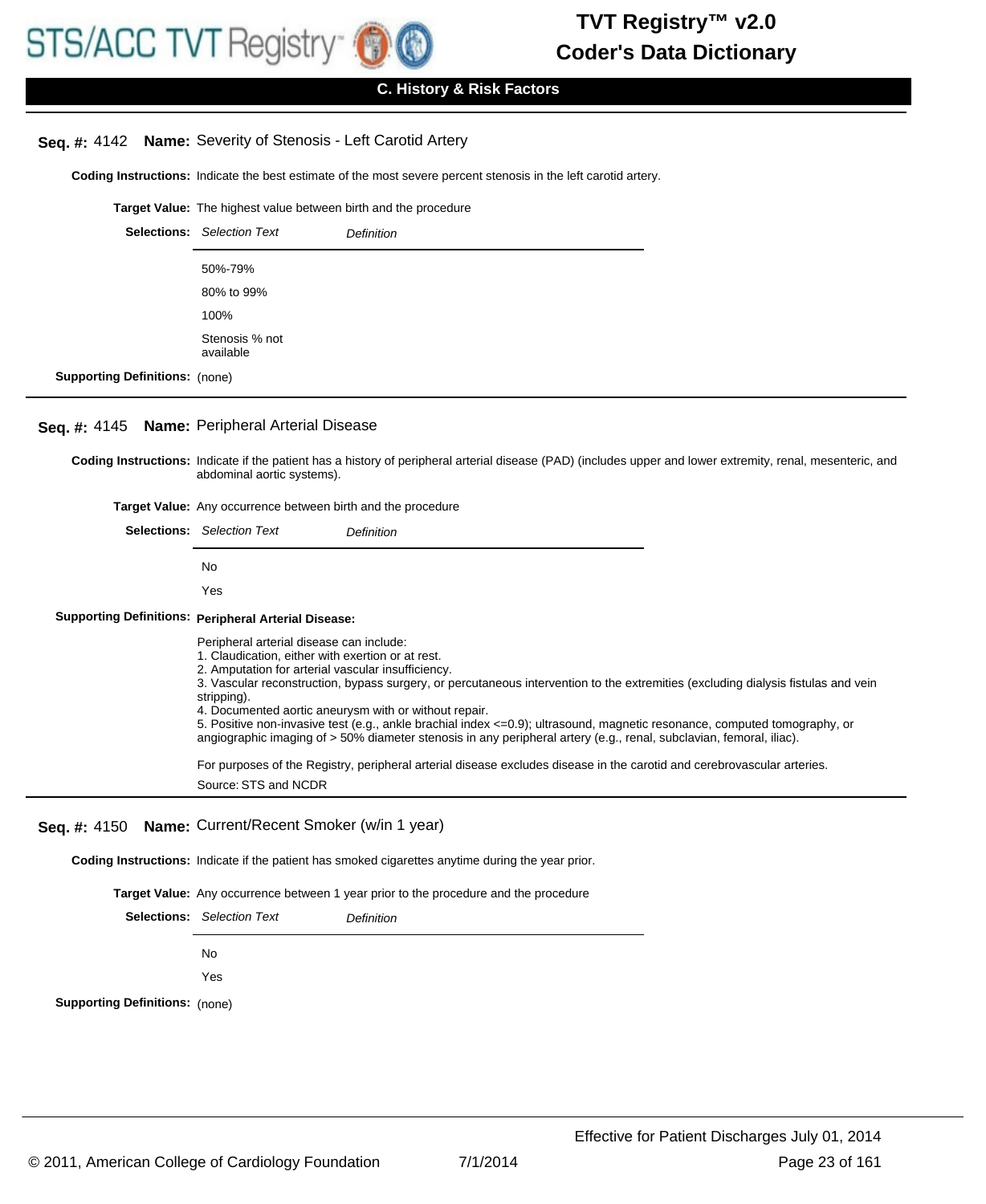# **Seq. #:** 4155 **Name:** Hypertension

**Coding Instructions:** Indicate whether the patient has a diagnosis of hypertension.

|                                              | <b>Target Value:</b> Any occurrence between birth and the procedure                                                                                                                                                                                                                                                                                                                                                                                                                                                                                                           |                                                                                                                   |  |
|----------------------------------------------|-------------------------------------------------------------------------------------------------------------------------------------------------------------------------------------------------------------------------------------------------------------------------------------------------------------------------------------------------------------------------------------------------------------------------------------------------------------------------------------------------------------------------------------------------------------------------------|-------------------------------------------------------------------------------------------------------------------|--|
|                                              | <b>Selections:</b> Selection Text                                                                                                                                                                                                                                                                                                                                                                                                                                                                                                                                             | Definition                                                                                                        |  |
|                                              | No.                                                                                                                                                                                                                                                                                                                                                                                                                                                                                                                                                                           |                                                                                                                   |  |
|                                              | Yes                                                                                                                                                                                                                                                                                                                                                                                                                                                                                                                                                                           |                                                                                                                   |  |
| <b>Supporting Definitions: Hypertension:</b> |                                                                                                                                                                                                                                                                                                                                                                                                                                                                                                                                                                               |                                                                                                                   |  |
|                                              | Hypertension is defined by any one of the following:<br>1. History of hypertension diagnosed and treated with medication, diet and/or exercise<br>2. Prior documentation of blood pressure greater than 140 mm Hg systolic and/or 90 mm Hg diastolic for patients without diabetes<br>or chronic kidney disease, or prior documentation of blood pressure greater than 130 mm Hg systolic and/or 80 mm Hg diastolic on<br>at least two occasions for patients with diabetes or chronic kidney disease<br>3. Currently on pharmacologic therapy for treatment of hypertension. |                                                                                                                   |  |
|                                              | Records (JACC 2011;58;202-222)                                                                                                                                                                                                                                                                                                                                                                                                                                                                                                                                                | Source: ACCF/AHA 2011 Key Data Elements and Definitions of a Base Cardiovascular Vocabulary for Electronic Health |  |

## **Seq. #:** 4165 **Name:** Diabetes Mellitus

**Coding Instructions:** Indicate if the patient has a history of diabetes mellitus regardless of duration of disease or need for antidiabetic agents.

|                                          | <b>Target Value:</b> Any occurrence between birth and the procedure                                                                                                        |  |  |
|------------------------------------------|----------------------------------------------------------------------------------------------------------------------------------------------------------------------------|--|--|
|                                          | <b>Selections:</b> Selection Text<br>Definition                                                                                                                            |  |  |
|                                          | No.                                                                                                                                                                        |  |  |
|                                          |                                                                                                                                                                            |  |  |
| <b>Supporting Definitions: Diabetes:</b> |                                                                                                                                                                            |  |  |
|                                          | The American Diabetes Association criteria include documentation of the following:<br>1. A1c $>= 6.5\%$ ; or<br>2. Fasting plasma glucose $>=126$ mg/dl $(7.0$ mmol/l); or |  |  |

3. Two-hour plasma glucose >=200 mg/dl (11.1 mmol/l) during an oral glucose tolerance test; or

4. In a patient with classic symptoms of hyperglycemia or hyperglycemic crisis, a random plasma glucose >=200 mg/dl (11.1 mmol/l)

This does not include gestational diabetes.

Source: American Diabetes Association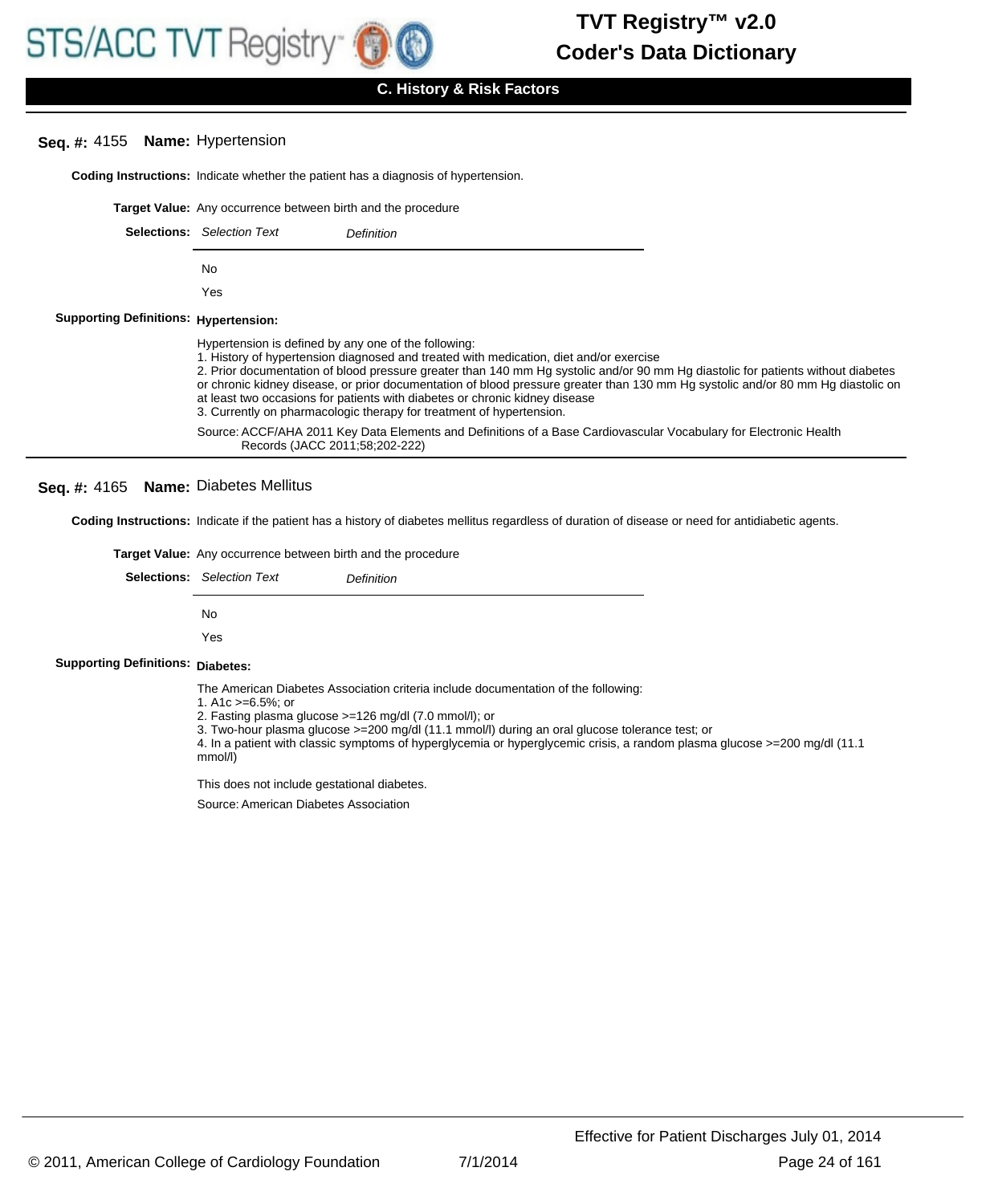# **Seq. #:** 4170 **Name:** Diabetes Therapy

**Coding Instructions:** Indicate the most aggressive diabetes control therapy.

# **Note(s):**

Patients placed on a pre-procedure diabetic pathway of insulin drip after arrival but were not not insulin therapy (treated by diet or oral method) are not coded as insulin treatment.

If a patient had a pancreatic transplant, code "other", since the insulin from the new pancreas is not exogenous insulin.

Do not include "non-insulin" injectables that may improve blood sugar (such as Byetta) as insulin treatment.

**Target Value:** The last value between birth and prior to the procedure

|                                       | <b>Selections:</b> Selection Text | Definition                                                                 |
|---------------------------------------|-----------------------------------|----------------------------------------------------------------------------|
|                                       | None                              | No treatment for diabetes.                                                 |
|                                       | <b>Diet</b>                       | Diet treatment only.                                                       |
|                                       | Oral                              | Oral agent treatment (includes oral agent with/without<br>diet treatment). |
|                                       | Insulin                           | Insulin treatment (includes any combination with<br>insulin).              |
|                                       | Other                             | Other adjunctive therapy                                                   |
| <b>Supporting Definitions:</b> (none) |                                   |                                                                            |

#### **Seq. #:** 4175 **Name:** Currently on Dialysis

Coding Instructions: Indicate if the patient is currently undergoing either hemodialysis or peritoneal dialysis on an ongoing basis as a result of renal failure.

#### **Note(s):**

If the patient is receiving continuous veno-venous hemofiltration (CVVH) as a result of renal failure (and not as treatment to remove fluid for heart failure), code "yes".

**Target Value:** The value on the procedure

Selections: Selection Text **Definition** 

No

Yes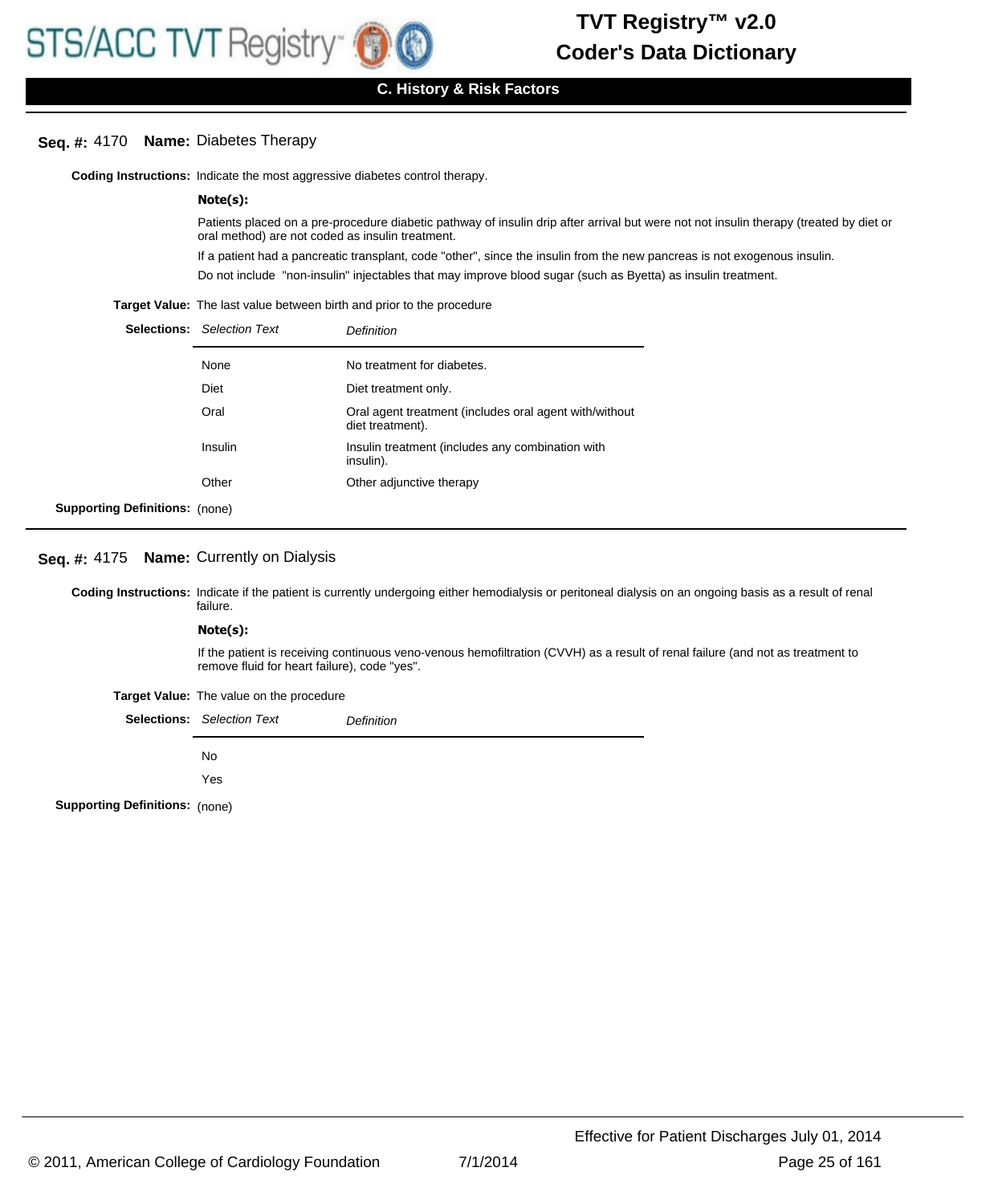# **Seq. #:** 4180 **Name:** Chronic Lung Disease

**Coding Instructions:** Indicate if the patient has a history of chronic lung disease, and severity, if present.

**Target Value:** The value on the procedure

| <b>Selections:</b> Selection Text | Definition                                                                                 |
|-----------------------------------|--------------------------------------------------------------------------------------------|
| None                              | No documented chronic lung disease.                                                        |
| Mild                              | FEV1 60% to 75% of predicted, and/or on chronic<br>inhaled or oral bronchodilator therapy. |
| Moderate                          | FEV1 50% to 59% of predicted, and/or on chronic<br>steroid therapy aimed at lung disease.  |
| Severe                            | FEV1 <50% predicted, and/or Room Air pO2 < 60 or<br>Room Air $pCO2 > 50$ .                 |

#### **Supporting Definitions: Chronic Lung Disease:**

Chronic lung disease can include patients with chronic obstructive pulmonary disease, chronic bronchitis, or emphysema. It can also include a patient who is currently being chronically treated with inhaled or oral pharmacological therapy (e.g., beta-adrenergic agonist, anti-inflammatory agent, leukotriene receptor antagonist, or steroid). Patients with asthma or seasonal allergies are not considered to have chronic lung disease.

Source: NCDR

# **Seq. #:** 4181 **Name:** Home Oxygen

**Coding Instructions:** Indicate whether patient uses supplemental oxygen at home.

**Target Value:** The value on arrival at this facility

|                                       | <b>Selections:</b> Selection Text | Definition |
|---------------------------------------|-----------------------------------|------------|
|                                       | No.                               |            |
|                                       | Yes                               |            |
| <b>Supporting Definitions: (none)</b> |                                   |            |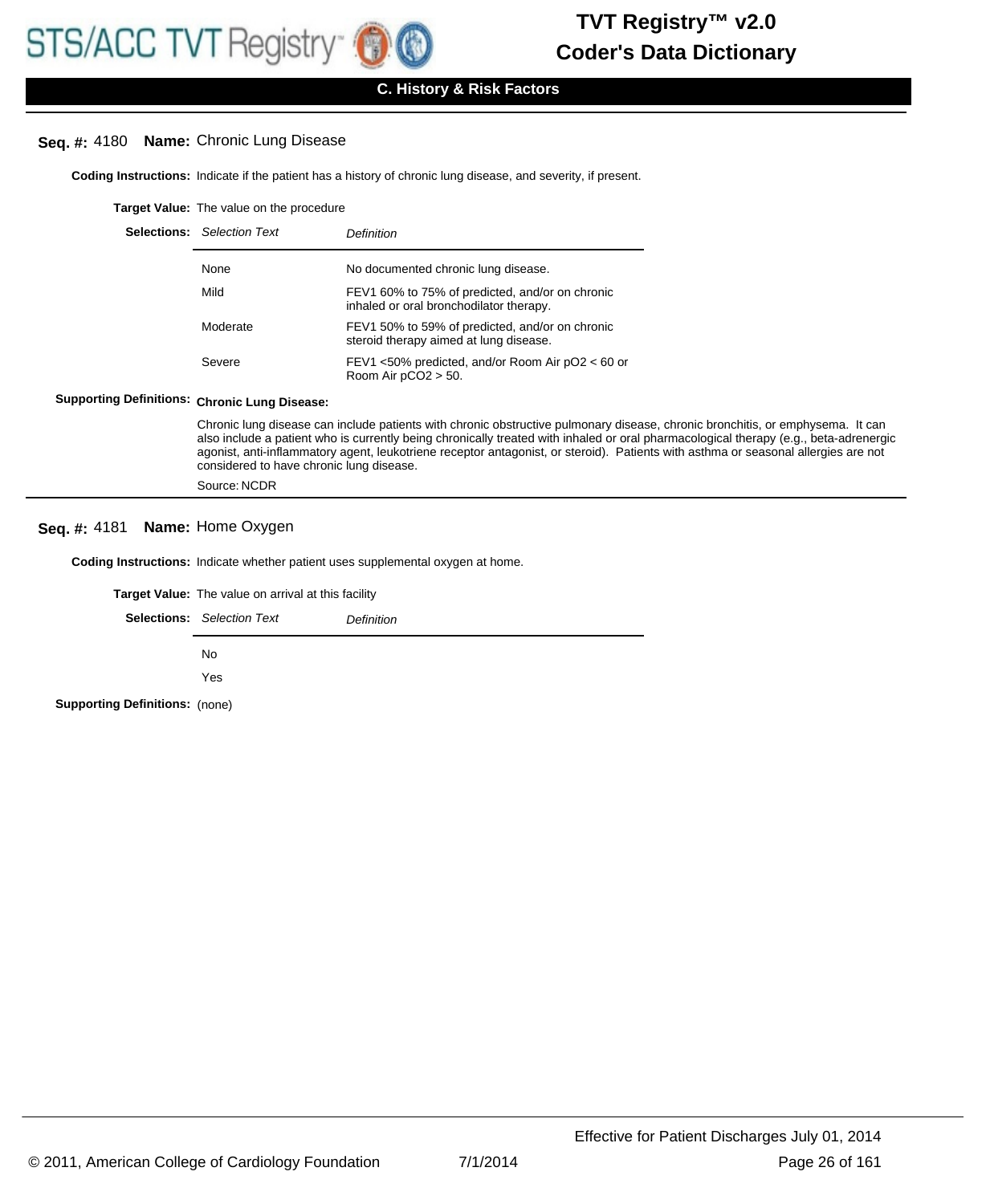## **Seq. #:** 4182 **Name:** Hostile Chest

Coding Instructions: Indicate if the patient has a medical condition that precludes an open chest procedure and that is documented in the medical record. This can include any of the following or other reasons that make redo operation through sternotomy or right anterior thoracotomy prohibitively hazardous: 1. Evidence of abnormal chest wall anatomy due to severe kyphoscoliosis or other skeletal abnormalities (including thoracoplasty, Potts' disease, sternal bone destruction, evidence of indetectable plane between posterior sternal table and important mediastinal structures ) 2. Complications from prior surgery 3. Prior radiation involving the mediastinum/thoracic, or evidence of severe radiation damage (e.g., skin burns, bone destruction, muscle loss, lung fibrosis or esophageal stricture) 4. History of multiple recurrent pleural effusions causing internal adhesions. 5. Chronic, ongoing open skin defects or extremely severe soft tissue atrophy. 6. Complete absence of reconstructive options based on plastic surgeon consult. **Target Value:** The value on the procedure Selections: Selection Text **Definition** No Yes **Supporting Definitions:** (none) Coding Instructions: Indicate whether immunocompromise is present due to immunosuppressive medication therapy within 30 days preceding the operative procedure or existing medical condition. This includes, but is not limited to systemic steroid therapy, inhaled steriod therapy, or preoperative protocol. **Seq. #:** 4185 **Name:** Immunocompromise Present **Target Value:** The value between 30 days prior to the procedure and the procedure Selections: Selection Text **Definition** No Yes **Supporting Definitions:** (none) **Coding Instructions:** Indicate whether the patient received the medication at home prior to this hospitalization. **Seq. #:** 4200 **Name:** Prior Medications ID at Home **Target Value:** The value on arrival at this facility **Selections:** (none)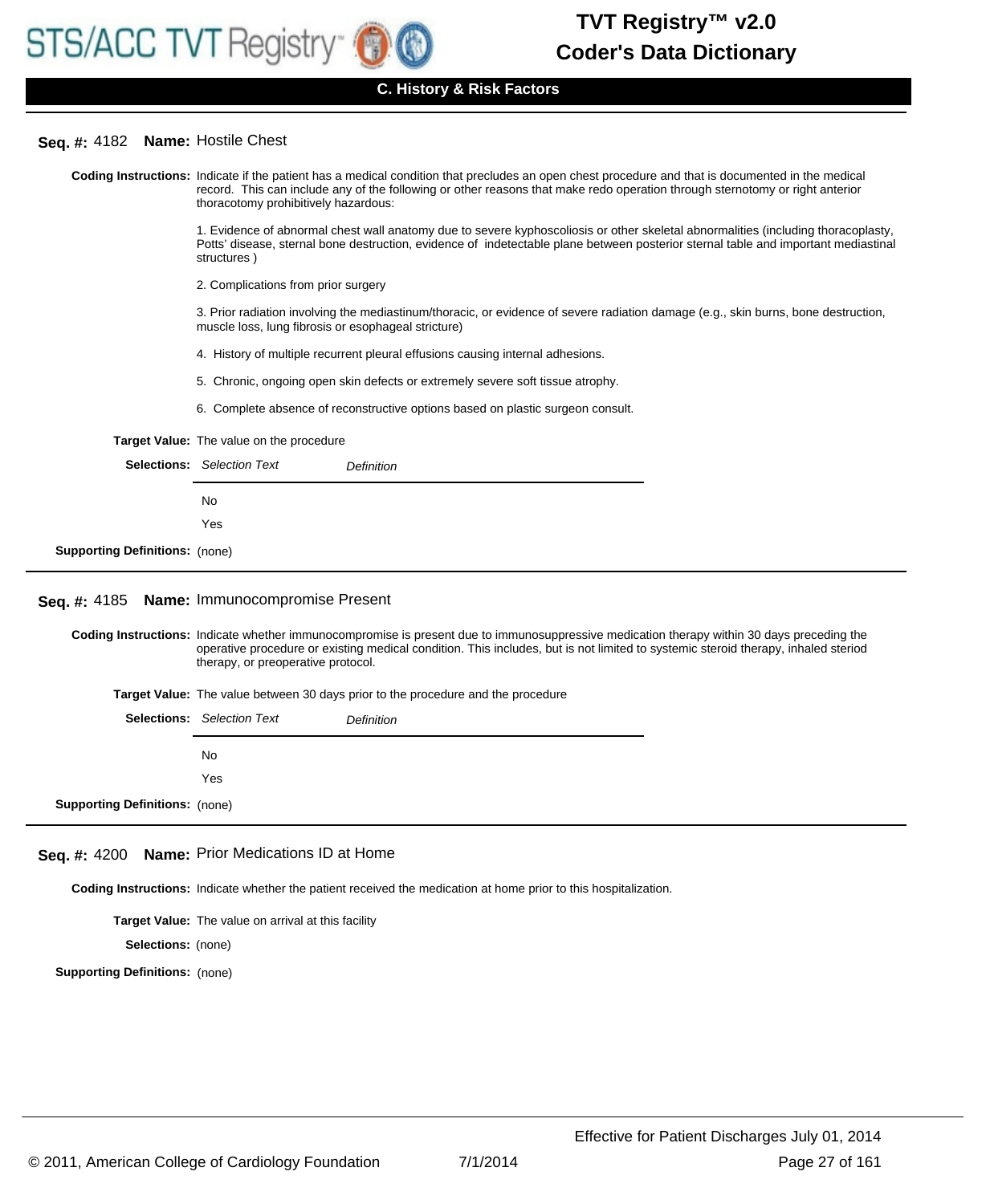

# **C. History & Risk Factors**

## **Seq. #:** 4205 **Name:** Prior Medications Administered at Home

**Coding Instructions:** Indicate whether the patient received the medication at home prior to this hospitalization.

|                                                 | <b>Target Value:</b> The value on arrival at this facility |  |
|-------------------------------------------------|------------------------------------------------------------|--|
| <b>Selections:</b> Selection Text<br>Definition |                                                            |  |
|                                                 | No.                                                        |  |
|                                                 | Yes                                                        |  |
| <b>Supporting Definitions: (none)</b>           |                                                            |  |

# **Seq. #:** 4210 **Name:** Prior Home Medication Dose

**Coding Instructions:** Specify the total daily dose of the medication the patient was taking routinely at home prior to this hospitalization.

**Target Value:** The value on arrival

**Selections:** (none)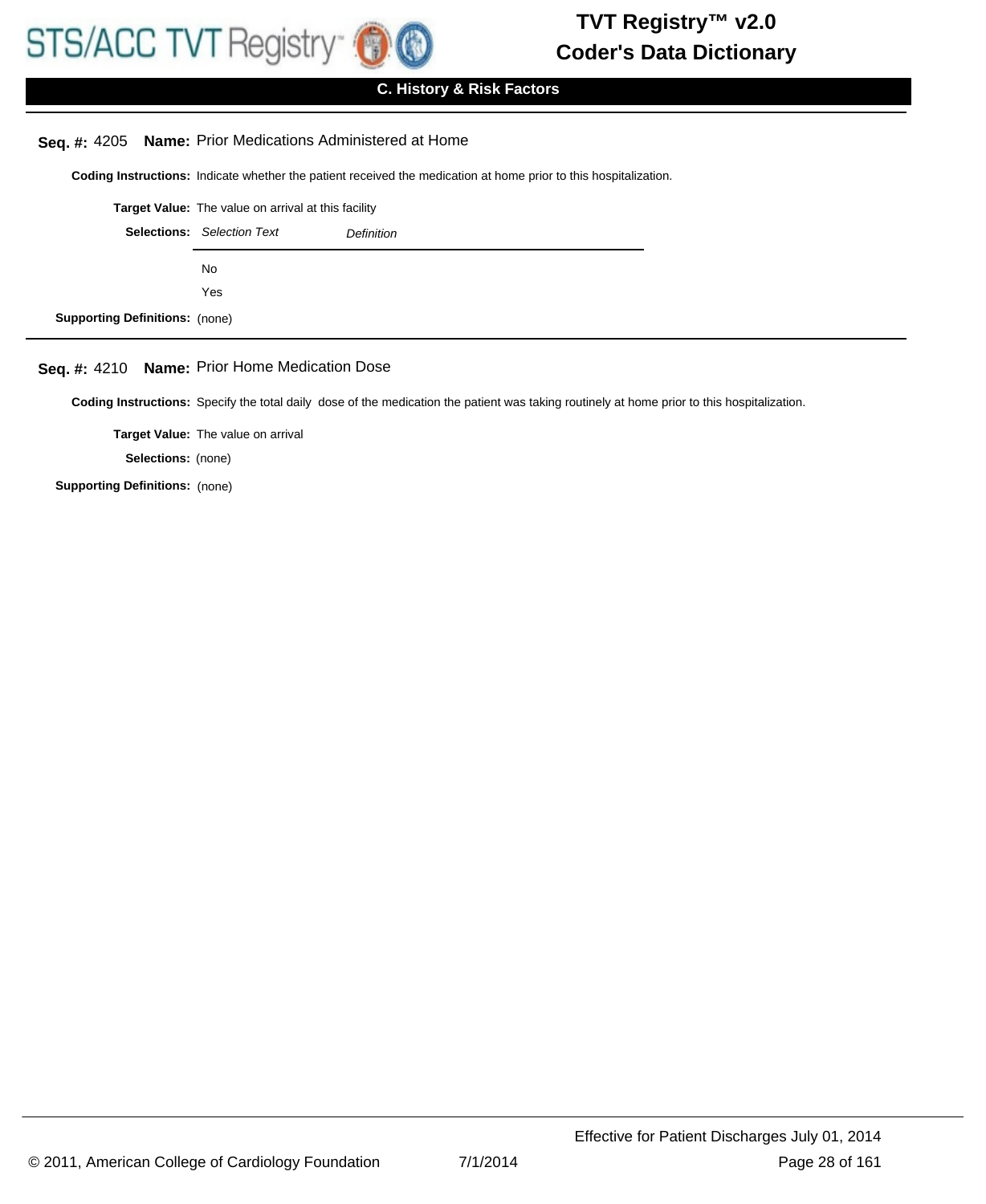**D. Pre-Procedure Status**

# **Seq. #:** 5000 **Name:** CAD Presentation

**Coding Instructions:** Indicate the patient's coronary artery disease (CAD) presentation. Choose the worst status.

**Target Value:** The highest value between 7 days prior to the procedure and the procedure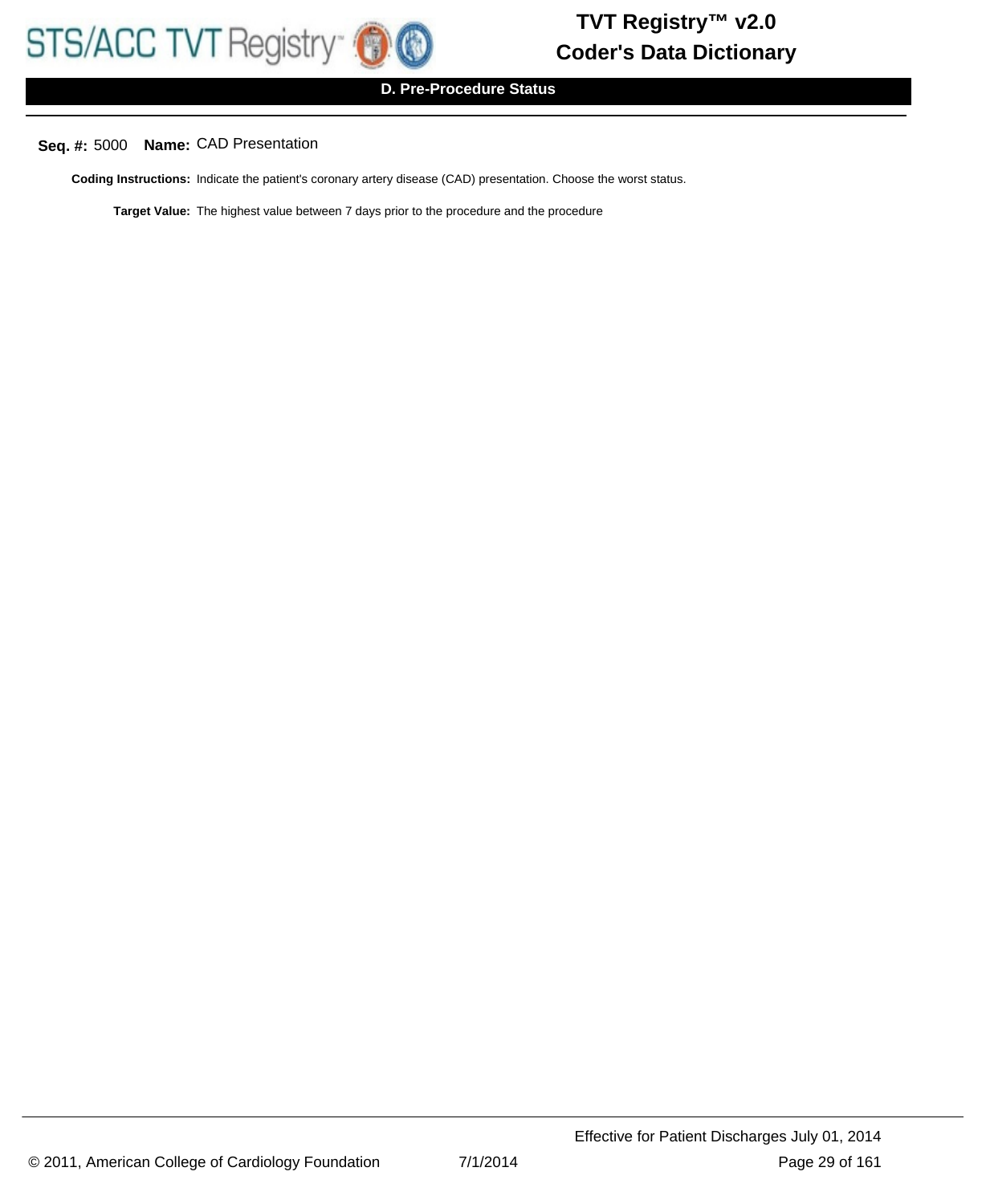# STS/ACC TVT Registry **OO**

# **Coder's Data Dictionary TVT Registry™ v2.0**

|                          | <b>Selections:</b> Selection Text | Definition                                                                                                                                                                                                                                                                                                                                                                                                                                                                                                                                                                                                                                                                                                                                                                                                                                                                                                                                                                                                                                                                                                                                                                                                                                                                                                                                                                       |
|--------------------------|-----------------------------------|----------------------------------------------------------------------------------------------------------------------------------------------------------------------------------------------------------------------------------------------------------------------------------------------------------------------------------------------------------------------------------------------------------------------------------------------------------------------------------------------------------------------------------------------------------------------------------------------------------------------------------------------------------------------------------------------------------------------------------------------------------------------------------------------------------------------------------------------------------------------------------------------------------------------------------------------------------------------------------------------------------------------------------------------------------------------------------------------------------------------------------------------------------------------------------------------------------------------------------------------------------------------------------------------------------------------------------------------------------------------------------|
|                          | No Sxs, no angina                 | No symptoms. No angina.                                                                                                                                                                                                                                                                                                                                                                                                                                                                                                                                                                                                                                                                                                                                                                                                                                                                                                                                                                                                                                                                                                                                                                                                                                                                                                                                                          |
|                          | Sx unlikely to be<br>ischemic     | Pain, pressure or discomfort in the chest, neck or<br>arms NOT clearly exertional or NOT otherwise<br>consistent with pain or discomfort of myocardial<br>ischemic origin. This includes patients with non-<br>cardiac pain (e.g.pulmonary embolism,<br>musculoskeletal, or esophageal discomfort), or<br>cardiac pain not caused by myocardial ischemia (e.g.,<br>acute pericarditis).                                                                                                                                                                                                                                                                                                                                                                                                                                                                                                                                                                                                                                                                                                                                                                                                                                                                                                                                                                                          |
|                          | Stable angina                     | Angina without a change in frequency or pattern for<br>the 6 weeks prior to this cath lab visit. Angina is<br>controlled by rest and/or oral or transcutaneous<br>medications.                                                                                                                                                                                                                                                                                                                                                                                                                                                                                                                                                                                                                                                                                                                                                                                                                                                                                                                                                                                                                                                                                                                                                                                                   |
|                          | Unstable angina                   | One of three principal presentations of unstable<br>angina:<br>1. Rest angina (occurring at rest and prolonged,<br>usually $>20$ minutes);<br>2. New-onset angina (within the past 2 months, of at<br>least Canadian Cardiovascular Society Class III<br>severity); or<br>3. Increasing angina (previously diagnosed angina<br>that has become distinctly more frequent, longer in<br>duration, or increased by 1 or more Canadian<br>Cardiovascular Society class to at least CCS III<br>severity).                                                                                                                                                                                                                                                                                                                                                                                                                                                                                                                                                                                                                                                                                                                                                                                                                                                                             |
|                          | Non-STEMI                         | The patient was hospitalized for a non-ST elevation<br>myocardial infarction (STEMI) as documented in the<br>medical record. Non-STEMIs are characterized by the<br>presence of both criteria:<br>a. Cardiac biomarkers (creatinine kinase-myocardial<br>band, Troponin T or I) exceed the upper limit of<br>normal according to the individual hospital's<br>laboratory parameters with a clinical presentation<br>which is consistent or suggestive of ischemia. ECG<br>changes and/or ischemic symptoms may or may not<br>be present.<br>b. Absence of ECG changes diagnostic of a STEMI<br>(see STEMI).                                                                                                                                                                                                                                                                                                                                                                                                                                                                                                                                                                                                                                                                                                                                                                      |
|                          | STEMI                             | The patient presented with a ST elevation myocardial<br>infarction (STEMI) or its equivalent as documented in<br>the medical record. STEMIs are characterized by the<br>presence of both criteria:<br>a. ECG evidence of STEMI: New or presumed new<br>ST-segment elevation or new left bundle branch block<br>not documented to be resolved within 20 minutes. ST-<br>segment elevation is defined by new or presumed<br>new sustained ST-segment elevation at the<br>J-point in two contiguous electrocardiogram (ECG)<br>leads with the cut-off points: $>=0.2$ mV in men or $>=$<br>0.15mV in women in leads $V2-V3$ and/or $>= 0.1$ mV in<br>other leads and lasting greater than or equal to 20<br>minutes. If no exact ST-elevation measurement is<br>recorded in the medical chart, physician's written<br>documentation of ST-elevation or Qwaves is<br>acceptable. If only one ECG is performed, then the<br>assumption that the ST elevation persisted at least<br>the required 20 minutes is acceptable. Left bundle<br>branch block (LBBB) refers to new or presumed new<br>LBBB on the initial ECG.<br>b. Cardiac biomarkers (creatinine kinase-myocardial<br>band, Troponin T or I) exceed the upper limit of<br>normal according to the individual hospital's<br>laboratory parameters a clinical presentation which is<br>consistent or suggestive of ischemia. |
| $Dofinitiance: \sqrt{2}$ |                                   |                                                                                                                                                                                                                                                                                                                                                                                                                                                                                                                                                                                                                                                                                                                                                                                                                                                                                                                                                                                                                                                                                                                                                                                                                                                                                                                                                                                  |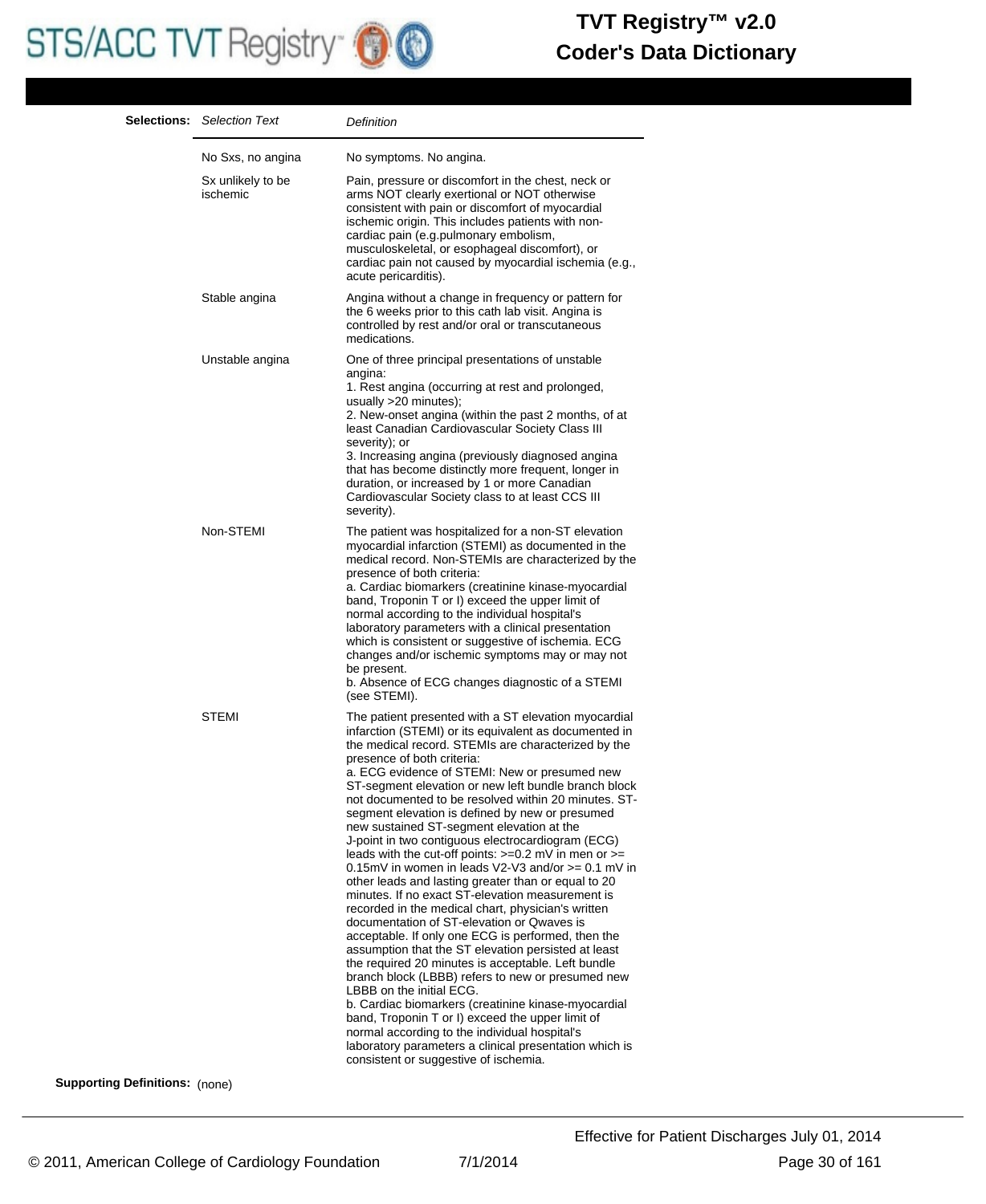

**D. Pre-Procedure Status**

# **Seq. #:** 5005 **Name:** Prior MI

**Coding Instructions:** Indicate if the patient has had at least one documented previous myocardial infarction. **Target Value:** Any occurrence between birth and the procedure Selections: Selection Text **Definition** No Yes **Myocardial Infarction: Supporting Definitions:** A myocardial infarction is evidenced by any of the following: 1. A rise and fall of cardiac biomarkers (preferably troponin) with at least one of the values in the abnormal range for that laboratory [typically above the 99th percentile of the upper reference limit (URL) for normal subjects] together with at least one of the following manifestations of myocardial ischemia: a. Ischemic symptoms. b. ECG changes indicative of new ischemia (new ST-T changes, new left bundle branch block, or loss of R wave voltage). c. Development of pathological Q waves in 2 or more contiguous leads in the ECG (or equivalent findings for true posterior MI). d. Imaging evidence of new loss of viable myocardium or new regional wall motion abnormality. e. Documentation in the medical record of the diagnosis of acute myocardial infarction based on the cardiac biomarker pattern in the absence of any items enumerated in a-d due to conditions that may mask their appearance (e.g., peri-operative infarct when the patient cannot report ischemic symptoms; baseline left bundle branch block or ventricular pacing). 2. ECG changes associated with prior myocardial infarction can include the following (with or without prior symptoms): a. Any Q-wave in leads V2-V3 >=0.02 seconds or QS complex in leads V2 and V3. b. Q-wave >=0.03 seconds and >=0.1 mV deep or QS complex in leads I, II, aVL, aVF, or V4-V6 in any two leads of a contiguous lead grouping (I, aVL, V6; V4-V6; II, III, and aVF). c. R-wave >=0.04 seconds in V1-V2 and R/S >=1 with a concordant positive Twave in the absence of a conduction defect. 3. Imaging evidence of a region with new loss of viable myocardium at rest in the absence of a non-ischemic cause. This can be manifest as: a. Echocardiographic, CT, MR, ventriculographic or nuclear imaging evidence of left ventricular thinning or scarring and failure to contract appropriately (i.e., hypokinesis, akinesis, or dyskinesis). b. Fixed (non-reversible) perfusion defects on nuclear radioisotope imaging (e.g., MIBI, thallium). 4. Medical records documentation of prior myocardial infarction. Source: Joint ESC-ACC-AHA-WHF 2007 Task Force consensus document "Universal Definition of Myocardial Infarction".

# **Seq. #:** 5010 **Name:** Prior MI Timeframe

**Coding Instructions:** Indicate the timeframe of the myocardial infarction.

**Target Value:** The last value between birth and the procedure

Selections: Selection Text **Definition** < 30 Days >= 30 Days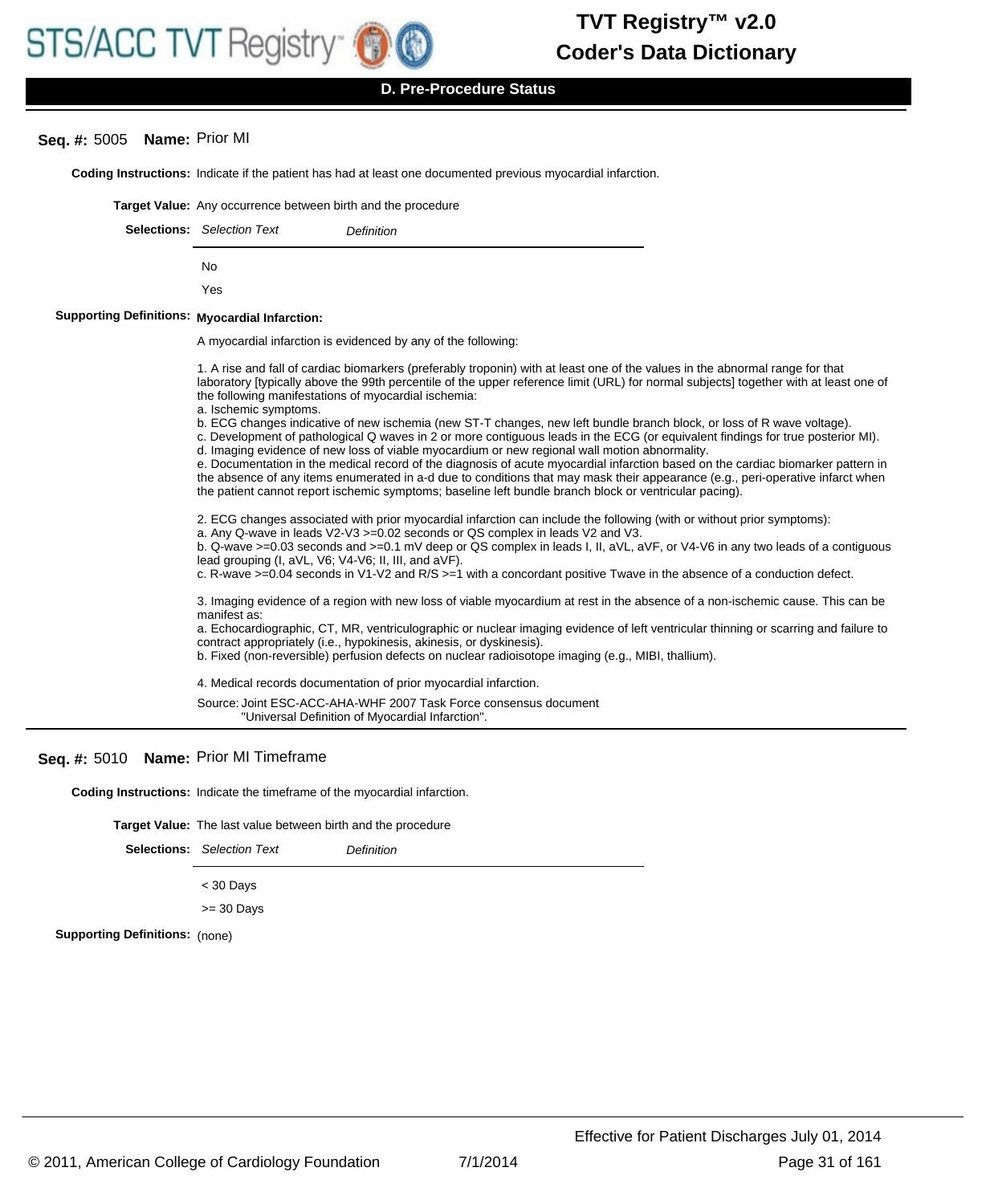# **D. Pre-Procedure Status**

## **Seq. #:** 5012 **Name:** Cardiomyopathy

**Coding Instructions:** Indicate if the patient has a history of cardiomyopathy.

**Target Value:** Any occurrence between birth and the procedure

|                                       | <b>Selections:</b> Selection Text | Definition |
|---------------------------------------|-----------------------------------|------------|
|                                       | No.                               |            |
|                                       | Yes - Ischemic                    |            |
|                                       | Yes - Non-ischemic                |            |
| <b>Supporting Definitions: (none)</b> |                                   |            |

#### **Seq. #:** 5020 **Name:** Heart Failure w/in 2 Weeks

**Coding Instructions:** Indicate if there is physician documentation or report that the patient has been in a state of heart failure within the past 2 weeks.

**Target Value:** Any occurrence between 2 weeks prior to the procedure and the procedure

| <b>Selections:</b> Selection Text | Definition |
|-----------------------------------|------------|
| No.                               |            |
| Yes                               |            |

#### **Supporting Definitions: Heart Failure:**

Heart failure is defined as physician documentation or a report of any of the following clinical symptoms of heart failure described as unusual dyspnea on light exertion, recurrent dyspnea occurring in the supine position, fluid retention, or the description of rales, jugular venous distention, pulmonary edema on physical examination, or pulmonary edema on chest x- ray presumed to be cardiac dysfunction.

A low ejection fraction alone, without clinical evidence of heart failure, does not qualify as heart failure.

Source: ACCF/AHA 2011 Key Data Elements and Definitions of a Base Cardiovascular Vocabulary for Electronic Health Records (JACC 2011;58;202-222)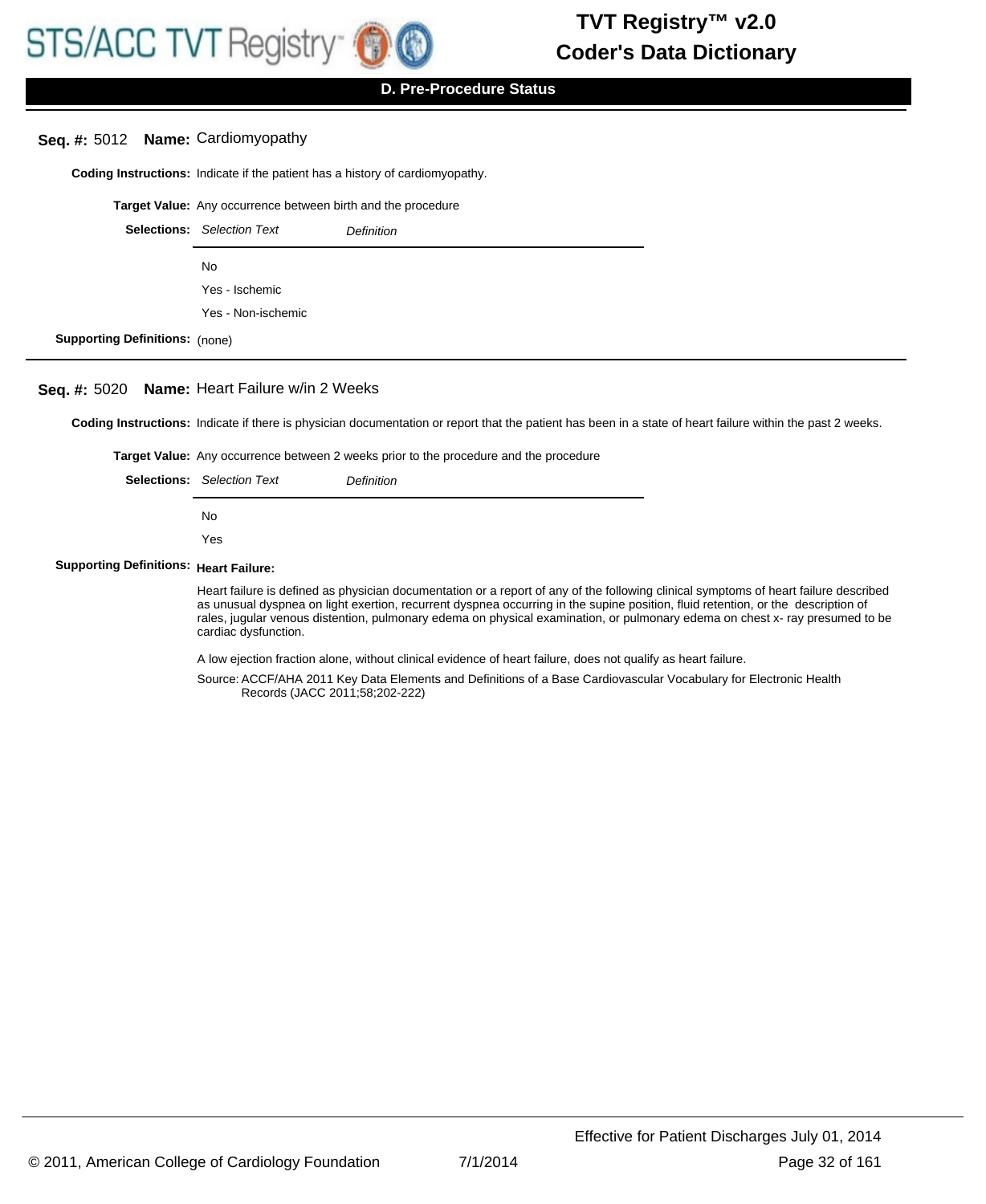## **D. Pre-Procedure Status**

# **Seq. #:** 5025 **Name:** NYHA Class w/in 2 Weeks

**Coding Instructions:** Indicate the patient's functional class, coded as the New York Heart Association (NYHA) classification within the past 2 weeks.

**Target Value:** The highest value between 2 weeks prior to the procedure and the procedure

|                                       | <b>Selections:</b> Selection Text | Definition                                                                                                                                                                                                                                                                                                                               |
|---------------------------------------|-----------------------------------|------------------------------------------------------------------------------------------------------------------------------------------------------------------------------------------------------------------------------------------------------------------------------------------------------------------------------------------|
|                                       | Class I                           | Patient has cardiac disease but without resulting<br>limitations of ordinary physical activity. Ordinary<br>physical activity (e.g., walking several blocks or<br>climbing stairs) does not cause undue fatigue,<br>palpitation, dyspnea, or anginal pain. Limiting<br>symptoms may occur with marked exertion.                          |
|                                       | Class II                          | Patient has cardiac disease resulting in slight<br>limitation of ordinary physical activity. Patient is<br>comfortable at rest. Ordinary physical activity such<br>as walking more than two blocks or climbing more<br>than one flight of stairs results in limiting symptoms<br>(e.g., fatigue, palpitation, dyspnea, or anginal pain). |
|                                       | Class III                         | Patient has cardiac disease resulting in marked<br>limitation of physical activity. Patient is comfortable at<br>rest. Less than ordinary physical activity (e.g.,<br>walking one to two level blocks or climbing one flight<br>of stairs) causes fatigue, palpitation, dyspnea, or<br>anginal pain.                                     |
|                                       | Class IV                          | Patient has dyspnea at rest that increases with any<br>physical activity. Patient has cardiac disease<br>resulting in inability to perform any physical activity<br>without discomfort. Symptoms may be present even<br>at rest. If any physical activity is undertaken,<br>discomfort is increased.                                     |
| <b>Supporting Definitions:</b> (none) |                                   |                                                                                                                                                                                                                                                                                                                                          |

# **Seq. #:** 5030 **Name:** Cardiogenic Shock w/in 24 Hours

**Coding Instructions:** Indicate if the patient has been in a state of cardiogenic shock within 24 hrs of procedure.

|  | <b>Target Value:</b> Any occurrence between 24 hours prior to the procedure and up to the procedure |  |
|--|-----------------------------------------------------------------------------------------------------|--|
|  |                                                                                                     |  |

| Selections:                                       | <b>Selection Text</b>                                         | Definition                                                                                                                                                                                                                                                               |  |
|---------------------------------------------------|---------------------------------------------------------------|--------------------------------------------------------------------------------------------------------------------------------------------------------------------------------------------------------------------------------------------------------------------------|--|
|                                                   | No                                                            |                                                                                                                                                                                                                                                                          |  |
|                                                   | Yes                                                           |                                                                                                                                                                                                                                                                          |  |
| <b>Supporting Definitions: Cardiogenic Shock:</b> |                                                               |                                                                                                                                                                                                                                                                          |  |
|                                                   | $\approx$ 1.8 without support or $\approx$ 2.2 with support). | Cardiogenic shock is a clinical state of end organ hypoperfusion due to cardiac failure according to the following criteria: persistant<br>hypotension (Systolic BP < 80-90 or mean arterial pressure 30 mmHg lower than baseline) and severe reduction in Cardiac Index |  |

Source: STS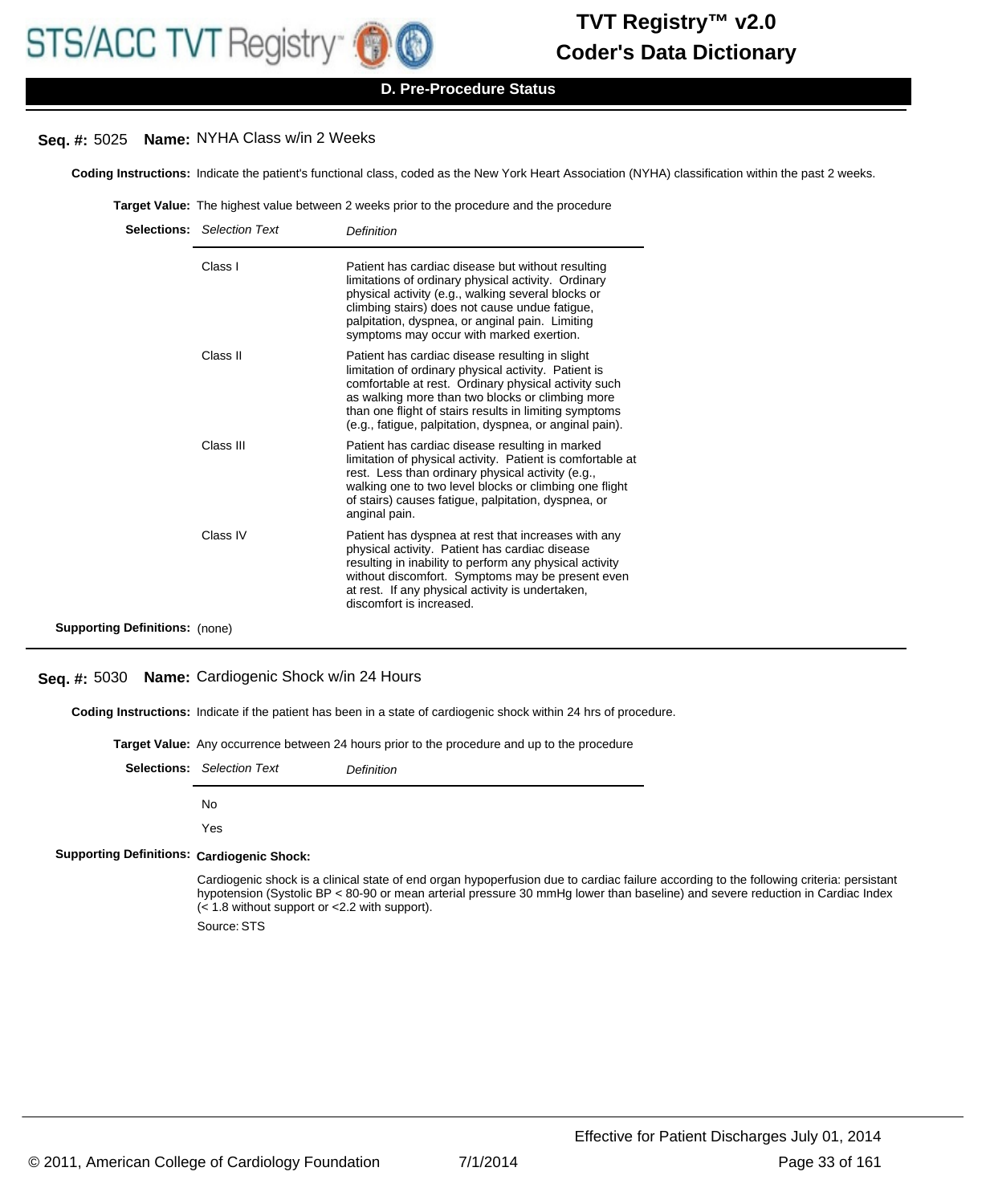

## **D. Pre-Procedure Status**

# **Coding Instructions:** Indicate if the patient has had an episode of cardiac arrest within 24 hours of the procedure. **Seq. #:** 5035 **Name:** Cardiac Arrest w/in 24 Hours **Target Value:** Any occurrence between 24 hours prior to the procedure and the procedure Selections: Selection Text **Definition** No Yes **Cardiac Arrest: Supporting Definitions:** "Sudden" cardiac arrest is the sudden cessation of cardiac activity so that the victim becomes unresponsive, with no normal breathing and no signs of circulation. If corrective measures are not taken rapidly, this condition progresses to sudden death. Cardiac arrest should be used to signify an event as described above that is reversed, usually by CPR, and/or defibrillation or cardioversion, or cardiac pacing. Sudden cardiac death should not be used to describe events that are not fatal. Source: ACCF/AHA 2011 Key Data Elements and Definitions of a Base Cardiovascular Vocabulary for Electronic Health Records (JACC 2011;58;202-222) **Coding Instructions:** Indicate if the patient has had an interventional, transcatheter or surgical cardiac procedure within 30 days prior to the procedure. **Seq. #:** 5040 **Name:** Cardiac Procedure w/in 30 Days **Target Value:** Any occurrence between 30 days prior to the procedure and the procedure Selections: Selection Text **Definition**

|                                       | No. |  |
|---------------------------------------|-----|--|
|                                       | Yes |  |
| <b>Supporting Definitions:</b> (none) |     |  |

# **Seq. #:** 5045 **Name:** Porcelain Aorta

Coding Instructions: Indicate if the patient has a porcelain aorta as documented by findings on a chest x-ray, CT scan, fluoroscopy at the time of cardiac catheterization or noted during previous cardiothoracic surgery.

|                                                 | <b>Target Value:</b> Any occurrence between birth and the procedure                                                                                                          |                                                                                                                                                                    |  |
|-------------------------------------------------|------------------------------------------------------------------------------------------------------------------------------------------------------------------------------|--------------------------------------------------------------------------------------------------------------------------------------------------------------------|--|
|                                                 | <b>Selections:</b> Selection Text                                                                                                                                            | <b>Definition</b>                                                                                                                                                  |  |
|                                                 | No                                                                                                                                                                           |                                                                                                                                                                    |  |
|                                                 | Yes                                                                                                                                                                          |                                                                                                                                                                    |  |
| <b>Supporting Definitions: Porcelain Aorta:</b> |                                                                                                                                                                              |                                                                                                                                                                    |  |
|                                                 | A porcelain aorta is defined as "severe atherosclerosis of the aorta, calcification may be severe and diffuse, causing an eggshell<br>appearance seen on chest x-ray or CT". |                                                                                                                                                                    |  |
|                                                 |                                                                                                                                                                              | Source: ACCF/AHA/AATS/ACR/ASA/SCA/SCAI/SIR/STS/SVM Guidelines for the Diagnosis and Management of Patients<br>With Thoracic Aortic Disease (JACC, 2010; 55:27-129) |  |
|                                                 |                                                                                                                                                                              |                                                                                                                                                                    |  |
|                                                 |                                                                                                                                                                              |                                                                                                                                                                    |  |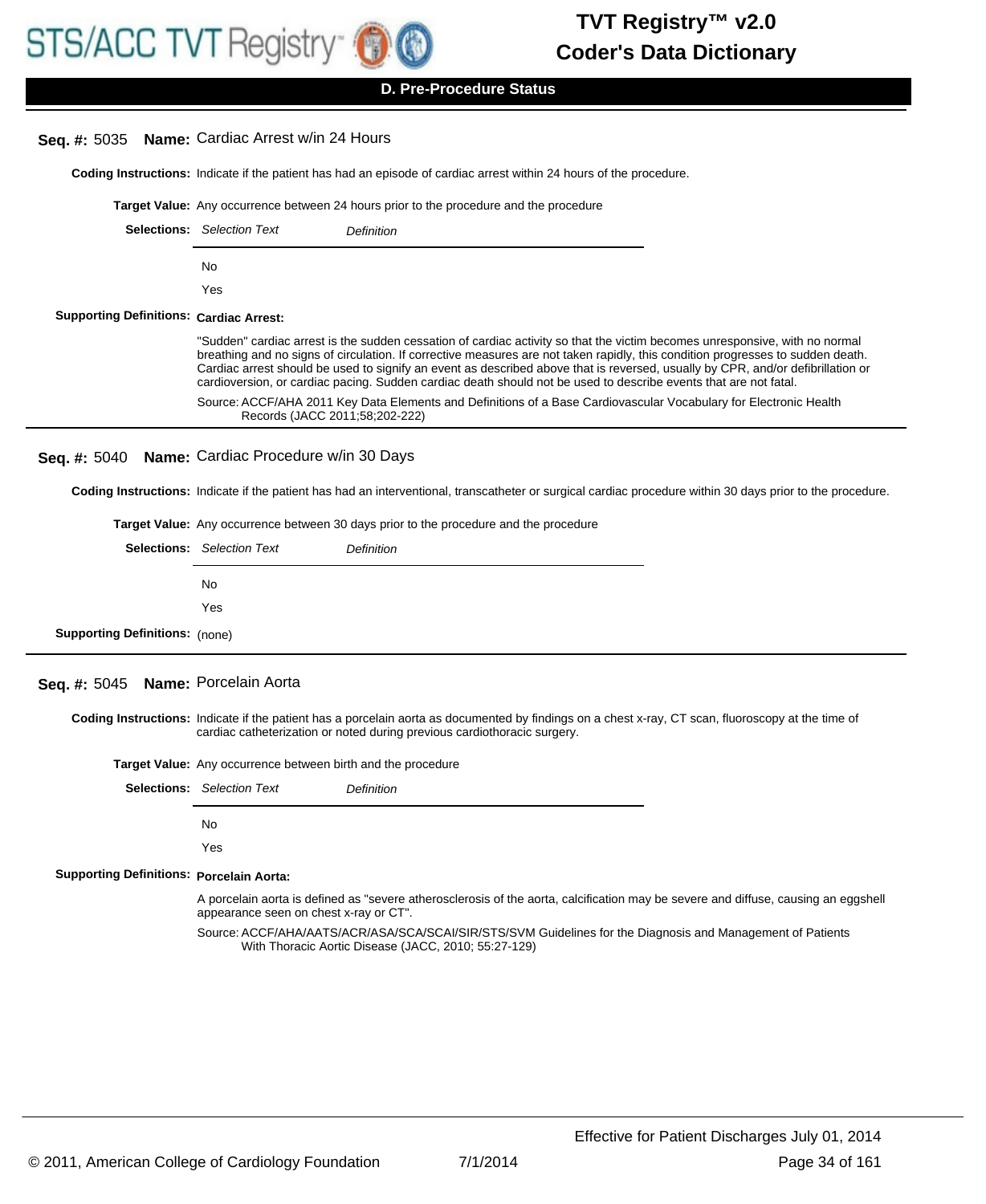

**D. Pre-Procedure Status**

# **Seq. #:** 5050 **Name:** Atrial Fibrillation/Flutter

**Coding Instructions:** Indicate if the patient has a history of atrial fibrillation and/or atrial flutter documented in the medical record.

| <b>Selections:</b> Selection Text<br>Definition<br>No<br>Yes<br>Supporting Definitions: Atrial Fibrillation and Atrial Flutter:<br>Atrial Fibrillation is a supraventricular tachyarrhythmia characterized by uncoordinated atrial activity with consequent deterioration<br>of atrial mechanical function. On the electrocardiogram (ECG), atrial fibrillation is characterized by the replacement of consistent P<br>waves with rapid oscillations or fibrillation waves that vary in amplitude, shape and timing, associated with an irregular, frequently<br>rapid ventricular response when atrioventricular conduction is intact.<br>Atrial Flutter is characterized by a sawtooth pattern of regular atrial activation called flutter waves on the ECG, particularly visible<br>in leads II, III, aVF and v1.<br>Source: ACC/AHA 2006 Data Standards for Measuring Clinical Managementand Outcomes of Patients with Atrial Fibrillation<br>Seq. #: 5052 Name: Atrial Fibrillation Classification<br><b>Coding Instructions:</b> Indicate whether AFib/Aflutter is paroxysmal or continuous/persistent within 30 days prior to the procedure<br><b>Target Value:</b> The value between 30 days prior to procedure and procedure<br><b>Selections:</b> Selection Text<br>Definition | Target Value: Any occurrence between birth and the procedure |  |
|------------------------------------------------------------------------------------------------------------------------------------------------------------------------------------------------------------------------------------------------------------------------------------------------------------------------------------------------------------------------------------------------------------------------------------------------------------------------------------------------------------------------------------------------------------------------------------------------------------------------------------------------------------------------------------------------------------------------------------------------------------------------------------------------------------------------------------------------------------------------------------------------------------------------------------------------------------------------------------------------------------------------------------------------------------------------------------------------------------------------------------------------------------------------------------------------------------------------------------------------------------------------------------------|--------------------------------------------------------------|--|
|                                                                                                                                                                                                                                                                                                                                                                                                                                                                                                                                                                                                                                                                                                                                                                                                                                                                                                                                                                                                                                                                                                                                                                                                                                                                                          |                                                              |  |
|                                                                                                                                                                                                                                                                                                                                                                                                                                                                                                                                                                                                                                                                                                                                                                                                                                                                                                                                                                                                                                                                                                                                                                                                                                                                                          |                                                              |  |
|                                                                                                                                                                                                                                                                                                                                                                                                                                                                                                                                                                                                                                                                                                                                                                                                                                                                                                                                                                                                                                                                                                                                                                                                                                                                                          |                                                              |  |
|                                                                                                                                                                                                                                                                                                                                                                                                                                                                                                                                                                                                                                                                                                                                                                                                                                                                                                                                                                                                                                                                                                                                                                                                                                                                                          |                                                              |  |
|                                                                                                                                                                                                                                                                                                                                                                                                                                                                                                                                                                                                                                                                                                                                                                                                                                                                                                                                                                                                                                                                                                                                                                                                                                                                                          |                                                              |  |
|                                                                                                                                                                                                                                                                                                                                                                                                                                                                                                                                                                                                                                                                                                                                                                                                                                                                                                                                                                                                                                                                                                                                                                                                                                                                                          |                                                              |  |
|                                                                                                                                                                                                                                                                                                                                                                                                                                                                                                                                                                                                                                                                                                                                                                                                                                                                                                                                                                                                                                                                                                                                                                                                                                                                                          |                                                              |  |
|                                                                                                                                                                                                                                                                                                                                                                                                                                                                                                                                                                                                                                                                                                                                                                                                                                                                                                                                                                                                                                                                                                                                                                                                                                                                                          |                                                              |  |
|                                                                                                                                                                                                                                                                                                                                                                                                                                                                                                                                                                                                                                                                                                                                                                                                                                                                                                                                                                                                                                                                                                                                                                                                                                                                                          |                                                              |  |
|                                                                                                                                                                                                                                                                                                                                                                                                                                                                                                                                                                                                                                                                                                                                                                                                                                                                                                                                                                                                                                                                                                                                                                                                                                                                                          |                                                              |  |
|                                                                                                                                                                                                                                                                                                                                                                                                                                                                                                                                                                                                                                                                                                                                                                                                                                                                                                                                                                                                                                                                                                                                                                                                                                                                                          |                                                              |  |

| None       | (No afib/flutter within the past 30 days)                                                                                                                               |
|------------|-------------------------------------------------------------------------------------------------------------------------------------------------------------------------|
| Persistent | Persistent atrial fib can also be described as<br>longstanding, permanent or continuous.                                                                                |
| Paroxysmal | Paroxysmal can sometimes be described as sporadic<br>or intermittent. It can terminate spontaneously<br>without pharmacological therapy or electrical<br>cardioversion. |

**Supporting Definitions:** (none)

# **Seq. #:** 5055 **Name:** Conduction Defect

Coding Instructions: Indicate if the patient has a conduction defect as evidenced by a right or left bundle branch block, sick sinus syndrome, or 1st, 2nd or 3rd degree heart block on ECG.

| Target Value: Any occurrence on Procedure |                                   |            |
|-------------------------------------------|-----------------------------------|------------|
|                                           | <b>Selections:</b> Selection Text | Definition |
|                                           | No.                               |            |
|                                           | Yes                               |            |
| <b>Supporting Definitions: (none)</b>     |                                   |            |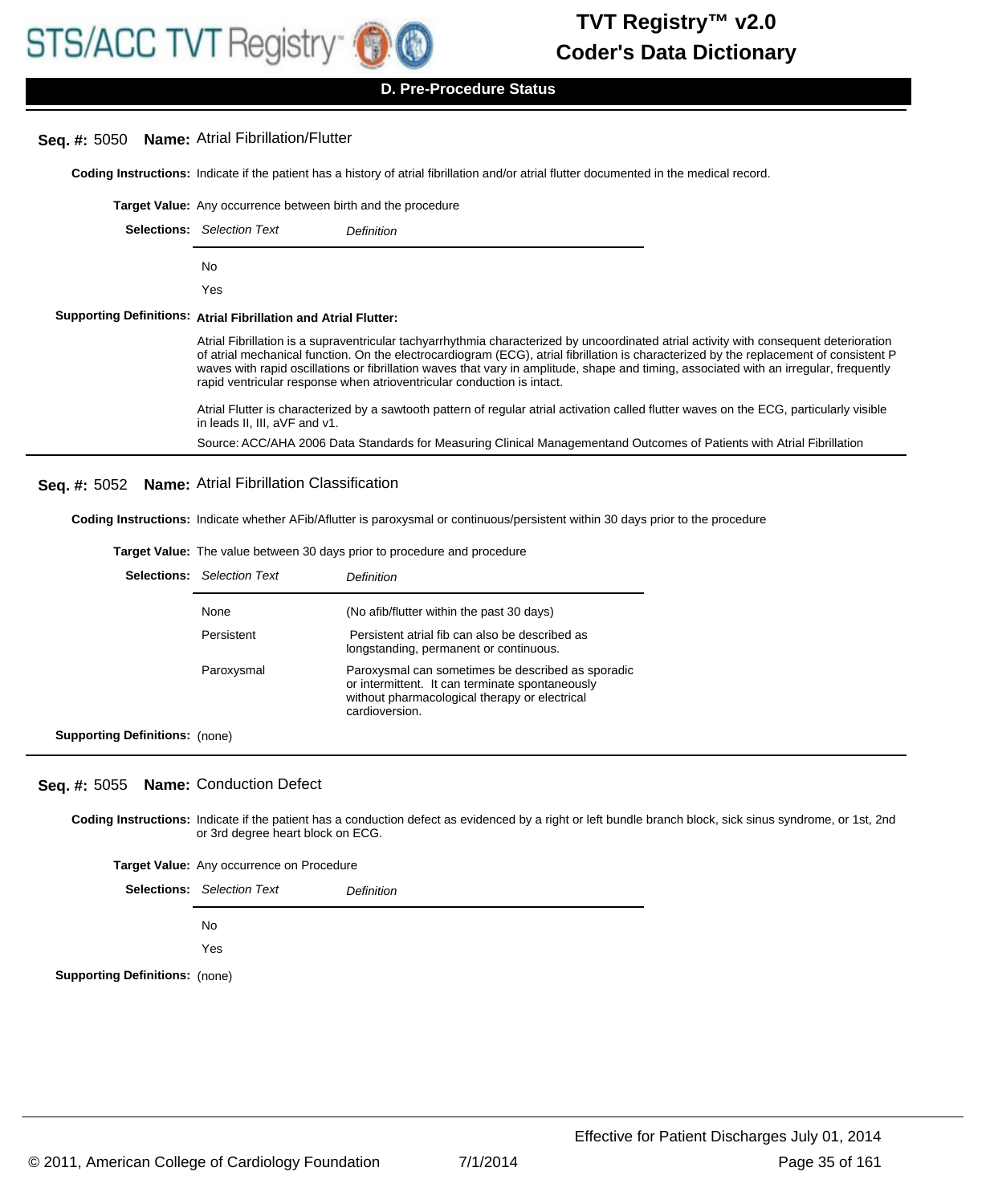

**D. Pre-Procedure Status**

## **Seq. #:** 5085 **Name:** Five Meter Walk Test Performed

**Coding Instructions:** Indicate whether the five meter walk test was performed.

**Target Value:** The last value between 30 days prior to the procedure and the procedure

| <b>Selections:</b> Selection Text | Definition                                                                  |
|-----------------------------------|-----------------------------------------------------------------------------|
| Not performed                     |                                                                             |
| Yes                               | The five meter walk test was performed.                                     |
| Unable to walk                    | Five meter walk was not performed because the<br>patient is unable to walk. |

**Supporting Definitions:** (none)

#### **Seq. #:** 5090 **Name:** Five Meter Walk Time 1

**Coding Instructions:** Indicate the time in seconds it takes the patient to walk 5 meters for the first of three tests.

**Target Value:** The last value between 30 days prior to the procedure and the procedure

**Selections:** (none)

**Supporting Definitions:** (none)

# **Seq. #:** 5095 **Name:** Five Meter Walk Time 2

**Coding Instructions:** Indicate the time in seconds it takes the patient to walk 5 meters for the second of three tests.

**Target Value:** The last value between 30 days prior to the procedure and the procedure

**Selections:** (none)

**Supporting Definitions:** (none)

# **Seq. #:** 5100 **Name:** Five Meter Walk Time 3

**Coding Instructions:** Indicate the time in seconds it takes the patient to walk 5 meters for the third of three tests.

**Target Value:** The last value between 30 days prior to the procedure and the procedure

**Selections:** (none)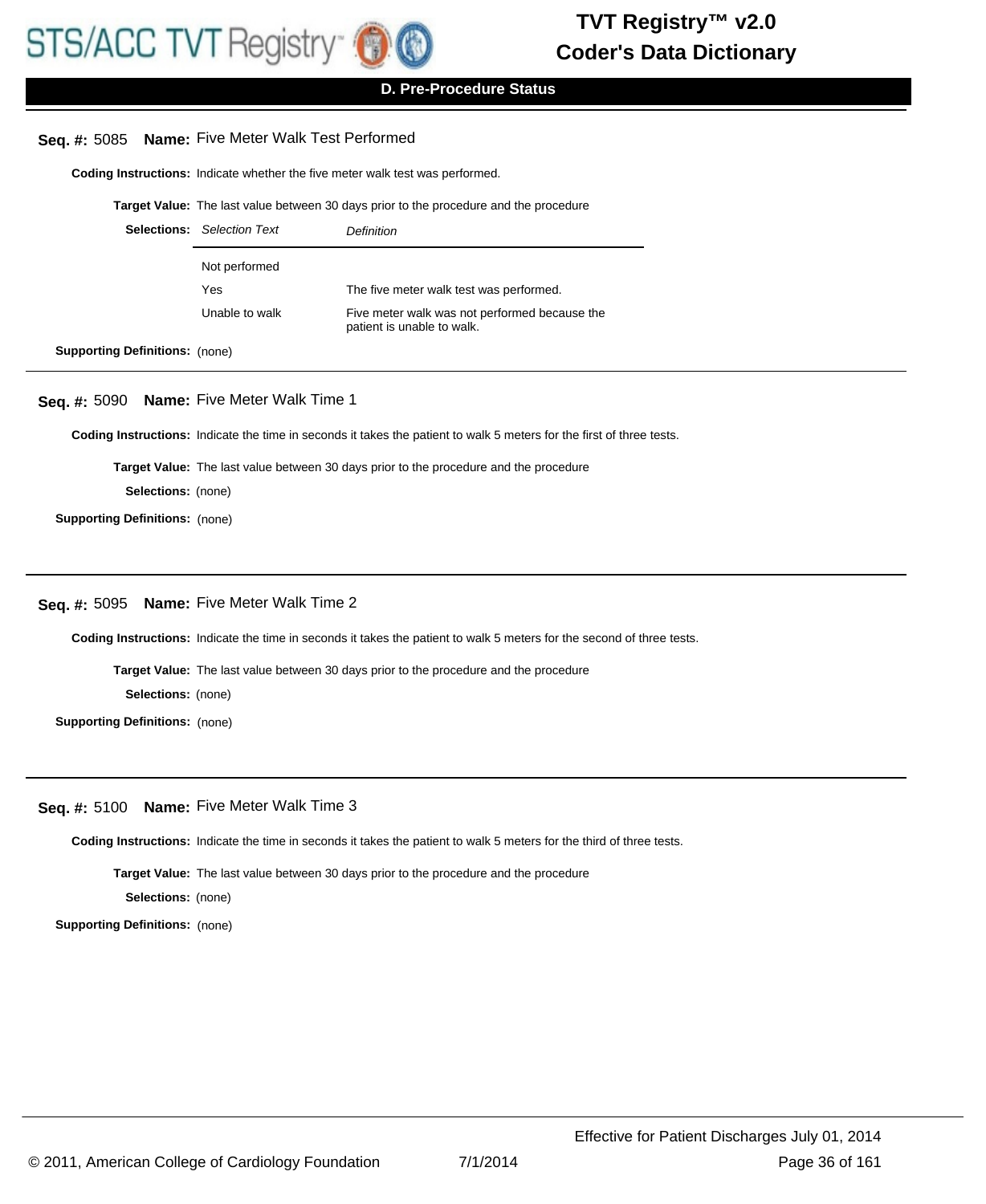

### **D. Pre-Procedure Status**

#### **Seq. #:** 5105 **Name:** Aortic Valve Replacement - STS Risk Score

Coding Instructions: Indicate the patient's predicted risk of mortality for surgical aortic valve replacement as determined by the Heart Team and based on the Society for Thoracic Surgeon's risk model.

**Target Value:** The value on current procedure

**Selections:** (none)

**Supporting Definitions:** (none)

# **Seq. #:** 5106 **Name:** Mitral Valve Replacement - STS Risk Score

Coding Instructions: Indicate the patient's predicted risk of mortality for surgical mitral valve replacement as determined by the Heart Team and based on the Society for Thoracic Surgeon's risk model.

**Target Value:** The value on current procedure

**Selections:** (none)

**Supporting Definitions:** (none)

#### **Seq. #:** 5107 **Name:** Mitral Valve Repair - STS Risk Score

Coding Instructions: Indicate the patient's predicted risk of mortality for surgical mitral valve repair as determined by the Heart Team and based on the Society for Thoracic Surgeon's risk model.

**Target Value:** The value on current procedure

**Selections:** (none)

**Supporting Definitions:** (none)

# **Seq. #:** 5115 **Name:** Six Minute Walk Test Performed

**Coding Instructions:** Indicate whether the six minute walk test was performed.

**Target Value:** The last value between 30 days prior to the procedure and the procedure

| <b>Selections:</b> Selection Text                 | Definition |
|---------------------------------------------------|------------|
| Performed                                         |            |
| Not Performed - non<br>cardiac reason             |            |
| Not performed -<br>cardiac reason                 |            |
| Not performed -<br>patient not willing to<br>walk |            |
| Not performed by site                             |            |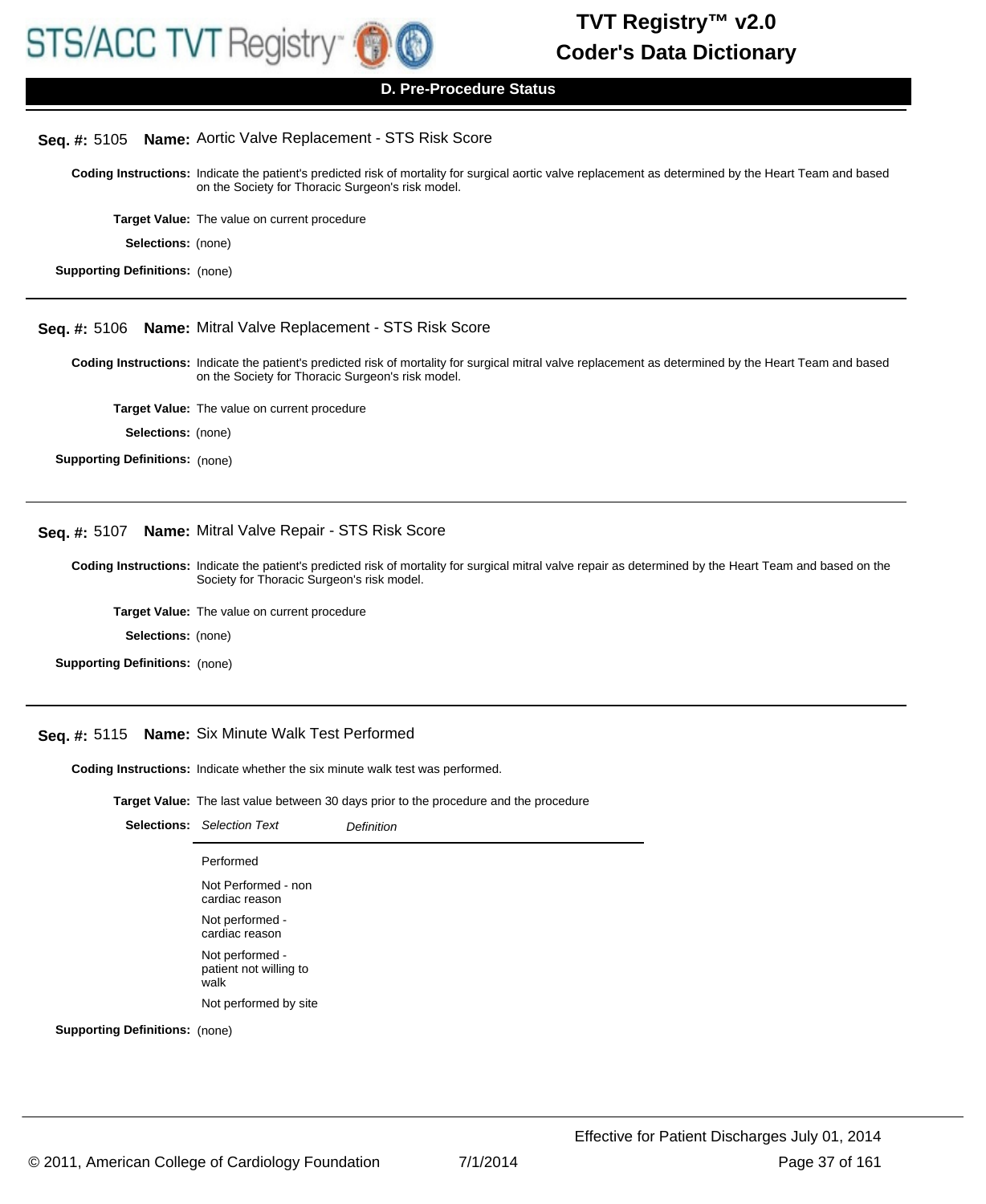

#### **Seq. #:** 5116 **Name:** Six Minute Walk Test Date

**Coding Instructions:** Indicate the date the six minute walk test was performed.

**Target Value:** The last value between 30 days prior to the procedure and the procedure

**Selections:** (none)

**Supporting Definitions:** (none)

#### **Seq. #:** 5117 **Name:** Total Distance

**Coding Instructions:** Indicate the total distance, in feet, the patient walked.

**Target Value:** The last value between 30 days prior to the procedure and the procedure

**Selections:** (none)

**Supporting Definitions:** (none)

# **Seq. #:** 5169 **Name:** KCCQ-12 Patient Questionnaire Performed

**Coding Instructions:** Indicate if the baseline Kansas City Cardiomyopathy Questionnaire (KCCQ-12) was performed.

#### **Note(s):**

Please refer to the separate KCCQ-12 questionnaire for patient instructions. For additional information on scoring, please refer to Seq Num 5182, KCCQ-12 Overall Summary Score.

**Target Value:** Any occurrence on start of procedure

Selections: Selection Text **Definition** 

No

Yes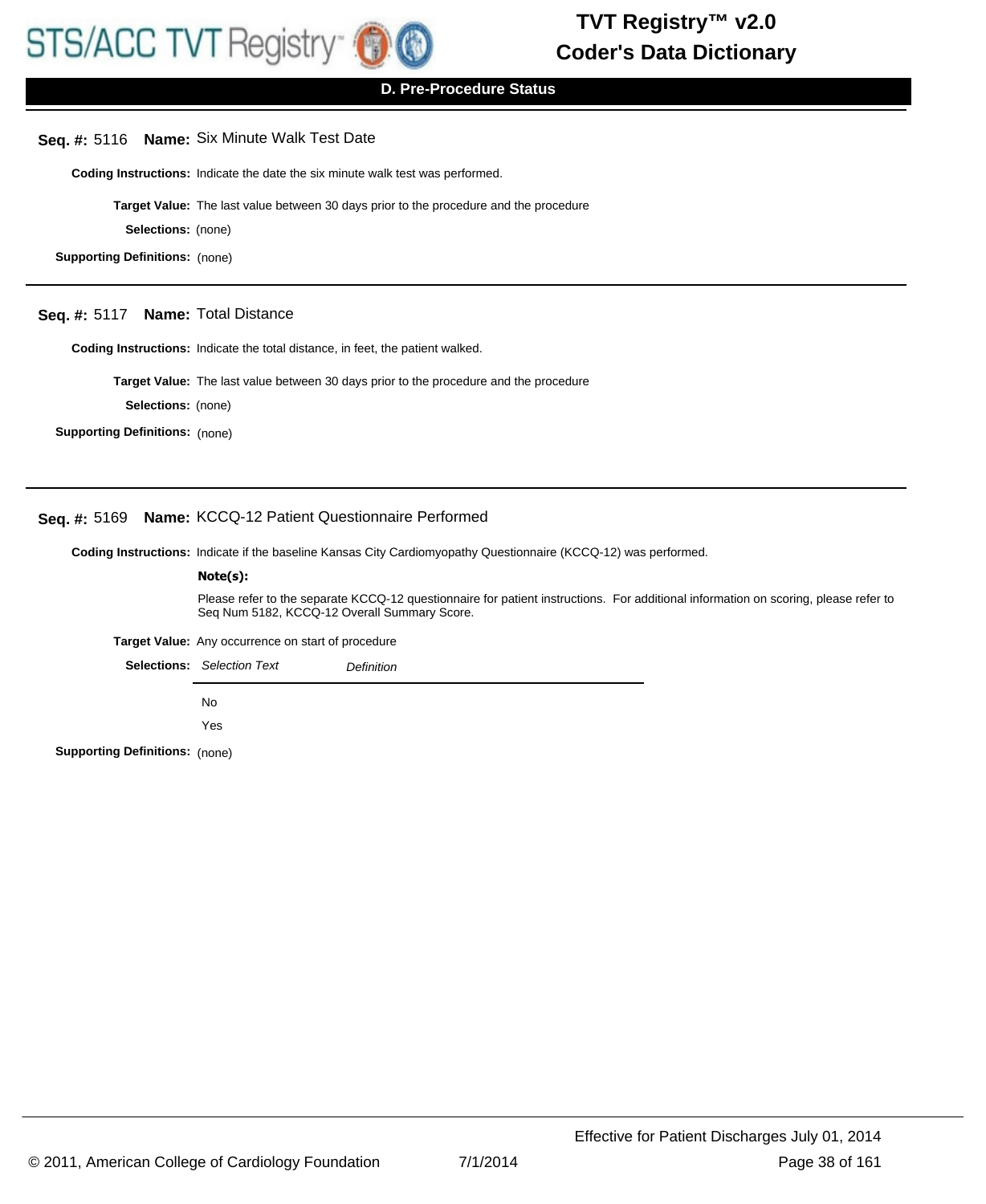#### **Seq. #:** 5170 **Name:** KCCQ-12 Question 1a

Coding Instructions: Indicate the patient's response to the Kansas City Cardiomyopathy Questionnaire (KCCQ-12) Question 1a.

Heart Failure Limitation - Showering/bathing

#### **Note(s):**

Please refer to the separate KCCQ-12 questionnaire for patient instructions. For additional information on scoring, please refer to Seq Num 5182, KCCQ-12 Overall Summary Score.

#### **Target Value:** The value on start of procedure

|                                       | <b>Selections:</b> Selection Text                          | <b>Definition</b> |
|---------------------------------------|------------------------------------------------------------|-------------------|
|                                       | <b>Extremely limited</b>                                   |                   |
|                                       | Quite a bit limited                                        |                   |
|                                       | Moderately limited                                         |                   |
|                                       | Slightly limited                                           |                   |
|                                       | Not at all limited                                         |                   |
|                                       | Limited for other<br>reasons or did not do<br>the activity |                   |
| <b>Supporting Definitions: (none)</b> |                                                            |                   |

#### **Seq. #:** 5171 **Name:** KCCQ-12 Question 1b

Coding Instructions: Indicate the patient's response to the Kansas City Cardiomyopathy Questionnaire (KCCQ-12) Question 1b.

Heart Failure Limitation - Walking 1 block on level ground

#### **Note(s):**

Please refer to the separate KCCQ-12 questionnaire for patient instructions. For additional information on scoring, please refer to Seq Num 5182, KCCQ-12 Overall Summary Score.

|                                       | <b>Selections:</b> Selection Text                          | <b>Definition</b> |
|---------------------------------------|------------------------------------------------------------|-------------------|
|                                       | <b>Extremely limited</b>                                   |                   |
|                                       | Quite a bit limited                                        |                   |
|                                       | Moderately limited                                         |                   |
|                                       | Slightly limited                                           |                   |
|                                       | Not at all limited                                         |                   |
|                                       | Limited for other<br>reasons or did not do<br>the activity |                   |
| <b>Supporting Definitions:</b> (none) |                                                            |                   |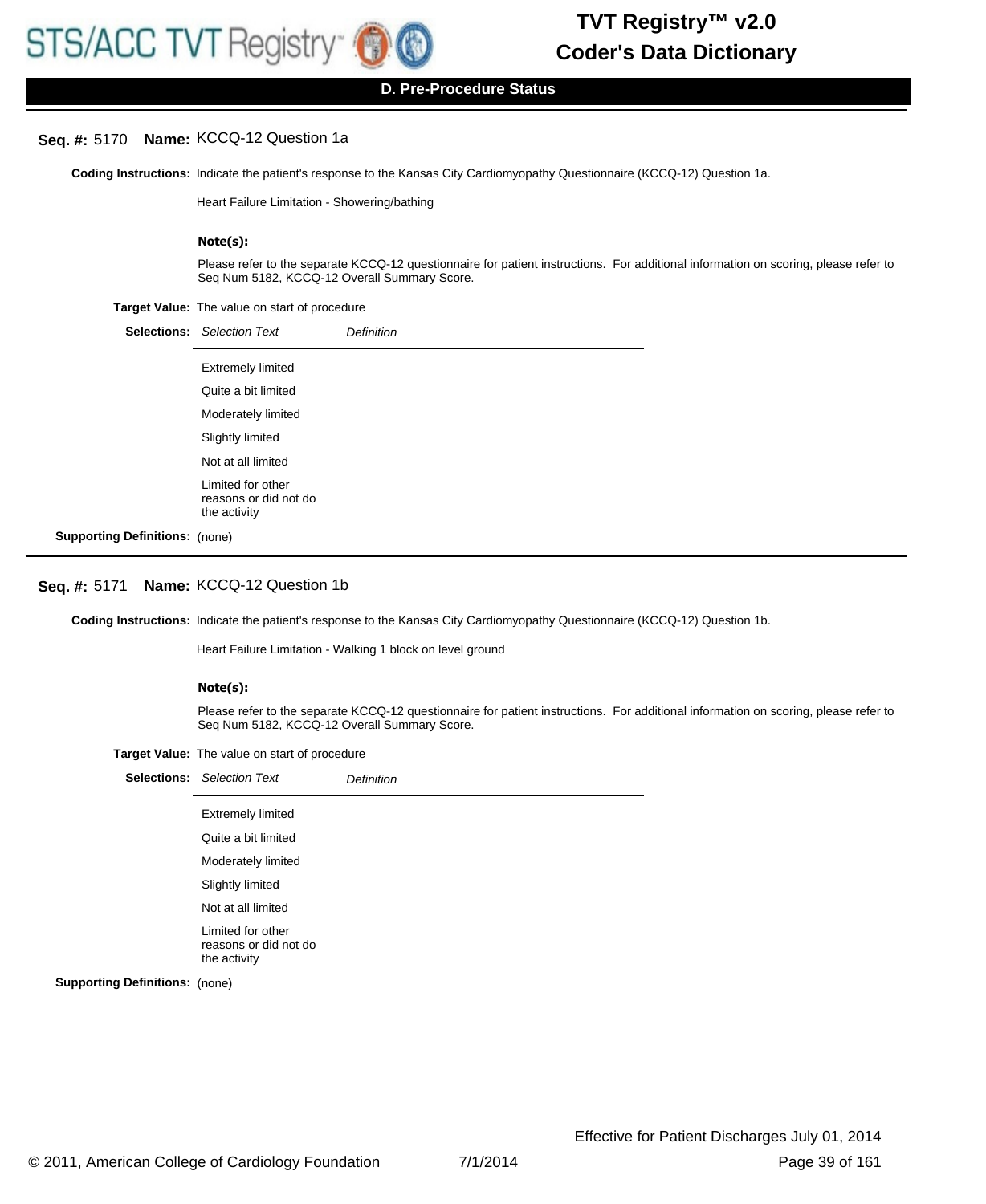#### **Seq. #:** 5172 **Name:** KCCQ-12 Question 1c

Coding Instructions: Indicate the patient's response to the Kansas City Cardiomyopathy Questionnaire (KCCQ-12) Question 1c.

Heart Failure Limitation - Hurrying or jogging

#### **Note(s):**

Please refer to the separate KCCQ-12 questionnaire for patient instructions. For additional information on scoring, please refer to Seq Num 5182, KCCQ-12 Overall Summary Score.

#### **Target Value:** The value on start of procedure

|                                       | <b>Selections:</b> Selection Text                          | <b>Definition</b> |
|---------------------------------------|------------------------------------------------------------|-------------------|
|                                       | <b>Extremely limited</b>                                   |                   |
|                                       | Quite a bit limited                                        |                   |
|                                       | Moderately limited                                         |                   |
|                                       | Slightly limited                                           |                   |
|                                       | Not at all limited                                         |                   |
|                                       | Limited for other<br>reasons or did not do<br>the activity |                   |
| <b>Supporting Definitions: (none)</b> |                                                            |                   |

#### **Seq. #:** 5173 **Name:** KCCQ-12 Question 2

Coding Instructions: Indicate the patient's response to the Kansas City Cardiomyopathy Questionnaire (KCCQ-12) Question 2.

Symptom Frequency - swelling in legs

#### **Note(s):**

Please refer to the separate KCCQ-12 questionnaire for patient instructions. For additional information on scoring, please refer to Seq Num 5182, KCCQ-12 Overall Summary Score.

| Target Value: The value on start of procedure |
|-----------------------------------------------|
|-----------------------------------------------|

|                           | <b>Selections:</b> Selection Text                | <b>Definition</b> |
|---------------------------|--------------------------------------------------|-------------------|
|                           | Every morning                                    |                   |
|                           | 3 or more times per<br>week but not every<br>day |                   |
|                           | 1-2 times per week                               |                   |
|                           | Less than once a<br>week                         |                   |
|                           | Never over the past 2<br>weeks                   |                   |
| rtina Definitions: (none) |                                                  |                   |

**Suppo**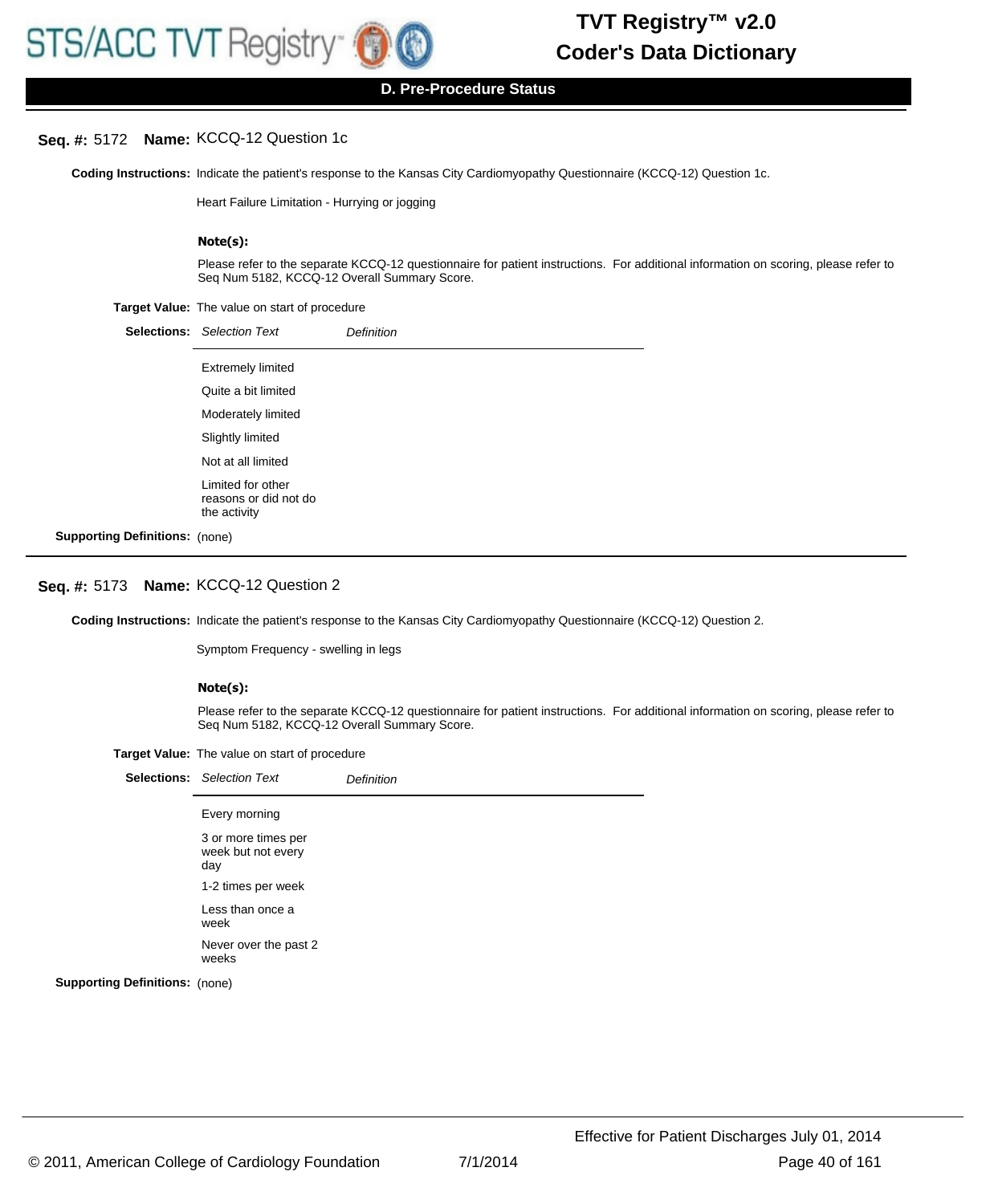#### **Seq. #:** 5174 **Name:** KCCQ-12 Question 3

Coding Instructions: Indicate the patient's response to the Kansas City Cardiomyopathy Questionnaire (KCCQ-12) Question 3.

Symptom Frequency - fatigue

#### **Note(s):**

Please refer to the separate KCCQ-12 questionnaire for patient instructions. For additional information on scoring, please refer to Seq Num 5182, KCCQ-12 Overall Summary Score.

**Target Value:** The value on start of procedure

|                                       | <b>Selections:</b> Selection Text                | <b>Definition</b> |
|---------------------------------------|--------------------------------------------------|-------------------|
|                                       | All of the time                                  |                   |
|                                       | Several times per day                            |                   |
|                                       | At least once a day                              |                   |
|                                       | 3 or more times per<br>week but not every<br>day |                   |
|                                       | 1-2 times per week                               |                   |
|                                       | Less than once a<br>week                         |                   |
|                                       | Never over the past 2<br>weeks                   |                   |
| <b>Supporting Definitions: (none)</b> |                                                  |                   |

# **Seq. #:** 5175 **Name:** KCCQ-12 Question 4

Coding Instructions: Indicate the patient's response to the Kansas City Cardiomyopathy Questionnaire (KCCQ-12) Question 4.

Symptom Frequency - shortness of breath

#### **Note(s):**

Please refer to the separate KCCQ-12 questionnaire for patient instructions. For additional information on scoring, please refer to Seq Num 5182, KCCQ-12 Overall Summary Score.

|                                       | <b>Selections:</b> Selection Text                | <b>Definition</b> |
|---------------------------------------|--------------------------------------------------|-------------------|
|                                       | All of the time                                  |                   |
|                                       | Several times per day                            |                   |
|                                       | At least once a day                              |                   |
|                                       | 3 or more times per<br>week but not every<br>day |                   |
|                                       | 1-2 times per week                               |                   |
|                                       | Less than once a<br>week                         |                   |
|                                       | Never over the past 2<br>weeks                   |                   |
| <b>Supporting Definitions: (none)</b> |                                                  |                   |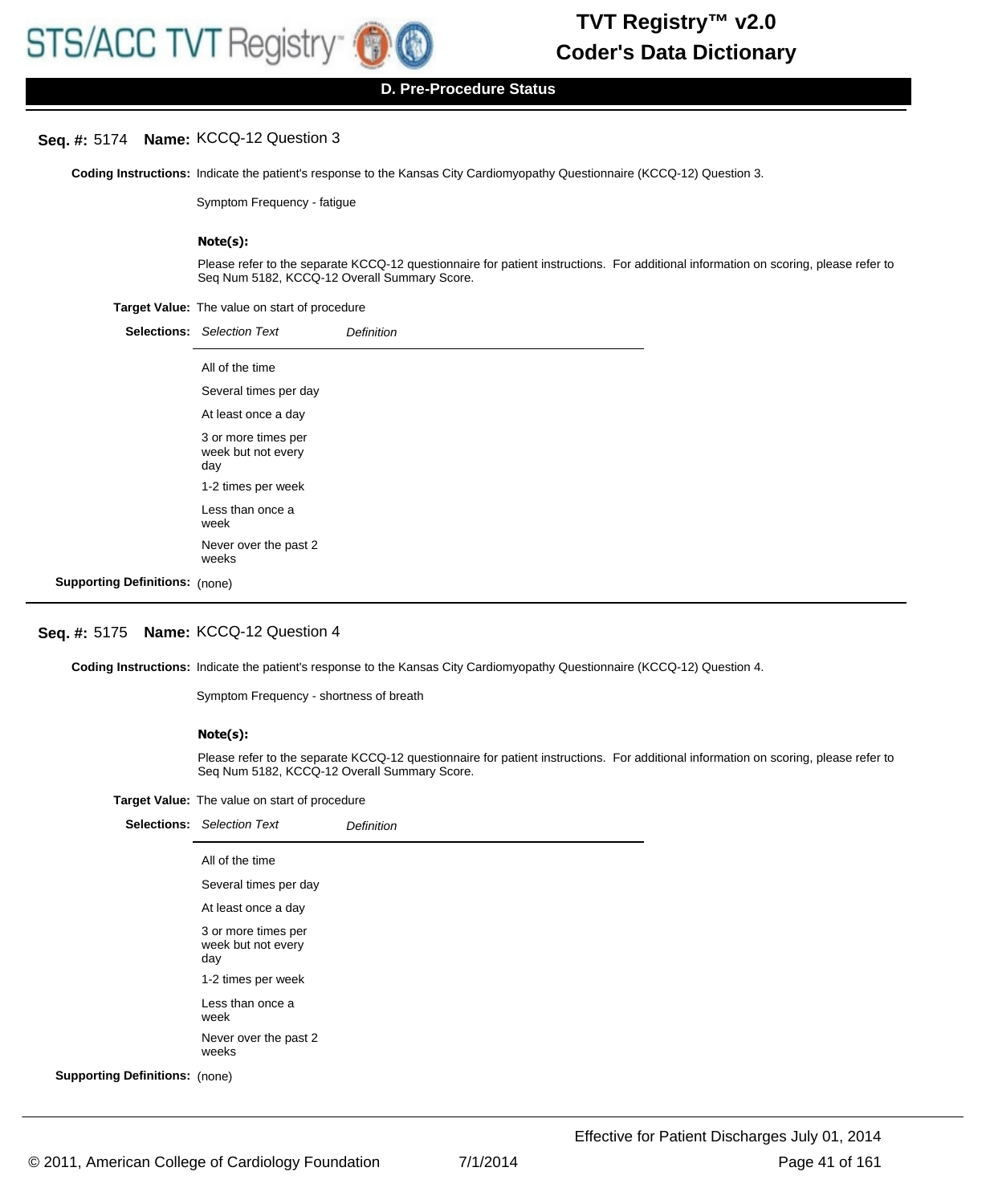

**D. Pre-Procedure Status**

### **Seq. #:** 5176 **Name:** KCCQ-12 Question 5

Coding Instructions: Indicate the patient's response to the Kansas City Cardiomyopathy Questionnaire (KCCQ-12) Question 5.

Symptom Frequency - sleep sitting up due to shortness of breath

#### **Note(s):**

Please refer to the separate KCCQ-12 questionnaire for patient instructions. For additional information on scoring, please refer to Seq Num 5182, KCCQ-12 Overall Summary Score.

#### **Target Value:** The value on start of procedure

|                                       | <b>Selections:</b> Selection Text                | <b>Definition</b> |
|---------------------------------------|--------------------------------------------------|-------------------|
|                                       | Every night                                      |                   |
|                                       | 3 or more times per<br>week but not every<br>day |                   |
|                                       | 1-2 times per week                               |                   |
|                                       | Less than once a<br>week                         |                   |
|                                       | Never over the past 2<br>weeks                   |                   |
| <b>Supporting Definitions: (none)</b> |                                                  |                   |

# **Seq. #:** 5177 **Name:** KCCQ-12 Question 6

Coding Instructions: Indicate the patient's response to the Kansas City Cardiomyopathy Questionnaire (KCCQ-12) Question 6.

Quality of Life - effect on enjoyment of life due to heart failure

#### **Note(s):**

Please refer to the separate KCCQ-12 questionnaire for patient instructions. For additional information on scoring, please refer to Seq Num 5182, KCCQ-12 Overall Summary Score.

|                                       | <b>Selections:</b> Selection Text                     | Definition |
|---------------------------------------|-------------------------------------------------------|------------|
|                                       | It has extremely<br>limited my enjoyment<br>of life   |            |
|                                       | It has limited my<br>enjoyment of life quite<br>a bit |            |
|                                       | It has moderately<br>limited my enjoyment<br>of life  |            |
|                                       | It has slightly limited<br>my enjoyment of life       |            |
|                                       | It has not limited my<br>enjoyment of life at all     |            |
| <b>Supporting Definitions: (none)</b> |                                                       |            |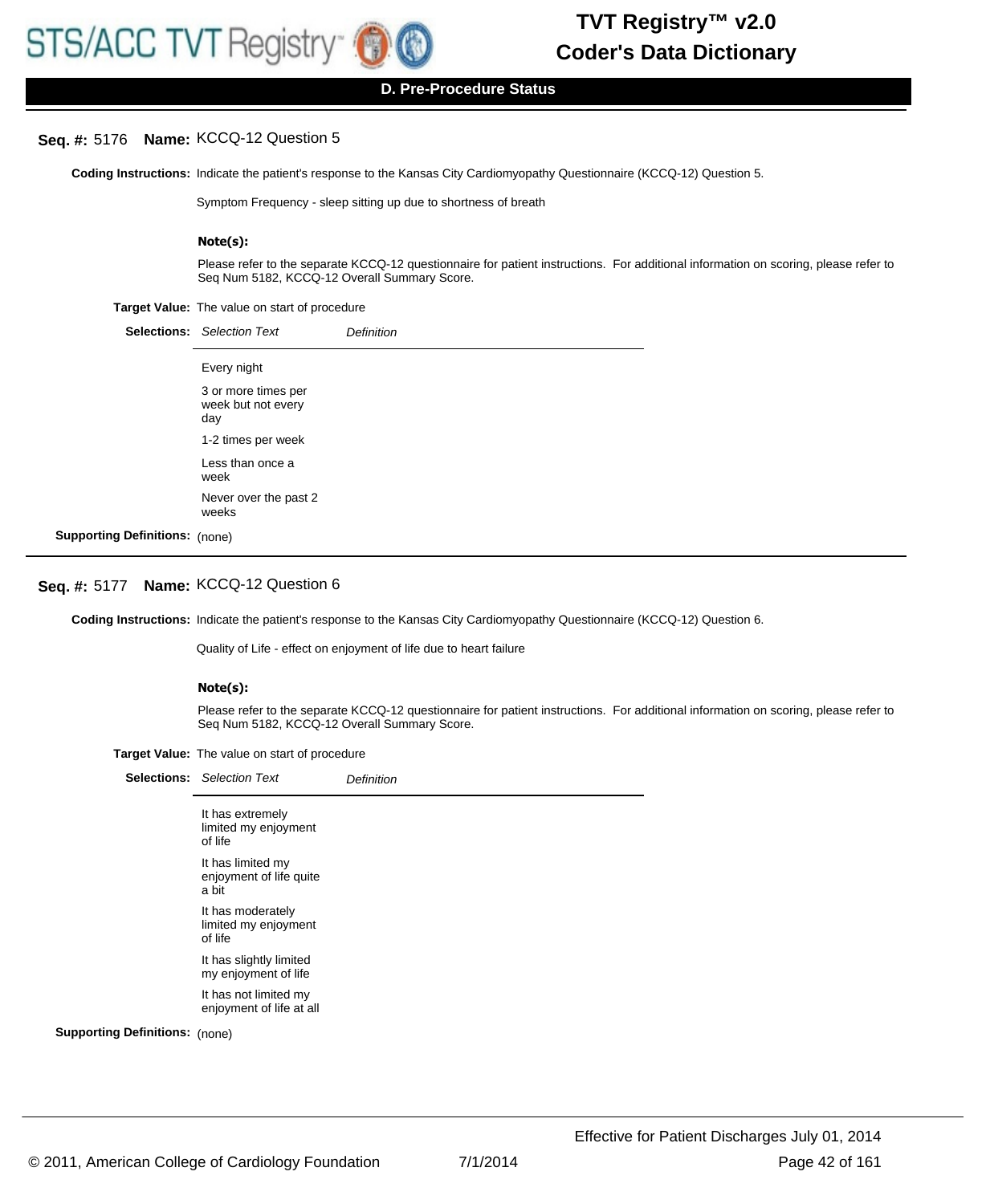#### **Seq. #:** 5178 **Name:** KCCQ-12 Question 7

Coding Instructions: Indicate the patient's response to the Kansas City Cardiomyopathy Questionnaire (KCCQ-12) Question 7.

Quality of life - remaining life with heart failure

#### **Note(s):**

Please refer to the separate KCCQ-12 questionnaire for patient instructions. For additional information on scoring, please refer to Seq Num 5182, KCCQ-12 Overall Summary Score.

**Target Value:** The value on start of procedure

|                                 | <b>Selections:</b> Selection Text | <b>Definition</b> |
|---------------------------------|-----------------------------------|-------------------|
|                                 | Not at all satisfied              |                   |
|                                 | Mostly dissatisfied               |                   |
|                                 | Somewhat satisfied                |                   |
|                                 | Mostly satisfied                  |                   |
|                                 | Completely satisfied              |                   |
| $\sim$ Definitional $(1, 1, 1)$ |                                   |                   |

**Supporting Definitions:** (none)

#### **Seq. #:** 5179 **Name:** KCCQ-12 Question 8a

Coding Instructions: Indicate the patient's response to the Kansas City Cardiomyopathy Questionnaire (KCCQ-12) Question 8a.

Social limitation - hobbies, recreational activities

#### **Note(s):**

Please refer to the separate KCCQ-12 questionnaire for patient instructions. For additional information on scoring, please refer to Seq Num 5182, KCCQ-12 Overall Summary Score.

|                                       | <b>Selections:</b> Selection Text                    | Definition |
|---------------------------------------|------------------------------------------------------|------------|
|                                       | Severely limited                                     |            |
|                                       | Limited quite a bit                                  |            |
|                                       | Moderately limited                                   |            |
|                                       | Slightly limited                                     |            |
|                                       | Did not limit at all                                 |            |
|                                       | Does not apply or did<br>not do for other<br>reasons |            |
| <b>Supporting Definitions: (none)</b> |                                                      |            |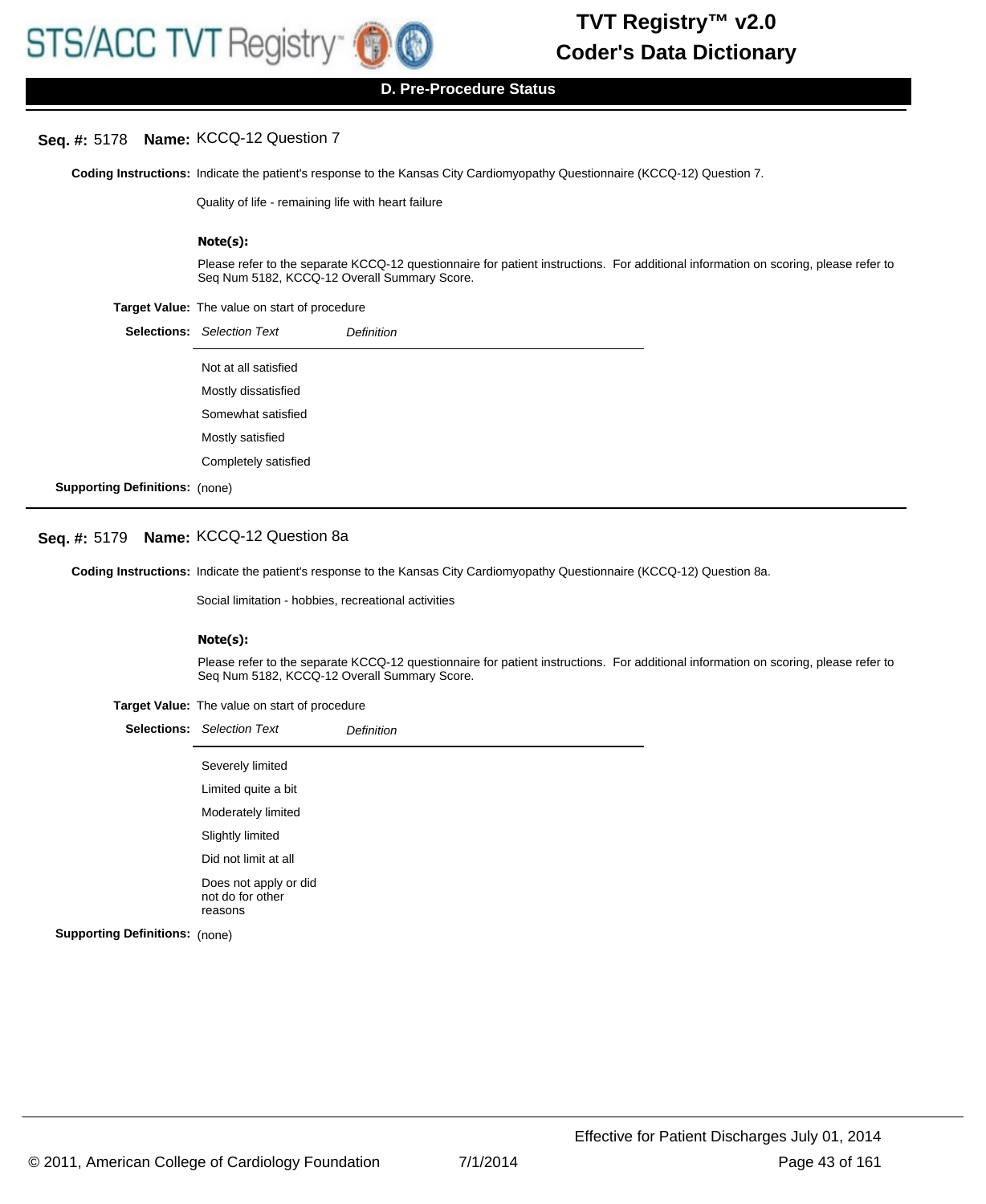#### **Seq. #:** 5180 **Name:** KCCQ-12 Question 8b

Coding Instructions: Indicate the patient's response to the Kansas City Cardiomyopathy Questionnaire (KCCQ-12) Question 8b.

Social limitation - working or doing household chores

#### **Note(s):**

Please refer to the separate KCCQ-12 questionnaire for patient instructions. For additional information on scoring, please refer to Seq Num 5182, KCCQ-12 Overall Summary Score.

#### **Target Value:** The value on start of procedure

|                                       | <b>Selections:</b> Selection Text                    | <b>Definition</b> |
|---------------------------------------|------------------------------------------------------|-------------------|
|                                       | Severely limited                                     |                   |
|                                       | Limited quite a bit                                  |                   |
|                                       | Moderately limited                                   |                   |
|                                       | Slightly limited                                     |                   |
|                                       | Did not limit at all                                 |                   |
|                                       | Does not apply or did<br>not do for other<br>reasons |                   |
| <b>Supporting Definitions: (none)</b> |                                                      |                   |

#### **Seq. #:** 5181 **Name:** KCCQ-12 Question 8c

Coding Instructions: Indicate the patient's response to the Kansas City Cardiomyopathy Questionnaire (KCCQ-12) Question 8c.

Social limitation - visiting family or friends

#### **Note(s):**

Please refer to the separate KCCQ-12 questionnaire for patient instructions. For additional information on scoring, please refer to Seq Num 5182, KCCQ-12 Overall Summary Score.

|  |  | Target Value: The value on start of procedure |
|--|--|-----------------------------------------------|
|--|--|-----------------------------------------------|

|                                       | <b>Selections:</b> Selection Text                    | <b>Definition</b> |
|---------------------------------------|------------------------------------------------------|-------------------|
|                                       | Severely limited                                     |                   |
|                                       | Limited quite a bit                                  |                   |
|                                       | Moderately limited                                   |                   |
|                                       | Slightly limited                                     |                   |
|                                       | Did not limit at all                                 |                   |
|                                       | Does not apply or did<br>not do for other<br>reasons |                   |
| <b>Supporting Definitions: (none)</b> |                                                      |                   |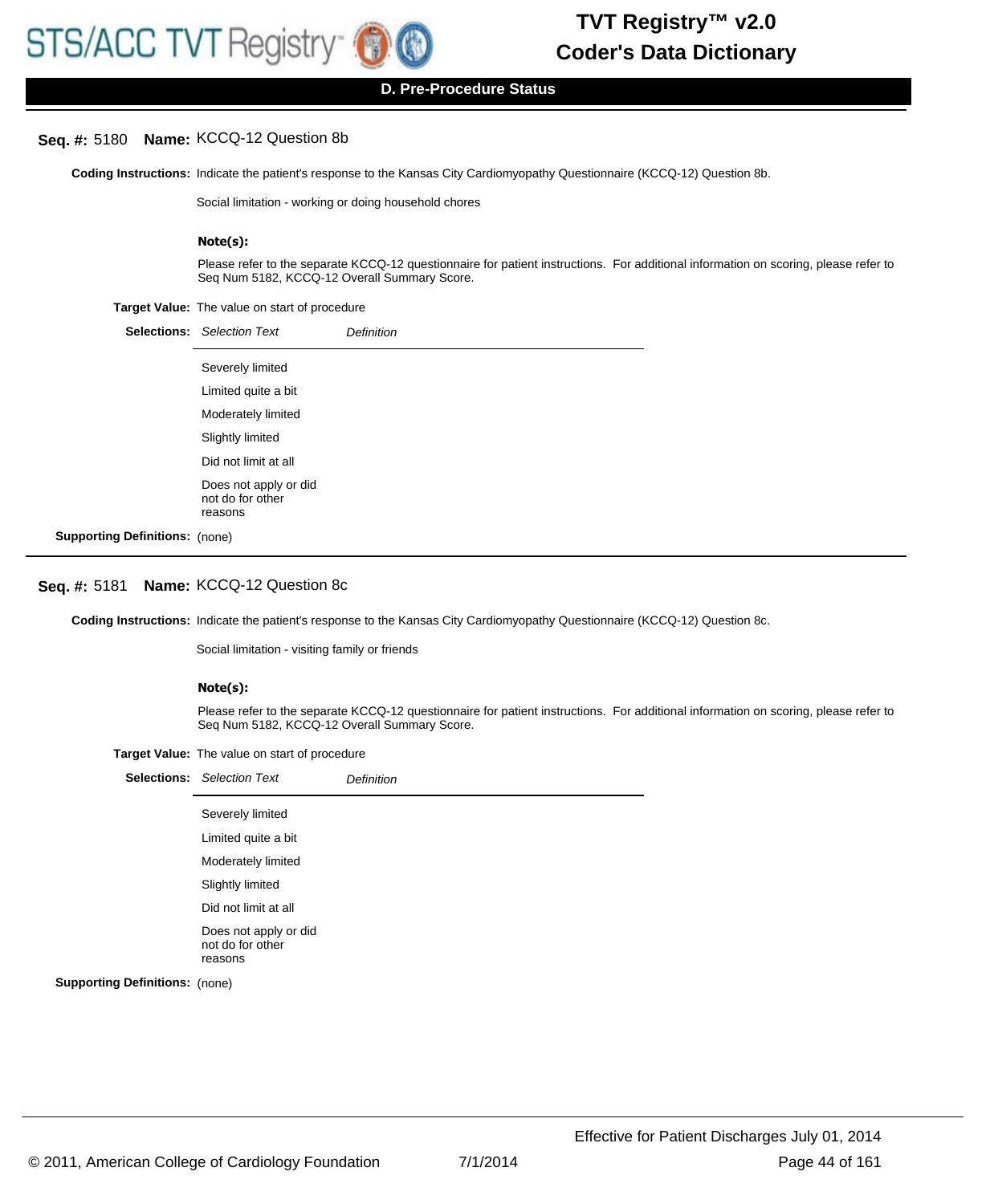# **Seq. #:** 5182 **Name:** KCCQ Overall Summary Score

**Coding Instructions:** (Auto Calculated) This field is auto-populated by your application.

Kansas City Cardiomyopathy Questionnaire (KCCQ-12) Overall Summary Score.

#### **Note(s):**

The 12 patient responses are reduced into four summary scores (Physical Limitation Score, Symptom Frequency Score, Quality of Life Score, Social Limitation Score). The four summary scores are used to calculate the Overall Summary Score.

For more information, please refer to the KCCQ-12 Scoring Instructions document provided by the STS/ACC TVT Registry.

**Target Value:** The value on start of procedure

**Selections:** (none)

**Supporting Definitions:** (none)

#### **Seq. #:** 5200 **Name:** Height

**Coding Instructions:** Indicate the patient's height in centimeters.

**Target Value:** The first value between arrival at this facility and the procedure

**Selections:** (none)

**Supporting Definitions:** (none)

# **Seq. #:** 5205 **Name:** Weight

**Coding Instructions:** Indicate the patient's weight in kilograms.

**Target Value:** The last value between arrival at this facility and the procedure

**Selections:** (none)

**Supporting Definitions:** (none)

#### **Seq. #:** 5250 **Name:** Pre-Procedure Hemoglobin

**Coding Instructions:** Indicate the preprocedure hemoglobin level in g/dL.

**Target Value:** The last value between 30 days prior to procedure and start of the procedure

**Selections:** (none)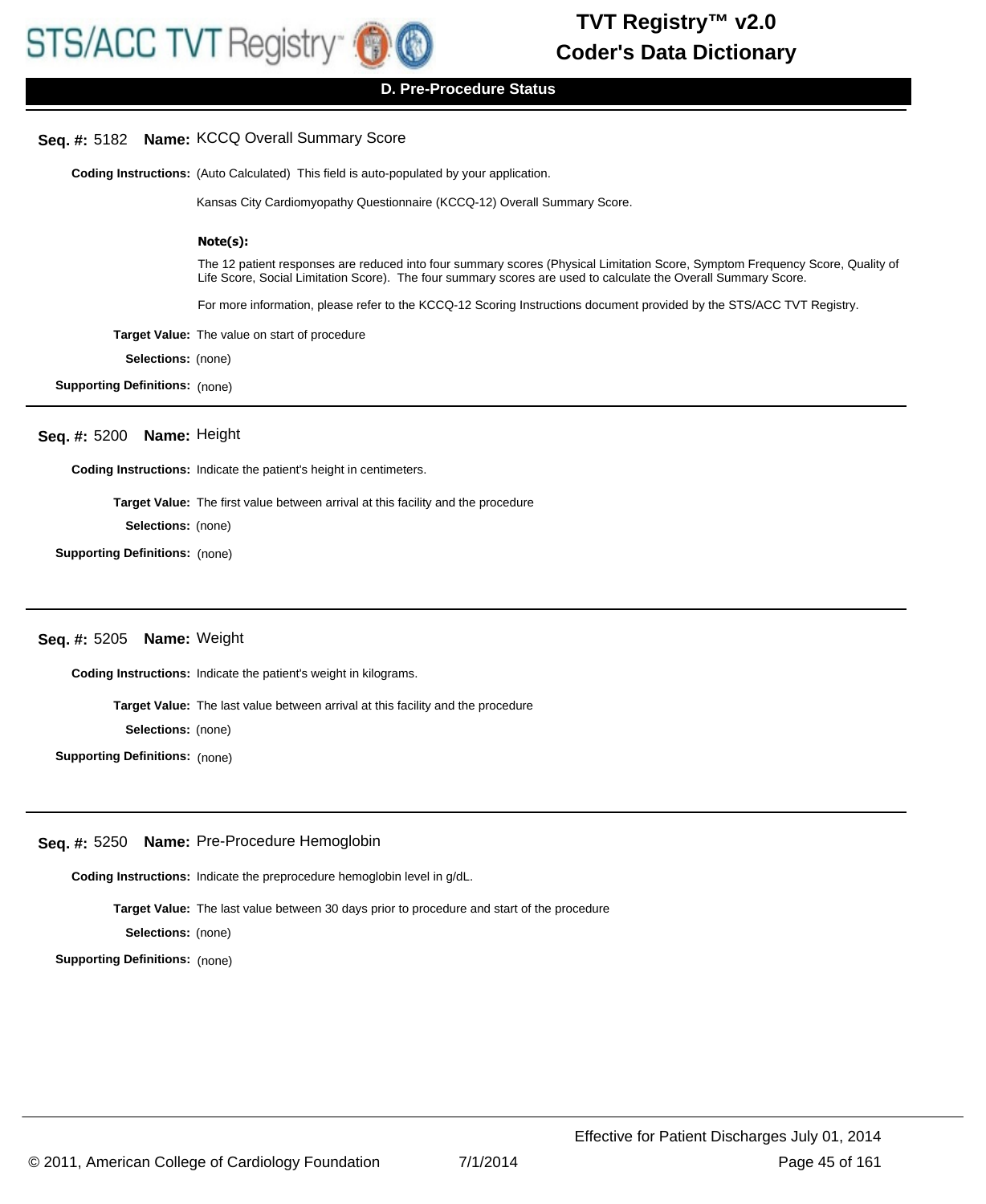

| Seq. #: 5251                          | Name: Pre-Procedure Hemoglobin Not Drawn                                                   |                                                                                                                                                                                                        |  |
|---------------------------------------|--------------------------------------------------------------------------------------------|--------------------------------------------------------------------------------------------------------------------------------------------------------------------------------------------------------|--|
|                                       |                                                                                            | Coding Instructions: Indicate if a pre-procedure hemoglobin level was not drawn.                                                                                                                       |  |
| Target Value: N/A                     |                                                                                            |                                                                                                                                                                                                        |  |
|                                       | <b>Selections:</b> Selection Text                                                          | Definition                                                                                                                                                                                             |  |
|                                       | No                                                                                         |                                                                                                                                                                                                        |  |
|                                       | Yes                                                                                        | Code "Yes" if the lab was not drawn.                                                                                                                                                                   |  |
| <b>Supporting Definitions: (none)</b> |                                                                                            |                                                                                                                                                                                                        |  |
| Seq. #: 5255                          | Name: Pre-Procedure Creatinine                                                             |                                                                                                                                                                                                        |  |
|                                       | cath lab or operating room), in mg/dL.                                                     | Coding Instructions: Indicate the creatinine level closest to the date and time prior to the procedure but prior to anesthetic management (induction area,                                             |  |
|                                       | Note(s):                                                                                   |                                                                                                                                                                                                        |  |
|                                       |                                                                                            | A creatinine level should be collected on all patients, even if they have no prior history. A creatinine value is a high predictor of a<br>patient's outcome and is used in the predicted risk models. |  |
|                                       |                                                                                            | <b>Target Value:</b> The last value between 30 days prior to procedure and start of the procedure                                                                                                      |  |
| Selections: (none)                    |                                                                                            |                                                                                                                                                                                                        |  |
| <b>Supporting Definitions: (none)</b> |                                                                                            |                                                                                                                                                                                                        |  |
| Seq. #: 5256                          | Name: Pre-Procedure Creatinine Not Drawn                                                   |                                                                                                                                                                                                        |  |
|                                       |                                                                                            | Coding Instructions: Indicate if a preprocedure creatinine level was not drawn.                                                                                                                        |  |
| Target Value: N/A                     |                                                                                            |                                                                                                                                                                                                        |  |
|                                       | <b>Selections:</b> Selection Text                                                          | Definition                                                                                                                                                                                             |  |
|                                       | No                                                                                         |                                                                                                                                                                                                        |  |
|                                       | Yes                                                                                        | Code "Yes" if the lab was not drawn.                                                                                                                                                                   |  |
| <b>Supporting Definitions: (none)</b> |                                                                                            |                                                                                                                                                                                                        |  |
| Seq. #: 5260                          | Name: Platelet Count                                                                       |                                                                                                                                                                                                        |  |
|                                       |                                                                                            | Coding Instructions: Indicate the pre-procedure platelet count in microliters.                                                                                                                         |  |
|                                       | Target Value: The last value between 30 days prior to procedure and start of the procedure |                                                                                                                                                                                                        |  |
| Selections: (none)                    |                                                                                            |                                                                                                                                                                                                        |  |
| <b>Supporting Definitions: (none)</b> |                                                                                            |                                                                                                                                                                                                        |  |
|                                       |                                                                                            |                                                                                                                                                                                                        |  |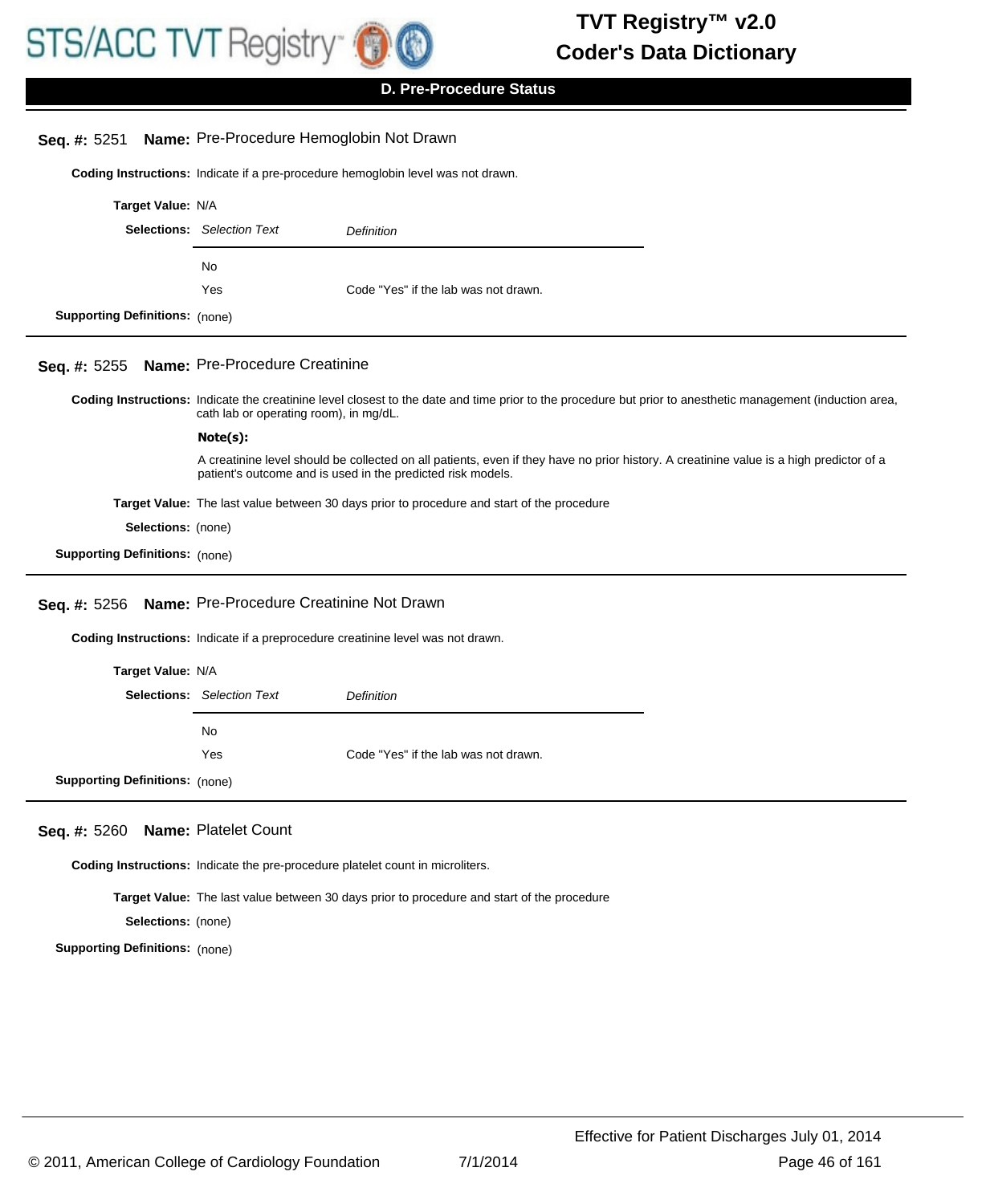

#### **Seq. #:** 5261 **Name:** Platelet Count Not Drawn

**Coding Instructions:** Indicate if a platelet count was not drawn prior to the procedure.

| Target Value: N/A                     |                                   |                                      |
|---------------------------------------|-----------------------------------|--------------------------------------|
|                                       | <b>Selections:</b> Selection Text | <b>Definition</b>                    |
|                                       | No                                |                                      |
|                                       | Yes                               | Code "Yes" if the lab was not drawn. |
| <b>Supporting Definitions: (none)</b> |                                   |                                      |

#### **Seq. #:** 5265 **Name:** INR

**Coding Instructions:** Indicate the pre-procedure International Normalized Ratio (INR).

**Target Value:** The last value between 30 days prior to procedure and start of the procedure

**Selections:** (none)

**Supporting Definitions:** (none)

# **Seq. #:** 5266 **Name:** INR Not Drawn

**Coding Instructions:** Indicate if the pre-procedure International Normalized Ratio (INR) was not drawn.

| Target Value: N/A          |                                   |                                      |
|----------------------------|-----------------------------------|--------------------------------------|
|                            | <b>Selections:</b> Selection Text | Definition                           |
|                            | No.                               |                                      |
|                            | Yes                               | Code "Yes" if the lab was not drawn. |
| orting Definitions: (none) |                                   |                                      |

#### **Seq. #:** 5270 **Name:** Albumin

**Supp** 

Coding Instructions: Indicate the total albumin (in g/dL) closest to the date and time prior to the procedure but prior to anesthetic management (induction area, cath lab or operating room).

**Target Value:** The last value between 30 days prior to procedure and start of the procedure

**Selections:** (none)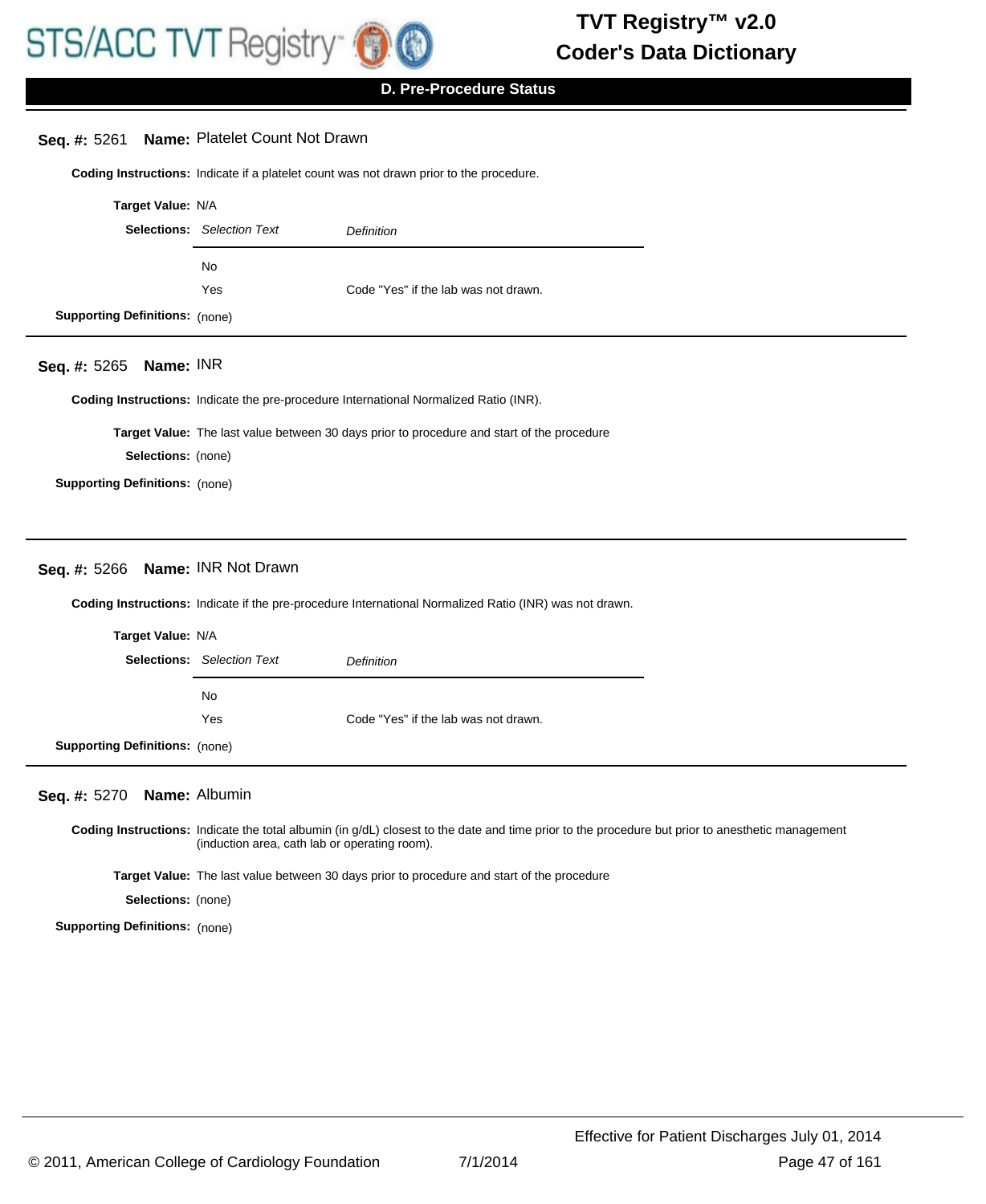

| <b>Name: Total Albumin Not Drawn</b><br>Seq. #: 5271   |                                                                                                                                                                                                      |                                      |  |
|--------------------------------------------------------|------------------------------------------------------------------------------------------------------------------------------------------------------------------------------------------------------|--------------------------------------|--|
|                                                        | Coding Instructions: Indicate if the total albumin level was not drawn.                                                                                                                              |                                      |  |
| Target Value: N/A                                      |                                                                                                                                                                                                      |                                      |  |
|                                                        | <b>Selections:</b> Selection Text                                                                                                                                                                    | <b>Definition</b>                    |  |
|                                                        | <b>No</b>                                                                                                                                                                                            |                                      |  |
|                                                        | Yes                                                                                                                                                                                                  | Code "Yes" if the lab was not drawn. |  |
| <b>Supporting Definitions: (none)</b>                  |                                                                                                                                                                                                      |                                      |  |
| Seq. #: 5275                                           | Name: Bilirubin                                                                                                                                                                                      |                                      |  |
|                                                        | Coding Instructions: Indicate the total bilirubin (in mg/dL) closest to the date and time prior to the procedure but prior to anesthetic management<br>(induction area, cath lab or operating room). |                                      |  |
|                                                        | <b>Target Value:</b> The last value between 30 days prior to procedure and start of the procedure                                                                                                    |                                      |  |
|                                                        | Selections: (none)                                                                                                                                                                                   |                                      |  |
| <b>Supporting Definitions: (none)</b>                  |                                                                                                                                                                                                      |                                      |  |
|                                                        |                                                                                                                                                                                                      |                                      |  |
| <b>Name: Total Bilirubin Not Drawn</b><br>Seq. #: 5276 |                                                                                                                                                                                                      |                                      |  |
|                                                        | Coding Instructions: Indicate if the total bilirubin level was not drawn.                                                                                                                            |                                      |  |
| Target Value: N/A                                      |                                                                                                                                                                                                      |                                      |  |
|                                                        | <b>Selections:</b> Selection Text                                                                                                                                                                    | <b>Definition</b>                    |  |
|                                                        |                                                                                                                                                                                                      |                                      |  |

**Supporting Definitions:** (none)

# **Seq. #:** 5277 **Name:** BNP

**Coding Instructions:** Indicate the patient's brain natriuretic peptide (BNP) level in pg/ml.

#### **Note(s):**

No

If BNP was not drawn, leave blank and code 'Yes' for BNP or NT-proBNP or Not Drawn.

**Target Value:** The last value between 6 months prior to the procedure and start of the procedure

Yes Code "Yes" if the lab was not drawn.

**Selections:** (none)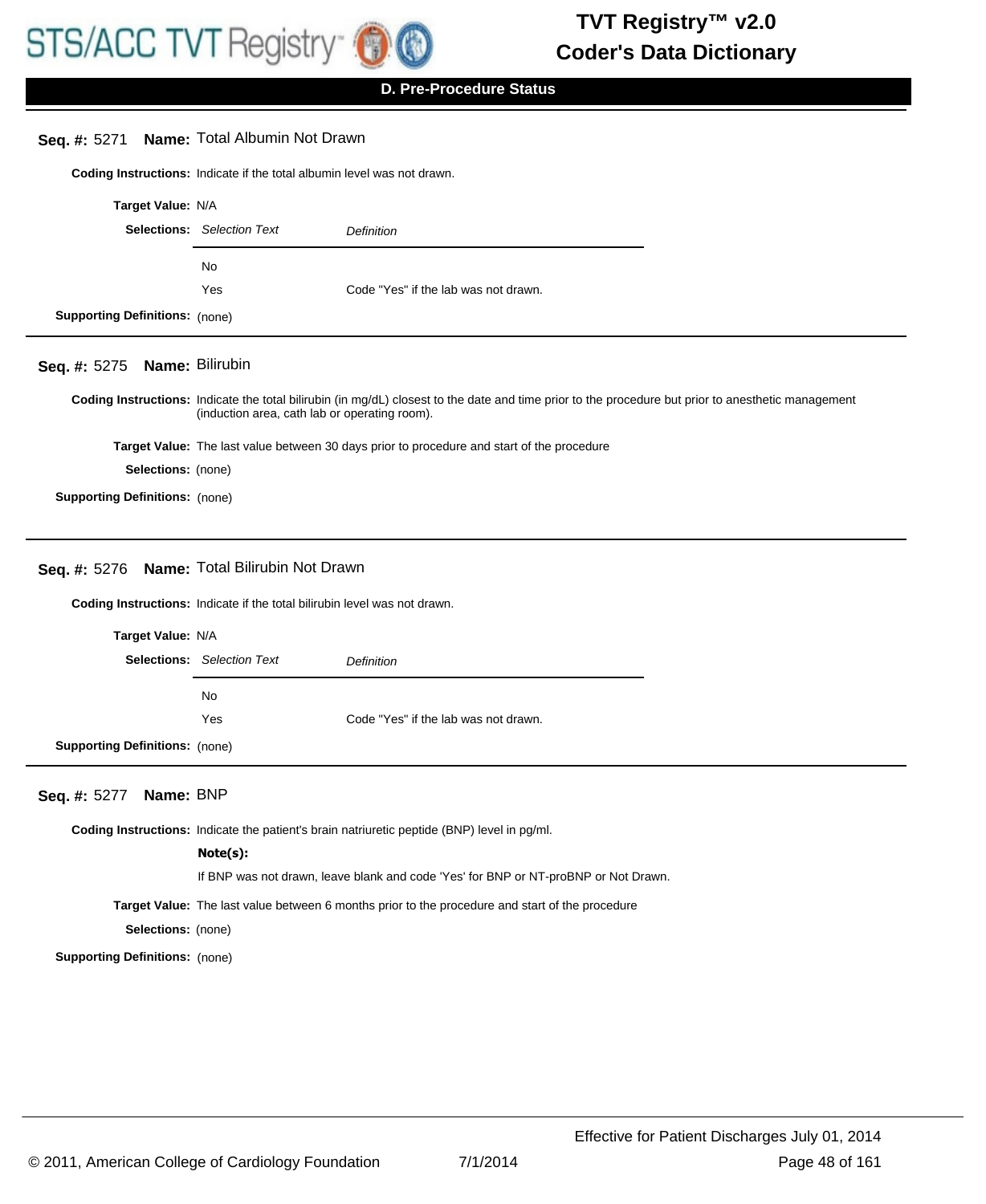

**D. Pre-Procedure Status**

# **Seq. #:** 5278 **Name:** NT-proBNP

**Coding Instructions:** Indicate the patient's NT-pro- brain natriuretic peptide (BNP) level in pg/ml.

# **Note(s):**

If NT-proBNP was not drawn, leave blank and code 'Yes' for BNP or NTproBNP Not Drawn.

**Target Value:** The last value between 6 months prior to the procedure and start of the procedure

**Selections:** (none)

**Supporting Definitions:** (none)

# **Seq. #:** 5279 **Name:** BNP or NT-proBNP Not Drawn

**Coding Instructions:** Indicate if a BNP or NT-proBNP level was not drawn.

**Target Value:** N/A Selections: Selection Text **Definition** No Yes **Supporting Definitions:** (none)

# **Seq. #:** 5280 **Name:** Forced Expiratory Volume (FEV1) % Predicted

**Coding Instructions:** Indicate the FEV1 % predicted from the most recent pulmonary function test prior to procedure

**Target Value:** The last value between 6 months prior to the procedure and start of the procedure

**Selections:** (none)

**Supporting Definitions:** (none)

### **Seq. #:** 5281 **Name:** Forced Expiratory Volume (FEV1) % Predicted Not Performed

Coding Instructions: Indicate whether % predicted Forced Expiratory Volume (FEV1) was not performed or the patient did not have a pulmonary function test prior to the procedure.

**Target Value:** N/A Selections: Selection Text **Definition** No Yes Code "Yes" if the test was not performed.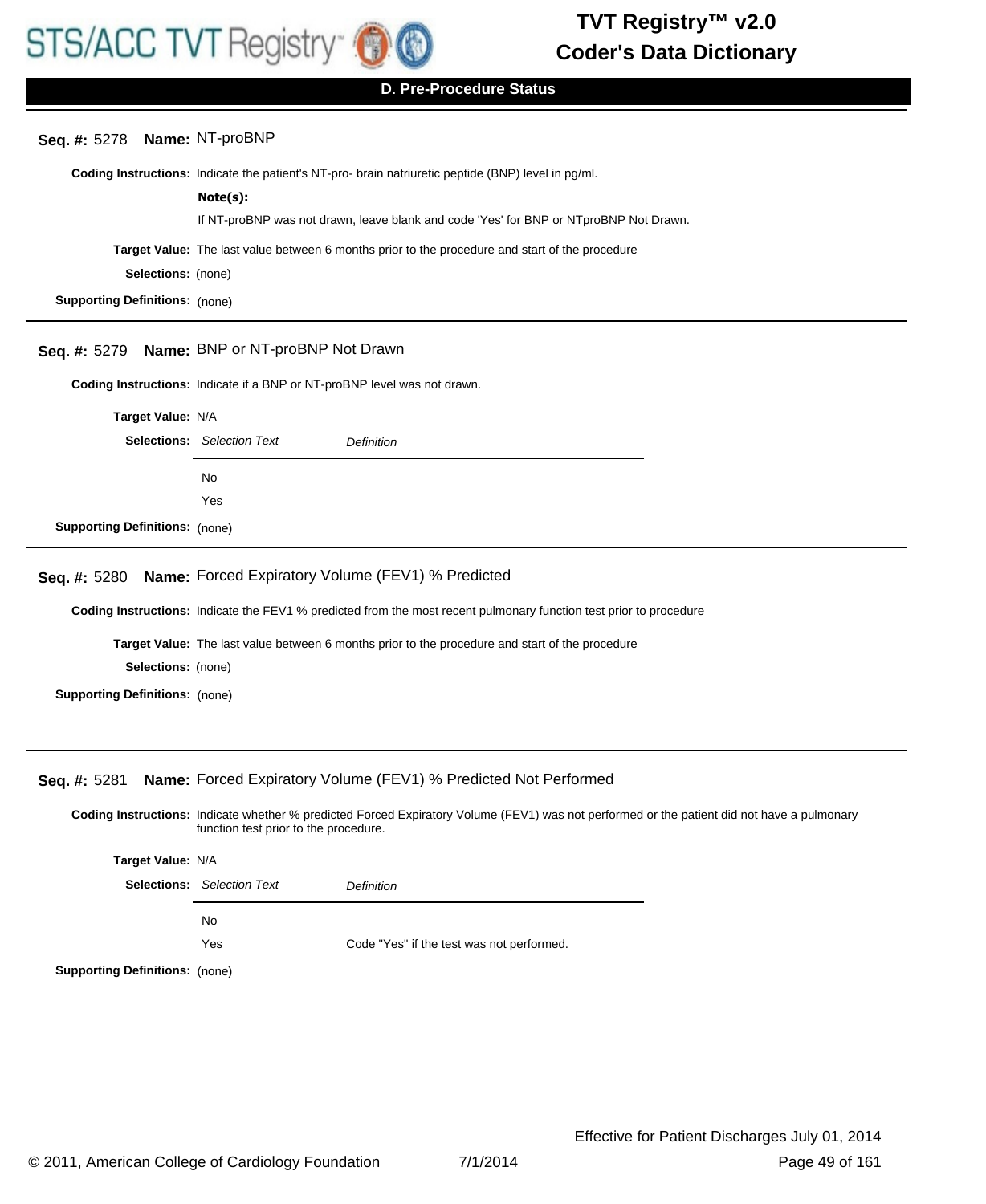

| Seq. #: 5285 Name: Adjusted DLCO      |                                                                                                                                                                                                                                                                               |  |  |
|---------------------------------------|-------------------------------------------------------------------------------------------------------------------------------------------------------------------------------------------------------------------------------------------------------------------------------|--|--|
|                                       | Coding Instructions: Indicate the adjusted value of % predicted diffusion capacity of the lung for carbon monoxide (DLCO) value obtained for the<br>patient. This is reported in charts as DLCO/VA% (adjusted value) or D/Vasb (for volume surface body area).                |  |  |
|                                       | Target Value: The last value between 6 months prior to the procedure and start of the procedure                                                                                                                                                                               |  |  |
| Selections: (none)                    |                                                                                                                                                                                                                                                                               |  |  |
| <b>Supporting Definitions: (none)</b> |                                                                                                                                                                                                                                                                               |  |  |
|                                       |                                                                                                                                                                                                                                                                               |  |  |
| Seq. #: 5286 Name: DLCO Not Performed |                                                                                                                                                                                                                                                                               |  |  |
|                                       | <b>Coding Instructions:</b> Indicate if a lung diffusion test (DLCO) was not performed                                                                                                                                                                                        |  |  |
| Target Value: N/A                     |                                                                                                                                                                                                                                                                               |  |  |
|                                       | <b>Selections:</b> Selection Text<br><b>Definition</b>                                                                                                                                                                                                                        |  |  |
|                                       |                                                                                                                                                                                                                                                                               |  |  |
|                                       | No                                                                                                                                                                                                                                                                            |  |  |
|                                       | Yes<br>Code "Yes" if the test was not performed.                                                                                                                                                                                                                              |  |  |
| <b>Supporting Definitions: (none)</b> |                                                                                                                                                                                                                                                                               |  |  |
| Seq. #: 5290                          | Name: QRS Duration (Non-Ventricular Paced Complex)                                                                                                                                                                                                                            |  |  |
|                                       | Coding Instructions: Indicate the duration of the non-ventricular paced or intrinsic QRS complex, in milliseconds, that was derived from the surface<br>electrocardiogram (ECG). Surface ECGs are obtained from the surface of the body and do not include intracardiac ECGs. |  |  |
|                                       | Note(s):                                                                                                                                                                                                                                                                      |  |  |
|                                       | Do not code QRS measurements from an intracardiac ECG.                                                                                                                                                                                                                        |  |  |
|                                       | If more than one ECG is available, code the value on the ECG closest to the procedure.                                                                                                                                                                                        |  |  |
|                                       | Target Value: The last value between birth and prior to the first procedure.                                                                                                                                                                                                  |  |  |
| Selections: (none)                    |                                                                                                                                                                                                                                                                               |  |  |
| <b>Supporting Definitions:</b> (none) |                                                                                                                                                                                                                                                                               |  |  |
|                                       | Seq. #: 5291 Name: Only Ventricular Paced QRS Complexes Present                                                                                                                                                                                                               |  |  |
|                                       | <b>Coding Instructions:</b> Indicate if there were only ventricular paced QRS complexes present.                                                                                                                                                                              |  |  |
|                                       | Note(s):                                                                                                                                                                                                                                                                      |  |  |
|                                       | If the patient has some intrinsic ventricular complexes present, code 'No'.                                                                                                                                                                                                   |  |  |
|                                       | Target Value: The last value between birth and prior to the first procedure.                                                                                                                                                                                                  |  |  |
|                                       | <b>Selections:</b> Selection Text<br><b>Definition</b>                                                                                                                                                                                                                        |  |  |
|                                       |                                                                                                                                                                                                                                                                               |  |  |
|                                       | No                                                                                                                                                                                                                                                                            |  |  |
|                                       | Yes                                                                                                                                                                                                                                                                           |  |  |
| <b>Supporting Definitions: (none)</b> |                                                                                                                                                                                                                                                                               |  |  |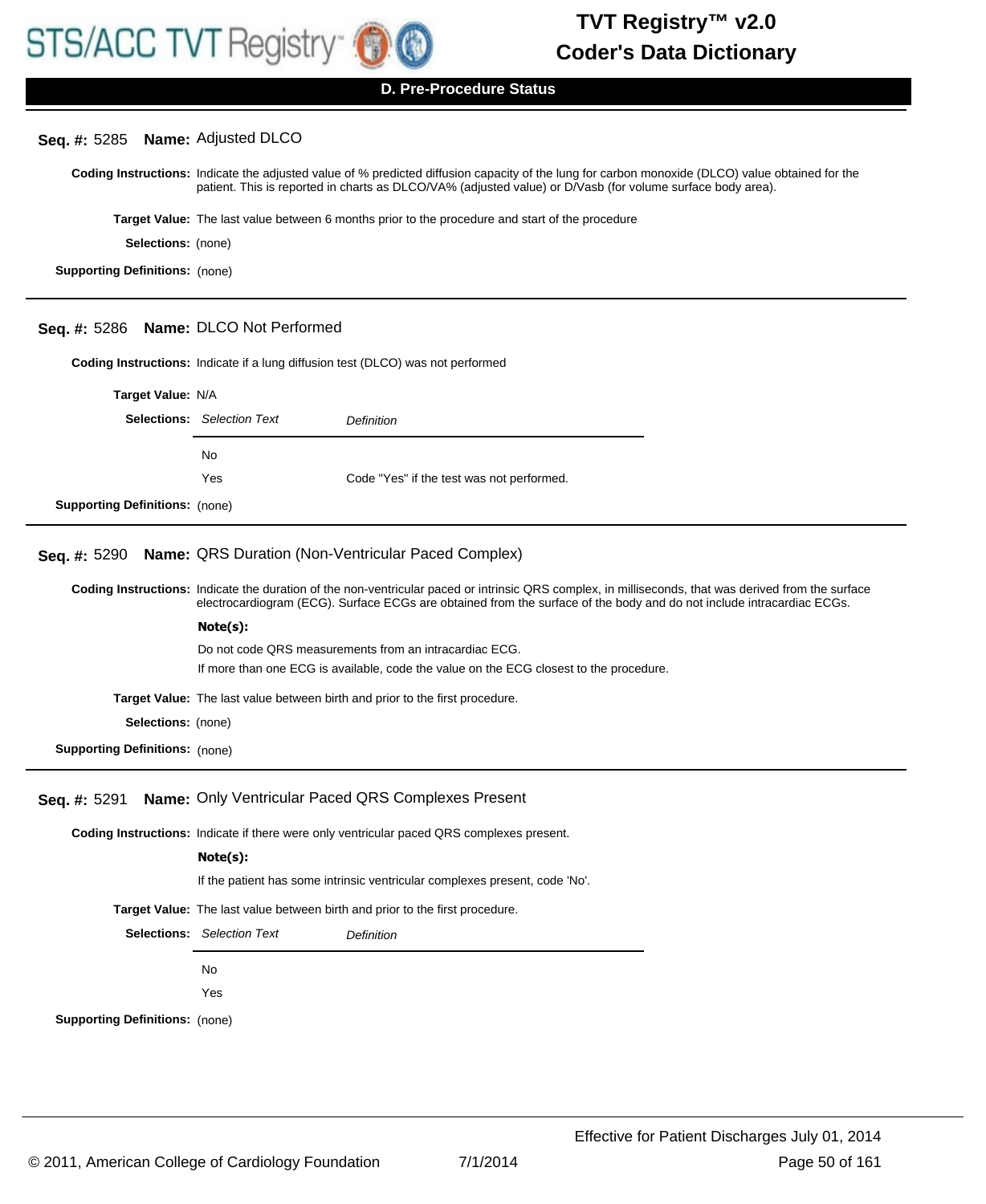

**D. Pre-Procedure Status**

| Seq. #: 5400 Name: Pre-Procedure Medication                                                                                                                                                    |
|------------------------------------------------------------------------------------------------------------------------------------------------------------------------------------------------|
| Coding Instructions: Indicate which medications the patient received 24 hours prior to the procedure.                                                                                          |
| Note(s):                                                                                                                                                                                       |
| For patients requiring IV inotropic support, indicate positive inotropes only.                                                                                                                 |
| To code 'Yes' for aspirin, the minimum dose should be at least 75mg.                                                                                                                           |
| Target Value: Any occurrence between 24 hours prior to the procedure and start of the procedure                                                                                                |
| Selections: (none)                                                                                                                                                                             |
| <b>Supporting Definitions:</b> (none)                                                                                                                                                          |
| Name: Pre-Procedure Medication Administered                                                                                                                                                    |
| Coding Instructions: Indicate whether the patient received the medication within 24 hours preceding the procedure.                                                                             |
| Note(s):                                                                                                                                                                                       |
| If a medication is contraindicated it needs to be documented in the chart by the physician or other responsible care giver. The<br>reason for contraindication does not need to be documented. |
| Target Value: Any occurrence between 24 hours prior to the procedure and start of the procedure                                                                                                |
| <b>Selections:</b> Selection Text<br><b>Definition</b>                                                                                                                                         |
| No                                                                                                                                                                                             |
| Yes                                                                                                                                                                                            |
| Contraindicated                                                                                                                                                                                |
| <b>Blinded</b>                                                                                                                                                                                 |
| <b>Supporting Definitions: (none)</b>                                                                                                                                                          |
| Seq. #: 5500 Name: Diagnostic Catheterization                                                                                                                                                  |
|                                                                                                                                                                                                |
| Coding Instructions: Indicate whether diagnostic cardiac catheterization was performed.                                                                                                        |
| Target Value: The last value between 12 months prior to the procedure and start of the procedure                                                                                               |
| <b>Selections:</b> Selection Text<br>Definition                                                                                                                                                |
| No                                                                                                                                                                                             |
| Yes                                                                                                                                                                                            |
| <b>Supporting Definitions: (none)</b>                                                                                                                                                          |
|                                                                                                                                                                                                |
| Name: Diagnostic Catheterization Date                                                                                                                                                          |
| Coding Instructions: Indicate the date the diagnostic catheterization was performed.                                                                                                           |
| Target Value: The last value between 12 months prior to the procedure and start of the procedure                                                                                               |
| Selections: (none)                                                                                                                                                                             |
| <b>Supporting Definitions:</b> (none)                                                                                                                                                          |
|                                                                                                                                                                                                |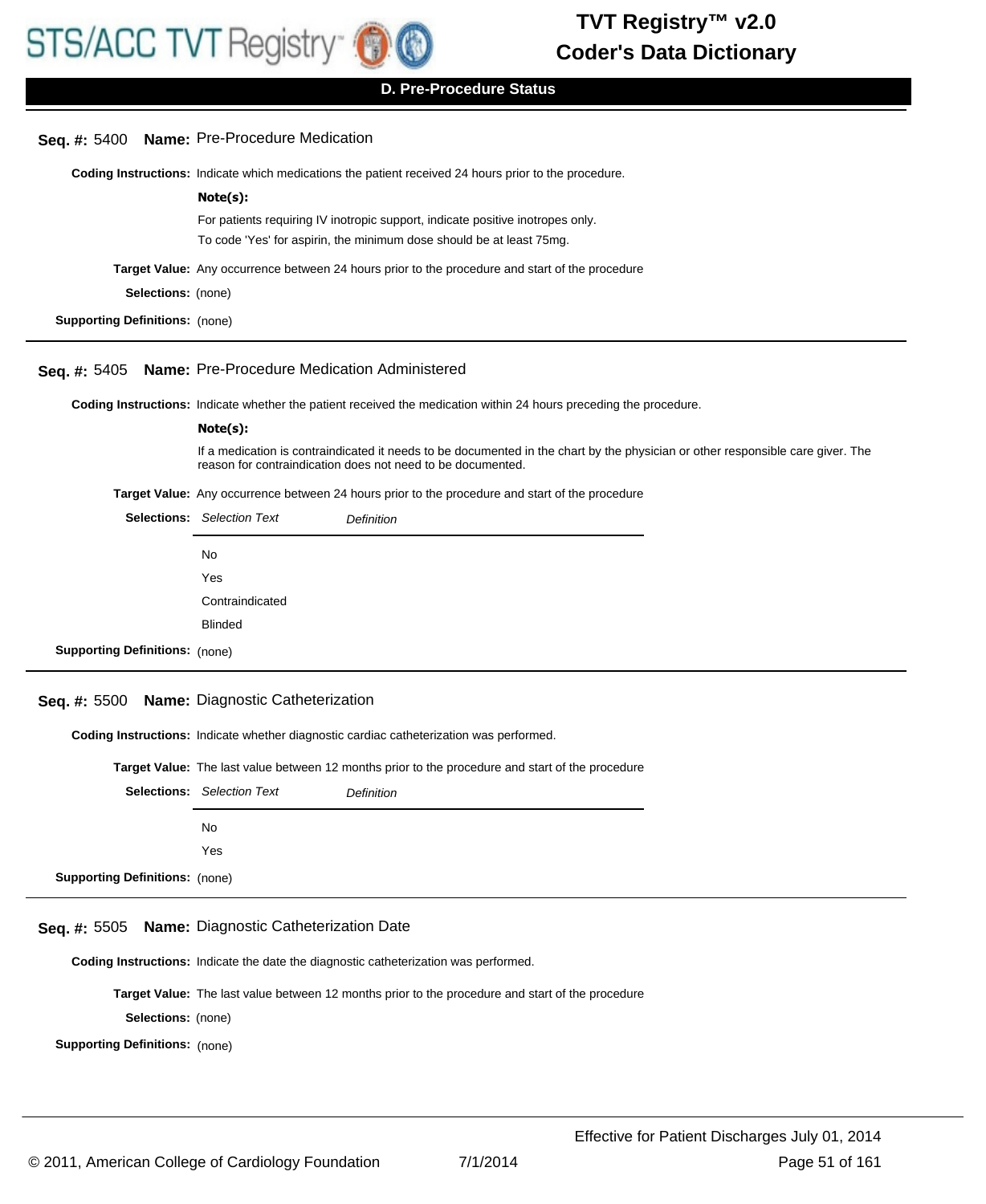#### **Seq. #:** 5506 **Name:** Number of Diseased Vessels

Coding Instructions: Indicate the number of diseased major native coronary vessel systems: LAD system, Circumflex system, and/or Right system with >= 50% narrowing of any vessel preoperatively.

#### **Note(s):**

Left main disease (>=50%) is counted as TWO vessels (LAD and Circumflex, which may include a Ramus Intermedius). For example, left main and RCA would count as three total.

**Target Value:** The last value between 12 months prior to the procedure and start of the procedure

|                                       | <b>Selections:</b> Selection Text | Definition                                  |
|---------------------------------------|-----------------------------------|---------------------------------------------|
|                                       | None                              | No significant coronary obstructive disease |
|                                       | 1                                 |                                             |
|                                       | 2                                 |                                             |
|                                       | 3                                 |                                             |
| <b>Supporting Definitions:</b> (none) |                                   |                                             |

#### **Seq. #:** 5507 **Name:** Left Main >=50%

Coding Instructions: Indicate whether the patient has Left Main Coronary Disease. Left Main Coronary Disease is present when there is >= 50% compromise of vessel diameter preoperatively.

|                            |                                                 | <b>Target Value:</b> The last value between 12 months prior to the procedure and start of the procedure |
|----------------------------|-------------------------------------------------|---------------------------------------------------------------------------------------------------------|
|                            | <b>Selections:</b> Selection Text<br>Definition |                                                                                                         |
|                            | No                                              |                                                                                                         |
|                            | Yes                                             |                                                                                                         |
| orting Definitions: (none) |                                                 |                                                                                                         |

# **Seq. #:** 5508 **Name:** Prox LAD >=70%

**Supp** 

Coding Instructions: Indicate whether the percent luminal narrowing of the proximal left anterior descending artery at the point of maximal stenosis is greater than or equal to 70%.

**Target Value:** The last value between 12 months prior to the procedure and start of the procedure

|                                       | <b>Selections:</b> Selection Text | Definition |
|---------------------------------------|-----------------------------------|------------|
|                                       | No.                               |            |
|                                       | Yes                               |            |
| <b>Supporting Definitions: (none)</b> |                                   |            |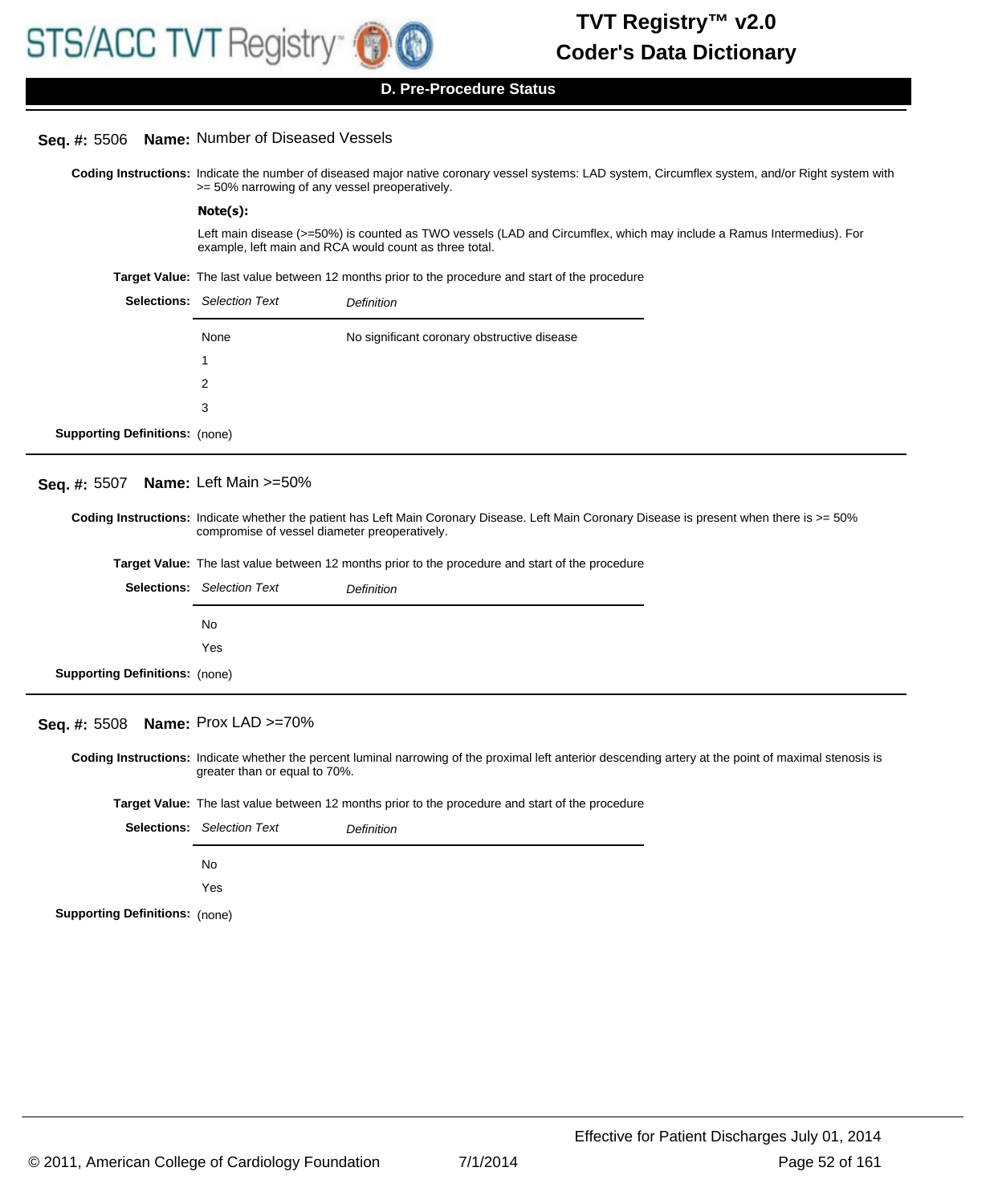#### **D. Pre-Procedure Status**

### **Seq. #:** 5565 **Name:** Left Ventricle Ejection Fraction

**Coding Instructions:** Indicate the percentage of the blood emptied from the left ventricle at the end of the contraction.

#### **Note(s):**

Use the most recent determination prior to the surgical intervention documented on a diagnostic report. Enter a percentage in the range of 1 - 99.

If a percentage range is reported, report a whole number using the "mean" (i.e., 50-55%, is reported as 53%).

If only a descriptive value is reported, (i.e., normal), enter the corresponding percentage value from the list below: Normal  $= 60%$ Good function = 50% Mildly reduced  $= 45%$ Fair function = 40% Moderately reduced = 30% Poor function = 25% Severely reduced = 20%

**Target Value:** The last value between 12 months prior to the procedure and start of the procedure

**Selections:** (none)

#### **Supporting Definitions: Left Ventricular Ejection Fraction (LVEF):**

The left ventricular ejection fraction is the percentage of the blood emptied from the left ventricle at the end of the contraction. Source: ACC Clinical Data Standards, The Society of Thoracic Surgeons

### **Seq. #:** 5566 **Name:** Left Ventricle Ejection Fraction Not Assessed

**Coding Instructions:** Indicate whether the left ventricular ejection fraction was not assessed or not measured prior to the induction of anesthesia.

| <b>Target Value: N/A</b>              |                                                 |                                      |
|---------------------------------------|-------------------------------------------------|--------------------------------------|
|                                       | <b>Selections:</b> Selection Text<br>Definition |                                      |
|                                       | No                                              |                                      |
|                                       | Yes                                             | Code "yes" if LVEF was not assessed. |
| <b>Supporting Definitions: (none)</b> |                                                 |                                      |

#### **Seq. #:** 5567 **Name:** Cardiac Output

**Coding Instructions:** Indicate the cardiac output in mL/min, documented by pre-procedure diagnostic cardiac cath findings.

**Target Value:** The last value between 12 months prior to the procedure and start of the procedure

**Selections:** (none)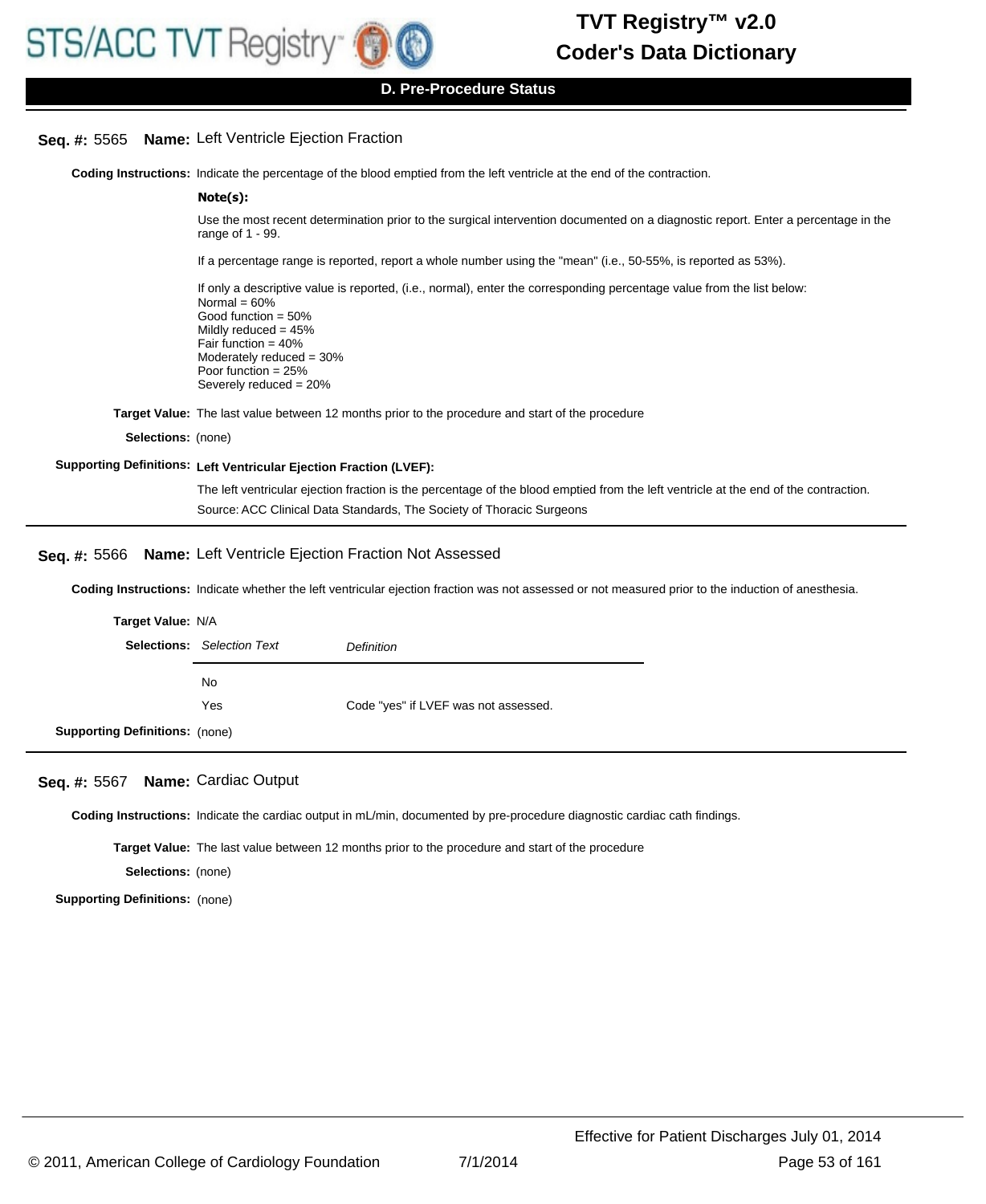

**D. Pre-Procedure Status**

|                                       | Seq. #: 5568 Name: Right Ventricular Systolic Pressure                                                                              |  |  |
|---------------------------------------|-------------------------------------------------------------------------------------------------------------------------------------|--|--|
|                                       | Coding Instructions: Indicate the highest right ventricular systolic pressure in mmHg recorded prior to the start of the procedure. |  |  |
|                                       | Note(s):                                                                                                                            |  |  |
|                                       | If a value is available from both echo and cardiac cath, code the value from the cardiac cath.                                      |  |  |
|                                       | Target Value: The last value between 12 months prior to the procedure and start of the procedure                                    |  |  |
| Selections: (none)                    |                                                                                                                                     |  |  |
| <b>Supporting Definitions:</b> (none) |                                                                                                                                     |  |  |
|                                       |                                                                                                                                     |  |  |
| Seq. #: 5569                          | Name: Cardiac Output Not Performed                                                                                                  |  |  |
|                                       | Coding Instructions: Indicate whether the cardiac output was not measured pre-procedure.                                            |  |  |
| Target Value: N/A                     |                                                                                                                                     |  |  |
|                                       | <b>Selections:</b> Selection Text<br>Definition                                                                                     |  |  |
|                                       |                                                                                                                                     |  |  |
|                                       | No                                                                                                                                  |  |  |
|                                       | Yes                                                                                                                                 |  |  |
| <b>Supporting Definitions: (none)</b> |                                                                                                                                     |  |  |
| Seq. #: 5590                          | Name: Pulmonary Capillary Wedge Pressure                                                                                            |  |  |
|                                       | Coding Instructions: Indicate the pre-procedure pulmonary capillary wedge pressure, in mmHg.                                        |  |  |
|                                       | Note(s):                                                                                                                            |  |  |
|                                       | If more than one PCWP is available, code the value determined by cardiac catheterization.                                           |  |  |
|                                       | Target Value: The last value between 12 months prior to the procedure and start of the procedure                                    |  |  |
|                                       |                                                                                                                                     |  |  |
| Selections: (none)                    |                                                                                                                                     |  |  |
| <b>Supporting Definitions: (none)</b> |                                                                                                                                     |  |  |
| Seq. #: 5591                          | Name: Pulmonary Capillary Wedge Pressure Not Measured                                                                               |  |  |
|                                       |                                                                                                                                     |  |  |
|                                       | Coding Instructions: Indicate if the pulmonary capillary wedge pressure was not measured pre-procedure.                             |  |  |
| Target Value: N/A                     |                                                                                                                                     |  |  |
|                                       | Selections: Selection Text<br>Definition                                                                                            |  |  |
|                                       | No                                                                                                                                  |  |  |
|                                       | Yes                                                                                                                                 |  |  |
|                                       |                                                                                                                                     |  |  |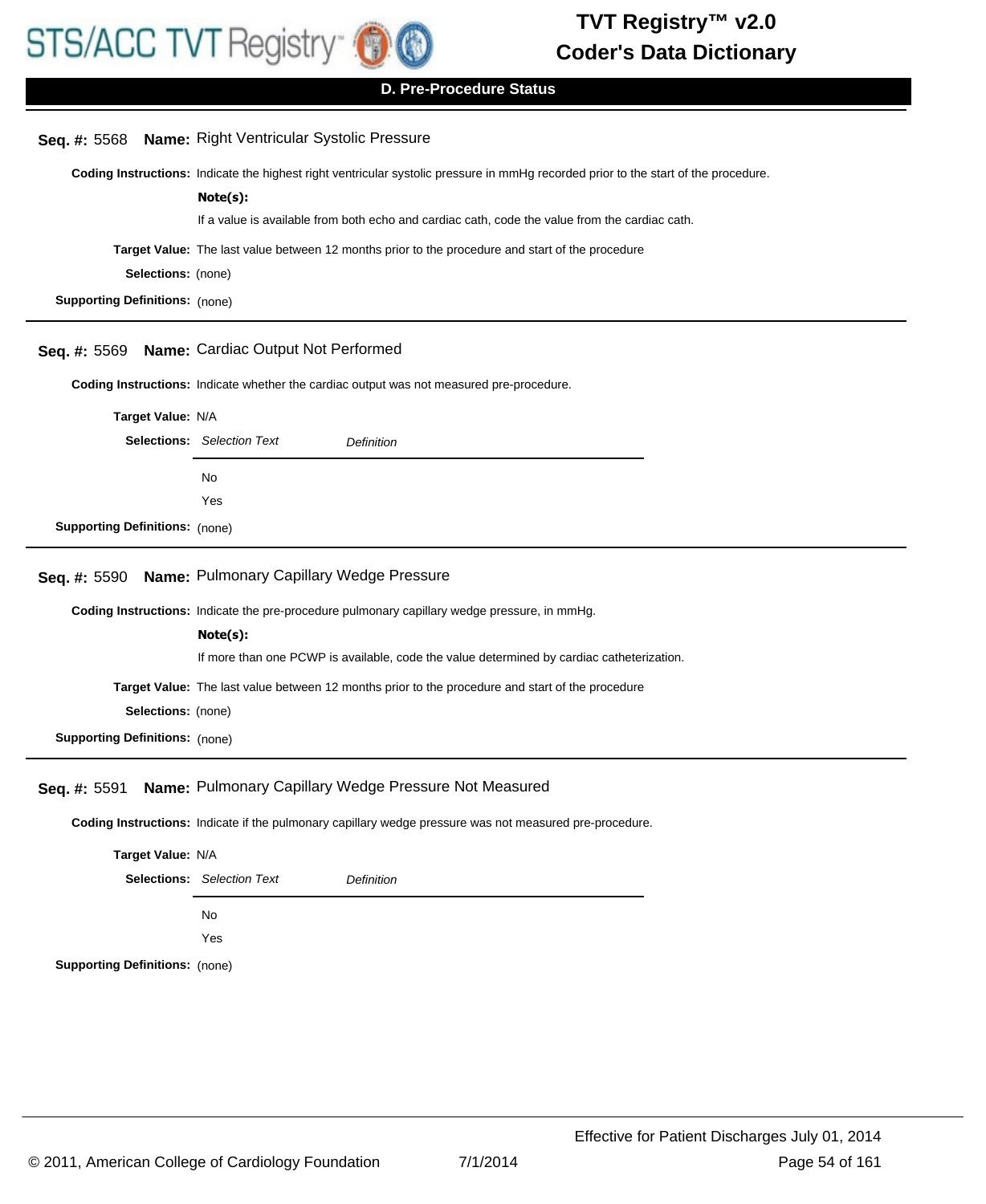

| Seq. $#: 5593$                        | <b>Name:</b> Pulmonary Artery Pressure (Mean)                                                                                                                                                                                                                                                                                                                                                                                                                                                                                                          |  |  |
|---------------------------------------|--------------------------------------------------------------------------------------------------------------------------------------------------------------------------------------------------------------------------------------------------------------------------------------------------------------------------------------------------------------------------------------------------------------------------------------------------------------------------------------------------------------------------------------------------------|--|--|
|                                       | Coding Instructions: Indicate the pre-procedure pulmonary artery mean pressure, in mmHg.                                                                                                                                                                                                                                                                                                                                                                                                                                                               |  |  |
|                                       | <b>Target Value:</b> The last value between 12 months prior to the procedure and start of the procedure                                                                                                                                                                                                                                                                                                                                                                                                                                                |  |  |
| <b>Selections:</b> (none)             |                                                                                                                                                                                                                                                                                                                                                                                                                                                                                                                                                        |  |  |
| <b>Supporting Definitions: (none)</b> |                                                                                                                                                                                                                                                                                                                                                                                                                                                                                                                                                        |  |  |
|                                       |                                                                                                                                                                                                                                                                                                                                                                                                                                                                                                                                                        |  |  |
| Seq. #: 5594                          | Name: Pulmonary Artery Pressure (Mean) Not Measured                                                                                                                                                                                                                                                                                                                                                                                                                                                                                                    |  |  |
|                                       | Coding Instructions: Indicate if the pre-procedure pulmonary artery mean pressure was not measured pre-procedure.                                                                                                                                                                                                                                                                                                                                                                                                                                      |  |  |
| Target Value: N/A                     |                                                                                                                                                                                                                                                                                                                                                                                                                                                                                                                                                        |  |  |
|                                       | <b>Selections:</b> Selection Text<br>Definition                                                                                                                                                                                                                                                                                                                                                                                                                                                                                                        |  |  |
|                                       | No                                                                                                                                                                                                                                                                                                                                                                                                                                                                                                                                                     |  |  |
|                                       | Yes                                                                                                                                                                                                                                                                                                                                                                                                                                                                                                                                                    |  |  |
| <b>Supporting Definitions: (none)</b> |                                                                                                                                                                                                                                                                                                                                                                                                                                                                                                                                                        |  |  |
| Seq. #: 5595                          | Name: Left Ventricular Internal Systolic Dimension                                                                                                                                                                                                                                                                                                                                                                                                                                                                                                     |  |  |
|                                       | Coding Instructions: Indicate the pre-procedure left ventricular internal systolic dimension in cm.                                                                                                                                                                                                                                                                                                                                                                                                                                                    |  |  |
|                                       | Note(s):                                                                                                                                                                                                                                                                                                                                                                                                                                                                                                                                               |  |  |
|                                       | If more than one LV internal systolic diameter is available, code the value determined by echocardiography.                                                                                                                                                                                                                                                                                                                                                                                                                                            |  |  |
|                                       | Using a 2D method, it is recommended that LV internal dimensions (LVIDd and LVIDs, respectively) be measured at the level of<br>the LV minor dimension, at the mitral chordae level.                                                                                                                                                                                                                                                                                                                                                                   |  |  |
|                                       | <b>Target Value:</b> The last value between 12 months prior to the procedure and start of the procedure                                                                                                                                                                                                                                                                                                                                                                                                                                                |  |  |
| Selections: (none)                    |                                                                                                                                                                                                                                                                                                                                                                                                                                                                                                                                                        |  |  |
|                                       | Supporting Definitions: General Principles for Linear and Volumetric LV Measurements:                                                                                                                                                                                                                                                                                                                                                                                                                                                                  |  |  |
|                                       | To obtain accurate linear measurements of interventricular septal wall thickness (SWT), posterior wall thickness (PWT), and LV<br>internal dimension, recordings should be made from the parasternal long-axis acoustic window. It is recommended that LV internal<br>dimensions (LVIDd and LVIDs, respectively) and wall thicknesses be measured at the level of the LV minor axis, approximately at<br>the mitral valve leaflet tips. These linear measurements can be made directly from 2D images or using 2D-targeted M-mode<br>echocardiography. |  |  |
|                                       | Source: Recommendations for Chamber Quantification: A Report from the American Society of Echocardiography's<br>Guidelines and Standards Committee and the Chamber Quantification Writing Group, Developed in Conjunction with<br>the European Association of Echocardiography, a Branch of the European Society of Cardiology, Journal of the<br>American Society of Echocardiography. Volume 18 Number 12                                                                                                                                            |  |  |
| Seq. #: 5596                          | Name: Pulmonary Artery Pressure (Systolic)                                                                                                                                                                                                                                                                                                                                                                                                                                                                                                             |  |  |
|                                       | <b>Coding Instructions:</b> Indicate if the pre-procedure pulmonary artery systolic pressure, in mmHg.                                                                                                                                                                                                                                                                                                                                                                                                                                                 |  |  |
|                                       | <b>Target Value:</b> The last value between 12 months prior to the procedure and start of the procedure                                                                                                                                                                                                                                                                                                                                                                                                                                                |  |  |

**Selections:** (none)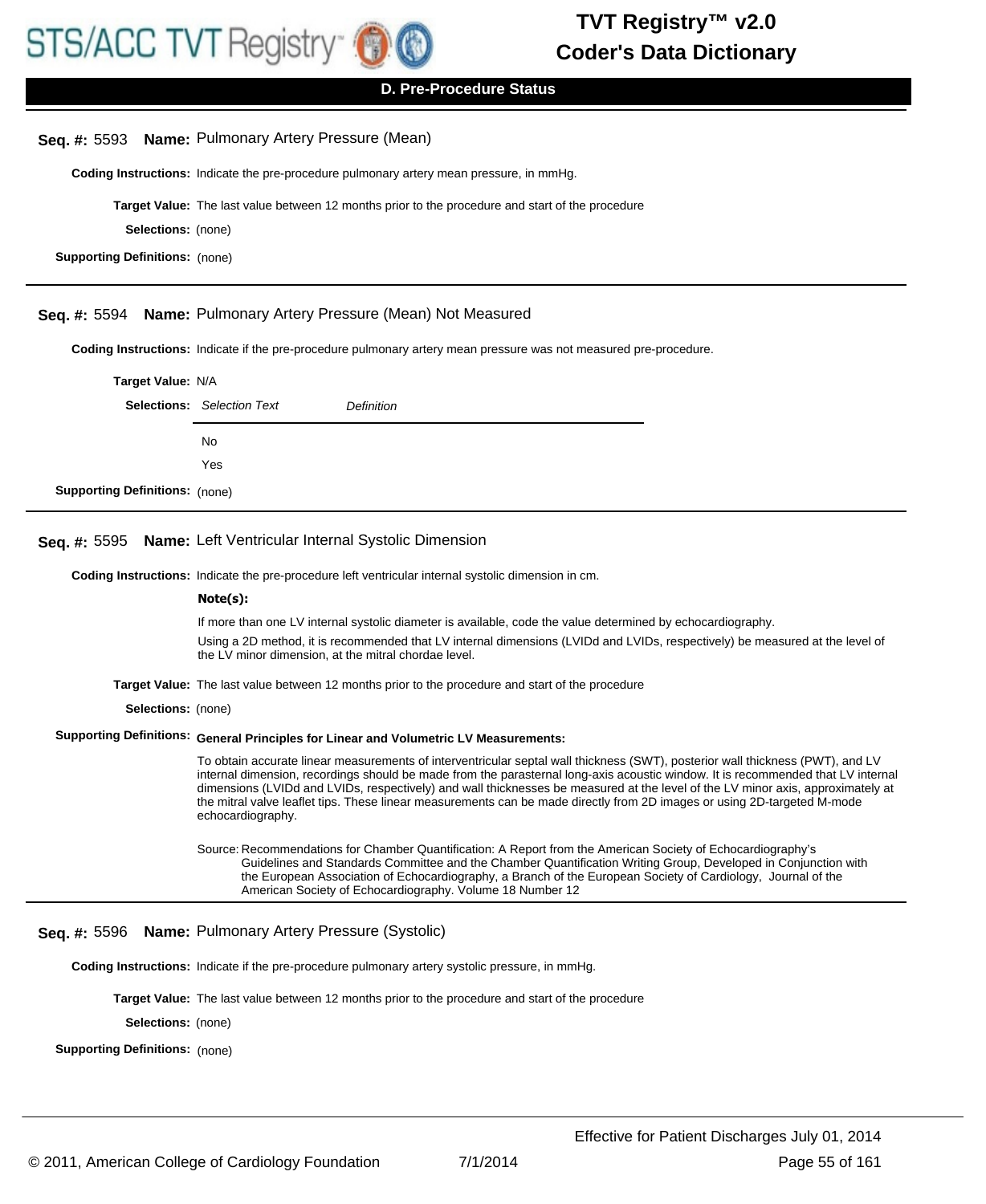

# **D. Pre-Procedure Status**

# **Seq. #:** 5597 **Name:** Pulmonary Artery Pressure (Systolic) Not Measured

**Coding Instructions:** Indicate if the pre-procedure pulmonary artery systolic pressure was not measured pre-procedure.

|                                       | Target Value: N/A                                      |  |  |
|---------------------------------------|--------------------------------------------------------|--|--|
|                                       | <b>Selections:</b> Selection Text<br><b>Definition</b> |  |  |
|                                       | <b>No</b>                                              |  |  |
|                                       | Yes                                                    |  |  |
| <b>Supporting Definitions:</b> (none) |                                                        |  |  |

#### **Seq. #:** 5598 **Name:** Right Atrial Pressure/CVP (Mean)

**Coding Instructions:** Indicate the pre-procedure right atrial pressure or central venous pressure (CVP), in mmHg.

**Target Value:** The last value between 12 months prior to the procedure and start of the procedure

**Selections:** (none)

**Supporting Definitions:** (none)

# **Seq. #:** 5599 **Name:** Right Atrial Pressure/CVP (Mean) Not Measured

**Coding Instructions:** Indicate if the pre-procedure right atrial pressure or central venous pressure (CVP) was not measured pre-procedure.

|                                       | Target Value: N/A                               |  |  |
|---------------------------------------|-------------------------------------------------|--|--|
|                                       | <b>Selections:</b> Selection Text<br>Definition |  |  |
|                                       | No.                                             |  |  |
|                                       | Yes                                             |  |  |
| <b>Supporting Definitions: (none)</b> |                                                 |  |  |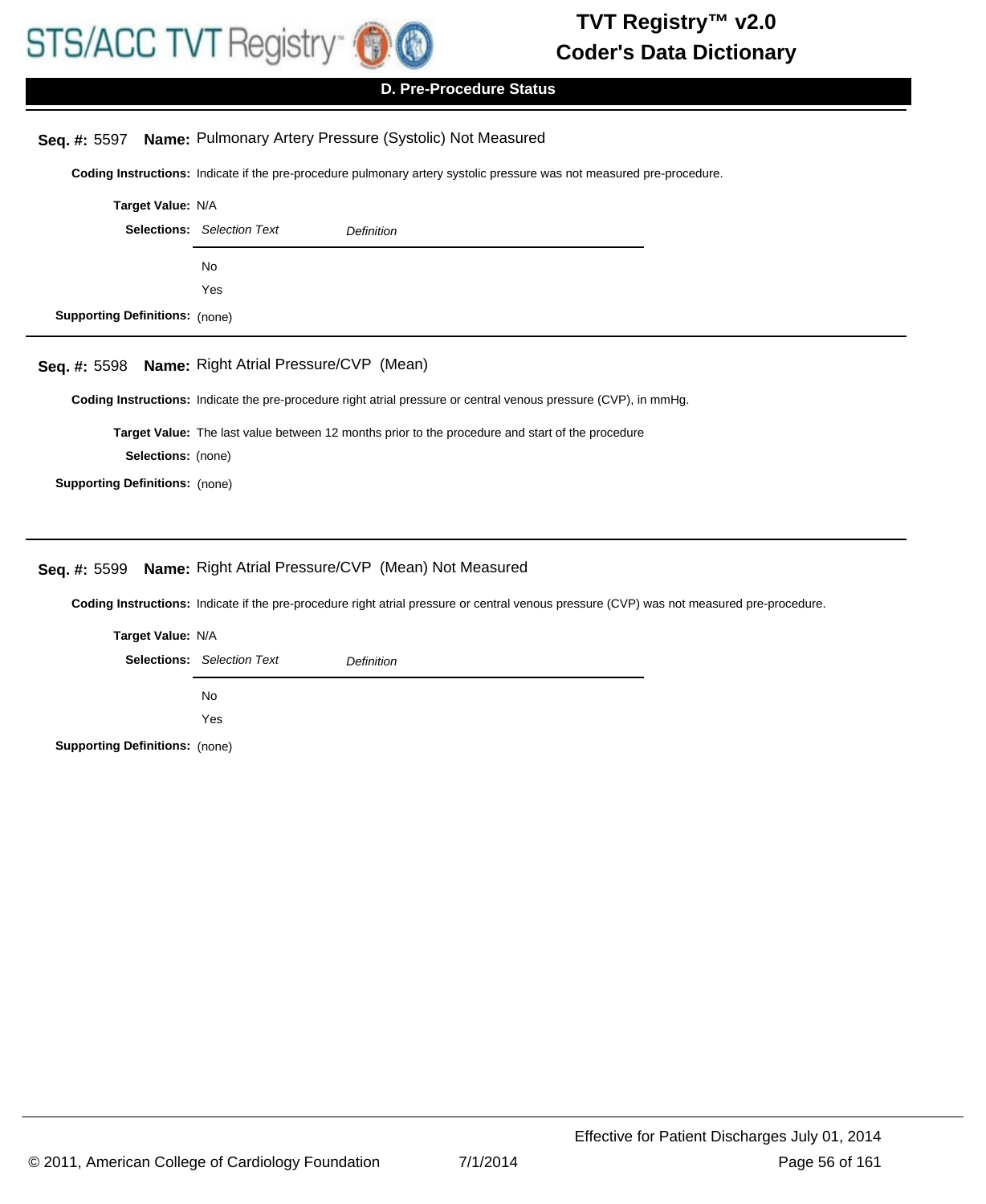#### **Seq. #:** 5600 **Name:** Left Ventricular Internal Diastolic Dimension

Coding Instructions: Indicate the pre-procedure left ventricular internal diastolic dimension in cm. If more than one LV internal diastolic diameter is available, code the value determined by echocardiography.

#### **Note(s):**

Using a 2D method, it is recommended that LV internal dimensions (LVIDd and LVIDs, respectively) be measured at the level of the LV minor dimension, at the mitral chordae level.

- **Target Value:** The last value between 12 months prior to the procedure and start of the procedure
	- **Selections:** (none)

#### **Supporting Definitions: General Principles for Linear and Volumetric LV Measurements:**

To obtain accurate linear measurements of interventricular septal wall thickness (SWT), posterior wall thickness (PWT), and LV internal dimension, recordings should be made from the parasternal long-axis acoustic window. It is recommended that LV internal dimensions (LVIDd and LVIDs, respectively) and wall thicknesses be measured at the level of the LV minor axis, approximately at the mitral valve leaflet tips. These linear measurements can be made directly from 2D images or using 2D-targeted M-mode echocardiography.

Source: Recommendations for Chamber Quantification: A Report from the American Society of Echocardiography's Guidelines and Standards Committee and the Chamber Quantification Writing Group, Developed in Conjunction with the European Association of Echocardiography, a Branch of the European Society of Cardiology, Journal of the American Society of Echocardiography. Volume 18 Number 12

**Seq. #:** 5601 **Name:** Left Ventricular End Systolic Volume

**Coding Instructions:** Indicate the left ventricular end systolic volume in ml, documented by pre-procedure echocardiogram.

**Target Value:** The last value between 12 months prior to the procedure and start of the procedure

**Selections:** (none)

**Supporting Definitions:** (none)

#### **Seq. #:** 5602 **Name:** Left Ventricular End Systolic Volume Not Measured

**Coding Instructions:** Indicate if the left ventricular end systolic volume was not measured pre-procedure.

| Target Value: N/A                     |                                   |                   |
|---------------------------------------|-----------------------------------|-------------------|
|                                       | <b>Selections:</b> Selection Text | <b>Definition</b> |
|                                       | No.                               |                   |
|                                       | Yes                               |                   |
| <b>Supporting Definitions: (none)</b> |                                   |                   |

#### **Seq. #:** 5603 **Name:** Left Ventricular End Diastolic Volume

**Coding Instructions:** Indicate the left ventricular end diastolic volume in ml, documented by pre-procedure echocardiogram.

**Target Value:** The last value between 12 months prior to the procedure and start of the procedure

**Selections:** (none)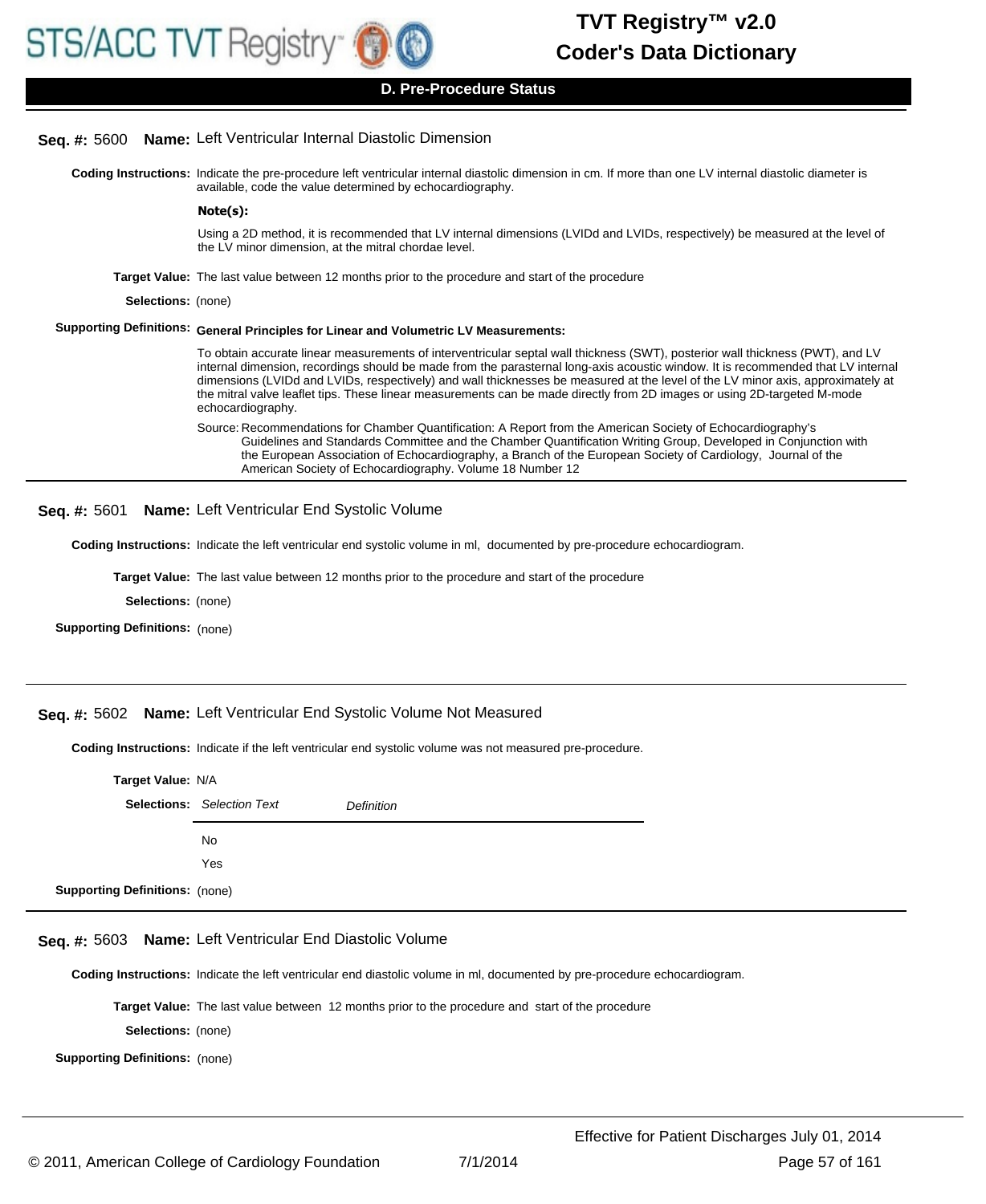

# **D. Pre-Procedure Status**

|                                       | Seq. #: 5604 Name: Left Ventricular End Diastolic Volume Not Measured                                                                                                             |  |  |
|---------------------------------------|-----------------------------------------------------------------------------------------------------------------------------------------------------------------------------------|--|--|
|                                       | Coding Instructions: Indicate if the left ventricular end diastolic volume was not measured pre-procedure.                                                                        |  |  |
| Target Value: N/A                     |                                                                                                                                                                                   |  |  |
|                                       | <b>Selections:</b> Selection Text<br><b>Definition</b>                                                                                                                            |  |  |
|                                       | No                                                                                                                                                                                |  |  |
|                                       | Yes                                                                                                                                                                               |  |  |
| <b>Supporting Definitions: (none)</b> |                                                                                                                                                                                   |  |  |
| Seq. #: 5605                          | <b>Name: Septal Wall Thickness</b>                                                                                                                                                |  |  |
|                                       | Coding Instructions: Indicate the pre-procedure septal wall thickness, in cm, measured at end-diastole.                                                                           |  |  |
|                                       | Note(s):                                                                                                                                                                          |  |  |
|                                       | If more than one septal wall thickness is available, code the value determined by echocardiography.                                                                               |  |  |
|                                       | Target Value: The last value between 12 months prior to the procedure and start of the procedure                                                                                  |  |  |
| Selections: (none)                    |                                                                                                                                                                                   |  |  |
| <b>Supporting Definitions: (none)</b> |                                                                                                                                                                                   |  |  |
| Seq. #: 5606                          | Name: Left Atrial Volume                                                                                                                                                          |  |  |
|                                       | Coding Instructions: Indicate the left atrial volume in ml, documented by pre-procedure echocardiogram. If the left atrial volume index is documented,<br>leave this field blank. |  |  |
|                                       | Target Value: The last value between 12 months prior to the procedure and start of the procedure                                                                                  |  |  |
| Selections: (none)                    |                                                                                                                                                                                   |  |  |
| <b>Supporting Definitions: (none)</b> |                                                                                                                                                                                   |  |  |
|                                       |                                                                                                                                                                                   |  |  |

### **Seq. #:** 5607 **Name:** Left Atrial Volume Index

Coding Instructions: Indicate the left atrial volume index in mL/m2, documented by pre-procedure echocardiogram. If the left atrial volume is documented, leave this field blank.

**Target Value:** The last value between 12 months prior to the procedure and start of the procedure

**Selections:** (none)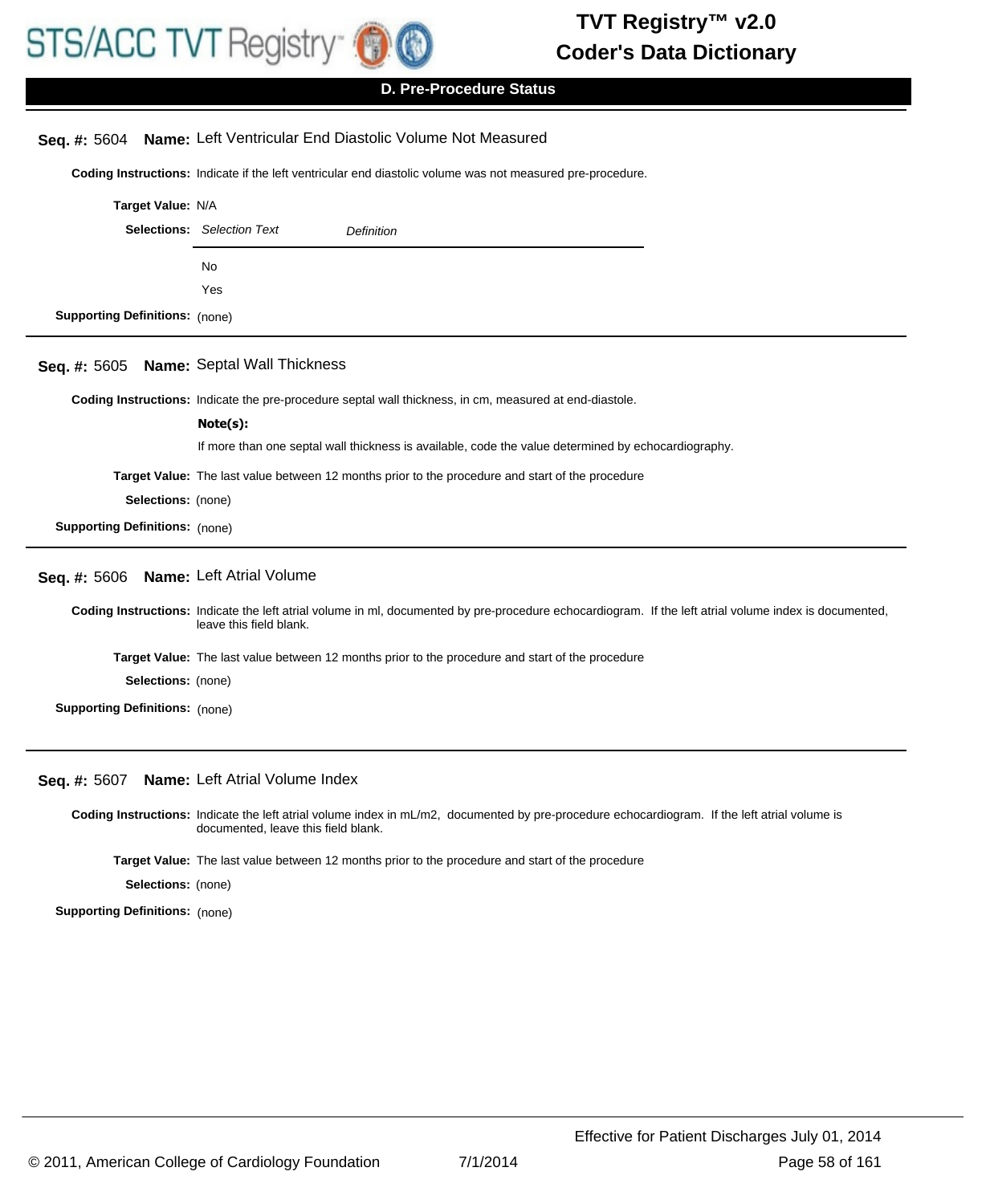

# **D. Pre-Procedure Status**

# **Seq. #:** 5608 **Name:** Left Ventricular Internal Systolic Dimension Not Measured

**Coding Instructions:** Indicate if the left ventricular internal systolic dimension was not measured pre-procedure.

| Target Value: N/A                     |                                       |                                                                                                                    |  |
|---------------------------------------|---------------------------------------|--------------------------------------------------------------------------------------------------------------------|--|
|                                       | <b>Selections:</b> Selection Text     | <b>Definition</b>                                                                                                  |  |
|                                       | No                                    |                                                                                                                    |  |
|                                       | Yes                                   |                                                                                                                    |  |
| <b>Supporting Definitions:</b> (none) |                                       |                                                                                                                    |  |
| Seq. #: 5609                          |                                       | Name: Left Ventricular Internal Diastolic Dimension Not Measured                                                   |  |
|                                       |                                       | Coding Instructions: Indicate if the left ventricular internal diastolic dimension was not measured pre-procedure. |  |
| Target Value: N/A                     |                                       |                                                                                                                    |  |
|                                       | <b>Selections:</b> Selection Text     | <b>Definition</b>                                                                                                  |  |
|                                       | No                                    |                                                                                                                    |  |
|                                       | Yes                                   |                                                                                                                    |  |
| <b>Supporting Definitions:</b> (none) |                                       |                                                                                                                    |  |
| Seq. #: 5610                          | <b>Name: Posterior Wall Thickness</b> |                                                                                                                    |  |
|                                       |                                       | Coding Instructions: Indicate the pre-procedure posterior wall thickness, in cm, measured at end-diastole.         |  |
|                                       | Note(s):                              |                                                                                                                    |  |
|                                       |                                       | If more than one posterior wall thickness is available, code the value determined by echocardiography.             |  |
|                                       |                                       | Target Value: The last value between 12 months prior to the procedure and start of the procedure                   |  |

**Selections:** (none)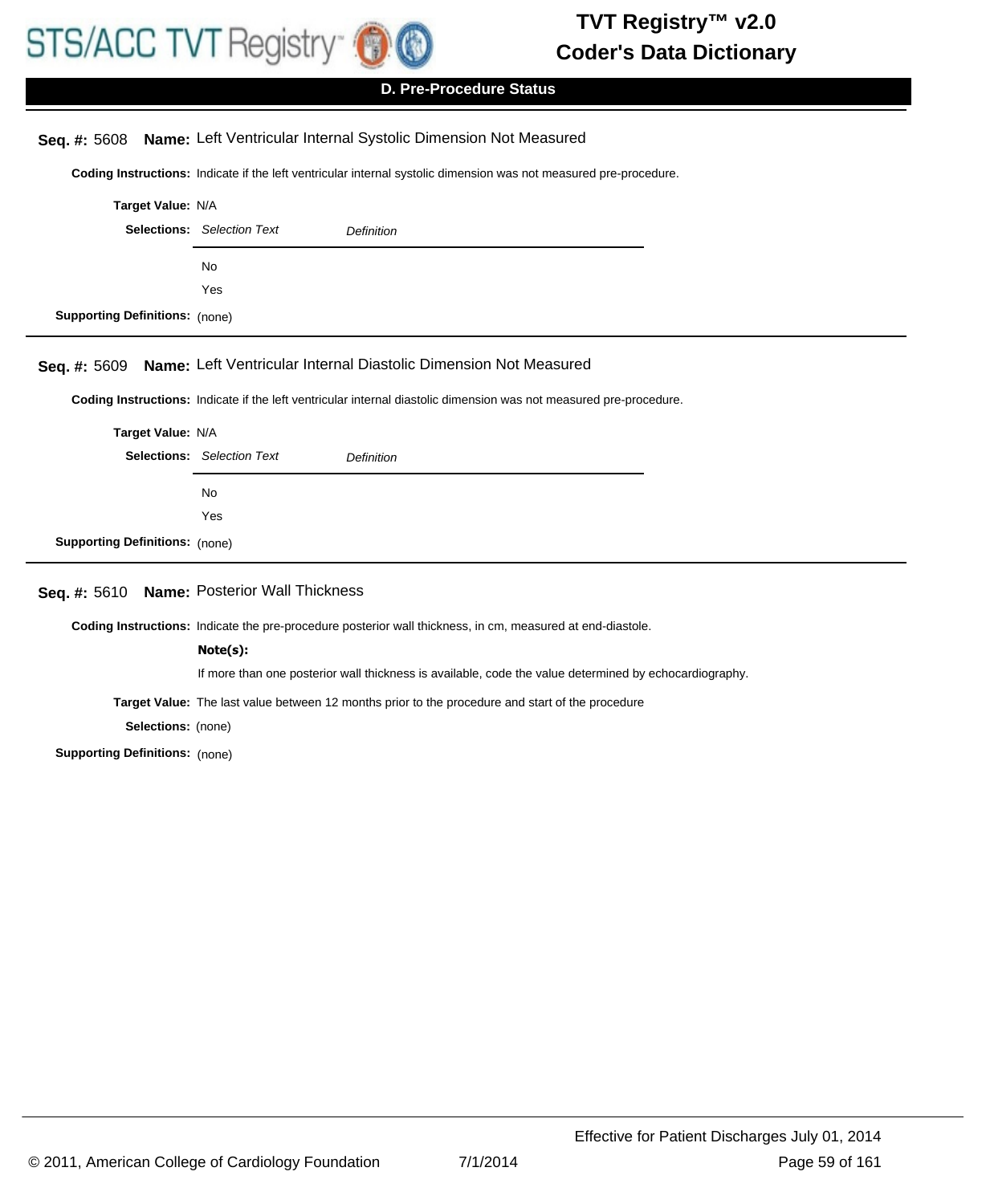# **D. Pre-Procedure Status**

# **Seq. #:** 5620 **Name:** Aortic Valve Disease - Disease Etiology

**Coding Instructions:** Indicate primary etiology of aortic valve disease.

**Target Value:** Any occurrence between 12 months prior to the procedure and start of the procedure

| <b>Selections:</b> Selection Text | <b>Definition</b>                                                |
|-----------------------------------|------------------------------------------------------------------|
| Degenerative                      | Degenerative includes calcific, senile, and leaflet<br>prolapse. |
| Endocarditis                      |                                                                  |
| Congenital                        |                                                                  |
| Rheumatic fever                   |                                                                  |
| Primary aortic<br>disease         |                                                                  |
| LV outflow tract<br>obstruction   |                                                                  |
| Supravalvular aortic<br>stenosis  |                                                                  |
| Tumor                             |                                                                  |
| Trauma                            |                                                                  |
| Other                             |                                                                  |
|                                   |                                                                  |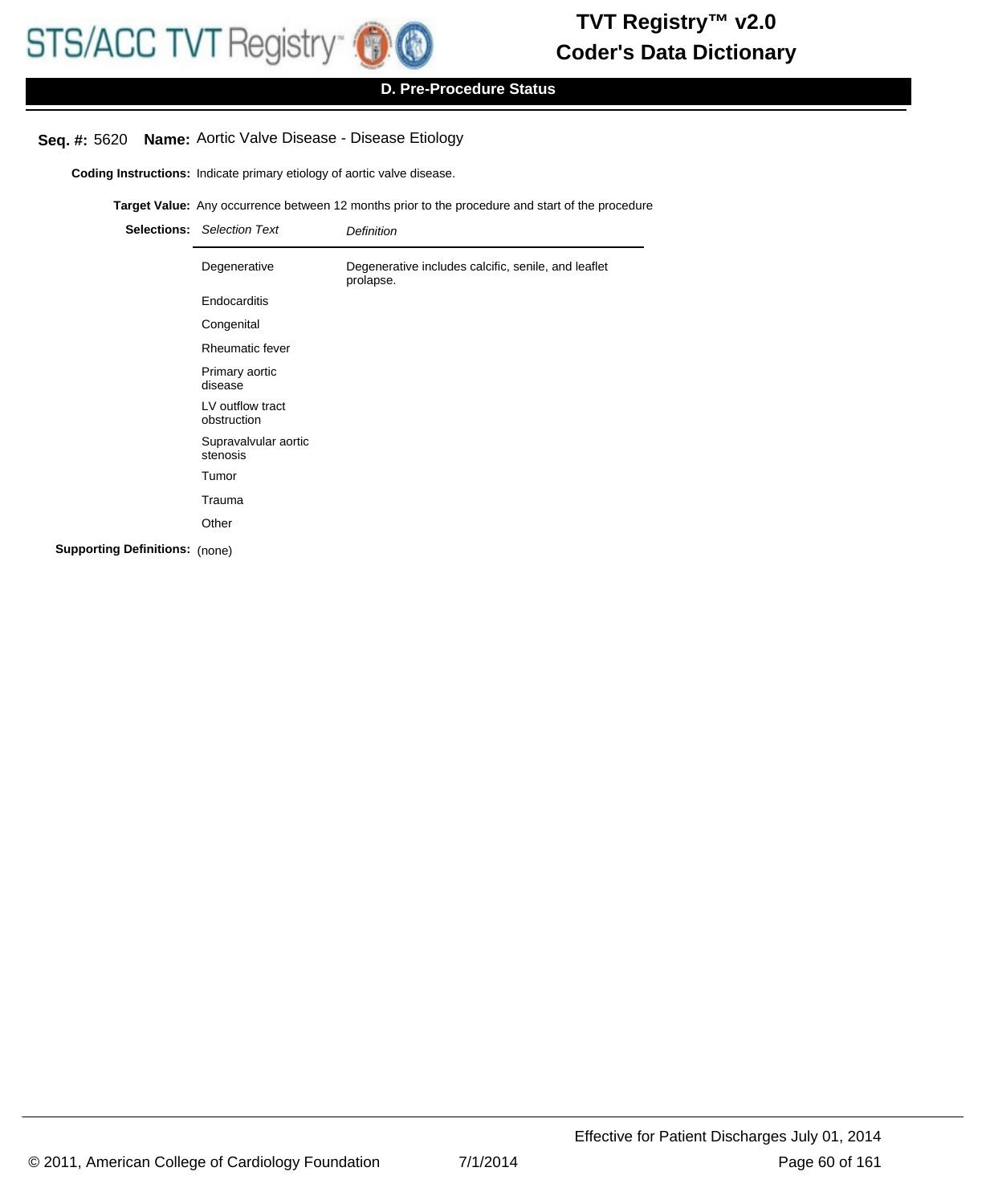# **Seq. #:** 5630 **Name:** Aortic Valve Disease - Aortic Regurgitation

**Coding Instructions:** Indicate the severity of aortic valve regurgitation.

#### **Note(s):**

"Moderately severe" should be coded as "Severe".

Reference:

Bonow, R.O, et al. 2008 Focused Updated Incorporated into ACC/AHA 2006 Guidelines for the Management of Patients with Valvular Heart Disease: A Report of the American College of Cardiology /American Heart Association Task force on Practice Guidelines. JACC, vol 52, No. 13, 2008, p. e1-e142.

**Target Value:** The highest value between 12 months prior to the procedure and start of the procedure

|  | <b>Selections:</b> Selection Text | Definition                                                                                                                                                                                                             |
|--|-----------------------------------|------------------------------------------------------------------------------------------------------------------------------------------------------------------------------------------------------------------------|
|  | None                              |                                                                                                                                                                                                                        |
|  | <b>Trace/Trivial</b>              |                                                                                                                                                                                                                        |
|  | Mild                              | Mild aortic insufficiency or regurgitation is defined as<br>the following:                                                                                                                                             |
|  |                                   | <b>Qualitative Measurements:</b><br>Angiographic grade of $1+$ ;<br>Color Doppler jet width (Central jet) <25% of LVOT;<br>Dopplar vena contracta width <0.3 cm;.                                                      |
|  |                                   | Quantitative Measures (cath or echo)<br>Regurgitant volume <30 ml/beat;<br>Regurgitant fraction <30%;<br>Regurgitant orifice area < 0.10 cm(2)                                                                         |
|  | Moderate                          | Moderate aortic insufficiency or regurgitation is<br>defined as the following:                                                                                                                                         |
|  |                                   | <b>Qualitative Measurements:</b><br>Angiographic grade of 2+;<br>Color Doppler jet width greater than mild but no signs<br>of severe aortic regurgitation (insufficiency);<br>Dopplar vena contracta width 0.3-0.6 cm; |
|  |                                   | Quantitative Measures (cath or echo)<br>Regurgitant volume 30-59 ml/beat;<br>Regurgitant fraction 30-49%;<br>Regurgitant orifice area 0.10-0.29 cm(2)                                                                  |
|  | Severe                            | Severe aortic insufficiency or regurgitation is defined<br>as the following:                                                                                                                                           |
|  |                                   | <b>Qualitative Measurements:</b><br>Angiographic grade of 3-4+;<br>Color Doppler jet width (Central jet) >65% of LVOT;<br>Dopplar vena contracta width > 0.6 cm;.                                                      |
|  |                                   | Quantitative Measures (cath or echo)<br>Regurgitant volume >=60 ml/beat;<br>Regurgitant fraction >=50%;<br>Regurgitant orifice area >=0.30 cm(2)                                                                       |
|  |                                   | Additional essential criteria:<br>Left ventricular size is increased                                                                                                                                                   |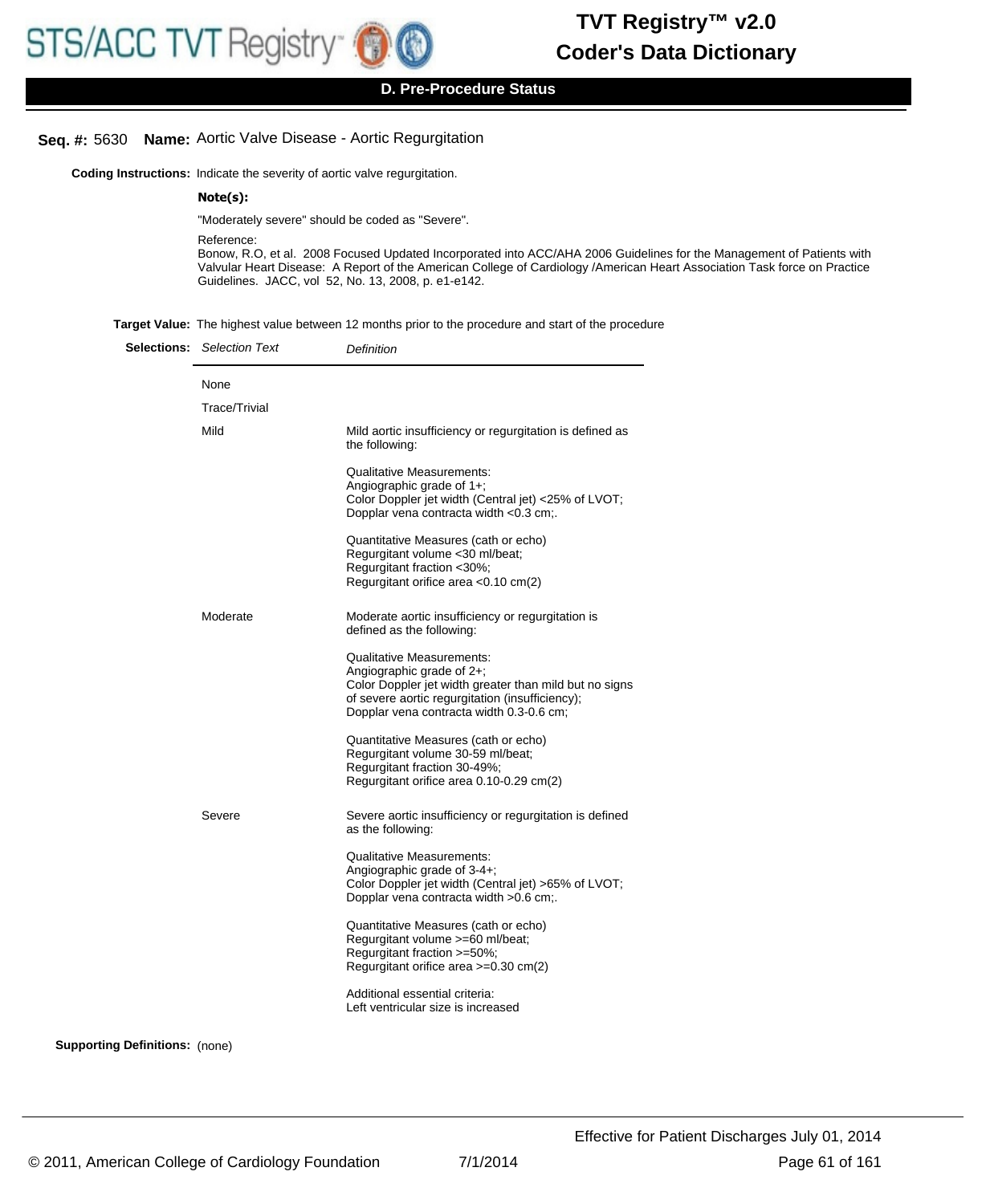# **D. Pre-Procedure Status**

# **Seq. #:** 5640 **Name:** Aortic Valve Disease - Valve Morphology

**Coding Instructions:** Indicate the morphology of the aortic valve.

**Target Value:** Any occurrence between 12 months prior to the procedure and start of the procedure

|                                       | <b>Selections:</b> Selection Text | <b>Definition</b> |
|---------------------------------------|-----------------------------------|-------------------|
|                                       | Unicuspid                         |                   |
|                                       | Bicuspid                          |                   |
|                                       | Tricuspid                         |                   |
|                                       | Quadracuspid                      |                   |
|                                       | Uncertain                         |                   |
| <b>Supporting Definitions: (none)</b> |                                   |                   |

#### **Seq. #:** 5645 **Name:** Aortic Valve Disease - Annular Calcification

**Coding Instructions:** Indicate if annular calcification is present on the aortic valve.

Code yes if echo reports document calcificaton in the aortic valve leaflets, aorta adjacent to the AV, leaflets or the left ventricular outflow tract (LVOT), or if echo reports document AV calcific degeneration.

|  | <b>Target Value:</b> Any occurrence between 12 months prior to the procedure and start of the procedure |
|--|---------------------------------------------------------------------------------------------------------|
|--|---------------------------------------------------------------------------------------------------------|

# **Seq. #:** 5650 **Name:** Aortic Valve Disease - AV Peak Velocity (CW)

Coding Instructions: Indicate the aortic valve peak velocity, in meters per second, as determined by continuous wave (CW) spectral velocity recording on echocardiography.

**Target Value:** The highest value between 12 months prior to the procedure and start of the procedure

**Selections:** (none)

**Supporting Definitions:** (none)

#### **Seq. #:** 5655 **Name:** Aortic Valve Disease - AV Annulus Size

**Coding Instructions:** Indicate the size, in mm, of the aortic valve annulus.

#### **Note(s):**

If more than one size is reported, code the mean.

**Target Value:** The last value between 12 months prior to the procedure and prior to valve implant

**Selections:** (none)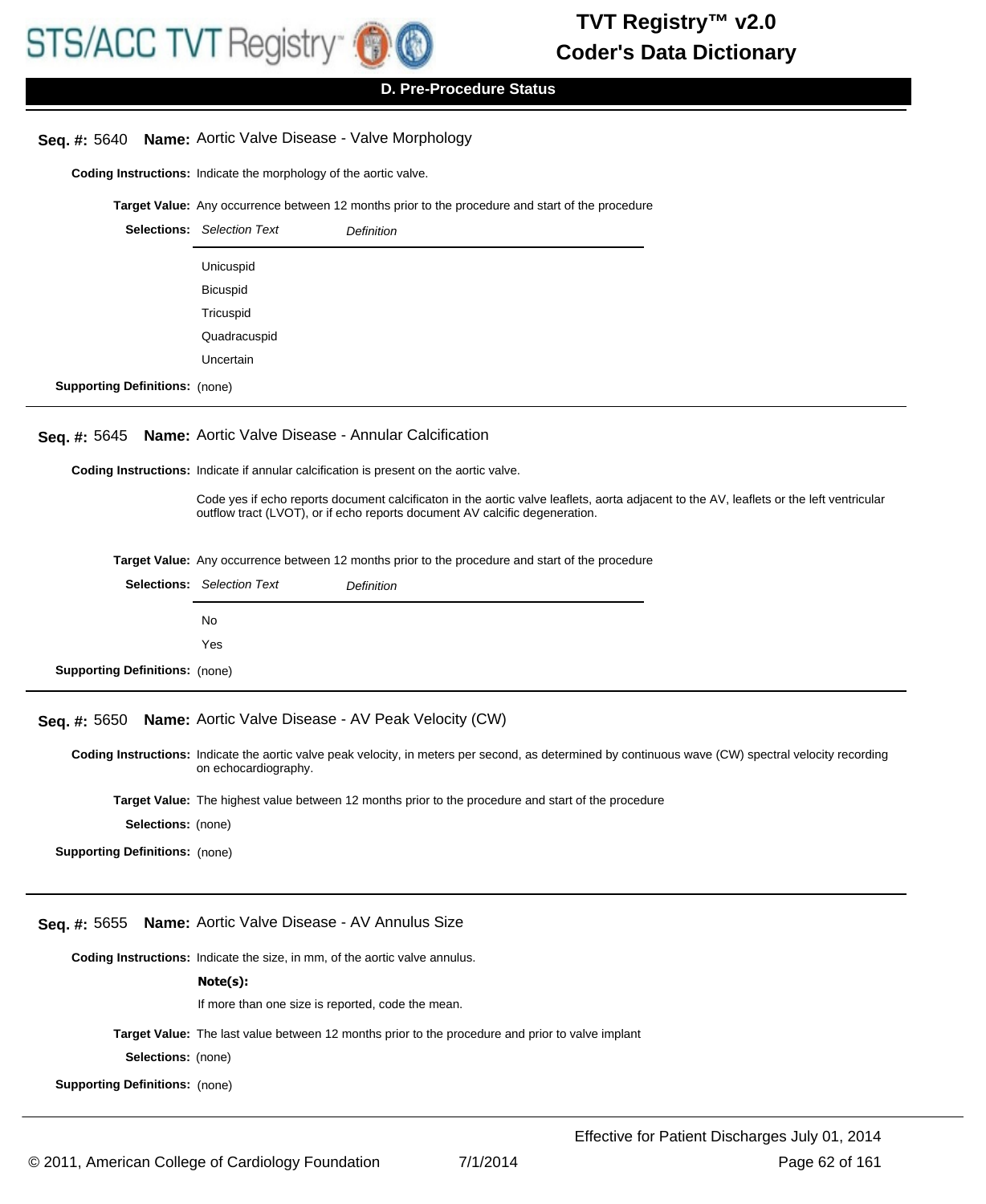

### **D. Pre-Procedure Status**

### **Seq. #:** 5660 **Name:** Aortic Valve Disease - AV Annulus Size Assessment Method

**Coding Instructions:** Indicate the method used to assess the aortic valve annulus size.

#### **Target Value:** Any occurrence between 12 months prior to the procedure and start of the procedure

| <b>Selections:</b> Selection Text | Definition                           |
|-----------------------------------|--------------------------------------|
| TTE                               | Transthoracic Echocardiogram         |
| TEE                               | Transesophageal echocardiogram       |
| <b>CTA</b>                        | computerized tomographic angiography |
| Angiography                       | coronary angiography                 |
|                                   |                                      |

**Supporting Definitions:** (none)

#### **Seq. #:** 5665 **Name:** Aortic Stenosis

**Coding Instructions:** Indicate whether aortic stenosis is present.

**Target Value:** Any occurrence between 12 months prior to the procedure and start of the procedure

|                                       | <b>Selections:</b> Selection Text | <b>Definition</b> |
|---------------------------------------|-----------------------------------|-------------------|
|                                       | No.                               |                   |
|                                       | Yes                               |                   |
| <b>Supporting Definitions: (none)</b> |                                   |                   |

# **Seq. #:** 5670 **Name:** Aortic Stenosis - AV Area

**Coding Instructions:** Indicate the smallest aortic valve area (in cm squared) obtained from an echocardiogram or cath report.

**Target Value:** The lowest value between 12 months prior to the procedure and start of the procedure

**Selections:** (none)

**Supporting Definitions:** (none)

#### **Seq. #:** 5675 **Name:** Aortic Stenosis - AV Mean Gradient

Coding Instructions: Indicate the highest MEAN gradient (in mmHg) across the aortic valve obtained from an echocardiogram or angiogram preoperatively. **Target Value:** The highest value between 12 months prior to the procedure and start of the procedure

**Selections:** (none)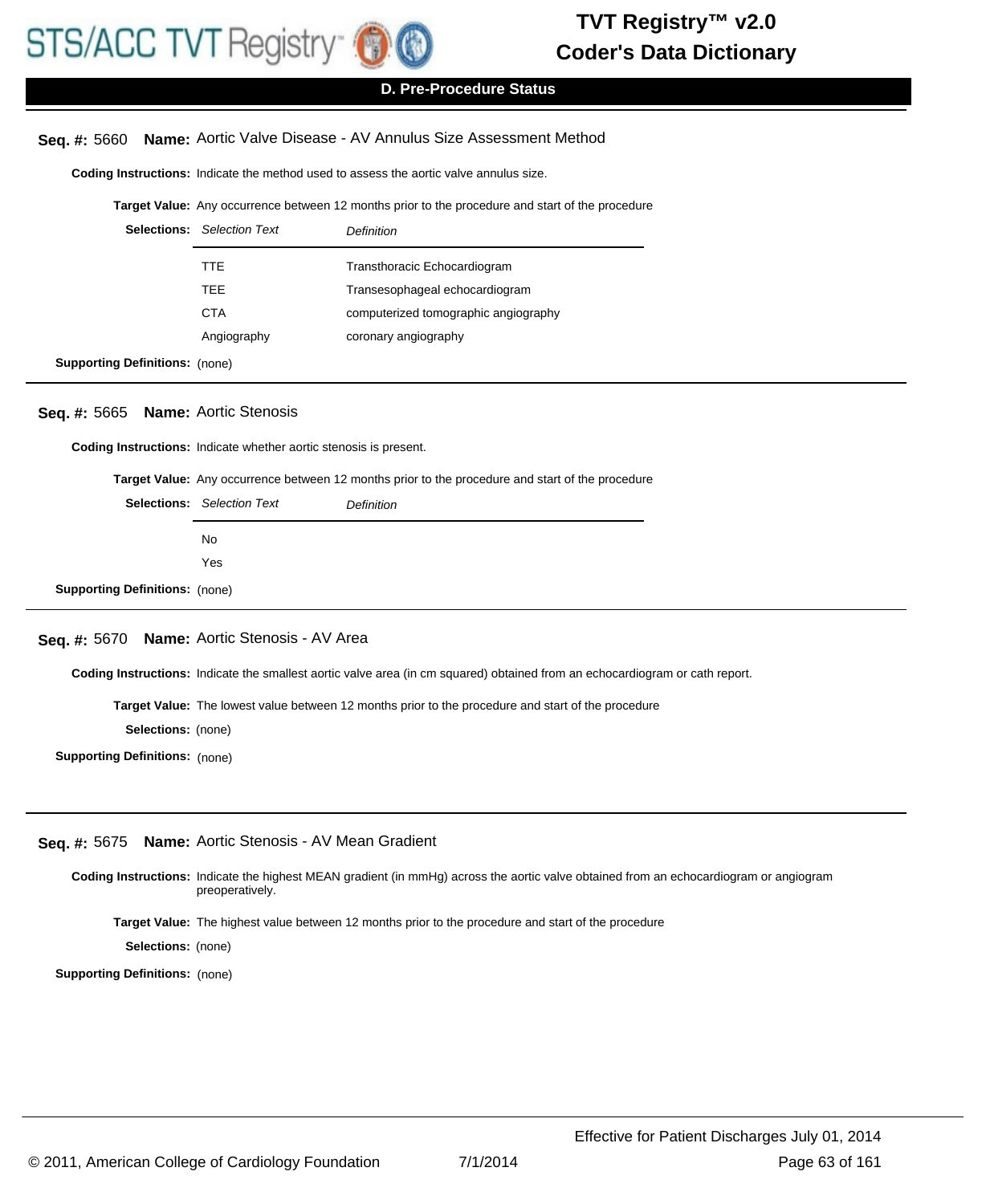

| Seq. #: 5680                                                                                                                                                      | Name: Aortic Stenosis - AV Peak Gradient                               |                                                                                                     |  |
|-------------------------------------------------------------------------------------------------------------------------------------------------------------------|------------------------------------------------------------------------|-----------------------------------------------------------------------------------------------------|--|
|                                                                                                                                                                   | Coding Instructions: Indicate the aortic valve peak gradient in mmHg.  |                                                                                                     |  |
|                                                                                                                                                                   |                                                                        | Target Value: The highest value between 12 months prior to the procedure and start of the procedure |  |
| Selections: (none)                                                                                                                                                |                                                                        |                                                                                                     |  |
| <b>Supporting Definitions: (none)</b>                                                                                                                             |                                                                        |                                                                                                     |  |
|                                                                                                                                                                   |                                                                        |                                                                                                     |  |
| Seq. #: 5685                                                                                                                                                      | Name: Mitral Valve Disease                                             |                                                                                                     |  |
|                                                                                                                                                                   | Coding Instructions: Indicate whether mitral valve disease is present. |                                                                                                     |  |
|                                                                                                                                                                   |                                                                        | Target Value: Any occurrence between 12 months prior to the procedure and start of the procedure    |  |
|                                                                                                                                                                   | <b>Selections:</b> Selection Text                                      | Definition                                                                                          |  |
|                                                                                                                                                                   | No                                                                     |                                                                                                     |  |
|                                                                                                                                                                   | Yes                                                                    |                                                                                                     |  |
| <b>Supporting Definitions: (none)</b>                                                                                                                             |                                                                        |                                                                                                     |  |
|                                                                                                                                                                   |                                                                        |                                                                                                     |  |
| Seq. #: 5695                                                                                                                                                      | Name: Mitral Valve Disease - MV Regurgitation                          |                                                                                                     |  |
| Coding Instructions: Indicate the severity of mitral valve regurgitation according to the American Society of Echocardiography Guidelines integrated<br>approach. |                                                                        |                                                                                                     |  |
|                                                                                                                                                                   |                                                                        | Target Value: The highest value between 12 months prior to the procedure and start of the procedure |  |
|                                                                                                                                                                   | <b>Selections:</b> Selection Text                                      | Definition                                                                                          |  |
|                                                                                                                                                                   | None                                                                   |                                                                                                     |  |
|                                                                                                                                                                   | Trace/Trivial                                                          |                                                                                                     |  |
|                                                                                                                                                                   | Mild                                                                   | $1 +$ /Mild                                                                                         |  |
|                                                                                                                                                                   | Moderate                                                               | 2+/Moderate                                                                                         |  |
|                                                                                                                                                                   | Moderate-severe                                                        | 3+/Moderate-severe                                                                                  |  |
|                                                                                                                                                                   | Severe                                                                 | 4+/Severe                                                                                           |  |
|                                                                                                                                                                   | Severe                                                                 | Retired TVT 2.00                                                                                    |  |
| <b>Supporting Definitions:</b> (none)                                                                                                                             |                                                                        |                                                                                                     |  |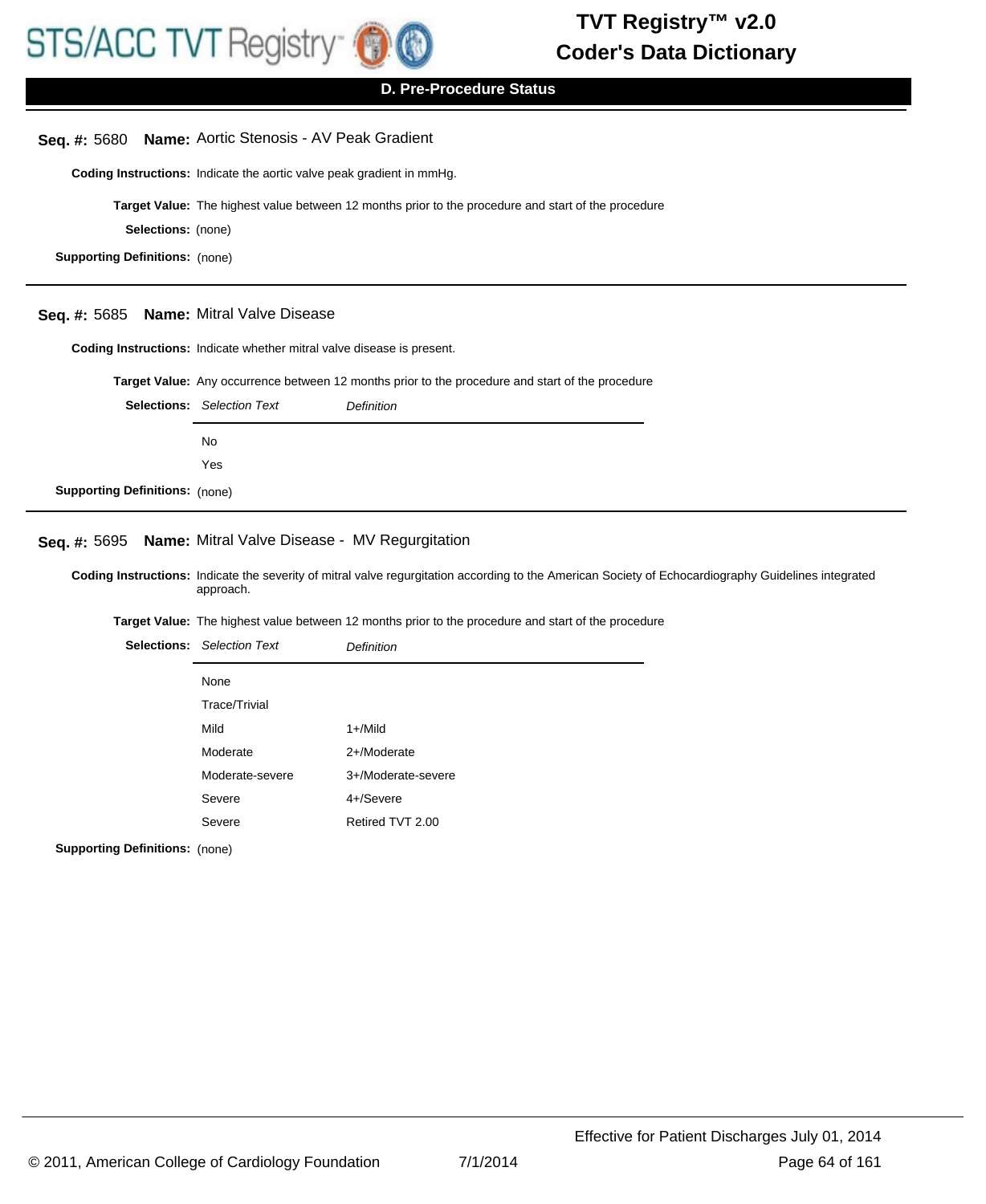# **Seq. #:** 5696 **Name:** Paravalvular Severity

**Coding Instructions:** Indicate the severity of paravalvular mitral regurgitation.

**Target Value:** The highest value between 12 months prior to the procedure and start of the procedure

|                                       | <b>Selections:</b> Selection Text | <b>Definition</b> |
|---------------------------------------|-----------------------------------|-------------------|
|                                       | None                              |                   |
|                                       | Mild                              |                   |
|                                       | Moderate                          |                   |
|                                       | Severe                            |                   |
|                                       | Not Documented                    |                   |
| <b>Supporting Definitions: (none)</b> |                                   |                   |

# **Seq. #:** 5697 **Name:** Valvular Severity

**Coding Instructions:** Indicate the severity of valvular mitral regurgitation.

**Target Value:** The highest value between 12 months prior to the procedure and start of the procedure

|                                       | <b>Selections:</b> Selection Text | <b>Definition</b> |
|---------------------------------------|-----------------------------------|-------------------|
|                                       | None                              |                   |
|                                       | Mild                              |                   |
|                                       | Moderate                          |                   |
|                                       | Severe                            |                   |
|                                       | Not Documented                    |                   |
| <b>Supporting Definitions: (none)</b> |                                   |                   |

# **Seq. #:** 5698 **Name:** Effective Orifice Area (EOA) or EROA

Coding Instructions: Indicate the effective orifice area (EOA), in cm2.

EOA can also be called effective regurgitant orifice area (EROA).

**Target Value:** The highest value between 12 months prior to the procedure and start of the procedure

**Selections:** (none)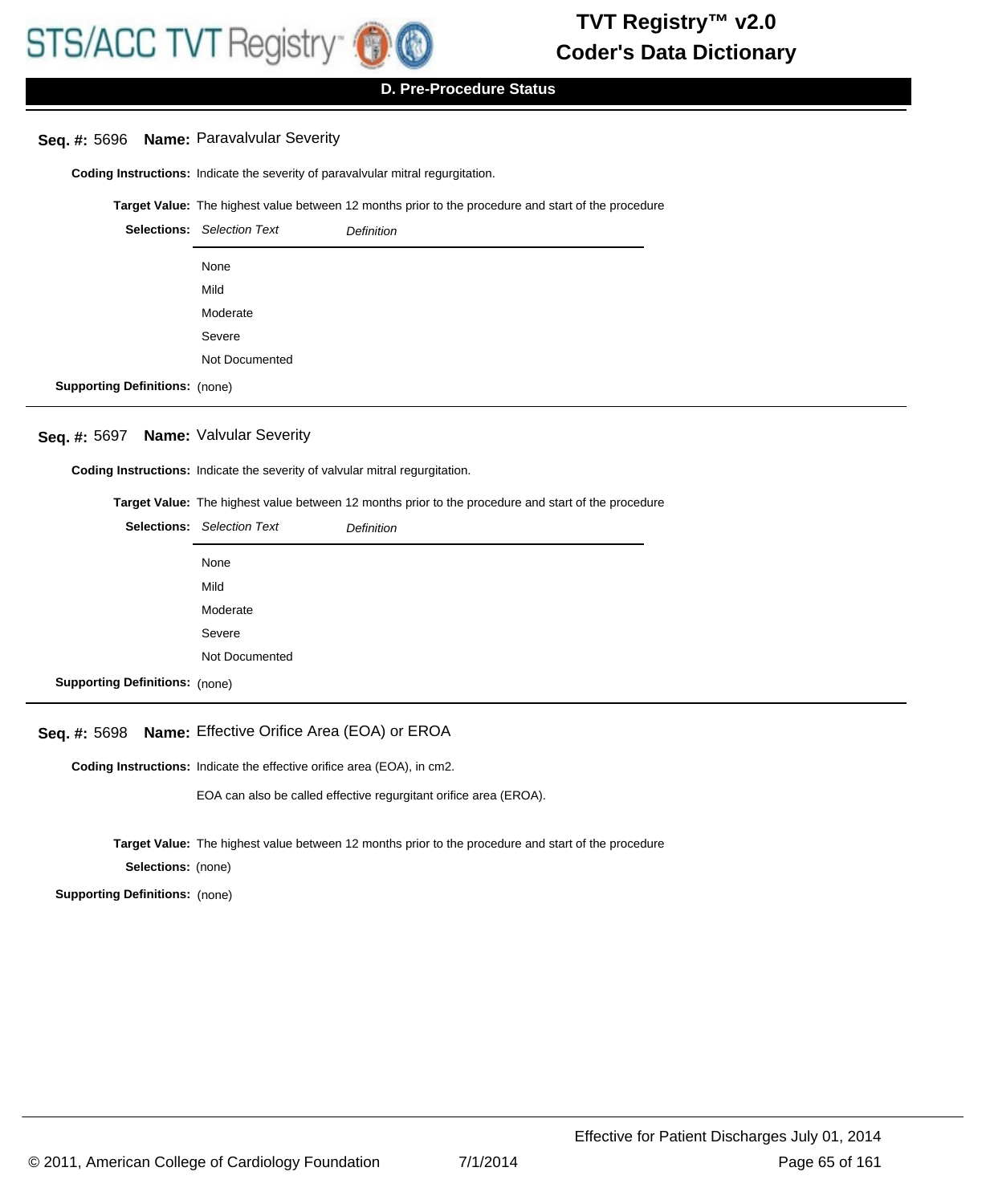

**D. Pre-Procedure Status**

| Seq. #: 5699 Name: Method of Assessment |  |  |  |
|-----------------------------------------|--|--|--|
|-----------------------------------------|--|--|--|

Coding Instructions: Indicate the method used to assess the effective orifice area. If multiple methods are available, code the 3D planimetry method first, then PISA.

**Target Value:** Any occurrence between 12 months prior to the procedure and start of the procedure

|                                       | <b>Selections:</b> Selection Text | Definition                               |
|---------------------------------------|-----------------------------------|------------------------------------------|
|                                       | 3D planimetry                     | Three-dimensional (3D) echocardiography  |
|                                       | <b>PISA</b>                       | Proximal isovelocity surface area (PISA) |
|                                       | Quantitative doppler              |                                          |
|                                       | Other                             |                                          |
| <b>Supporting Definitions: (none)</b> |                                   |                                          |

### **Seq. #:** 5705 **Name:** Mitral Valve Disease - Mitral Valve Stenosis

**Coding Instructions:** Indicate whether mitral stenosis is present.

**Target Value:** Any occurrence between 12 months prior to the procedure and start of the procedure

|                                       | <b>Selections:</b> Selection Text | <b>Definition</b> |
|---------------------------------------|-----------------------------------|-------------------|
|                                       | No.                               |                   |
|                                       | Yes                               |                   |
| <b>Supporting Definitions: (none)</b> |                                   |                   |

#### **Seq. #:** 5710 **Name:** Mitral Valve Stenosis - Mitral Valve Area

**Coding Instructions:** Indicate the smallest mitral valve area in centimeters squared.

#### **Note(s):**

If more than one measurement is available, code the area from the echocardiogram.

**Target Value:** The highest value between 12 months prior to the procedure and start of the procedure

**Selections:** (none)

**Supporting Definitions:** (none)

#### **Seq. #:** 5715 **Name:** Mitral Valve Mean Gradient

**Coding Instructions:** Indicate the highest mean gradient (in mm Hg) across the mitral valve.

#### **Note(s):**

If more than one measurement is available, code the area from the echocardiogram.

**Target Value:** The highest value between 12 months prior to the procedure and start of the procedure

**Selections:** (none)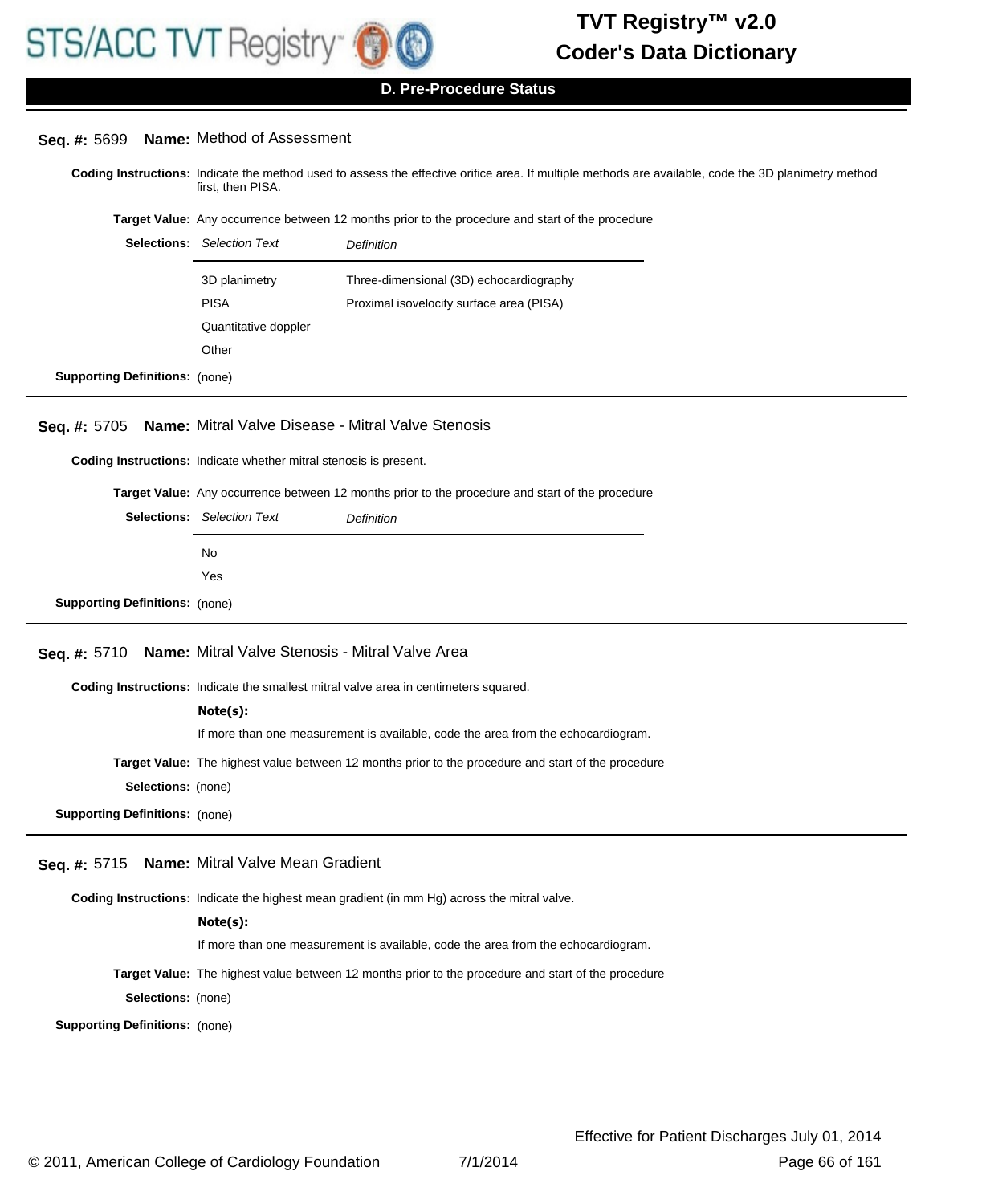

### **D. Pre-Procedure Status**

### **Seq. #:** 5735 **Name:** Tricuspid Valve Disease - Tricuspid Valve Regurgitation

Coding Instructions: Indicate whether there is evidence of tricuspid valve regurgitation. Enter level of valve function associated with highest risk (i.e., worst performance).

**Note(s):**

"Moderately severe" should be coded as "Severe".

**Target Value:** The highest value between 12 months prior to the procedure and start of the procedure

|                                       | <b>Selections:</b> Selection Text | <b>Definition</b>                                                                                        |
|---------------------------------------|-----------------------------------|----------------------------------------------------------------------------------------------------------|
|                                       | None                              |                                                                                                          |
|                                       | Trace/Trivial                     |                                                                                                          |
|                                       | Mild                              |                                                                                                          |
|                                       | Moderate                          |                                                                                                          |
|                                       | Severe                            | Characterized by vena contracta width greater than<br>0.7 cm and systolic flow reversal in hepatic veins |
| <b>Supporting Definitions:</b> (none) |                                   |                                                                                                          |

#### **Seq. #:** 5742 **Name:** Prosthetic Mitral Valve Dysfunction Etiology

**Coding Instructions:** Indicate the etiology of the prosthetic mitral valve dysfunction.

**Target Value:** Any occurrence between 12 months prior to the procedure and start of the procedure Selections: Selection Text **Definition** 

|                                       | Primary/degenerative<br>bioprosthetic valve<br>failure |
|---------------------------------------|--------------------------------------------------------|
|                                       | Pannus formation                                       |
|                                       | Thrombus formation                                     |
|                                       | Other                                                  |
| <b>Supporting Definitions: (none)</b> |                                                        |

# **Seq. #:** 5745 **Name:** Mitral Valve Disease Etiology - Functional Mitral Regurgitation

Coding Instructions: Indicate if the mitral valve disease etiology was functional. Typically the valve structures (i.e.. leaflets and chord tendinae) are normal in functional mitral regurgitation, but a variety of diseases (such as a prior myocardial infarction or cardiomyopathy) compromises the leaflets ability to coapt (i.e. form a tight seal when closed) and results in mitral regurgitation.

**Target Value:** Any occurrence between 12 months prior to the procedure and start of the procedure

Selections: Selection Text **Definition** No Yes **Supporting Definitions:** (none)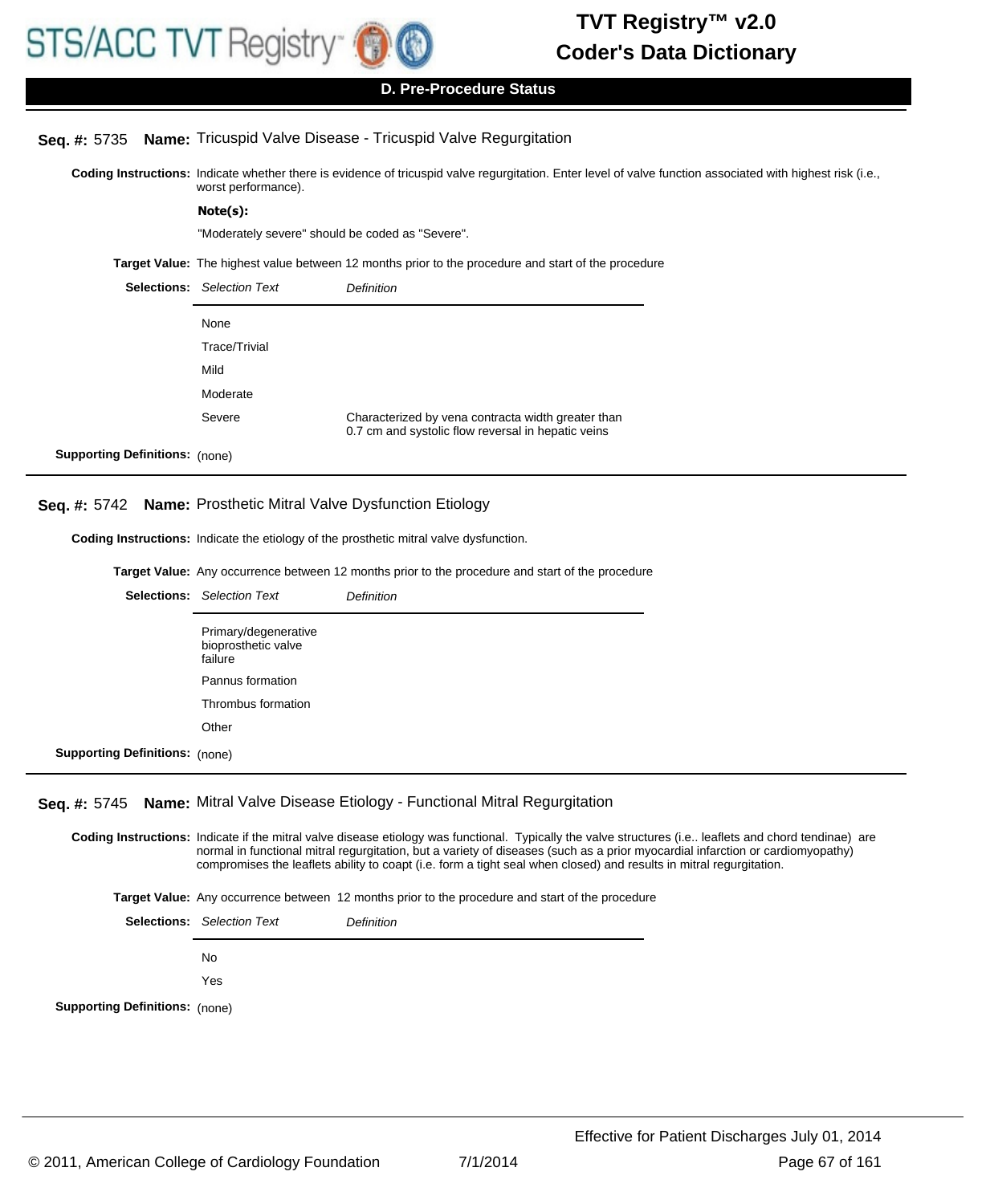

# Coding Instructions: Indicate if the mitral valve disease etiology was degenerative. Degenerative mitral valve disease is due to multiple conditions that lead to abnormal leaflets and/or chordae that result and mitral regurgitation. The leaflets may prolapse or flail into the left atrium. **Seq. #:** 5746 **Name:** Mitral Valve Disease Etiology - Degenerative Mitral Regurgitation **Target Value:** Any occurrence between 12 months prior to the procedure and start of the procedure Selections: Selection Text **Definition** No Yes **Supporting Definitions:** (none) **Coding Instructions:** Indicate if the mitral valve disease etiology was post - inflammatory. **Seq. #:** 5747 **Name:** Mitral Valve Disease Etiology - Post-Inflammatory **Target Value:** Any occurrence between 12 months prior to the procedure and start of the procedure Selections: Selection Text **Definition** No Yes **Supporting Definitions:** (none) **Coding Instructions:** Indicate if the mitral valve disease etiology was endocarditis. **Seq. #:** 5748 **Name:** Mitral Valve Disease Etiology - Endocarditis **Target Value:** Any occurrence between 12 months prior to the procedure and start of the procedure Selections: Selection Text **Definition** No Yes **Supporting Definitions:** (none) **Coding Instructions:** Indicate if the mitral valve disease etiology was indeterminant or not otherwise specfied. **Seq. #:** 5749 **Name:** Mitral Valve Disease Etiology - Other/Indeterminate **Target Value:** Any occurrence between 12 months prior to the procedure and start of the procedure Selections: Selection Text **Definition** No **D. Pre-Procedure Status**

Yes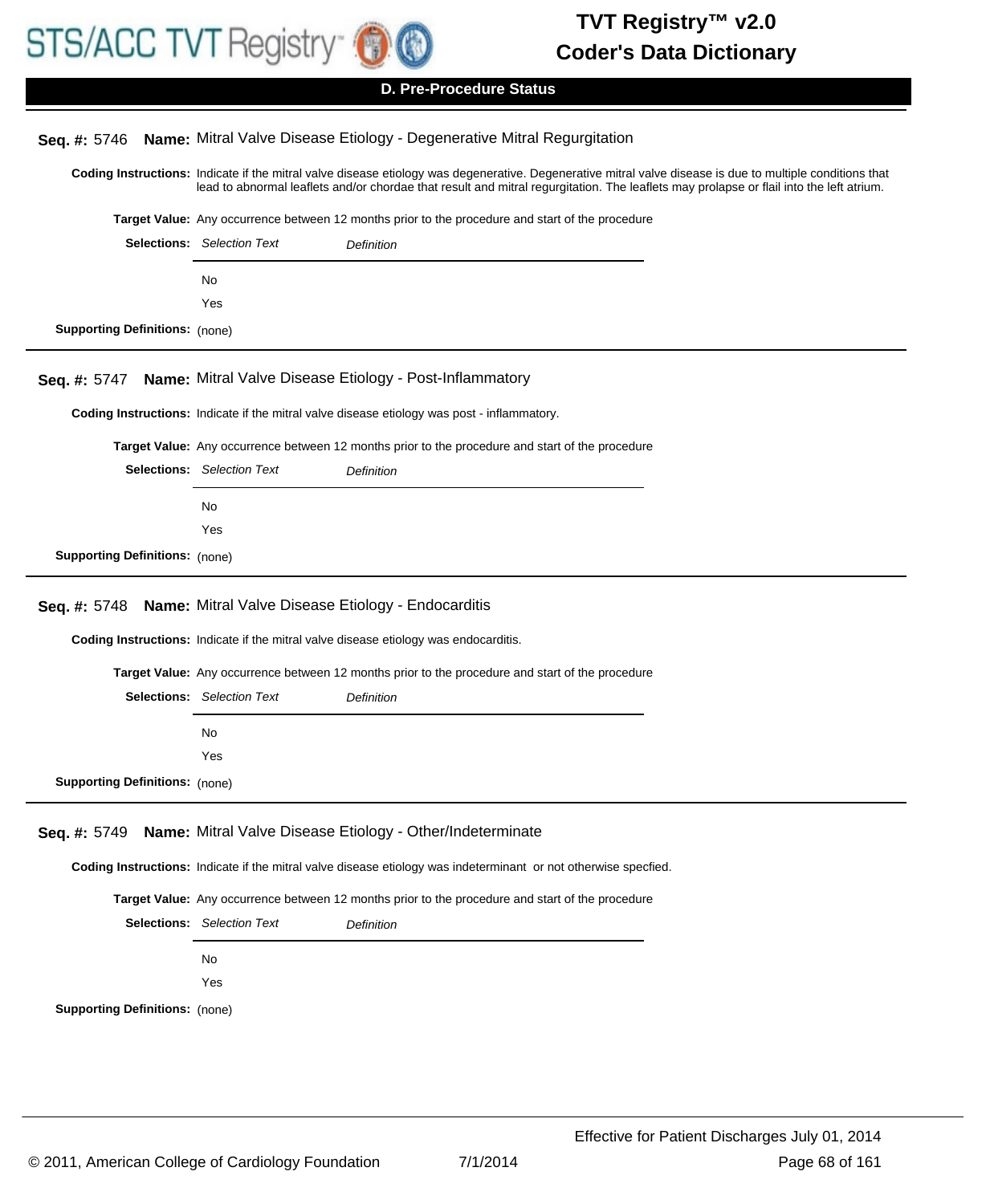

# **D. Pre-Procedure Status**

### **Seq. #:** 5755 **Name:** Functional Mitral Regurgitation Type

**Coding Instructions:** Indicate the type of functional mitral regurgitation.

**Target Value:** Any occurrence between 12 months prior to the procedure and start of the procedure

|                                       | <b>Selections:</b> Selection Text                                               | <b>Definition</b> |
|---------------------------------------|---------------------------------------------------------------------------------|-------------------|
|                                       | Ischemic-acute, post<br>infarction                                              |                   |
|                                       | Ischemic-chronic                                                                |                   |
|                                       | Non-ischemic dilated<br>cardiomyopathy                                          |                   |
|                                       | Restrictive<br>cardiomyopathy                                                   |                   |
|                                       | Hypertrophic<br>cardiomyopathy                                                  |                   |
|                                       | Pure annular dilation<br>(with normal left<br>ventricular systolic<br>function) |                   |
|                                       | Not Documented                                                                  |                   |
| <b>Supporting Definitions: (none)</b> |                                                                                 |                   |

# **Seq. #:** 5760 **Name:** Leaflet Prolapse

**Coding Instructions:** Indicate if there was leaflet prolapse.

**Target Value:** Any occurrence between 12 months prior to the procedure and start of the procedure

|         | <b>Selections:</b> Selection Text | <b>Definition</b> |
|---------|-----------------------------------|-------------------|
|         | None                              |                   |
|         | Anterior                          |                   |
|         | Posterior                         |                   |
|         | <b>Bi-leaflet</b>                 |                   |
|         | Not Documented                    |                   |
| _ _ _ _ |                                   |                   |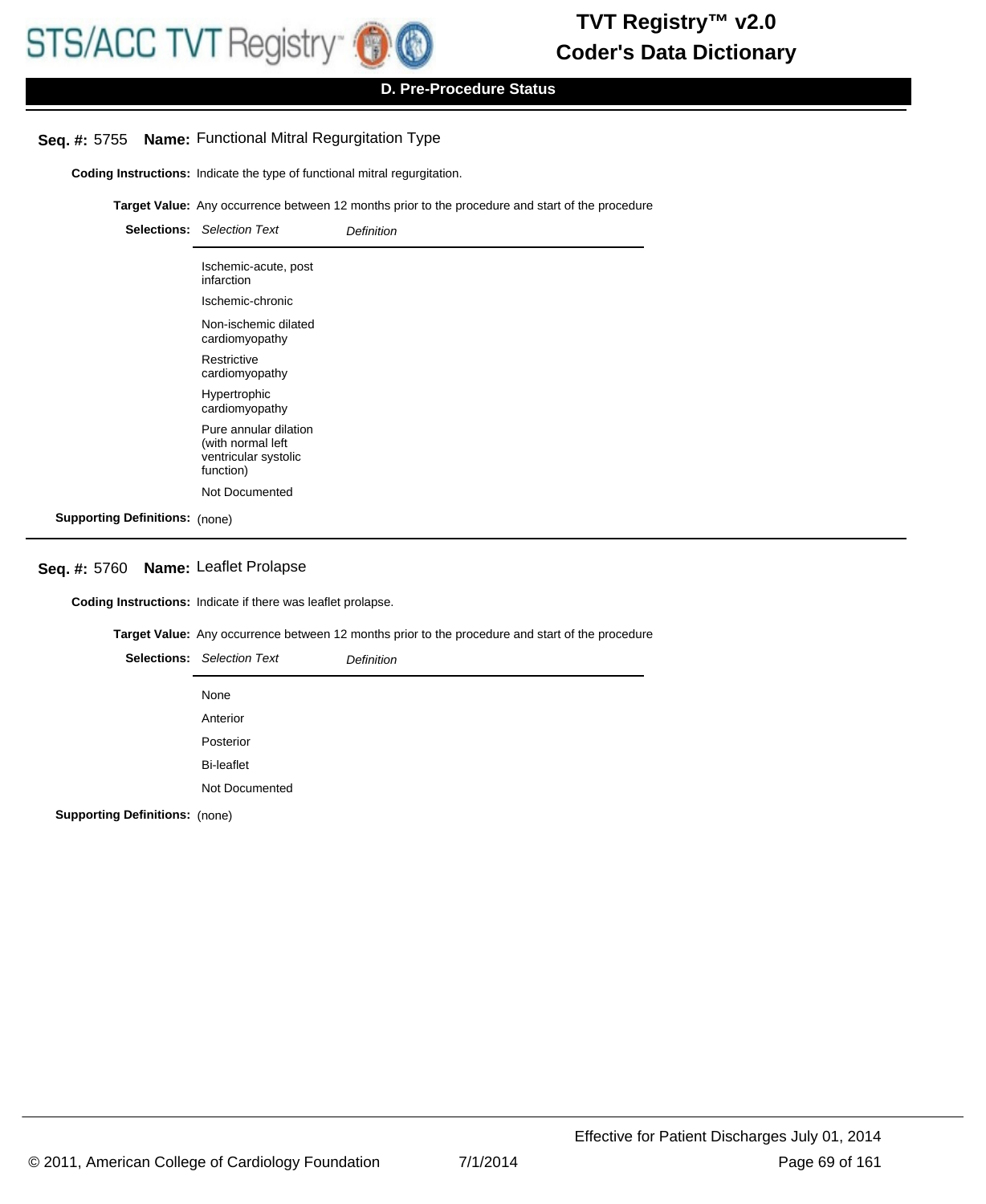#### **Seq. #:** 5765 **Name:** Leaflet Flail

**Coding Instructions:** Indicate if there was leaflet flail.

**Target Value:** Any occurrence between 12 months prior to the procedure and start of the procedure

|                                       | <b>Selections:</b> Selection Text | <b>Definition</b> |
|---------------------------------------|-----------------------------------|-------------------|
|                                       | None                              |                   |
|                                       | Anterior                          |                   |
|                                       | Posterior                         |                   |
|                                       | <b>Bi-leaflet</b>                 |                   |
|                                       | Not Documented                    |                   |
| <b>Supporting Definitions:</b> (none) |                                   |                   |

# **Seq. #:** 5770 **Name:** Inflammatory Type

**Coding Instructions:** Indicate type of inflammatory mitral valve disease.

**Target Value:** Any occurrence between 12 months prior to the procedure and start of the procedure

|                                       | <b>Selections:</b> Selection Text | <b>Definition</b> |
|---------------------------------------|-----------------------------------|-------------------|
|                                       | Idiopathic                        |                   |
|                                       | Prior radiation<br>therapy        |                   |
|                                       | Collagen vascular<br>disease      |                   |
|                                       | Drug induced                      |                   |
|                                       | History of rheumatic<br>fever     |                   |
|                                       | Not Documented                    |                   |
| <b>Supporting Definitions: (none)</b> |                                   |                   |

#### **Seq. #:** 5775 **Name:** Leaflet Tethering

**Coding Instructions:** Indicate if there was leaflet tethering.

**Target Value:** Any occurrence between 12 months prior to the procedure and start of the procedure

|                                       | <b>Selections:</b> Selection Text | <b>Definition</b> |
|---------------------------------------|-----------------------------------|-------------------|
|                                       | None                              |                   |
|                                       | Anterior                          |                   |
|                                       | Posterior                         |                   |
|                                       | <b>Bi-leaflet</b>                 |                   |
|                                       | Not Documented                    |                   |
| <b>Supporting Definitions: (none)</b> |                                   |                   |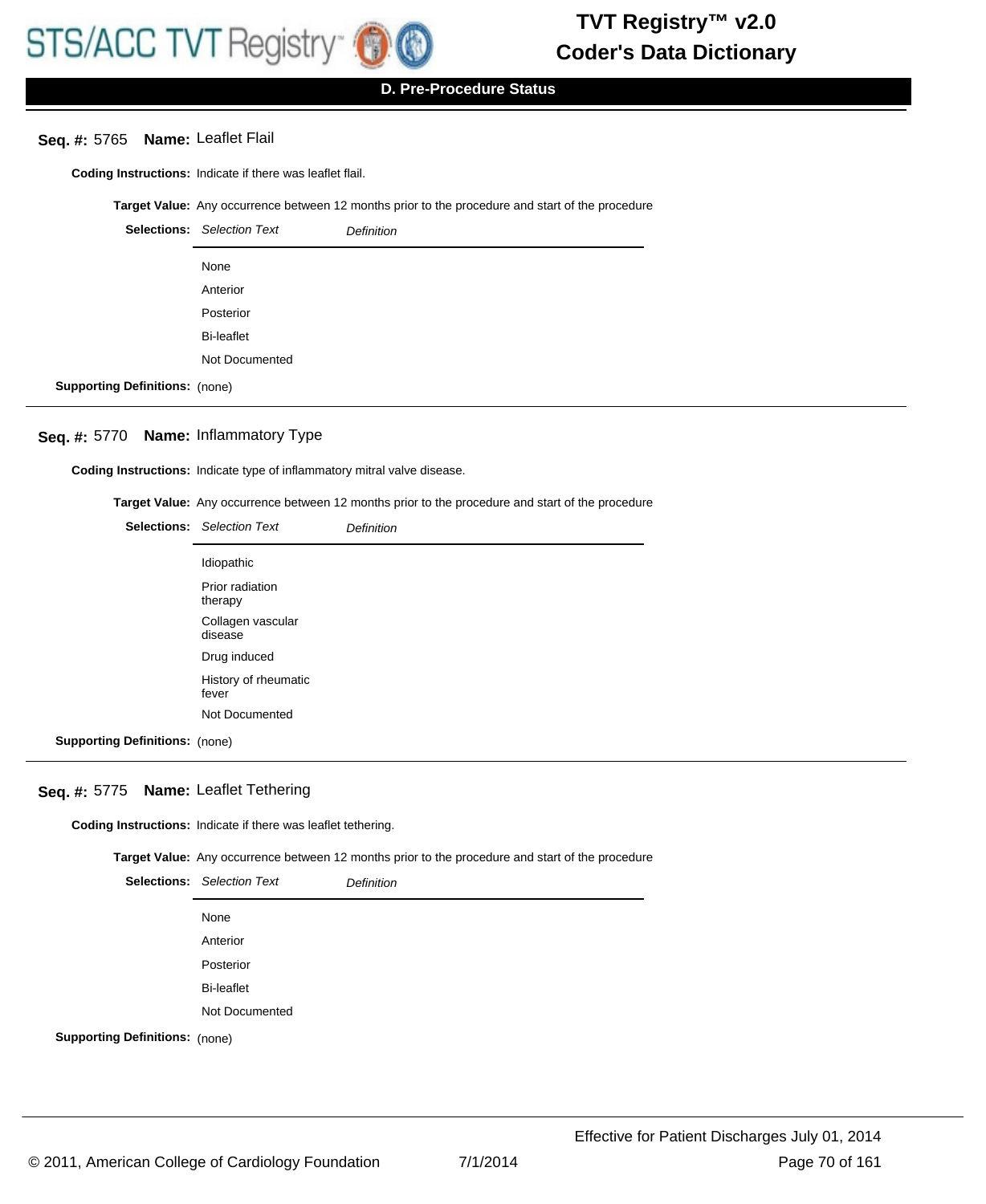

**Seq. #:** 5800 **Name:** Mitral Annular Calcification

# **Coder's Data Dictionary TVT Registry™ v2.0**

**D. Pre-Procedure Status**

# **Coding Instructions:** Indicate if there was mitral annular calcification. **Target Value:** Any occurrence between 12 months prior to the procedure and start of the procedure Selections: Selection Text **Definition** No Yes Not Documented **Supporting Definitions:** (none) **Seq. #:** 5810 **Name:** Mitral Leaflet Calcification

**Coding Instructions:** Indicate if there was mitral leaflet calcification.

**Target Value:** Any occurrence between 12 months prior to the procedure and start of the procedure

|                                       | <b>Selections:</b> Selection Text | <b>Definition</b> |
|---------------------------------------|-----------------------------------|-------------------|
|                                       | No                                |                   |
|                                       | Yes                               |                   |
|                                       | Not Documented                    |                   |
| <b>Supporting Definitions:</b> (none) |                                   |                   |

### **Seq. #:** 5820 **Name:** Carpentier's Functional Class of Mitral Regurgitation

**Coding Instructions:** Indicate the Carpentier's Functional Class of mitral regurgitation.

**Target Value:** Any occurrence between 12 months prior to the procedure and start of the procedure

|                               | <b>Selections:</b> Selection Text | <b>Definition</b> |
|-------------------------------|-----------------------------------|-------------------|
|                               | Type I                            |                   |
|                               | Type II                           |                   |
|                               | Type IIIa                         |                   |
|                               | Type IIIb                         |                   |
|                               | Not Documented                    |                   |
| $D_n$ finitianas ( $\ldots$ ) |                                   |                   |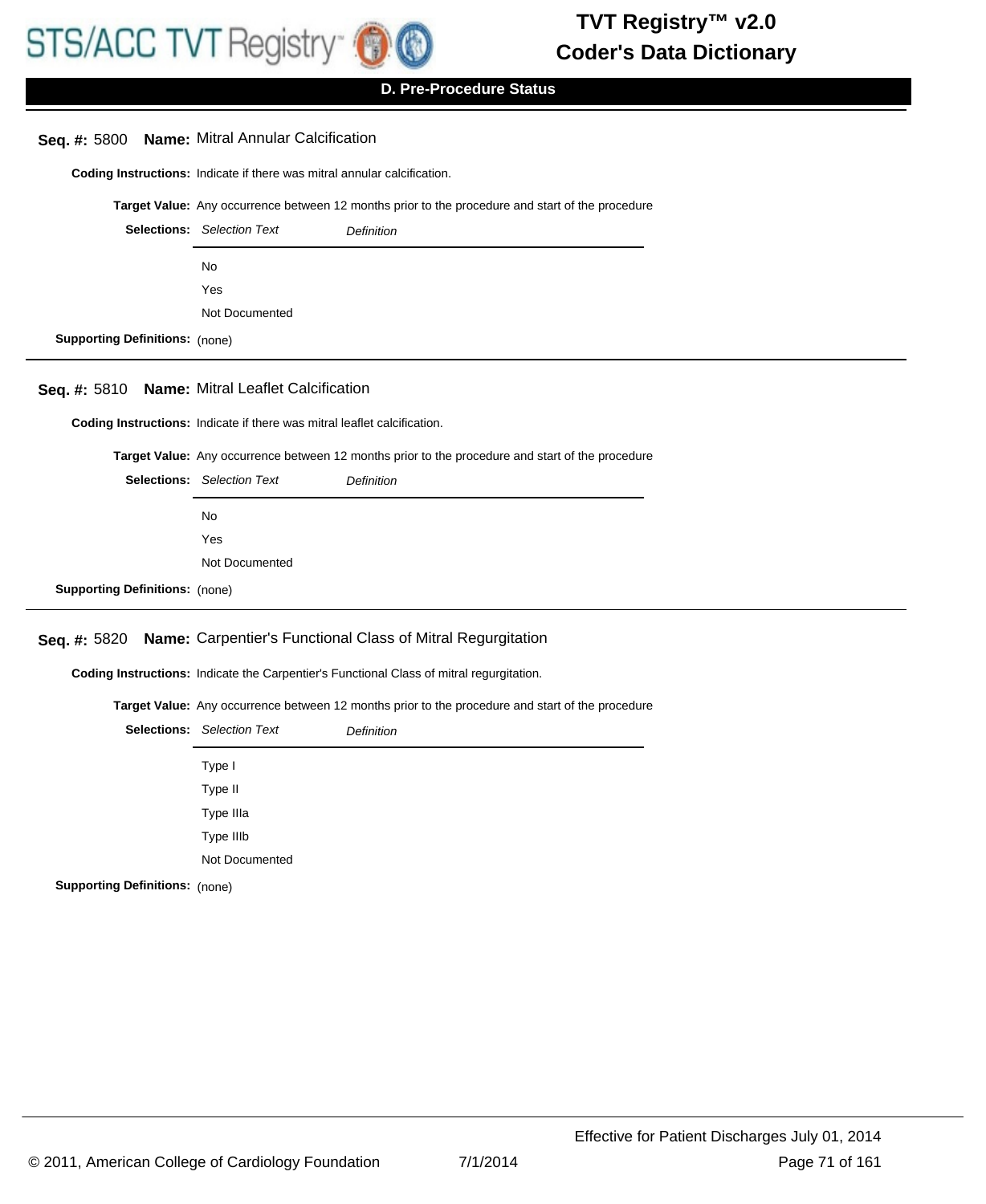

**D. Pre-Procedure Status**

| Seq. #: 5900 Name: Leaflet Indication - Frailty |                                              |                                                                                                                                                                                                                                                                                              |  |
|-------------------------------------------------|----------------------------------------------|----------------------------------------------------------------------------------------------------------------------------------------------------------------------------------------------------------------------------------------------------------------------------------------------|--|
|                                                 | cardiac surgeon.                             | Coding Instructions: Indicate if the indication for the leaflet clip procedure was frailty. Frailty must be assessed by an in-person consultation by a                                                                                                                                       |  |
|                                                 | Target Value: The value on current procedure |                                                                                                                                                                                                                                                                                              |  |
|                                                 | <b>Selections:</b> Selection Text            | <b>Definition</b>                                                                                                                                                                                                                                                                            |  |
|                                                 | No.                                          |                                                                                                                                                                                                                                                                                              |  |
|                                                 | Yes                                          |                                                                                                                                                                                                                                                                                              |  |
| <b>Supporting Definitions:</b> (none)           |                                              |                                                                                                                                                                                                                                                                                              |  |
| Seq. #: 5901                                    | Name: Leaflet Indication - Hostile Chest     |                                                                                                                                                                                                                                                                                              |  |
|                                                 |                                              | Coding Instructions: Indicate if the indication for the leaflet clip procedure was hostile chest.                                                                                                                                                                                            |  |
|                                                 | Target Value: The value on current procedure |                                                                                                                                                                                                                                                                                              |  |
|                                                 | <b>Selections:</b> Selection Text            | <b>Definition</b>                                                                                                                                                                                                                                                                            |  |
|                                                 | No.                                          |                                                                                                                                                                                                                                                                                              |  |
|                                                 | Yes                                          |                                                                                                                                                                                                                                                                                              |  |
| <b>Supporting Definitions: (none)</b>           |                                              |                                                                                                                                                                                                                                                                                              |  |
|                                                 |                                              |                                                                                                                                                                                                                                                                                              |  |
| <b>Seq. #: 5902</b>                             |                                              | Name: Leaflet Indication - Severe Liver Disease (Cirrhosis or MELD score >12)                                                                                                                                                                                                                |  |
| <b>Coding Instructions:</b>                     |                                              | Indicate if the indication for the leaflet clip procedure was severe liver disease, documented by cirrhosis or a "model for end-stage<br>liver disease (MELD) score >12 (which quantifies end stage liver disease).                                                                          |  |
|                                                 | Target Value: The value on current procedure |                                                                                                                                                                                                                                                                                              |  |
|                                                 | <b>Selections:</b> Selection Text            | Definition                                                                                                                                                                                                                                                                                   |  |
|                                                 | No.                                          |                                                                                                                                                                                                                                                                                              |  |
|                                                 | Yes                                          |                                                                                                                                                                                                                                                                                              |  |
| <b>Supporting Definitions: (none)</b>           |                                              |                                                                                                                                                                                                                                                                                              |  |
|                                                 |                                              |                                                                                                                                                                                                                                                                                              |  |
| Seq. #: 5903                                    | Name: Leaflet Indication - Porcelain Aorta   |                                                                                                                                                                                                                                                                                              |  |
|                                                 | previous cardiothoracic surgery.             | Coding Instructions: Indicate if the indication for the leaflet clip procedure was porcelain aorta or extensively calcified ascending aorta. Porcelain aorta<br>must be documented by findings on a chest x-ray, CT scan, fluoroscopy at the time of cardiac catheterization or noted during |  |
|                                                 | Target Value: The value on current procedure |                                                                                                                                                                                                                                                                                              |  |
|                                                 | <b>Selections:</b> Selection Text            | Definition                                                                                                                                                                                                                                                                                   |  |
|                                                 | No.                                          |                                                                                                                                                                                                                                                                                              |  |
|                                                 | Yes                                          |                                                                                                                                                                                                                                                                                              |  |
| <b>Supporting Definitions:</b> (none)           |                                              |                                                                                                                                                                                                                                                                                              |  |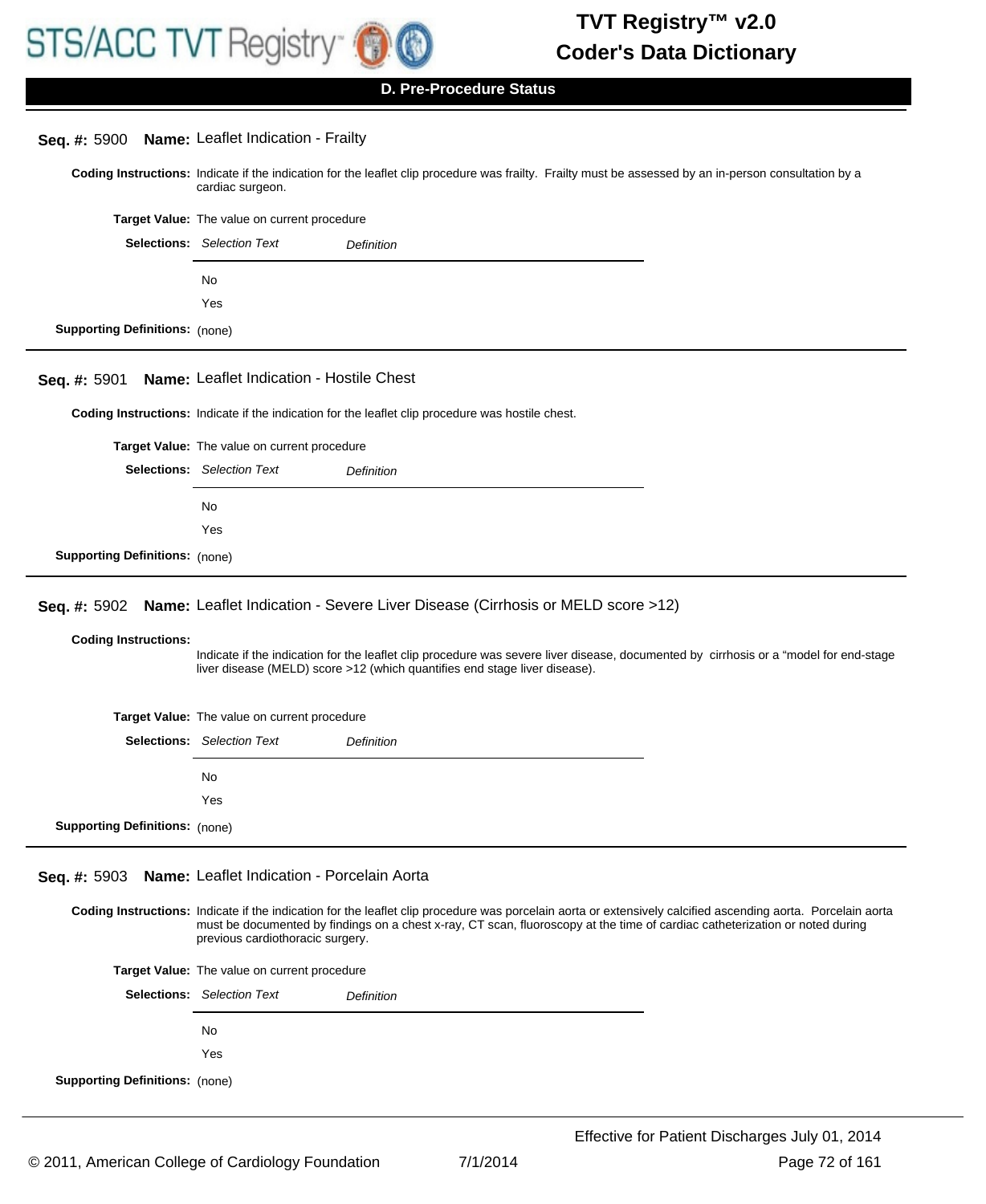

# Coding Instructions: Indicate if the indication for the leaflet clip procedure was a predicted risk of mortality for surgical mitral valve replacement of >=8% as determined by the Heart Team and based on the Society for Thoracic Surgeon's risk model. **Seq. #:** 5904 **Name:** Leaflet Indication - Predicted STS MV Replacement Operative Mortality Risk >=8% **Target Value:** The value on current procedure Selections: Selection Text **Definition** No Yes **Supporting Definitions:** (none) Coding Instructions: Indicate if the indication for the leaflet clip procedure was a predicted risk of mortality for surgical mitral valve repair of >=6% as determined by the Heart Team and based on the Society for Thoracic Surgeon's risk model. **Seq. #:** 5905 **Name:** Leaflet Indication - Predicted STS MV Repair Operative Mortality Risk >=6% **Target Value:** The value on current procedure Selections: Selection Text **Definition** No Yes **Supporting Definitions:** (none) Coding Instructions: Indicate if the indication for the leaflet clip procedure was an unusual extenuating circumstance resulting in prohibitive risk for mitral valve surgery. **Seq. #:** 5906 **Name:** Leaflet Indication - Unusual Extenuating Circumstances **Target Value:** The value on current procedure Selections: Selection Text **Definition** No Yes **Supporting Definitions:** (none) Coding Instructions: Indicate if the unusual extenuating circumstance included right ventricular dysfunction with severe tricupsid regurgitation resulting in prohibitive risk for mitral valve surgery. **Seq. #:** 5907 **Name:** Other Extenuating Circumstance - Right Ventricular Dysfunction with Severe TR **Target Value:** The value on current procedure Selections: Selection Text **Definition** No Yes **D. Pre-Procedure Status**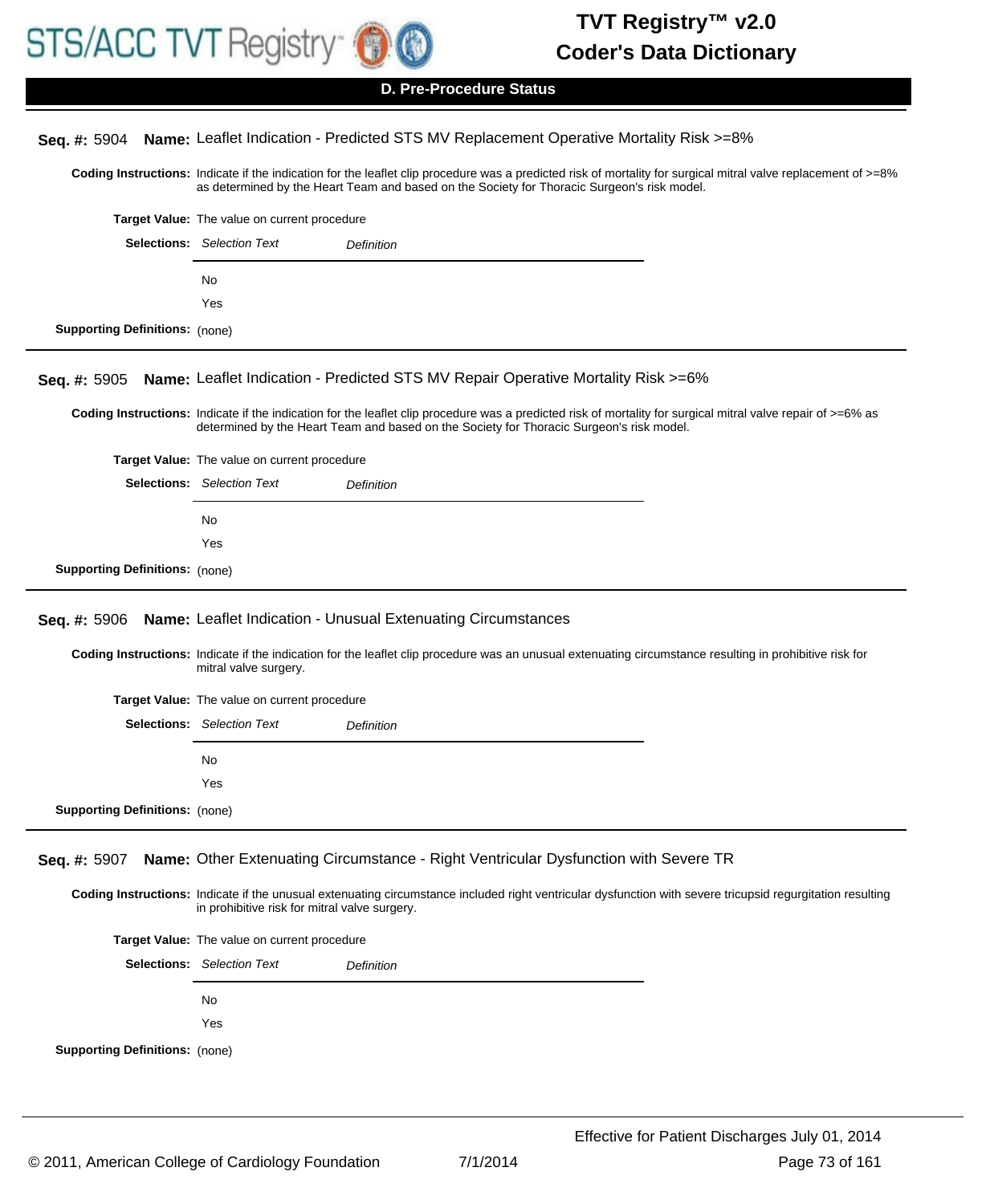

|                                       | <b>D. Pre-Procedure Status</b>                                                                                                                                                      |  |  |
|---------------------------------------|-------------------------------------------------------------------------------------------------------------------------------------------------------------------------------------|--|--|
|                                       |                                                                                                                                                                                     |  |  |
| Seq. #: 5908                          | Name: Other Extenuating Circumstance - Chemotherapy for Malignancy                                                                                                                  |  |  |
|                                       | Coding Instructions: Indicate if the unusual extenuating circumstance included chemotherapy for malignancy resulting in prohibitive risk for mitral valve<br>surgery.               |  |  |
|                                       | Target Value: The value on current procedure                                                                                                                                        |  |  |
|                                       | <b>Selections:</b> Selection Text<br><b>Definition</b>                                                                                                                              |  |  |
|                                       | No                                                                                                                                                                                  |  |  |
|                                       | Yes                                                                                                                                                                                 |  |  |
| <b>Supporting Definitions: (none)</b> |                                                                                                                                                                                     |  |  |
|                                       |                                                                                                                                                                                     |  |  |
| Seq. #: 5909                          | Name: Other Extenuating Circumstance - Major Bleeding Diathesis                                                                                                                     |  |  |
|                                       | Coding Instructions: Indicate if the unusual extenuating circumstance included major bleeding diathesis resulting in prohibitive risk for mitral valve<br>surgery.                  |  |  |
|                                       | Target Value: The value on current procedure                                                                                                                                        |  |  |
|                                       | <b>Selections:</b> Selection Text<br>Definition                                                                                                                                     |  |  |
|                                       | No                                                                                                                                                                                  |  |  |
|                                       | Yes                                                                                                                                                                                 |  |  |
| <b>Supporting Definitions: (none)</b> |                                                                                                                                                                                     |  |  |
|                                       |                                                                                                                                                                                     |  |  |
| Seq. #: 5910                          | Name: Other Extenuating Circumstance - Immobililty                                                                                                                                  |  |  |
|                                       | Coding Instructions: Indicate if the unusual extenuating circumstance included immobility resulting in prohibitive risk for mitral valve surgery.                                   |  |  |
|                                       | Target Value: The value on current procedure                                                                                                                                        |  |  |
|                                       | <b>Selections:</b> Selection Text<br>Definition                                                                                                                                     |  |  |
|                                       | No                                                                                                                                                                                  |  |  |
|                                       | Yes                                                                                                                                                                                 |  |  |
| <b>Supporting Definitions:</b> (none) |                                                                                                                                                                                     |  |  |
| Seq. #: 5911                          | Name: Other Extenuating Circumstance - AIDS                                                                                                                                         |  |  |
|                                       | Coding Instructions: Indicate if the unusual extenuating circumstance included acquired immunodeficiency syndrome (AIDS) resulting in prohibitive risk<br>for mitral valve surgery. |  |  |
|                                       | Target Value: The value on current procedure                                                                                                                                        |  |  |
|                                       | <b>Selections:</b> Selection Text<br><b>Definition</b>                                                                                                                              |  |  |
|                                       | No                                                                                                                                                                                  |  |  |
|                                       | Yes                                                                                                                                                                                 |  |  |
| <b>Supporting Definitions:</b> (none) |                                                                                                                                                                                     |  |  |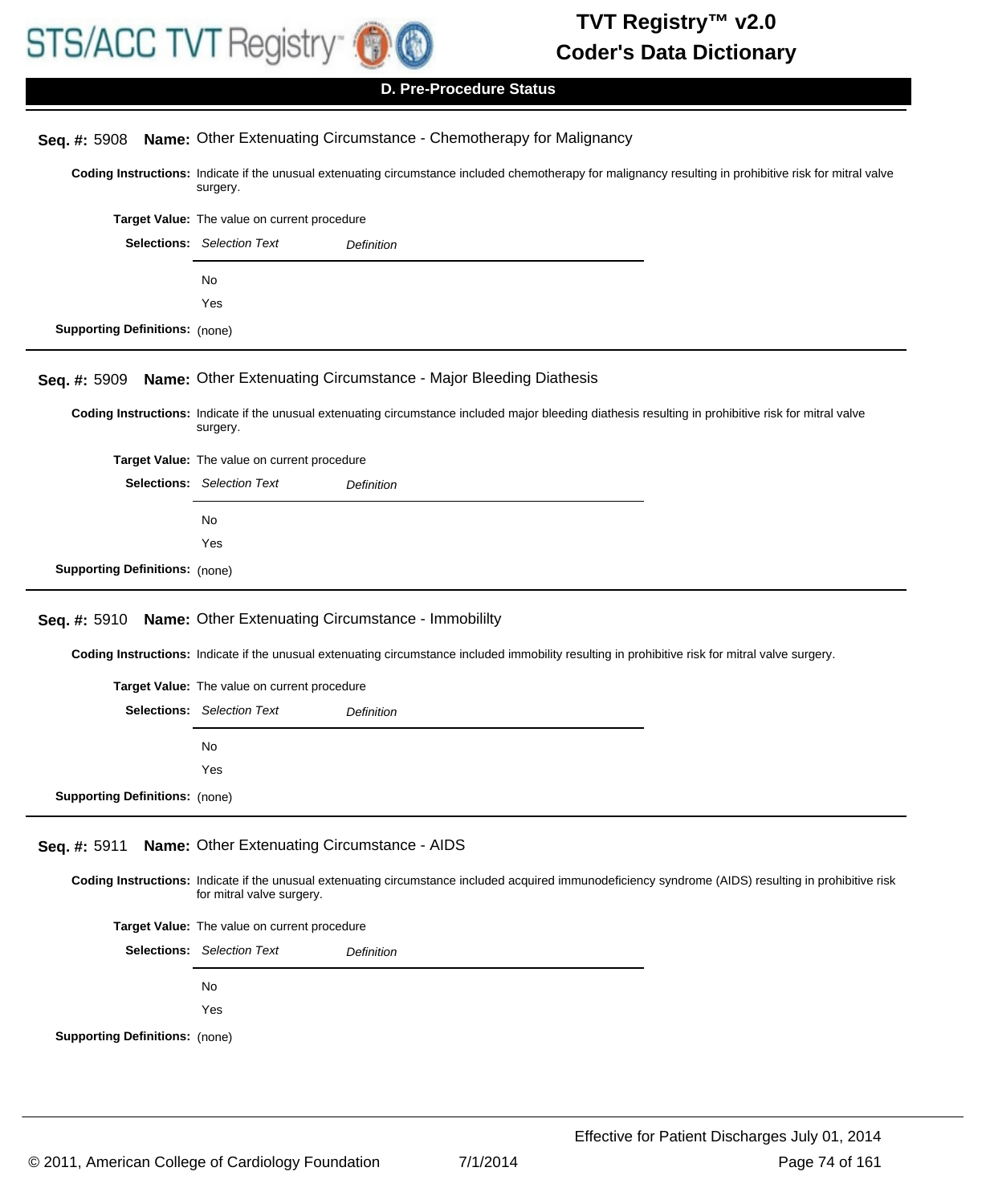

**D. Pre-Procedure Status**

| Seq. #: 5912                                                                                                                                           | Name: Other Extenuating Circumstance - Severe Dementia                                                                                                                                                                   |  |  |  |
|--------------------------------------------------------------------------------------------------------------------------------------------------------|--------------------------------------------------------------------------------------------------------------------------------------------------------------------------------------------------------------------------|--|--|--|
| Coding Instructions: Indicate if the unusual extenuating circumstance included severe dementia resulting in prohibitive risk for mitral valve surgery. |                                                                                                                                                                                                                          |  |  |  |
|                                                                                                                                                        | Target Value: The value on current procedure                                                                                                                                                                             |  |  |  |
|                                                                                                                                                        | <b>Selections:</b> Selection Text<br>Definition                                                                                                                                                                          |  |  |  |
|                                                                                                                                                        | No                                                                                                                                                                                                                       |  |  |  |
|                                                                                                                                                        | Yes                                                                                                                                                                                                                      |  |  |  |
| <b>Supporting Definitions:</b> (none)                                                                                                                  |                                                                                                                                                                                                                          |  |  |  |
|                                                                                                                                                        |                                                                                                                                                                                                                          |  |  |  |
| Seq. #: 5913                                                                                                                                           | Name: Other Extenuating Circumstance - High Risk of Aspiration                                                                                                                                                           |  |  |  |
|                                                                                                                                                        | Coding Instructions: Indicate if the unusual extenuating circumstance included that the patient is at high risk for aspiration resulting in prohibitive risk for<br>mitral valve surgery.                                |  |  |  |
|                                                                                                                                                        | Target Value: The value on current procedure                                                                                                                                                                             |  |  |  |
|                                                                                                                                                        | <b>Selections:</b> Selection Text<br>Definition                                                                                                                                                                          |  |  |  |
|                                                                                                                                                        | No.                                                                                                                                                                                                                      |  |  |  |
|                                                                                                                                                        | Yes                                                                                                                                                                                                                      |  |  |  |
| <b>Supporting Definitions: (none)</b>                                                                                                                  |                                                                                                                                                                                                                          |  |  |  |
| Seq. #: 5914                                                                                                                                           | Name: Other Extenuating Circumstance - IMA at High Risk of Injury<br>Coding Instructions: Indicate if the unusual extenuating circumstance includes the patient having an internal mammary artery (IMA) at high risk for |  |  |  |
|                                                                                                                                                        | injury resulting in prohibitive risk for mitral valve surgery.                                                                                                                                                           |  |  |  |
|                                                                                                                                                        | Target Value: The value on current procedure                                                                                                                                                                             |  |  |  |
|                                                                                                                                                        | <b>Selections:</b> Selection Text<br>Definition                                                                                                                                                                          |  |  |  |
|                                                                                                                                                        | No                                                                                                                                                                                                                       |  |  |  |
|                                                                                                                                                        | Yes                                                                                                                                                                                                                      |  |  |  |
| <b>Supporting Definitions: (none)</b>                                                                                                                  |                                                                                                                                                                                                                          |  |  |  |
| Seq. #: 5915                                                                                                                                           | Name: Other Extenuating Circumstance - Other                                                                                                                                                                             |  |  |  |
|                                                                                                                                                        | Coding Instructions: Indicate if the unusual extenuating circumstance includes a reason, not otherwise specified resulting in prohibitive risk for mitral<br>valve surgery.                                              |  |  |  |
|                                                                                                                                                        | Target Value: The value on current procedure                                                                                                                                                                             |  |  |  |
|                                                                                                                                                        | <b>Selections:</b> Selection Text<br>Definition                                                                                                                                                                          |  |  |  |
|                                                                                                                                                        | No                                                                                                                                                                                                                       |  |  |  |
|                                                                                                                                                        | Yes                                                                                                                                                                                                                      |  |  |  |
| <b>Supporting Definitions: (none)</b>                                                                                                                  |                                                                                                                                                                                                                          |  |  |  |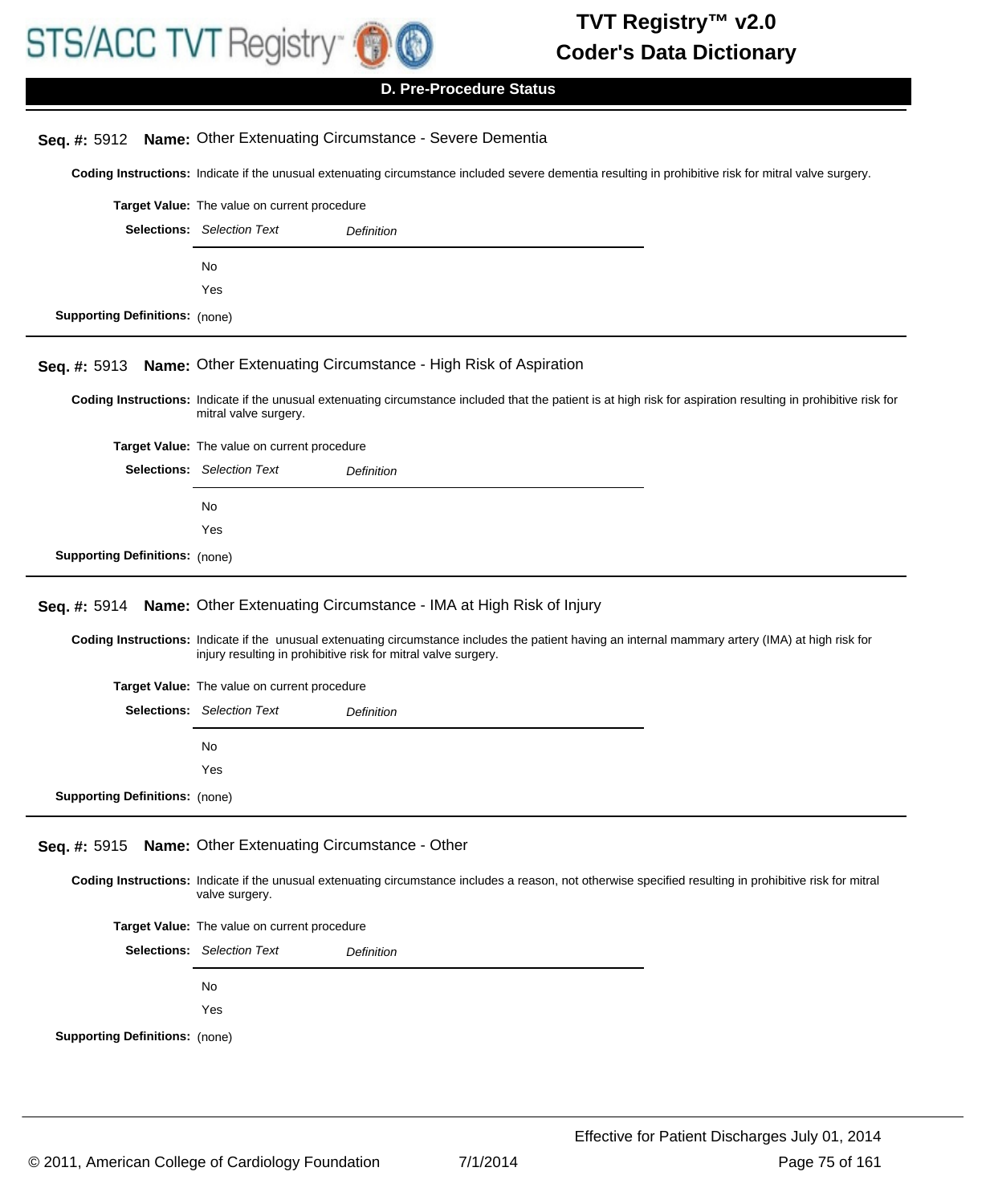

# **Seq. #:** 5916 **Name:** Other - Specify Reason Why Patient is Prohibitive Risk

Coding Instructions: Indicate if the patient is having a leaflet clip for an "other indication of unusual extenuating circumstance which was not otherwise specified" describe the reason why the patient is at prohibitive risk.

**Target Value:** The value on current procedure

**Selections:** (none)

**Supporting Definitions:** (none)

#### **Seq. #:** 26060 **Name:** Procedure Room Arrival Date (Mitral Repair)

**Coding Instructions:** Indicate the date the patient arrived into the procedure room.

**Target Value:** The value on current procedure

**Selections:** (none)

**Supporting Definitions:** (none)

### **Seq. #:** 26061 **Name:** Procedure Room Arrival Time (Mitral Repair)

**Coding Instructions:** Indicate the time the patient arrived into the procedure room.

**Target Value:** The value on current procedure

**Selections:** (none)

**Supporting Definitions:** (none)

#### **Seq. #:** 26070 **Name:** Anesthesia Induction Time

**Coding Instructions:** Indicate the time of anesthesia induction.

**Target Value:** The value on current procedure

**Selections:** (none)

**Supporting Definitions:** (none)

#### **Seq. #:** 26071 **Name:** Anesthesia Discontinuation Time

**Coding Instructions:** Indicate the time of anesthesia discontinuation.

**Target Value:** The value on current procedure

**Selections:** (none)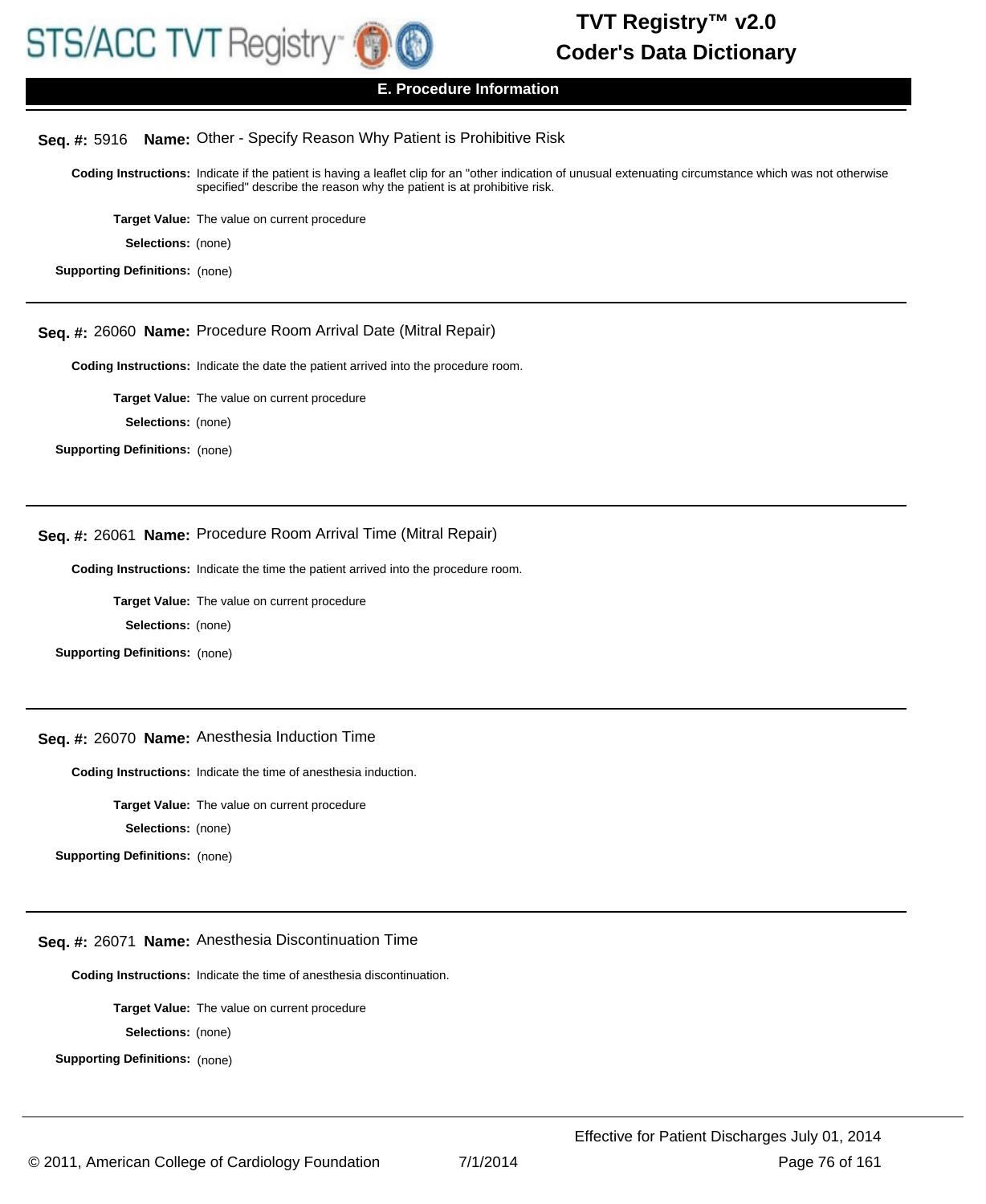

#### **E. Procedure Information**

#### **Seq. #:** 26075 **Name:** Procedure Access (Or TEE) Start Time

**Coding Instructions:** Indicate the time of intravascular catheter or transesophageal echocardiogram (TEE) probe insertion (whichever is first)

**Target Value:** The value on current procedure

**Selections:** (none)

**Supporting Definitions:** (none)

### **Seq. #:** 26076 **Name:** Procedure Access (Or TEE) Stop Time

**Coding Instructions:** Indicate the time the last catheter, or transesophageal echocardiogram probe was removed (whichever was last).

**Target Value:** The value on current procedure

**Selections:** (none)

**Supporting Definitions:** (none)

# **Seq. #:** 26080 **Name:** Transseptal Access Start Time

**Coding Instructions:** Indicate the time the septum was accessed.

**Target Value:** The value on current procedure

**Selections:** (none)

**Supporting Definitions:** (none)

#### **Seq. #:** 26081 **Name:** Septum Crossed Time

**Coding Instructions:** Indicate the time the septum was crossed.

**Target Value:** The value on current procedure

**Selections:** (none)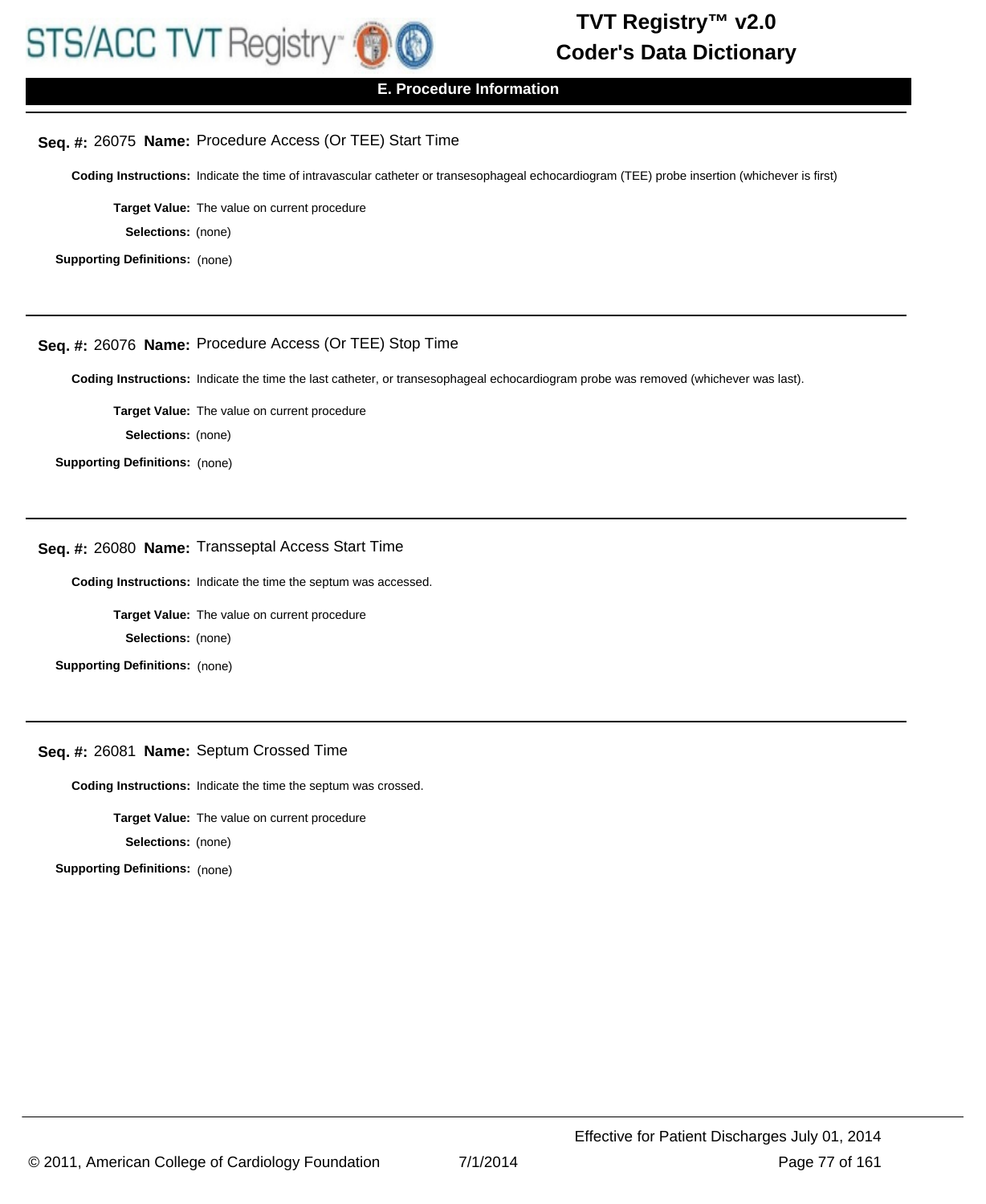

### **E. Procedure Information**

### **Seq. #:** 26086 **Name:** Steerable Guiding Cath in Intra-Atrial Septum Time

**Coding Instructions:** Indicate the time the steerable guiding catheter was in the intra-atrial septum.

**Target Value:** The value on current procedure

**Selections:** (none)

**Supporting Definitions:** (none)

#### **Seq. #:** 26091 **Name:** Delivery System Retracted Time

**Coding Instructions:** Indicate the time the last delivery system was retracted into the steerable guiding catheter.

**Target Value:** The value on current procedure

**Selections:** (none)

**Supporting Definitions:** (none)

### **Seq. #:** 26096 **Name:** Steerable Guiding Cath Device Removal (From Femoral Vein)

**Coding Instructions:** Indicate the time the steerable guiding catheter was retracted from the femoral vein.

**Target Value:** The value on current procedure

**Selections:** (none)

**Supporting Definitions:** (none)

#### **Seq. #:** 26105 **Name:** Conversion to Open Heart Surgery (Mitral Repair)

**Coding Instructions:** Indicate if conversion to open heart surgical access was required.

**Target Value:** Any occurrence on current procedure

|                                       | <b>Selections:</b> Selection Text | <b>Definition</b> |
|---------------------------------------|-----------------------------------|-------------------|
|                                       | No.                               |                   |
|                                       | Yes                               |                   |
| <b>Supporting Definitions:</b> (none) |                                   |                   |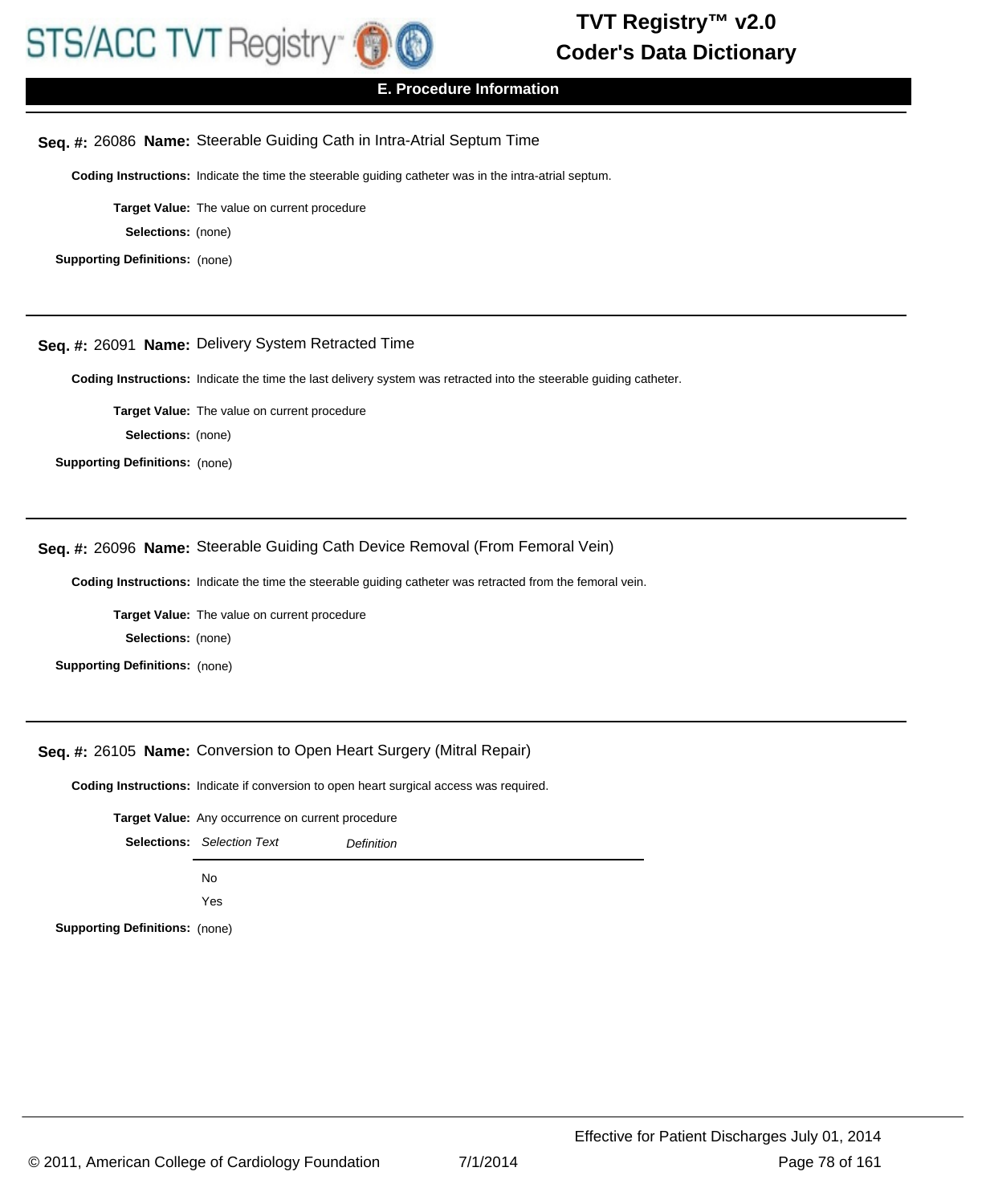

### **E. Procedure Information**

# **Coding Instructions:** Indicate if the patient was placed on a mechanical assist device. **Seq. #:** 26140 **Name:** Mechanical Assist Device (Mitral Repair) **Target Value:** The value between arrival and discharge Selections: Selection Text **Definition** No Yes **Supporting Definitions:** (none) **Coding Instructions:** Indicate when the mechanical assist device was inserted. **Seq. #:** 26141 **Name:** Mechanical Assist Device Timing (Mitral Repair) **Target Value:** The value between arrival and discharge Selections: Selection Text **Definition** Pre-procedure Intraprocedure Postprocedure **Supporting Definitions:** (none) **Coding Instructions:** Indicate the type of mechanical assist device that was inserted. **Seq. #:** 26142 **Name:** Mechanical Assist Device Type (Mitral Repair) **Target Value:** N/A Selections: Selection Text **Definition** IABP Catheter-based assist device **Supporting Definitions:** (none)

#### **Seq. #:** 26180 **Name:** Steerable Guide Model ID

**Coding Instructions:** Indicate the steerable guide cath model ID utilized during the current procedure.

**Target Value:** The value on current procedure

**Selections:** (none)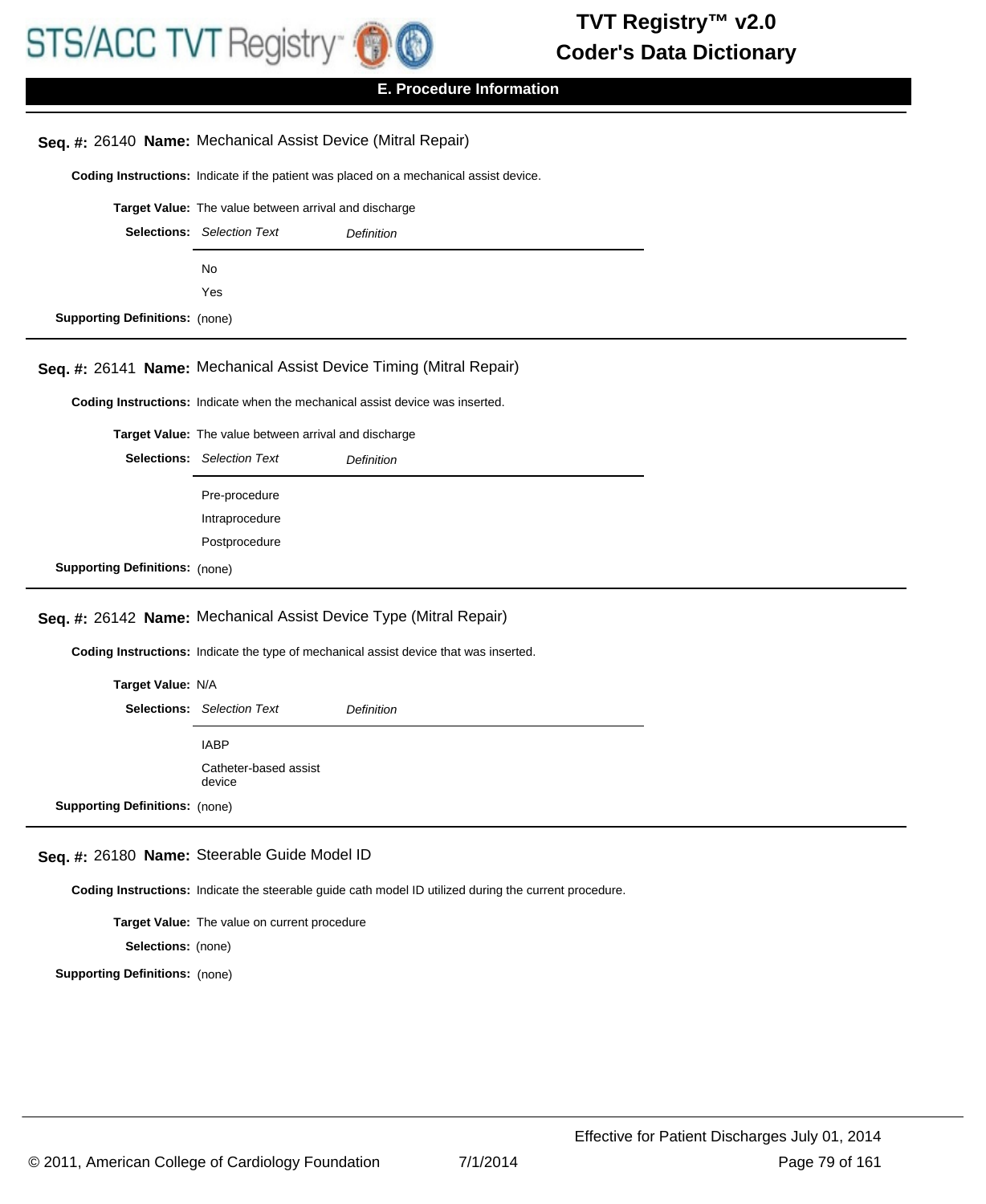

#### **E. Procedure Information**

### **Seq. #:** 26182 **Name:** Steerable Guide Cath Serial Number

**Coding Instructions:** Indicate the manufacturer serial number for the steerable guide used during the procedure.

**Target Value:** The value on the current procedure

**Selections:** (none)

**Supporting Definitions:** (none)

### **Seq. #:** 26240 **Name:** Leaflet Clip Counter (Mitral Repair)

**Coding Instructions:** The leaflet clip counter is used to distinguish between multiple leaflet clips attempted or deployed.

#### **Note(s):**

The software-assigned leaflet clip counter should start at one and be incremented by one for each clip. The leaflet clip counter is reset back to one for each new Leaflet Clip procedure.

The leaflet clip counter is used to distinguish between multiple clips used during a procedure. At least one clip must be specified for each leaflet clip procedure.

#### **Target Value:** N/A

**Selections:** (none)

**Supporting Definitions:** (none)

#### **Seq. #:** 26245 **Name:** Leaflet Clip Model ID (Mitral Repair)

Coding Instructions: Indicate all leaflet clip model IDs utilized during the current procedure.

**Target Value:** The value on current procedure

**Selections:** (none)

**Supporting Definitions:** (none)

#### **Seq. #:** 26250 **Name:** Leaflet Clip Serial Number (Mitral Repair)

**Coding Instructions:** Indicate the leaflet clip delivery system serial number.

**Target Value:** The value on current procedure **Selections:** (none)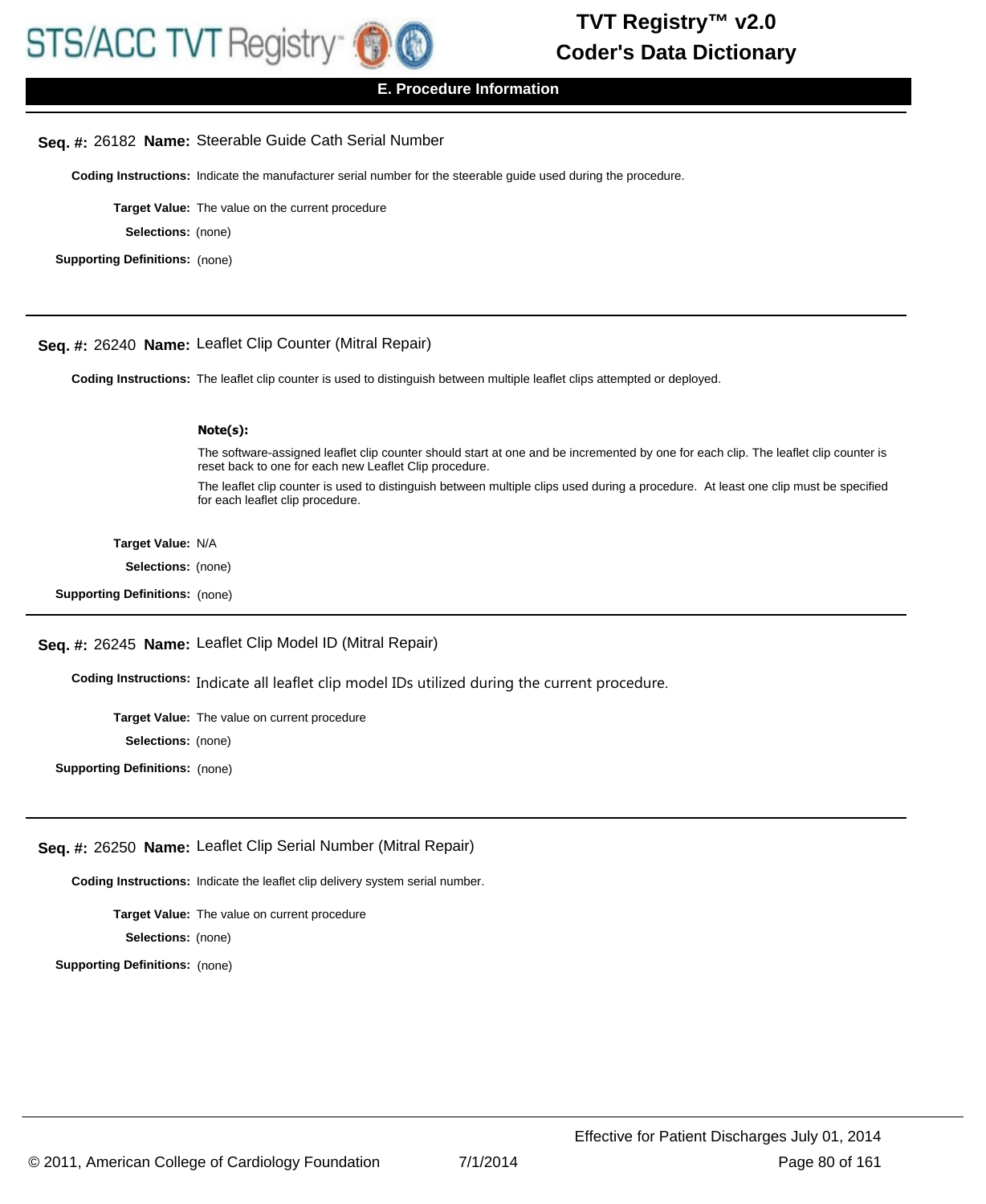### **Seq. #:** 26255 **Name:** Leaflet Clip UDI Direct Identifier (Mitral Repair)

Coding Instructions: [Reserved for Future Use] Indicate the direct identifier portion of the Unique Device Identifier (UDI) associated with the device used during the procedure. This ID is provided by the device manufacturer, and is either a GTIN or HIBBC number.

#### **Note(s):**

The direct identifier portion of the UDI (unique device identifier) is provided by the manufacturer, specified at the unit of use. This is not the package barcode. The value should be mapped from your supply chain or inventory management system into this field. Depending on the device and manufacturer, this number could be between 12 to 25 digits.

- GTIN / GS1 standard: numeric, 12 14 characters
- HIBCC standard: alphanumeric, 25 characters
- ISBT-128: alphanumeric, 25 characters
- If a device was not used, leave blank.
- **Target Value:** The value on current procedure
	- **Selections:** (none)

#### **Supporting Definitions:** UDI:

An identifier that is the main (primary) lookup for a medical device product and meets the requirements to uniquely identify a device through its distribution and use. This value is supplied to the FDA by the manufacturer.

| Http://www.fda.gov/MedicalDevices/DeviceRegulationandGuidance/UniqueDeviceIdentification/default.htm |
|------------------------------------------------------------------------------------------------------|
| Source: FDA.gov                                                                                      |

#### **Seq. #:** 26260 **Name:** Leaflet Clip UDI Lot Number (Mitral Repair)

Coding Instructions: [Reserved for Future Use] Indicate the lot number associated with the device used during the leaflet clip procedure. This lot number is provided by the device manufacturer, and should be available within your supply chain or EHR system. Lot numbers indicate the specific manufacturing source or process.

**Target Value:** The value on current procedure

- **Selections:** (none)
- **Supporting Definitions:** (none)

#### **Seq. #:** 26265 **Name:** Leaflet Clip UDI Expiration Date (Mitral Repair)

Coding Instructions: [Reserved for Future Use] Indicate the expiration date associated with the leaflet clip device used during the procedure. This expiration date is provided by the device manufacturer, and should be available within your supply chain or EHR system.

**Target Value:** The value on current procedure

**Selections:** (none)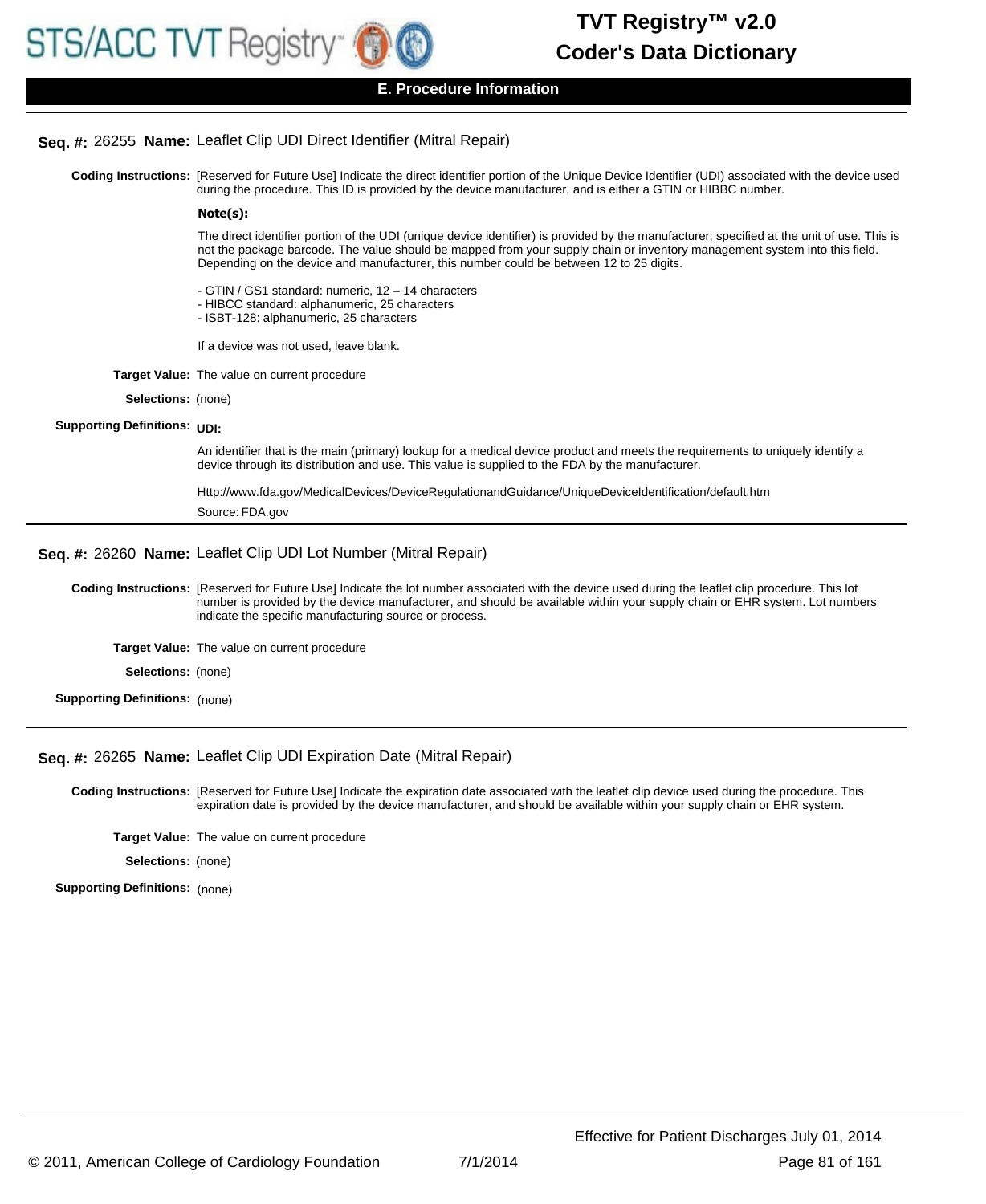# **Seq. #:** 26270 **Name:** Location (Mitral Repair)

**Coding Instructions:** Indicate the location on the mitral valve where the leaflet clip was attached.

|                                       | <b>Target Value:</b> The value on current procedure |                   |
|---------------------------------------|-----------------------------------------------------|-------------------|
|                                       | <b>Selections:</b> Selection Text                   | <b>Definition</b> |
|                                       | A1P1                                                |                   |
|                                       | A2P2                                                |                   |
|                                       | A3P3                                                |                   |
| <b>Supporting Definitions: (none)</b> |                                                     |                   |

# **Seq. #:** 26275 **Name:** Leaflet Clip Deployed (Mitral Repair)

**Coding Instructions:** Indicate if the leaflet clip was deployed.

**Target Value:** The value on current procedure

|                                       | <b>Selections:</b> Selection Text | <b>Definition</b> |
|---------------------------------------|-----------------------------------|-------------------|
|                                       | No.                               |                   |
|                                       | Yes                               |                   |
| <b>Supporting Definitions: (none)</b> |                                   |                   |

# **Seq. #:** 26280 **Name:** Leaflet Clip Reason Not Deployed (Mitral Repair)

**Coding Instructions:** Indicate the reason why the leaflet clip was not deployed.

|                                       | Target Value: The value on current procedure |            |
|---------------------------------------|----------------------------------------------|------------|
|                                       | <b>Selections:</b> Selection Text            | Definition |
|                                       | Inability to grasp<br>leaflets               |            |
|                                       | Inability to reduce<br>mitral regurgitation  |            |
|                                       | Mitral stenosis                              |            |
|                                       | Mitral valve injury                          |            |
|                                       | Device malfunction                           |            |
|                                       | Adverse event                                |            |
|                                       | Other                                        |            |
| <b>Supporting Definitions:</b> (none) |                                              |            |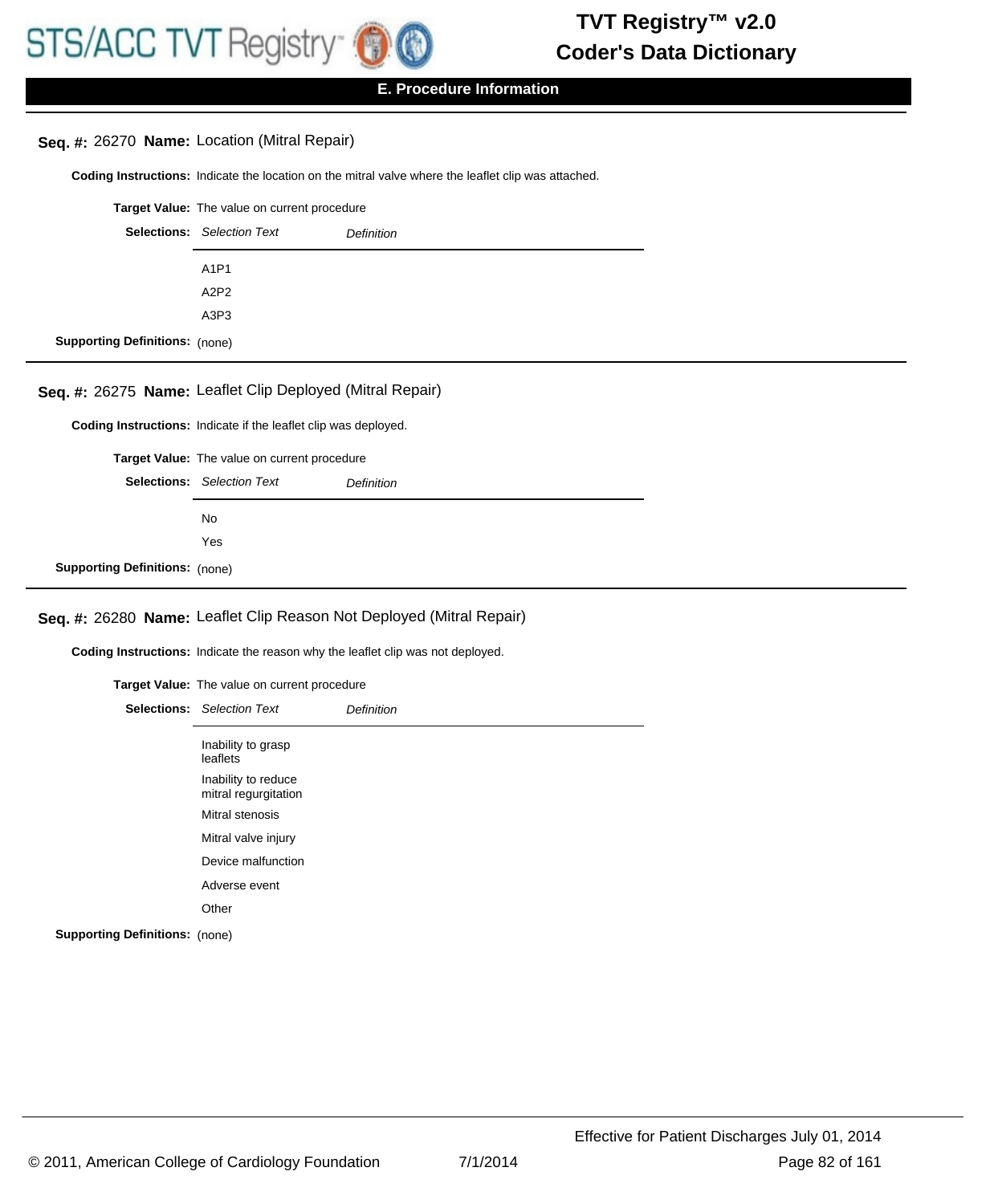# **Seq. #:** 26285 **Name:** Post-Implant Mitral Regurgitation (Mitral Repair)

**Coding Instructions:** Indicate the severity of mitral valve regurgitation.

**Target Value:** The value on current procedure

|                                       | <b>Selections:</b> Selection Text | <b>Definition</b>  |
|---------------------------------------|-----------------------------------|--------------------|
|                                       | None                              |                    |
|                                       | Trace/Trivial                     |                    |
|                                       | Mild                              | 1+/Mild            |
|                                       | Moderate                          | 2+/Moderate        |
|                                       | Moderate-severe                   | 3+/Moderate-severe |
|                                       | Severe                            | 4+/Severe          |
| <b>Supporting Definitions: (none)</b> |                                   |                    |

# **Seq. #:** 26290 **Name:** Post-Implant MV Mean Gradient (Mitral Repair)

**Coding Instructions:** Indicate the mitral valve mean gradient, in mm Hg.

**Target Value:** The value on current procedure

**Selections:** (none)

**Supporting Definitions:** (none)

#### **Seq. #:** 26325 **Name:** Auxiliary 9

**Coding Instructions:** Reserved for future use.

**Target Value:** N/A

**Selections:** (none)

**Supporting Definitions:** (none)

# **Seq. #:** 26330 **Name:** Auxiliary 10

**Coding Instructions:** Reserved for future use.

**Target Value:** N/A

**Selections:** (none)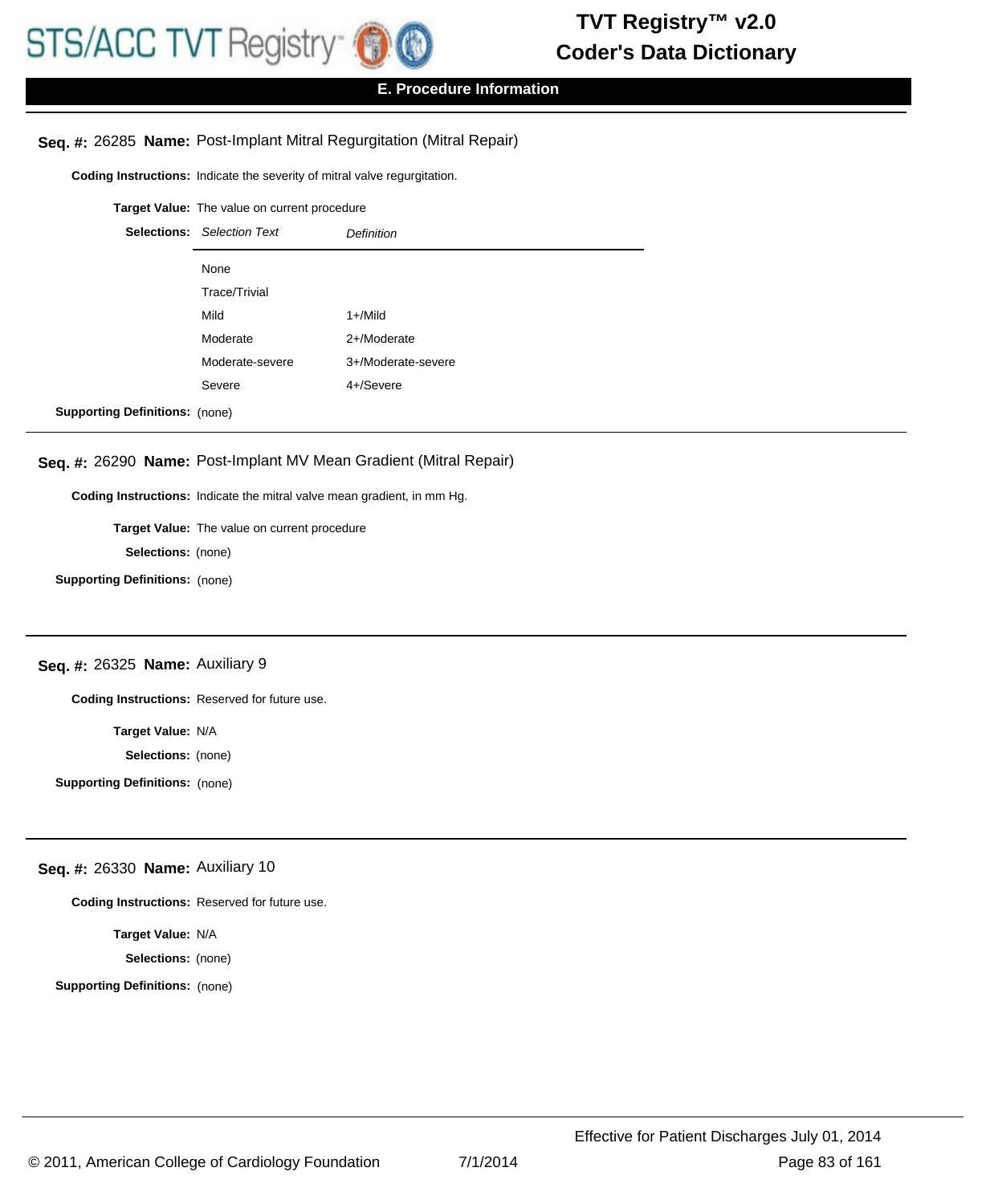

# **E. Procedure Information**

### **Seq. #:** 29115 **Name:** Mitral Replacement - Operator Reason for Procedure

**Coding Instructions:** Indicate the operator's reason for the transcatheter valve replacement procedure.

#### **Note(s):**

If choosing between multiple reasons, choose the "most important" or "highest significant" reason or factor.

**Target Value:** The value on current procedure

|                                       | <b>Selections:</b> Selection Text | Definition                                                                                                                                                                |
|---------------------------------------|-----------------------------------|---------------------------------------------------------------------------------------------------------------------------------------------------------------------------|
|                                       | Low Risk                          | Low risk includes patients with a predicted <4% risk<br>of 30 day mortality based on the risk model<br>developed by the Society of Thoracic Surgeons.                     |
|                                       | Intermediate Risk                 | Intermediate risk includes patients with a predicted<br>4%-7% risk of 30 day mortality based on the risk<br>model developed by the Society of Thoracic<br>Surgeons.       |
|                                       | High Risk                         | High risk includes a predicted >=8% risk of mortality<br>within 30 days after the procedure based on the risk<br>model developed by the Society for Thoracic<br>Surgeons. |
|                                       | Inoperable/Extreme<br><b>Risk</b> | Inoperable/extreme risk includes technically<br>inoperable, co-morbid and debilitated pts.                                                                                |
| <b>Supporting Definitions:</b> (none) |                                   |                                                                                                                                                                           |

#### **Seq. #:** 29120 **Name:** Mitral Replacement - Procedure Aborted

**Coding Instructions:** Indicate whether the current case was canceled or aborted after patient entered the procedure location.

**Target Value:** The value on current procedure Selections: Selection Text **Definition** No Yes **Supporting Definitions:** (none)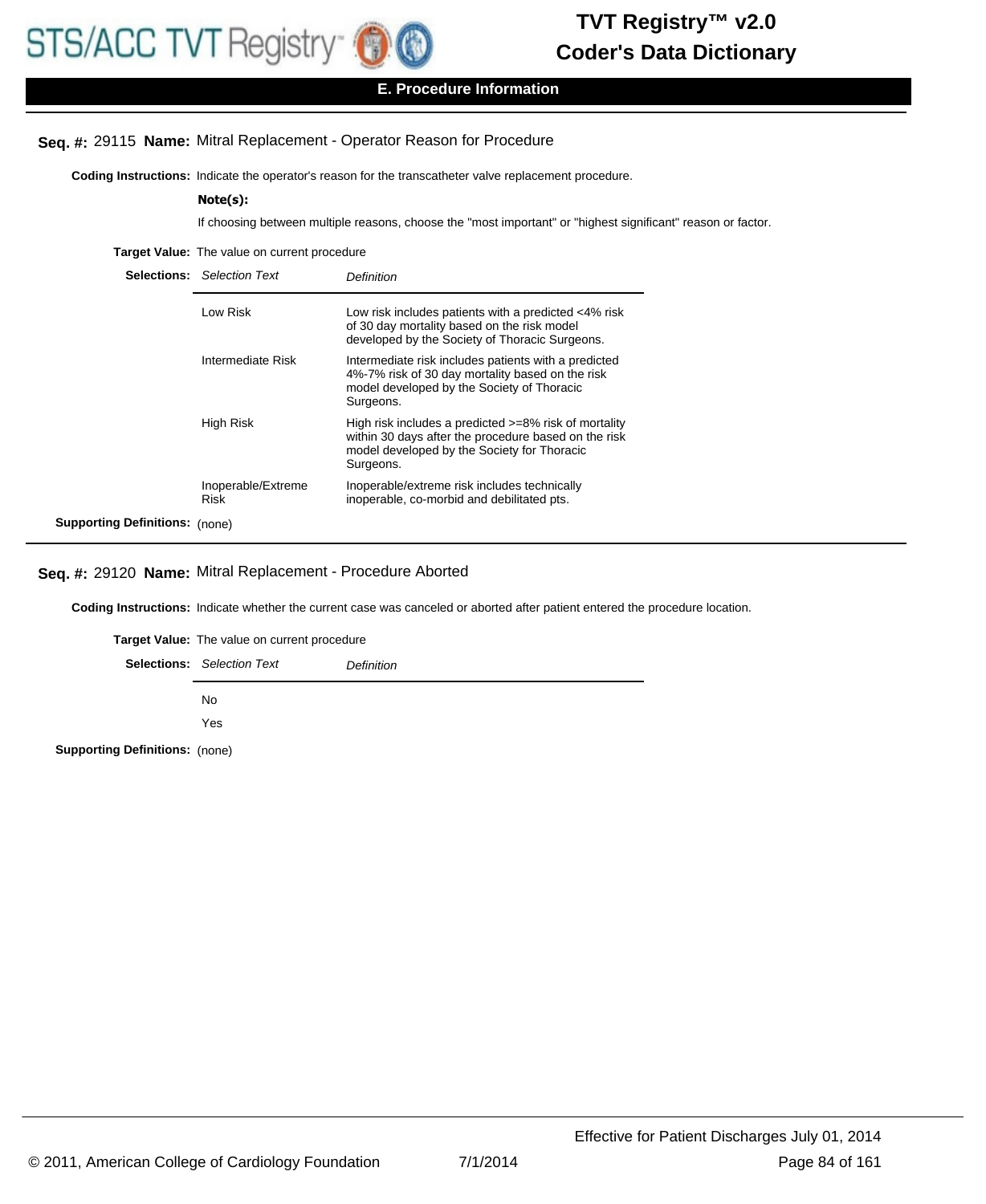

### **E. Procedure Information**

#### **Seq. #:** 29125 **Name:** Mitral Replacement - Procedure Aborted Reason

**Coding Instructions:** Indicate the reason why the current aortic procedure was canceled or aborted.

**Target Value:** The value on current procedure Selections: Selection Text **Definition** Navigation issue after successful access **Other** Access related issue New clinical findings Device or delivery system malfunction Patient status/complication of procedure Consent issue System issue Transseptal access related **Supporting Definitions:** (none)

#### **Seq. #:** 29127 **Name:** Mitral Replacement - Procedure Aborted Action

**Coding Instructions:** Indicate the reason or action take as a result of the aborted aortic procedure.

**Target Value:** The value on the current procedure Selections: Selection Text **Definition** Balloon Valvuloplasty Rescheduled transcatheter procedure Conversion to open heart surgery Converted to medical therapy Converted to clinical trial Open heart surgery scheduled **Other**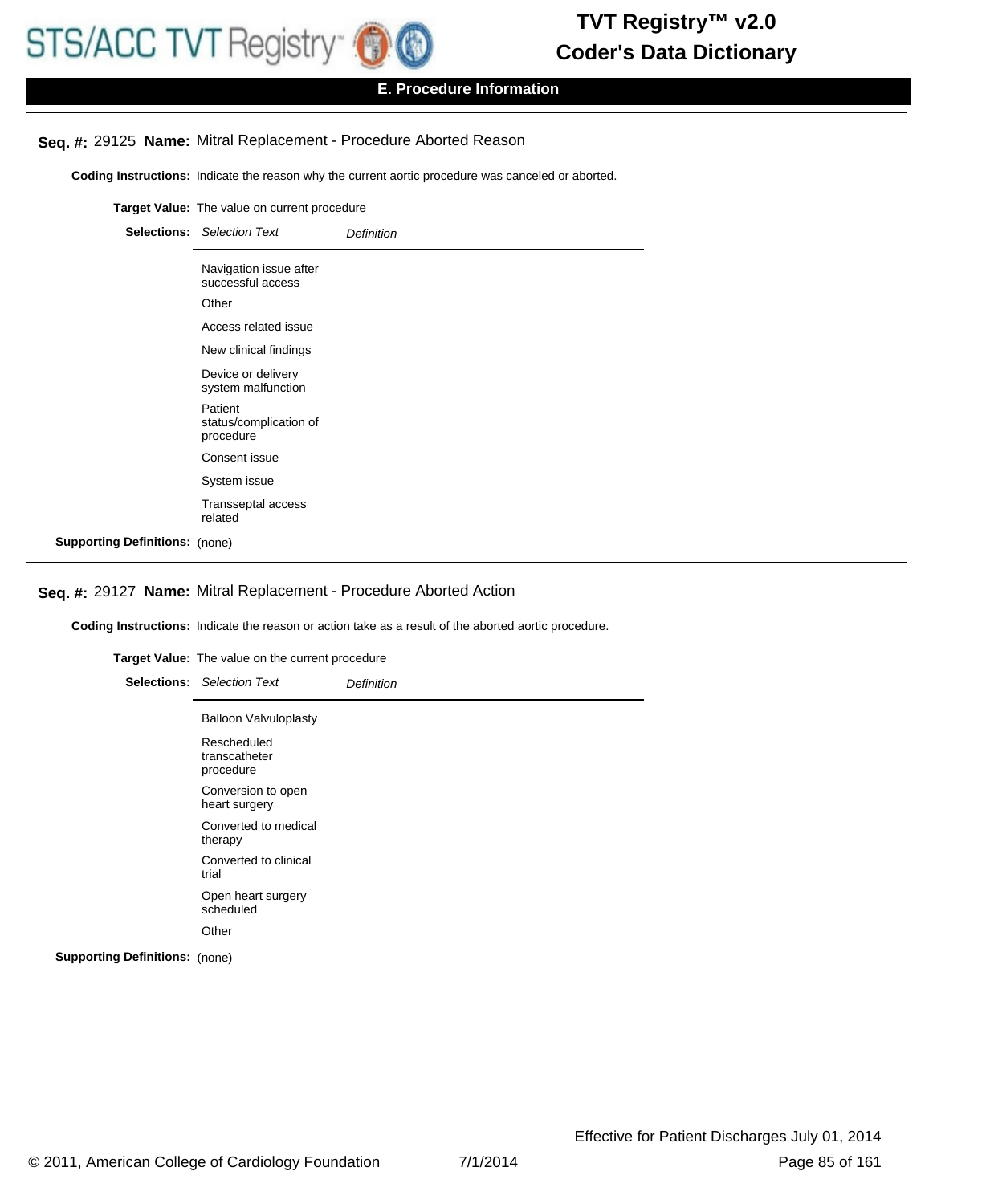# **Seq. #:** 29130 **Name:** Mitral Replacement - Conversion to Open Heart Surgery

**Coding Instructions:** Indicate if conversion to open heart surgical access was required.

| Note(s):                                                                                                                                                                                        |  |  |  |
|-------------------------------------------------------------------------------------------------------------------------------------------------------------------------------------------------|--|--|--|
| Open heart surgical access is the creation of an incision to open the chest and provide direct access to the heart. It may or may<br>not involve placing the patient on cardiopulmonary bypass. |  |  |  |
| Target Value: Any occurrence on current procedure                                                                                                                                               |  |  |  |
| <b>Selections:</b> Selection Text<br>Definition                                                                                                                                                 |  |  |  |
| No.                                                                                                                                                                                             |  |  |  |
| Yes                                                                                                                                                                                             |  |  |  |

**Supporting Definitions:** (none)

# **Seq. #:** 29135 **Name:** Mitral Replacement - Conversion to Open Heart Surgery Reason

**Coding Instructions:** Indicate the reason for conversion to open heart surgical access (mitral procedures).

|                                       | Target Value: The value on current procedure |            |
|---------------------------------------|----------------------------------------------|------------|
|                                       | <b>Selections:</b> Selection Text            | Definition |
|                                       | Access related<br>problem/injury             |            |
|                                       | Inability to position<br>device              |            |
|                                       | Valve injury                                 |            |
|                                       | Device embolization                          |            |
| Tamponade/bleeding<br>in the heart    |                                              |            |
|                                       | Other                                        |            |
| <b>Supporting Definitions: (none)</b> |                                              |            |

#### **Seq. #:** 29140 **Name:** Mitral Replacement - Mechanical Assist Device

**Coding Instructions:** Indicate if the patient was placed on a mechanical assist device.

|                                                        | <b>Target Value:</b> The value between arrival and discharge |  |
|--------------------------------------------------------|--------------------------------------------------------------|--|
| <b>Selections:</b> Selection Text<br><b>Definition</b> |                                                              |  |
|                                                        | No.                                                          |  |
| Yes                                                    |                                                              |  |
| <b>Supporting Definitions: (none)</b>                  |                                                              |  |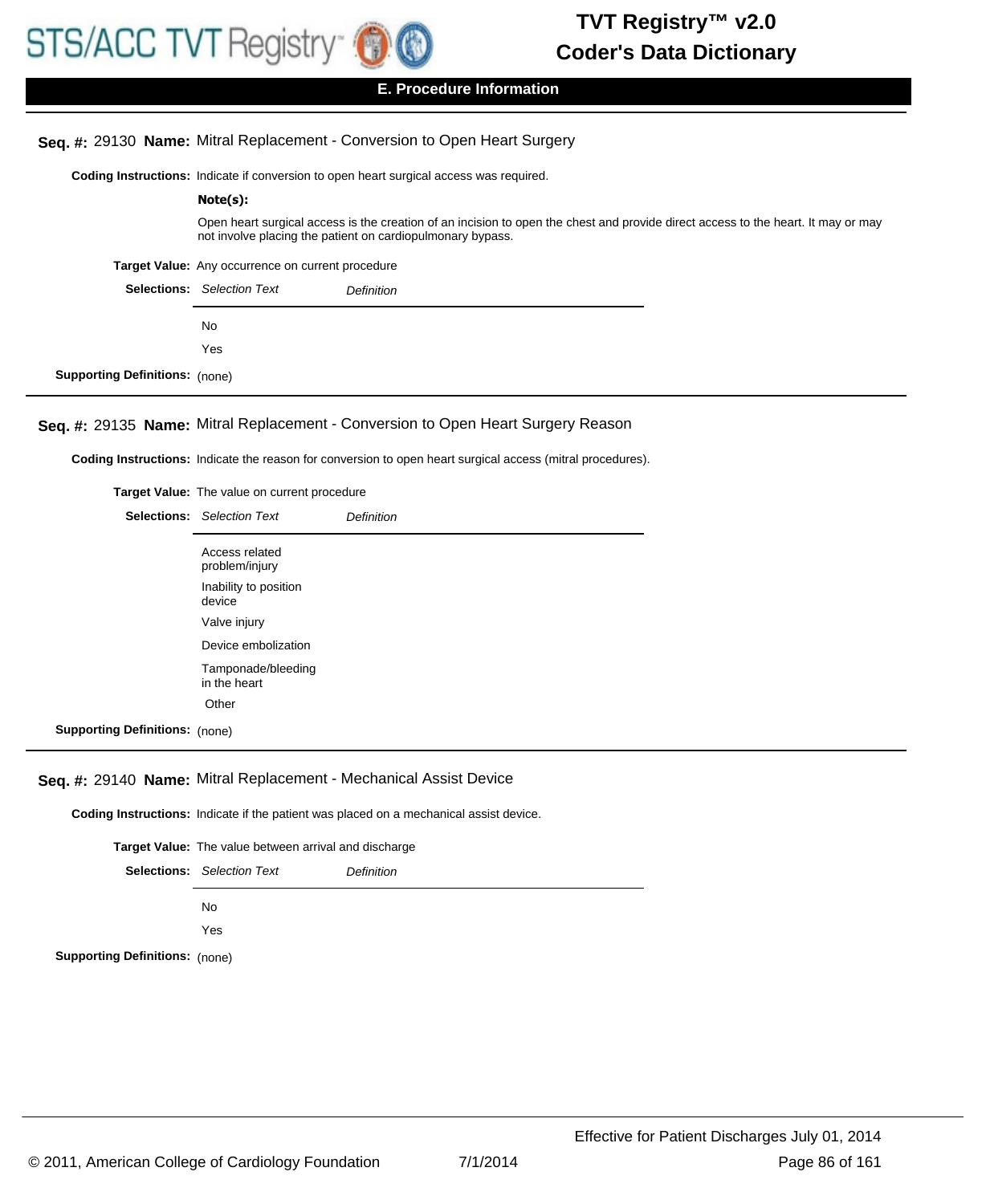

## **E. Procedure Information**

#### **Seq. #:** 29145 **Name:** Mitral Replacement - Mechanical Assist Device Timing

**Coding Instructions:** Indicate when the mechanical assist device was inserted.

**Target Value:** The first value between arrival and discharge

|                                       | <b>Selections:</b> Selection Text | <b>Definition</b> |
|---------------------------------------|-----------------------------------|-------------------|
|                                       | Pre-procedure                     |                   |
|                                       | Intraprocedure                    |                   |
|                                       | Postprocedure                     |                   |
| <b>Supporting Definitions:</b> (none) |                                   |                   |

### **Seq. #:** 29146 **Name:** Mechanical Assist Device Type

**Coding Instructions:** Indicate the type of mechanical assist device that was inserted.

| Target Value: N/A                     |                                   |                   |
|---------------------------------------|-----------------------------------|-------------------|
|                                       | <b>Selections:</b> Selection Text | <b>Definition</b> |
|                                       | <b>IABP</b>                       |                   |
|                                       | Catheter-based assist<br>device   |                   |
| <b>Supporting Definitions: (none)</b> |                                   |                   |

#### **Seq. #:** 29180 **Name:** Mitral Replacement - Procedure Access Site

**Coding Instructions:** Indicate the access site used to perform the mitral procedure.

|                                       | Target Value: The value on current procedure |                   |
|---------------------------------------|----------------------------------------------|-------------------|
|                                       | <b>Selections:</b> Selection Text            | <b>Definition</b> |
|                                       | Transseptal                                  |                   |
|                                       | Transapical                                  |                   |
|                                       | Direct left atrium                           |                   |
|                                       | Femoral artery                               |                   |
|                                       | Other                                        |                   |
| <b>Supporting Definitions: (none)</b> |                                              |                   |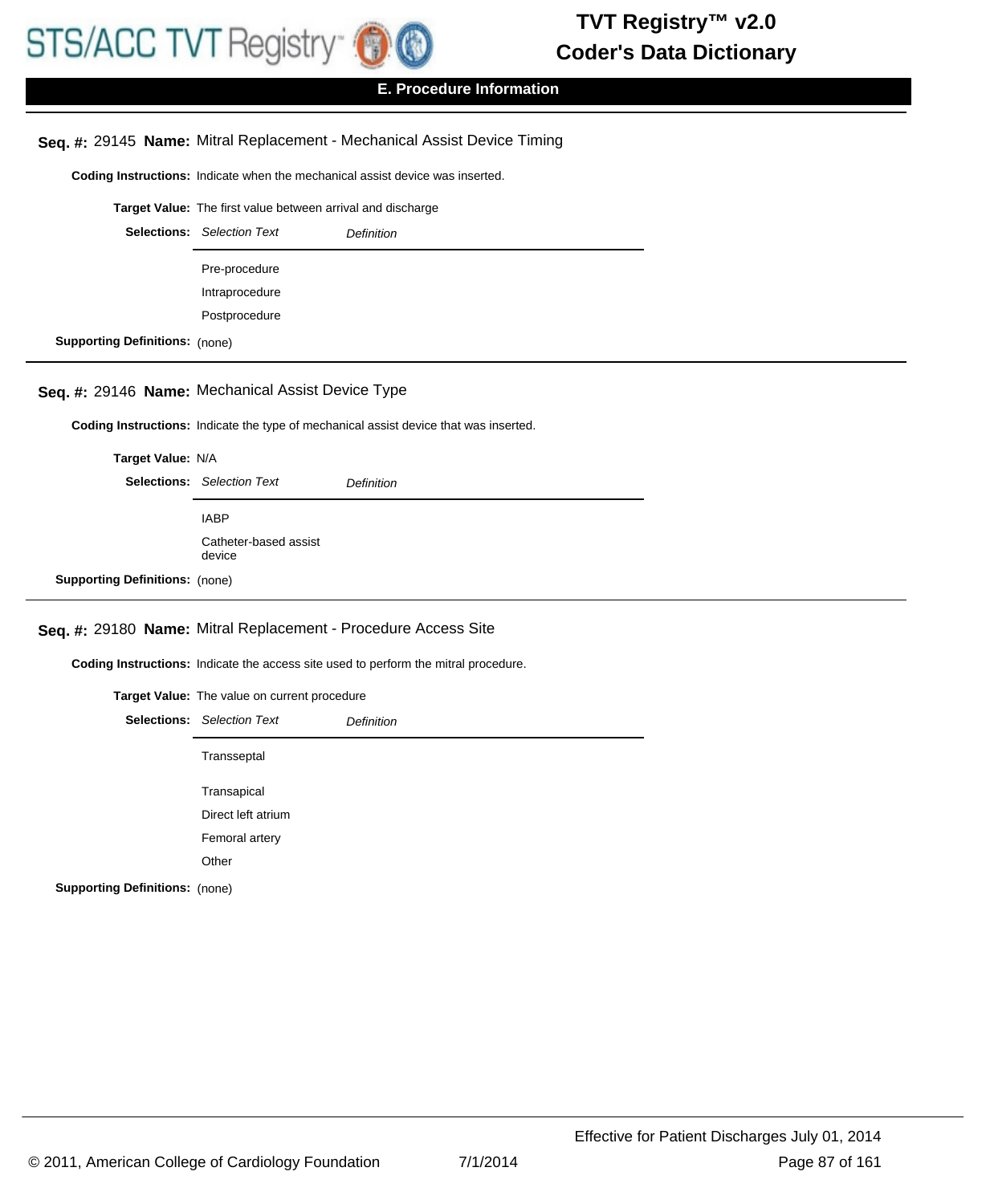

| Seq. #: 29185 Name: Pre-Implant Balloon Inflation Performed  |                                              |                                                                                                                                                 |  |
|--------------------------------------------------------------|----------------------------------------------|-------------------------------------------------------------------------------------------------------------------------------------------------|--|
|                                                              |                                              | Coding Instructions: Indicate if pre-implant balloon inflation was performed.                                                                   |  |
|                                                              | Target Value: The value on current procedure |                                                                                                                                                 |  |
|                                                              | <b>Selections:</b> Selection Text            | <b>Definition</b>                                                                                                                               |  |
|                                                              | No                                           |                                                                                                                                                 |  |
|                                                              | Yes                                          |                                                                                                                                                 |  |
| <b>Supporting Definitions: (none)</b>                        |                                              |                                                                                                                                                 |  |
|                                                              |                                              | Seq. #: 29190 Name: Significant Hemodynamic Deterioration After Inflation                                                                       |  |
|                                                              |                                              | Coding Instructions: Indicate if significant hemodynamic deterioration occurred after inflation.                                                |  |
|                                                              | Target Value: The value on current procedure |                                                                                                                                                 |  |
|                                                              | <b>Selections:</b> Selection Text            | <b>Definition</b>                                                                                                                               |  |
|                                                              | No                                           |                                                                                                                                                 |  |
|                                                              | Yes                                          |                                                                                                                                                 |  |
| <b>Supporting Definitions: (none)</b>                        |                                              |                                                                                                                                                 |  |
| Seq. #: 29195 Name: Post-Implant Balloon Inflation Performed |                                              |                                                                                                                                                 |  |
|                                                              |                                              | Coding Instructions: Indicate if post-implant balloon inflation was performed.                                                                  |  |
|                                                              | Target Value: The value on current procedure |                                                                                                                                                 |  |
|                                                              | <b>Selections:</b> Selection Text            | <b>Definition</b>                                                                                                                               |  |
|                                                              | No                                           |                                                                                                                                                 |  |
|                                                              | Yes                                          |                                                                                                                                                 |  |
| <b>Supporting Definitions: (none)</b>                        |                                              |                                                                                                                                                 |  |
| Seq. #: 29200 Name: MVR - Device Counter                     |                                              |                                                                                                                                                 |  |
|                                                              |                                              | Coding Instructions: This is a software-assigned value. The counter will start at one and be incremented by one for each device or system used. |  |

**Target Value:** N/A

**Selections:** (none)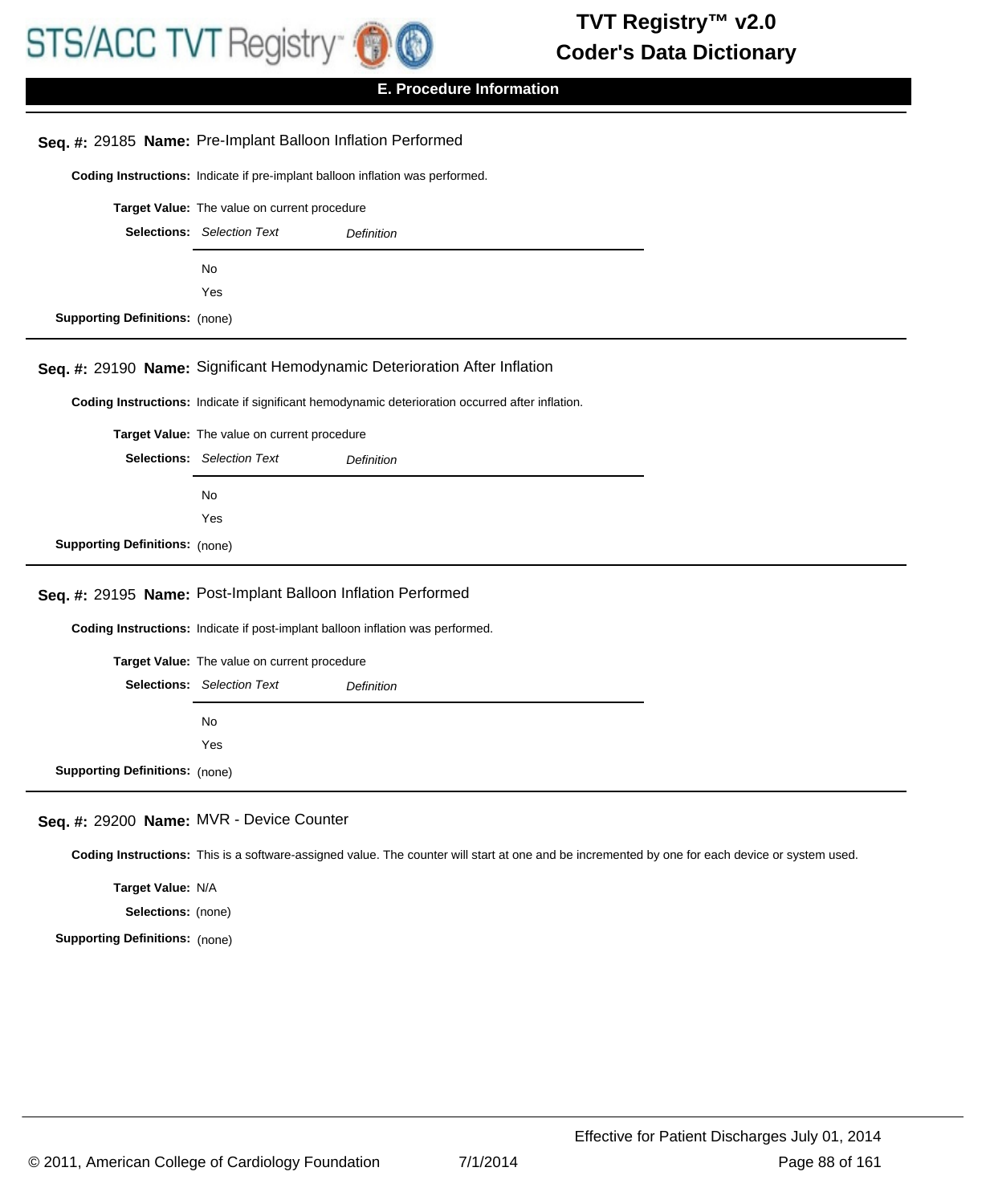

# **Seq. #:** 29201 **Name:** MVR - Device Used

Coding Instructions: Indicate all devices (valves, sheaths and delivery systems) utilized during the current procedure. If the valve, sheath and delivery system were separate components, code the manufacturer, model name and number for the sheath and delivery system as well as the manufacturer, model name and number, and serial number for all valves attempted and deployed during the procedure. Specify the devices in the order they were used. **Note(s):**

If a kit is used, do not code the separate components within the kit. Specify the serial number of the valve used from the kit.

If more than one valve is placed (valve-in-valve) during the procedure, specify all devices and corresponding serial numbers (Seq Num 29205).

**Target Value:** The value on current procedure

**Selections:** (none)

**Supporting Definitions:** (none)

#### **Seq. #:** 29205 **Name:** MVR - Device Serial Number

**Coding Instructions:** Indicate the serial number of all valves attempted or implanted into the patient.

**Target Value:** The value on current procedure

**Selections:** (none)

**Supporting Definitions:** (none)

# **Seq. #:** 29210 **Name:** MVR - Valve Device UDI Direct Identifier

Coding Instructions: [Reserved for Future Use] Indicate the direct identifier portion of the Unique Device Identifier (UDI) associated with the device used during the procedure. This ID is provided by the device manufacturer, and is either a GTIN or HIBBC number.

#### **Note(s):**

The direct identifier portion of the UDI (unique device identifier) is provided by the manufacturer, specified at the unit of use. This is not the package barcode. The value should be mapped from your supply chain or inventory management system into this field. Depending on the device and manufacturer, this number could be between 12 to 25 digits.

- GTIN / GS1 standard: numeric, 12 – 14 characters

- HIBCC standard: alphanumeric, 25 characters
- ISBT-128: alphanumeric, 25 characters

If a device was not used, leave blank.

**Target Value:** The value on current procedure

**Selections:** (none)

#### **Supporting Definitions:** UDI:

An identifier that is the main (primary) lookup for a medical device product and meets the requirements to uniquely identify a device through its distribution and use. This value is supplied to the FDA by the manufacturer.

Http://www.fda.gov/MedicalDevices/DeviceRegulationandGuidance/UniqueDeviceIdentification/default.htm Source: FDA.gov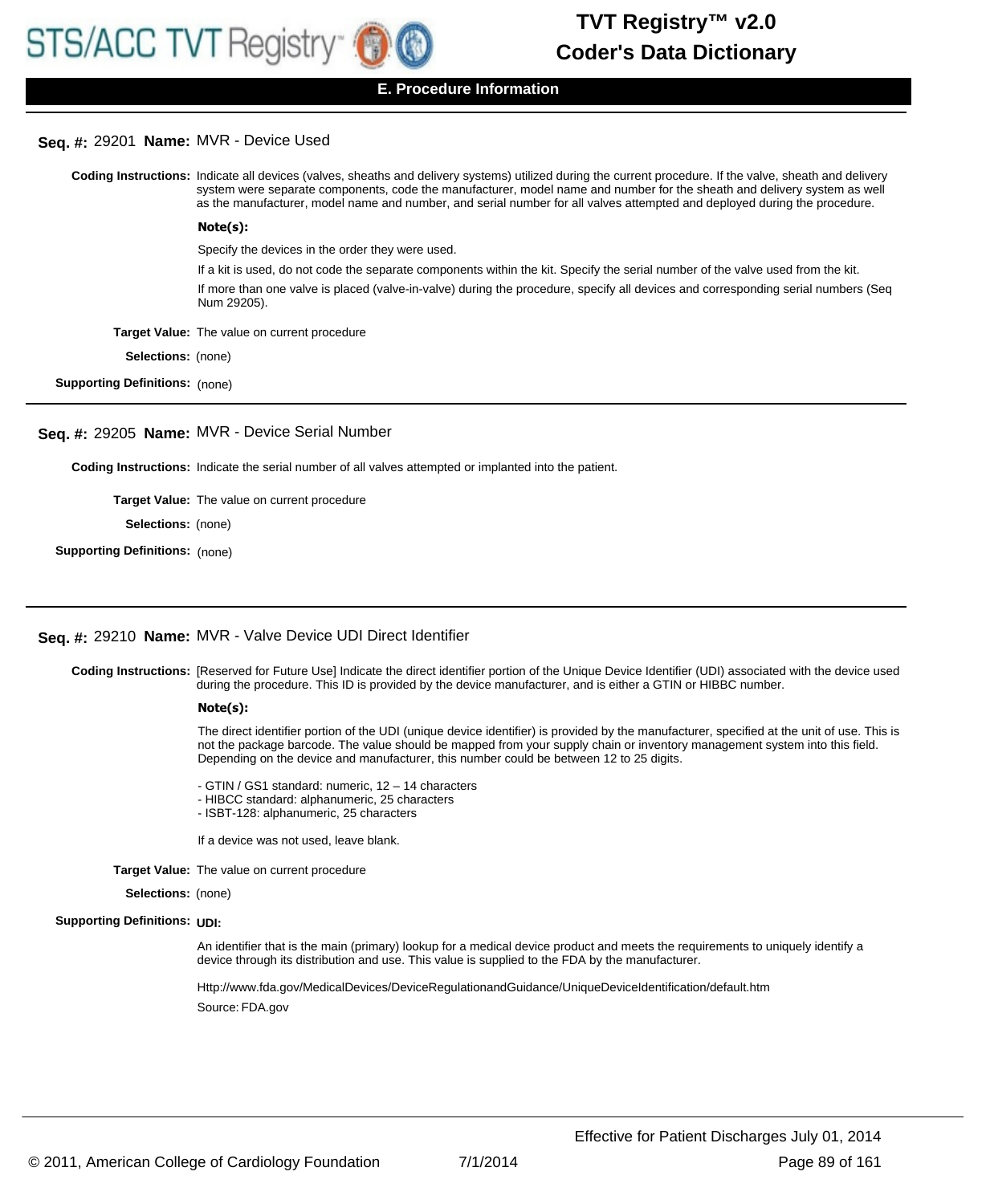

#### **Seq. #:** 29215 **Name:** MVR - Valve Device UDI Lot Number

Coding Instructions: [Reserved for Future Use] Indicate the lot number associated with the device used to close the access site. This lot number is provided by the device manufacturer, and should be available within your supply chain or EHR system. Lot numbers indicate the specific manufacturing source or process.

**Target Value:** The value on current procedure

**Selections:** (none)

```
Supporting Definitions: (none)
```
#### **Seq. #:** 29220 **Name:** MVR - Valve Device UDI Expiration Date

Coding Instructions: [Reserved for Future Use] Indicate the expiration date associated with the device used to close the access site. This expiration date is provided by the device manufacturer, and should be available within your supply chain or EHR system.

**Target Value:** The value on current procedure

**Selections:** (none)

#### **Seq. #:** 29225 **Name:** Mitral Replacement - Device Implanted Successfully

**Coding Instructions:** Indicate if there is correct positioning of a single prosthetic heart valve in the proper anatomical location.

|                                       | Target Value: The value on current procedure |            |
|---------------------------------------|----------------------------------------------|------------|
|                                       | <b>Selections:</b> Selection Text            | Definition |
|                                       | No.                                          |            |
|                                       | Yes                                          |            |
| <b>Supporting Definitions: (none)</b> |                                              |            |

#### **Seq. #:** 29285 **Name:** Mitral Replacement - Post-Implant Mitral Regurgitation

**Coding Instructions:** Indicate the severity of mitral valve regurgitation.

|                                       | Target Value: The value on current procedure |                   |
|---------------------------------------|----------------------------------------------|-------------------|
|                                       | <b>Selections:</b> Selection Text            | <b>Definition</b> |
|                                       | None                                         |                   |
|                                       | Trace/Trivial                                |                   |
|                                       | Mild                                         |                   |
|                                       | Moderate                                     |                   |
|                                       | Moderate-severe                              |                   |
|                                       | Severe                                       |                   |
| <b>Supporting Definitions:</b> (none) |                                              |                   |

**Supporting Definitions:** (none)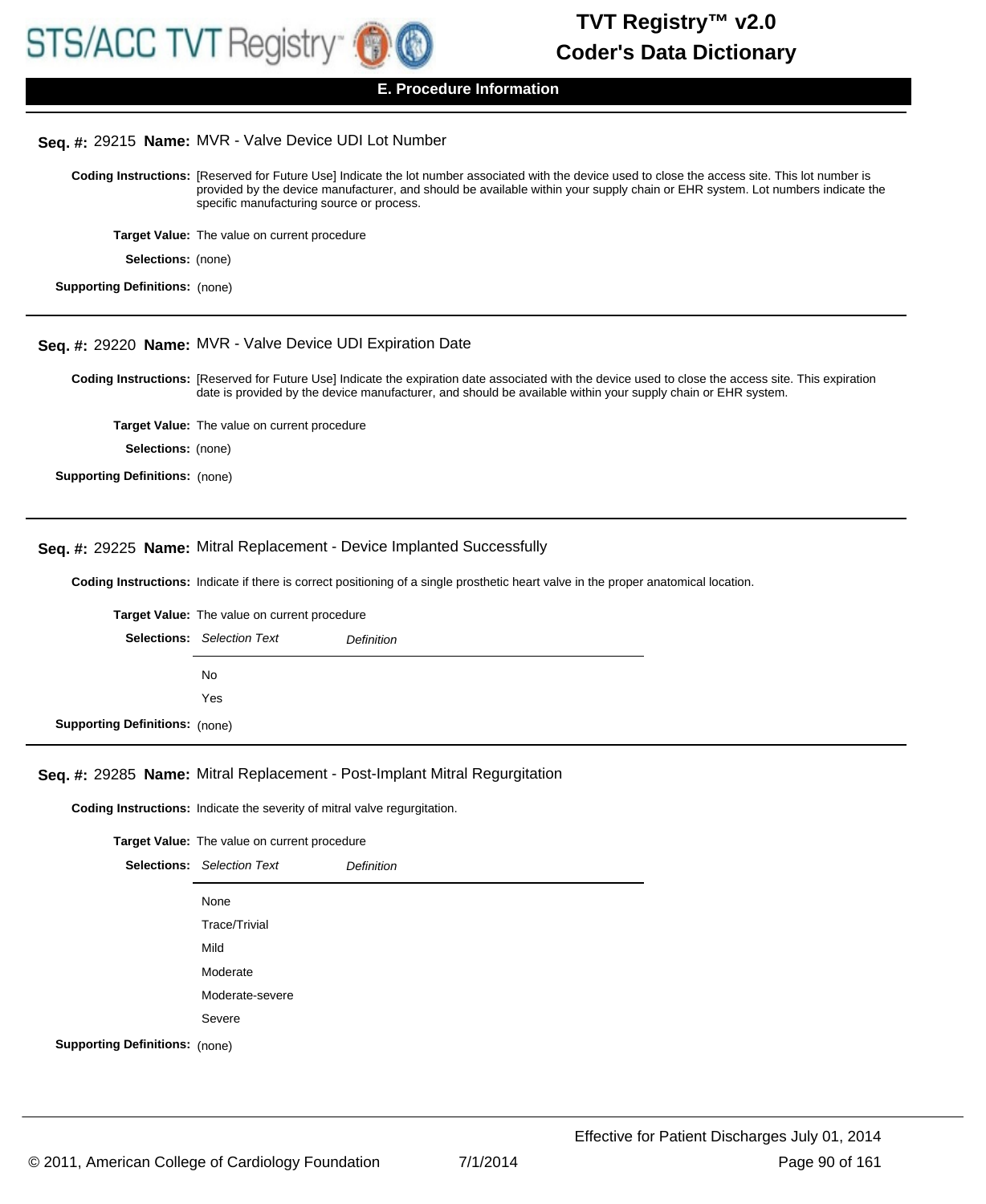

## **E. Procedure Information**

#### **Seq. #:** 29290 **Name:** Mitral Replacement - Post-Implant MV Mean Gradient

**Coding Instructions:** Indicate the mitral valve mean gradient, in mm Hg.

**Target Value:** The value on current procedure

**Selections:** (none)

**Supporting Definitions:** (none)

# **Seq. #:** 29295 **Name:** Mitral Replacement - Contrast Volume

Coding Instructions: Indicate the volume of contrast (ionic and non-ionic) used in milliliters (ml). The volume recorded should be the total volume for the procedure.

**Target Value:** The total between start of the procedure and end of the procedure

**Selections:** (none)

**Supporting Definitions:** (none)

#### **Seq. #:** 29325 **Name:** Auxiliary 11

**Coding Instructions:** Reserved for future use.

**Target Value:** N/A

**Selections:** (none)

**Supporting Definitions:** (none)

### **Seq. #:** 29330 **Name:** Auxiliary 12

**Coding Instructions:** Reserved for future use.

**Target Value:** N/A

**Selections:** (none)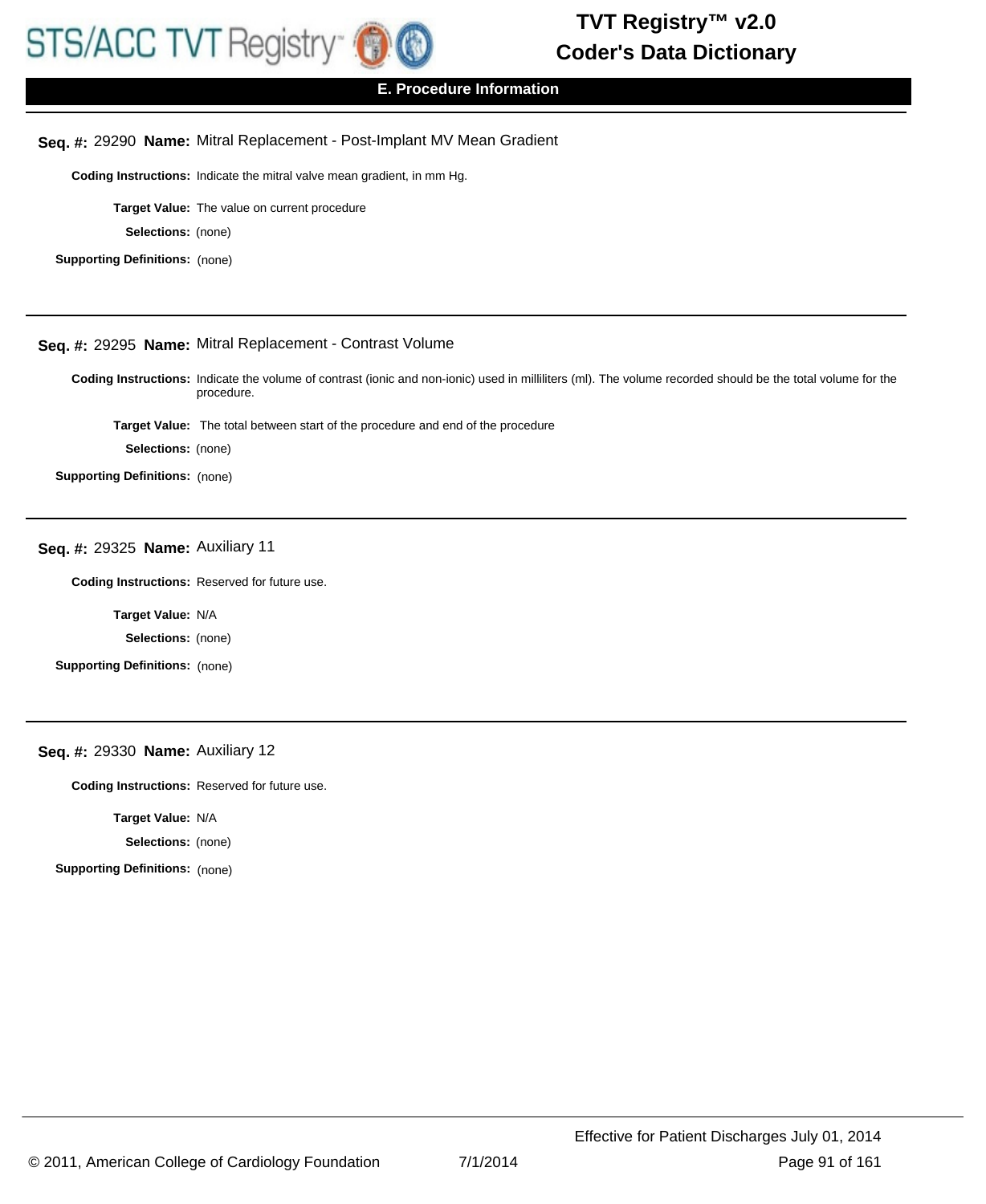#### **Seq. #:** 6000 **Name:** TVT Operator A Last Name

**Coding Instructions:** Indicate the last name of TVT implant operator A.

#### **Note(s):**

At least one operator is required.

**Target Value:** The value on current procedure

**Selections:** (none)

**Supporting Definitions:** (none)

# **Seq. #:** 6005 **Name:** TVT Operator A First Name

**Coding Instructions:** Indicate the first name of TVT implant operator A.

**Target Value:** The value on current procedure

**Selections:** (none)

**Supporting Definitions:** (none)

### **Seq. #:** 6010 **Name:** TVT Operator A Middle Name

**Coding Instructions:** Indicate the middle name of TVT implant operator A.

**Target Value:** The value on current procedure

**Selections:** (none)

**Supporting Definitions:** (none)

#### **Seq. #:** 6015 **Name:** TVT Operator A NPI

**Coding Instructions:** Indicate the National Provider Identifer (NPI) of TVT implant operator A.

**Target Value:** The value on current procedure

**Selections:** (none)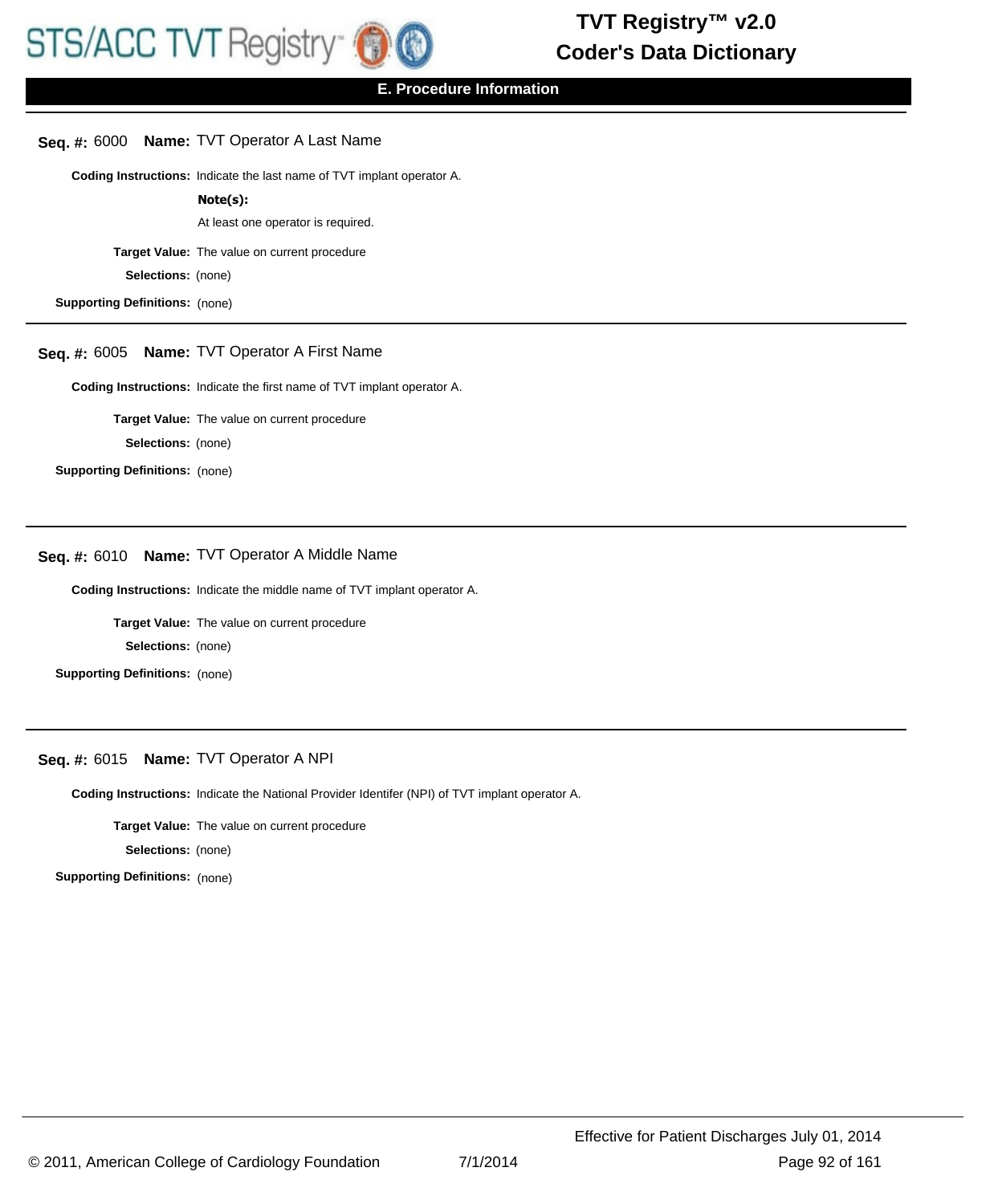

# **Seq. #:** 6020 **Name:** TVT Operator B Last Name

**Coding Instructions:** Indicate the last name of TVT implant operator B.

**Target Value:** The value on current procedure

**Selections:** (none)

**Supporting Definitions:** (none)

# **Seq. #:** 6025 **Name:** TVT Operator B First Name

**Coding Instructions:** Indicate the first name of TVT implant operator B.

**Target Value:** The value on current procedure

**Selections:** (none)

**Supporting Definitions:** (none)

# **Seq. #:** 6030 **Name:** TVT Operator B Middle Name

**Coding Instructions:** Indicate the middle name of TVT implant operator B.

**Target Value:** The value on current procedure

**Selections:** (none)

**Supporting Definitions:** (none)

# **Seq. #:** 6035 **Name:** TVT Operator B NPI

**Coding Instructions:** Indicate the National Provider Idenifier (NPI) of TVT implant operator B.

**Target Value:** The value on current procedure

**Selections:** (none)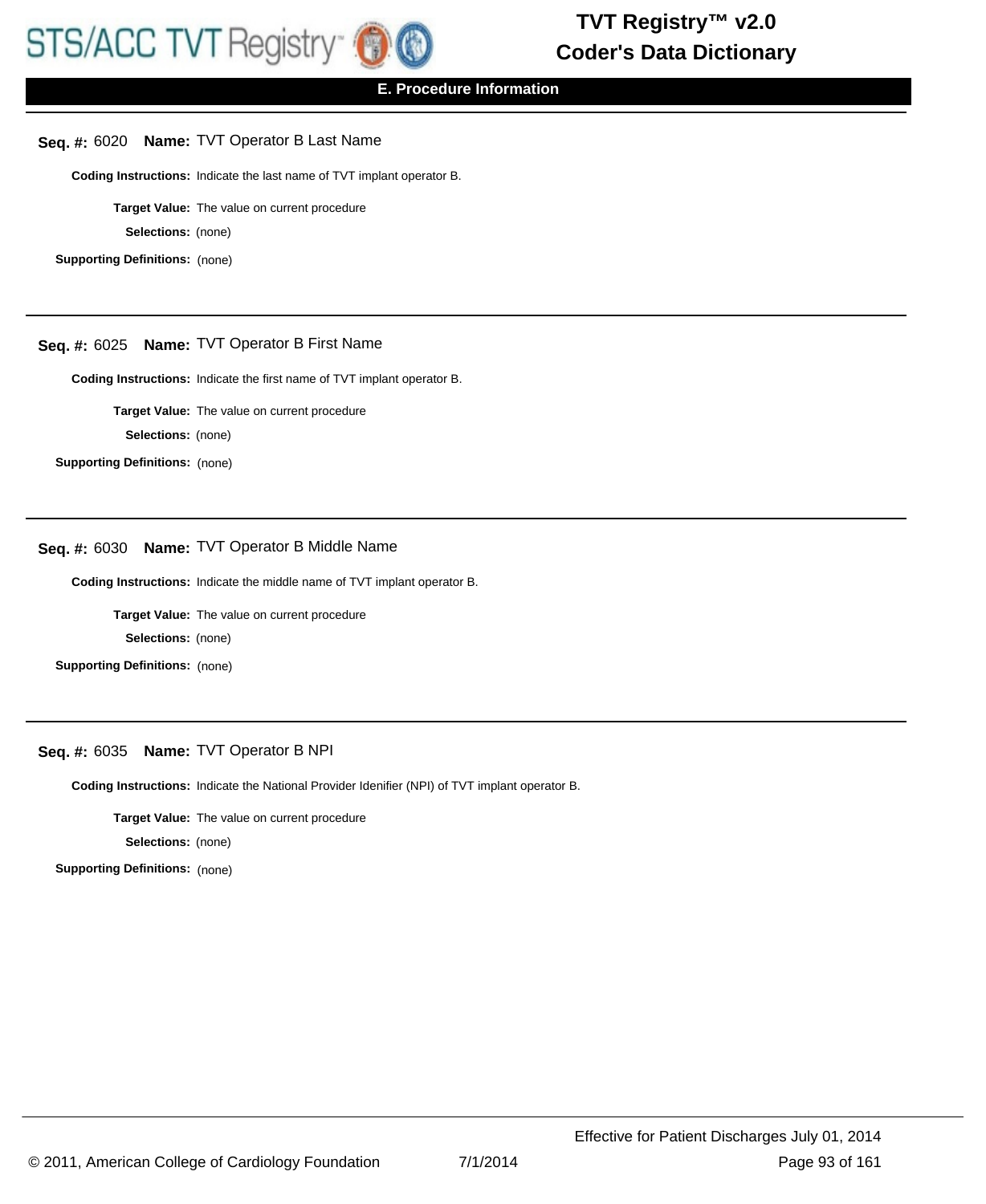# **Seq. #:** 6040 **Name:** Procedure Start Date

**Coding Instructions:** Indicate the date of the procedure. The index procedure is defined as the initial transcatheter valve procedure of the hospitalization.

**Target Value:** The value on current procedure

**Selections:** (none)

**Supporting Definitions:** (none)

#### **Seq. #:** 6041 **Name:** Procedure Start Time

**Coding Instructions:** Indicate the time the procedure started.

**Target Value:** N/A

**Selections:** (none)

#### **Supporting Definitions: Procedure Start Time:**

The time the procedure started is defined as the time at which local anesthetic was first administered for vascular access, or the time of the first attempt at vascular access for the procedure (use whichever is earlier).

Code the skin incision time for transapical approaches (or procedure room/OR entry time if skin incision time is not documented). Code the procedure room/OR entry time as the procedure start time for aborted cases that had no local anesthesia or vascular access.

Source: NCDR

#### **Seq. #:** 6045 **Name:** Procedure Stop Date

**Coding Instructions:** Indicate the date the patient exits the procedure room.

**Target Value:** The last value on current procedure

**Selections:** (none)

**Supporting Definitions:** (none)

#### **Seq. #:** 6046 **Name:** Procedure Stop Time

**Coding Instructions:** Indicate the time the patient exits the procedure room.

#### **Note(s):**

Indicate the time (hours:minutes) using the military 24-hour clock, beginning at midnight (00:00 hours).

**Target Value:** N/A

**Selections:** (none)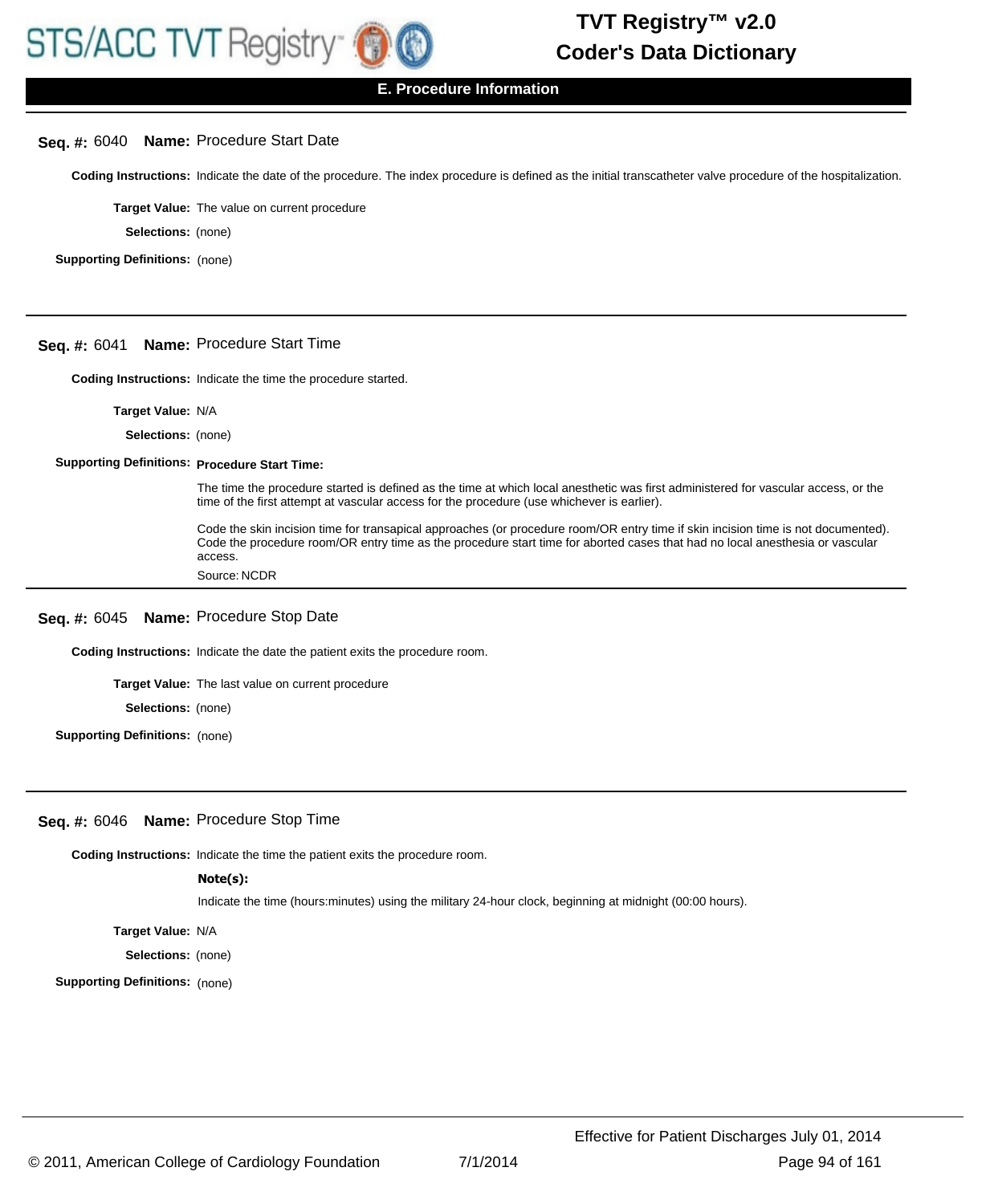# **Seq. #:** 6050 **Name:** Procedure Location

**Coding Instructions:** Indicate the location where the procedure was performed.

|                                       | Target Value: The value on current procedure |                                                                        |
|---------------------------------------|----------------------------------------------|------------------------------------------------------------------------|
|                                       | <b>Selections:</b> Selection Text            | Definition                                                             |
|                                       | Hybrid OR Suite                              | A hybrid room situated in the surgical suite.                          |
|                                       | <b>Hybrid Cath Lab Suite</b>                 | A hybrid procedure room situated in the<br>catheterization laboratory. |
|                                       | Cath Lab                                     |                                                                        |
|                                       | Other                                        |                                                                        |
| <b>Supporting Definitions:</b> (none) |                                              |                                                                        |

#### **Seq. #:** 6055 **Name:** Procedure Status

**Coding Instructions:** Indicate the clinical status of the patient prior to the procedure.

|                                       | <b>Selections:</b> Selection Text | Definition                                                                                                                                                                                                                                                                                                                                                                               |
|---------------------------------------|-----------------------------------|------------------------------------------------------------------------------------------------------------------------------------------------------------------------------------------------------------------------------------------------------------------------------------------------------------------------------------------------------------------------------------------|
|                                       | Elective                          | The patient's cardiac function has been stable in the<br>days or weeks prior to the operation. The procedure<br>could be deferred without increased risk of<br>compromised cardiac outcome.                                                                                                                                                                                              |
|                                       | Urgent                            | Procedure required during same hospitalization in<br>order to minimize chance of further clinical<br>deterioration.                                                                                                                                                                                                                                                                      |
|                                       |                                   | Examples include but are not limited to: Worsening,<br>sudden chest pain, HF, acute myocardial infarction<br>(AMI), anatomy, IABP, unstable angina (USA) with<br>intravenous (IV) nitroglycerin (NTG) or rest angina.                                                                                                                                                                    |
|                                       | Emergency                         | Patients requiring emergency operations will have<br>ongoing, refractory (difficult, complicated, and/or<br>unmanageable) unrelenting cardiac compromise, with<br>or without hemodynamic instability, and not<br>responsive to any form of therapy except cardiac<br>surgery. An emergency operation is one in which<br>there should be no delay in providing operative<br>intervention. |
|                                       | Salvage                           | The patient is undergoing CPR en route to the<br>procedure or prior to anesthesia induction or has<br>ongoing ECMO to maintain life.                                                                                                                                                                                                                                                     |
| <b>Supporting Definitions: (none)</b> |                                   |                                                                                                                                                                                                                                                                                                                                                                                          |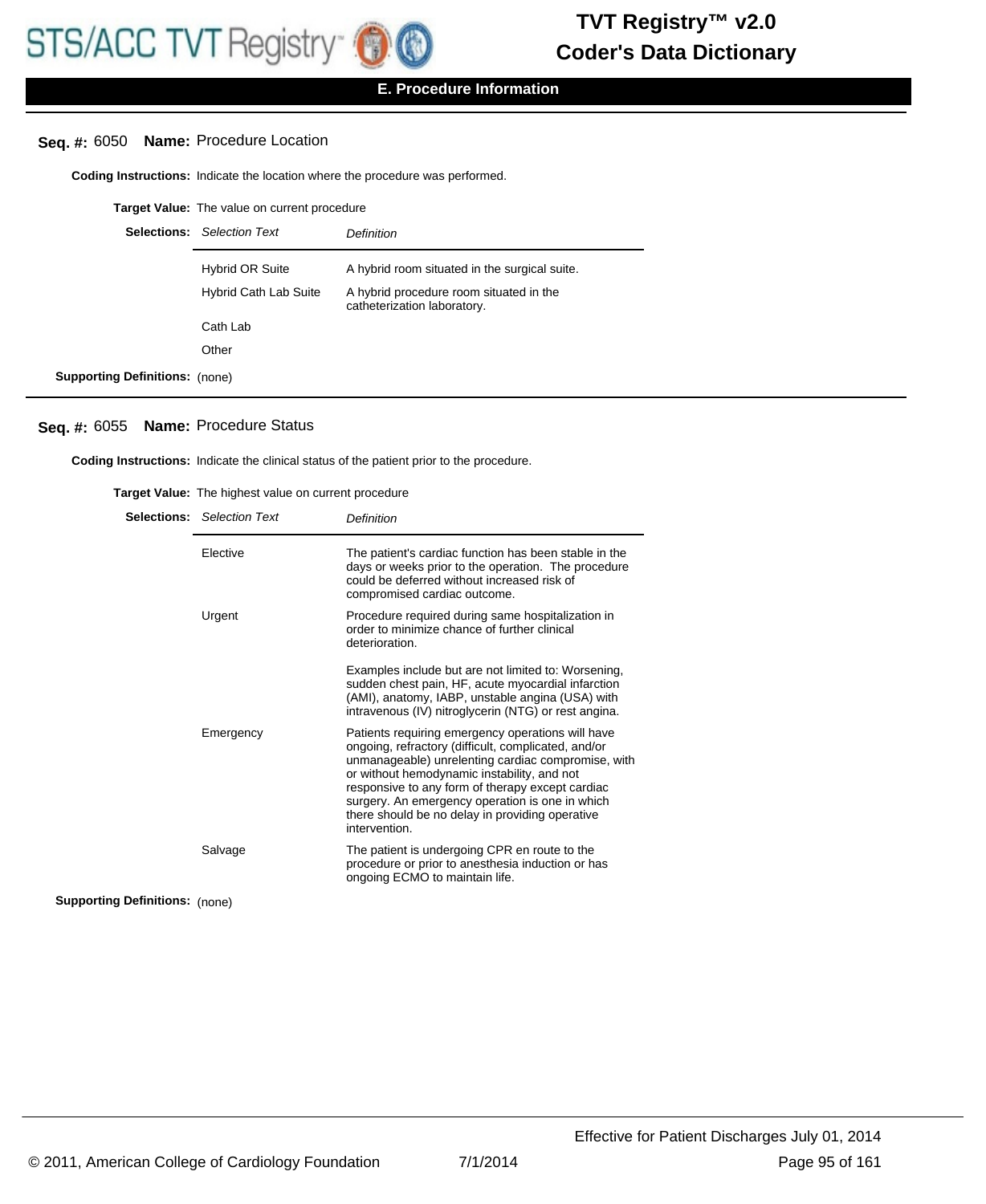

### **E. Procedure Information**

### **Seq. #:** 6060 **Name:** Primary Procedure Indication

**Coding Instructions:** Indicate the PRIMARY indication for the procedure. (Choose the most significant if more than one is present.)

|                                       | Target Value: The value on current procedure |                   |
|---------------------------------------|----------------------------------------------|-------------------|
|                                       | <b>Selections:</b> Selection Text            | <b>Definition</b> |
|                                       | <b>Primary Aortic</b><br><b>Stenosis</b>     |                   |
|                                       | <b>Primary Aortic</b><br>Insuffiency         |                   |
|                                       | Mixed AS/AI                                  |                   |
|                                       | <b>Failed Bioprosthetic</b><br>Valve         |                   |
| <b>Supporting Definitions: (none)</b> |                                              |                   |

### **Seq. #:** 6065 **Name:** Valve-in-Valve Procedure

**Coding Instructions:** Indicate if a "valve-in-valve" procedure was performed during the procedure.

#### **Note(s):**

A "valve-in-valve" procedure implies that the patient has a previously implanted bioprosthetic valve, and the procedure you are documenting is now an additional bioprosthetic valve replacement.

| Target Value: Any occurrence on current procedure |
|---------------------------------------------------|
|                                                   |

|                                       | <b>Selections:</b> Selection Text | <b>Definition</b> |
|---------------------------------------|-----------------------------------|-------------------|
|                                       | No.                               |                   |
|                                       | Yes                               |                   |
| <b>Supporting Definitions: (none)</b> |                                   |                   |

#### **Seq. #:** 6070 **Name:** Valve-in-Valve Status

**Coding Instructions:** Indicate the status of the valve-in-valve procedure.

| <b>Target Value:</b> The value on current procedure |  |
|-----------------------------------------------------|--|
|-----------------------------------------------------|--|

|                                       | <b>Selections:</b> Selection Text | Definition                                                                                                                                                                                                                       |
|---------------------------------------|-----------------------------------|----------------------------------------------------------------------------------------------------------------------------------------------------------------------------------------------------------------------------------|
|                                       | Elective                          | A planned TAVR typically for degenerated previously<br>surgically implanted bioprosthesis. Elective<br>procedures can also include a previously TAVR valve.                                                                      |
|                                       | Immediate<br>intraprocedure       | An unplanned TAVR usually when a first TAVR has<br>been implanted but immediately it is recognized that<br>there is either acute valve failure or the implant was<br>too high or too low immediately requiring a second<br>TAVR. |
| <b>Supporting Definitions:</b> (none) |                                   |                                                                                                                                                                                                                                  |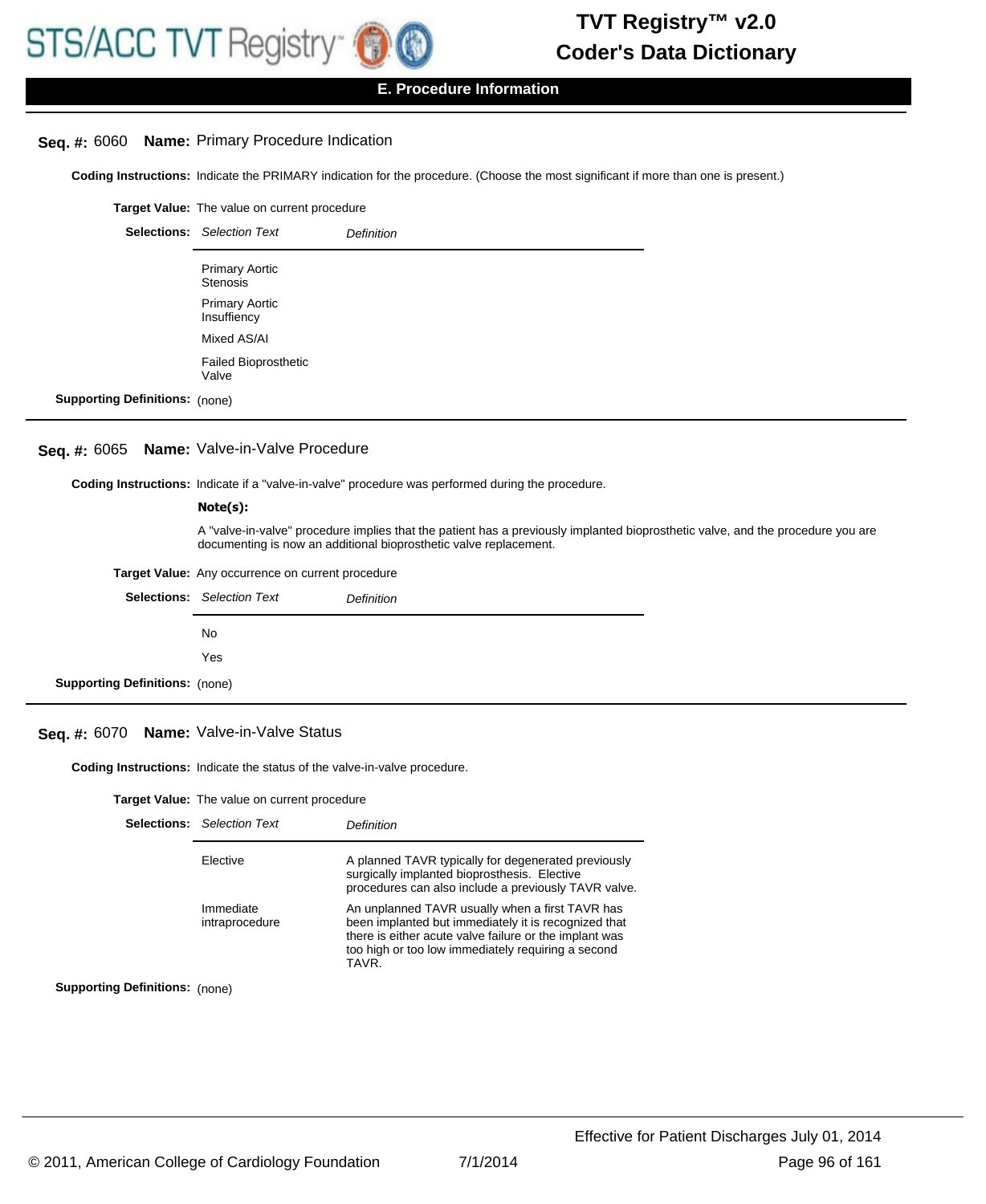# **Seq. #:** 6071 **Name:** Operator Reason for Procedure

**Coding Instructions:** Indicate the operator's reason for the transcatheter valve replacement procedure.

**Target Value:** The value on current procedure

|                                       | <b>Selections:</b> Selection Text                           | Definition                                                                                                                                                                                                                                                                                                                                                                                                                                                                   |
|---------------------------------------|-------------------------------------------------------------|------------------------------------------------------------------------------------------------------------------------------------------------------------------------------------------------------------------------------------------------------------------------------------------------------------------------------------------------------------------------------------------------------------------------------------------------------------------------------|
|                                       | Low Risk                                                    | Low risk includes patients with a predicted <4% risk<br>of 30 day mortality based on the risk model<br>developed by the Society of Thoracic Surgeons.                                                                                                                                                                                                                                                                                                                        |
|                                       | Intermediate Risk                                           | Intermediate risk includes patients with a predicted<br>4%-7% risk of 30 day mortality based on the risk<br>model developed by the Society of Thoracic<br>Surgeons.                                                                                                                                                                                                                                                                                                          |
|                                       | High risk                                                   | High risk includes a predicted >=8% risk of mortality<br>within 30 days after the procedure based on the risk<br>model developed by the Society for Thoracic<br>Surgeons.                                                                                                                                                                                                                                                                                                    |
|                                       | Inoperable/Extreme<br><b>Risk</b>                           | Inoperable/extreme risk includes technically<br>inoperable, co-morbid and debilitated pts.                                                                                                                                                                                                                                                                                                                                                                                   |
|                                       | Patient preference                                          | Retired TVT 2.00                                                                                                                                                                                                                                                                                                                                                                                                                                                             |
|                                       | Inoperable (technical)                                      | Retired TVT 2.00<br>Inoperable (technical) Examples can include<br>situations where the surgeon may decide that the<br>operation cannot be performed successfully because<br>of technical considerations such as prior mediastinal<br>irradiation, porcelain aorta, severe periannular<br>calcification, severe aortic atheromatous disease,<br>prior cardiac operations, internal mammary artery<br>crossing the midline.                                                   |
|                                       | Prohibitive risk<br>(debilitated/deconditio<br>ned patient) | Retired TVT 2.00<br>Examples can include frailty and related conditions of<br>advanced age, debility and deconditioning that are<br>known to result in the inability to recover from surgical<br>AVR. Prohibitive risk includes a predicted >=50% risk<br>of mortality or irreversible mortality at 30 days based<br>on the STS risk calculator.                                                                                                                             |
|                                       | Prohibitive risk (co-<br>morbid conditions)                 | Retired TVT 2.00<br>Examples can include presence of endocarditis,<br>history of previous cardiac surgery, pulmonary<br>hypertension/chronic obstructive pulmonary disease,<br>presence of hepatic dysfunction/ primary liver<br>disease, malignancy, dementia and other conditions<br>that lead to a limited life expectency. Prohibitive risk<br>includes a predicted >=50% risk of mortality or<br>irreversible mortality at 30 days based on the STS risk<br>calculator. |
|                                       | Other                                                       | Retired TVT 2.00                                                                                                                                                                                                                                                                                                                                                                                                                                                             |
| <b>Supporting Definitions: (none)</b> |                                                             |                                                                                                                                                                                                                                                                                                                                                                                                                                                                              |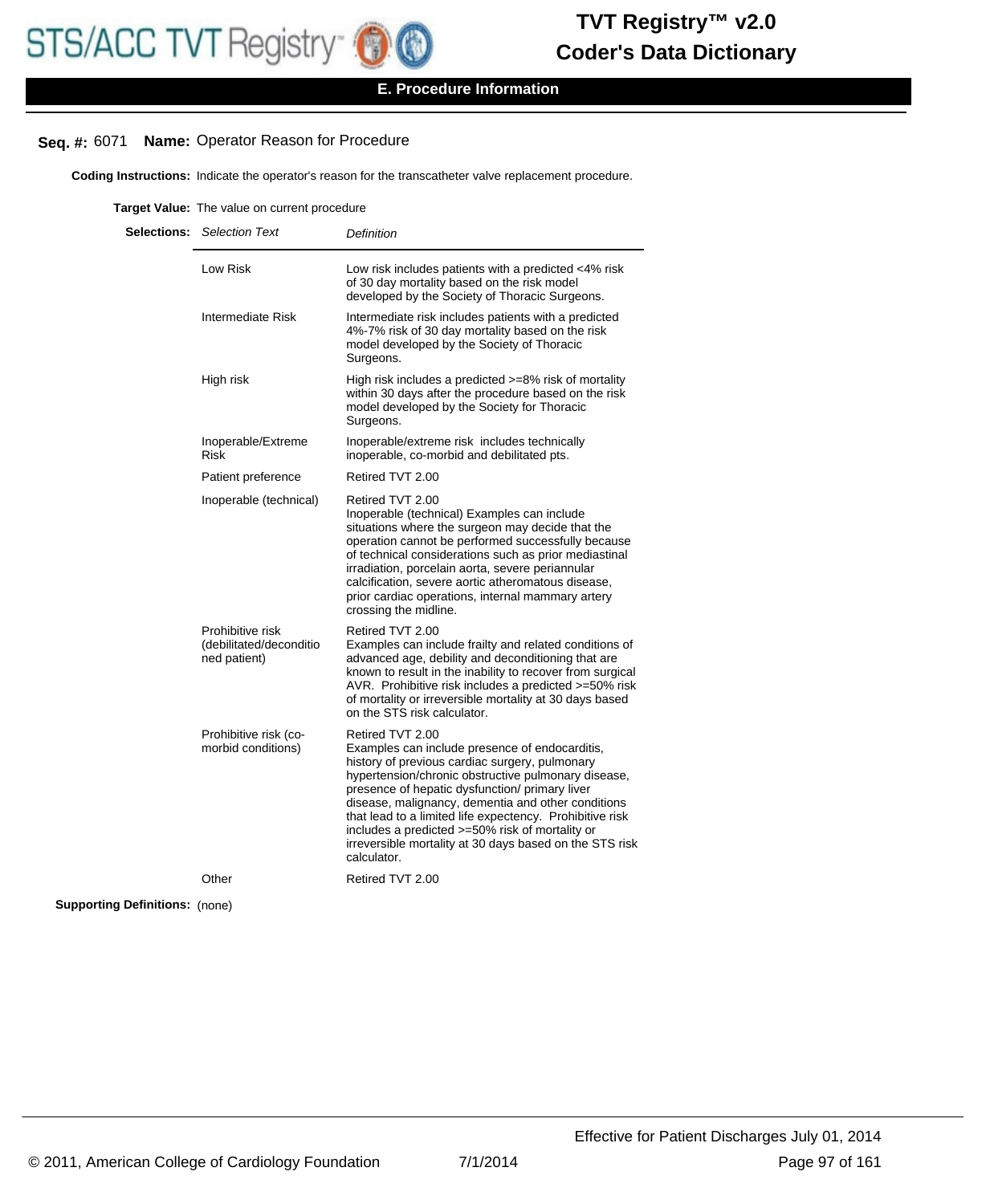

# **E. Procedure Information**

# **Seq. #:** 6072 **Name:** Evaluation of Suitability for Open AVR by Two Surgeons

**Coding Instructions:** Indicate if two surgeons evaluated the suitability for open heart aortic valve replacement surgery.

|                                       | Target Value: The value on current procedure |                   |
|---------------------------------------|----------------------------------------------|-------------------|
|                                       | <b>Selections:</b> Selection Text            | <b>Definition</b> |
|                                       | No.                                          |                   |
|                                       | Yes                                          |                   |
| <b>Supporting Definitions: (none)</b> |                                              |                   |

# **Seq. #:** 6075 **Name:** Procedure Aborted

**Coding Instructions:** Indicate whether the current case was canceled or aborted after patient entered the procedure location.

|                                       | Target Value: Any occurrence on current procedure |            |
|---------------------------------------|---------------------------------------------------|------------|
|                                       | <b>Selections:</b> Selection Text                 | Definition |
|                                       | No.                                               |            |
|                                       | Yes                                               |            |
| <b>Supporting Definitions: (none)</b> |                                                   |            |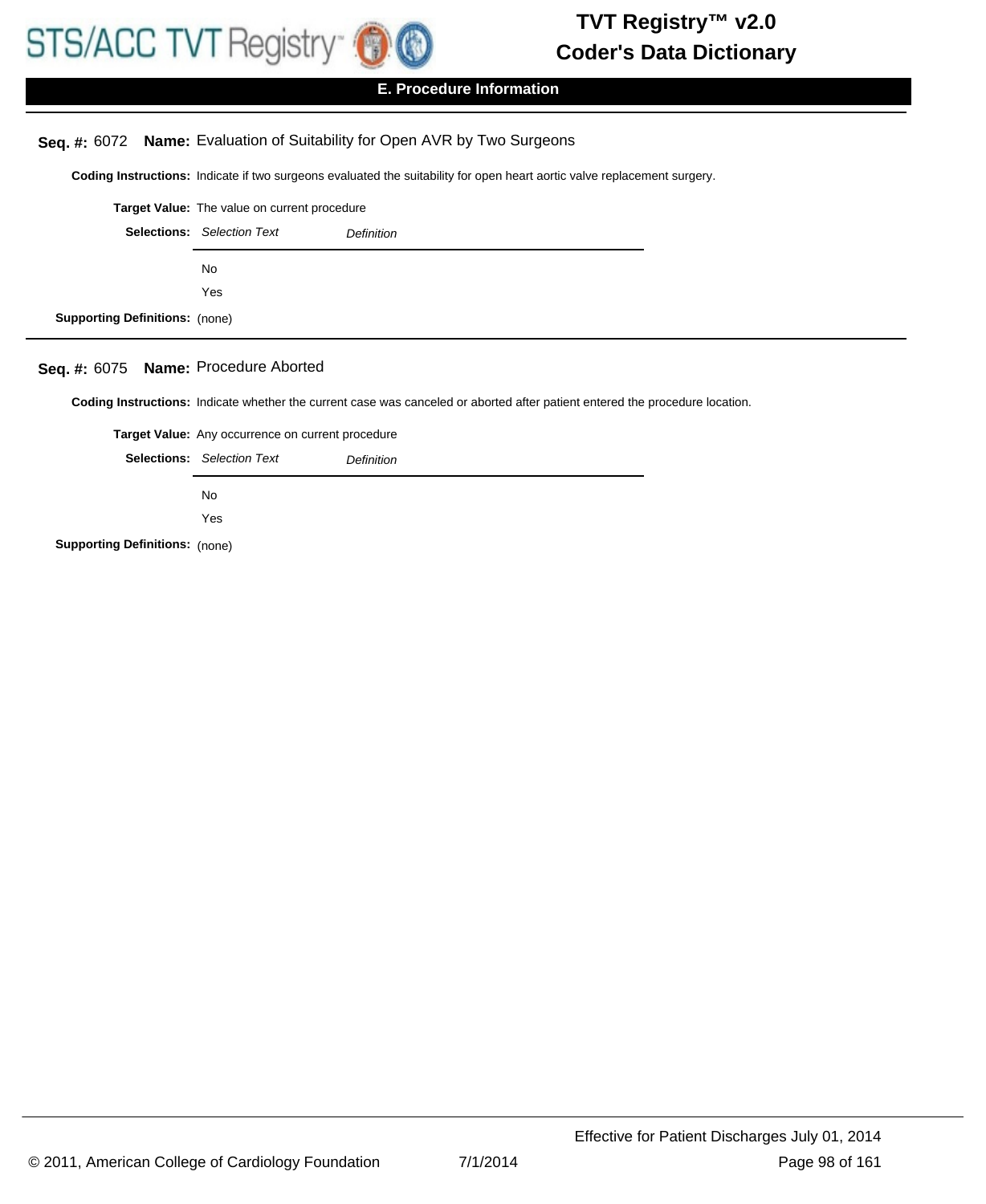

# **Seq. #:** 6080 **Name:** Procedure Aborted Reason

**Coding Instructions:** Indicate the reason why the current aortic procedure was canceled or aborted.

**Target Value:** The value on current procedure

| <b>Selections:</b> Selection Text              | <b>Definition</b>                                                                                                                                                                                                                                                                                     |
|------------------------------------------------|-------------------------------------------------------------------------------------------------------------------------------------------------------------------------------------------------------------------------------------------------------------------------------------------------------|
| Access related issue                           | Examples include difficult access (arterial access,<br>transapical or transaortic access).                                                                                                                                                                                                            |
| Navigation issue after<br>successful access    | Examples include inability to advance through ilio-<br>femoral system due to vessel<br>size/tortuousity/calcification/disease; inability to<br>navigate aorta; and inability to cross aortic valve.                                                                                                   |
| New clinical findings                          | New clinical findings include findings that are not<br>access or navigation related issues. Examples<br>include annulus too large or small, thrombus or<br>vegetation on valve, aortic valve not felt to be<br>severely stenosed.                                                                     |
| Device or delivery<br>system malfunction       | Examples include malfunction of either the device or<br>delivery system.                                                                                                                                                                                                                              |
| Patient<br>status/complication of<br>procedure | Examples include a patient becoming<br>hemodynamically unstable during the procedure, a<br>patient having an adverse medication or other<br>reaction, or a patient experiencing another<br>complication prior to completion of the procedure.                                                         |
| Consent issue                                  | Examples include patient/family or physician decision<br>after start of case.                                                                                                                                                                                                                         |
| System issue                                   | Examples can include an equipment (not device)<br>malfunction (such as x-ray system equipment<br>malfunction), or a situation where an emergency<br>surgical case causes the transcatheter case to be<br>aborted and rescheduled after the patient was in the<br>room but prior to the case starting. |
| Other                                          |                                                                                                                                                                                                                                                                                                       |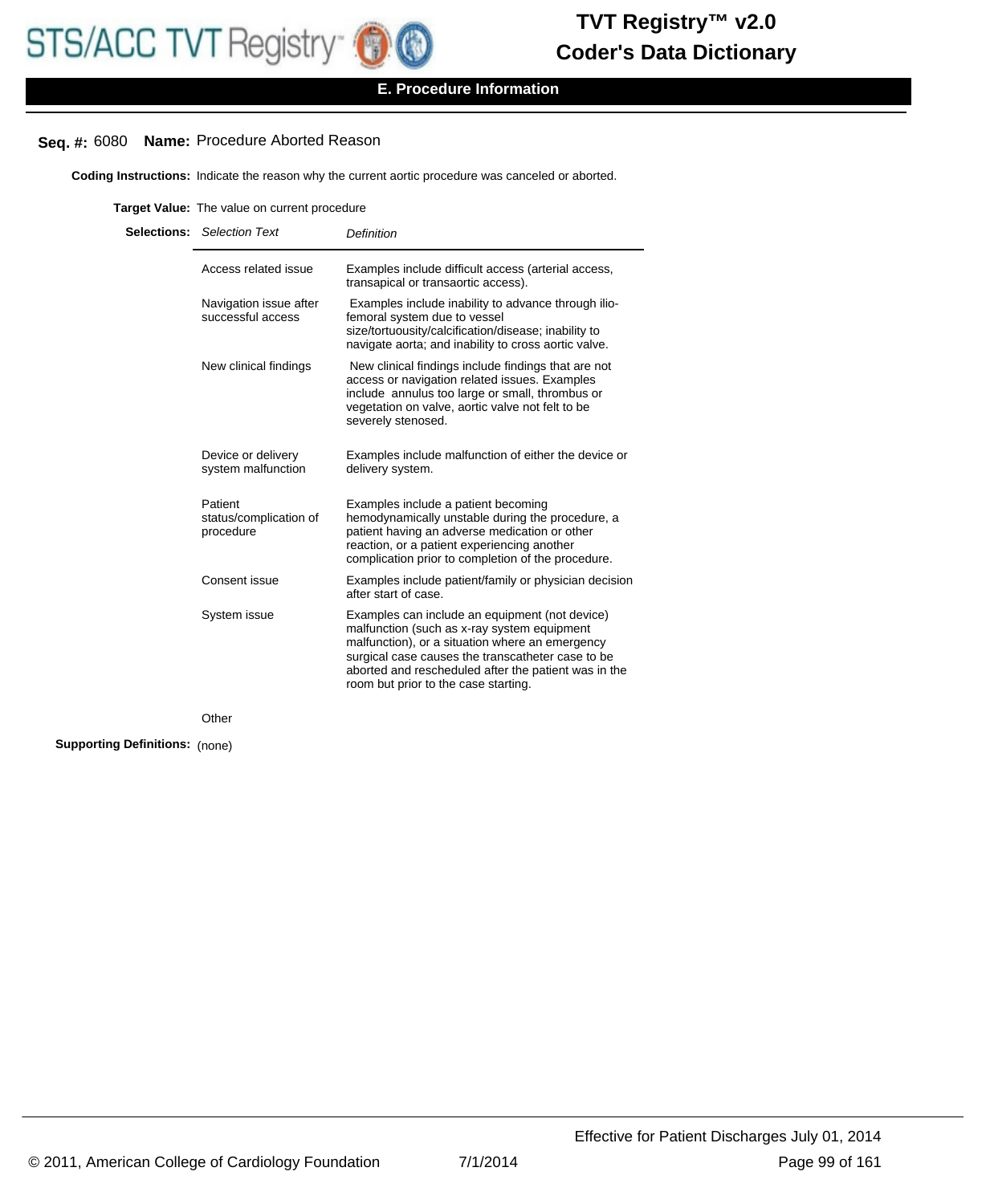

# **Seq. #:** 6082 **Name:** Procedure Aborted Action

**Coding Instructions:** Indicate the reason or action take as a result of the aborted aortic procedure.

**Target Value:** The value on current procedure

|                                       | <b>Selections:</b> Selection Text         | <b>Definition</b> |
|---------------------------------------|-------------------------------------------|-------------------|
|                                       | Balloon valvuloplasty                     |                   |
|                                       | Rescheduled<br>transcatheter<br>procedure |                   |
|                                       | Conversion to open<br>heart surgery       |                   |
|                                       | Converted to medical<br>therapy           |                   |
|                                       | Converted to clinical<br>trial            |                   |
|                                       | Other                                     |                   |
| <b>Supporting Definitions:</b> (none) |                                           |                   |

# **Seq. #:** 6085 **Name:** Conversion to Open Heart Surgery

**Coding Instructions:** Indicate if conversion to open heart surgical access was required.

#### **Note(s):**

Open heart surgical access is the creation of an incision to open the chest and provide direct access to the heart. It may or may not involve placing the patient on cardiopulmonary bypass.

**Target Value:** Any occurrence on current procedure

Selections: Selection Text **Definition** 

No

Yes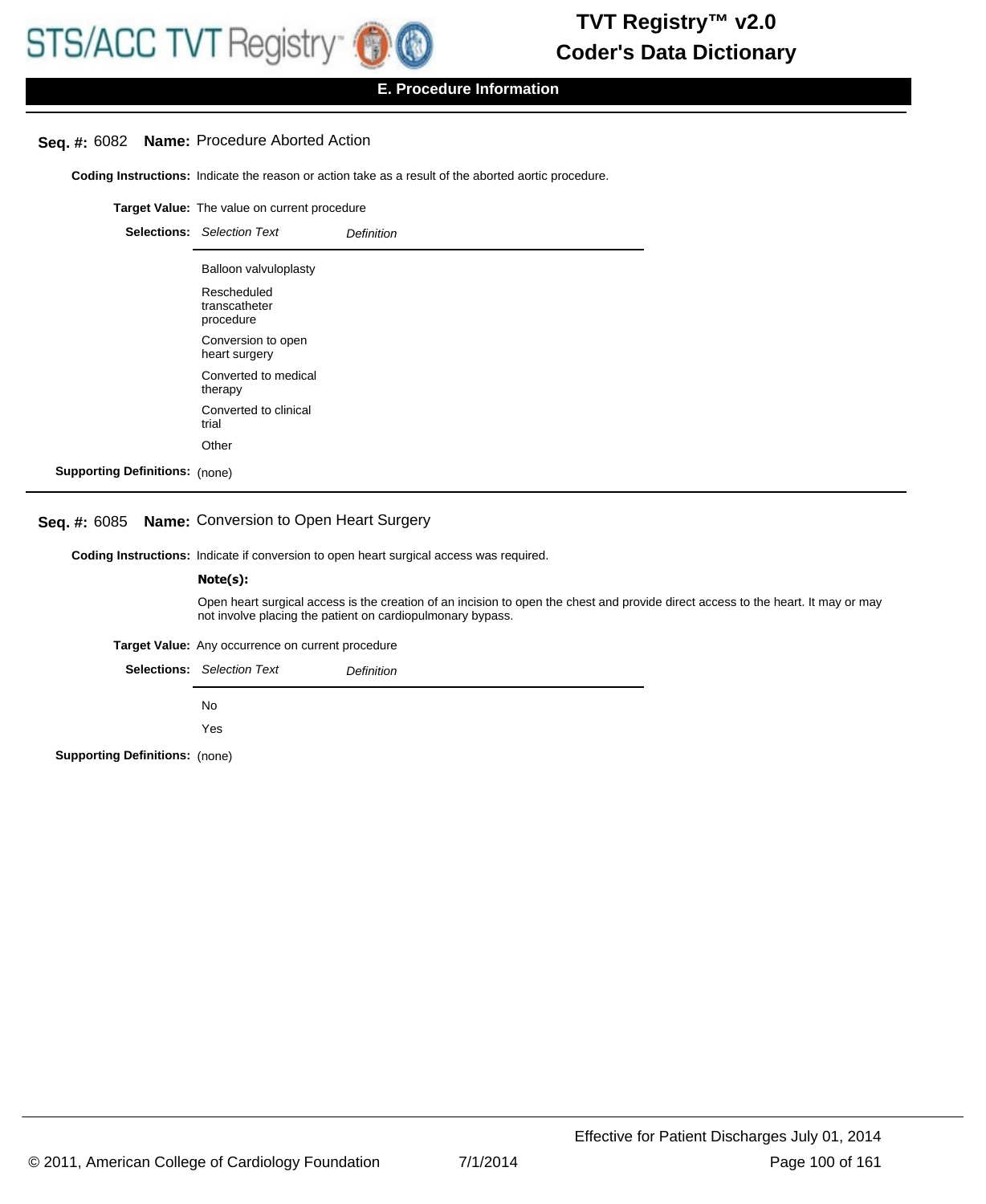

# **Seq. #:** 6090 **Name:** Conversion to Open Heart Surgery Reason (Aortic)

**Coding Instructions:** Indicate the reason for conversion to open heart surgical access (aortic procedures).

**Target Value:** The value on current procedure Selections: Selection Text **Definition** Valve dislodged to aorta Valve dislodged to left ventricle Venticular rupture Annulus rupture Aortic dissection Coronary occlusion **Other Supporting Definitions:** (none)

#### **Seq. #:** 6095 **Name:** Mechanical Assist Device in Place at Start of Procedure

**Coding Instructions:** Indicate if that patient had a mechanical assist device in place at the start of the procedure.

**Target Value:** The value on start of procedure

|                                       | <b>Selections:</b> Selection Text     | Definition                                                                                                        |
|---------------------------------------|---------------------------------------|-------------------------------------------------------------------------------------------------------------------|
|                                       | No.                                   | No mechanical assist device was in place at the start<br>of the procedure.                                        |
|                                       | Yes - IABP                            | Intra-aortic balloon pump in place at the start of the<br>procedure.                                              |
|                                       | Yes - Catheter-based<br>assist device | Catheter based assist device in place at start of the<br>procedure. Examples include Impella and Tandem<br>Heart. |
| <b>Supporting Definitions:</b> (none) |                                       |                                                                                                                   |

**Seq. #:** 6100 **Name:** CardioPulmonary Bypass Used

**Coding Instructions:** Indicate if cardiopulmonary bypass or coronary perfusion was used during the procedure.

**Target Value:** Any occurrence on the procedure Selections: Selection Text **Definition** No Yes **Supporting Definitions:** (none)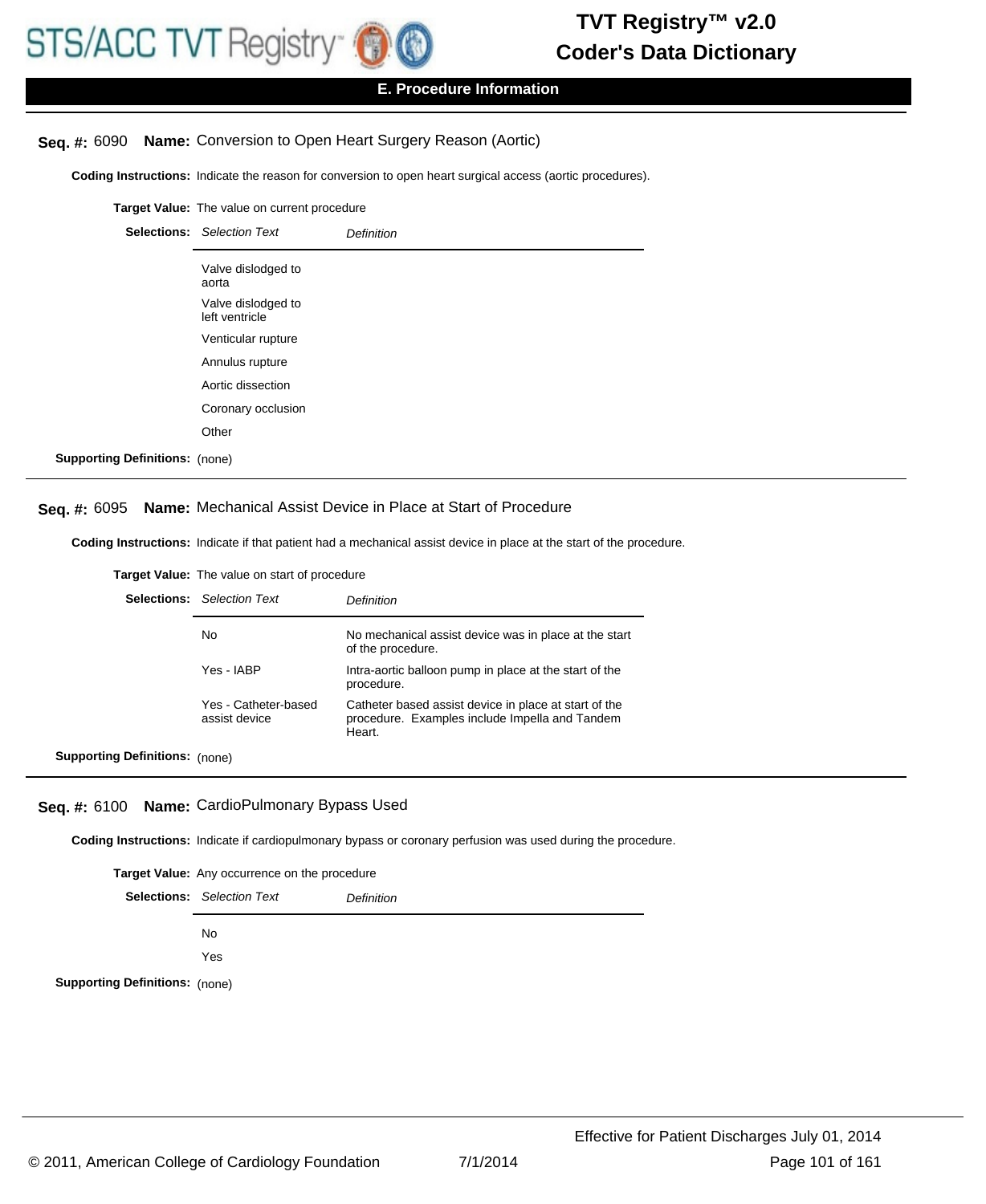

#### **E. Procedure Information**

#### **Seq. #:** 6101 **Name:** CardioPulmonary Bypass Status

**Coding Instructions:** Indicate if the use of cardiopulmonary bypass was elective or emergent.

|                                       | <b>Target Value:</b> The value on current procedure |                                                                                  |  |
|---------------------------------------|-----------------------------------------------------|----------------------------------------------------------------------------------|--|
| <b>Selections:</b>                    | <b>Selection Text</b>                               | Definition                                                                       |  |
|                                       | Elective                                            | Cardiopulmonary bypass was planned as part of the<br>procedure.                  |  |
|                                       | Emergent                                            | Cardiopulmonary bypass was unplanned, and was<br>initiated during the procedure. |  |
| <b>Supporting Definitions:</b> (none) |                                                     |                                                                                  |  |

**Seq. #:** 6105 **Name:** Cardiopulmonary Bypass Time

Coding Instructions: Indicate the total number of minutes that systemic return is diverted into the cardiopulmonary bypass (CPB) circuit and returned to the systemic system. This time period (Cardiopulmonary Bypass Time) includes all periods of cerebral perfusion and sucker bypass. This time period (Cardiopulmonary Bypass Time) excludes any circulatory arrest and modified ultrafiltration periods. If more than one period of CPB is required during the procedure, the sum of all the CPB periods will equal the total number of CPB minutes.

**Target Value:** The total between start of the procedure and end of the procedure

**Selections:** (none)

**Supporting Definitions:** (none)

#### **Seq. #:** 6110 **Name:** Anesthesia Type

**Coding Instructions:** Indicate the type of anesthesia used for the procedure.

**Target Value:** The value on start of procedure

Selections: Selection Text **Definition** 

Moderate sedation

General anesthesia

Epidural

Combination

#### **Supporting Definitions: Moderate Sedation/Analgesia ("Conscious Sedation"):**

Moderate Sedation/Analgesia ("Conscious Sedation") is a drug-induced depression of consciousness during which patients respond purposefully\*\* to verbal commands, either alone or accompanied by light tactile stimulation. No interventions are required to maintain a patent airway, and spontaneous ventilation is adequate. Cardiovascular function is usually maintained.

Source: American Society of Anesthesiologists http://www.asahq.org/publicationsAndServices/standards/20.pdf

#### **General Anesthesia:**

General Anesthesia is a drug-induced loss of consciousness during which patients are not arousable, even by painful stimulation. The ability to independently maintain ventilatory function is often impaired. Patients often require assistance in maintaining a patent airway, and positive pressure ventilation may be required because of depressed spontaneous ventilation or drug-induced depression of neuromuscular function. Cardiovascular function may be impaired.

Source: American Society of Anesthesiologists http://www.asahq.org/publicationsAndServices/standards/20.pdf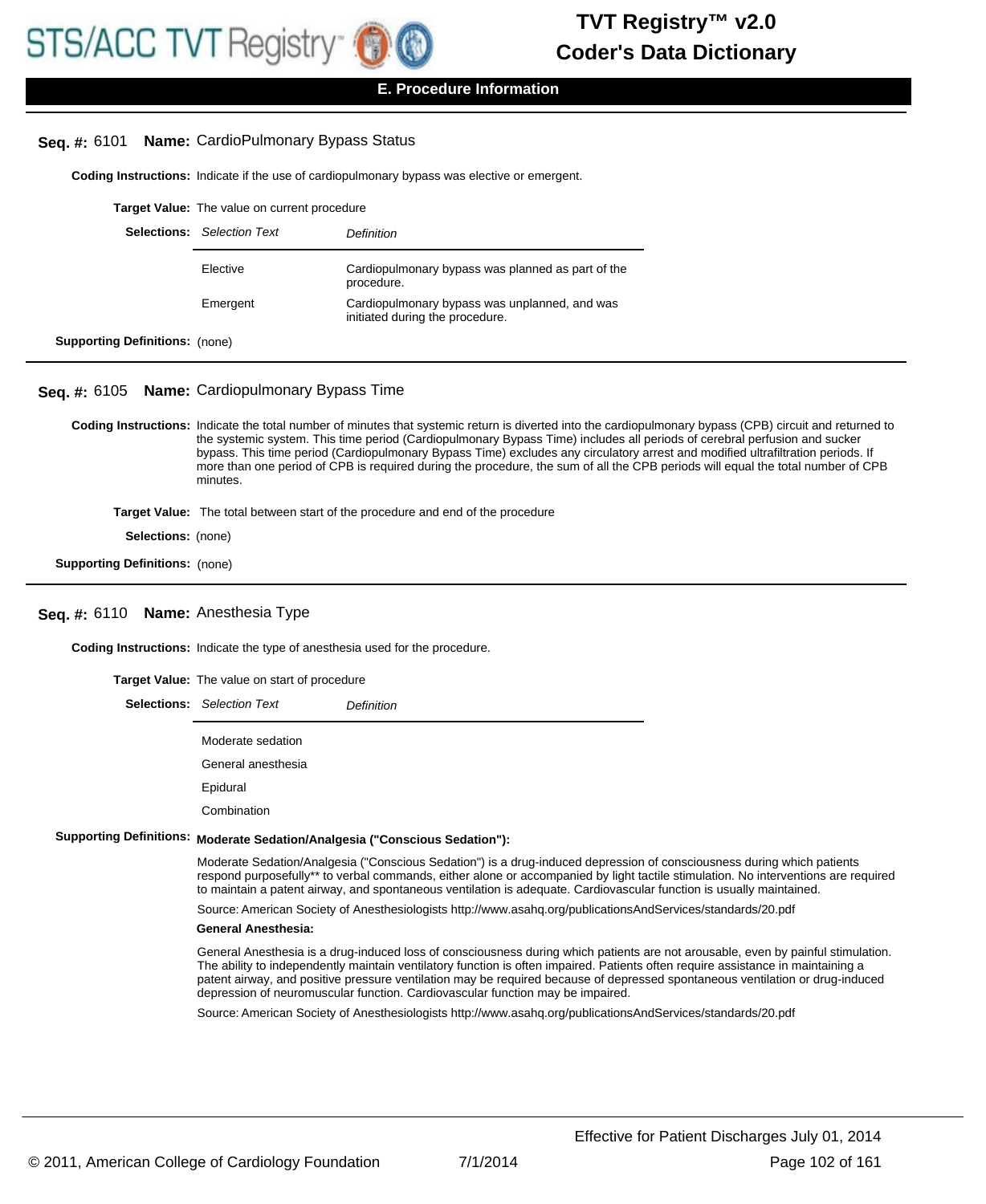

#### **E. Procedure Information**

# **Seq. #:** 6120 **Name:** Intra-Procedure Medication

**Coding Instructions:** Indicate which medications the patient received during the procedure.

**Target Value:** Any occurrence between start of the procedure and end of the procedure

**Selections:** (none)

**Supporting Definitions:** (none)

**Supporting Definitions:** (none)

### **Seq. #:** 6125 **Name:** Intra-Procedure Medication Administered

**Coding Instructions:** Indicate whether the patient received the medication during the procedure.

|                                                                                                                                                                                                | Note(s):                          |                                                                                             |  |
|------------------------------------------------------------------------------------------------------------------------------------------------------------------------------------------------|-----------------------------------|---------------------------------------------------------------------------------------------|--|
| If a medication is contraindicated it needs to be documented in the chart by the physician or other responsible care giver. The<br>reason for contraindication does not need to be documented. |                                   |                                                                                             |  |
|                                                                                                                                                                                                |                                   | <b>Target Value:</b> Any occurrence between start of the procedure and end of the procedure |  |
|                                                                                                                                                                                                | <b>Selections:</b> Selection Text | <b>Definition</b>                                                                           |  |
|                                                                                                                                                                                                | No.                               |                                                                                             |  |
|                                                                                                                                                                                                | Yes                               |                                                                                             |  |
|                                                                                                                                                                                                | Contraindicated                   |                                                                                             |  |
|                                                                                                                                                                                                | <b>Blinded</b>                    |                                                                                             |  |

# **Seq. #:** 6200 **Name:** Valve Sheath Access Site (Aortic)

**Coding Instructions:** Indicate the access site for the valve sheath.

| Target Value: Any occurrence on current procedure |                                   |                   |
|---------------------------------------------------|-----------------------------------|-------------------|
|                                                   | <b>Selections:</b> Selection Text | <b>Definition</b> |
|                                                   | Femoral                           |                   |
|                                                   | Axillary                          |                   |
|                                                   | Transapical                       |                   |
|                                                   | Transaortic                       |                   |
|                                                   | Subclavian                        |                   |
|                                                   | Transiliac                        |                   |
|                                                   | Transeptal                        |                   |
|                                                   | Transcarotid                      |                   |
|                                                   | Other                             |                   |
| <b>Supporting Definitions: (none)</b>             |                                   |                   |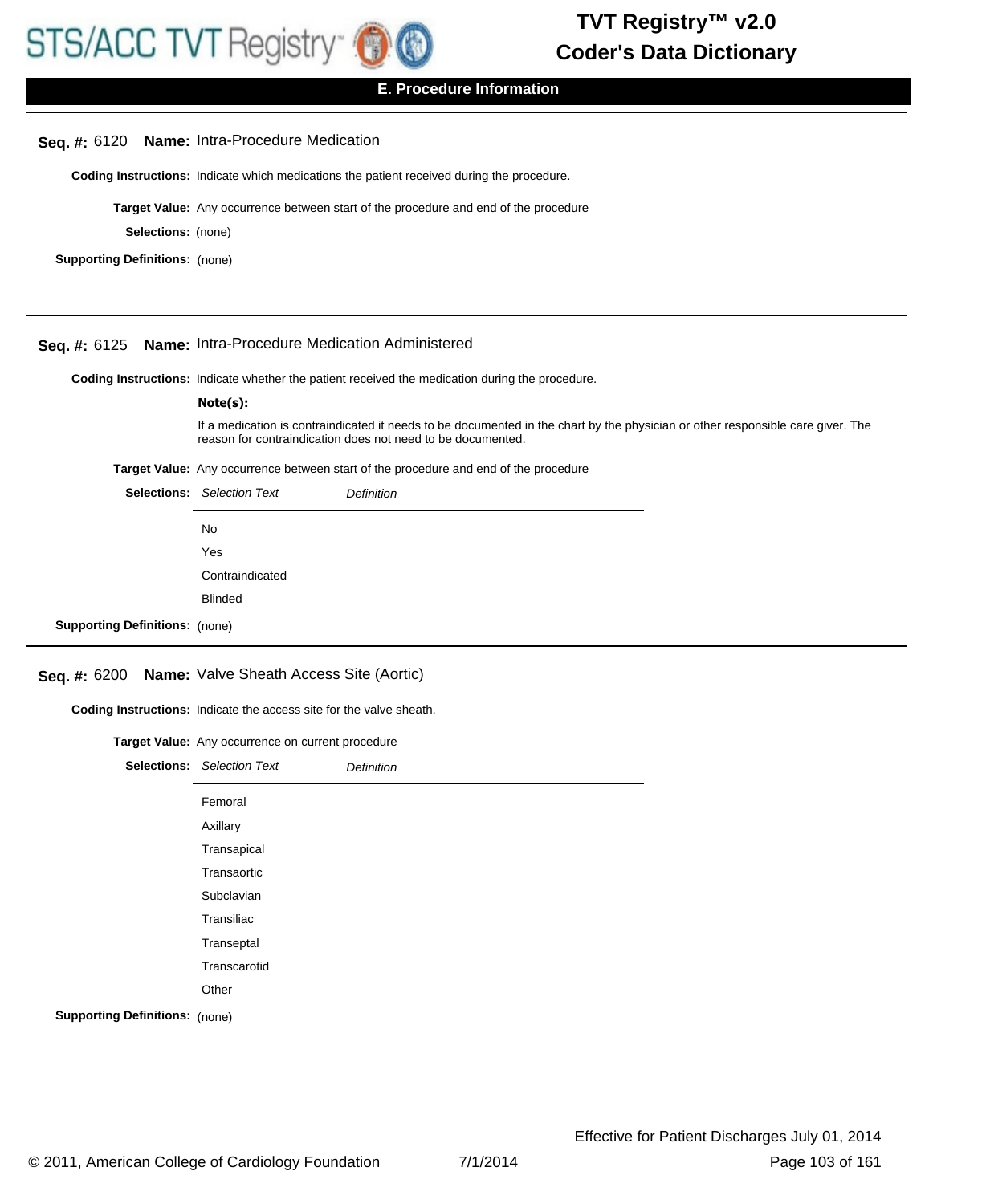

# **Seq. #:** 6205 **Name:** Valve Sheath Access Method

**Coding Instructions:** Indicate the access method used to deliver the valve sheath.

**Target Value:** Any occurrence on current procedure

|                                       | <b>Selections:</b> Selection Text | <b>Definition</b> |
|---------------------------------------|-----------------------------------|-------------------|
|                                       | Percutaneous                      |                   |
|                                       | Cutdown                           |                   |
|                                       | Mini thoracotomy                  |                   |
|                                       | Mini sternotomy                   |                   |
|                                       | Other                             |                   |
| <b>Supporting Definitions: (none)</b> |                                   |                   |

# **Seq. #:** 6210 **Name:** Valve Sheath Delivery Size

**Coding Instructions:** Indicate the size, in french, of the valve sheath delivery system.

**Target Value:** The value on current procedure **Selections:** (none)

**Supporting Definitions:** (none)

# **Seq. #:** 6212 **Name:** Leaflet Clip Guiding Cath Access Site

**Coding Instructions:** Indicate the leaflet clip guiding catheter access site.

| <b>Target Value:</b> The value on current procedure |                                   |                   |
|-----------------------------------------------------|-----------------------------------|-------------------|
|                                                     | <b>Selections:</b> Selection Text | <b>Definition</b> |
|                                                     | Right femoral vein                |                   |
|                                                     | Left femoral vein                 |                   |
|                                                     | Jugular vein                      |                   |
|                                                     | Other vein                        |                   |
| <b>Supporting Definitions: (none)</b>               |                                   |                   |

# **Seq. #:** 6220 **Name:** Device Counter

**Coding Instructions:** This is a software-assigned value. The counter will start at one and be incremented by one for each device or system used.

**Target Value:** N/A

**Selections:** (none)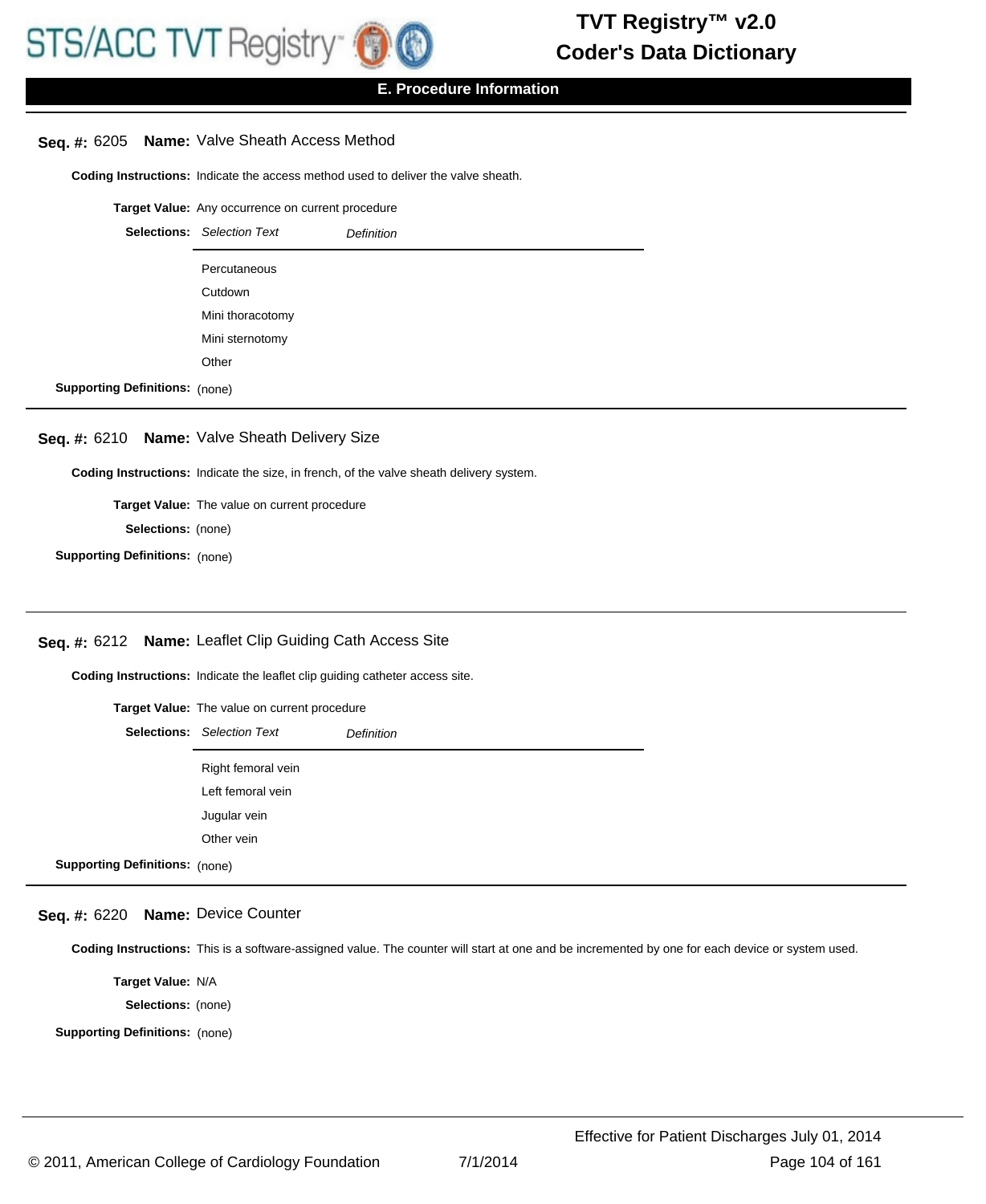# **Seq. #:** 6225 **Name:** Device Used

|                                         | Coding Instructions: Indicate all devices (valves, sheaths and delivery systems) utilized during the current procedure. If the valve, sheath and delivery<br>system were separate components, code the manufacturer, model name and number for the sheath and delivery system as well<br>as the manufacturer, model name and number, and serial number for all valves attempted and deployed during the procedure. |  |
|-----------------------------------------|--------------------------------------------------------------------------------------------------------------------------------------------------------------------------------------------------------------------------------------------------------------------------------------------------------------------------------------------------------------------------------------------------------------------|--|
|                                         | Note(s):                                                                                                                                                                                                                                                                                                                                                                                                           |  |
|                                         | Specify the devices in the order they were used.                                                                                                                                                                                                                                                                                                                                                                   |  |
|                                         | If a kit is used, do not code the separate components within the kit. Specify the serial number of the valve used from the kit.                                                                                                                                                                                                                                                                                    |  |
|                                         | If more than one valve is placed (valve-in-valve) during the procedure, specify all devices and corresponding serial numbers (Seq<br>Num 6230).                                                                                                                                                                                                                                                                    |  |
|                                         | Target Value: The value on current procedure                                                                                                                                                                                                                                                                                                                                                                       |  |
| <b>Selections:</b> (none)               |                                                                                                                                                                                                                                                                                                                                                                                                                    |  |
| <b>Supporting Definitions:</b> (none)   |                                                                                                                                                                                                                                                                                                                                                                                                                    |  |
| Seq. #: 6230 Name: Device Serial Number |                                                                                                                                                                                                                                                                                                                                                                                                                    |  |
|                                         | Coding Instructions: Indicate the serial number of all valves attempted or implanted into the patient.                                                                                                                                                                                                                                                                                                             |  |
|                                         | Note(s):                                                                                                                                                                                                                                                                                                                                                                                                           |  |
|                                         | Serial numbers are only required for valves. If a kit is used, specify the serial number of the valve used from the kit.                                                                                                                                                                                                                                                                                           |  |
|                                         | <b>Target Value:</b> The value on current procedure                                                                                                                                                                                                                                                                                                                                                                |  |
| <b>Selections:</b> (none)               |                                                                                                                                                                                                                                                                                                                                                                                                                    |  |
| <b>Supporting Definitions: (none)</b>   |                                                                                                                                                                                                                                                                                                                                                                                                                    |  |
|                                         |                                                                                                                                                                                                                                                                                                                                                                                                                    |  |

# **Seq. #:** 6232 **Name:** Device Implanted Successfully

**Coding Instructions:** Indicate if there is correct positioning of a single prosthetic heart valve in the proper anatomical location.

| Target Value: The value on current procedure |                                   |            |
|----------------------------------------------|-----------------------------------|------------|
|                                              | <b>Selections:</b> Selection Text | Definition |
|                                              | No.<br>Yes                        |            |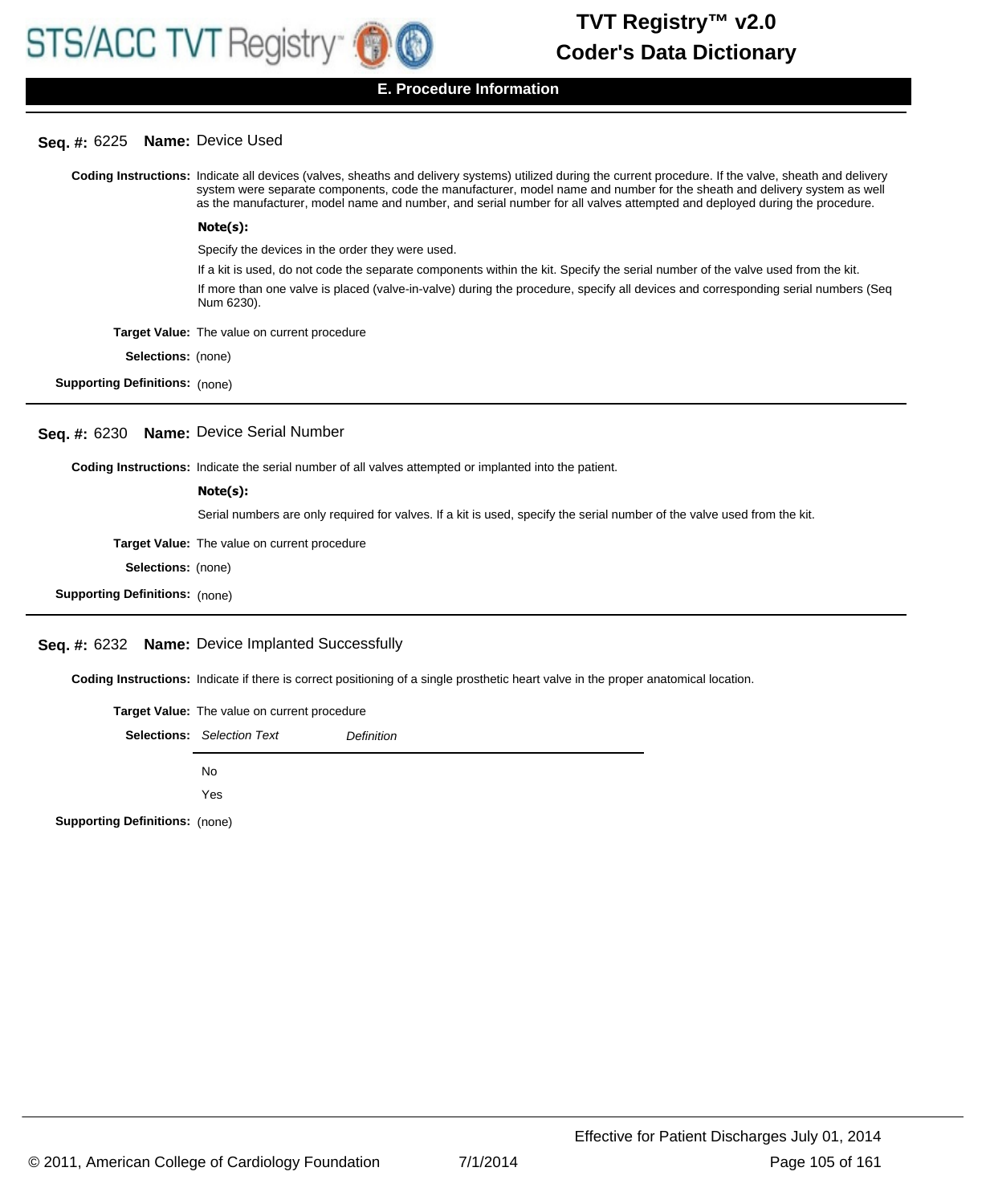

# **Seq. #:** 6235 **Name:** Device Success

**Sup** 

Coding Instructions: Indicate if the device deployment was successful, as defined by the Standardized Endpoint Definitions for Transcatheter Aortic Valve Implantation Clinical Trials (JACC, 2011, vol 57, No 3).

**Target Value:** The value on current procedure

| Selections: | <b>Selection Text</b>                                    | Definition                                                                                                                                                                                                                                                                                                                                                                                                                          |
|-------------|----------------------------------------------------------|-------------------------------------------------------------------------------------------------------------------------------------------------------------------------------------------------------------------------------------------------------------------------------------------------------------------------------------------------------------------------------------------------------------------------------------|
|             | No                                                       |                                                                                                                                                                                                                                                                                                                                                                                                                                     |
|             | Yes                                                      |                                                                                                                                                                                                                                                                                                                                                                                                                                     |
|             | porting Definitions: Transcatheter Valve Device Success: |                                                                                                                                                                                                                                                                                                                                                                                                                                     |
|             |                                                          | Device Success is defined as all of the following:                                                                                                                                                                                                                                                                                                                                                                                  |
|             |                                                          | 1. Successful vascular access, delivery and deployment of the device and successful retrieval of the delivery system,<br>2. Correct position of the device in the proper anatomical location,<br>3. Intended performance of the prosthetic heart valve (aortic valve area >1.2 cm2 and mean aortic valve gradient <20<br>$\mathsf{p}_1$ neak valocity $\mathsf{p}_2$ m/s, without moderate or severe prosthetic valve $\mathsf{AP}$ |

ilve gradient <20 mm Hg or 3 m/s, without moderate or severe prosthetic valve AR), 4. Only one valve implanted in the proper anatomical location. Source: Standardized Endpoint Definitions for Transcatheter Aortic Valve Implantation Clinical Trials (JACC, 2011, vol 57, No 3)

**Seq. #:** 6236 **Name:** Valve Device UDI Direct Identifier

Coding Instructions: [Reserved for Future Use] Indicate the direct identifier portion of the Unique Device Identifier (UDI) associated with the device used during the procedure. This ID is provided by the device manufacturer, and is either a GTIN or HIBBC number.

#### **Note(s):**

The direct identifier portion of the UDI (unique device identifier) is provided by the manufacturer, specified at the unit of use. This is not the package barcode. The value should be mapped from your supply chain or inventory management system into this field. Depending on the device and manufacturer, this number could be between 12 to 25 digits.

- GTIN / GS1 standard: numeric, 12 – 14 characters

- HIBCC standard: alphanumeric, 25 characters

- ISBT-128: alphanumeric, 25 characters

- If a device was not used, leave blank.
- **Target Value:** The value on current procedure

**Selections:** (none)

#### **Supporting Definitions:** UDI:

An identifier that is the main (primary) lookup for a medical device product and meets the requirements to uniquely identify a device through its distribution and use. This value is supplied to the FDA by the manufacturer.

Http://www.fda.gov/MedicalDevices/DeviceRegulationandGuidance/UniqueDeviceIdentification/default.htm Source: FDA.gov

#### **Seq. #:** 6237 **Name:** Valve Device UDI Lot Number

Coding Instructions: [Reserved for Future Use] Indicate the lot number associated with the device used to close the access site. This lot number is provided by the device manufacturer, and should be available within your supply chain or EHR system. Lot numbers indicate the specific manufacturing source or process.

**Target Value:** The value on current procedure

**Selections:** (none)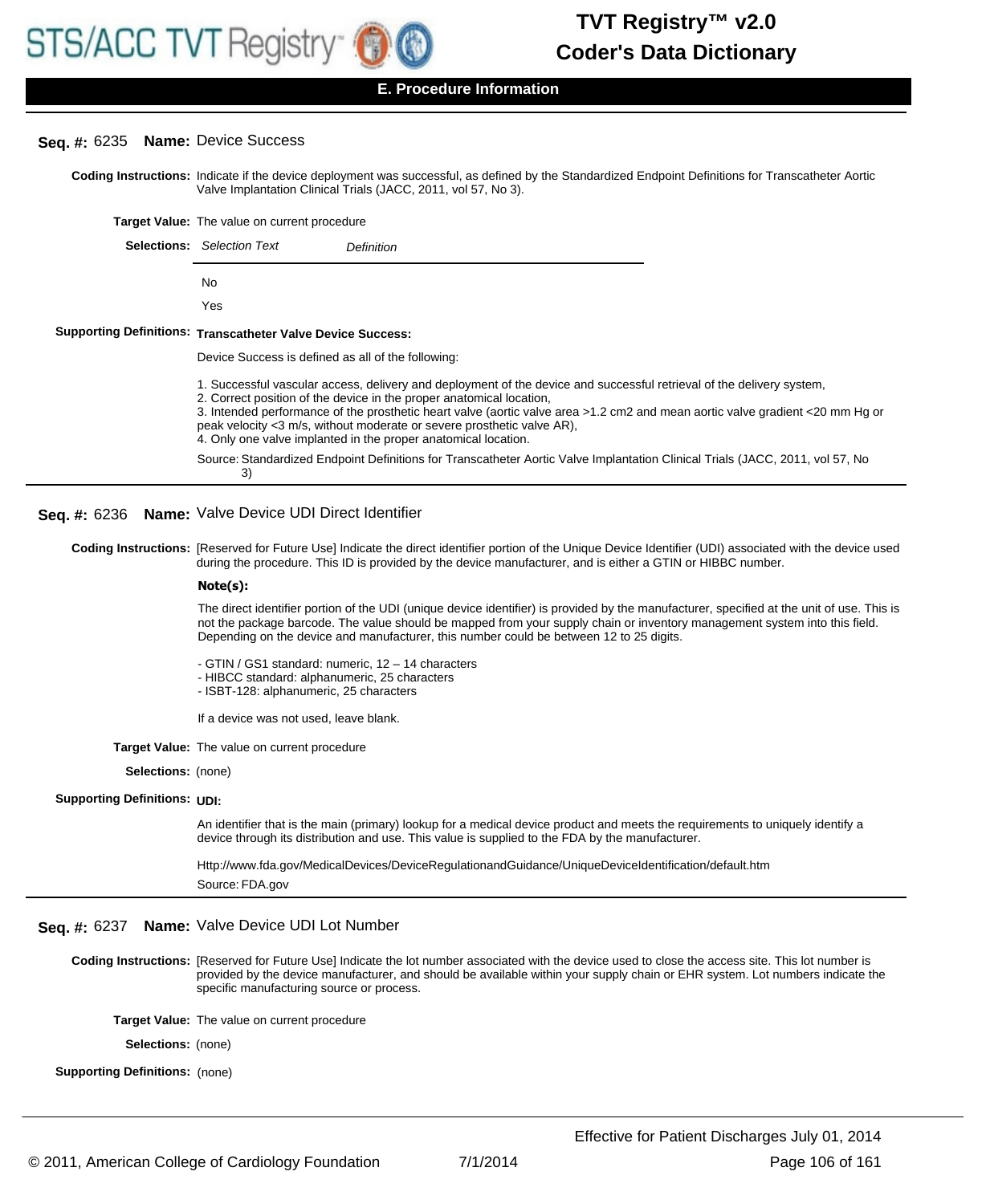

#### **Seq. #:** 6238 **Name:** Valve Device UDI Expiration Date

Coding Instructions: [Reserved for Future Use] Indicate the expiration date associated with the device used to close the access site. This expiration date is provided by the device manufacturer, and should be available within your supply chain or EHR system.

**Target Value:** The value on current procedure

**Selections:** (none)

**Supporting Definitions:** (none)

#### **Seq. #:** 6385 **Name:** Post-Implant Mean Aortic Valve Gradient

**Coding Instructions:** Indicate the post-implant mean aortic valve gradient in mmHg.

**Target Value:** The value on current procedure

**Selections:** (none)

**Supporting Definitions:** (none)

#### **Seq. #:** 6395 **Name:** Post-Implant Calculated Aortic Valve Area

**Coding Instructions:** Indicate the post-implant calculated aortic valve area, in centimeters squared.

**Target Value:** The value on current procedure

**Selections:** (none)

**Supporting Definitions:** (none)

# **Seq. #:** 6450 **Name:** Contrast Volume

Coding Instructions: Indicate the volume of contrast (ionic and non-ionic) used in milliliters (ml). The volume recorded should be the total volume for the procedure.

**Target Value:** The total between start of the procedure and end of the procedure

**Selections:** (none)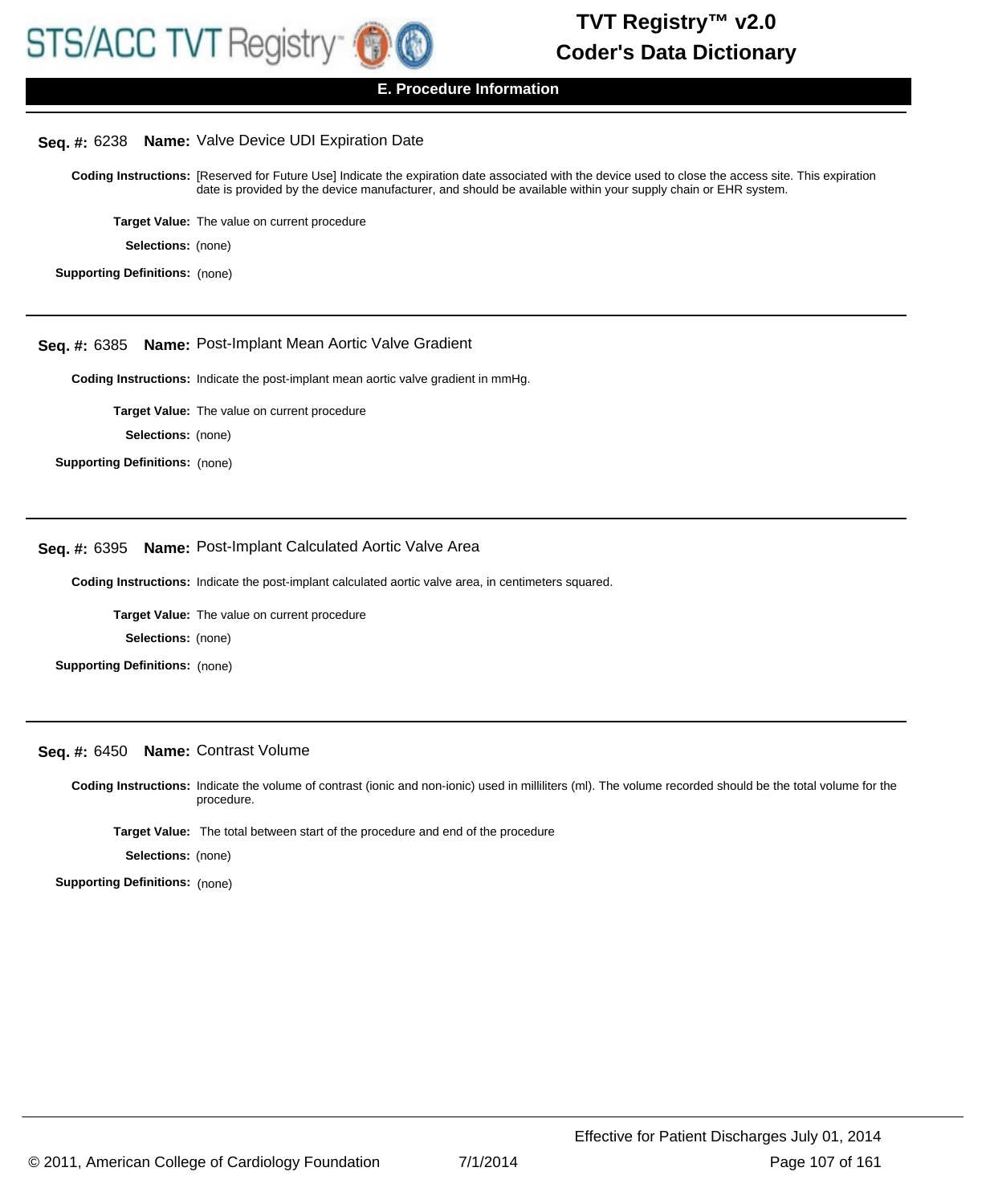

|                                       | Seq. #: 6455 Name: Radiation Dose Measurement Method                                                                                                                                                                                                                              |
|---------------------------------------|-----------------------------------------------------------------------------------------------------------------------------------------------------------------------------------------------------------------------------------------------------------------------------------|
|                                       | Coding Instructions: Indicate the method used to collect the radiation dose.                                                                                                                                                                                                      |
|                                       | Target Value: The value on current procedure                                                                                                                                                                                                                                      |
|                                       | <b>Selections:</b> Selection Text<br><b>Definition</b>                                                                                                                                                                                                                            |
|                                       |                                                                                                                                                                                                                                                                                   |
|                                       | Single Plane                                                                                                                                                                                                                                                                      |
|                                       | <b>Biplane</b>                                                                                                                                                                                                                                                                    |
| <b>Supporting Definitions:</b> (none) |                                                                                                                                                                                                                                                                                   |
| Seq. $#: 6460$                        | <b>Name: Fluoroscopy Time</b>                                                                                                                                                                                                                                                     |
|                                       | <b>Coding Instructions:</b> Indicate the total fluoroscopy time recorded to the nearest 0.1 minute.                                                                                                                                                                               |
|                                       | Note(s):                                                                                                                                                                                                                                                                          |
|                                       | Please collect Fluoroscopy Time, Reference Air Kerma and Kerma Area Product values, if available.                                                                                                                                                                                 |
|                                       | Target Value: The total between start of the procedure and end of the procedure                                                                                                                                                                                                   |
| Selections: (none)                    |                                                                                                                                                                                                                                                                                   |
| <b>Supporting Definitions: (none)</b> |                                                                                                                                                                                                                                                                                   |
| <b>Seq. #: 6465</b>                   | Name: Fluoroscopy Dose - Cumulative Air Kerma                                                                                                                                                                                                                                     |
|                                       | Coding Instructions: Indicate the total radiation dose (Cumulative Air Kerma, or Reference Air Kerma) recorded to the nearest milligrays (mGy). The<br>value recorded should include the total dose for the lab visit.                                                            |
|                                       | Note(s):                                                                                                                                                                                                                                                                          |
|                                       | Please collect Fluoroscopy Time, Cumulative Air Kerma and Dose Area Product values, if available.                                                                                                                                                                                 |
|                                       | If biplane equipment is used, collect the total dose of both planes and add them together.                                                                                                                                                                                        |
|                                       | Target Value: The total between start of the procedure and end of the procedure                                                                                                                                                                                                   |
| Selections: (none)                    |                                                                                                                                                                                                                                                                                   |
|                                       | Supporting Definitions: Cumulative (Reference) Air kerma:                                                                                                                                                                                                                         |
|                                       | Cumulative air kerma (also known as reference, reference dose, cumulative dose, or cumulative dose at a reference point) is the<br>air kerma accumulated at a specific point in space (the patient entrance reference point) relative to the gantry of the fluoroscopy<br>system. |
|                                       | The quantity, kerma, originated from the acronym, KERMA, for Kinetic Energy Released per unit MAss (of air).                                                                                                                                                                      |
|                                       | Source: Miller DL, Balter S, Cole PE, et al. Radiation doses in interventional radiology procedures: the RAD-IR study. I.<br>Overall measures of dose. J Vasc Interv Radiol 2003; 14:711-727.                                                                                     |
|                                       |                                                                                                                                                                                                                                                                                   |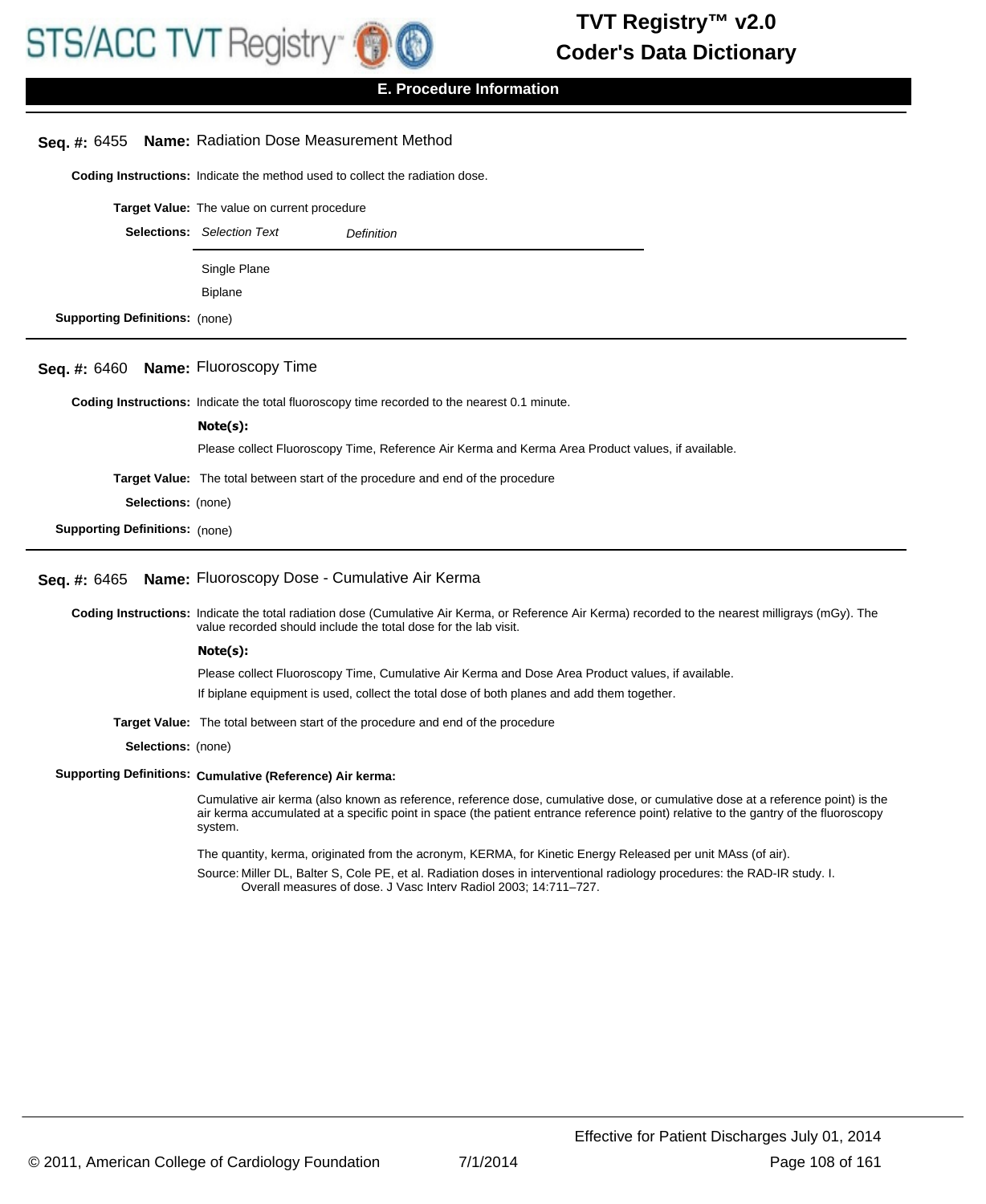### **E. Procedure Information**

## **Seq. #:** 6470 **Name:** Fluoroscopy Dose - Dose Area Product

Coding Instructions: Indicate the total radiation Dose Area Product (kerma area product) to the nearest integer. The value recorded should include the total dose for the lab visit.

#### **Note(s):**

Please collect Fluoroscopy Time, Cumulative Air Kerma and Dose Area Product values, if available.

If biplane equipment is used, collect the total dose of both planes and add them together.

**Target Value:** The total between start of the procedure and end of the procedure

**Selections:** (none)

#### **Supporting Definitions: Dose Air Product (DAP):**

Dose Air Product, is the integral of air kerma (the energy extracted from an x-ray beam per unit mass of air in a small irradiated air volume; for diagnostic xrays, the dose delivered to that volume of air) across the entire x-ray beam emitted from the x-ray tube. It is a surrogate measure of the amount of energy delivered to the patient.

Also known as KAP (Kerma Air Product).

Source: Miller DL, Balter S, Cole PE, et al. Radiation doses in interventional radiology procedures: the RAD-IR study. I. Overall measures of dose. J Vasc Interv Radiol 2003; 14:711–727.

#### **Seq. #:** 6475 **Name:** Dose Area Product Units

**Coding Instructions:** Indicate the units reported for radiation Dose Area Product (Kerma area product).

#### **Target Value:** N/A

|                                       | <b>Selections:</b> Selection Text | <b>Definition</b> |
|---------------------------------------|-----------------------------------|-------------------|
|                                       | Gy-cm2                            |                   |
|                                       | cGy-cm2                           |                   |
|                                       | mGy-cm2                           |                   |
|                                       | uGy-M2                            |                   |
| <b>Supporting Definitions:</b> (none) |                                   |                   |

#### **Seq. #:** 6505 **Name:** Auxiliary 5

**Coding Instructions:** Reserved for future use.

**Target Value:** N/A

**Selections:** (none)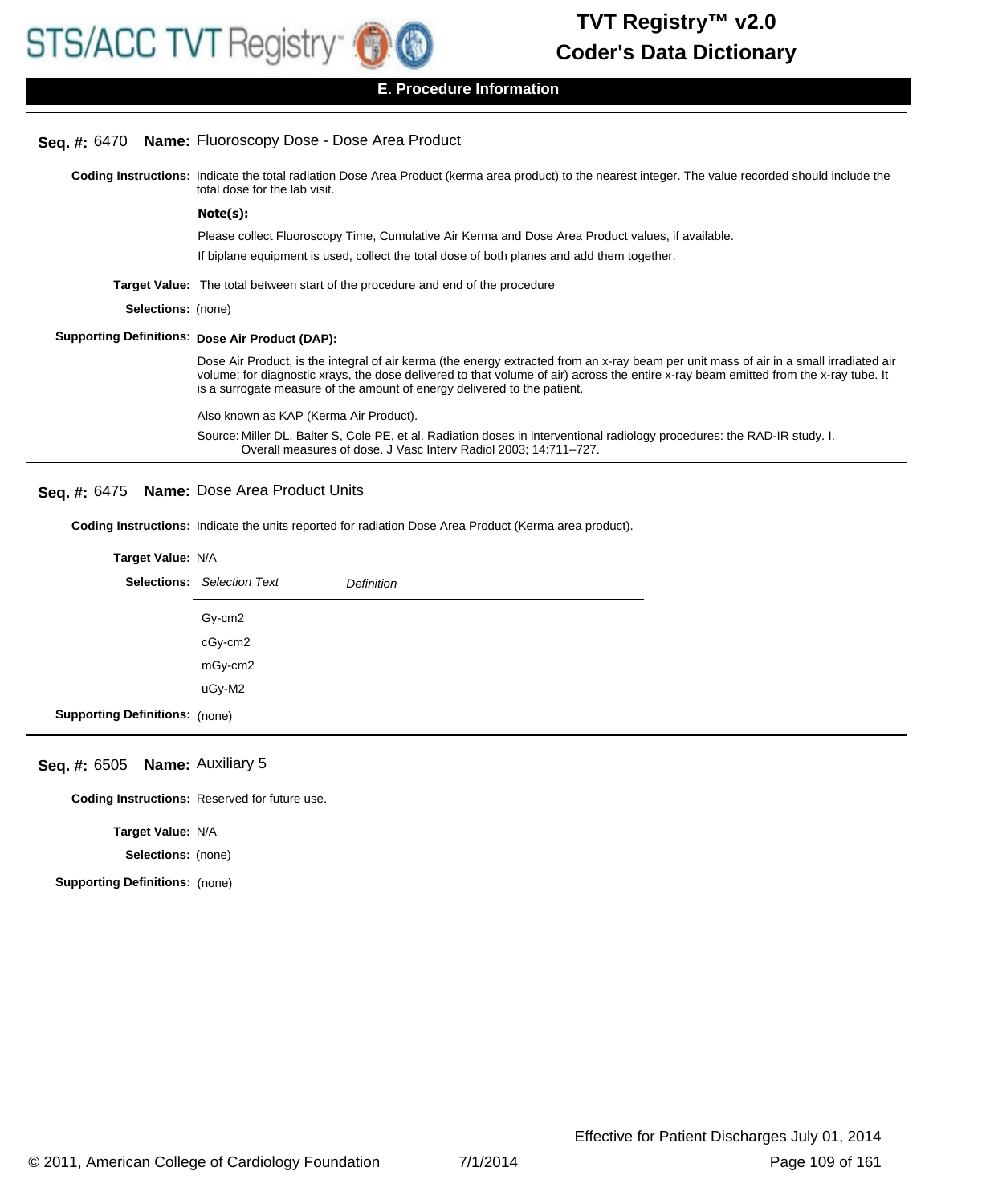**E. Procedure Information**

## **Seq. #:** 6510 **Name:** Auxiliary 6

**Coding Instructions:** Reserved for future use.

**Target Value:** N/A

**Selections:** (none)

| Seq. #: 6600                          | Name: Procedure - Transcatheter Aortic Valve Replacement (TAVR)                                          |  |  |  |
|---------------------------------------|----------------------------------------------------------------------------------------------------------|--|--|--|
|                                       |                                                                                                          |  |  |  |
|                                       | Coding Instructions: Indicate if a transcatheter aortic valve replacement procedure was being performed. |  |  |  |
|                                       | Target Value: The value on current procedure                                                             |  |  |  |
|                                       | <b>Selections:</b> Selection Text<br>Definition                                                          |  |  |  |
|                                       | No                                                                                                       |  |  |  |
|                                       | Yes                                                                                                      |  |  |  |
| <b>Supporting Definitions: (none)</b> |                                                                                                          |  |  |  |
|                                       |                                                                                                          |  |  |  |
| Seq. #: 6601                          | Name: Procedure - Transcatheter Mitral Valve Replacement                                                 |  |  |  |
|                                       |                                                                                                          |  |  |  |
|                                       | Coding Instructions: Indicate if a transcatheter mitral valve replacement procedure was being performed. |  |  |  |
|                                       | Target Value: The value on current procedure                                                             |  |  |  |
|                                       | <b>Selections:</b> Selection Text<br>Definition                                                          |  |  |  |
|                                       | No                                                                                                       |  |  |  |
|                                       | Yes                                                                                                      |  |  |  |
| <b>Supporting Definitions: (none)</b> |                                                                                                          |  |  |  |
|                                       |                                                                                                          |  |  |  |
| <b>Seq. #: 6602</b>                   | Name: Procedure - Mitral Leaflet Clip Procedure                                                          |  |  |  |
|                                       | Coding Instructions: Indicate if a mitral leaflet clip procedure was being performed.                    |  |  |  |
|                                       |                                                                                                          |  |  |  |
|                                       | Target Value: The value on current procedure                                                             |  |  |  |
|                                       | <b>Selections:</b> Selection Text<br><b>Definition</b>                                                   |  |  |  |
|                                       | No                                                                                                       |  |  |  |
|                                       | Yes                                                                                                      |  |  |  |
| <b>Supporting Definitions: (none)</b> |                                                                                                          |  |  |  |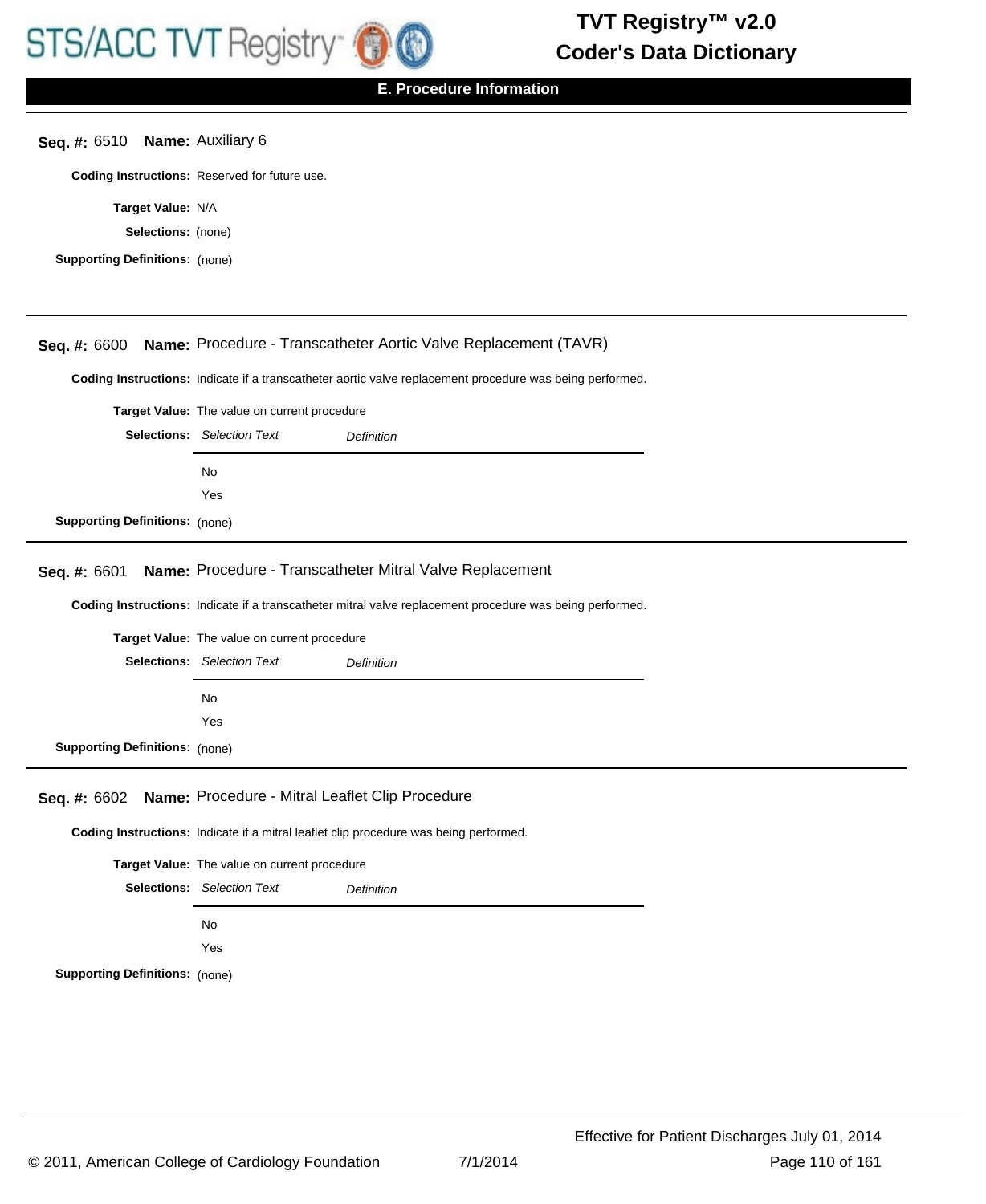

# **E. Procedure Information**

## **Seq. #:** 6620 **Name:** Other Procedure Performed Concurrently

**Coding Instructions:** Indicate if an other procedure was performed concurrently.

| Target Value: The value on current procedure                                                                       |                                   |                   |  |
|--------------------------------------------------------------------------------------------------------------------|-----------------------------------|-------------------|--|
|                                                                                                                    | <b>Selections:</b> Selection Text | <b>Definition</b> |  |
|                                                                                                                    | No                                |                   |  |
|                                                                                                                    | Yes - PCI                         |                   |  |
|                                                                                                                    | Yes - Other                       |                   |  |
| $\mathbf{L}_{\mathbf{a}}$ as $\mathbf{D}_{\mathbf{a}}$ . $\mathbf{L}_{\mathbf{a}}$ is the sequence of $\mathbf{A}$ |                                   |                   |  |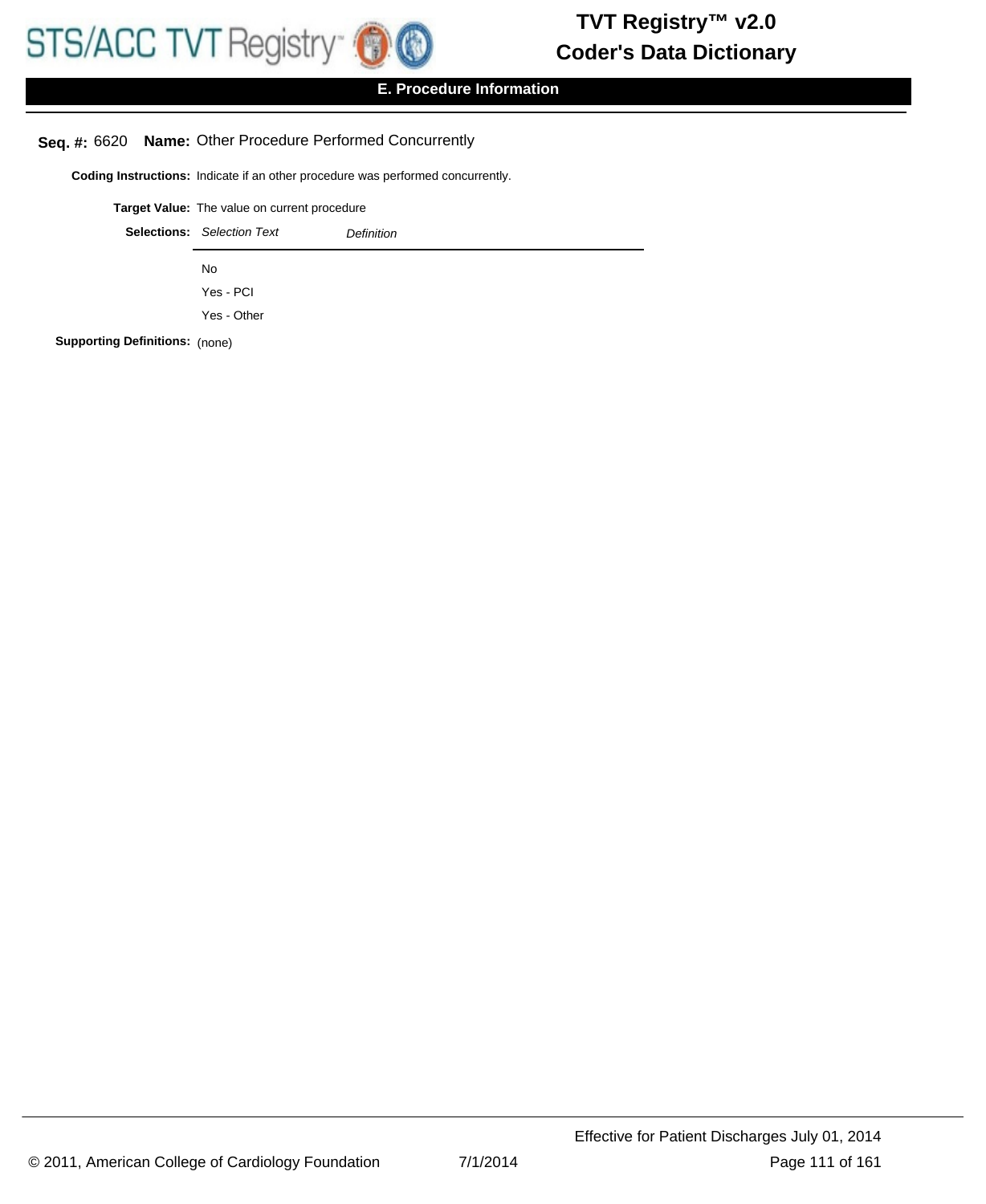**F. Adverse Events/Interventions/Surgical Procedures**

# **Seq. #:** 7300 **Name:** Intra or Post Procedure Event Occurred

**Coding Instructions:** Indicate if any intra or post procedure event occurred.

**Target Value:** Any occurrence between start of the procedure and discharge

|                     | <b>Selections:</b> Selection Text | <b>Definition</b> |
|---------------------|-----------------------------------|-------------------|
|                     | No                                |                   |
|                     | Yes                               |                   |
| Definitions: (none) |                                   |                   |

#### **Seq. #:** 7301 **Name:** Intra or Post Procedure Event ID

**Coding Instructions:** Indicate all adverse events, interventions or surgical procedures that occurred intra or post procedure.

|                                       | Note(s):                                                                                                                             |
|---------------------------------------|--------------------------------------------------------------------------------------------------------------------------------------|
|                                       | If an event occurred more than once, specify each event with its corresponding Intra/Post Procedure Event Date (Seq Number<br>7302). |
|                                       | <b>Target Value:</b> The value between start of procedure and discharge                                                              |
| <b>Selections:</b> (none)             |                                                                                                                                      |
| <b>Supporting Definitions: (none)</b> |                                                                                                                                      |

## **Seq. #:** 7302 **Name:** Intra or Post Procedure Event Date

#### **Coding Instructions:**

**Supporting** 

Indicate the date of any adverse events, interventions, or surgical procedures that occurred intra or post procedure.

#### **Note(s):**

If an event occurred more than once, specify each Intra/Post Procedure Event ID (7301) with its corresponding date.

**Target Value:** The value between start of procedure and discharge

**Selections:** (none)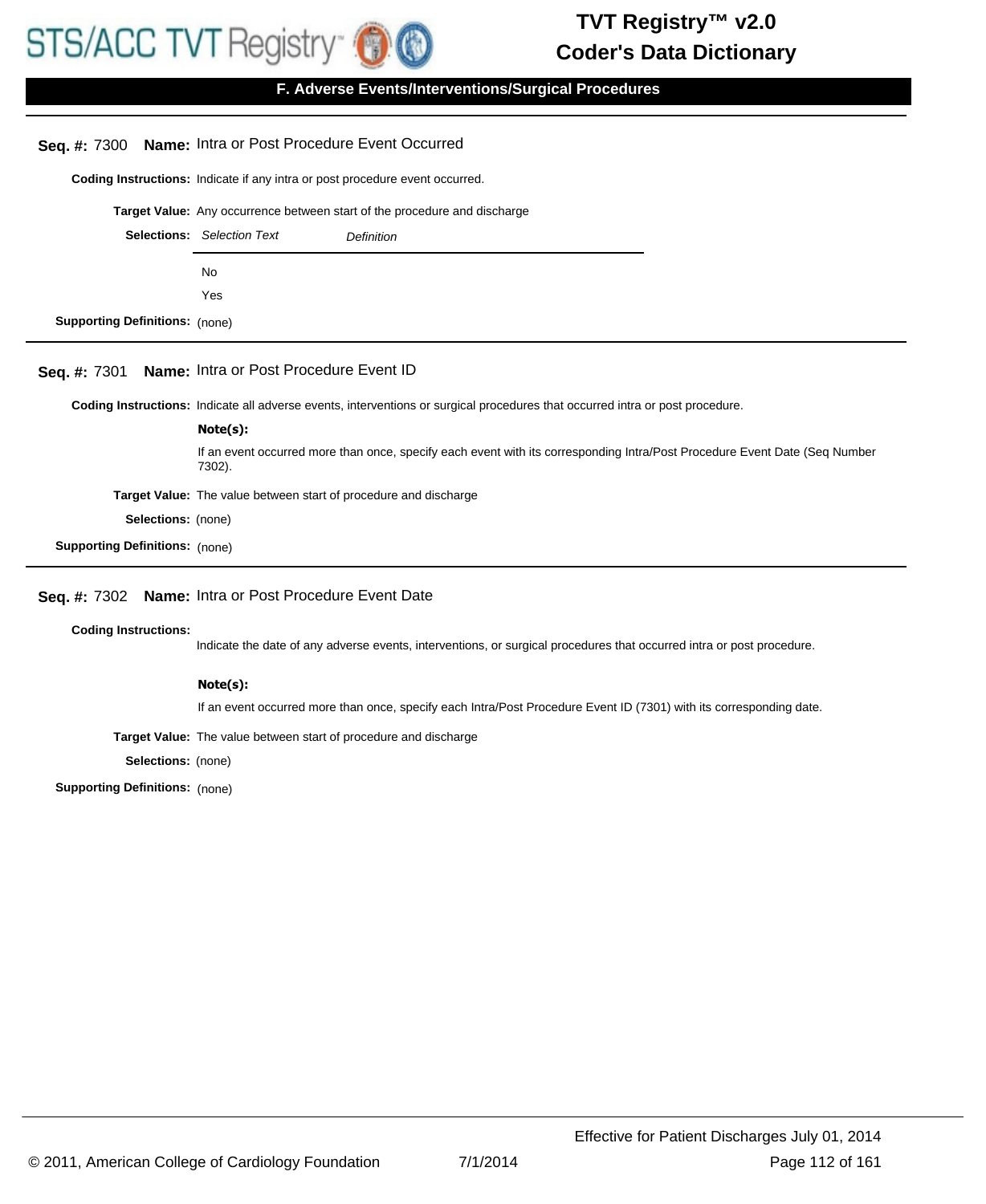

## **G. Post-Procedure Labs and Tests**

### **Seq. #:** 8040 **Name:** Post-Procedure Hemoglobin

**Coding Instructions:** Indicate the lowest post-procedure hemoglobin level in g/dL.

**Target Value:** The lowest value between end of procedure and discharge

**Selections:** (none)

**Supporting Definitions:** (none)

#### **Seq. #:** 8041 **Name:** Post-Procedure Hemoglobin Not Drawn

**Coding Instructions:** Indicate if a post procedure hemoglobin level was not drawn.

| Target Value: N/A                     |                                                 |                                      |
|---------------------------------------|-------------------------------------------------|--------------------------------------|
|                                       | <b>Selections:</b> Selection Text<br>Definition |                                      |
|                                       | No                                              |                                      |
|                                       | Yes                                             | Code "Yes" if the lab was not drawn. |
| <b>Supporting Definitions: (none)</b> |                                                 |                                      |

## **Seq. #:** 8050 **Name:** Post-Procedure Creatinine Level

**Coding Instructions:** Indicate the highest postoperative creatinine level, in mg/dL. If more than one level is obtained, code the highest level.

**Target Value:** The highest value between end of procedure and discharge

**Selections:** (none)

**Supporting Definitions:** (none)

#### **Seq. #:** 8051 **Name:** Post-Procedure Creatinine Level Not Drawn

**Coding Instructions:** Indicate if a post procedure creatinine level was not drawn.

| Target Value: N/A                                                                 |                                   |                                      |  |  |
|-----------------------------------------------------------------------------------|-----------------------------------|--------------------------------------|--|--|
|                                                                                   | <b>Selections:</b> Selection Text | Definition                           |  |  |
|                                                                                   | No.                               |                                      |  |  |
|                                                                                   | Yes                               | Code "Yes" if the lab was not drawn. |  |  |
| $\mathbf{f}$ and $\mathbf{f}$ are contributed as a set of the set of $\mathbf{f}$ |                                   |                                      |  |  |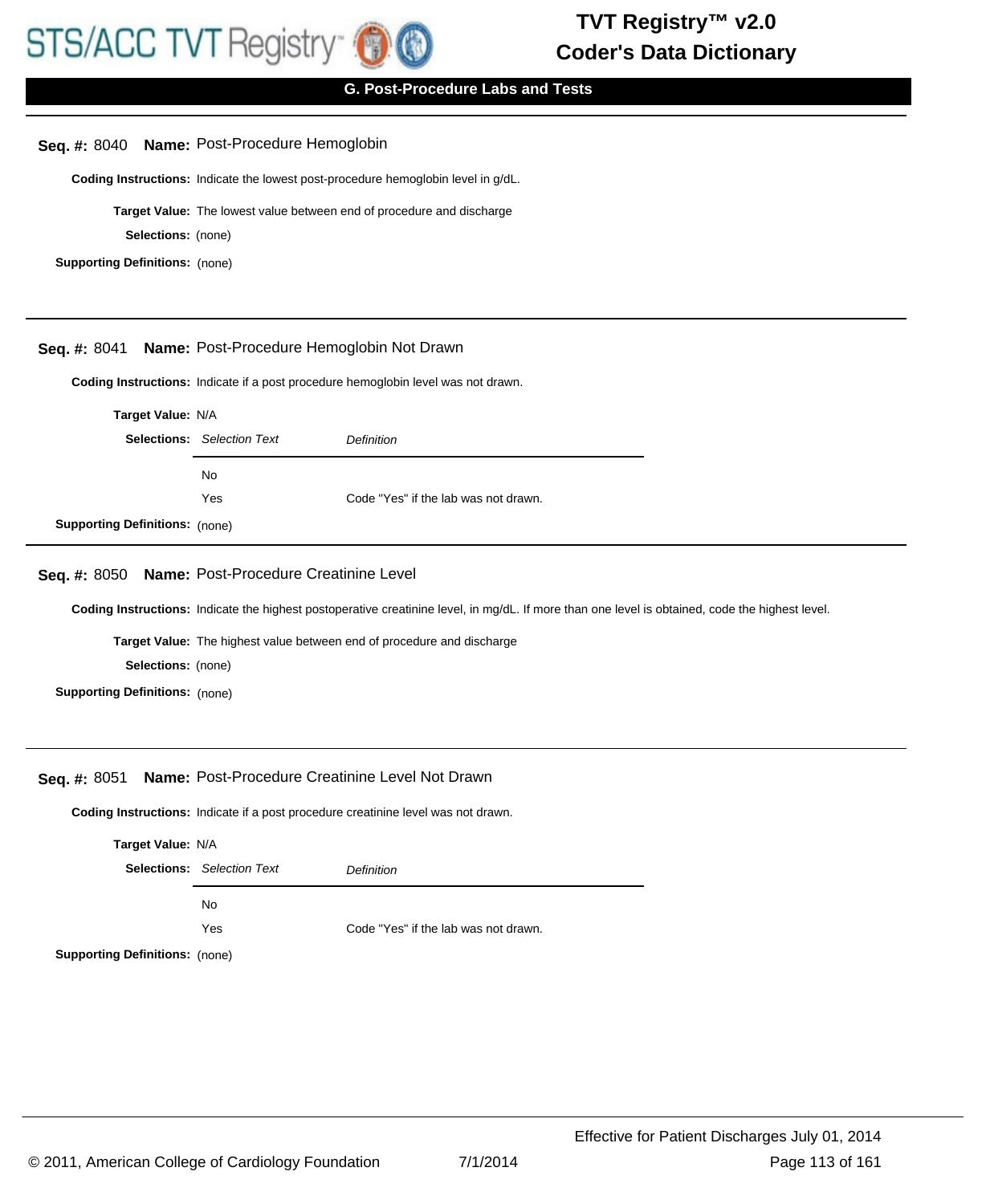## **G. Post-Procedure Labs and Tests**

## **Seq. #:** 8055 **Name:** Discharge Creatinine

**Coding Instructions:** Indicate the last post-procedure creatinine level documented in the medical record prior to discharge, in mg/dL.

**Target Value:** The last value between end of procedure and discharge

**Selections:** (none)

**Supporting Definitions:** (none)

#### **Seq. #:** 8056 **Name:** Discharge Creatinine Not Drawn

**Coding Instructions:** Indicate if a discharge creatinine level was not drawn.

| Target Value: N/A                     |     |                                      |  |
|---------------------------------------|-----|--------------------------------------|--|
| <b>Selections:</b> Selection Text     |     | Definition                           |  |
|                                       | No. |                                      |  |
|                                       | Yes | Code "Yes" if the lab was not drawn. |  |
| <b>Supporting Definitions:</b> (none) |     |                                      |  |

## **Seq. #:** 8060 **Name:** Post-Procedure 12 Lead ECG

Coding Instructions: Indicate the post procedure 12 lead ECG findings, if performed. If more than one ECG is performed, document the findings from the ECG closest to discharge.

**Target Value:** The last value between end of procedure and discharge

Selections: Selection Text **Definition** Not performed No significant changes New pathological Qwave or LBBB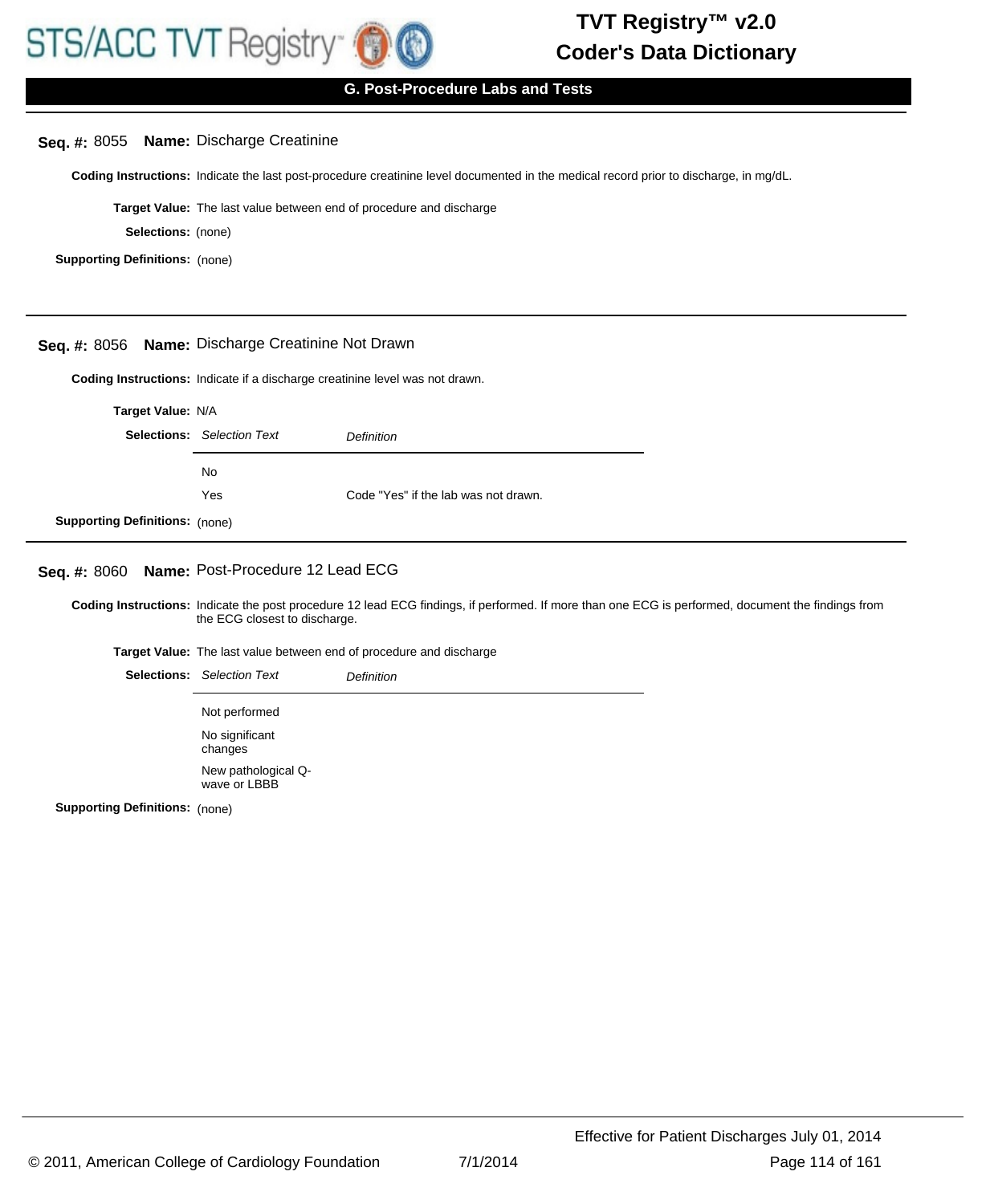

## **G. Post-Procedure Labs and Tests**

#### **Seq. #:** 8065 **Name:** Post-Procedure Echocardiogram

**Coding Instructions:** Indicate whether an echo (and the type of echo) was performed postoperatively prior to discharge.

|                                       | Note(s):                                                                           |                                     |  |  |
|---------------------------------------|------------------------------------------------------------------------------------|-------------------------------------|--|--|
|                                       | If both types of echos were performed, code "Yes - Tranesophageal Echocardiogram". |                                     |  |  |
|                                       | <b>Target Value:</b> Any occurrence between end of the procedure and discharge     |                                     |  |  |
|                                       | <b>Selections:</b> Selection Text<br><b>Definition</b>                             |                                     |  |  |
|                                       | Not Performed                                                                      |                                     |  |  |
|                                       | Yes - TTE                                                                          | Yes - Transthoracic Echocardiogram  |  |  |
|                                       | Yes - TEE                                                                          | Yes - Tranesophageal Echocardiogram |  |  |
| <b>Supporting Definitions:</b> (none) |                                                                                    |                                     |  |  |

#### **Seq. #:** 8070 **Name:** Post-Procedure Echocardiogram Date

**Coding Instructions:** Indicate the date the echo was performed.

**Target Value:** The value between end of procedure and discharge

**Selections:** (none)

**Supporting Definitions:** (none)

## **Seq. #:** 8075 **Name:** Post-Procedure Mitral Regurgitation

**Coding Instructions:** Indicate the highest level of mitral regurgitation found on echocardiogram prior to discharge.

#### **Target Value:** The highest value between end of procedure and discharge

| <b>Selections:</b> Selection Text | <b>Definition</b>  |
|-----------------------------------|--------------------|
| None                              |                    |
| <b>Trace/Trivial</b>              |                    |
| Mild                              | $1 +$ /Mild        |
| Moderate                          | 2+/Moderate        |
| Moderate-Severe                   | 3+/Moderate-severe |
| Severe                            | 4+/Severe          |
| Severe                            | Retired TVT 2.00   |
|                                   |                    |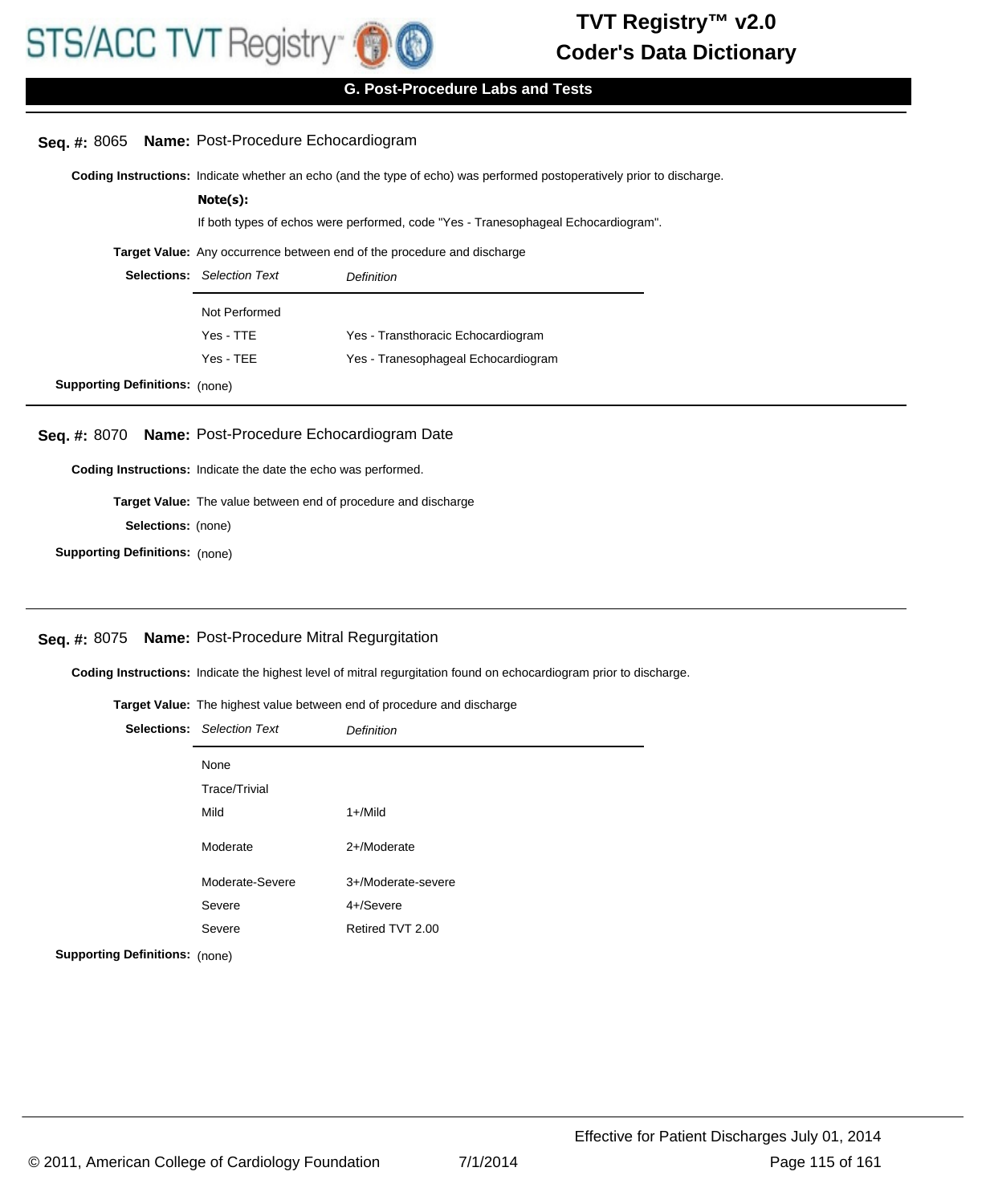

**G. Post-Procedure Labs and Tests**

|                                       | Seq. #: 8080 Name: Post-Procedure Aortic Stenosis                                                                                                                            |
|---------------------------------------|------------------------------------------------------------------------------------------------------------------------------------------------------------------------------|
|                                       | Coding Instructions: Indicate whether aortic stenosis is present.                                                                                                            |
|                                       | Target Value: Any occurrence between end of the procedure and discharge                                                                                                      |
|                                       | <b>Selections:</b> Selection Text<br><b>Definition</b>                                                                                                                       |
|                                       | No                                                                                                                                                                           |
|                                       | Yes                                                                                                                                                                          |
| <b>Supporting Definitions: (none)</b> |                                                                                                                                                                              |
|                                       | Seq. #: 8085 Name: Post-Procedure Aortic Valve Area                                                                                                                          |
|                                       | Coding Instructions: Indicate the smallest aortic valve area (in cm2) obtained from an echocardiogram.                                                                       |
|                                       | Target Value: The lowest value between end of procedure and discharge                                                                                                        |
| Selections: (none)                    |                                                                                                                                                                              |
| <b>Supporting Definitions: (none)</b> |                                                                                                                                                                              |
|                                       |                                                                                                                                                                              |
|                                       | Seq. #: 8086 Name: Post-Procedure Aortic Valve Peak Velocity                                                                                                                 |
|                                       | Coding Instructions: Indicate the aortic valve peak velocity in meters per second, as determined by continuous wave (CW) spectral velocity recording<br>on echocardiography. |
|                                       | Target Value: The highest value between end procedure and discharge                                                                                                          |
| <b>Selections:</b> (none)             |                                                                                                                                                                              |
| <b>Supporting Definitions: (none)</b> |                                                                                                                                                                              |

**Seq. #:** 8090 **Name:** Post-Procedure Aortic Valve Mean Gradient

**Coding Instructions:** Indicate the aortic valve mean gradient in mmHg obtained from echocardiogram.

**Target Value:** The highest value between end of procedure and discharge

**Selections:** (none)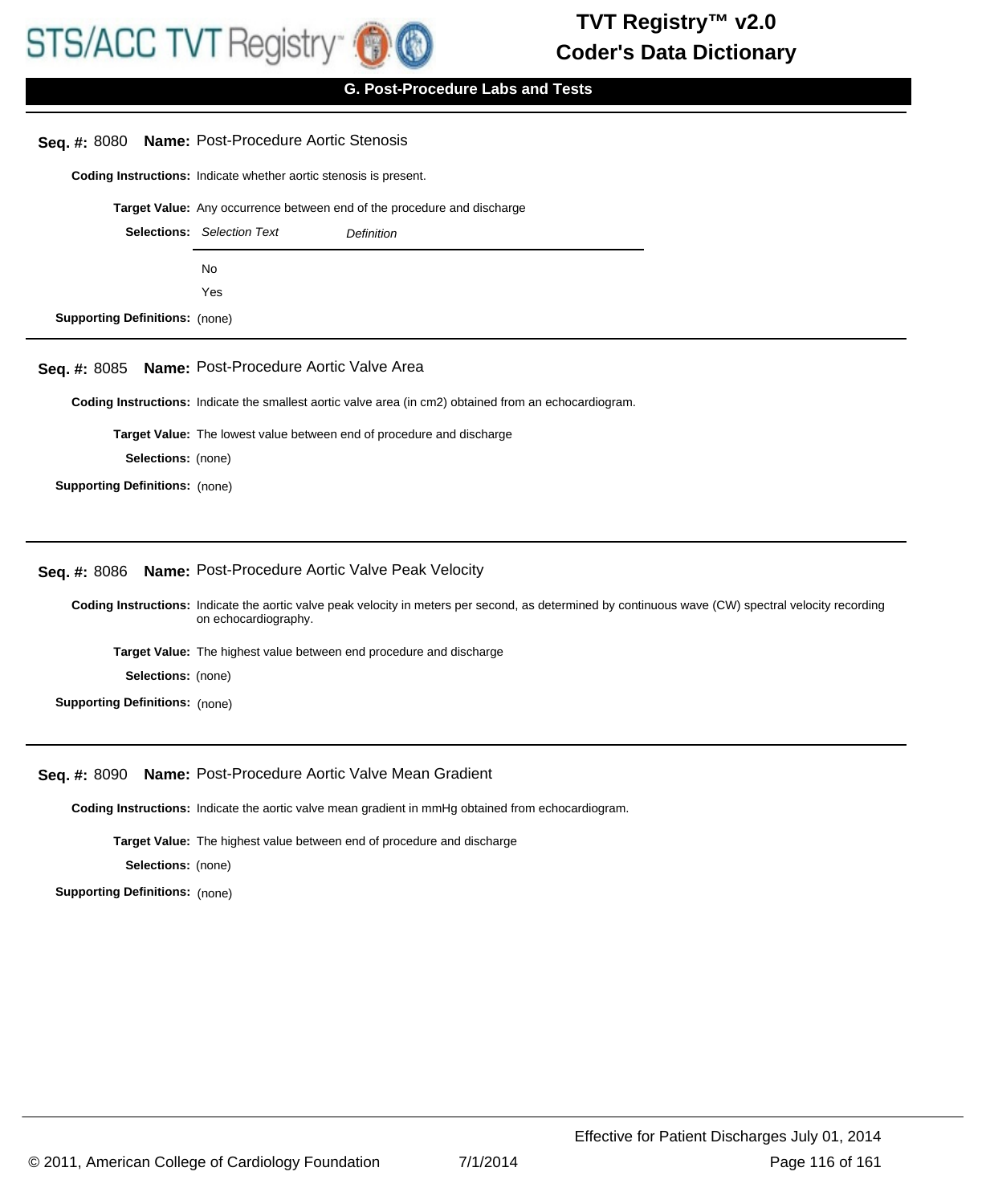## **G. Post-Procedure Labs and Tests**

# **Seq. #:** 8095 **Name:** Post-Procedure Aortic Regurgitation

**Coding Instructions:** Indicate the highest level of aortic regurgitation found on the echocardiogram.

#### **Note(s):**

Mild-to-moderate should be coded as moderate; moderate to severe should be coded as severe.

Reference:

Bonow, R.O, et al. 2008 Focused Updated Incorporated into ACC/AHA 2006 Guidelines for the Management of Patients with Valvular Heart Disease: A Report of the American College of Cardiology /American Heart Association Task force on Practice Guidelines. JACC, vol 52, No. 13, 2008, p. e1-e142.

| Target Value: The highest value between end of procedure and discharge |  |  |
|------------------------------------------------------------------------|--|--|
|                                                                        |  |  |

|                                       | <b>Selections:</b> Selection Text | Definition                                                                                                                                                                                                                |
|---------------------------------------|-----------------------------------|---------------------------------------------------------------------------------------------------------------------------------------------------------------------------------------------------------------------------|
|                                       | None                              |                                                                                                                                                                                                                           |
|                                       | <b>Trace/Trivial</b>              |                                                                                                                                                                                                                           |
|                                       | Mild                              | Mild aortic insufficiency or regurgitation is defined as<br>the following:                                                                                                                                                |
|                                       |                                   | <b>Qualitative Measurements:</b><br>Angiographic grade of $1+$ ;<br>Color Doppler jet width (Central jet) <25% of LVOT;<br>Dopplar vena contracta width <0.3 cm;.                                                         |
|                                       |                                   | Quantitative Measures (cath or echo)<br>Regurgitant volume < 30 ml/beat;<br>Regurgitant fraction <30%;<br>Regurgitant orifice area < 0.10 cm(2)                                                                           |
|                                       | Moderate                          | Moderate aortic insufficiency or regurgitation is<br>defined as the following:                                                                                                                                            |
|                                       |                                   | <b>Qualitative Measurements:</b><br>Angiographic grade of $2+$ ;<br>Color Doppler jet width greater than mild but no signs<br>of severe aortic regurgitation (insufficiency);<br>Dopplar vena contracta width 0.3-0.6 cm; |
|                                       |                                   | Quantitative Measures (cath or echo)<br>Regurgitant volume 30-59 ml/beat;<br>Regurgitant fraction 30-49%;<br>Regurgitant orifice area 0.10-0.29 cm(2)                                                                     |
|                                       | Severe                            | Severe aortic insufficiency or regurgitation is defined<br>as the following:                                                                                                                                              |
|                                       |                                   | <b>Qualitative Measurements:</b><br>Angiographic grade of 3-4+;<br>Color Doppler jet width (Central jet) >65% of LVOT;<br>Dopplar vena contracta width > 0.6 cm;.                                                         |
|                                       |                                   | Quantitative Measures (cath or echo)<br>Regurgitant volume >=60 ml/beat;<br>Regurgitant fraction >=50%;<br>Regurgitant orifice area $>=0.30$ cm(2)                                                                        |
|                                       |                                   | Additional essential criteria:<br>Left ventricular size is increased                                                                                                                                                      |
| <b>Supporting Definitions: (none)</b> |                                   |                                                                                                                                                                                                                           |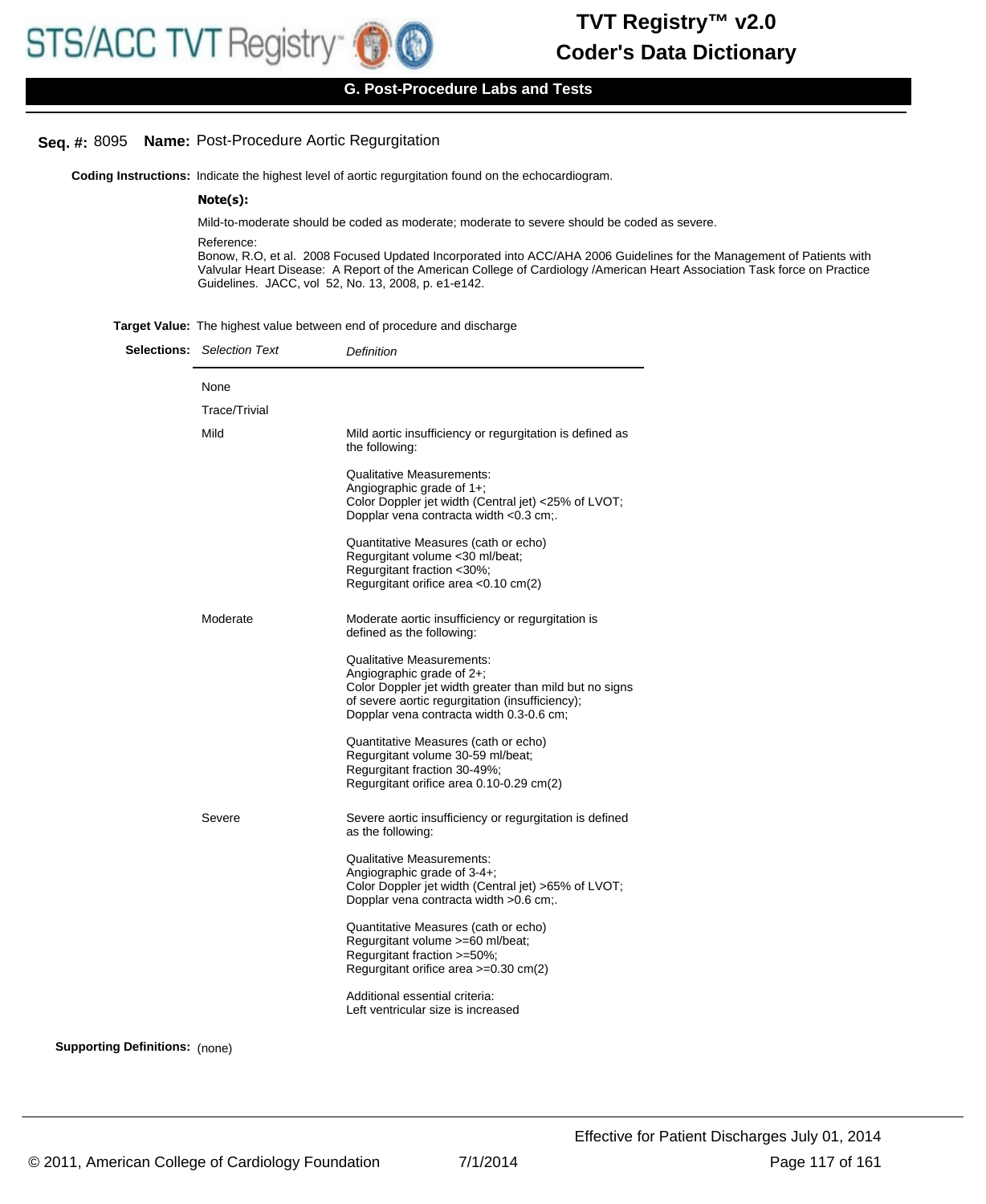# **G. Post-Procedure Labs and Tests**

### **Seq. #:** 8106 **Name:** TAVR - Paravalvular Severity

**Coding Instructions:** Indicate the highest severity of paravalvular aortic insufficiency.

#### **Target Value:** The highest value between end of procedure and discharge

|                                       | <b>Selections:</b> Selection Text | <b>Definition</b> |
|---------------------------------------|-----------------------------------|-------------------|
|                                       | None                              |                   |
|                                       | Mild                              |                   |
|                                       | Moderate                          |                   |
|                                       | Severe                            |                   |
|                                       | Not Documented                    |                   |
| <b>Supporting Definitions: (none)</b> |                                   |                   |

#### **Seq. #:** 8107 **Name:** TAVR - Valvular Severity

**Coding Instructions:** Indicate the highest severity of central aortic insufficiency.

#### **Target Value:** The highest value between end of procedure and discharge

|                                       | <b>Selections:</b> Selection Text | <b>Definition</b> |
|---------------------------------------|-----------------------------------|-------------------|
|                                       | None                              |                   |
|                                       | Mild                              |                   |
|                                       | Moderate                          |                   |
|                                       | Severe                            |                   |
|                                       | Not Documented                    |                   |
| <b>Supporting Definitions:</b> (none) |                                   |                   |

## **Seq. #:** 8112 **Name:** Mitral Replacement - Paravalvular Severity

**Coding Instructions:** Indicate the highest severity of paravalvular mitral regurgitation.

#### **Target Value:** The highest value between end of current procedure and discharge

|                                       | <b>Selections:</b> Selection Text | <b>Definition</b> |
|---------------------------------------|-----------------------------------|-------------------|
|                                       | None                              |                   |
|                                       | Mild                              |                   |
|                                       | Moderate                          |                   |
|                                       | Severe                            |                   |
|                                       | Not Documented                    |                   |
| <b>Supporting Definitions:</b> (none) |                                   |                   |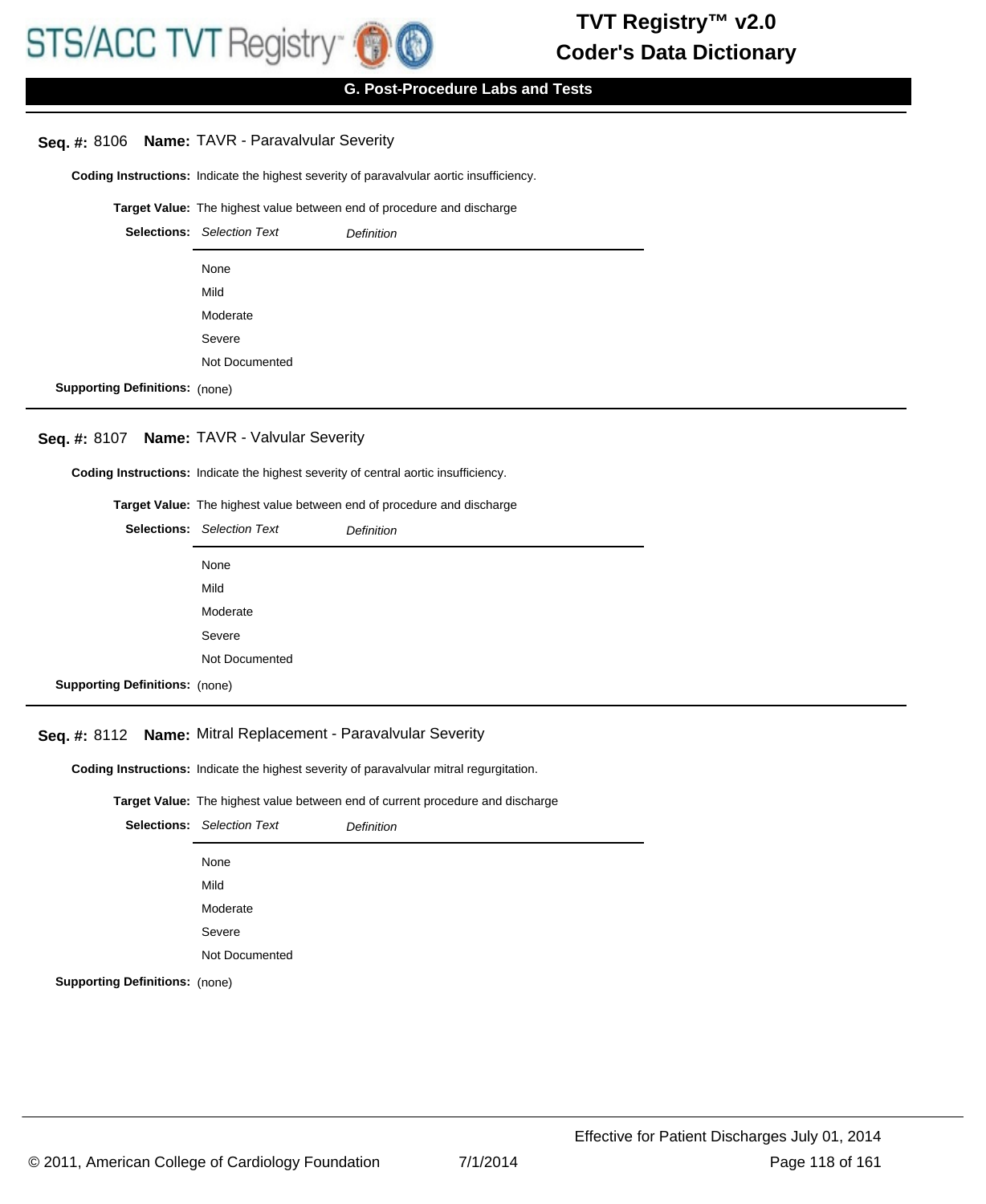## **G. Post-Procedure Labs and Tests**

# **Seq. #:** 8115 **Name:** Mitral Replacement - Valvular Severity

**Coding Instructions:** Indicate the highest severity of valvular mitral aortic regurgitation.

**Target Value:** The highest value between end of current procedure and discharge

|                                       | <b>Selections:</b> Selection Text | <b>Definition</b> |
|---------------------------------------|-----------------------------------|-------------------|
|                                       | None                              |                   |
|                                       | Mild                              |                   |
|                                       | Moderate                          |                   |
|                                       | Severe                            |                   |
|                                       | Not Documented                    |                   |
| <b>Supporting Definitions: (none)</b> |                                   |                   |

# **Seq. #:** 8122 **Name:** Effective Orifice Area (EOA) or EROA

**Coding Instructions:** Indicate the effective orifice area (EOA), in cm2. EOA can also be called effective regurgitant orifice area (EROA).

**Target Value:** The highest value on discharge **Selections:** (none)

**Supporting Definitions:** (none)

# **Seq. #:** 8125 **Name:** EOA Method Of Assessment

**Coding Instructions:** Indicate the method used to measure the effective orifice area.

**Target Value:** The highest value between end of current procedure and discharge

|                                       | <b>Selections:</b> Selection Text | Definition                               |
|---------------------------------------|-----------------------------------|------------------------------------------|
|                                       | 3D Planimetry                     | Three-dimensional (3D) echocardiography  |
|                                       | <b>PISA</b>                       | Proximal isovelocity surface area (PISA) |
|                                       | <b>Quantitative Doppler</b>       |                                          |
|                                       | Other                             |                                          |
| <b>Supporting Definitions:</b> (none) |                                   |                                          |

## **Seq. #:** 8130 **Name:** Mitral Valve Mean Gradient

**Coding Instructions:** Indicate the highest mean gradient (in mm Hg) across the mitral valve.

**Target Value:** The highest value between end of current procedure and discharge

**Selections:** (none)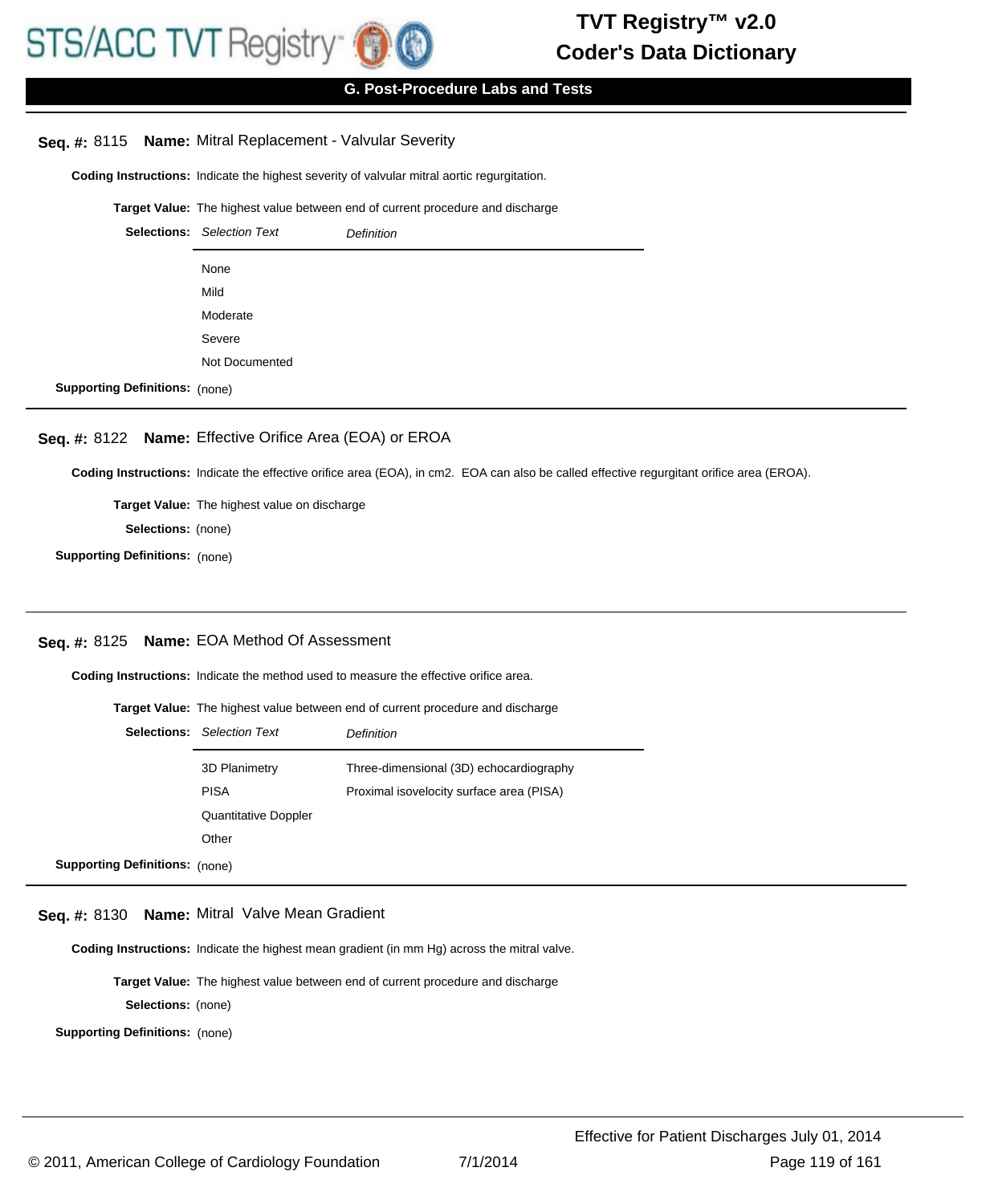## **G. Post-Procedure Labs and Tests**

## **Seq. #:** 8135 **Name:** Mitral Valve Area

**Coding Instructions:** Indicate the smallest mitral valve area in centimeters squared.

**Target Value:** (None)

**Selections:** (none)

**Supporting Definitions:** (none)

## **Seq. #:** 8140 **Name:** Left Ventricular Outflow Tract Gradient (Peak)

**Coding Instructions:** Indicate the peak gradient of the left ventricular outflow tract.

**Target Value:** The highest value between end of current procedure and discharge

**Selections:** (none)

**Supporting Definitions:** (none)

#### **Seq. #:** 8145 **Name:** Systolic Anterior Motion Present

**Coding Instructions:** Indicate if systolic anterior motion was present.

**Target Value:** Any occurrence between end of current procedure and discharge

|                                       | <b>Selections:</b> Selection Text | Definition |
|---------------------------------------|-----------------------------------|------------|
|                                       | No.                               |            |
|                                       | Yes                               |            |
| <b>Supporting Definitions: (none)</b> |                                   |            |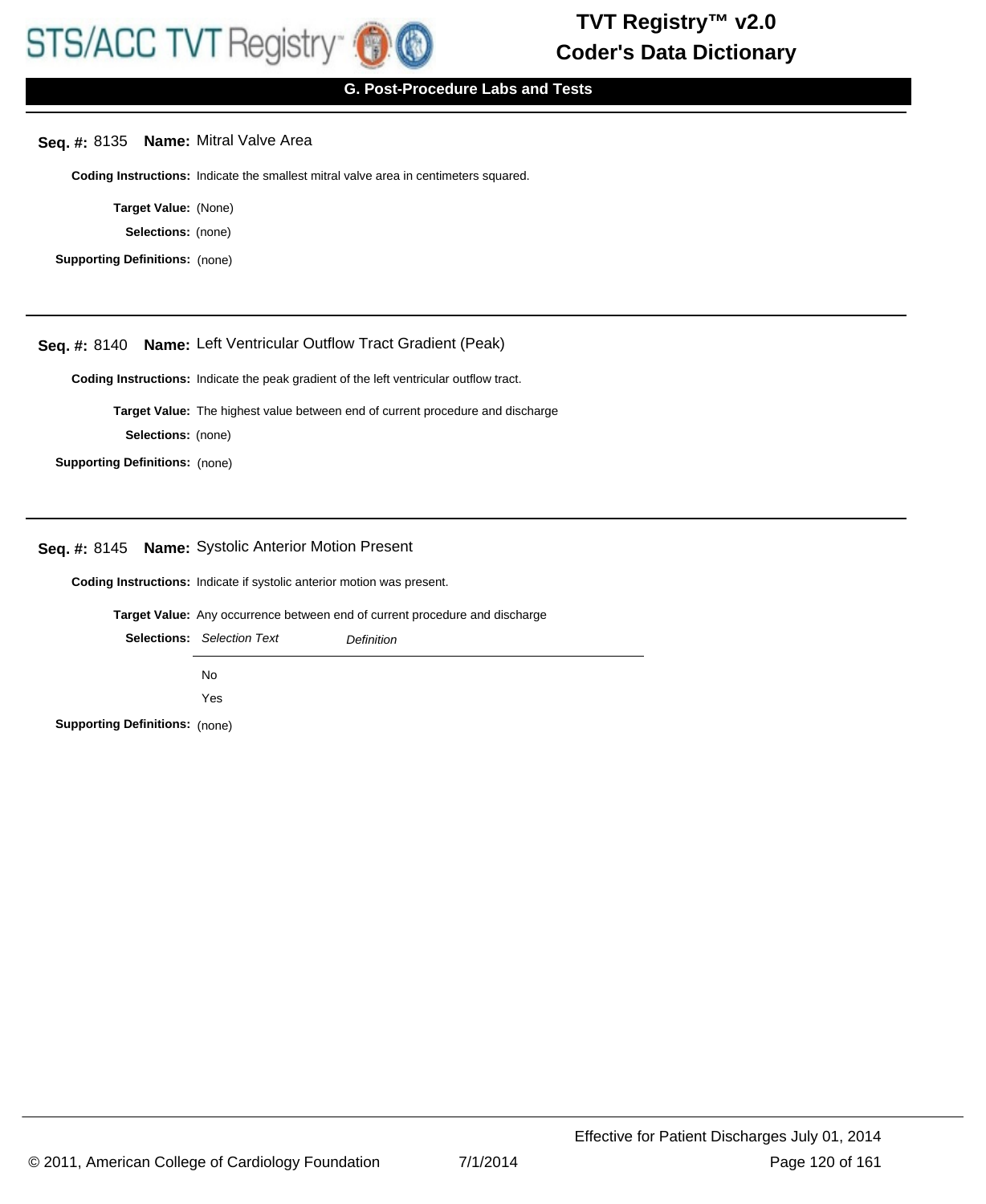

**H. Discharge**

## **Seq. #:** 9011 **Name:** RBC/Whole Blood Transfusion

**Coding Instructions:** Indicate if there was a transfusion of either whole blood or packed red blood cells.

**Target Value:** Any occurrence between start of the procedure and discharge

|                                       | <b>Selections:</b> Selection Text | <b>Definition</b> |
|---------------------------------------|-----------------------------------|-------------------|
|                                       | No.                               |                   |
|                                       | Yes                               |                   |
| <b>Supporting Definitions: (none)</b> |                                   |                   |

**Seq. #:** 9012 **Name:** RBC/Whole Blood Transfusion Units Transfused

**Coding Instructions:** Indicate the total number of units transfused of either whole blood and/or packed red blood cells.

#### **Note(s):**

Do not include autologous, cell-saver or chest tube recirculated blood.

**Target Value:** The total between start of the procedure and discharge

**Selections:** (none)

**Supporting Definitions:** (none)

#### **Seq. #:** 9040 **Name:** Number of Hours in ICU

**Coding Instructions:** Indicate the total number of hours spent in the intensive care unit. Do not include hours spent in a telemetry or step-down unit.

**Target Value:** The total between end of the procedure and discharge

**Selections:** (none)

**Supporting Definitions:** (none)

#### **Seq. #:** 9045 **Name:** Discharge Date

**Coding Instructions:** Indicate the date on which the patient was discharged from your facility.

**Note(s):**

If the deceased is an organ donor, code the Discharge Date as the date of the final organ harvest.

**Target Value:** The value on discharge

**Selections:** (none)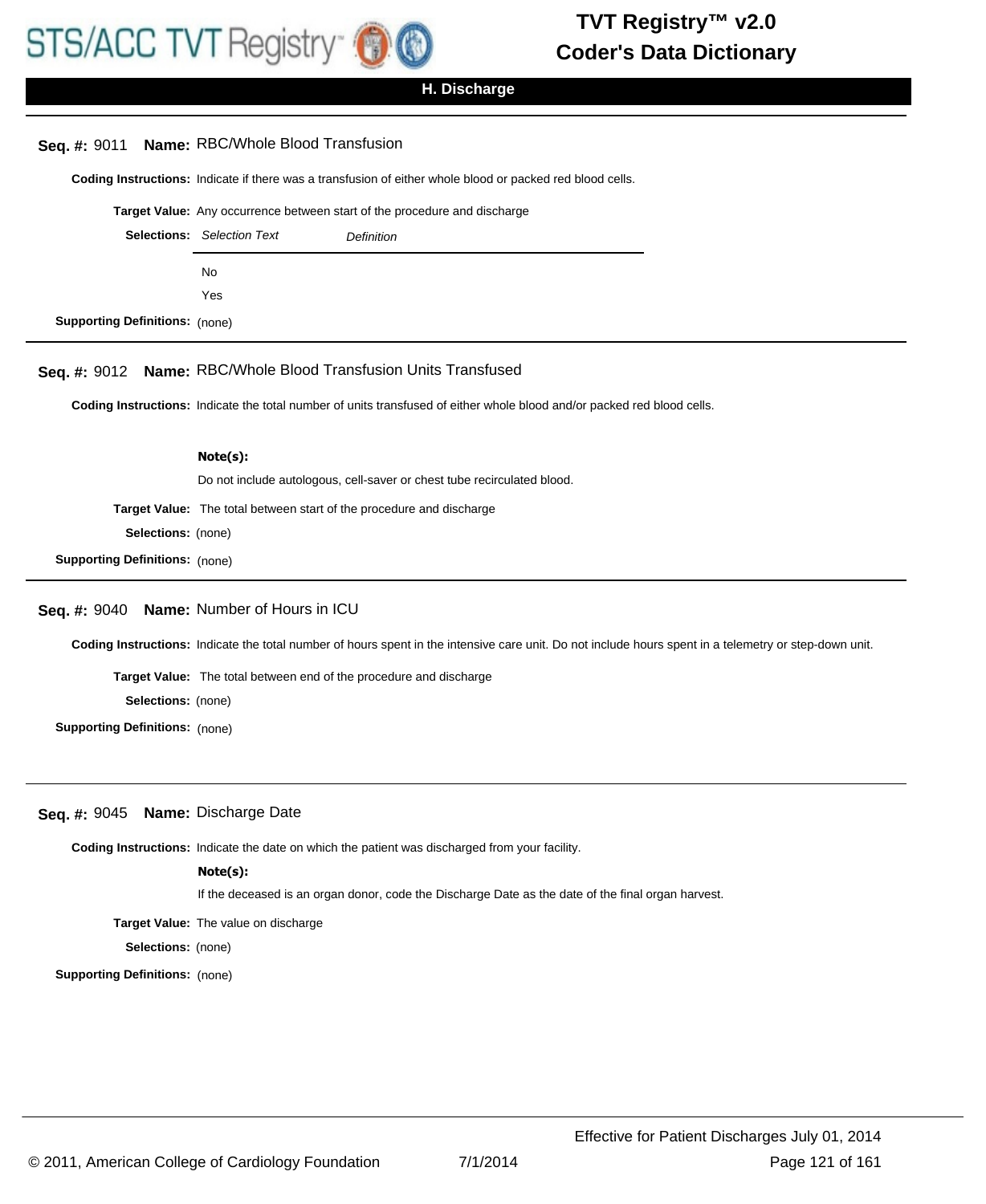## **H. Discharge**

### **Seq. #:** 9050 **Name:** Discharge Status

**Coding Instructions:** Indicate whether the patient was alive or deceased at discharge.

|                                       | Target Value: The value on discharge |                   |
|---------------------------------------|--------------------------------------|-------------------|
|                                       | <b>Selections:</b> Selection Text    | <b>Definition</b> |
|                                       | Alive                                |                   |
|                                       | Deceased                             |                   |
| <b>Supporting Definitions: (none)</b> |                                      |                   |

#### **Seq. #:** 9055 **Name:** Discharge Location

**Coding Instructions:** Indicate the location to where the patient was discharged.

**Target Value:** The value on discharge Selections: Selection Text **Definition** Home Extended care/TCU/rehab Continued "non-acute" care at an extended care facility, transitional care unit, or rehabilitation unit. Other acute care hospital Nursing home Hospice **Other** Left against medical advice The patient was discharged or eloped against medical advice. **Supporting Definitions:** (none)

#### **Seq. #:** 9060 **Name:** Death in Lab/OR

**Coding Instructions:** If the patient expired during this hospitalization, indicate if the patient expired in the cath lab, operating room or hybrid suite.

|                                       | <b>Target Value:</b> The value on discharge |            |
|---------------------------------------|---------------------------------------------|------------|
|                                       | <b>Selections:</b> Selection Text           | Definition |
|                                       | No.                                         |            |
|                                       | Yes                                         |            |
| <b>Supporting Definitions: (none)</b> |                                             |            |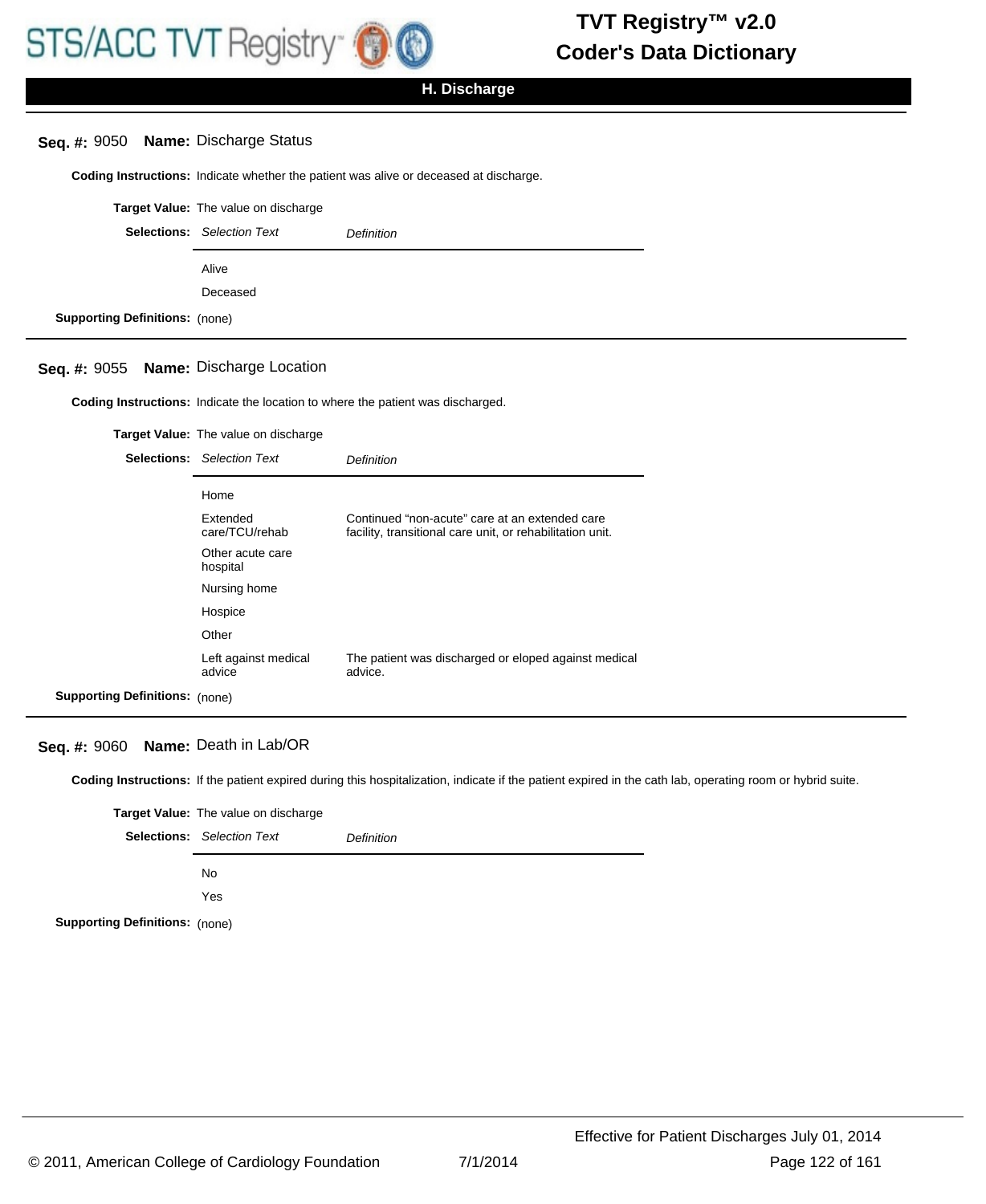## **H. Discharge**

## **Seq. #:** 9065 **Name:** Primary Cause of Death

**Coding Instructions:** Select the PRIMARY cause of death, i.e. the first significant abnormal event which ultimately led to death.

|                                       | Target Value: The value on discharge |                   |
|---------------------------------------|--------------------------------------|-------------------|
|                                       | <b>Selections:</b> Selection Text    | <b>Definition</b> |
|                                       | Cardiac                              |                   |
|                                       | Neurologic                           |                   |
|                                       | Renal                                |                   |
|                                       | Vascular                             |                   |
|                                       | Infection                            |                   |
|                                       | Valvular                             |                   |
|                                       | Pulmonary                            |                   |
|                                       | Unknown                              |                   |
|                                       | Other                                |                   |
| <b>Supporting Definitions: (none)</b> |                                      |                   |

#### **Seq. #:** 9100 **Name:** Discharge Medication

**Coding Instructions:** Indicate which of the following medications were prescribed at discharge.

**Target Value:** Any occurrence on discharge

**Selections:** (none)

**Supporting Definitions:** (none)

## **Seq. #:** 9105 **Name:** Discharge Medication Administered

**Coding Instructions:** Indicate if the medication was administered, not administered, contraindicated or blinded.

#### **Note(s):**

If a medication is contraindicated it needs to be documented in the chart by the physician or other responsible care giver. The reason for contraindication does not need to be documented.

**Target Value:** The value on discharge

|                                       | <b>Selections:</b> Selection Text | <b>Definition</b> |
|---------------------------------------|-----------------------------------|-------------------|
|                                       | No                                |                   |
|                                       | Yes                               |                   |
|                                       | Contraindicated                   |                   |
|                                       | <b>Blinded</b>                    |                   |
| <b>Supporting Definitions:</b> (none) |                                   |                   |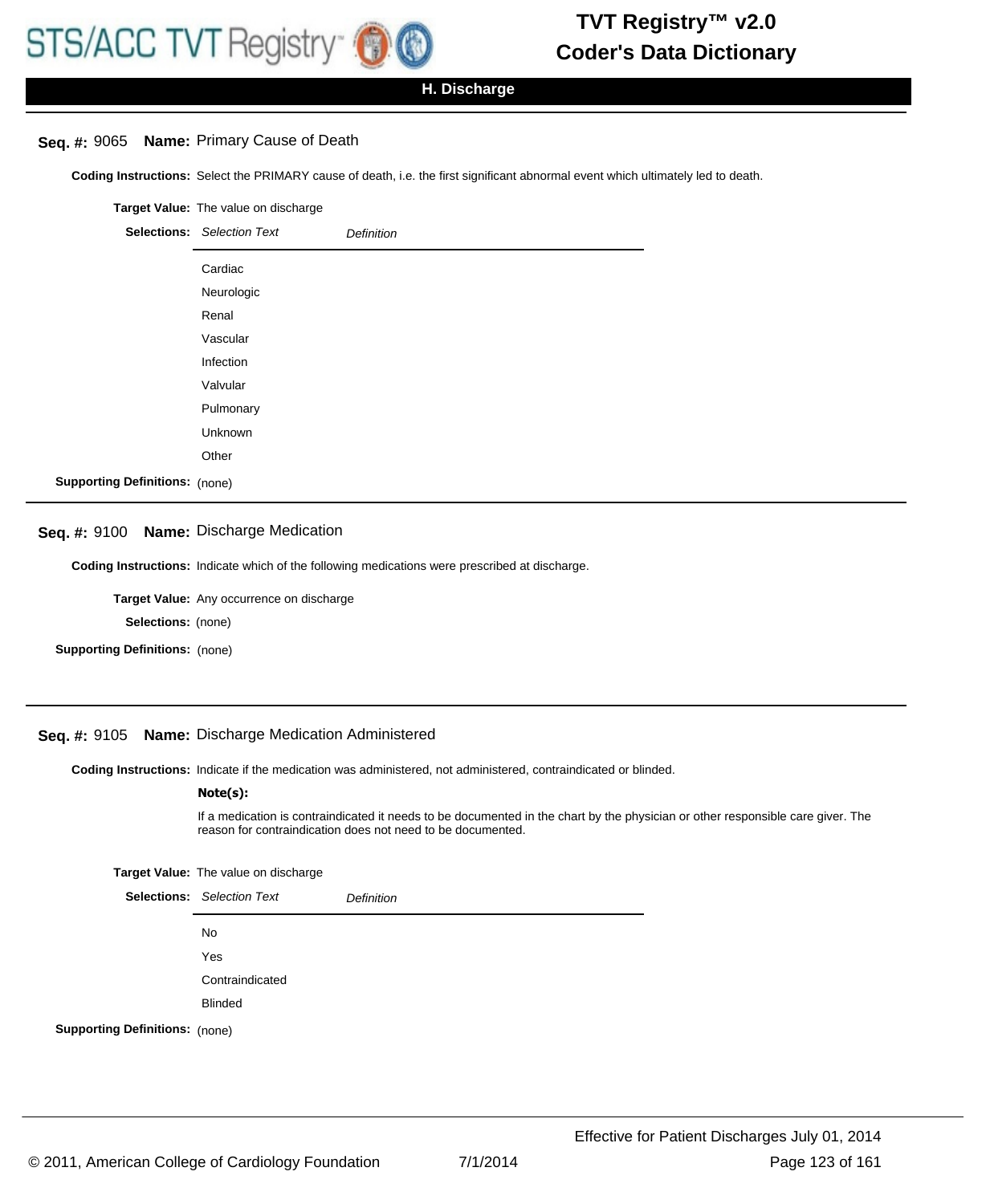**H. Discharge**

# **Seq. #:** 9110 **Name:** Medication Dose at Discharge

**Coding Instructions:** Specify the total daily dose of the medication prescribed at discharge.

**Target Value:** The value on discharge

**Selections:** (none)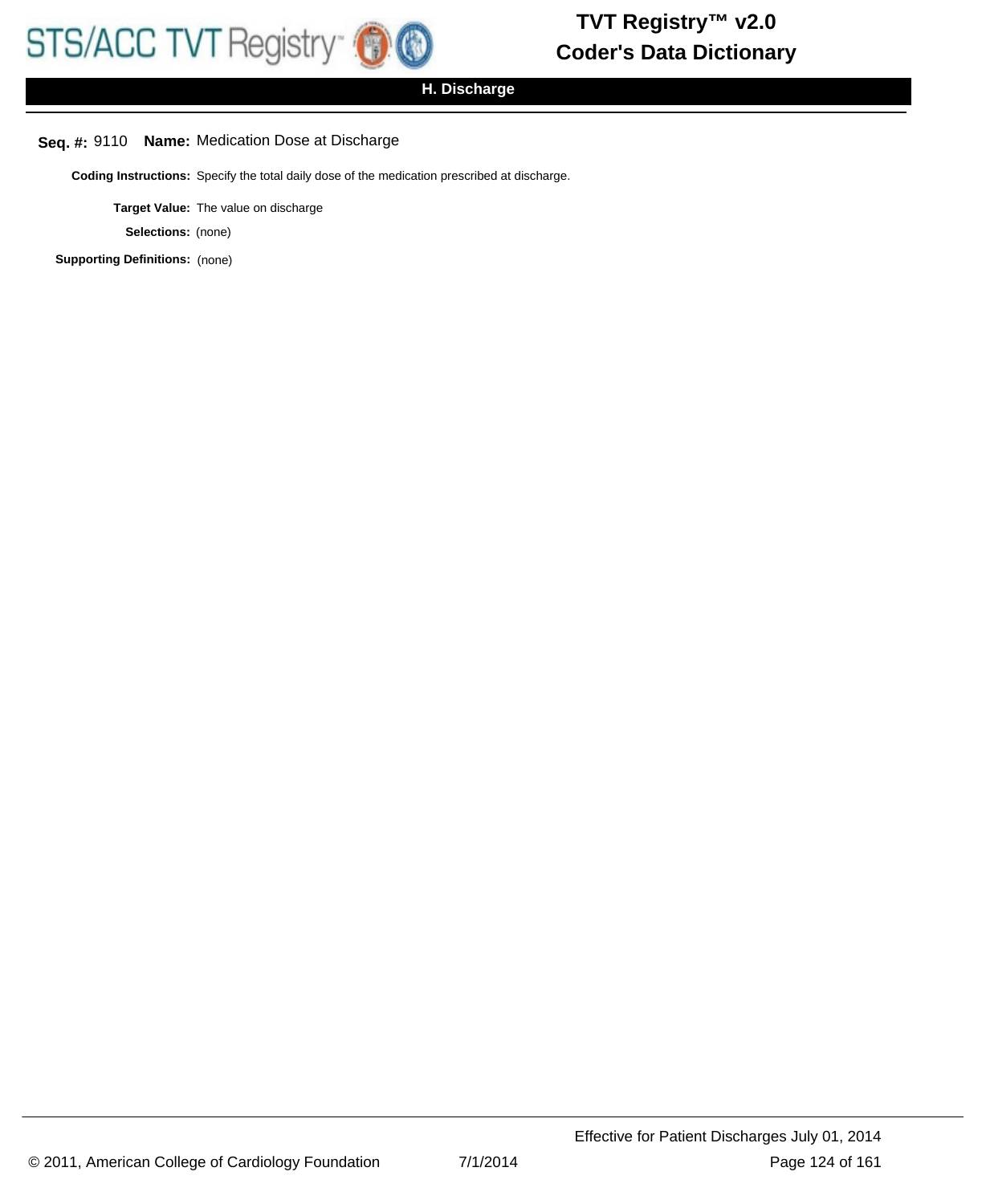#### **Seq. #:** 10000 **Name:** Follow-up Assessment Date

**Coding Instructions:** Indicate the date the follow-up assessment was performed.

**Target Value:** The value on follow-up

**Selections:** (none)

**Supporting Definitions:** (none)

## **Seq. #:** 10005 **Name:** Follow-up Assessment Method

**Coding Instructions:** Indicate the primary method to determine patient status at follow-up.

**Target Value:** Any occurrence on follow-up

|                                       | <b>Selections:</b> Selection Text    | Definition |
|---------------------------------------|--------------------------------------|------------|
|                                       | Clinic                               |            |
|                                       | Medical record                       |            |
|                                       | Letter from medical<br>provider      |            |
|                                       | Phone call to<br>patient/family      |            |
|                                       | Social Security Death<br>master File |            |
|                                       | Other                                |            |
| <b>Supporting Definitions: (none)</b> |                                      |            |

## **Seq. #:** 10008 **Name:** Follow-up Residence

Coding Instructions: Indicate the primary residence of the patient during the follow-up period. If the primary residence is not available, code not documented.

| Target Value: The value on follow-up |
|--------------------------------------|
|                                      |

|                                       | <b>Selections:</b> Selection Text | <b>Definition</b> |
|---------------------------------------|-----------------------------------|-------------------|
|                                       | Home with no health-<br>aid       |                   |
|                                       | Home with health aid              |                   |
|                                       | Long term care                    |                   |
|                                       | Other                             |                   |
|                                       | Not Documented                    |                   |
| <b>Supporting Definitions: (none)</b> |                                   |                   |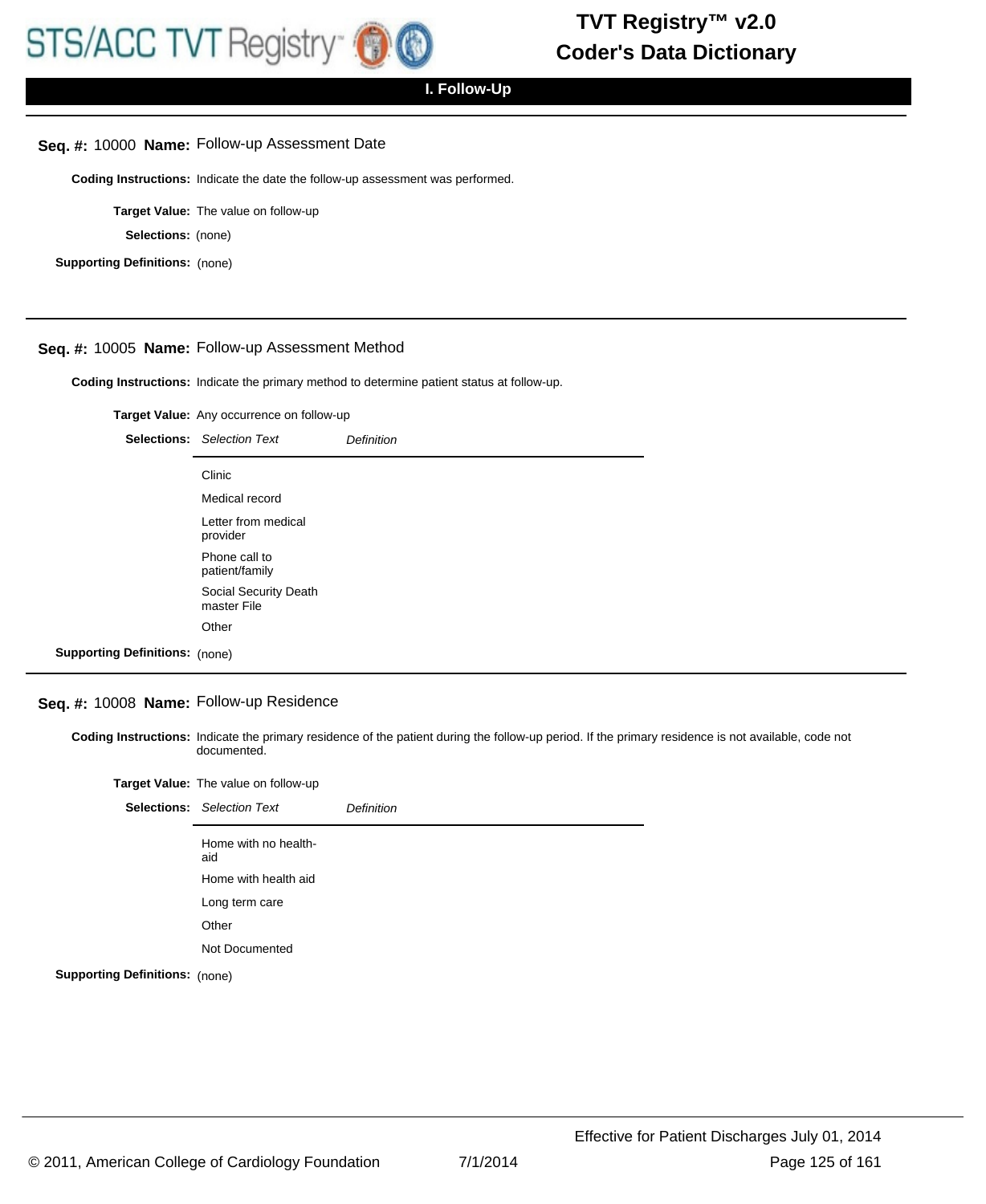## **Seq. #:** 10010 **Name:** Follow-up Status

**Coding Instructions:** Indicate whether the patient was alive or deceased at the date the follow-up was performed.

| Target Value: Any occurrence on follow-up |                                   |                   |
|-------------------------------------------|-----------------------------------|-------------------|
|                                           | <b>Selections:</b> Selection Text | <b>Definition</b> |
|                                           | Alive                             |                   |
|                                           | Deceased                          |                   |
|                                           | Lost to follow-up                 |                   |
|                                           | Withdrawn                         |                   |
| <b>Supporting Definitions:</b> (none)     |                                   |                   |

# **Seq. #:** 10015 **Name:** Follow-up Primary Cause of Death

**Coding Instructions:** Indicate the PRIMARY cause of death (i.e. the first significant event which ultimately led to death).

|                                       | Target Value: Any occurrence on follow-up |                   |
|---------------------------------------|-------------------------------------------|-------------------|
|                                       | <b>Selections:</b> Selection Text         | <b>Definition</b> |
|                                       | Cardiac                                   |                   |
|                                       | Neurologic                                |                   |
|                                       | Renal                                     |                   |
|                                       | Vascular                                  |                   |
|                                       | Infection                                 |                   |
|                                       | Valvular                                  |                   |
|                                       | Pulmonary                                 |                   |
|                                       | Unknown                                   |                   |
|                                       | Other                                     |                   |
| <b>Supporting Definitions: (none)</b> |                                           |                   |

#### **Seq. #:** 10020 **Name:** Follow-up Date of Death

**Coding Instructions:** Indicate the date the patient was declared dead.

**Target Value:** The value on follow-up

**Selections:** (none)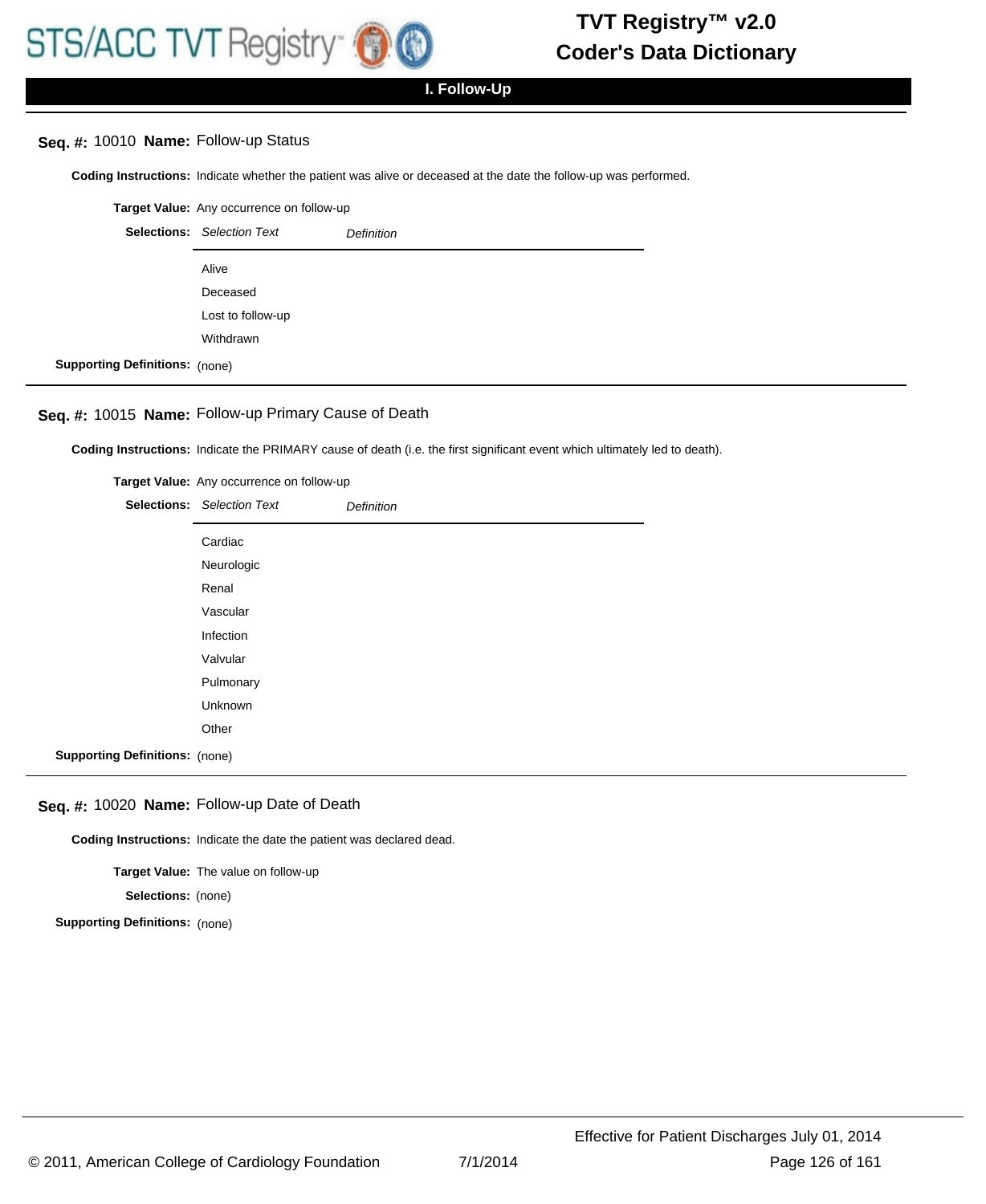

#### **Seq. #:** 10085 **Name:** Follow-up Hemoglobin

Coding Instructions: Indicate the hemoglobin value in g/dL collected at follow-up. A hemoglobin level should be collected on all patients to assess for bleeding events as a result of the procedure.

**Target Value:** The last value on follow-up

**Selections:** (none)

**Supporting Definitions:** (none)

#### **Seq. #:** 10086 **Name:** Follow-up Hemoglobin Not Drawn

**Coding Instructions:** Indicate if a hemoglobin level was not drawn during the follow-up period.

| Target Value: N/A                     |                                   |                                      |
|---------------------------------------|-----------------------------------|--------------------------------------|
|                                       | <b>Selections:</b> Selection Text | <b>Definition</b>                    |
|                                       | No.                               |                                      |
|                                       | Yes                               | Code "Yes" if the lab was not drawn. |
| <b>Supporting Definitions: (none)</b> |                                   |                                      |

## **Seq. #:** 10090 **Name:** Follow-up Creatinine

Coding Instructions: Indicate the creatinine level collected at follow-up, in mg/dL. A creatinine level should be collected on all patients to determine kidney injury as a result of the procedure.

**Target Value:** The last value on follow-up

**Selections:** (none)

**Supporting Definitions:** (none)

#### **Seq. #:** 10091 **Name:** Follow-up Creatinine Not Drawn

**Coding Instructions:** Indicate if a creatinine level was not drawn during the follow-up period.

| Target Value: N/A                     |                                   |                                      |
|---------------------------------------|-----------------------------------|--------------------------------------|
|                                       | <b>Selections:</b> Selection Text | Definition                           |
|                                       | No.                               |                                      |
|                                       | Yes                               | Code "Yes" if the lab was not drawn. |
| <b>Supporting Definitions:</b> (none) |                                   |                                      |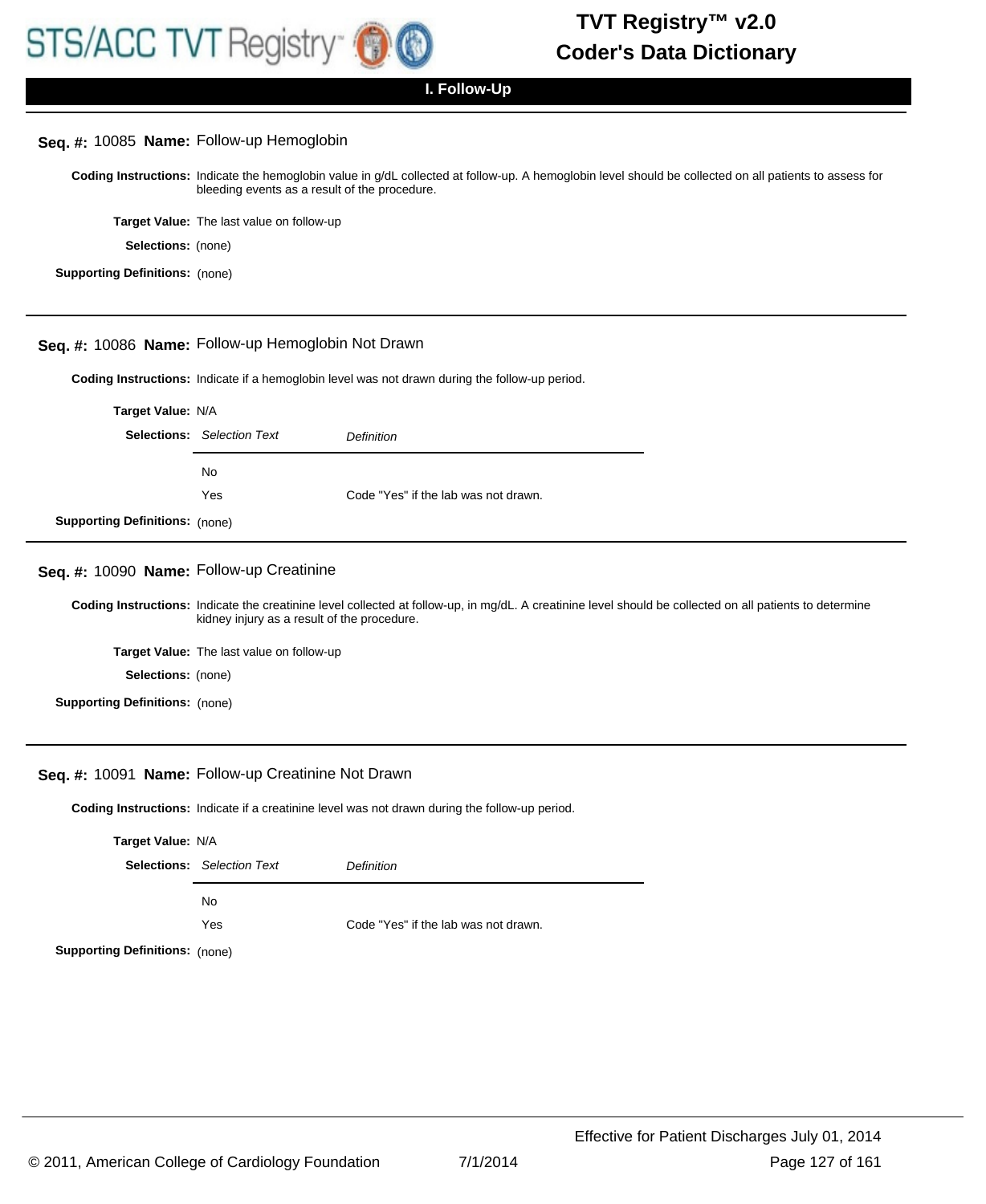## **Seq. #:** 10100 **Name:** Follow-up NYHA Classification

**Coding Instructions:** Indicate the patient's functional class, coded as the New York Heart Association (NYHA) classification at follow-up.

|                                       | <b>Selections:</b> Selection Text | Definition                                                                                                                                                                                                                                                                                                                               |
|---------------------------------------|-----------------------------------|------------------------------------------------------------------------------------------------------------------------------------------------------------------------------------------------------------------------------------------------------------------------------------------------------------------------------------------|
|                                       |                                   | Patient has cardiac disease but without resulting<br>limitations of ordinary physical activity. Ordinary<br>physical activity (e.g., walking several blocks or<br>climbing stairs) does not cause undue fatigue,<br>palpitation, dyspnea, or anginal pain. Limiting<br>symptoms may occur with marked exertion.                          |
|                                       | $\mathsf{II}$                     | Patient has cardiac disease resulting in slight<br>limitation of ordinary physical activity. Patient is<br>comfortable at rest. Ordinary physical activity such<br>as walking more than two blocks or climbing more<br>than one flight of stairs results in limiting symptoms<br>(e.g., fatigue, palpitation, dyspnea, or anginal pain). |
|                                       | Ш                                 | Patient has cardiac disease resulting in marked<br>limitation of physical activity. Patient is comfortable at<br>rest. Less than ordinary physical activity (e.g.,<br>walking one to two level blocks or climbing one flight<br>of stairs) causes fatigue, palpitation, dyspnea, or<br>anginal pain.                                     |
|                                       | IV                                | Patient has symptoms at rest that increase with any<br>physical activity. Patient has cardiac disease<br>resulting in inability to perform any physical activity<br>without discomfort. Symptoms may be present even<br>at rest. If any physical activity is undertaken,<br>discomfort is increased.                                     |
| <b>Supporting Definitions:</b> (none) |                                   |                                                                                                                                                                                                                                                                                                                                          |

### **Seq. #:** 10135 **Name:** Follow-up Five Meter Walk Test Performed

**Coding Instructions:** Indicate whether the five meter walk test was performed during the follow-up period.

| Target Value: Any occurrence on follow-up |                                   |                                                                             |
|-------------------------------------------|-----------------------------------|-----------------------------------------------------------------------------|
|                                           | <b>Selections:</b> Selection Text | Definition                                                                  |
|                                           | Not performed                     |                                                                             |
|                                           | Yes                               | The five meter walk test was performed.                                     |
|                                           | Unable to walk                    | Five meter walk was not performed because the<br>patient is unable to walk. |
| <b>Supporting Definitions:</b> (none)     |                                   |                                                                             |

#### **Seq. #:** 10140 **Name:** Follow-up Five Meter Walk Test Time 1

**Coding Instructions:** Indicate the time in seconds it takes the patient to walk 5 meters for the first of three tests.

**Target Value:** The value on follow-up

**Selections:** (none)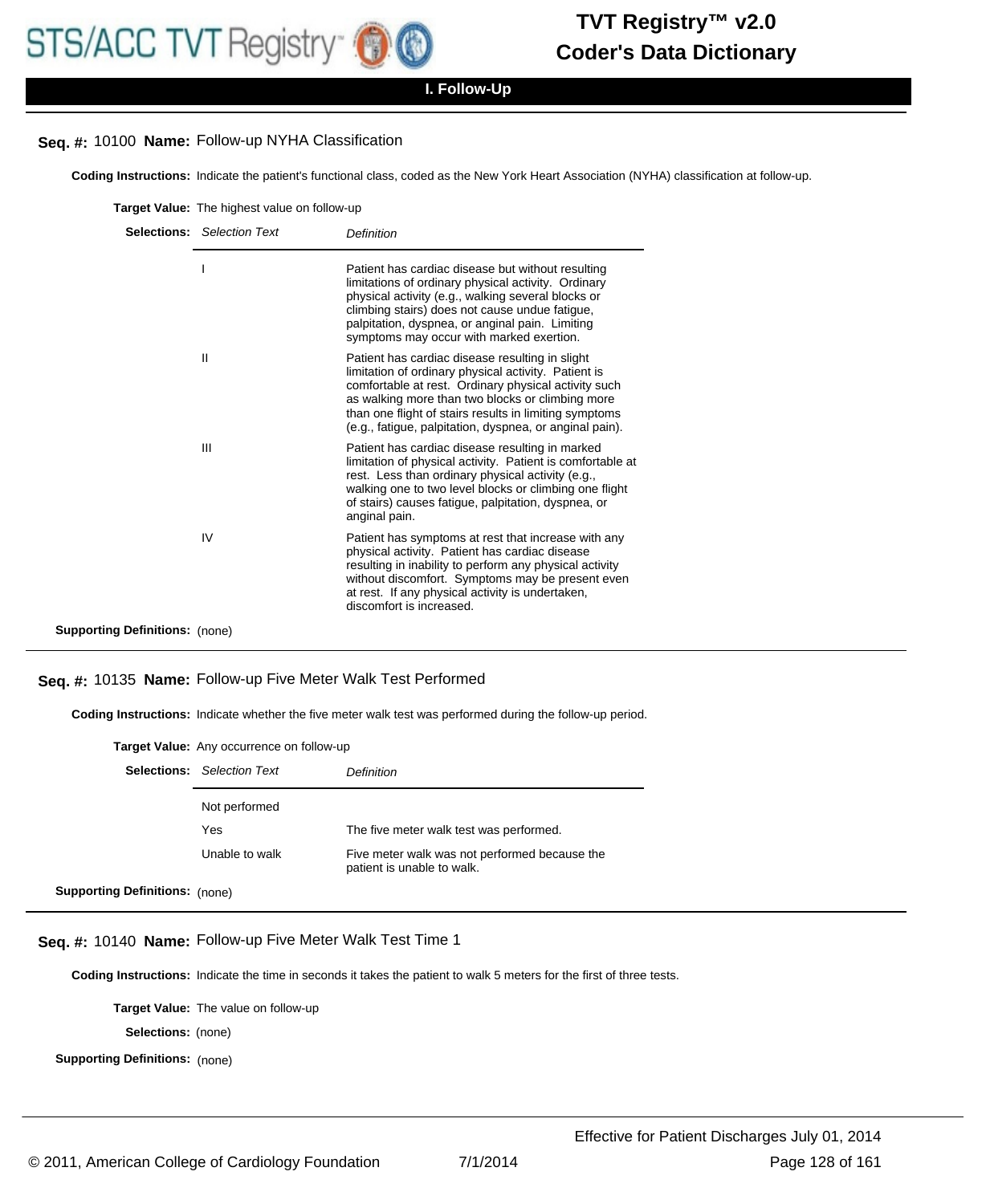

## **I. Follow-Up**

#### **Seq. #:** 10145 **Name:** Follow-up Five Meter Walk Test Time 2

**Coding Instructions:** Indicate the time in seconds it takes the patient to walk 5 meters for the second of three tests.

**Target Value:** The value on follow-up

**Selections:** (none)

**Supporting Definitions:** (none)

## **Seq. #:** 10150 **Name:** Follow-up Five Meter Walk Test Time 3

**Coding Instructions:** Indicate the time in seconds it takes the patient to walk 5 meters for the third of three tests.

**Target Value:** The value on follow-up

**Selections:** (none)

**Supporting Definitions:** (none)

#### **Seq. #:** 10155 **Name:** Follow-up 12-Lead ECG Findings

**Coding Instructions:** Indicate the 12 lead ECG findings during the follow-up period.

**Target Value:** Any occurrence on follow-up

|                                       | <b>Selections:</b> Selection Text | <b>Definition</b> |
|---------------------------------------|-----------------------------------|-------------------|
|                                       | Not performed                     |                   |
|                                       | No significant<br>changes         |                   |
|                                       | New changes noted                 |                   |
| <b>Supporting Definitions: (none)</b> |                                   |                   |

**Seq. #:** 10160 **Name:** Follow-up 12-Lead ECG Changes Noted

**Coding Instructions:** Indicate the ECG changes noted on the follow-up ECG.

**Target Value:** Any occurrence on follow-up

|                            | <b>Selections:</b> Selection Text | Definition                                                                              |
|----------------------------|-----------------------------------|-----------------------------------------------------------------------------------------|
|                            | Pathological Q-wave<br>or LBBB    | New pathologic q-waves and/or new left bundle<br>branch block.                          |
|                            | Arrhythmia                        | New onset of atrial or ventricular arrhythmia requiring<br>medication or other therapy. |
|                            | <b>Both</b>                       |                                                                                         |
| <b>Definitions:</b> (none) |                                   |                                                                                         |

**Supporting**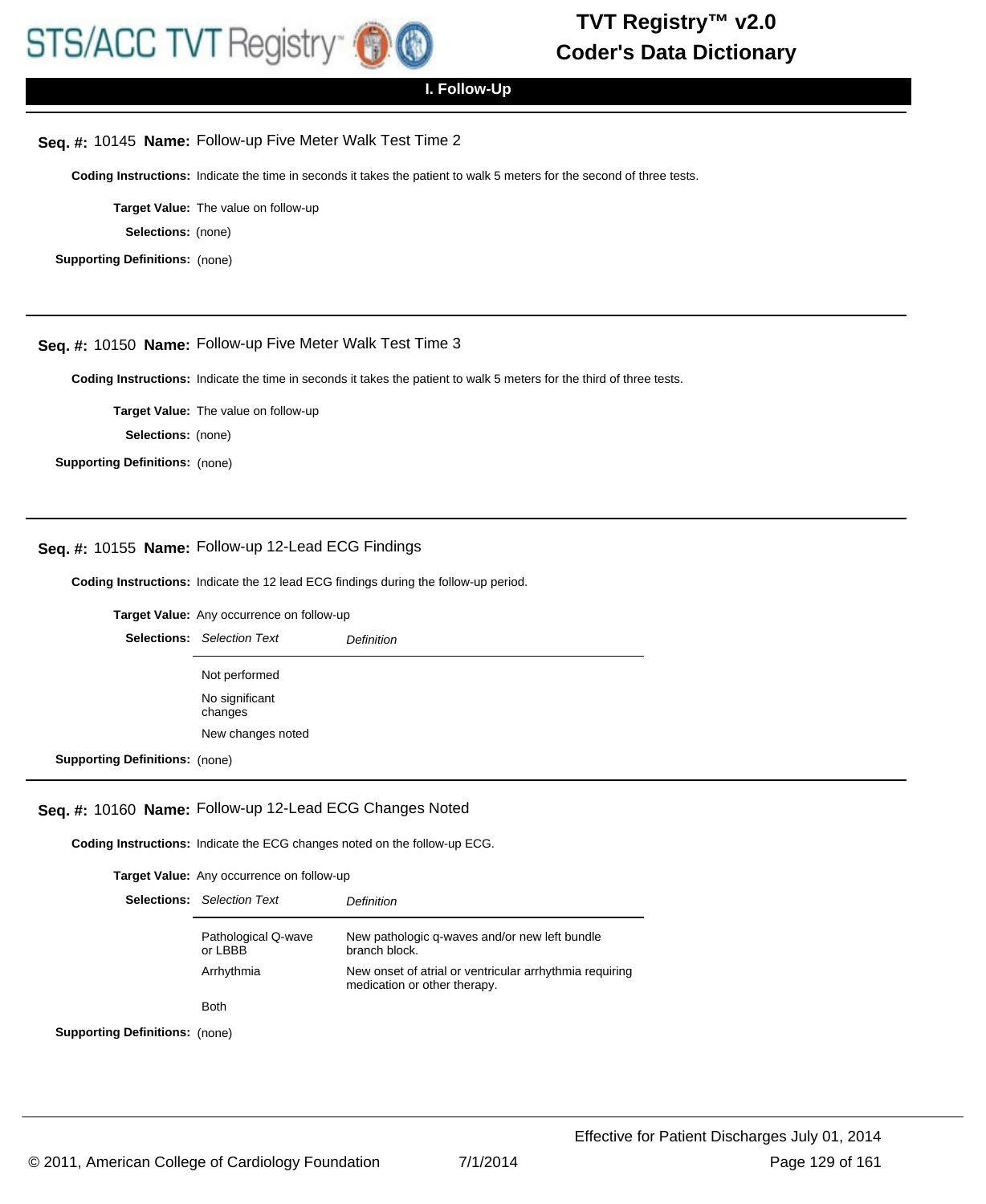## **Seq. #:** 10206 **Name:** Follow-up Echocardiogram

**Coding Instructions:** Indicate if an echocardiogram has been performed.

|                                       | Target Value: Any occurrence on follow-up |                   |
|---------------------------------------|-------------------------------------------|-------------------|
|                                       | <b>Selections:</b> Selection Text         | <b>Definition</b> |
|                                       | Not Performed                             |                   |
|                                       | Yes - TTE                                 |                   |
|                                       | Yes - TEE                                 |                   |
| <b>Supporting Definitions: (none)</b> |                                           |                   |

# **Seq. #:** 10207 **Name:** Follow-up Date

Coding Instructions: Indicate the date the echocardiogram was performed. If more than one echocardiogram has been performed since discharge or the last follow-up period, code the date of the most recent echo.

**Target Value:** The last value on follow-up

**Selections:** (none)

**Supporting Definitions:** (none)

#### **Seq. #:** 10210 **Name:** Follow-up LVEF

Coding Instructions: Indicate the left ventricular ejection fraction (LVEF), or the percentage of the blood emptied from the left ventricle at the end of the contraction.

> Use the most recent echocardiogram documented. Enter a percentage in the range of 1 - 99. If a percentage range is reported, report a whole number using the "mean" (i.e., 50-55%, is reported as 53%). If only a descriptive value is reported, (i.e., normal), enter the corresponding percentage value from the list below:

Normal  $= 60%$ Good function = 50% Mildly reduced = 45% Fair function =  $40\%$ Moderately reduced = 30% Poor function = 25% Severely reduced = 20%

**Target Value:** The last value on follow-up

**Selections:** (none)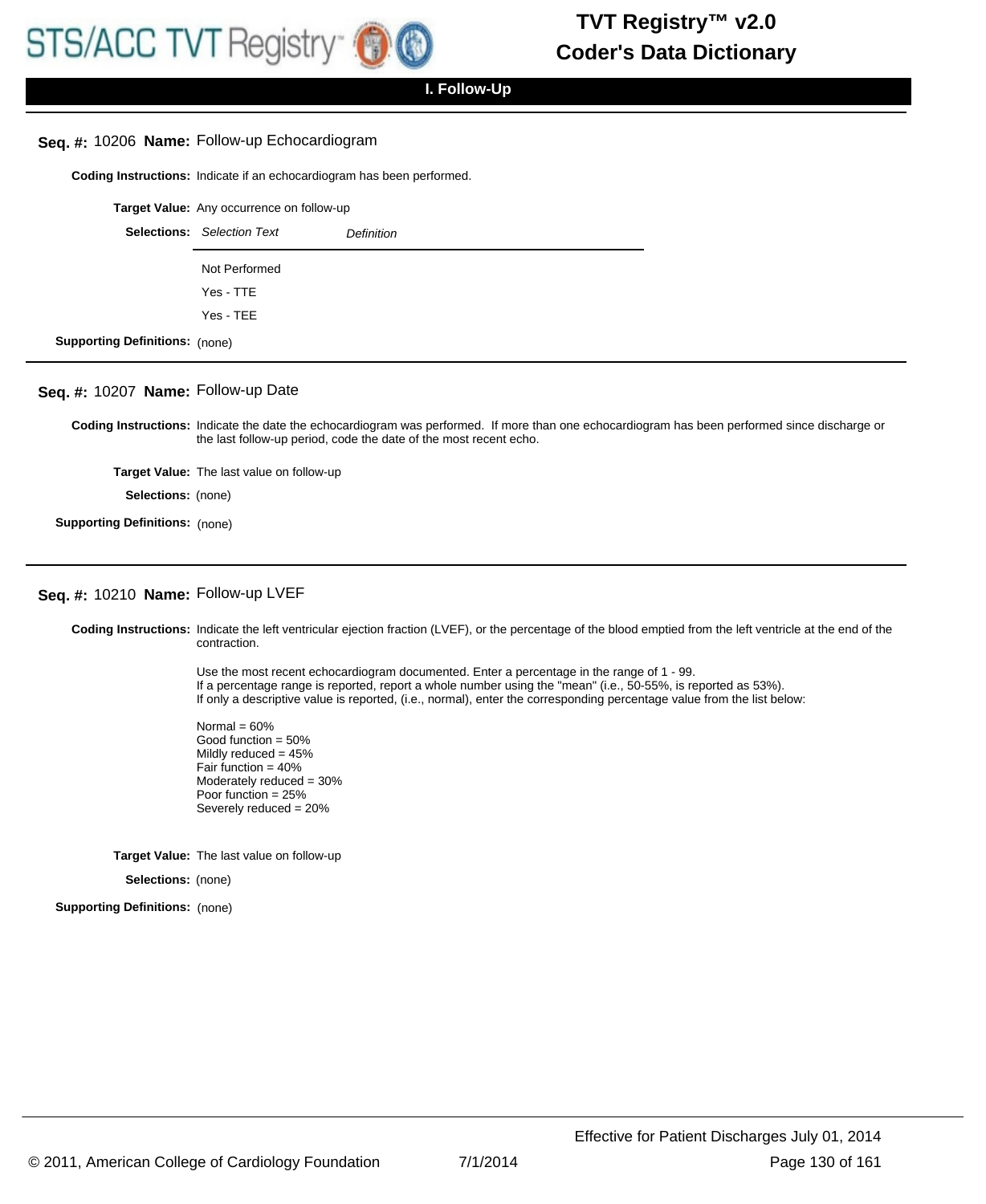## **Seq. #:** 10211 **Name:** Follow-up LVEF Not Assessed

**Coding Instructions:** Indicate whether the left ventricular ejection fraction was not assessed.

|                                       | Target Value: N/A                 |                   |
|---------------------------------------|-----------------------------------|-------------------|
|                                       | <b>Selections:</b> Selection Text | <b>Definition</b> |
|                                       | No                                |                   |
|                                       | Yes                               |                   |
| <b>Supporting Definitions:</b> (none) |                                   |                   |

## **Seq. #:** 10215 **Name:** Follow-up Aortic Valve Mean Gradient

**Coding Instructions:** Indicate the aortic valve mean gradient in mmHg captured on echocardiogram since discharge or the last follow-up period.

**Target Value:** The last value on follow-up

**Selections:** (none)

**Supporting Definitions:** (none)

## **Seq. #:** 10220 **Name:** Follow-up Aortic Regurtitation Severity

**Coding Instructions:** Indicate the highest level of aortic regurgitation found on echo since discharge or the last follow-up period.

#### **Note(s):**

Mild-to-moderate should be coded as moderate; moderate to severe should be coded as severe.

**Target Value:** The highest value on follow-up

|                                       | <b>Selections:</b> Selection Text | <b>Definition</b> |
|---------------------------------------|-----------------------------------|-------------------|
|                                       | None                              |                   |
|                                       | Trace/Trivial                     |                   |
|                                       | Mild                              |                   |
|                                       | Moderate                          |                   |
|                                       | Severe                            |                   |
| <b>Supporting Definitions:</b> (none) |                                   |                   |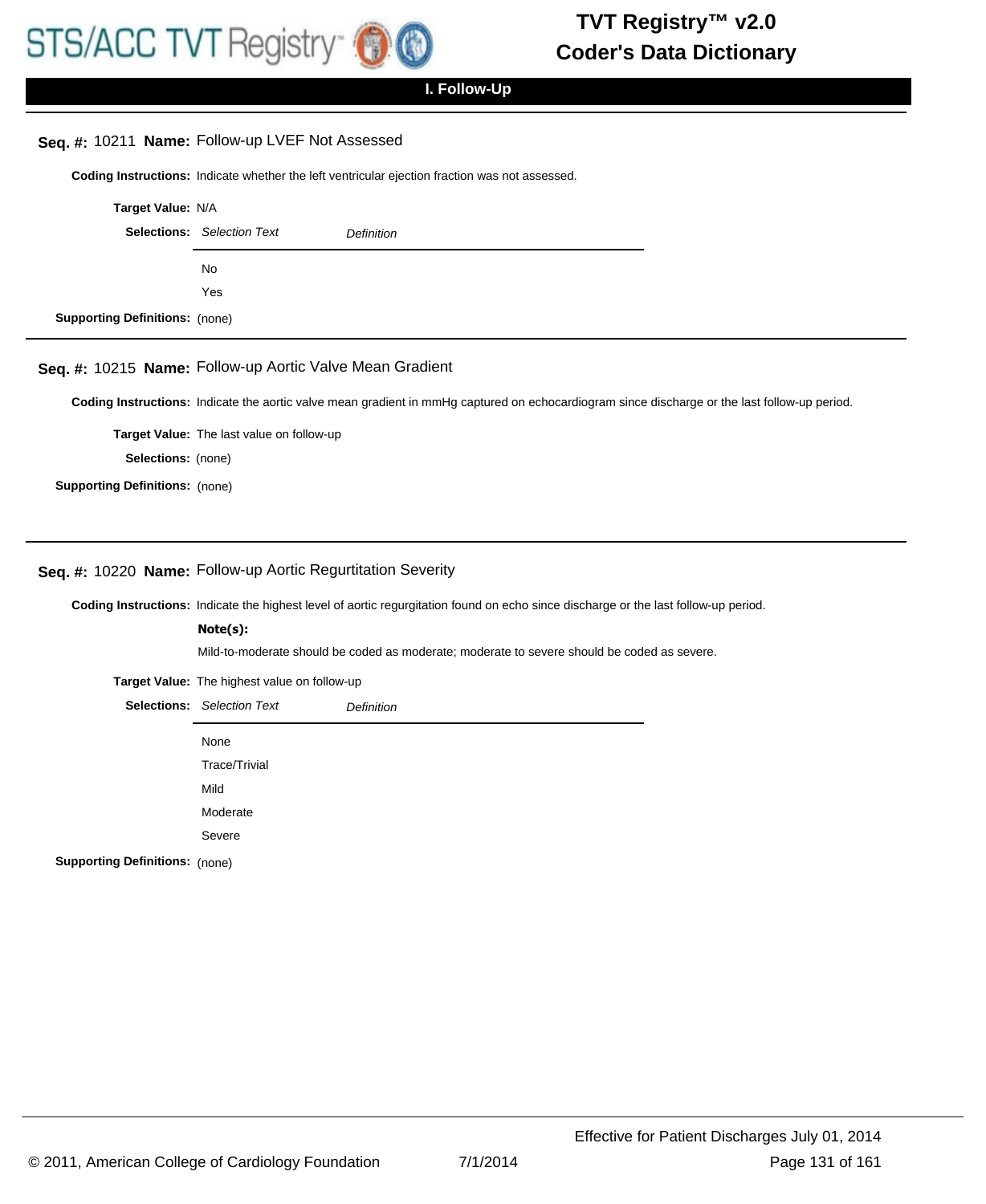

# **I. Follow-Up**

## **Seq. #:** 10225 **Name:** Follow-up Aortic Regurgitation Paravalvular Severity

**Coding Instructions:** Indicate the highest severity of perivalvular leak found on echo since discharge or the last follow-up period.

|                                       | Target Value: The highest value on follow-up |                   |
|---------------------------------------|----------------------------------------------|-------------------|
|                                       | <b>Selections:</b> Selection Text            | <b>Definition</b> |
|                                       | None                                         |                   |
|                                       | Mild                                         |                   |
|                                       | Moderate                                     |                   |
|                                       | Severe                                       |                   |
|                                       | Not Documented                               |                   |
| <b>Supporting Definitions:</b> (none) |                                              |                   |

#### **Seq. #:** 10227 **Name:** Follow-up Aortic Regurgitation Central Severity

**Coding Instructions:** Indicate the highest severity of central leak found on echo since discharge or the last follow-up period.

|                                       | <b>Target Value:</b> The highest value on follow-up |                   |
|---------------------------------------|-----------------------------------------------------|-------------------|
|                                       | <b>Selections:</b> Selection Text                   | <b>Definition</b> |
|                                       | None                                                |                   |
|                                       | Mild                                                |                   |
|                                       | Moderate                                            |                   |
|                                       | Severe                                              |                   |
|                                       | Not Documented                                      |                   |
| <b>Supporting Definitions: (none)</b> |                                                     |                   |

## **Seq. #:** 10230 **Name:** Follow-Up KCCQ-12 Patient Questionnaire Performed

**Coding Instructions:** Indicate if the follow-up Kansas City Cardiomyopathy Questionnaire (KCCQ-12) was performed.

#### **Note(s):**

Please refer to the separate KCCQ-12 questionnaire for patient instructions. For additional information on scoring, please refer to Seq Num 10243, Follow-Up KCCQ-12 Overall Summary Score.

**Target Value:** Any occurrence on follow-up

|                                       | <b>Selections:</b> Selection Text | <b>Definition</b> |
|---------------------------------------|-----------------------------------|-------------------|
|                                       | No.                               |                   |
|                                       | Yes                               |                   |
| <b>Supporting Definitions: (none)</b> |                                   |                   |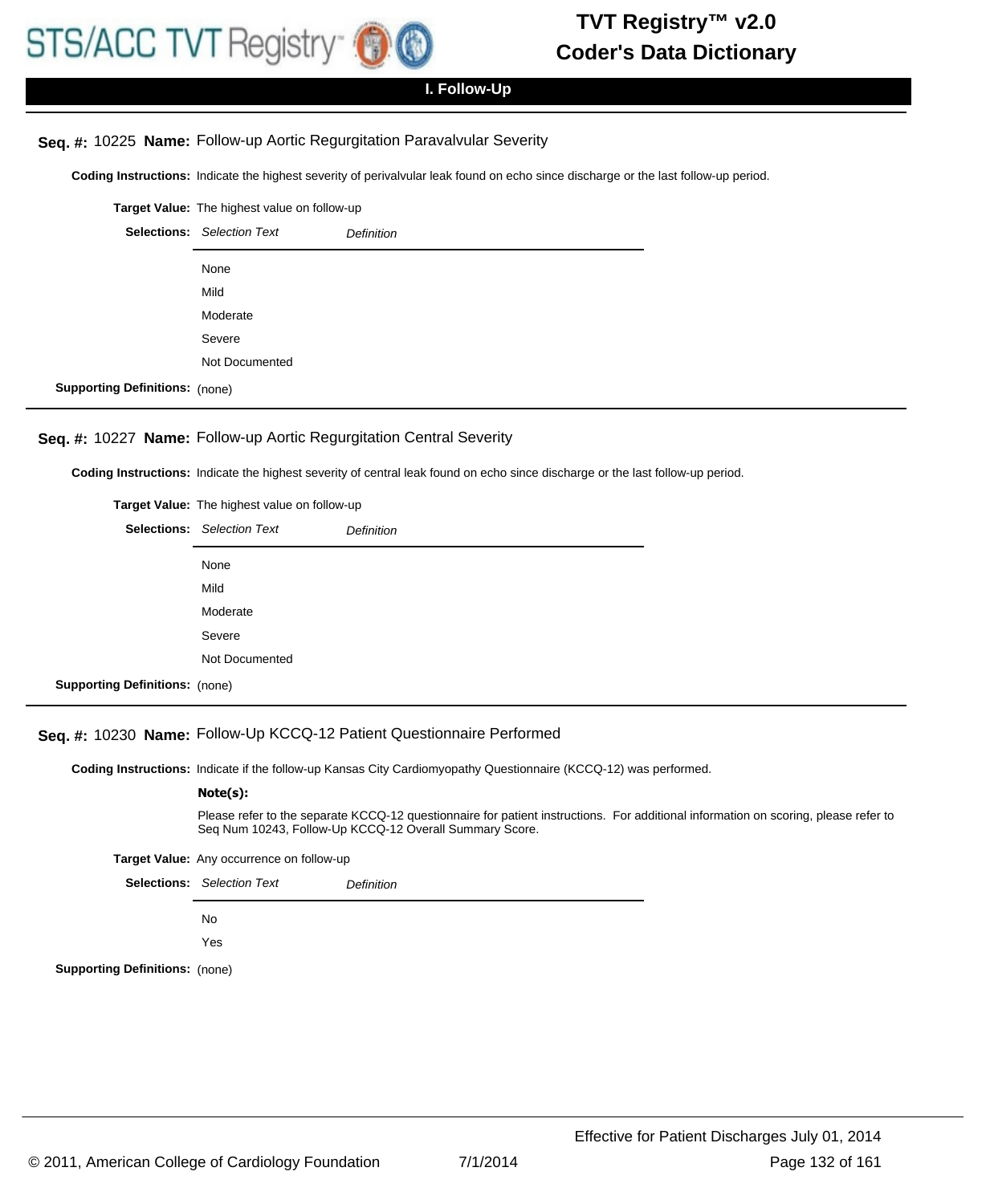#### **Seq. #:** 10231 **Name:** Follow-Up KCCQ-12 Question 1a

Coding Instructions: Indicate the patient's response to the Kansas City Cardiomyopathy Questionnaire (KCCQ-12) Question 1a.

Heart Failure Limitation - Showering/bathing

#### **Note(s):**

Please refer to the separate KCCQ-12 questionnaire for patient instructions. For additional information on scoring, please refer to Seq Num 10243, Follow-Up KCCQ-12 Overall Summary Score.

**Target Value:** The value on follow-up

|                                       | <b>Selections:</b> Selection Text                          | <b>Definition</b> |
|---------------------------------------|------------------------------------------------------------|-------------------|
|                                       | <b>Extremely limited</b>                                   |                   |
|                                       | Quite a bit limited                                        |                   |
|                                       | Moderately limited                                         |                   |
|                                       | Slightly limited                                           |                   |
|                                       | Not at all limited                                         |                   |
|                                       | Limited for other<br>reasons or did not do<br>the activity |                   |
| <b>Supporting Definitions:</b> (none) |                                                            |                   |

#### **Seq. #:** 10232 **Name:** Follow-Up KCCQ-12 Question 1b

Coding Instructions: Indicate the patient's response to the Kansas City Cardiomyopathy Questionnaire (KCCQ-12) Question 1b.

Heart Failure Limitation - Walking 1 block on level ground

#### **Note(s):**

Please refer to the separate KCCQ-12 questionnaire for patient instructions. For additional information on scoring, please refer to Seq Num 10243, Follow-Up KCCQ-12 Overall Summary Score.

|  | Target Value: The value on follow-up |  |
|--|--------------------------------------|--|
|--|--------------------------------------|--|

|                       | <b>Selections:</b> Selection Text                          | <b>Definition</b> |
|-----------------------|------------------------------------------------------------|-------------------|
|                       | <b>Extremely limited</b>                                   |                   |
|                       | Quite a bit limited                                        |                   |
|                       | Moderately limited                                         |                   |
|                       | Slightly limited                                           |                   |
|                       | Not at all limited                                         |                   |
|                       | Limited for other<br>reasons or did not do<br>the activity |                   |
| a Definitione: (popo) |                                                            |                   |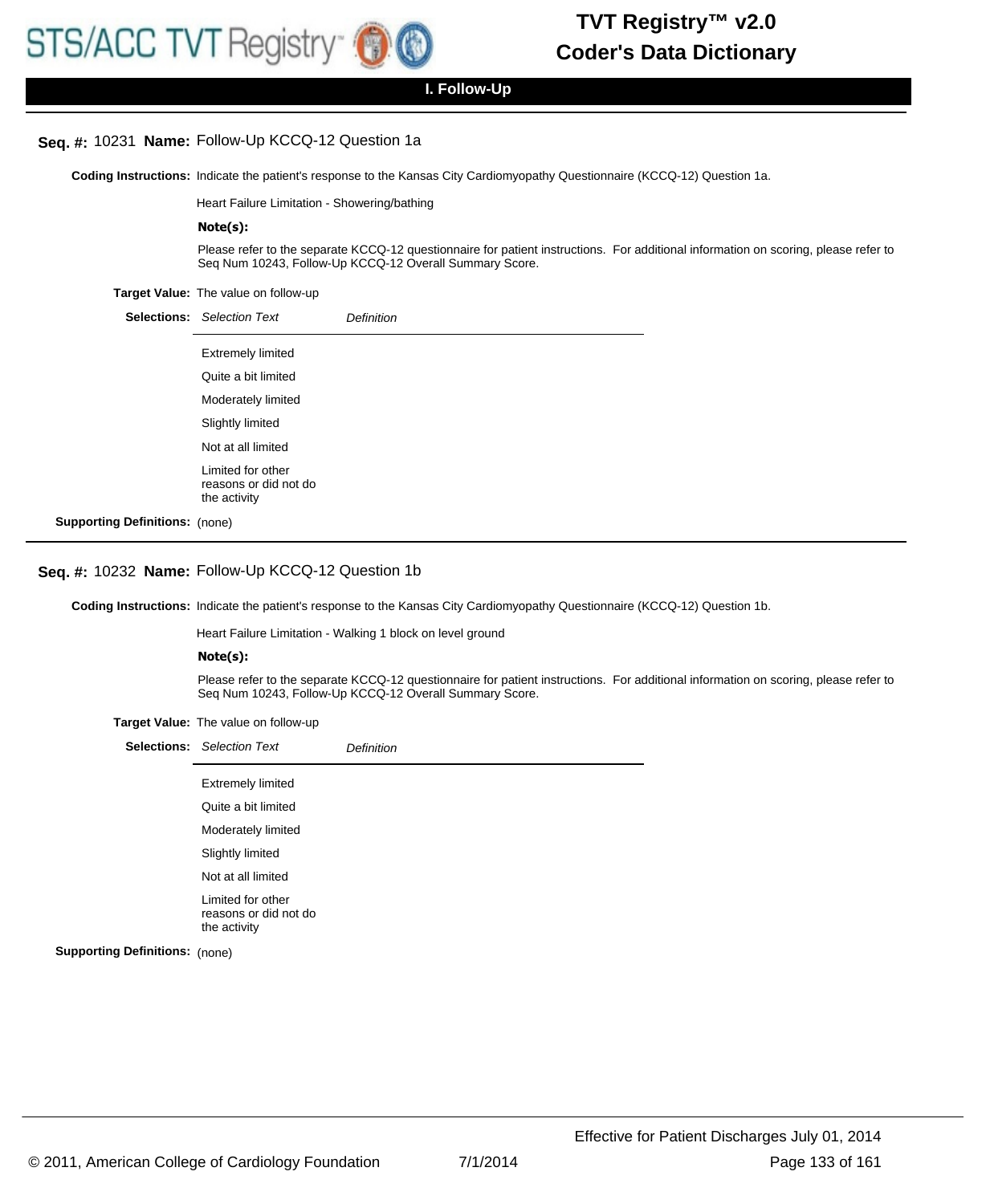#### **Seq. #:** 10233 **Name:** Follow-Up KCCQ-12 Question 1c

Coding Instructions: Indicate the patient's response to the Kansas City Cardiomyopathy Questionnaire (KCCQ-12) Question 1c.

Heart Failure Limitation - Hurrying or jogging

#### **Note(s):**

Please refer to the separate KCCQ-12 questionnaire for patient instructions. For additional information on scoring, please refer to Seq Num 10243, Follow-Up KCCQ-12 Overall Summary Score.

**Target Value:** The value on follow-up

|                                       | <b>Selections:</b> Selection Text                          | <b>Definition</b> |
|---------------------------------------|------------------------------------------------------------|-------------------|
|                                       | <b>Extremely limited</b>                                   |                   |
|                                       | Quite a bit limited                                        |                   |
|                                       | Moderately limited                                         |                   |
|                                       | Slightly limited                                           |                   |
|                                       | Not at all limited                                         |                   |
|                                       | Limited for other<br>reasons or did not do<br>the activity |                   |
| <b>Supporting Definitions:</b> (none) |                                                            |                   |

#### **Seq. #:** 10234 **Name:** Follow-Up KCCQ-12 Question 2

Coding Instructions: Indicate the patient's response to the Kansas City Cardiomyopathy Questionnaire (KCCQ-12) Question 2.

Symptom Frequency - Swelling in legs

#### **Note(s):**

Please refer to the separate KCCQ-12 questionnaire for patient instructions. For additional information on scoring, please refer to Seq Num 10243, Follow-Up KCCQ-12 Overall Summary Score.

**Target Value:** The value on follow-up

|                                       | <b>Selections:</b> Selection Text                | <b>Definition</b> |
|---------------------------------------|--------------------------------------------------|-------------------|
|                                       | Every morning                                    |                   |
|                                       | 3 or more times per<br>week but not every<br>day |                   |
|                                       | 1-2 times per week                               |                   |
|                                       | Less than once a<br>week                         |                   |
|                                       | Never over the past 2<br>weeks                   |                   |
| <b>Supporting Definitions: (none)</b> |                                                  |                   |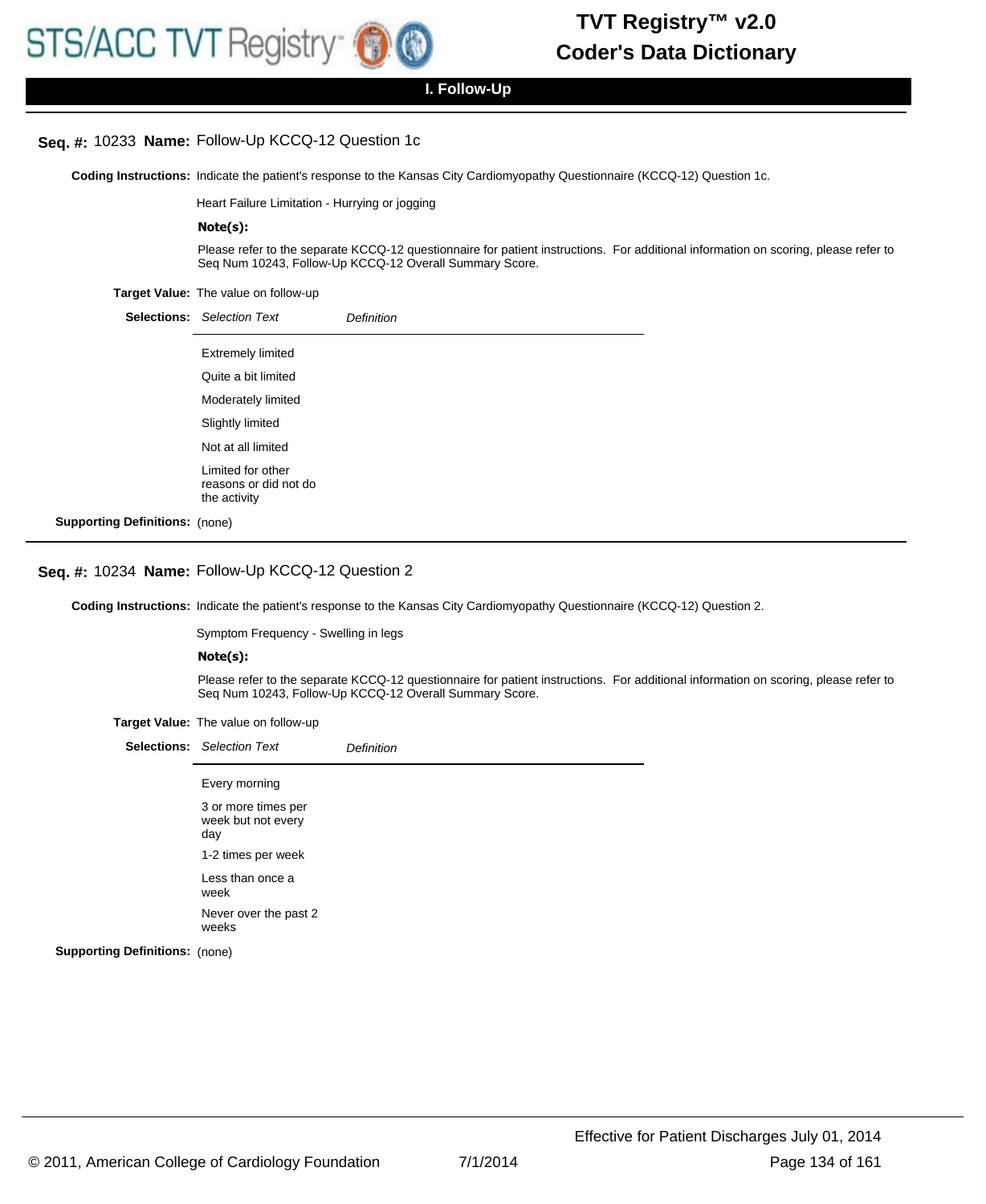**I. Follow-Up**

# **Seq. #:** 10235 **Name:** Follow-Up KCCQ-12 Question 3

Coding Instructions: Indicate the patient's response to the Kansas City Cardiomyopathy Questionnaire (KCCQ-12) Question 3.

Symptom Frequency - Fatigue **Target Value:** The value on follow-up Selections: Selection Text **Definition** All of the time Several times per day At least once a day 3 or more times per week but not every day 1-2 times per week Less than once a week Never over the past 2 weeks **Supporting Definitions:** (none)

## **Seq. #:** 10236 **Name:** Follow-Up KCCQ-12 Question 4

Coding Instructions: Indicate the patient's response to the Kansas City Cardiomyopathy Questionnaire (KCCQ-12) Question 4.

Symptom Frequency - shortness of breath

#### **Note(s):**

Please refer to the separate KCCQ-12 questionnaire for patient instructions. For additional information on scoring, please refer to Seq Num 10243, Follow-Up KCCQ-12 Overall Summary Score.

|  | Target Value: The value on follow-up |  |
|--|--------------------------------------|--|
|  |                                      |  |

|                                       | <b>Selections:</b> Selection Text                | Definition |
|---------------------------------------|--------------------------------------------------|------------|
|                                       | All of the time                                  |            |
|                                       | Several times per day                            |            |
|                                       | At least once a day                              |            |
|                                       | 3 or more times per<br>week but not every<br>day |            |
|                                       | 1-2 times per week                               |            |
|                                       | Less than once a<br>week                         |            |
|                                       | Never over the past 2<br>weeks                   |            |
| <b>Supporting Definitions: (none)</b> |                                                  |            |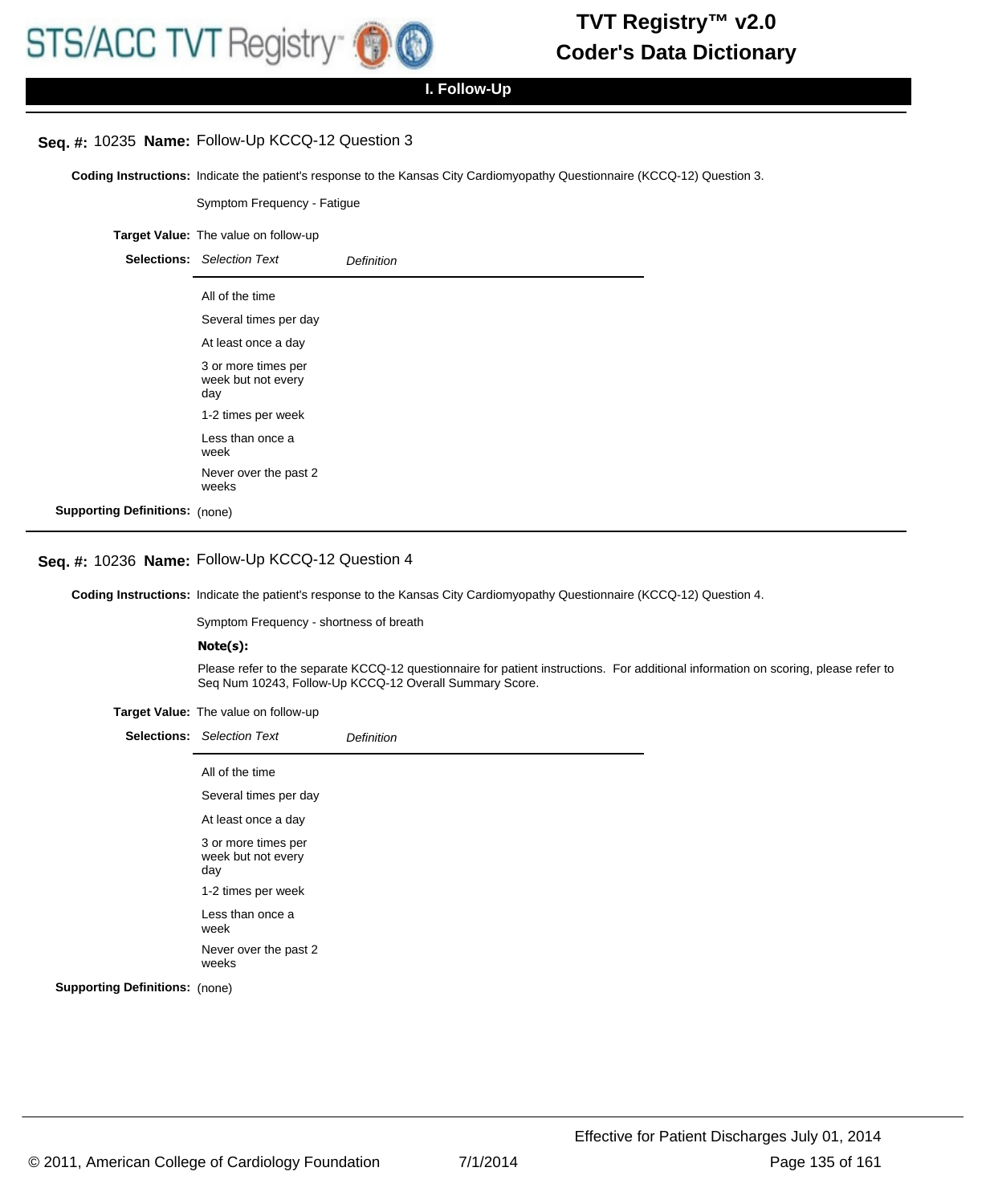**I. Follow-Up**

# **Seq. #:** 10237 **Name:** Follow-Up KCCQ-12 Question 5

Coding Instructions: Indicate the patient's response to the Kansas City Cardiomyopathy Questionnaire (KCCQ-12) Question 5.

Symptom Frequency - sleep sitting up due to shortness of breath

#### **Note(s):**

Please refer to the separate KCCQ-12 questionnaire for patient instructions. For additional information on scoring, please refer to Seq Num 10243, Follow-Up KCCQ-12 Overall Summary Score.

**Target Value:** The value on follow-up

|                     | <b>Selections:</b> Selection Text                | Definition |
|---------------------|--------------------------------------------------|------------|
|                     | Every night                                      |            |
|                     | 3 or more times per<br>week but not every<br>day |            |
|                     | 1-2 times per week                               |            |
|                     | Less than once a<br>week                         |            |
|                     | Never over the past 2<br>weeks                   |            |
| Definitions: (none) |                                                  |            |

#### **Seq. #:** 10238 **Name:** Follow-Up KCCQ-12 Question 6

**Supporting** 

Coding Instructions: Indicate the patient's response to the Kansas City Cardiomyopathy Questionnaire (KCCQ-12) Question 6.

Quality of Life - effect on enjoyment of life due to heart failure

#### **Note(s):**

Please refer to the separate KCCQ-12 questionnaire for patient instructions. For additional information on scoring, please refer to Seq Num 10243, Follow-Up KCCQ-12 Overall Summary Score.

**Target Value:** The value on follow-up

|                                       | <b>Selections:</b> Selection Text                     | <b>Definition</b> |
|---------------------------------------|-------------------------------------------------------|-------------------|
|                                       | It has extremely<br>limited my enjoyment<br>of life   |                   |
|                                       | It has limited my<br>enjoyment of life quite<br>a bit |                   |
|                                       | It has moderately<br>limited my enjoyment<br>of life  |                   |
|                                       | It has slightly limited<br>my enjoyment of life       |                   |
|                                       | It has not limited my<br>enjoyment of life at all     |                   |
| <b>Supporting Definitions: (none)</b> |                                                       |                   |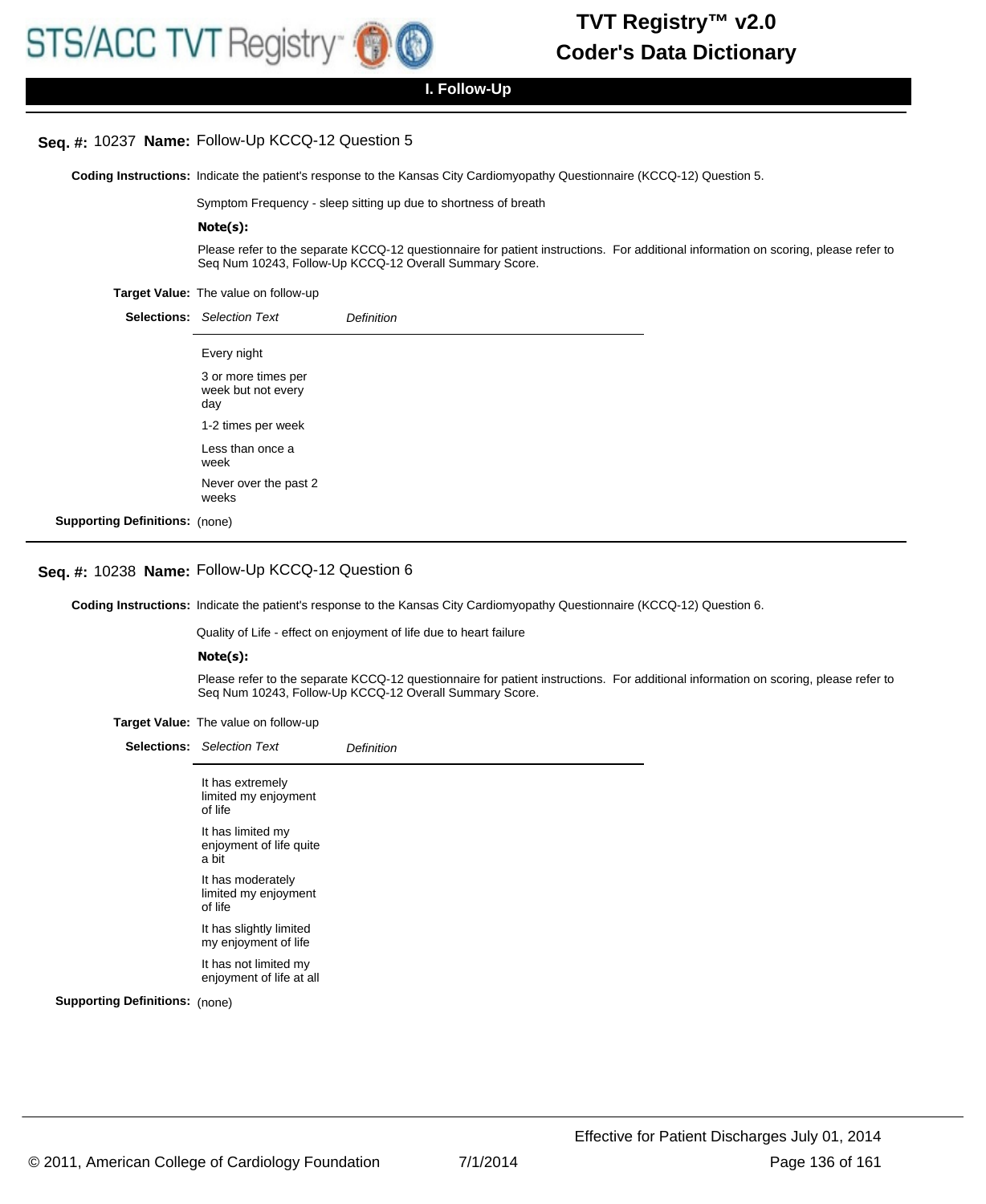### **Seq. #:** 10239 **Name:** Follow-Up KCCQ-12 Question 7

Coding Instructions: Indicate the patient's response to the Kansas City Cardiomyopathy Questionnaire (KCCQ-12) Question 7.

Quality of life - remaining life with heart failure

#### **Note(s):**

Please refer to the separate KCCQ-12 questionnaire for patient instructions. For additional information on scoring, please refer to Seq Num 10243, Follow-Up KCCQ-12 Overall Summary Score.

**Target Value:** The value on follow-up

|                                       | <b>Selections:</b> Selection Text | <b>Definition</b> |
|---------------------------------------|-----------------------------------|-------------------|
|                                       | Not at all satisfied              |                   |
|                                       | Mostly dissatisfied               |                   |
|                                       | Somewhat satisfied                |                   |
|                                       | Mostly satisfied                  |                   |
|                                       | Completely satisfied              |                   |
| <b>Supporting Definitions: (none)</b> |                                   |                   |

# **Seq. #:** 10240 **Name:** Follow-Up KCCQ-12 Question 8a

Coding Instructions: Indicate the patient's response to the Kansas City Cardiomyopathy Questionnaire (KCCQ-12) Question 8a.

Social limitation - hobbies, recreational activities

#### **Note(s):**

Please refer to the separate KCCQ-12 questionnaire for patient instructions. For additional information on scoring, please refer to Seq Num 10243, Follow-Up KCCQ-12 Overall Summary Score.

#### **Target Value:** The value on follow-up

|                     | <b>Selections:</b> Selection Text                    | Definition |
|---------------------|------------------------------------------------------|------------|
|                     | Severely limited                                     |            |
|                     | Limited quite a bit                                  |            |
|                     | Moderately limited                                   |            |
|                     | Slightly limited                                     |            |
|                     | Did not limit at all                                 |            |
|                     | Does not apply or did<br>not do for other<br>reasons |            |
| Definitions: (none) |                                                      |            |

**Supporting**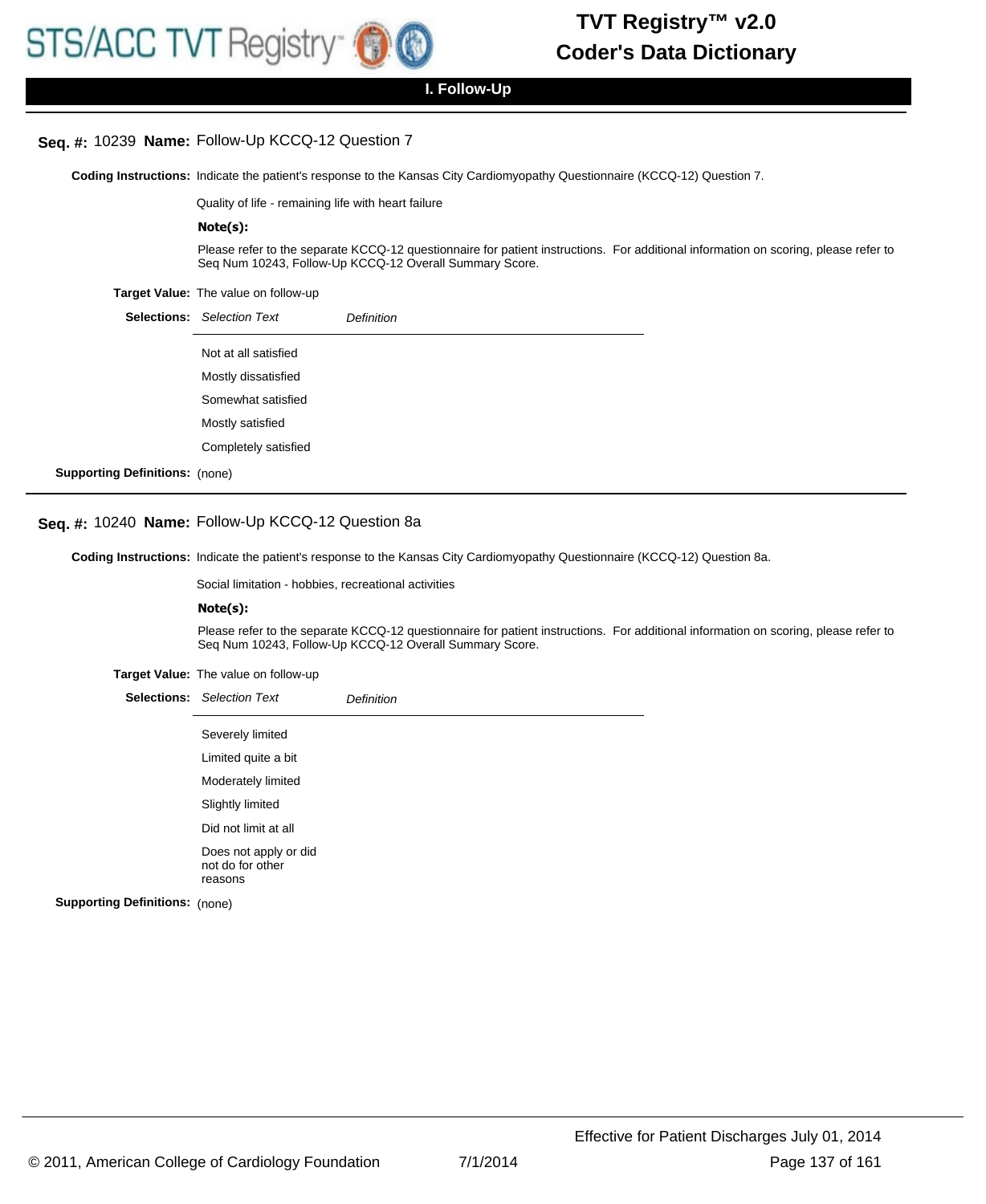#### **Seq. #:** 10241 **Name:** Follow-Up KCCQ-12 Question 8b

Coding Instructions: Indicate the patient's response to the Kansas City Cardiomyopathy Questionnaire (KCCQ-12) Question 8b.

Social limitation - working or doing household chores

#### **Note(s):**

Please refer to the separate KCCQ-12 questionnaire for patient instructions. For additional information on scoring, please refer to Seq Num 10243, Follow-Up KCCQ-12 Overall Summary Score.

**Target Value:** The value on follow-up

|                                       | <b>Selections:</b> Selection Text                    | Definition |
|---------------------------------------|------------------------------------------------------|------------|
|                                       | Severely limited                                     |            |
|                                       | Limited quite a bit                                  |            |
|                                       | Moderately limited                                   |            |
|                                       | Slightly limited                                     |            |
|                                       | Did not limit at all                                 |            |
|                                       | Does not apply or did<br>not do for other<br>reasons |            |
| <b>Supporting Definitions:</b> (none) |                                                      |            |

## **Seq. #:** 10242 **Name:** Follow-Up KCCQ-12 Question 8c

Coding Instructions: Indicate the patient's response to the Kansas City Cardiomyopathy Questionnaire (KCCQ-12) Question 8c.

Social limitation - visiting family or friends

#### **Note(s):**

Please refer to the separate KCCQ-12 questionnaire for patient instructions. For additional information on scoring, please refer to Seq Num 10243, Follow-Up KCCQ-12 Overall Summary Score.

|                                       | <b>Selections:</b> Selection Text                    | <b>Definition</b> |
|---------------------------------------|------------------------------------------------------|-------------------|
|                                       | Severely limited                                     |                   |
|                                       | Limited quite a bit                                  |                   |
|                                       | Moderately limited                                   |                   |
|                                       | Slightly limited                                     |                   |
|                                       | Did not limit at all                                 |                   |
|                                       | Does not apply or did<br>not do for other<br>reasons |                   |
| <b>Supporting Definitions: (none)</b> |                                                      |                   |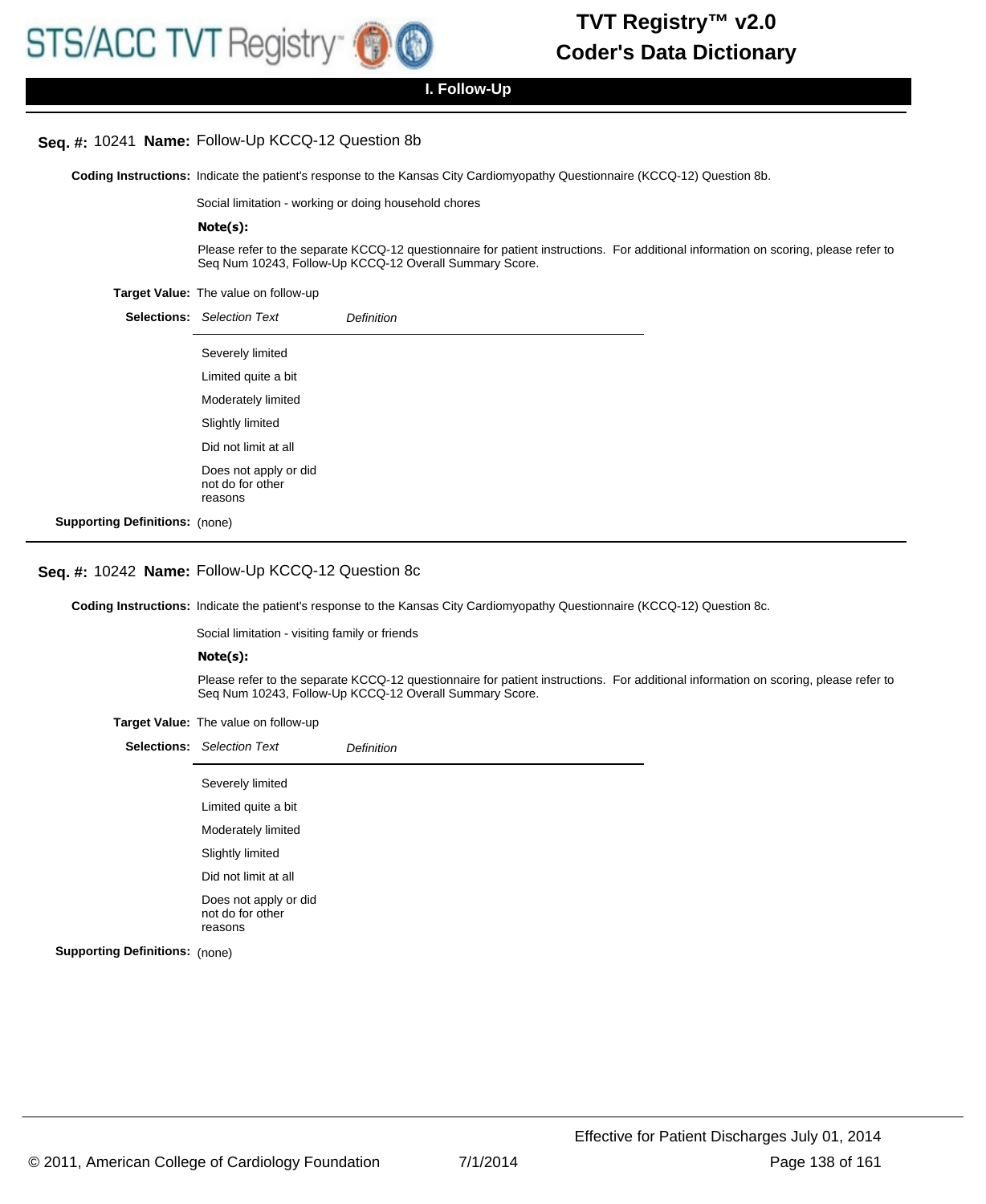## **Seq. #:** 10243 **Name:** Follow-Up KCCQ Overall Summary Score

**Coding Instructions:** (Auto Calculated) This field is auto-populated by your application.

Kansas City Cardiomyopathy Questionnaire (KCCQ-12) Overall Summary Score.

The 12 patient responses are reduced into four summary scores (Physical Limitation Score, Symptom Frequency Score, Quality of Life Score, Social Limitation Score). The four summary scores are used to calculate the Overall Summary Score.

For more information, please refer to the KCCQ-12 Scoring Instructions document provided by the STS/ACC TVT Registry.

**Target Value:** The value on follow-up

**Note(s):**

**Selections:** (none)

**Supporting Definitions:** (none)

#### **Seq. #:** 10245 **Name:** Follow-Up Event Occurred

Coding Instructions: Indicate if any adverse event, intervention, or surgical procedures occurred between discharge and follow-up, or between follow-up assessment periods.

**Target Value:** Any occurrence on follow-up

|                                       | <b>Selections:</b> Selection Text | <b>Definition</b> |
|---------------------------------------|-----------------------------------|-------------------|
|                                       | No.                               |                   |
|                                       | Yes                               |                   |
| <b>Supporting Definitions:</b> (none) |                                   |                   |

#### **Seq. #:** 10246 **Name:** Follow-Up Event ID

Coding Instructions: Indicate all adverse events, interventions or surgical procedures that occurred between discharge and 30-day follow-up, or between follow-up assessment periods.

#### **Note(s):**

If an event occurred more than once, specify each event with its corresponding Follow-Up Event Date (Seq Number 10247).

| <b>Target Value:</b> The value on follow-up |
|---------------------------------------------|
|                                             |

**Selections:** (none)

**Supporting Definitions:** (none)

#### **Seq. #:** 10247 **Name:** Follow-Up Event Date

Coding Instructions: Indicate the date of any adverse events, interventions, or surgical procedures that occurred between discharge and 30-day followup, or between follow-up assessment periods.

#### **Note(s):**

If an event occurred more than once, specify each Follow-Up Event ID (10246) with its corresponding date. If month or day are unknown, enter 01

**Target Value:** The value on follow-up

**Selections:** (none)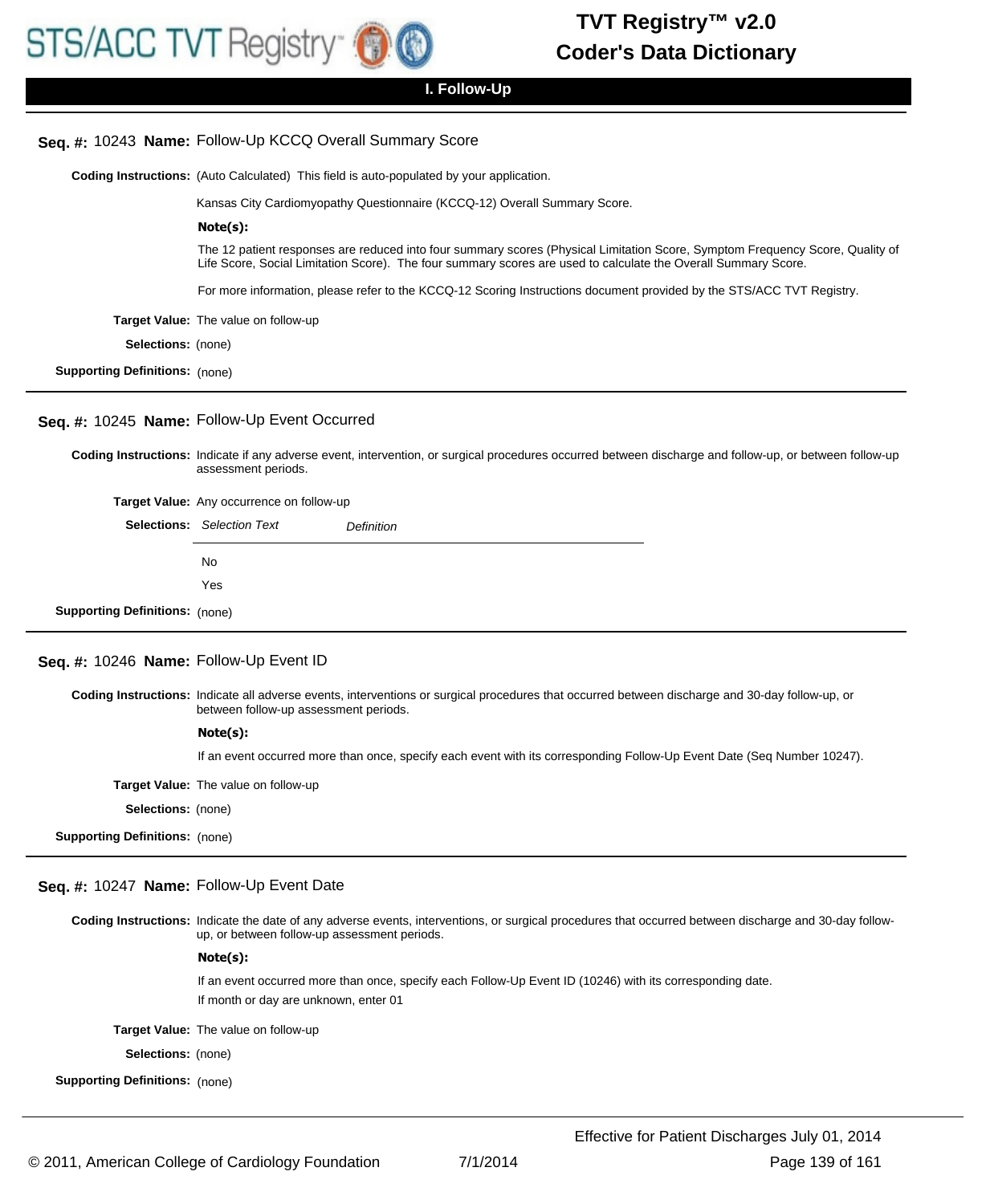### **Seq. #:** 10250 **Name:** Follow-up Medication

**Coding Instructions:** Indicate which of the following medications has been prescribed for the patient during the follow-up period.

**Target Value:** Any occurrence on follow-up

**Selections:** (none)

**Supporting Definitions:** (none)

#### **Seq. #:** 10255 **Name:** Follow-up Medication Administered

Coding Instructions: Indicate if the medication was administered, not administered, contraindicated or blinded when considered during the follow-up period.

#### **Note(s):**

If a medication is contraindicated it needs to be documented in the chart by the physician or other responsible care giver. The reason for contraindication does not need to be documented.

#### **Target Value:** The value on follow-up

|                                       | <b>Selections:</b> Selection Text | <b>Definition</b> |
|---------------------------------------|-----------------------------------|-------------------|
|                                       | No                                |                   |
|                                       | Yes                               |                   |
|                                       | Contraindicated                   |                   |
|                                       | <b>Blinded</b>                    |                   |
| <b>Supporting Definitions:</b> (none) |                                   |                   |

## **Seq. #:** 10257 **Name:** Follow-up Medication Dose

**Coding Instructions:** Specify the total daily dose of the medication the patient was taking routinely at follow-up for this procedure.

**Target Value:** The value on follow-up

**Selections:** (none)

**Supporting Definitions:** (none)

#### **Seq. #:** 10260 **Name:** Auxiliary 7

**Coding Instructions:** Reserved for future use.

**Target Value:** N/A

**Selections:** (none)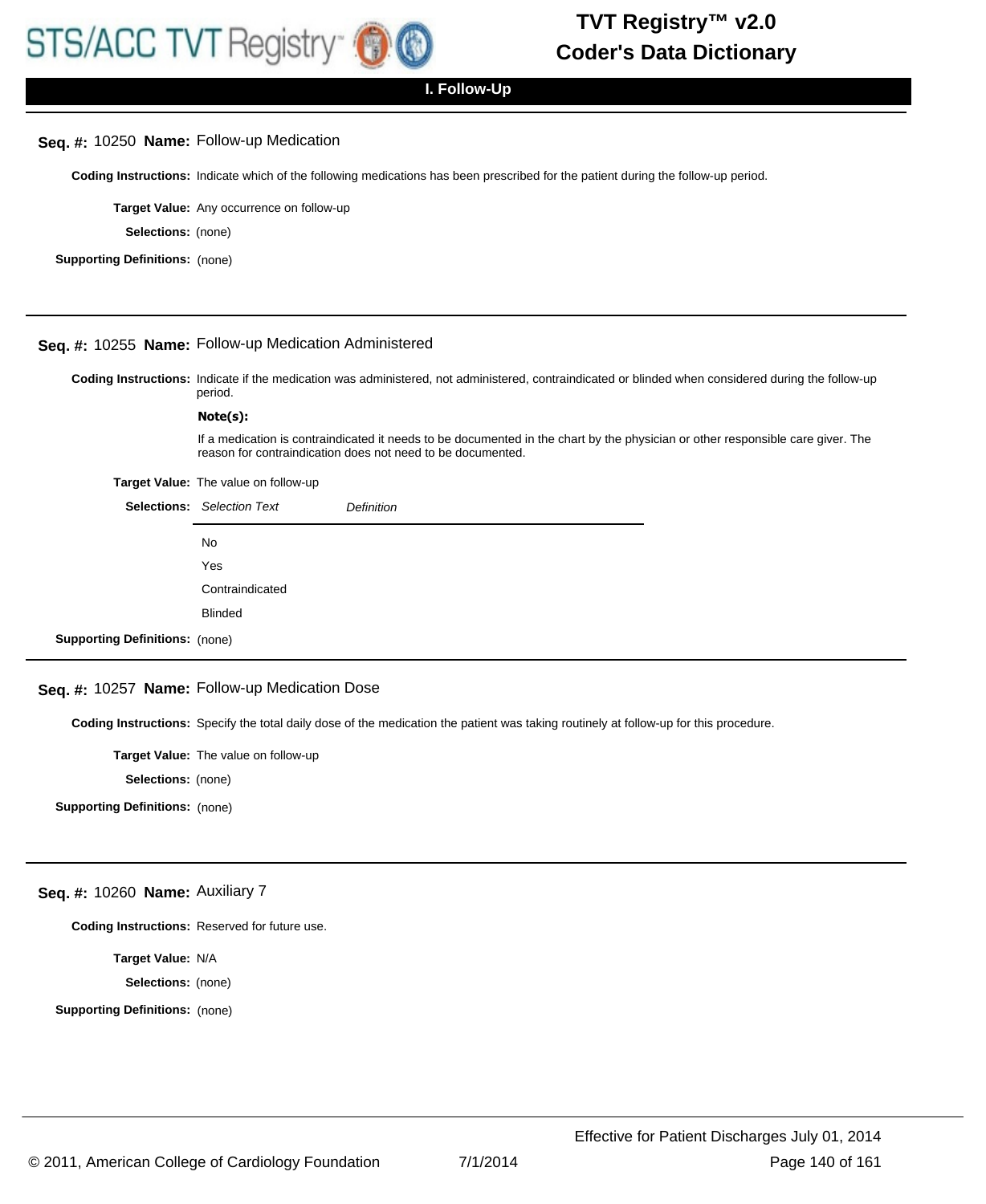## **Seq. #:** 10265 **Name:** Auxiliary 8

**Coding Instructions:** Reserved for future use.

**Target Value:** N/A

**Selections:** (none)

**Supporting Definitions:** (none)

## **Seq. #:** 10300 **Name:** Follow-up Mitral Regurgitation

**Coding Instructions:** Indicate the level of mitral regurgitation found on echocardiogram in the last follow-up period.

|                                       | Target Value: The highest value on follow-up |                    |
|---------------------------------------|----------------------------------------------|--------------------|
|                                       | <b>Selections:</b> Selection Text            | Definition         |
|                                       | None                                         |                    |
|                                       | <b>Trace/Trivial</b>                         |                    |
|                                       | Mild                                         | $1 +$ /Mild        |
|                                       | Moderate                                     | 2+/Moderate        |
|                                       | Moderate-severe                              | 3+/Moderate-severe |
|                                       | Severe                                       | 4+/Severe          |
|                                       | Severe                                       | Retired TVT 2.00   |
| <b>Supporting Definitions:</b> (none) |                                              |                    |

#### **Seq. #:** 10305 **Name:** Follow-up Paravalvular Severity

**Coding Instructions:** Indicate the highest severity of paravalvular mitral regurgitation.

|                                       | Target Value: The highest value on follow-up |                   |  |
|---------------------------------------|----------------------------------------------|-------------------|--|
|                                       | <b>Selections:</b> Selection Text            | <b>Definition</b> |  |
|                                       | None                                         |                   |  |
|                                       | Mild                                         |                   |  |
|                                       | Moderate                                     |                   |  |
|                                       | Severe                                       |                   |  |
|                                       | Not Documented                               |                   |  |
| <b>Supporting Definitions: (none)</b> |                                              |                   |  |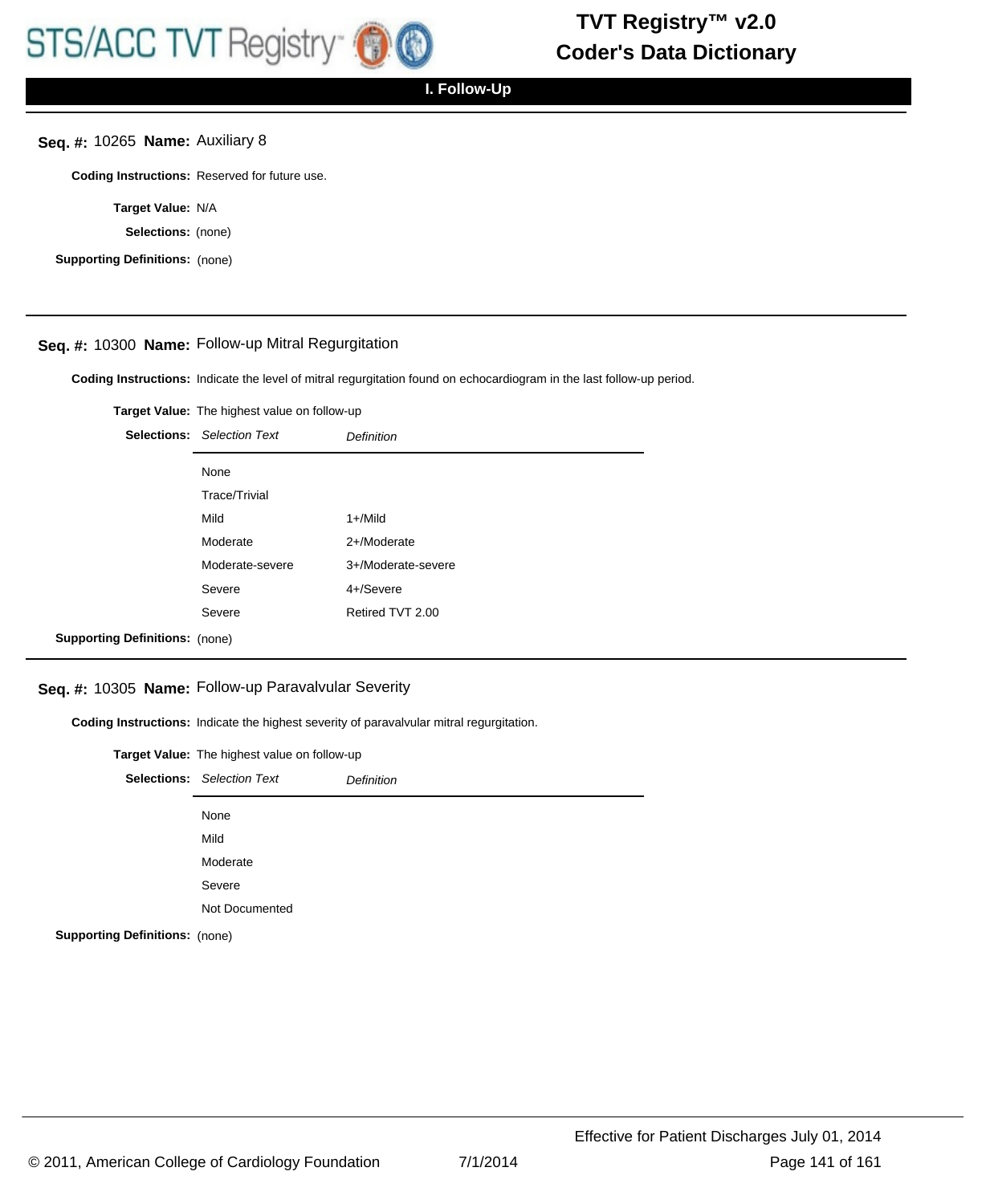## **Seq. #:** 10310 **Name:** Follow-up Valvular Severity

**Coding Instructions:** Indicate the highest severity of valvular mitral regurgitation.

**Target Value:** The highest value on follow-up Selections: Selection Text **Definition** None Mild Moderate Severe Not Documented **Supporting Definitions:** (none)

### **Seq. #:** 10315 **Name:** Follow-up Effective Orifice Area (EOA) or EROA

**Coding Instructions:** Indicate the effective orifice area (EOA), in cm2. EOA can also be called effective regurgitant orifice area (EROA).

**Target Value:** The highest value on follow-up **Selections:** (none)

**Supporting Definitions:** (none)

#### **Seq. #:** 10320 **Name:** Follow-up Effective Orifice Area Method of Assessment

**Coding Instructions:** Indicate the method used to measure the effective orifice area.

|                                       | <b>Target Value:</b> The highest value on follow-up |                                          |  |
|---------------------------------------|-----------------------------------------------------|------------------------------------------|--|
|                                       | <b>Selections:</b> Selection Text                   | Definition                               |  |
|                                       | 3D Planimetry                                       | Three-dimensional (3D) echocardiography  |  |
|                                       | <b>PISA</b>                                         | Proximal isovelocity surface area (PISA) |  |
|                                       | <b>Quantitative Doppler</b>                         |                                          |  |
|                                       | Other                                               |                                          |  |
| <b>Supporting Definitions:</b> (none) |                                                     |                                          |  |

## **Seq. #:** 10325 **Name:** Follow-up Mitral Valve Area

**Coding Instructions:** Indicate the smallest mitral valve area in cm2.

**Target Value:** The value on follow-up

**Selections:** (none)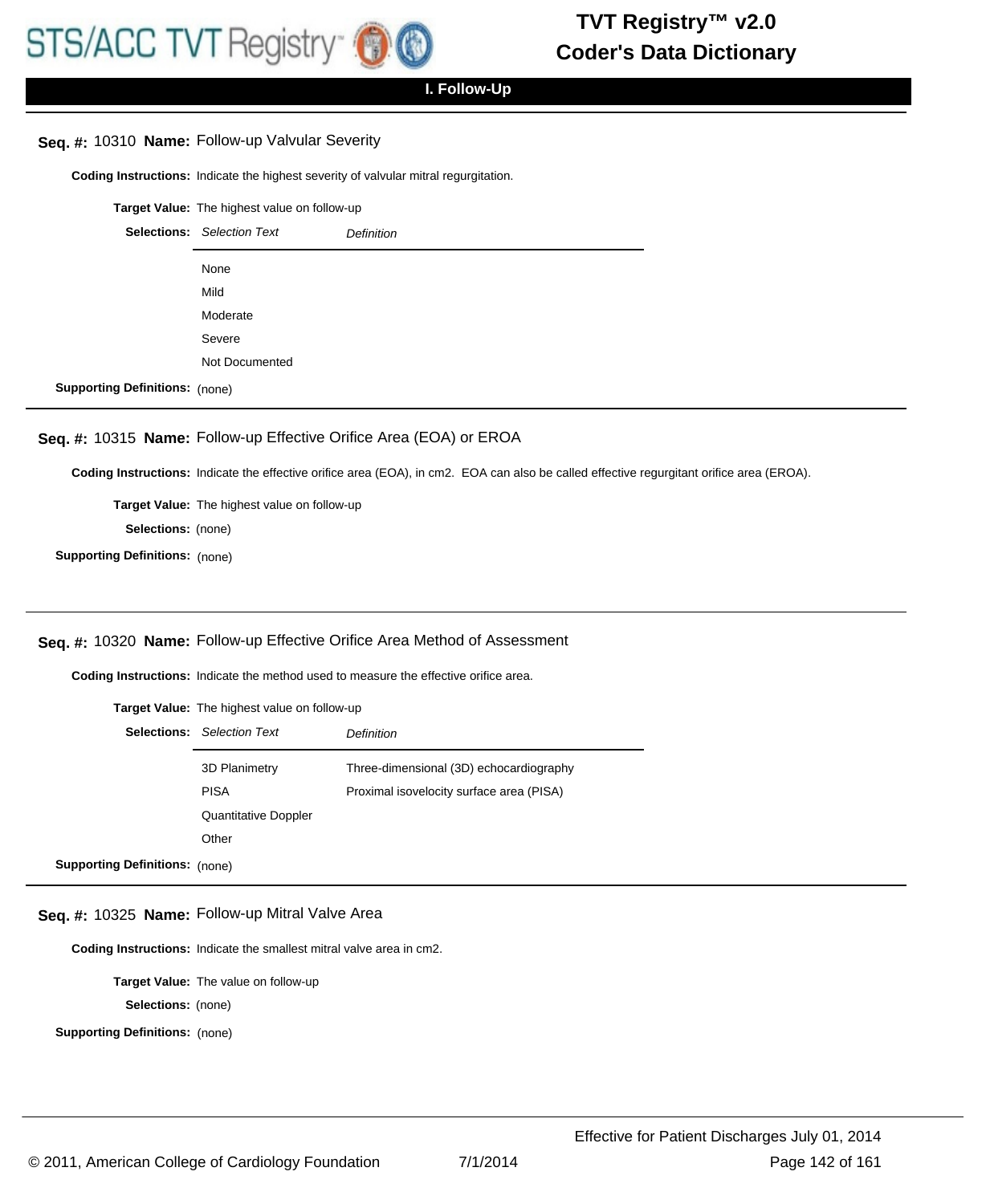

#### **Seq. #:** 10330 **Name:** Follow-up Mean Mitral Gradient

**Coding Instructions:** Indicate the mean gradient (in mm Hg) across the mitral valve.

**Target Value:** The value on follow-up

**Selections:** (none)

**Supporting Definitions:** (none)

## **Seq. #:** 10335 **Name:** Follow-up Left Atrial Volume

Coding Instructions: Indicate the left atrial volume in ml, documented by echocardiogram. If the left atrial volume index is documented, leave this field blank.

**Target Value:** The value on follow-up

**Selections:** (none)

**Supporting Definitions:** (none)

## **Seq. #:** 10340 **Name:** Follow-up Left Atrial Volume Index

Coding Instructions: Indicate the left atrial volume index in mL/m2, documented by echocardiogram. If the left atrial volume is documented, leave this field blank.

**Target Value:** The value on follow-up

**Selections:** (none)

**Supporting Definitions:** (none)

#### **Seq. #:** 10345 **Name:** Follow-up Left Ventricular Internal Systolic Dimension

**Coding Instructions:** Indicate the left ventricular internal systolic dimension in cm.

**Target Value:** The value on follow-up

**Selections:** (none)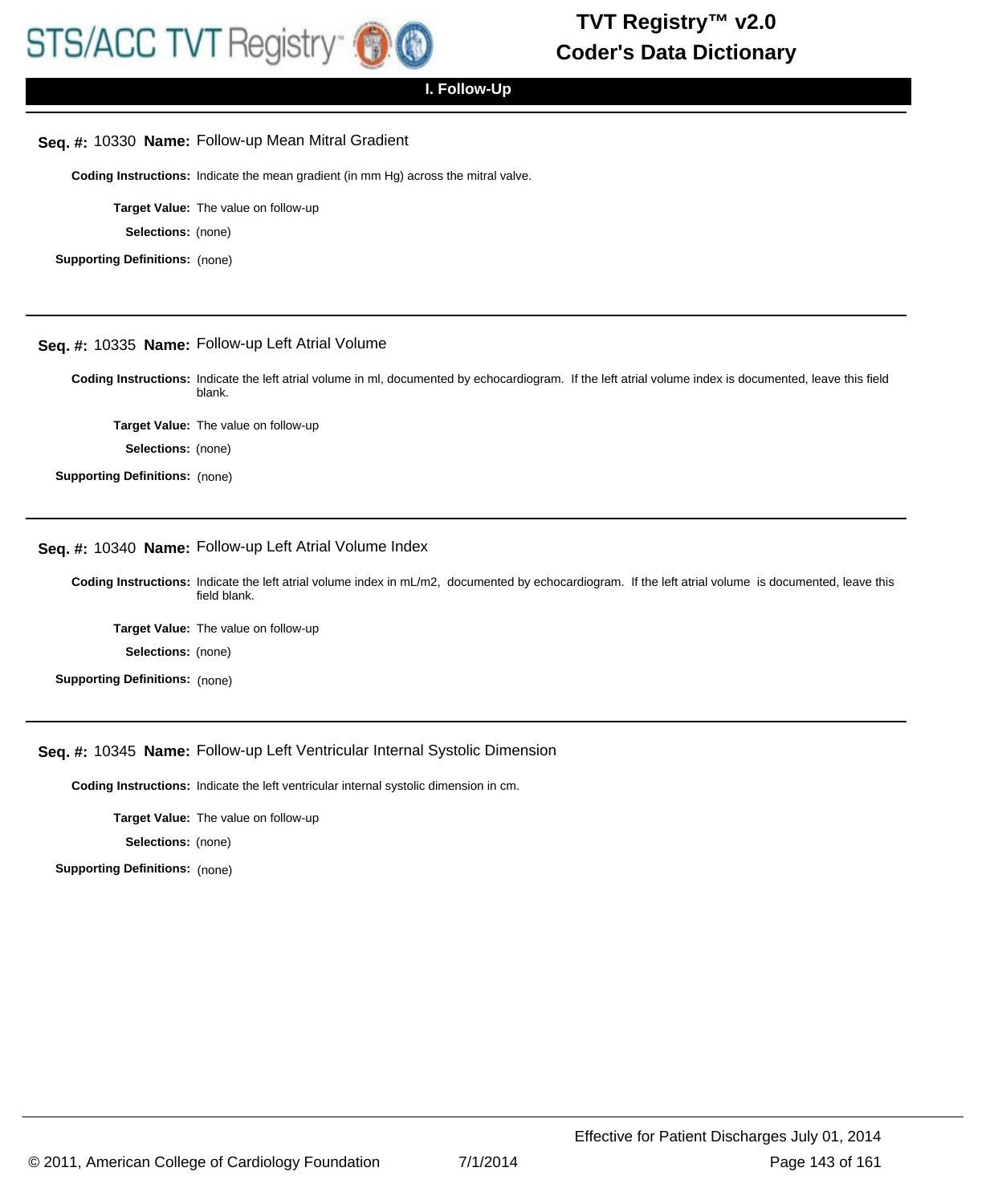

## **I. Follow-Up**

## **Seq. #:** 10346 **Name:** Follow-up Left Ventricular Internal Systolic Dimension Not Measured

**Coding Instructions:** Indicate if the left ventricular internal systolic dimension in cm was not measured at follow-up.

|                                       | <b>Target Value: N/A</b>          |                   |  |
|---------------------------------------|-----------------------------------|-------------------|--|
|                                       | <b>Selections:</b> Selection Text | <b>Definition</b> |  |
|                                       | No.                               |                   |  |
|                                       | Yes                               |                   |  |
| <b>Supporting Definitions:</b> (none) |                                   |                   |  |

#### **Seq. #:** 10350 **Name:** Follow-up Left Ventricular Internal Diastolic Dimension

Coding Instructions: Indicate the left ventricular internal diastolic dimension in cm at follow-up. If more than one LV internal diastolic diameter is available, code the value determined by echocardiography.

**Target Value:** The value on follow-up

**Selections:** (none)

**Supporting Definitions:** (none)

## **Seq. #:** 10351 **Name:** Follow-up Left Ventricular Internal Diastolic Dimension Not Measured

**Coding Instructions:** Indicate if the left ventricular internal diastolic dimension in cm was not measured at follow-up.

|                                       | Target Value: N/A                 |                   |  |
|---------------------------------------|-----------------------------------|-------------------|--|
|                                       | <b>Selections:</b> Selection Text | <b>Definition</b> |  |
|                                       | No.                               |                   |  |
|                                       | Yes                               |                   |  |
| <b>Supporting Definitions:</b> (none) |                                   |                   |  |

#### **Seq. #:** 10355 **Name:** Follow-up Left Ventricular End Systolic Volume

**Coding Instructions:** Indicate the left ventricular end systolic volume in ml, documented by echocardiogram at follow-up.

**Target Value:** The value on follow-up

**Selections:** (none)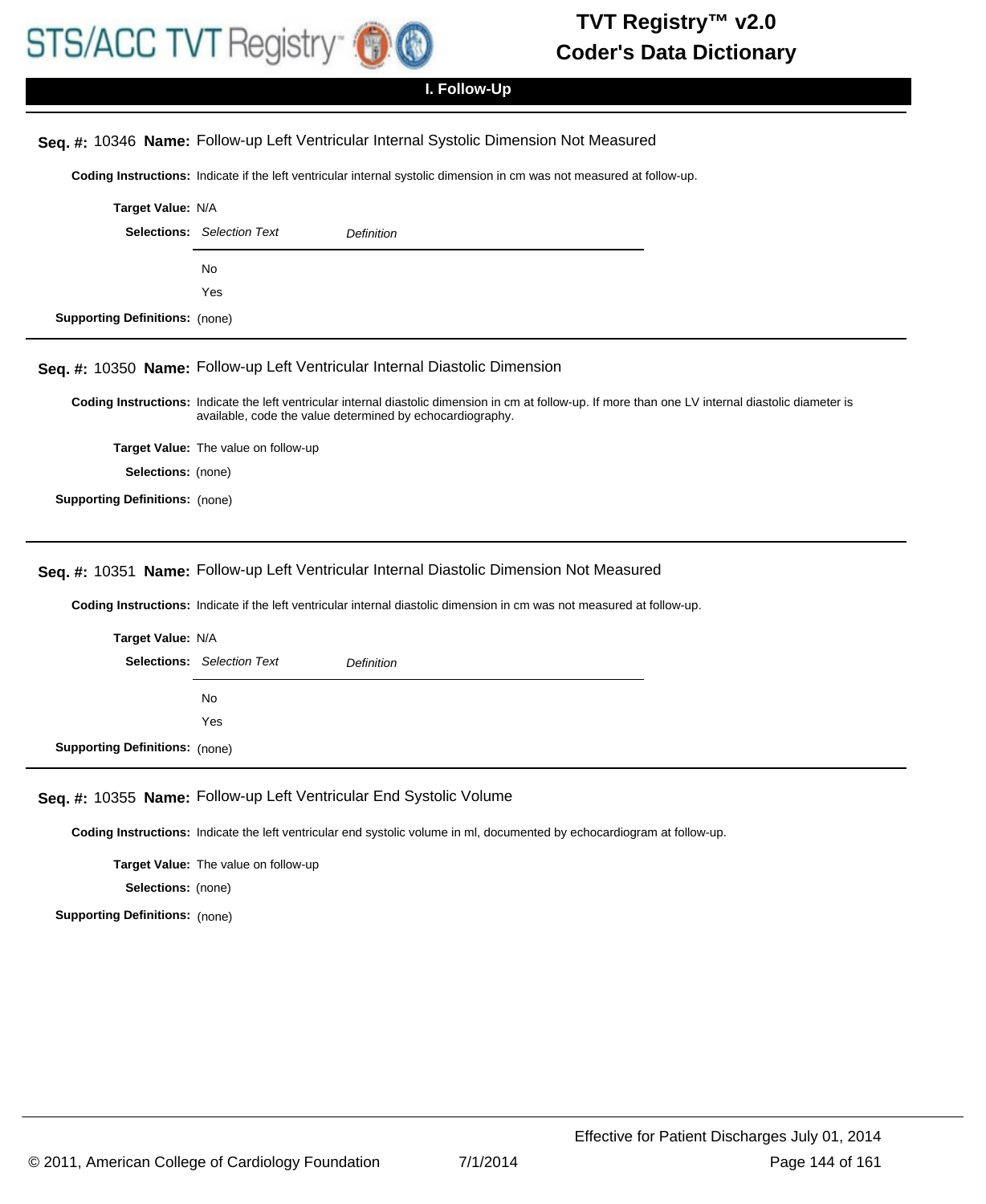

# **I. Follow-Up**

## **Seq. #:** 10356 **Name:** Follow-up Left Ventricular End Systolic Volume Not Measured

**Coding Instructions:** Indicate if the left ventricular end systolic volume in ml was not measured at follow-up.

|                           | Target Value: N/A                 |            |  |
|---------------------------|-----------------------------------|------------|--|
|                           | <b>Selections:</b> Selection Text | Definition |  |
|                           | No                                |            |  |
|                           | Yes                               |            |  |
| rting Definitions: (none) |                                   |            |  |

#### **Seq. #:** 10360 **Name:** Follow-up Left Ventricular End Diastolic Volume

**Coding Instructions:** Indicate the left ventricular end diastolic volume in ml, documented by echocardiogram at follow-up.

**Target Value:** The value on follow-up

**Selections:** (none)

**Supporting Definitions:** (none)

**Suppo** 

### **Seq. #:** 10361 **Name:** Follow-up Left Ventricular End Diastolic Volume Not Measured

**Coding Instructions:** Indicate the left ventricular end diastolic volume in ml, documented by echocardiogram was not measured at follow-up.

| Target Value: N/A                     |                                   |                   |  |
|---------------------------------------|-----------------------------------|-------------------|--|
|                                       | <b>Selections:</b> Selection Text | <b>Definition</b> |  |
|                                       | No                                |                   |  |
|                                       | Yes                               |                   |  |
| <b>Supporting Definitions:</b> (none) |                                   |                   |  |

### **Seq. #:** 10365 **Name:** Follow-up Tricuspid Regurgitation

Coding Instructions: Indicate whether there is evidence of tricuspid valve regurgitation. Enter level of valve function associated with highest risk (i.e., worst performance).

**Target Value:** The value on follow-up

|                                       | <b>Selections:</b> Selection Text | <b>Definition</b> |
|---------------------------------------|-----------------------------------|-------------------|
|                                       | None                              |                   |
|                                       | Trace/Trivial                     |                   |
|                                       | Mild                              |                   |
|                                       | Moderate                          |                   |
|                                       | Severe                            |                   |
| <b>Supporting Definitions:</b> (none) |                                   |                   |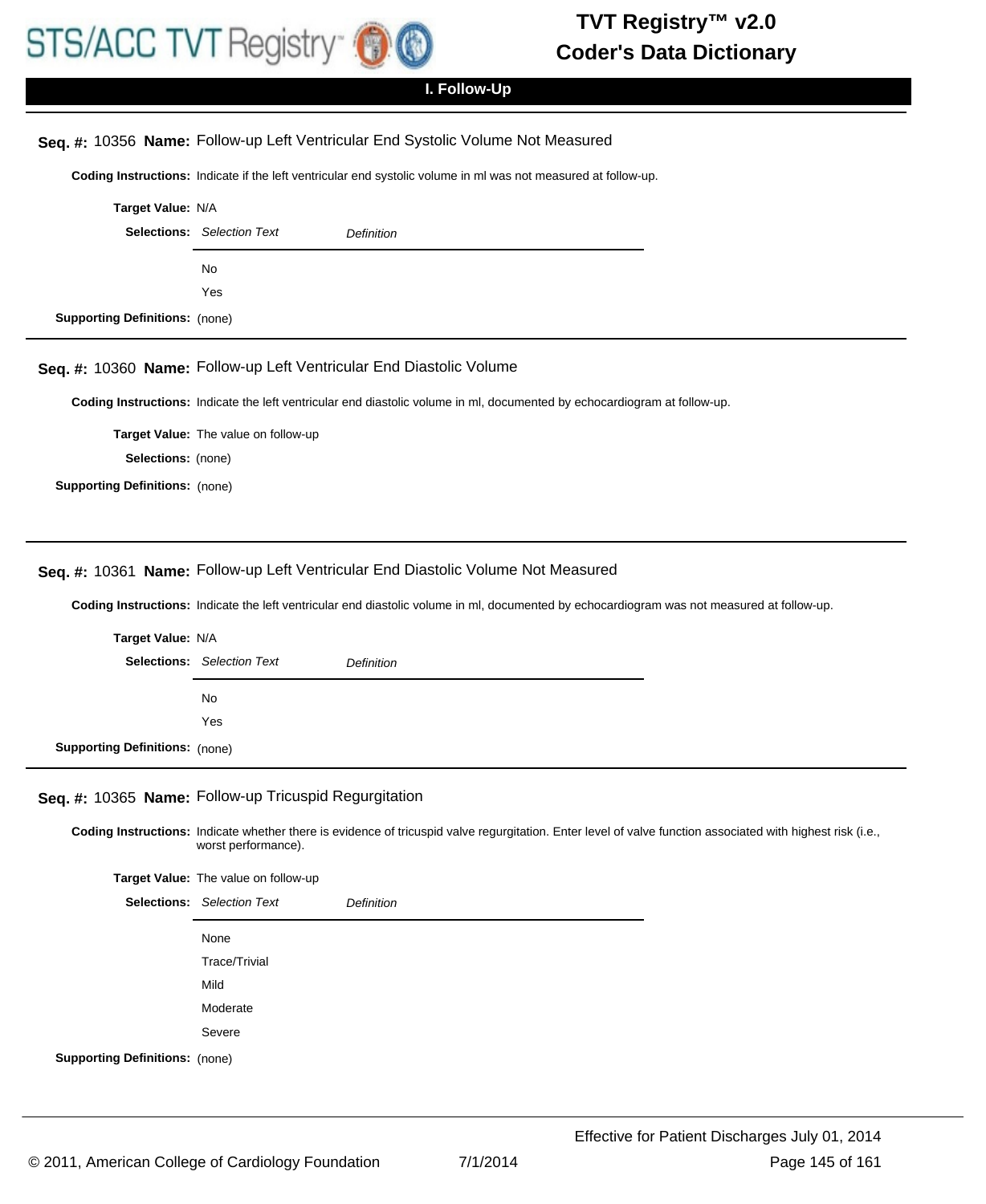

# **I. Follow-Up**

#### **Seq. #:** 10370 **Name:** Left Ventricular Outflow Tract Gradient (Peak)

**Coding Instructions:** Indicate the peak gradient of the left ventricular outflow tract at follow-up.

**Target Value:** The value on follow-up

**Selections:** (none)

**Supporting Definitions:** (none)

### **Seq. #:** 10375 **Name:** Systolic Anterior Motion Present

**Coding Instructions:** Indicate if systolic anterior motion was present at follow-up.

|                                       | Target Value: The value on follow-up |            |
|---------------------------------------|--------------------------------------|------------|
| <b>Selections:</b> Selection Text     |                                      | Definition |
|                                       | No.                                  |            |
|                                       | Yes                                  |            |
| <b>Supporting Definitions: (none)</b> |                                      |            |

# **Seq. #:** 10380 **Name:** Follow-Up Six Minute Walk Test Performed

**Coding Instructions:** Indicate whether the six minute walk test was performed at follow-up.

**Target Value:** Any occurrence on follow-up

|                                       | <b>Selections:</b> Selection Text                 | Definition |
|---------------------------------------|---------------------------------------------------|------------|
|                                       | Performed                                         |            |
|                                       | Not performed -<br>unable to walk                 |            |
|                                       | Not performed -<br>cardiac reason (SOB)           |            |
|                                       | Not performed -<br>patient not willing to<br>walk |            |
|                                       | Not performed by site                             |            |
| <b>Supporting Definitions: (none)</b> |                                                   |            |

#### **Seq. #:** 10385 **Name:** Follow-Up Six Minute Walk Test Date

**Coding Instructions:** Indicate the date the six minute walk test was performed at follow-up.

**Target Value:** The value on follow-up

**Selections:** (none)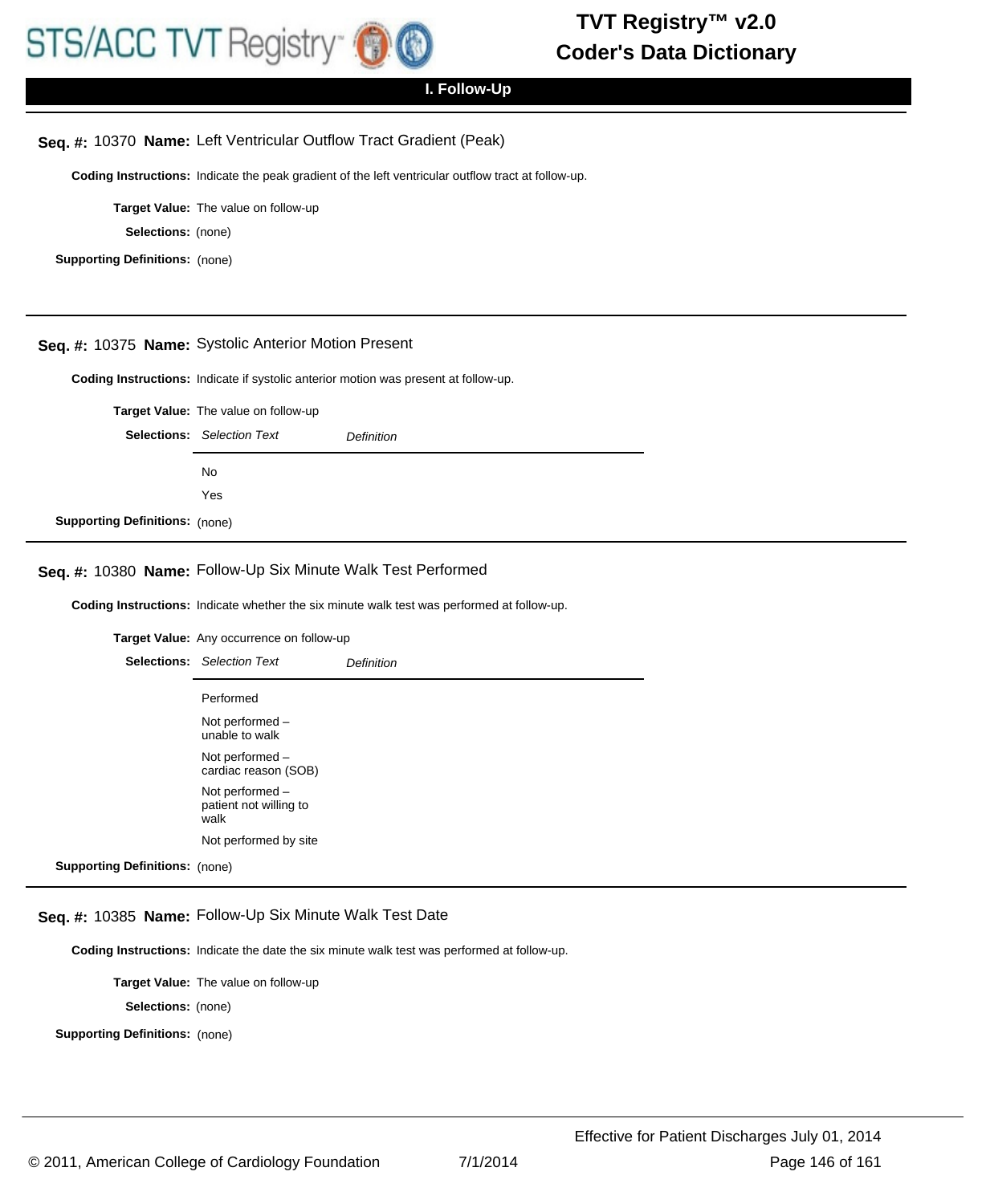# **I. Follow-Up**

# **Seq. #:** 10390 **Name:** Follow-Up Total Distance

**Coding Instructions:** Indicate the total distance, in feet, the patient walked at follow-up.

**Target Value:** The value on follow-up

**Selections:** (none)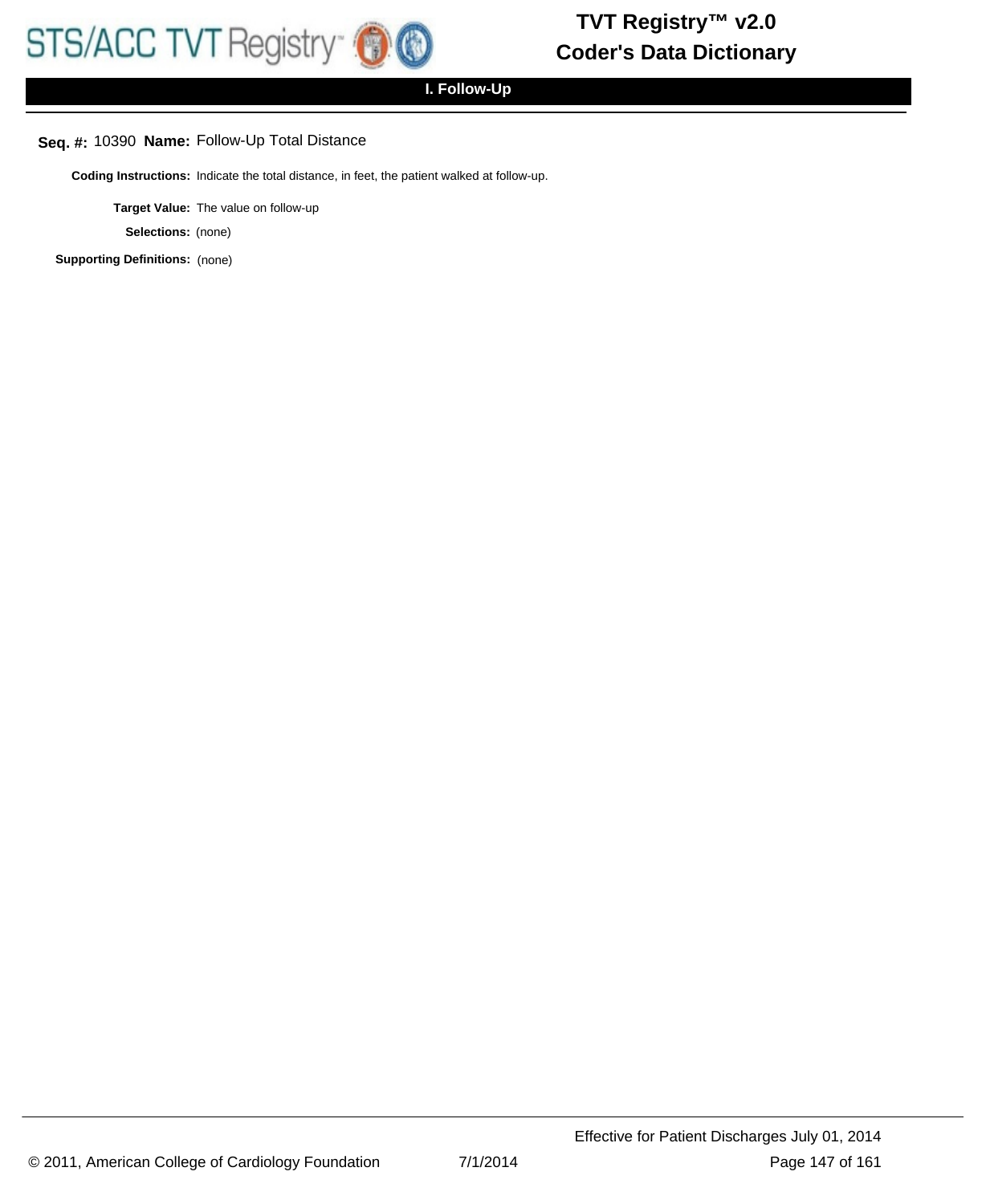# **Seq. #:** 12000 **Name:** Adjudication Event

**Coding Instructions:** Indicate the event being adjudicated.

#### **Target Value:** N/A

| <b>Selections:</b> Selection Text                  | <b>Definition</b> |
|----------------------------------------------------|-------------------|
| Ischemic Stroke (In-<br>hospital)                  |                   |
| Hemorrhagic Stroke<br>(In-hospital)                |                   |
| <b>Undetermined Stroke</b><br>(In-hospital)        |                   |
| TIA (In-hospital)                                  |                   |
| Aortic Valve Re-<br>intervention (In-<br>hospital) |                   |
| Mitral Valve Re-<br>intervention (In-<br>hospital) |                   |
| Ischemic Stroke (F-U)                              |                   |
| Hemorrhagic Stroke<br>$(F-U)$                      |                   |
| <b>Undetermined Stroke</b><br>$(F-U)$              |                   |
| TIA $(F-U)$                                        |                   |
| Aortic Valve Re-<br>intervention (F-U)             |                   |
| Mitral Valve Re-<br>intervention (F-U)             |                   |
| Readmission - Heart<br>Failure (F-U)               |                   |
| To Be Updated in<br><b>TVT 1.3</b>                 |                   |

**Supporting Definitions:** (none)

#### **Seq. #:** 12005 **Name:** Event Date

**Coding Instructions:** Indicate the clinical event date that occurred during any procedures or during any follow-ups

**Target Value:** N/A

**Selections:** (none)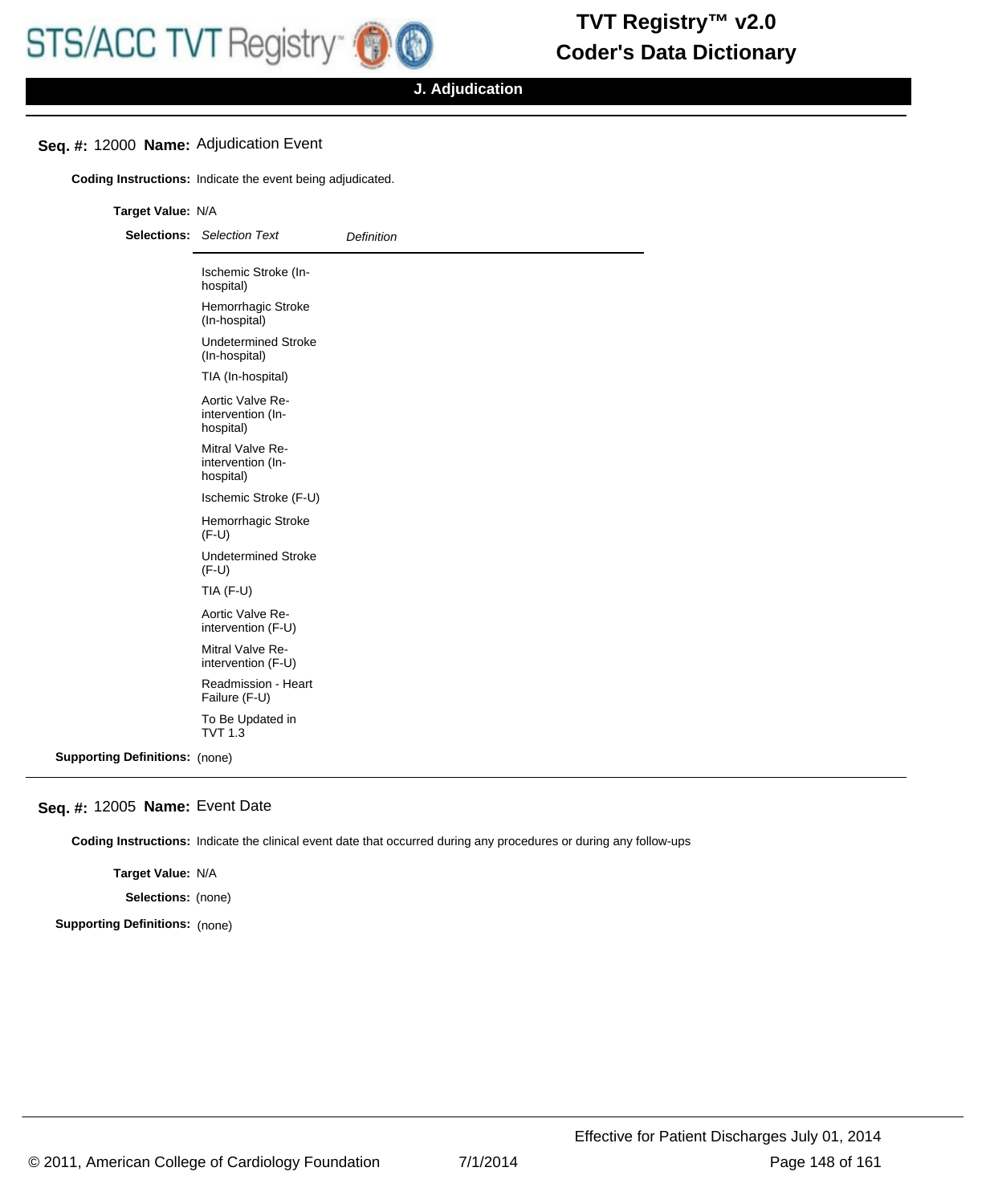### **Seq. #:** 12010 **Name:** Adjudication Status

**Coding Instructions:** Indicate whether the patient was alive or deceased on the date the adjudication was performed.

|                                       | Target Value: N/A                 |                   |  |
|---------------------------------------|-----------------------------------|-------------------|--|
|                                       | <b>Selections:</b> Selection Text | <b>Definition</b> |  |
|                                       | Alive                             |                   |  |
|                                       | Deceased                          |                   |  |
| <b>Supporting Definitions: (none)</b> |                                   |                   |  |

### **Seq. #:** 12011 **Name:** Adjudication Date of Death

**Coding Instructions:** Indicate the date the patient was declared dead.

**Target Value:** N/A

**Selections:** (none)

**Supporting Definitions:** (none)

#### **Seq. #:** 12015 **Name:** Date of Symptom Onset

**Coding Instructions:** Indicate the date of symptom onset of the neurologic deficit.

**Target Value:** N/A

**Selections:** (none)

**Supporting Definitions:** (none)

#### **Seq. #:** 12020 **Name:** Neurologic Deficit with Rapid Onset

Coding Instructions: Indicate if the patient had a sudden onset of a focal or global neurologic deficit (regardless of the duration of symptoms) with at least one of the following present: change in level of consciousness, hemiplegia, hemiparesis, numbness or sensory loss affecting one side of the body, dysphasia or aphasia, hemianopia, amaurosis fugax, other neurological signs or symptoms consistent with a stroke.

**Target Value:** N/A

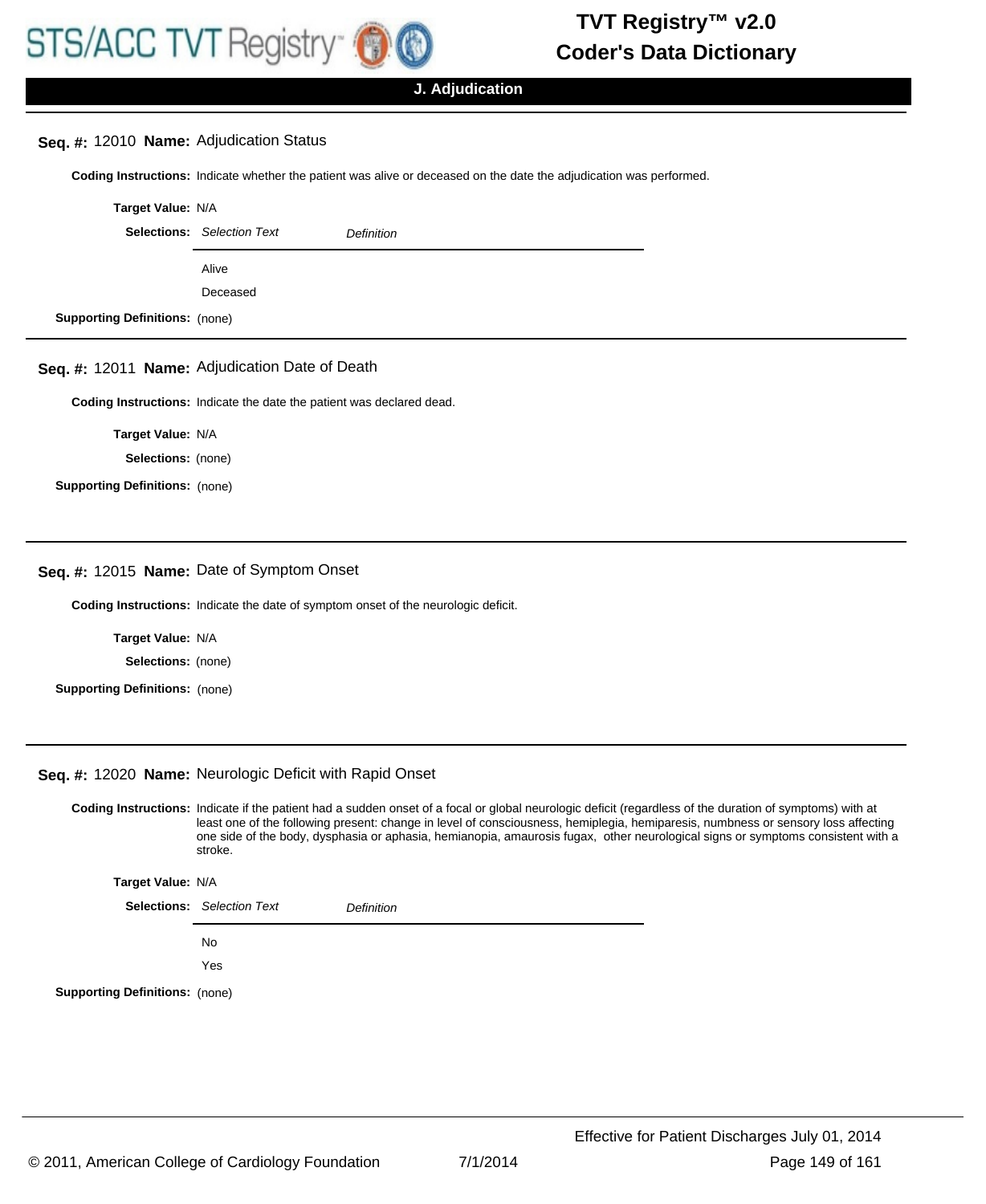# **Seq. #:** 12025 **Name:** Neurologic Deficit Clinical Presentation

**Coding Instructions:** Indicate the clinical presentation of the neurologic deficit.

| Target Value: N/A                     |                                   |                                                                                                                                                                                     |
|---------------------------------------|-----------------------------------|-------------------------------------------------------------------------------------------------------------------------------------------------------------------------------------|
|                                       | <b>Selections:</b> Selection Text | Definition                                                                                                                                                                          |
|                                       | Stroke/TIA                        | An acute episode of focal or neurological dysfunction<br>caused by presumed brain, spinal cord, or retinal<br>vascular injury as a result of ischemia, hemorrhage or<br>infarction. |
|                                       | Non-Stroke                        | Neurologic deficits due to non-stroke cause such as a<br>brain tumor, trauma, infection, hypoglycemia,<br>peripheral lesion, pharmacological influence.                             |
| <b>Supporting Definitions:</b> (none) |                                   |                                                                                                                                                                                     |

# **Seq. #:** 12030 **Name:** Neurologic Symptom Duration >= 24 hours

**Coding Instructions:** Indicate if the duration of the neurologic symptoms lasted >= 24 hours.

|                                       | Target Value: N/A                 |            |  |
|---------------------------------------|-----------------------------------|------------|--|
|                                       | <b>Selections:</b> Selection Text | Definition |  |
|                                       | No.                               |            |  |
|                                       | Yes                               |            |  |
| <b>Supporting Definitions: (none)</b> |                                   |            |  |

# **Seq. #:** 12040 **Name:** Neuroimaging Performed

**Coding Instructions:** Indicate if neuroimaging such as CT, MRI, cerebral angiography was performed.

| Target Value: N/A |                                   |                   |
|-------------------|-----------------------------------|-------------------|
|                   | <b>Selections:</b> Selection Text | <b>Definition</b> |
|                   | No                                |                   |
|                   | Yes                               |                   |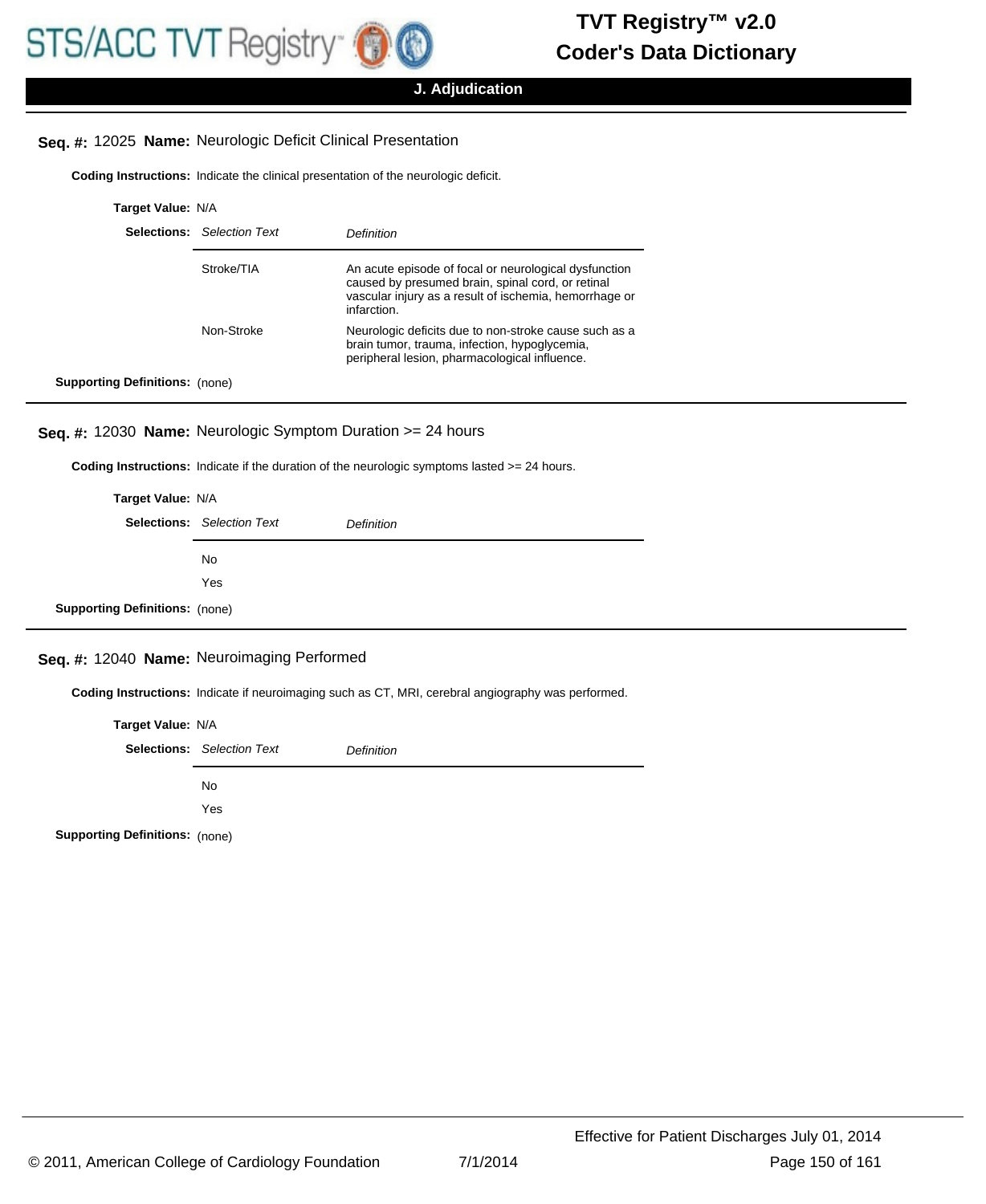# **Seq. #:** 12045 **Name:** Neuroimaging Deficit Type

**Coding Instructions:** Indicate the type of deficit found as a result of the neuroimaging study.

| Target Value: N/A                     |                                   |                   |
|---------------------------------------|-----------------------------------|-------------------|
|                                       | <b>Selections:</b> Selection Text | <b>Definition</b> |
|                                       | No deficit                        |                   |
|                                       | Infarction                        |                   |
|                                       | Hemorrhage                        |                   |
|                                       | <b>Both</b>                       |                   |
|                                       | Subarachnoid<br>Hemorrhage        |                   |
| <b>Supporting Definitions: (none)</b> |                                   |                   |

# **Seq. #:** 12055 **Name:** Neurologist/Neurosurgeon Confirmation of Diagnosis

**Coding Instructions:** Indicate if the diagnosis of stroke was confirmed on formal consultation by a neurologist or neurosurgeon.

|                                       | Target Value: N/A                 |                   |  |
|---------------------------------------|-----------------------------------|-------------------|--|
|                                       | <b>Selections:</b> Selection Text | <b>Definition</b> |  |
|                                       | No                                |                   |  |
|                                       | Yes                               |                   |  |
| <b>Supporting Definitions:</b> (none) |                                   |                   |  |

### **Seq. #:** 12056 **Name:** Social/Recreational Activities Impaired

Coding Instructions: Indicate if the neurologic deficit led to an impairment in the ability to carry out social and or recreational activities (as compared to prior to the event). For example, the patient can no longer play bridge with friends or cannot drive.

|                                       | Target Value: N/A                 |            |  |
|---------------------------------------|-----------------------------------|------------|--|
|                                       | <b>Selections:</b> Selection Text | Definition |  |
|                                       | <b>No</b>                         |            |  |
|                                       | Yes                               |            |  |
| <b>Supporting Definitions:</b> (none) |                                   |            |  |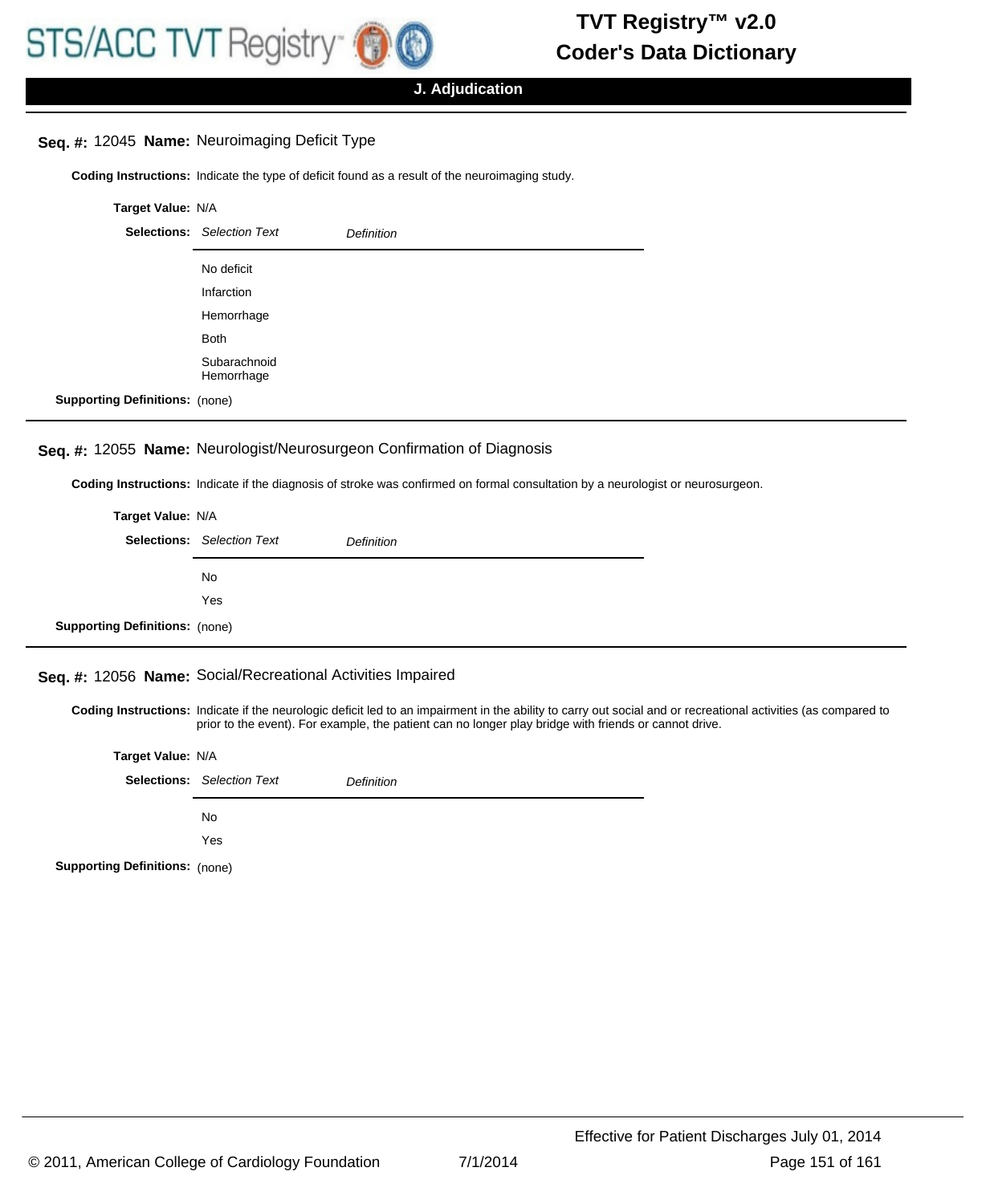

**Target Value:** N/A

#### **J. Adjudication**

#### **Seq. #:** 12057 **Name:** Neurocognitive Functions Essential to Patient Impaired

Coding Instructions: Indicate if the neurologic deficit led to an impairment of neurocognitive functions that are essential to the patient and/or their livelihood (as compared to prior to the event). Examples include a pianist who cannot play the piano, accountant who cannot perform mental math, or an individual who now needs help paying bills.

|                                       | rarget value: N/A                 |                   |
|---------------------------------------|-----------------------------------|-------------------|
|                                       | <b>Selections:</b> Selection Text | <b>Definition</b> |
|                                       | No                                |                   |
|                                       | Yes                               |                   |
| <b>Supporting Definitions: (none)</b> |                                   |                   |

# **Seq. #:** 12058 **Name:** New Aids or Assistance Required

Coding Instructions: Indicate if the patient required new aids or assistance as a result of the new neurologic event. For example, the patient now needs to use a cane, brace or walker or they need assistance with activities of daily living.

|                                       | Target Value: N/A                 |                   |  |
|---------------------------------------|-----------------------------------|-------------------|--|
|                                       | <b>Selections:</b> Selection Text | <b>Definition</b> |  |
|                                       | No                                |                   |  |
|                                       | Yes                               |                   |  |
| <b>Supporting Definitions: (none)</b> |                                   |                   |  |

#### **Seq. #:** 12060 **Name:** Death as a Result of Neurologic Deficit

**Coding Instructions:** Indicate if the neurologic event resulted in death of the patient.

|                                       | Target Value: N/A                 |            |
|---------------------------------------|-----------------------------------|------------|
|                                       | <b>Selections:</b> Selection Text | Definition |
|                                       | <b>No</b>                         |            |
|                                       | Yes                               |            |
| <b>Supporting Definitions:</b> (none) |                                   |            |

## **Seq. #:** 12065 **Name:** Stroke TIA Clinical Comments

**Coding Instructions:** Provide information and details that may assist in assessing this stroke or TIA outcome.

**Target Value:** N/A **Selections:** (none) **Supporting Definitions:** (none)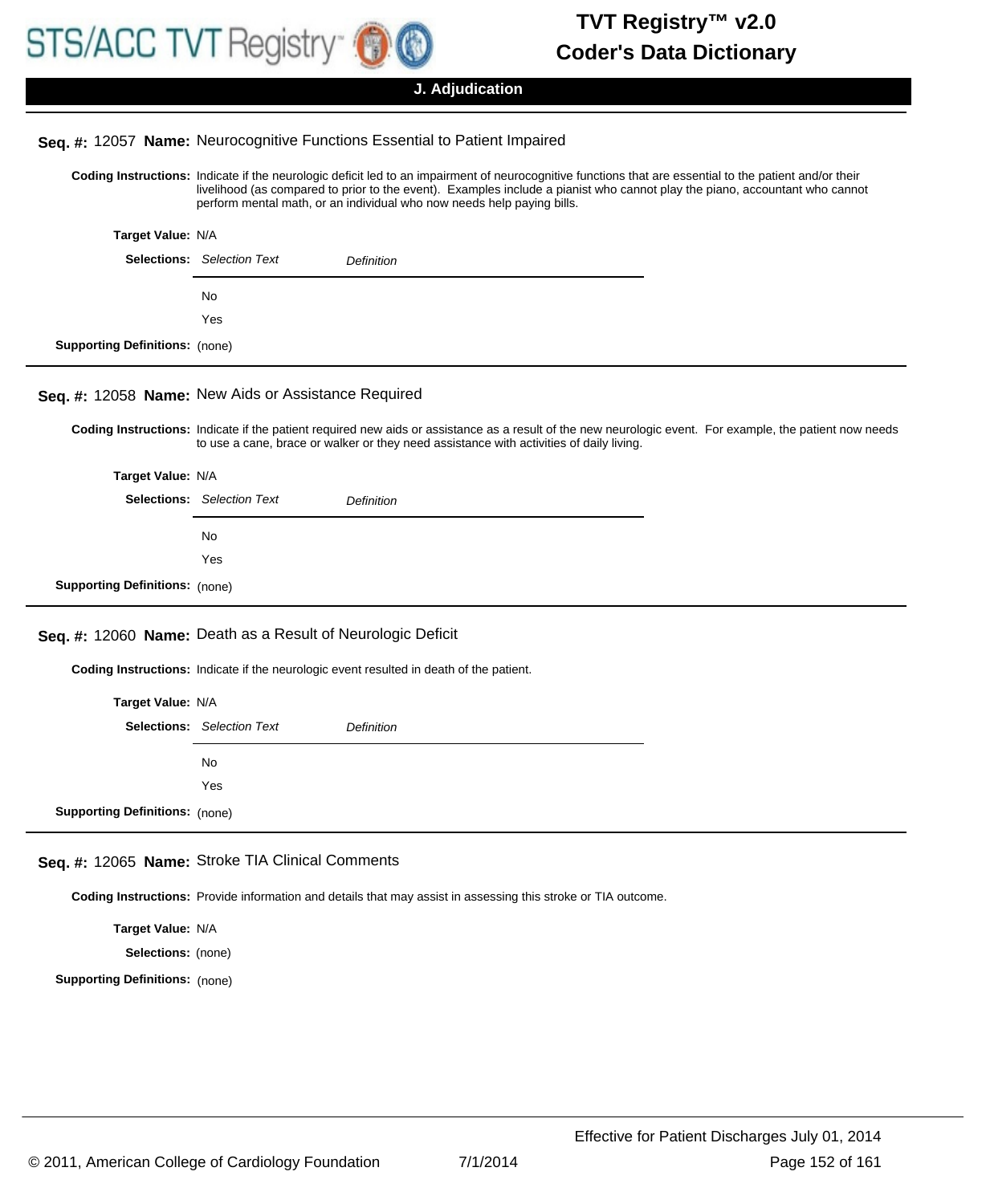# **Seq. #:** 12105 **Name:** Aortic Valve Re-intervention Type

**Coding Instructions:** Indicate the type of aortic valve re-intervention.

|                                       | Target Value: N/A                          |            |  |
|---------------------------------------|--------------------------------------------|------------|--|
|                                       | <b>Selections:</b> Selection Text          | Definition |  |
|                                       | Surgical AV<br>Repair/Replacement          |            |  |
|                                       | <b>Balloon Valvuloplasty</b>               |            |  |
|                                       | Transcatheter AVR                          |            |  |
|                                       | <b>Other Transcatheter</b><br>Intervention |            |  |
| <b>Supporting Definitions: (none)</b> |                                            |            |  |

#### **Seq. #:** 12110 **Name:** Transcatheter Intervention Type

Coding Instructions: Indicate the type of "other" aortic transcatheter intervention. (Such as a procedure that deploys an occluder or plug for aortic regurgitation.) This does not include surgical aortic valve repair/replacements, transcatheter AV replacments or AV balloon valvuloplasties.

**Target Value:** N/A

**Selections:** (none)

**Supporting Definitions:** (none)

#### **Seq. #:** 12115 **Name:** Aortic Valve Re-intervention Primary Indication

Coding Instructions: Indicate the primary indication for the re-intervention. If more than one indication is present, code the indication the operator feels has the highest significance.

| Target Value: N/A                     |                                   |            |
|---------------------------------------|-----------------------------------|------------|
|                                       | <b>Selections:</b> Selection Text | Definition |
|                                       | Aortic insufficiency              |            |
|                                       | Aortic stenosis                   |            |
|                                       | Device migration                  |            |
|                                       | Device fracture                   |            |
|                                       | Endocarditis                      |            |
|                                       | Valve thrombosis                  |            |
|                                       | Other                             |            |
| <b>Supporting Definitions:</b> (none) |                                   |            |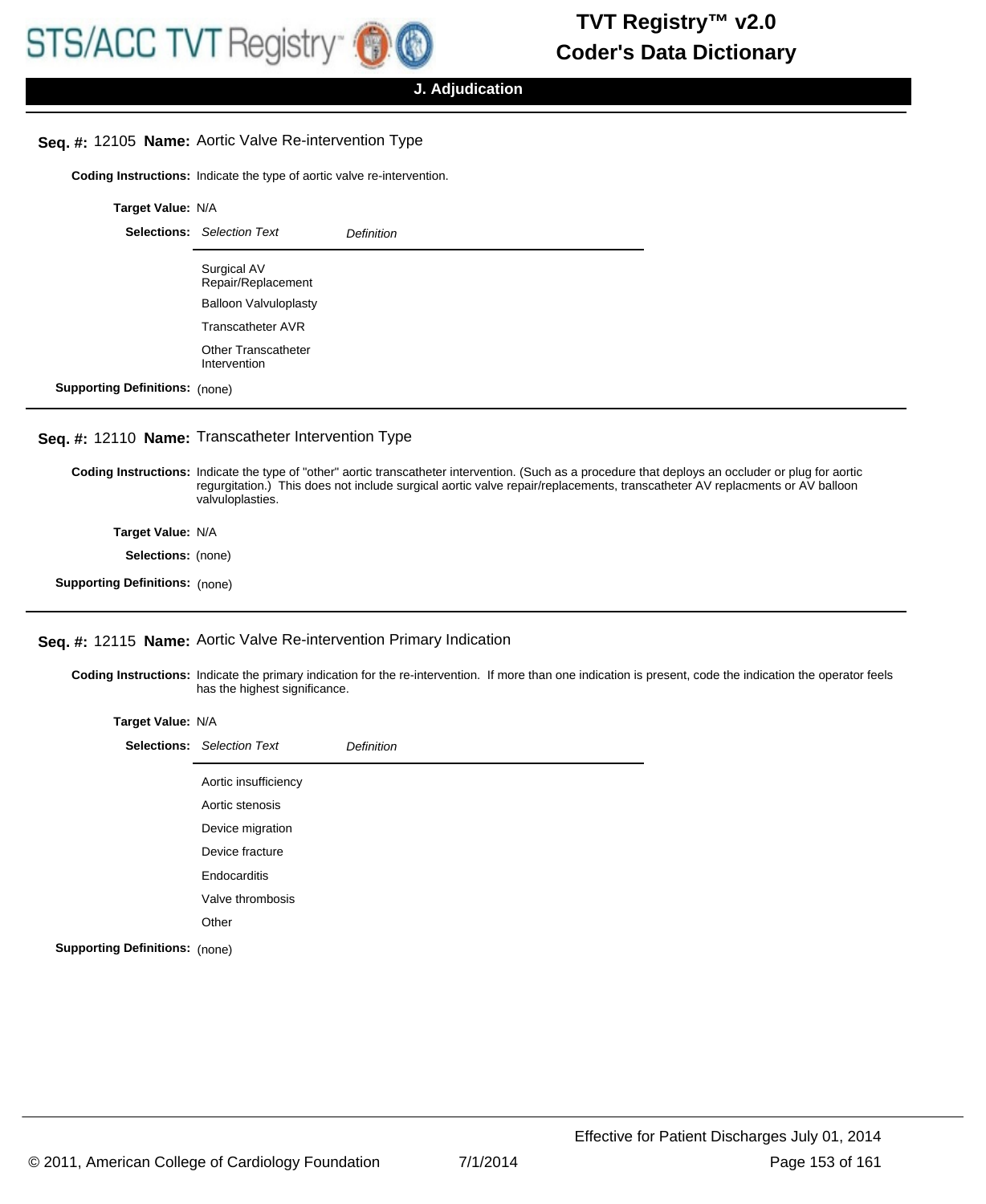

**Note(s):**

# **Coder's Data Dictionary TVT Registry™ v2.0**

# **J. Adjudication**

Mild-to-moderate should be coded as moderate; moderate to severe should be coded as severe.

### **Seq. #:** 12120 **Name:** Aortic Valve Re-intervention Aortic Regurtitation Severity

**Coding Instructions:** Indicate the highest level of aortic regurgitation prior to the aortic valve re-intervention.

# **Target Value:** N/A

|                                       | <b>Selections:</b> Selection Text | <b>Definition</b> |
|---------------------------------------|-----------------------------------|-------------------|
|                                       | None                              |                   |
|                                       | Trace/Trivial                     |                   |
|                                       | Mild                              |                   |
|                                       | Moderate                          |                   |
|                                       | Severe                            |                   |
| <b>Supporting Definitions: (none)</b> |                                   |                   |

#### **Seq. #:** 12125 **Name:** Aortic Valve Re-intervention Aortic Regurtitation Perivalvular Severity

**Coding Instructions:** Indicate the highest severity of paravalvular leak prior to the aortic valve re-intervention.

| Target Value: N/A                     |                                   |                   |
|---------------------------------------|-----------------------------------|-------------------|
|                                       | <b>Selections:</b> Selection Text | <b>Definition</b> |
|                                       | None                              |                   |
|                                       | Mild                              |                   |
|                                       | Moderate                          |                   |
|                                       | Severe                            |                   |
|                                       | Not Documented                    |                   |
| <b>Supporting Definitions: (none)</b> |                                   |                   |

# **Seq. #:** 12130 **Name:** Aortic Valve Re-intervention Aortic Regurtitation Valvular Severity

**Coding Instructions:** Indicate the highest severity of central leak prior to the aortic valve re-intervention.

|                                       | Target Value: N/A                 |                   |  |
|---------------------------------------|-----------------------------------|-------------------|--|
|                                       | <b>Selections:</b> Selection Text | <b>Definition</b> |  |
|                                       | None                              |                   |  |
|                                       | Mild                              |                   |  |
|                                       | Moderate                          |                   |  |
|                                       | Severe                            |                   |  |
|                                       | Not Documented                    |                   |  |
| <b>Supporting Definitions: (none)</b> |                                   |                   |  |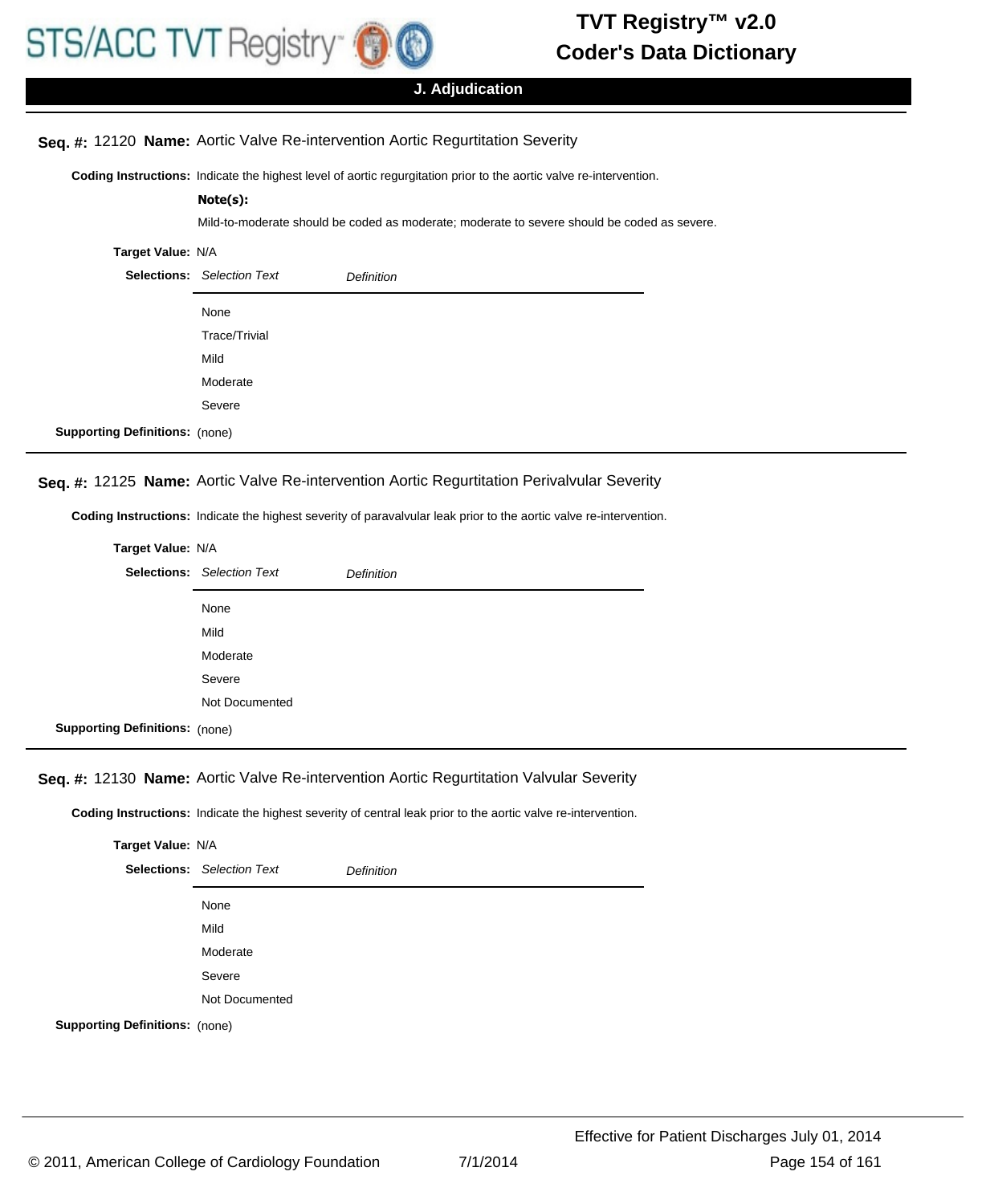

## **J. Adjudication**

# **Seq. #:** 12135 **Name:** Aortic Valve Re-intervention Aortic Stenosis Severity

**Coding Instructions:** Indicate the highest severity of aortic stenosis prior to the aortic valve re-intervention.

| Target Value: N/A |  |
|-------------------|--|

|                                       | <b>Selections:</b> Selection Text | <b>Definition</b>                                                                                                                                                                                                                                                                                                                                                                                                                                                                                                                                                                  |
|---------------------------------------|-----------------------------------|------------------------------------------------------------------------------------------------------------------------------------------------------------------------------------------------------------------------------------------------------------------------------------------------------------------------------------------------------------------------------------------------------------------------------------------------------------------------------------------------------------------------------------------------------------------------------------|
|                                       | Possible stenosis                 | VARC criteria for possible, or moderate, aortic valve<br>stenosis includes any of the following in conditions of<br>normal or near normal stroke volume (50-70 ml):<br>Peak velocity*: 3-4 m/s;<br>1.<br>Mean gradient*: 20-35 mm Hg;<br>2.<br>Doppler velocity index 0.29-0.25;<br>3.<br>Effective orifice area: 1.2-0.8 cm2:<br>4.<br>Contour of the jet velocity through the<br>5.<br>prosthetic valve: triangular to intermediate;<br>Acceleration time: 80-100 ms<br>6.<br>* Note: These parameters are more affected by flow,<br>including concomitant aortic regurgitation. |
|                                       | Significant stenosis              | VARC criteria for significant, or severe, aortic valve<br>stenosis includes any of the following in conditions of<br>normal or near normal stroke volume (50-70 ml):<br>Peak velocity*: >4 m/s;<br>1.<br>Mean gradient*: > 35 mm Hg;<br>2.<br>Doppler velocity index <0.25;<br>3.<br>Effective orifice area: < 0.80 cm2:<br>4.<br>5.<br>Contour of the jet velocity through the<br>prosthetic valve: rounded symmetrical contour;<br>Acceleration time: >100 ms<br>6.                                                                                                              |
|                                       |                                   | * Note: These parameters are more affected by flow,<br>including concomitant aortic regurgitation.                                                                                                                                                                                                                                                                                                                                                                                                                                                                                 |
|                                       |                                   | Source: Standardized Endpoint Definitions for<br><b>Transcatheter Aortic Valve Implantation Clinical Trials</b><br>(JACC, 2011, vol 57, No 3)                                                                                                                                                                                                                                                                                                                                                                                                                                      |
| <b>Supporting Definitions: (none)</b> |                                   |                                                                                                                                                                                                                                                                                                                                                                                                                                                                                                                                                                                    |

# **Seq. #:** 12140 **Name:** Aortic Valve Re-intervention Other Indication

**Coding Instructions:** Specify the other indication for the aortic valve re-intervention.

**Target Value:** N/A

**Selections:** (none)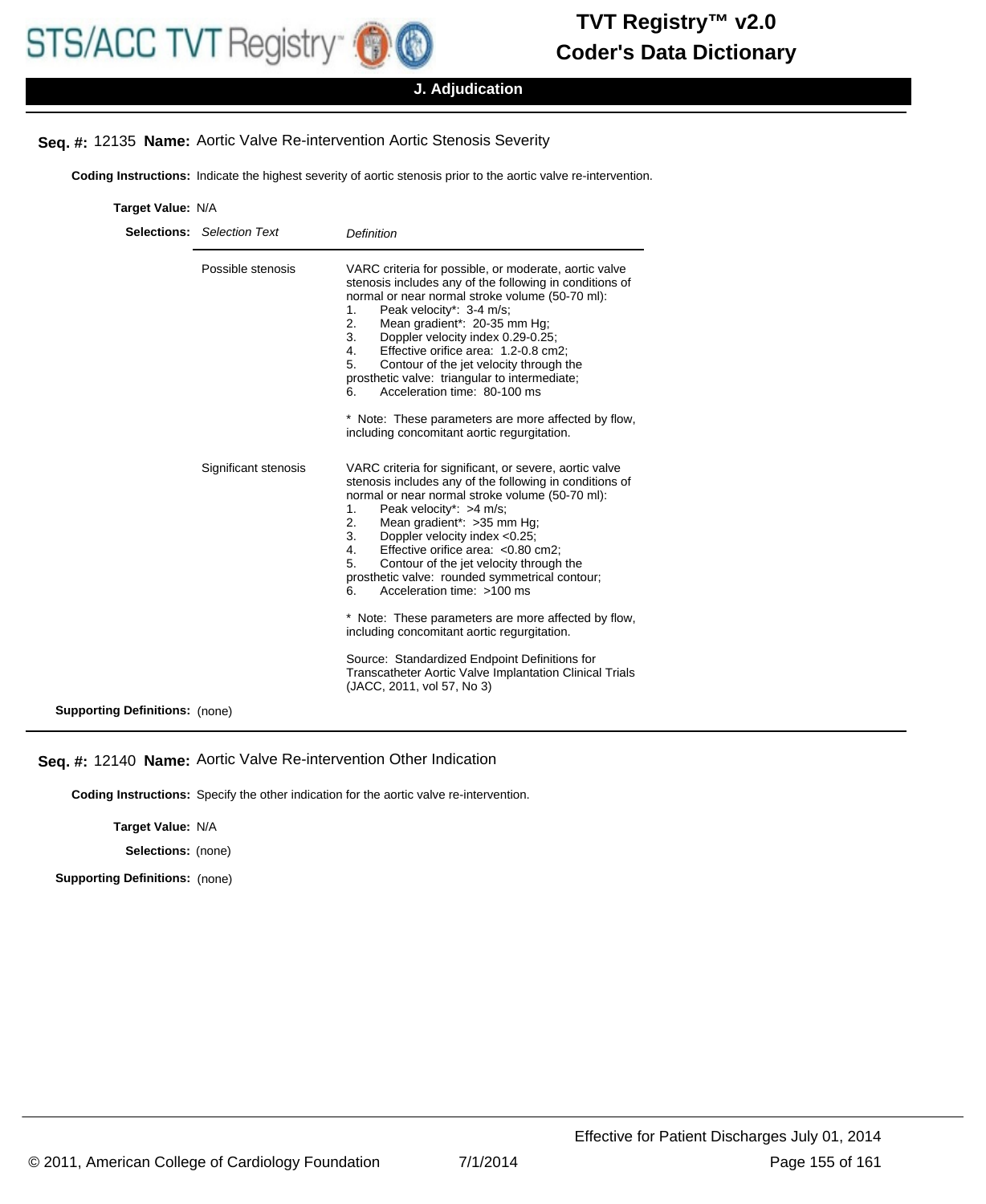

# **J. Adjudication**

#### **Seq. #:** 12145 **Name:** Aortic Valve Re-intervention Clinical Comments

**Coding Instructions:** Provide information and details that may assist in assessing this repeat intervention.

**Target Value:** N/A

**Selections:** (none)

**Supporting Definitions:** (none)

# **Seq. #:** 12200 **Name:** Mitral Valve Re-intervention Type

**Coding Instructions:** Indicate the type of mitral valve re-intervention.

#### **Target Value:** N/A

|                                       | <b>Selections:</b> Selection Text         | Definition |
|---------------------------------------|-------------------------------------------|------------|
|                                       | Surgical mitral valve<br>repair           |            |
|                                       | Surgical mitral valve<br>replacement      |            |
|                                       | Transcatheter mitral<br>valve repair      |            |
|                                       | Transcatheter mitral<br>valve replacement |            |
|                                       | Leaflet clip procedure                    |            |
|                                       | Other transcatheter<br>intervention       |            |
| <b>Supporting Definitions: (none)</b> |                                           |            |

#### **Seq. #:** 12205 **Name:** Other Type

Coding Instructions: Indicate the type of "other" transcatheter mitral valve intervention. This does not include surgical mitral valve repair/replacements, transcatheter MV replacements or MV balloon valvuloplasties.

**Target Value:** N/A

**Selections:** (none)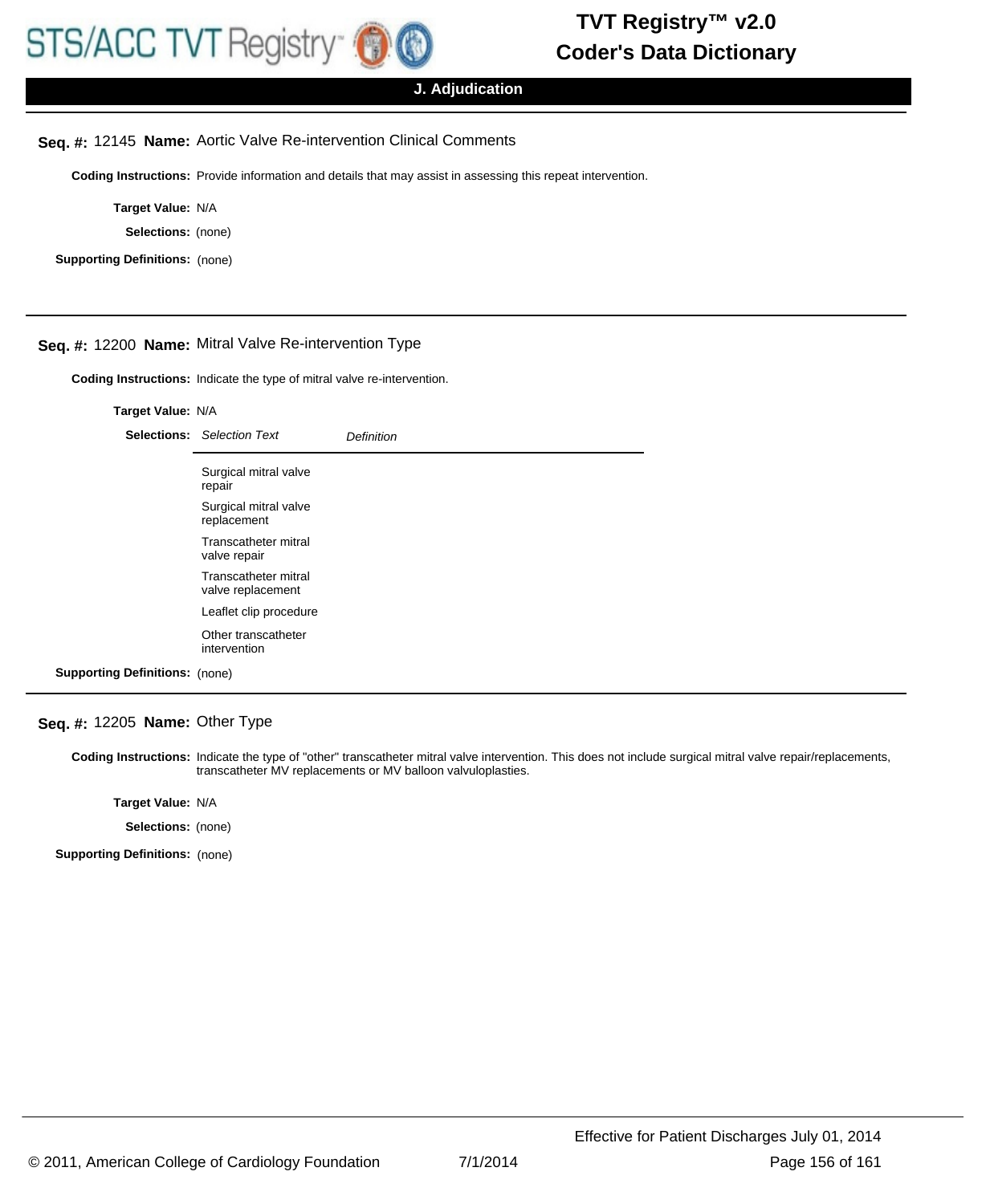

**J. Adjudication**

# **Seq. #:** 12210 **Name:** Mitral Valve Re-intervention Indication

Coding Instructions: Indicate the primary indication for the re-intervention. If more than one indication is present, code the indication the operator feels has the highest significance.

#### **Target Value:** N/A

|                                       | <b>Selections:</b> Selection Text | <b>Definition</b> |
|---------------------------------------|-----------------------------------|-------------------|
|                                       | Mitral regurgitation              |                   |
|                                       | <b>Mitral stensis</b>             |                   |
|                                       | Mitral valve injury               |                   |
|                                       | Device migration                  |                   |
|                                       | Device embolization               |                   |
|                                       | Device fracture                   |                   |
|                                       | Endocarditis                      |                   |
|                                       | Device thrombosis                 |                   |
|                                       | Other                             |                   |
| <b>Supporting Definitions: (none)</b> |                                   |                   |

## **Seq. #:** 12215 **Name:** Mitral Valve Re-intervention Other Indication

**Coding Instructions:** Specify the other indication for the mitral valve re-intervention.

**Target Value:** N/A

**Selections:** (none)

**Supporting Definitions:** (none)

# **Seq. #:** 12220 **Name:** Mitral Valve Re-intervention Clinical Comments

**Coding Instructions:** Provide information and details that may assist in assessing this repeat intervention.

**Target Value:** N/A

**Selections:** (none)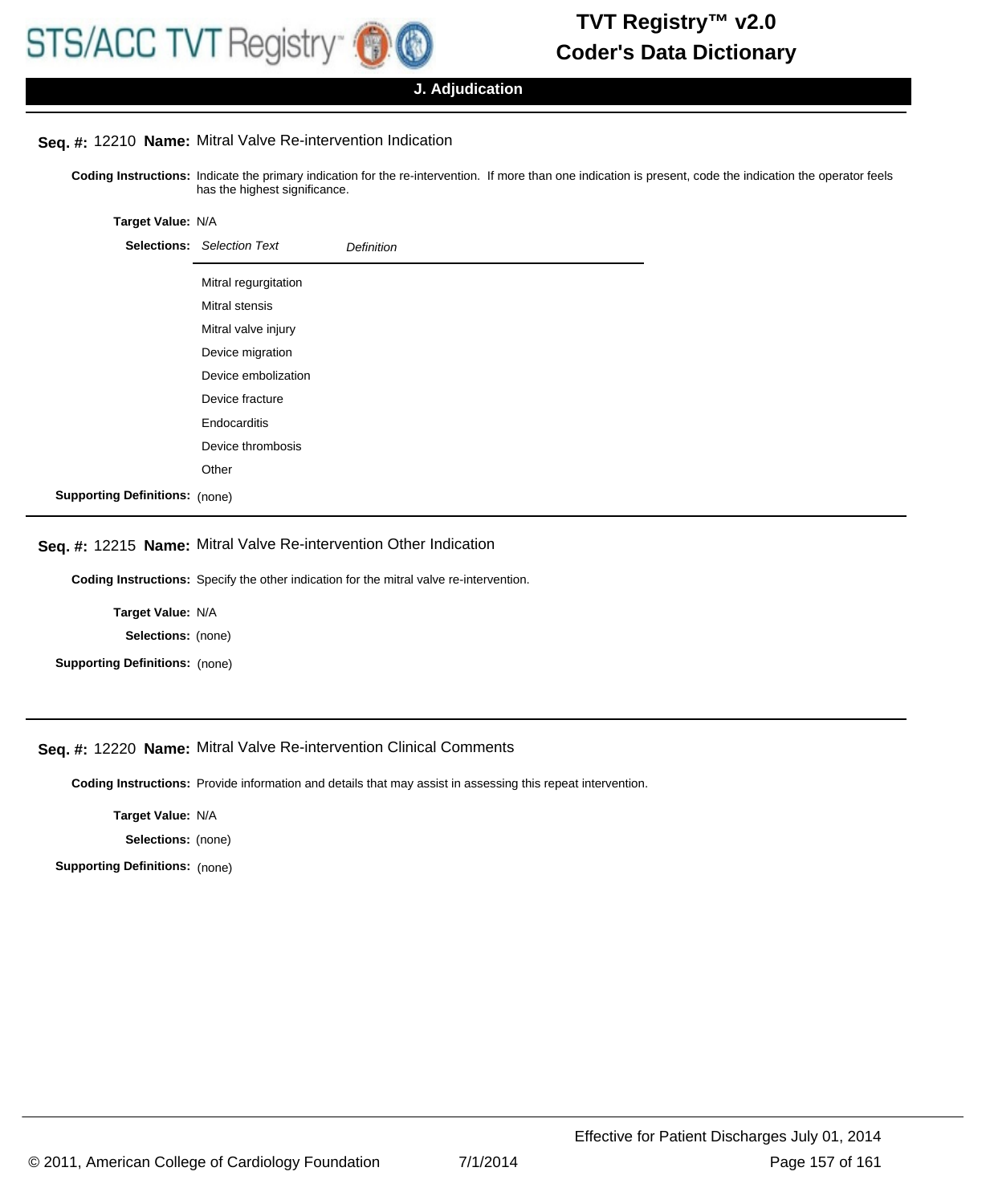

#### **Seq. #:** 12225 **Name:** Hospitalization>=24 Hours

Coding Instructions: Indicate if the heart failure readmission required the patient to be hospitalized with treatment in any inpatient unit or ward in the hospital for at least 24 hours, including emergency department stay.

| Target Value: N/A                     |                                   |                   |
|---------------------------------------|-----------------------------------|-------------------|
|                                       | <b>Selections:</b> Selection Text | <b>Definition</b> |
|                                       | No.                               |                   |
|                                       | Yes                               |                   |
|                                       | Information not<br>available      |                   |
| <b>Supporting Definitions: (none)</b> |                                   |                   |

# **Seq. #:** 12230 **Name:** Clinical Signs or Sx of Heart Failure

Coding Instructions: Indicate if the patient had clinical signs and/or symptoms of heart failure, including new or worsening dyspnea, orthopnea, paroxysmal nocturnal dyspnea, increasing fatigue, worsening functional capacity or activity intolerance, or signs and/or symptoms of volume overload.

| Target Value: N/A                     |                                   |                   |
|---------------------------------------|-----------------------------------|-------------------|
|                                       | <b>Selections:</b> Selection Text | <b>Definition</b> |
|                                       | No.                               |                   |
|                                       | Yes                               |                   |
|                                       | Information not<br>available      |                   |
| <b>Supporting Definitions: (none)</b> |                                   |                   |

# **Seq. #:** 12335 **Name:** IV or Invasive Treatment Required

Coding Instructions: Indicate if the patient had signs and symptoms that resulted in intravenous (e.g, diuretic or vasoactive therapy) or invasive (e.g., ultrafiltration, IABP, mechanical assistance) treatment for heart failure.

| Target Value: N/A                     |                                   |                   |
|---------------------------------------|-----------------------------------|-------------------|
|                                       | <b>Selections:</b> Selection Text | <b>Definition</b> |
|                                       | No                                |                   |
|                                       | Yes                               |                   |
|                                       | Information not<br>available      |                   |
| <b>Supporting Definitions: (none)</b> |                                   |                   |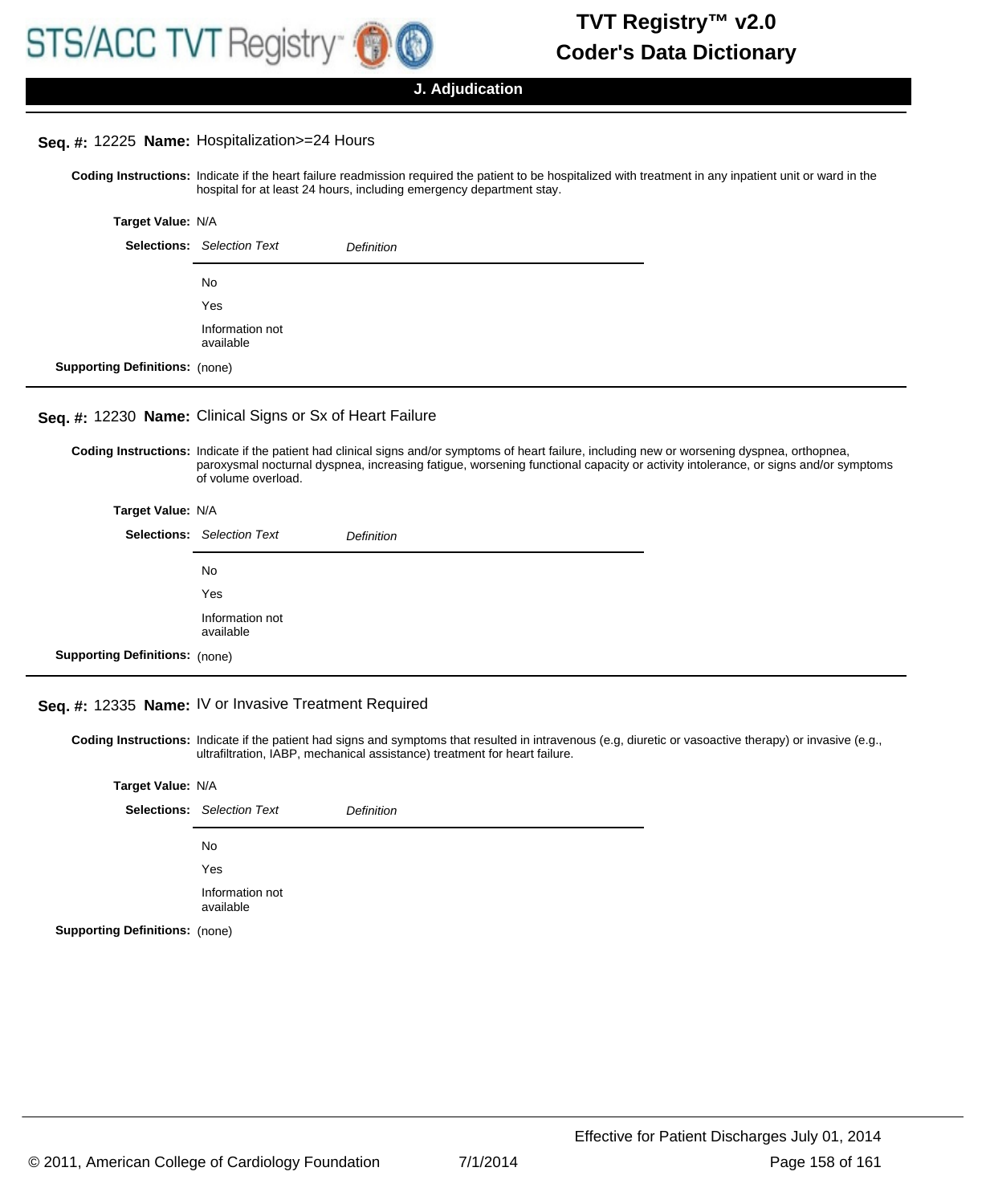**Z. Administration**

## **Seq. #:** 1000 **Name:** Participant ID

**Coding Instructions:** Indicate the participant ID of the submitting facility.

**Target Value:** N/A

**Selections:** (none)

#### **Supporting Definitions: Participant ID:**

Participant ID is a unique number assigned to each database participant. A database participant is defined as one entity that signs a Participation Agreement, submits one data submission file to the harvest, and receives one report on their data.

Each participant's data if submitted to harvest must be in one data submission file for a quarter. If one participant keeps their data in more than one file (e.g. at two sites), then the data must be combined into a single data submission to the system to file for the harvest. If two or more participants share a single purchased software, and enter cases into one database, then the data must be exported into different data submission files, one for each participant ID.

Source: NCDR

#### **Seq. #:** 1010 **Name:** Participant Name

**Coding Instructions:** Indicate the full name of the facility.

#### **Target Value:** N/A

**Selections:** (none)

#### **Supporting Definitions: Participant Name:**

Indicate the full name of the facility where the procedure was performed. Values should be full, official hospital names with no abbreviations or variations in spelling. Source: NCDR

### **Seq. #:** 1020 **Name:** Time Frame of Data Submission

**Coding Instructions:** Indicate the time frame of data included in the data submission. Format: YYYYQQ. e.g., 2006Q4

**Target Value:** N/A

**Selections:** (none)

**Supporting Definitions:** (none)

#### **Seq. #:** 1040 **Name:** Transmission Number

Coding Instructions: This is a unique number created, and automatically inserted by the software into extract file. It identifies the number of times the software has created data submission files. The transmission number should be incremented by one every time the data submission files are exported. The transmission number should never be repeated.

**Target Value:** N/A

**Selections:** (none)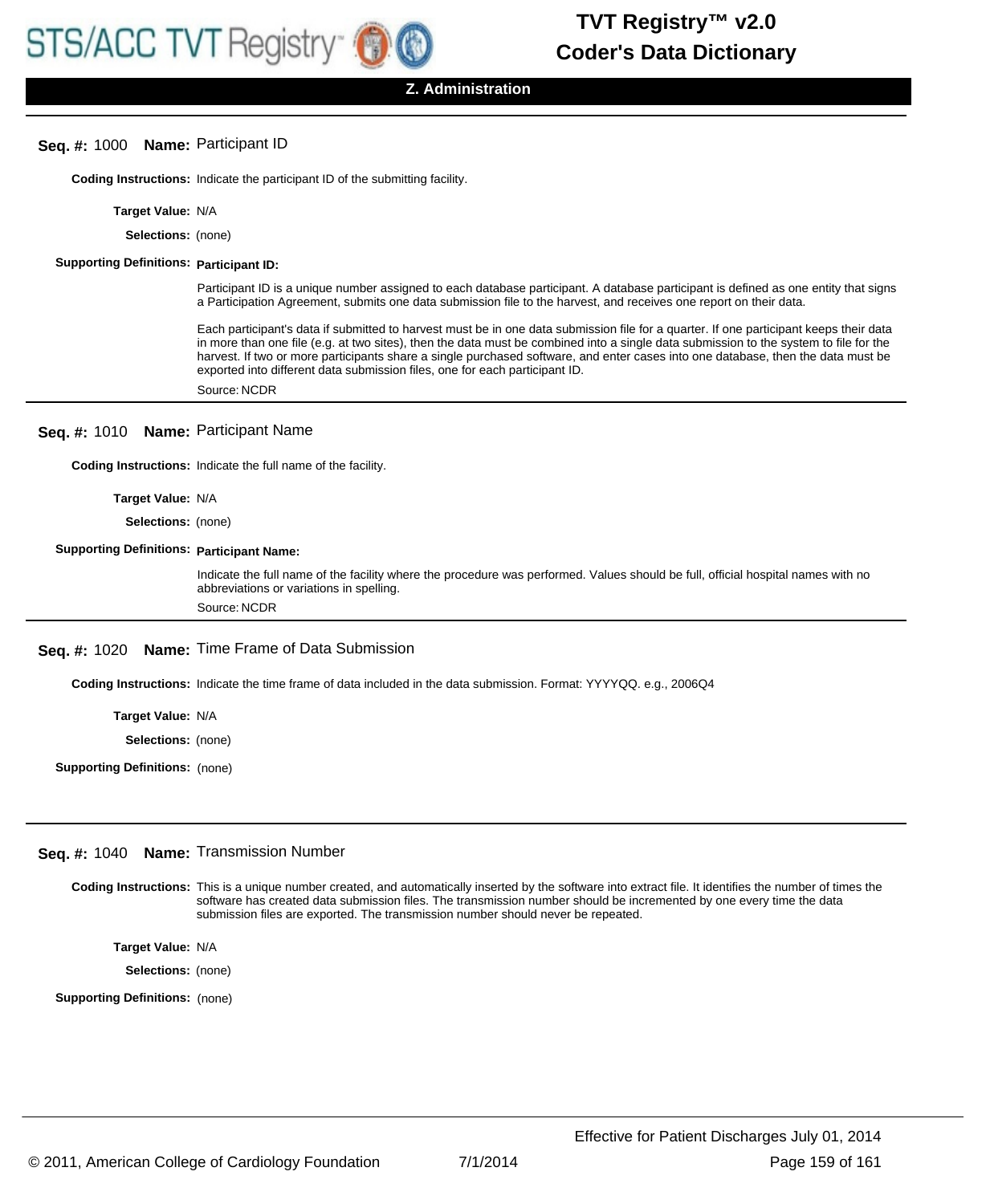

#### **Z. Administration**

## **Seq. #:** 1050 **Name:** Vendor Identifier

Coding Instructions: Vendor identification (agreed upon by mutual selection between the vendor and the NCDR) to identify software vendor. This is entered into the schema automatically by vendor software. Vendors must use consistent name identification across sites. Changes to vendor name identification must be approved by the NCDR.

| Target Value: N/A  |  |
|--------------------|--|
| Selections: (none) |  |

**Supporting Definitions:** (none)

#### **Seq. #:** 1060 **Name:** Vendor Software Version

Coding Instructions: Vendor's software product name and version number identifying the software which created this record (assigned by vendor). Vendor controls the value in this field. This is entered into the schema automatically by vendor software.

**Target Value:** N/A

**Selections:** (none)

**Supporting Definitions:** (none)

#### **Seq. #:** 1070 **Name:** Registry Identifier

Coding Instructions: The NCDR registry identifier describes the data registry to which these records apply. It is implemented in the software at the time the data is collected and records are created. This is entered into the schema automatically by software.

**Target Value:** N/A

**Selections:** (none)

**Supporting Definitions:** (none)

#### **Seq. #:** 1080 **Name:** Registry Version

Coding Instructions: Registry version describes the version number of the Data Specifications / Dictionary, to which each record conforms. It identifies which fields should have data, and what are the valid data for each field. It is the version implemented in the software at the time the data is collected and the records are created. This is entered into the schema automatically by software.

**Target Value:** N/A

**Selections:** (none)